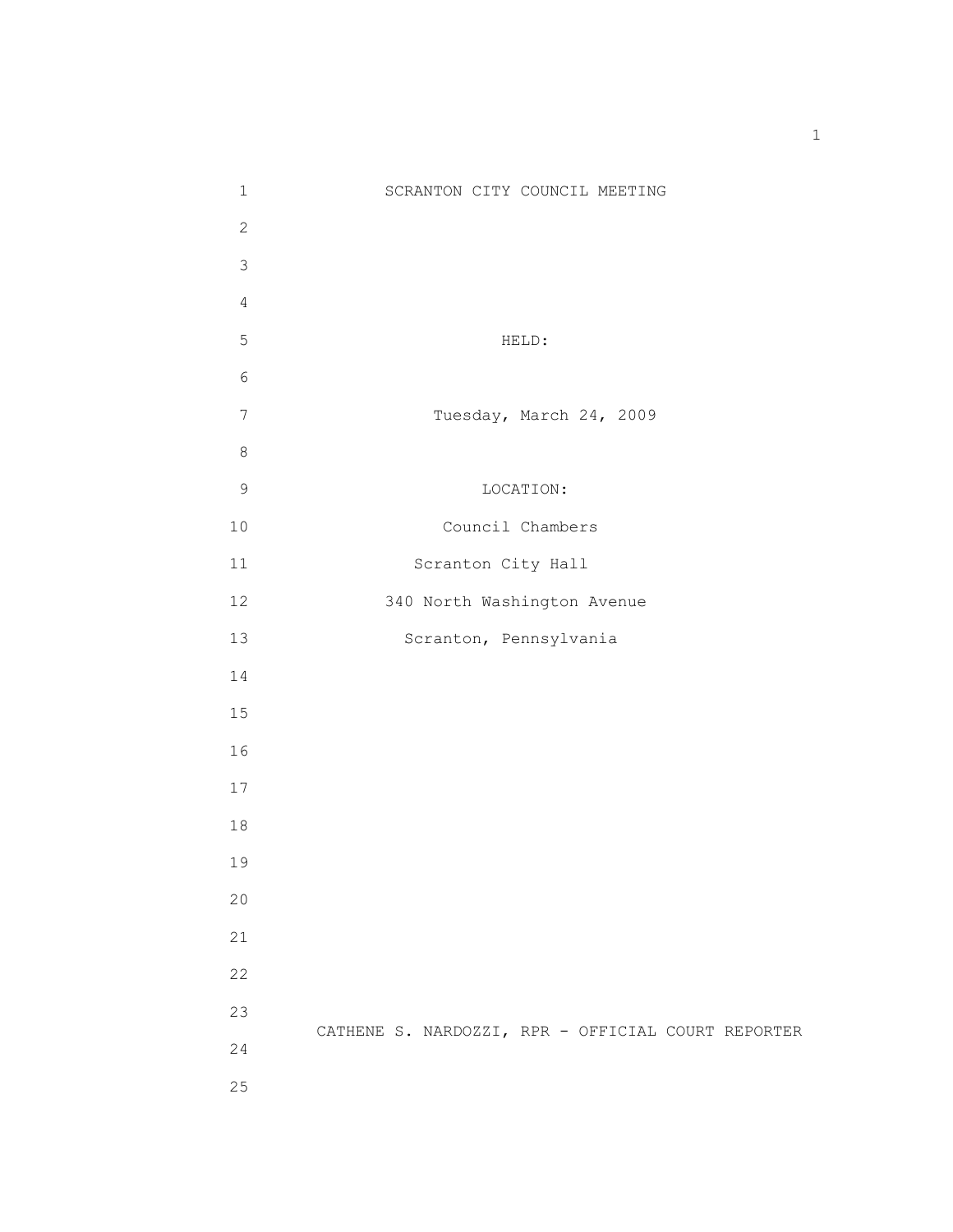1 2 CITY OF SCRANTON COUNCIL: 3 4 MR. ROBERT MCGOFF, PRESIDENT 5 6 MS. JUDY GATELLI, VICE-PRESIDENT 7 MS. JANET E. EVANS 8 9 MS. SHERRY FANUCCI 10 MR. WILLIAM COURTRIGHT 11 12 MS. KAY GARVEY, CITY CLERK 13 MR. NEIL COOLICAN, ASSISTANT CITY CLERK 14 15 MR. JOHN WILLIAMS, SOLICITOR 16 17 18 19 20 21 22 23 24 25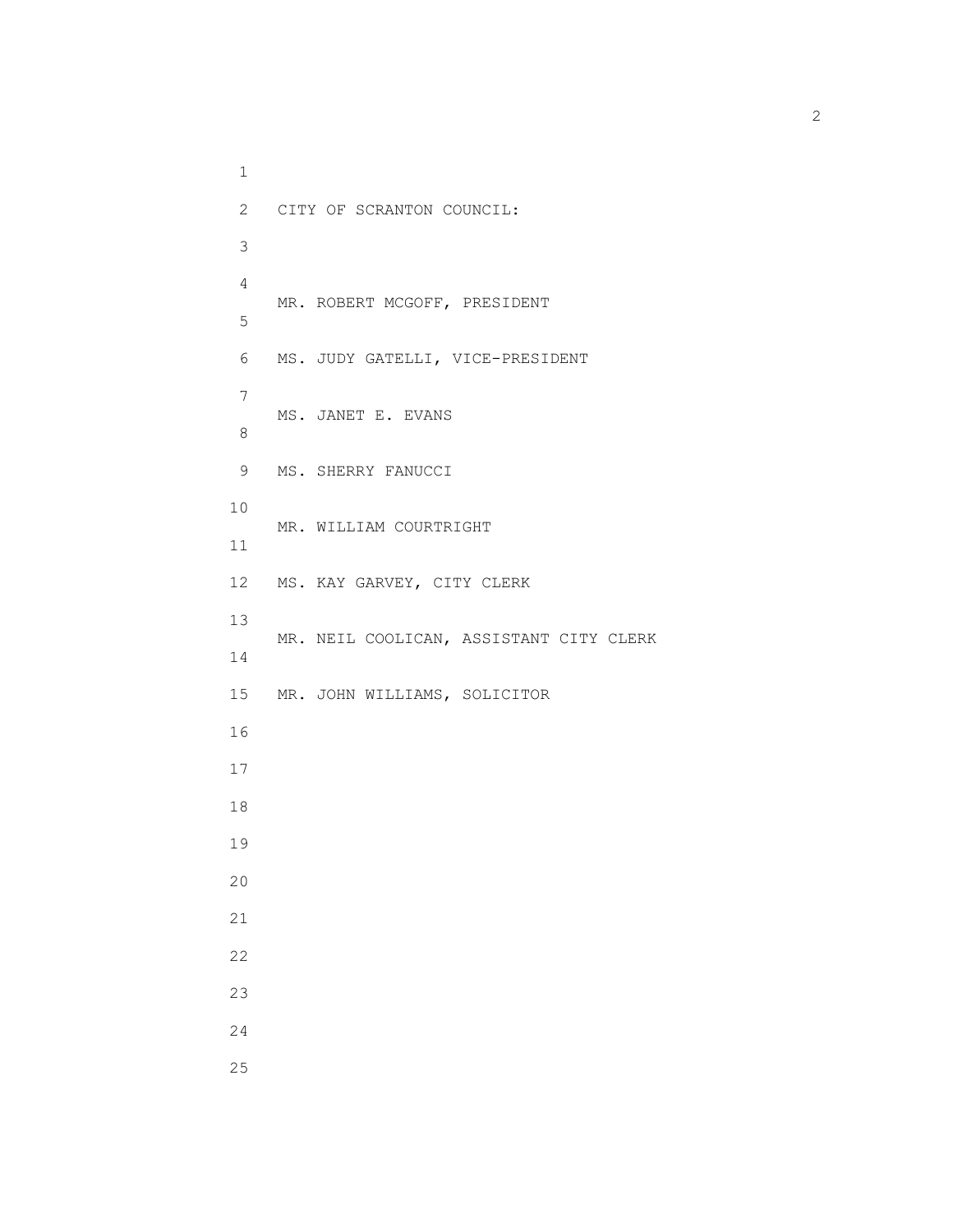| $\mathbf 1$ | (Pledge of Allegiance recited and        |
|-------------|------------------------------------------|
| 2           | moment of reflection observed.)          |
| 3           | MR. MCGOFF: Roll call, please?           |
| 4           | MR. COOLICAN: Mrs. Evans.                |
| 5           | MS. EVANS: Here.                         |
| 6           | MR. COOLICAN: Mrs. Gatelli.              |
| 7           | MS. GATELLI: Here.                       |
| 8           | MR. COOLICAN: Ms. Fanucci.               |
| $\mathsf 9$ | MS. FANUCCI: Here.                       |
| 10          | MR. COOLICAN: Mr. Courtright.            |
| 11          | MR. COURTRIGHT: Here.                    |
| 12          | MR. COOLICAN: Mr. McGoff.                |
| 13          | MR. MCGOFF: Here. Dispense with          |
| 14          | the reading of the minutes. Third Order, |
| 15          | please.                                  |
| 16          | MS. GARVEY: 3-A. MINUTES OF THE          |
| 17          | COMPOSITE PENSION BOARD MEETING HELD ON  |
| 18          | FEBRUARY 25, 2009.                       |
| 19          | MR. MCGOFF: Are there any comments?      |
| 20          | If not, received and filed.              |
| 21          | MS. GARVEY: 3-B. CONTROLLER'S            |
| 22          | REPORT FOR THE MONTH ENDING FEBRUARY 28, |
| 23          | 2009.                                    |
| 24          | MR. MCGOFF: Are there any comments?      |
| 25          | If not, received and filed.              |

 $\sim$  3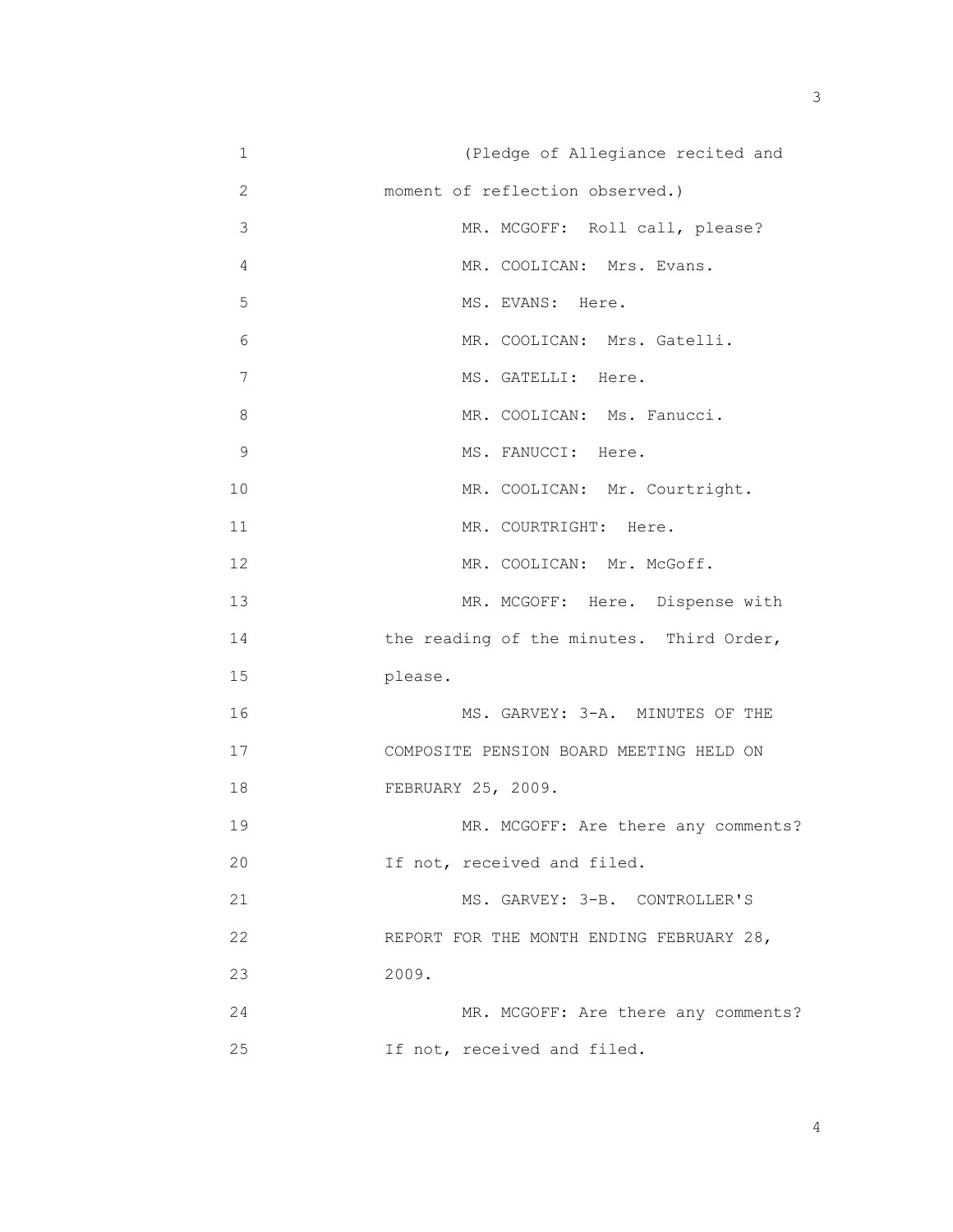| $\mathbf 1$       | MS. GARVEY: 3-C. AGENDA FOR THE              |
|-------------------|----------------------------------------------|
| 2                 | CITY PLANNING COMMISSION MEETING HELD ON     |
| 3                 | MARCH 18, 2009.                              |
| 4                 | MR. MCGOFF: Are there any comments?          |
| 5                 | If not, received and filed.                  |
| 6                 | MS. GARVEY: That's it for Third              |
| 7                 | Order.                                       |
| 8                 | MR. MCGOFF: Thank you. In caucus             |
| 9                 | Mr. Renda had spoken to us about the audit   |
| 10                | or investigation done at the Single Tax      |
| 11                | Office and the report that many of you had   |
| $12 \overline{ }$ | read about and perhaps seen on the website,  |
| 13                | I noticed that Mr. McGovern and              |
| 14                | Mrs. Vitali-Flynn are here this evening.     |
| 15                | I'd like to, you know, suspend the rules at  |
| 16                | this point in time and allow them to speak   |
| 17                | and to answer any questions that council may |
| 18                | have, and also make it a note that Mr. Renda |
| 19                | is in council chambers as well. Pleas.       |
| 20                | MS. VITALI-FLYNN: Good evening,              |
| 21                | Council, taxpayers. My name is Marilyn       |
| 22                | Vitali-Flynn. I am the tax collector for     |
| 23                | the City of Scranton. I'm here tonight to    |
| 24                | shed some light on the forensic              |
| 25                | investigative report that was recently       |

the contract of the contract of the contract of the contract of the contract of the contract of the contract of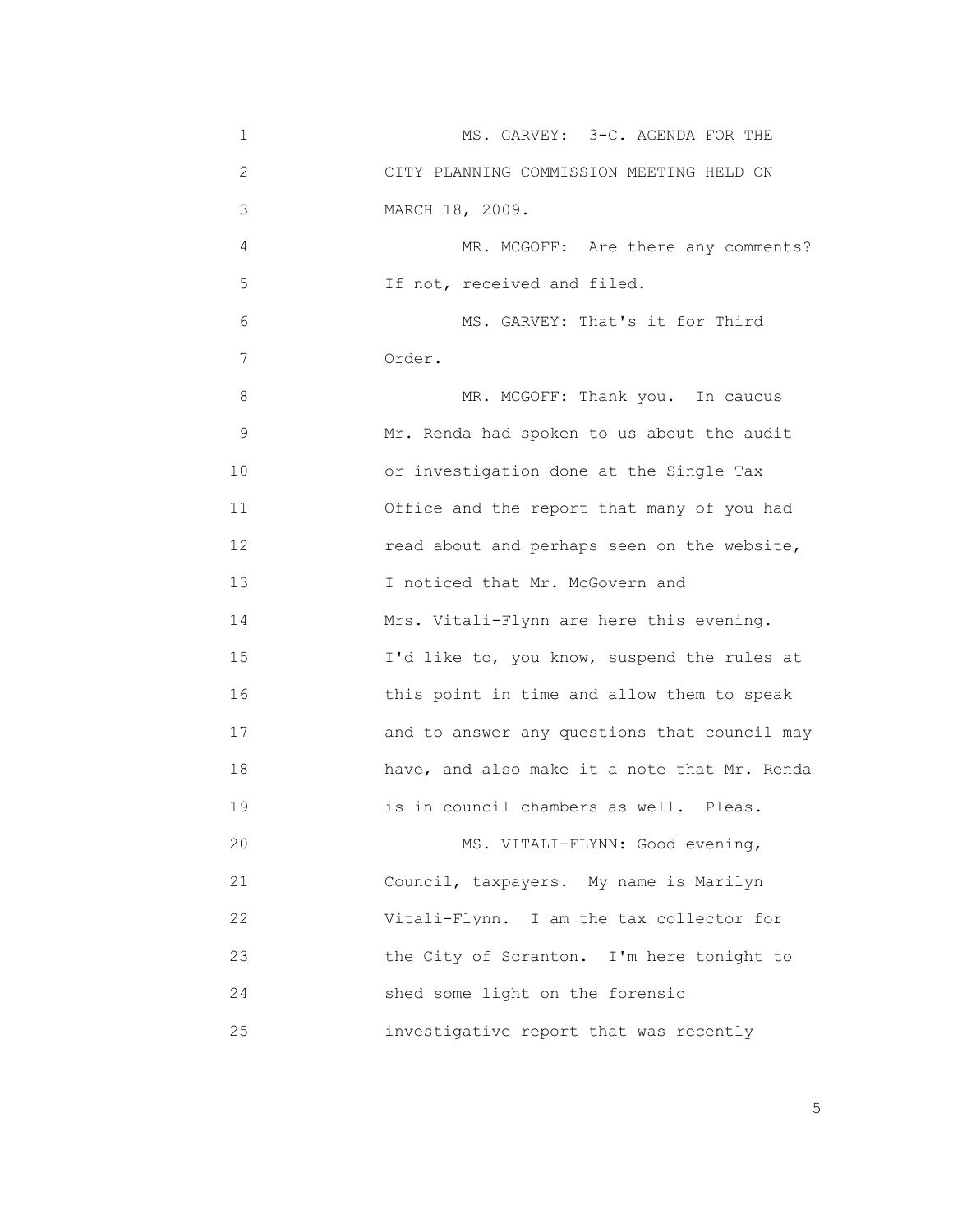1 discussed in the press. With me is 2 Solicitor John McGovern who will help answer 3 questions regarding the report, but before 4 John takes questions I would like to say 5 that since I have been appointed tax 6 collector I have been working hard to 7 implement some major changes to help address 8 the systematic and long-term problems that 9 have plagued the tax office for decades. 10 Some of these changes are broad in scope, 11 while others are simple changes in work flow 12 and checks and balances. 13 During this challenging economy, 14 keeping Scranton on solid financial ground 15 is more important than ever. I'm proud to 16 say that the tax collection office is 17 operating with much greater efficiency. 18 From the times are doors open in the morning 19 until we close at the end of the business 20 day, my staff and I are working to maximize 21 **1 1** tax revenue. As a result, we have seen the

 23 Earned income tax revenue has 24 increased 16.5 percent. Real estate tax 25 revenue has increased 8.5 percent. The

22 following revenue increases:

<u>6. In the set of the set of the set of the set of the set of the set of the set of the set of the set of the set of the set of the set of the set of the set of the set of the set of the set of the set of the set of the se</u>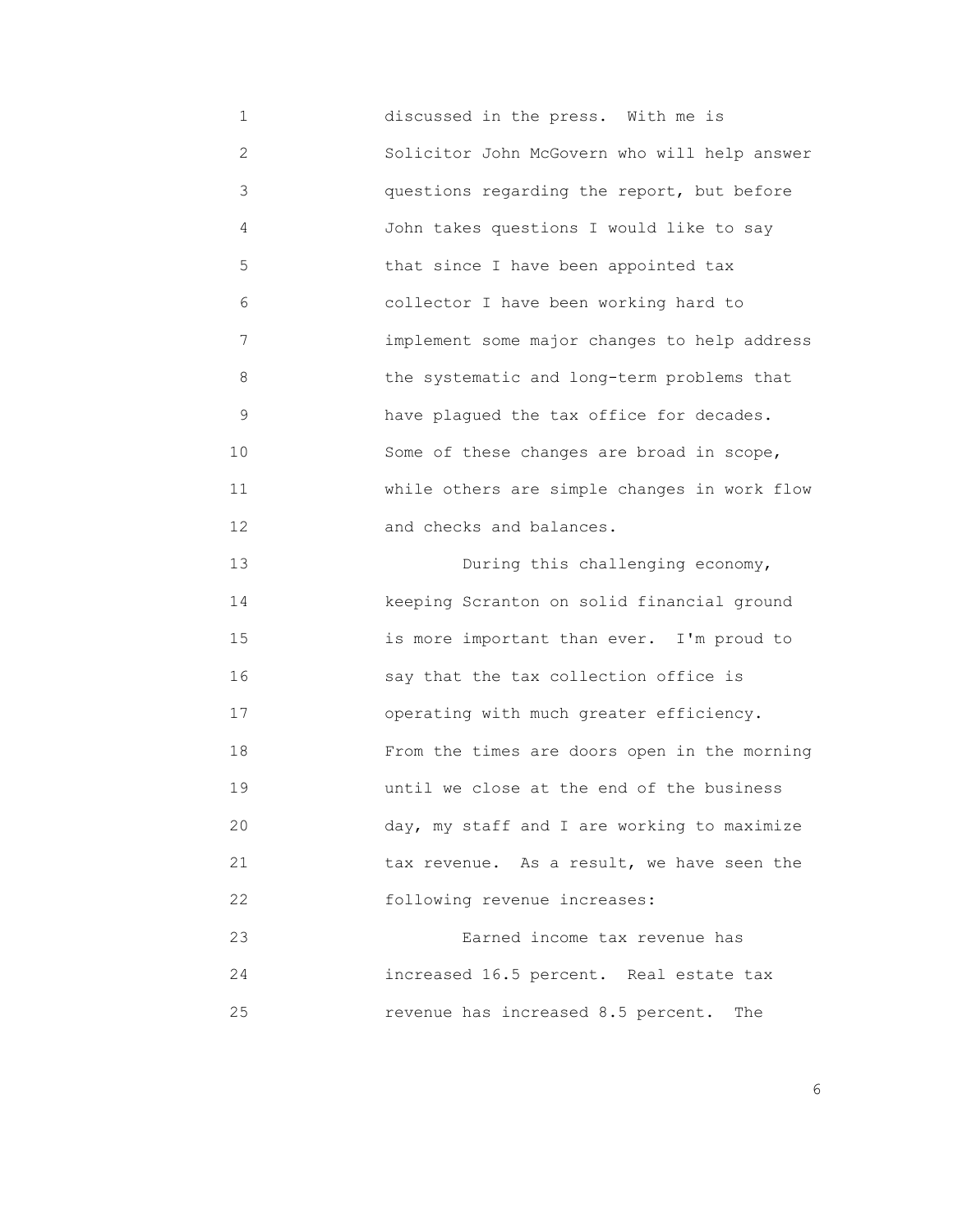1 business privilege tax has increased 2 6.6 percent. Even though the local service 3 tax had been reduced by 37.9 percent, the 4 total increase in yearly revenue collected 5 by the office totals \$4.7 million.

 6 On a monthly basis we now report to 7 the city, the county, the school district 8 and Scranton City Council. We have 9 requested for a controller to be put in 10 place that we believe will help to continue 11 these drastic improvements and are asking 12 for the assistance of you, city council.

 13 To sum up, our office is open and 14 dedicated to serving you. I or my staff 15 would be happy to answer any questions that 16 concerned citizens may have. Thank you. 17 And now John will take it from there if you 18 have questions.

19 MR. MCGOVERN: Good evening, Council. 20 My name is John McGovern, I'm the solicitor 21 for the Single Tax Office. I'm here tonight 22 to really talk about probably the two 23 primary issues that I'm sure the citizens 24 are concerned about. The first issue is the 25 fact that the city had budgeted \$5.5 million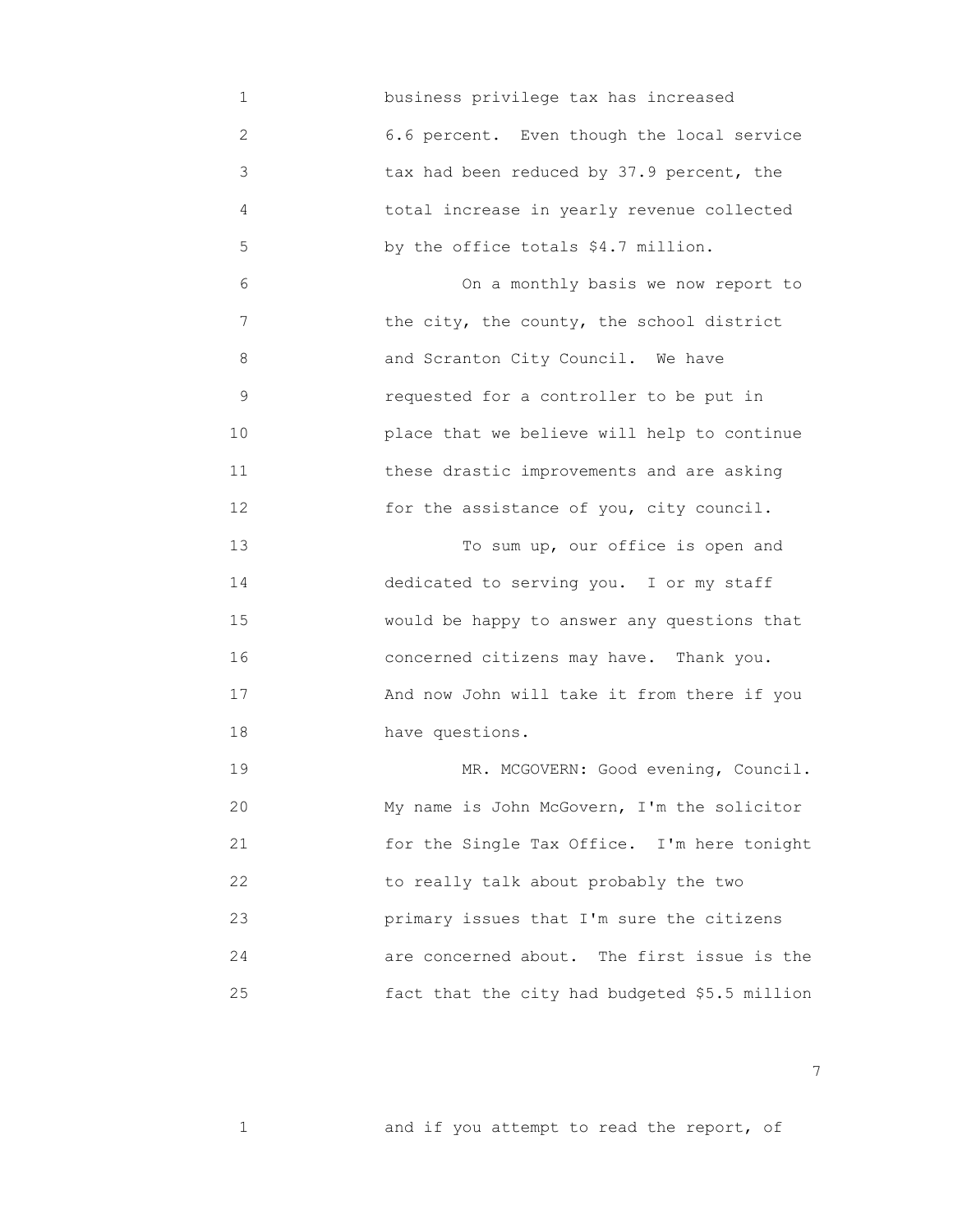2 course, no where in there do you see 3 \$5.5 million. I would like to make it 4 clear, obviously, we were not part of the 5 caucus so I don't know what to be place with 6 Mr. Renda, but just to update everybody on 7 where we stand at this point, as I said, the 8 city had budgeted \$5.5 million. If read the 9 report you don't see that number. However, 10 if you really got in the report and looked 11 at the details, on page 11 of the appendix 12 it talks about interest. The interest is 13 for 2007 and prior plus 2008 which has not 14 **been distributed.** The city's share 15 according to the report is \$1,052.000.00, 16 \$1,052,393.00.

17 Second, when you read the report it 18 talks about 888 Funds and 233 Funds. Those 19 funds are for intensive purposes when an 20 individual who is not a city resident works 21 at the -- noncity residents that work within 22 the city if they are local municipality does 23 not have a tax, a 1 percent tax, then the 24 city is under the law entitled to that 25 money.

<u>and the state of the state of the state of the state of the state of the state of the state of the state of the state of the state of the state of the state of the state of the state of the state of the state of the state</u>

1 Over the last three years since the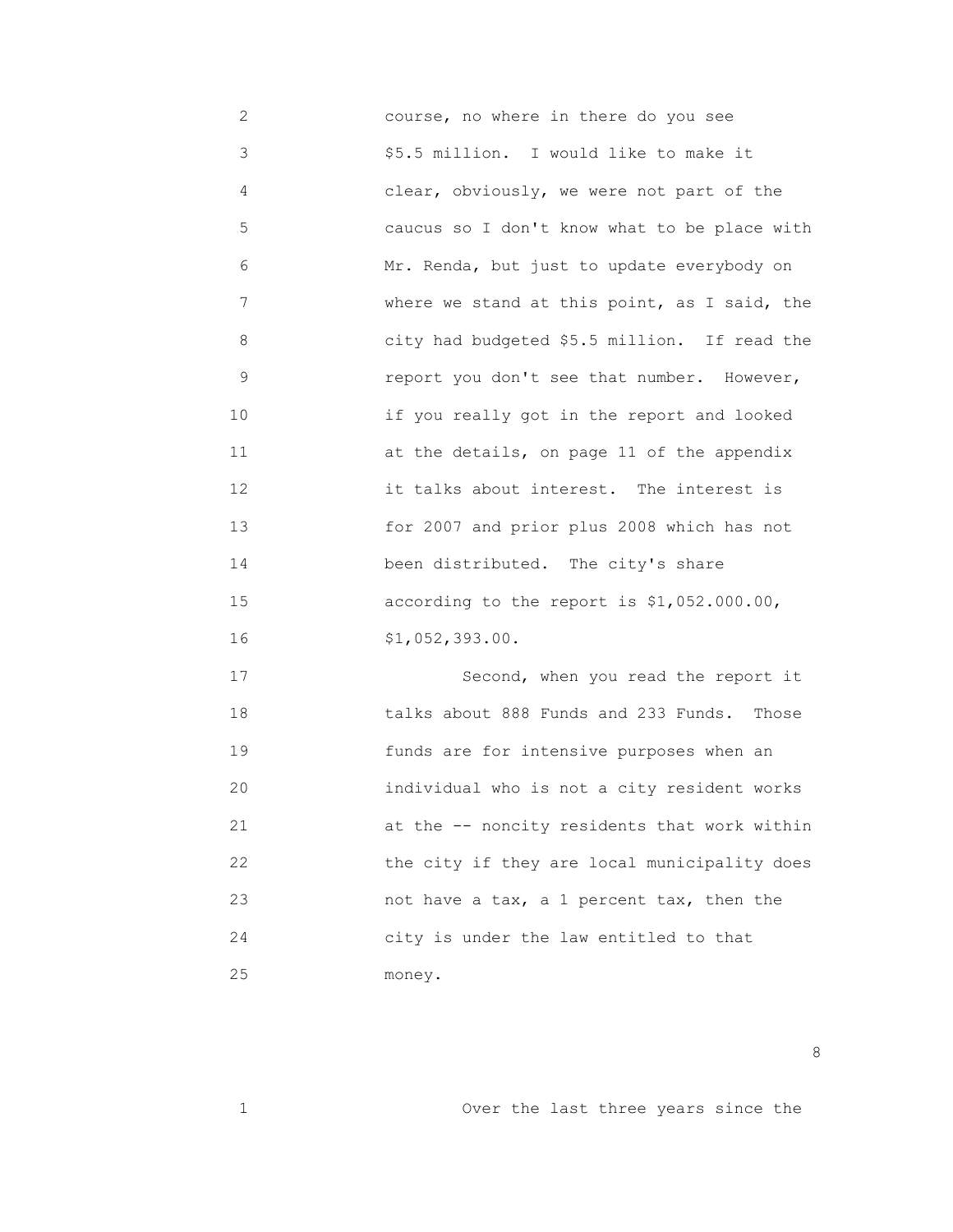2 implementation of the new computer system 3 that money was never distributed. According 4 to the report, that money totaled 5 \$2,446,000.00 and some change.

 6 Now, as far as that money 7 specifically, the office already has 8 individuals confirming the codes that are in 9 **basically the computer system.** The problem 10 was that the system held the money there and 11 waited for somebody to do something with it. 12 It never got done. At this point, as I 13 said, those codes are being confirmed if. 14 **If the codes are correct then the funds will**  15 go to the city. If the codes are incorrect 16 because it should have been Abington Heights 17 or something like that the money will go 18 there.

 19 Now, what's important with this 20 money is that it's not going to be 21 distributed in we are just going to deliver 22 a check for hypothetically \$2,000,000 and 23 say, "Here is your 888 funds." When the 24 usual distribution process takes place it 25 will now be included in those funds so the

 1 city won't get a check that's labeled "Here 2 is your 888 funds," it will be included as

en de la construction de la construction de la construction de la construction de la construction de la constr<br>1990 : la construction de la construction de la construction de la construction de la construction de la const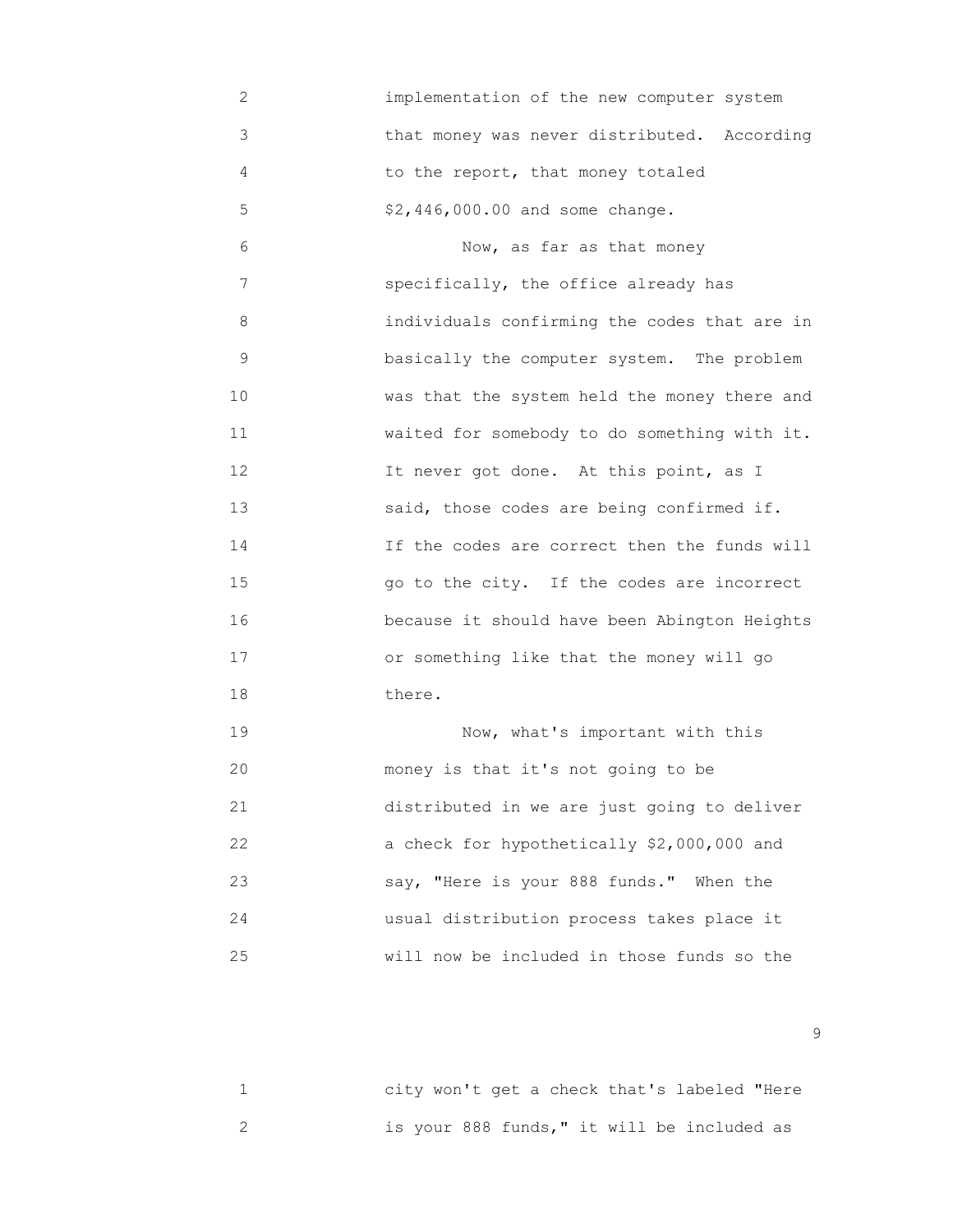3 part of the regular distribution process. 4 MS. GATELLI: Will you be able to 5 segregate that so we will know that it's the 6 old money coming back? 7 MR. MCGOFF: Well actually the 8 \$2.4 million is just from the year 2005 9 through 2008 at this point. So, when you 10 say old money, there is two sets of old 11 money. There is a prior '05 money, which 12 **I'll discuss in a few seconds, and then post**  13 '05 money, but when it comes through we will 14 try to label it so that it's identified so 15 when Stu gets the funds he knows where it's 16 coming from but it won't, as I said, it 17 won't just be when you show up with one big 18 check and say, "Here you go." 19 **19** It will be actually part of a 20 process because it's going to take time for 21 people to go through the system to check 22 those codes to confirm first that they are 23 correct or not. 24 MS. EVANS: So if I'm hearing you 25 correctly it will be part of our monthly

| dispersement?                 |  |
|-------------------------------|--|
| MR. MCGOFF: Yes. Yes. No you, |  |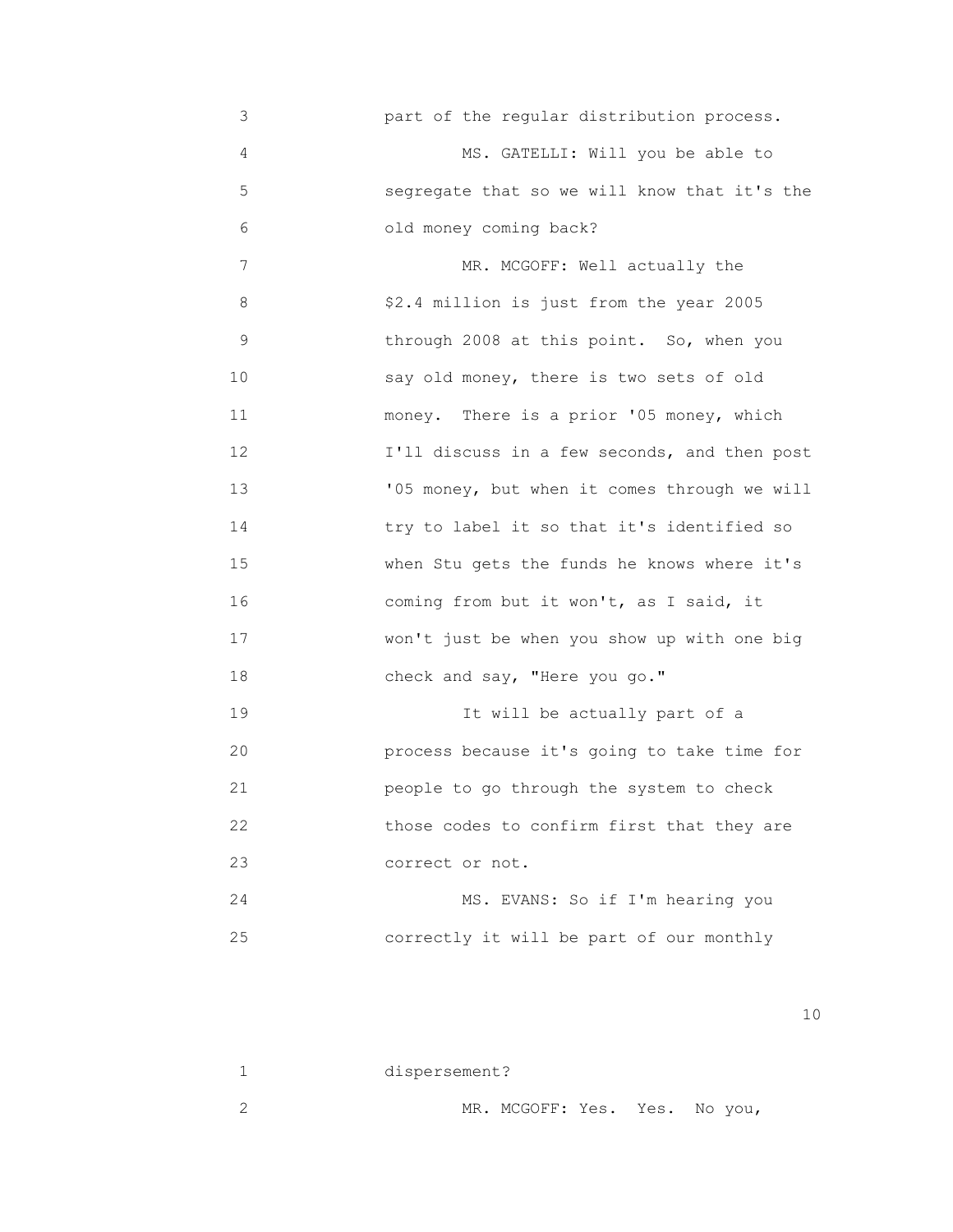3 according to the report they had identified 4 \$4,489,000.00 as what they call available 5 funds basically. As I just discussed, the 6 city is talking about 1.52 million in 7 interest, potentially 2.4 million in 888 8 funds and that leaves a balance of 9 \$991,000.00 if you just do the simple math 10 in the report.

 11 Now, that \$991,000.00 is basically, 12 identified as pre 2005 money. What the 13 belief is that the same errors that were 14 occurring in '05, '06, '07 were occurring 15 prior to that period. The auditors 16 identified all of the way back to 1999 as 17 **When this process or this problem in the**  18 process started, so in theory again, the 19 city may be entitled to some of this 20 \$991,000.00, so just on my math alone one, 21 two and a half, three and a half, so we are 22 really looking at about the city potentially 23 at the high end of this out of these funds 24 could get about 4 to 4 1/2 million dollars, 25 at the low end it could be in the

| three million dollar range. The exact        |
|----------------------------------------------|
| totals will just, to be honest with you, we  |
| will never know because, as I said, once the |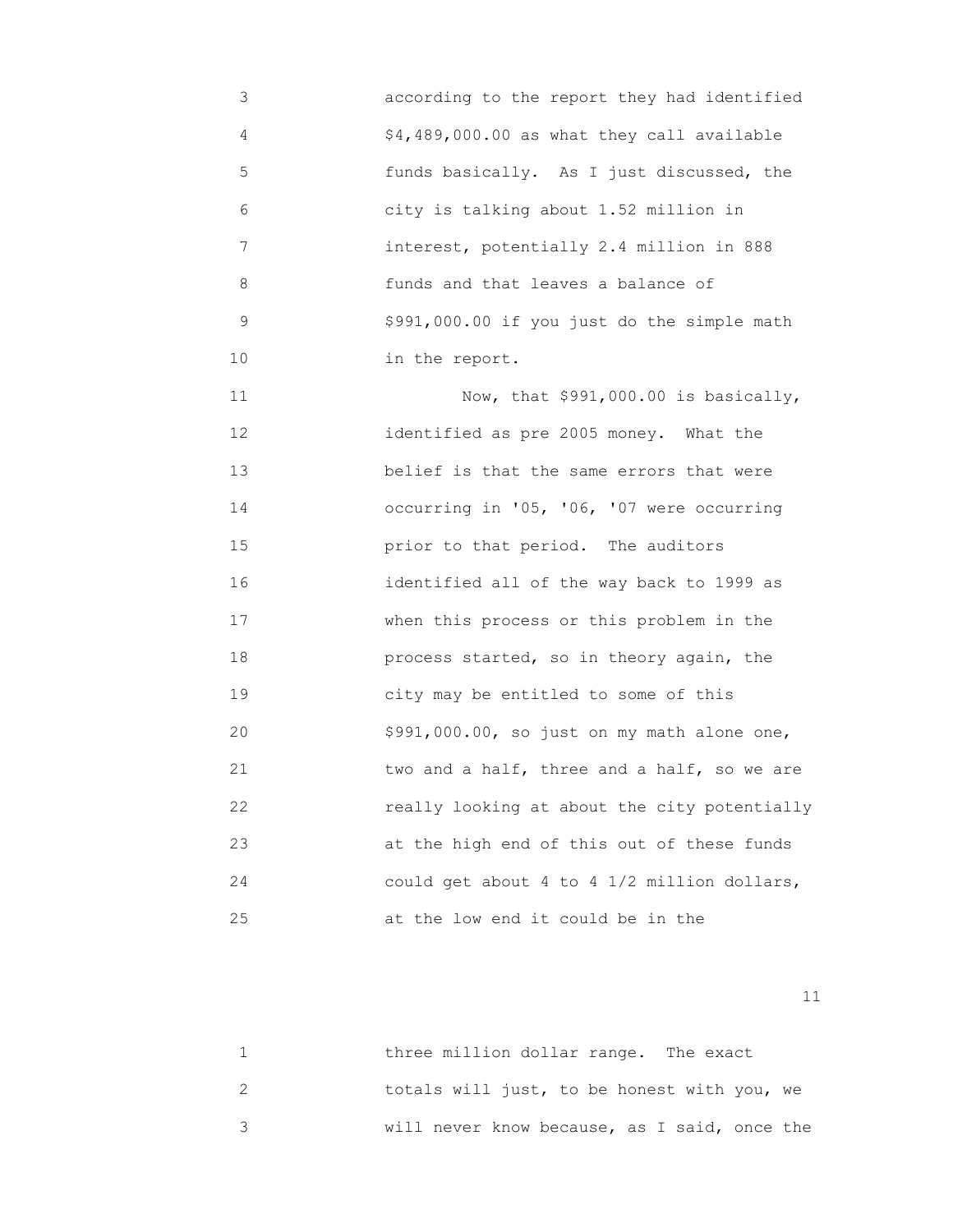4 system starts getting fixed and the codes 5 get fixed it's just going to start flowing 6 out on it's own.

7 Now, where the city is also going to 8 benefit from this is that this mistake 9 should not occur again. It's obviously been 10 identified, it's been a problem for many, 11 many years, unfortunately it was known by 12 some people, but it was never dealt with.

 13 Now, with that being said, since it 14 should not occur again as they funds are 15 being accumulated throughout the year they 16 should start being dispersed at that point, 17 so what we are talking about here is 18 millions of dollars over two or three years, 19 well, if it's being handled when it's 20 supposed to in theory the city will see 21 thousands every month. Exactly what the 22 number is it's only going to based upon what 23 the collections are and handling of this, 24 but what will not happen again is that it 25 will not be allowed to just continue to grow

| and grow and grow up until the point that |
|-------------------------------------------|
| it's in the millions and millions of      |
| dollars.                                  |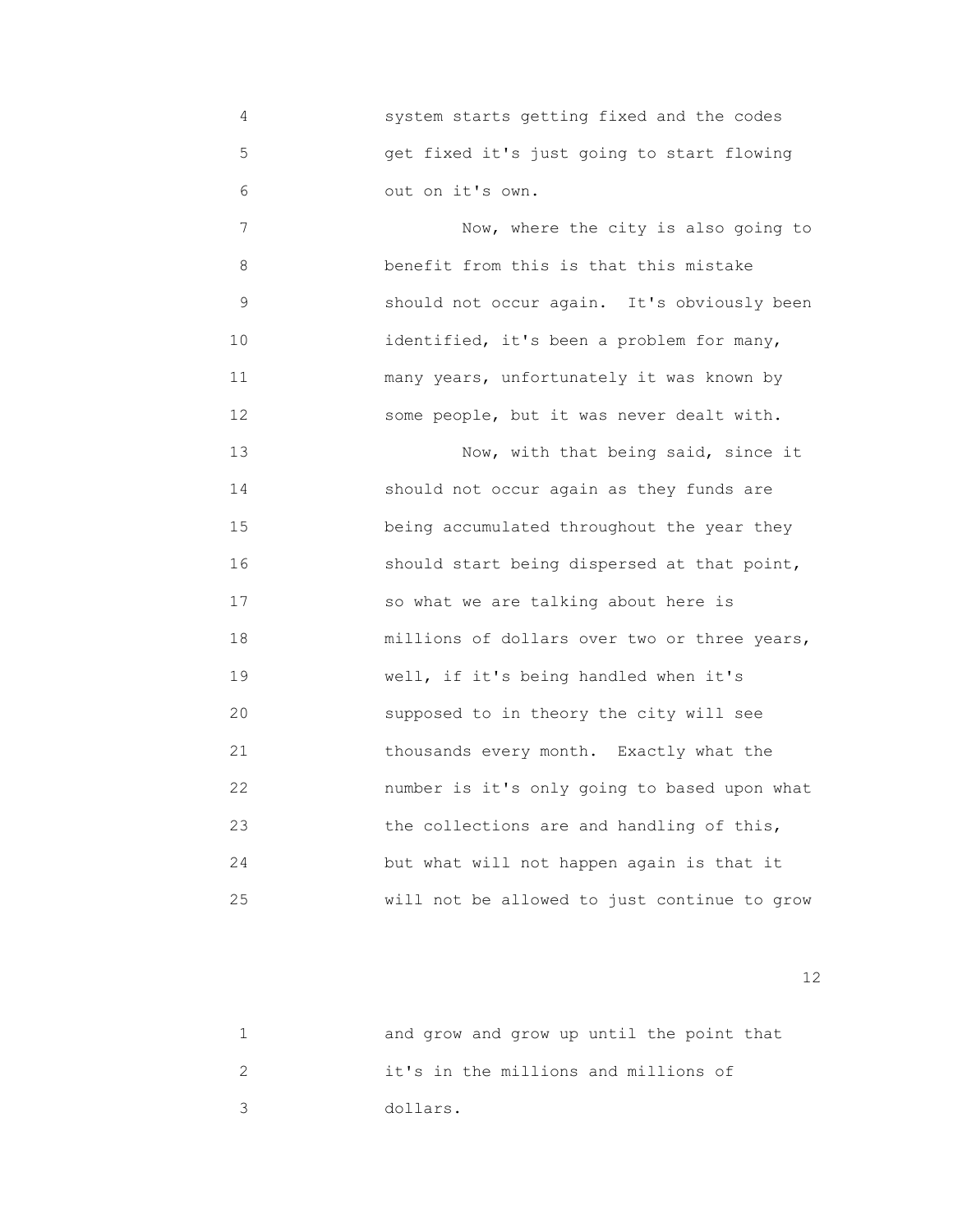4 Now, that I believe at least 5 addresses the issue of the \$5.5 million 6 question versus what does the report 7 actually say the city is going to get unless 8 somebody has a specific question that they 9 want to ask on that? 10 MS. FANUCCI: Stu, do you? 11 MR. RENDA: John, what about the -- 12 in the work in progress, we talked about the 13 12 million, we segregated the seven and the 14 49, in the \$7 million we talk about 15 nonresident wage tax -- 16 MR. MCGOVERN: Correct. 17 MR. RENDA: -- of 2.9, could you just 18 address that for us? Is that -- is a piece 19 of that the 888 money or does it belong to 20 other municipalities? 21 MR. MCGOFF: That's exactly what I'm 22 talking about that we won't know on an 23 ongoing basis, it will just be a matter of 24 the city getting it. Once those funds start 25 to be coded properly and claims are made

13<sup>3</sup>

| against, basically what it works out to is a |
|----------------------------------------------|
| default, the city is the default. When it    |
| doesn't have to go anywhere else and we      |
| don't have any evidence that it's supposed   |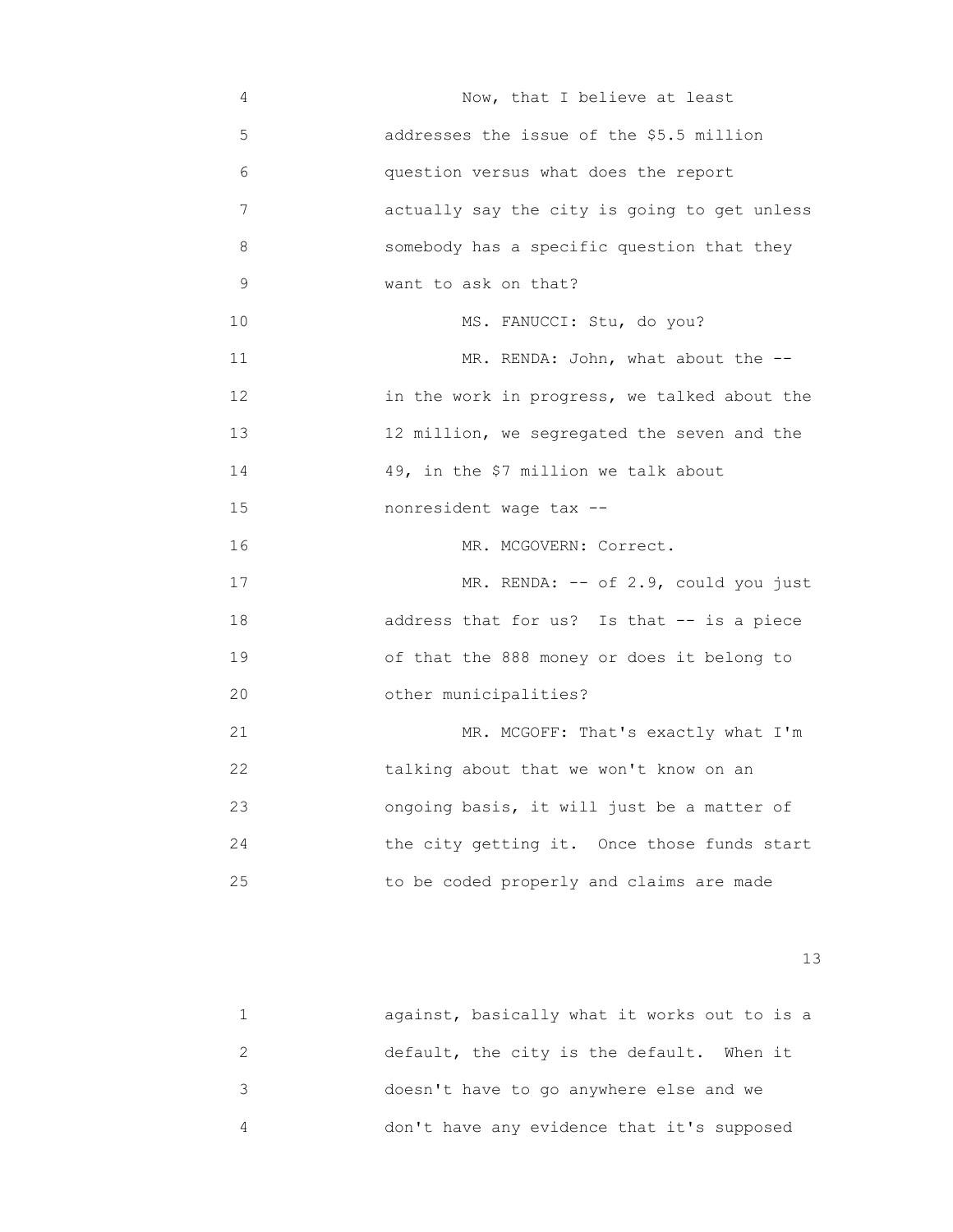5 to go anywhere else it goes to the city, so 6 included in that number is some additional 7 888 money or 233 money, I just can't tell 8 you exactly what the number is at this 9 point, but what happens is you have to keep 10 in mind what the nonresidents, the way the 11 process works is that tax office collects 12 **the money during the year, they get payment**  13 from the employers, they get estimated 14 payments in April, in June and September and 15 then in January, we don't get to the W-2's 16 until January or February. It's when those 17 W-2's come in that we are then getting the 18 exact information to code the money to send 19 **19 12** it where it's supposed to go, so that two 20 point some million dollars which was there 21 at the end of '08 we are now getting that 22 information and it's now being put into the 23 system and coded, so the money is already 24 going where it's supposed to, but some of 25 that, yes, will end up being 888 money or

| 233 money and at some point as the       |
|------------------------------------------|
| distribution process takes over the city |
| will say a share of that.                |
| So ultimately, as I was saying           |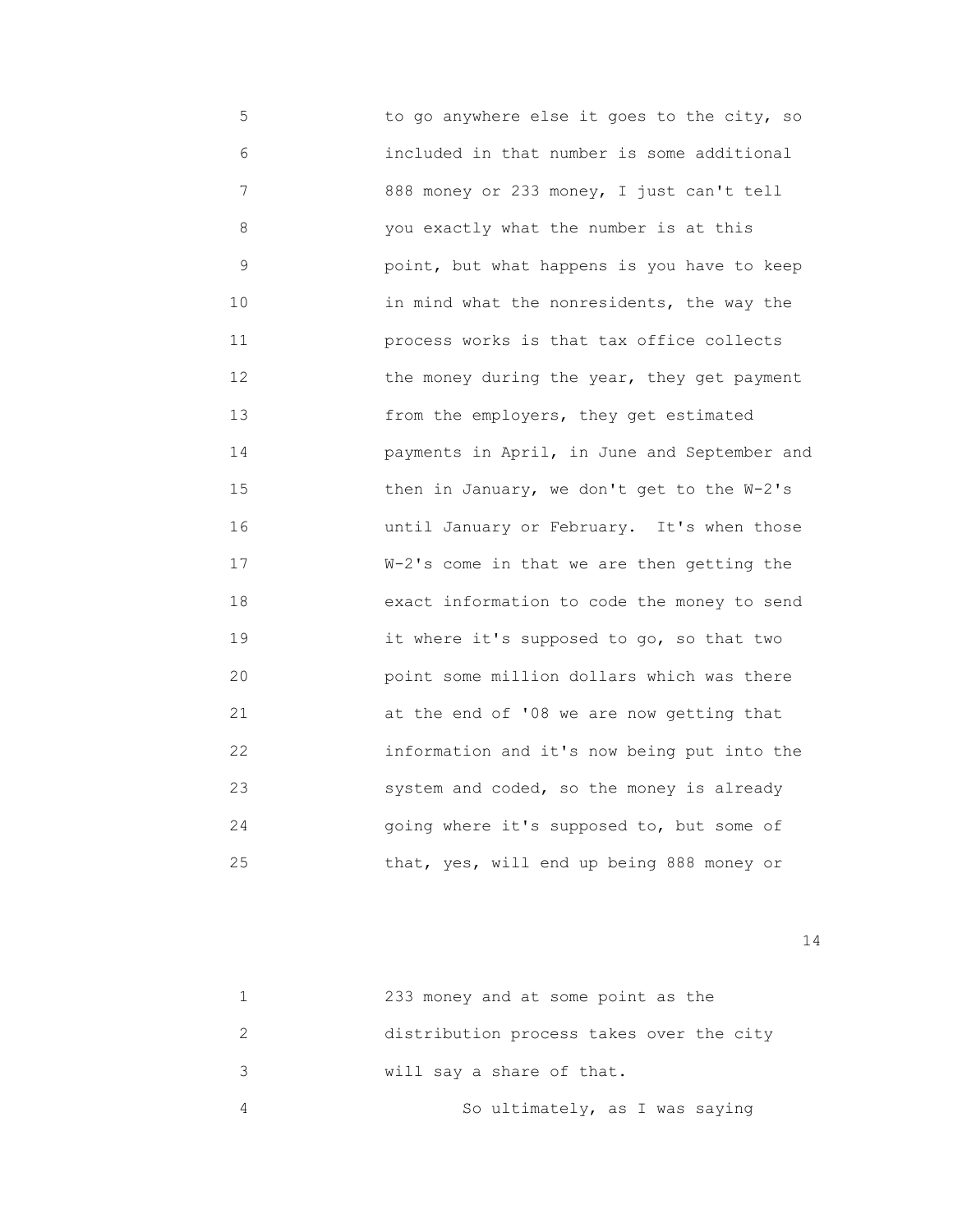- 5 earlier, instead of the tax office holding 6 hundreds off thousands of dollars every year 7 that was the city's money, that money should 8 just start going out every year. So the 9 city should see a benefit in those funds 10 during this calendar year.
- 11 MS. FANUCCI: John, you obviously 12 know more than we do about this situation, 13 but are you satisfied with what came back 14 now, like, your understanding exactly where 15 we are because it seems to me there is so 16 many questions. I feel like we actually 17 **17 100 lost out and we don't understand worse than**  18 when we did when we first started this. 19 MR. MCGOFF: Right. I agree. 20 Everybody expected that on Friday there was

21 going to be a letter or something.

22 MS. FANUCCI: Yeah, really we did. 23 We expected to know.

24 MR. MCGOFF: That the city gets 25 actually "Y", and unfortunately because of

15 and 15 and 15 and 15 and 15 and 15 and 15 and 15 and 15 and 15 and 15 and 15 and 15 and 15 and 15

|   | the way the computer system is setup it     |
|---|---------------------------------------------|
|   | doesn't work that way. The only thing I can |
|   | really add about this process is when the   |
| 4 | report came out, and it just is background, |
| 5 | I am a CPA, also, and I do a lot of tax     |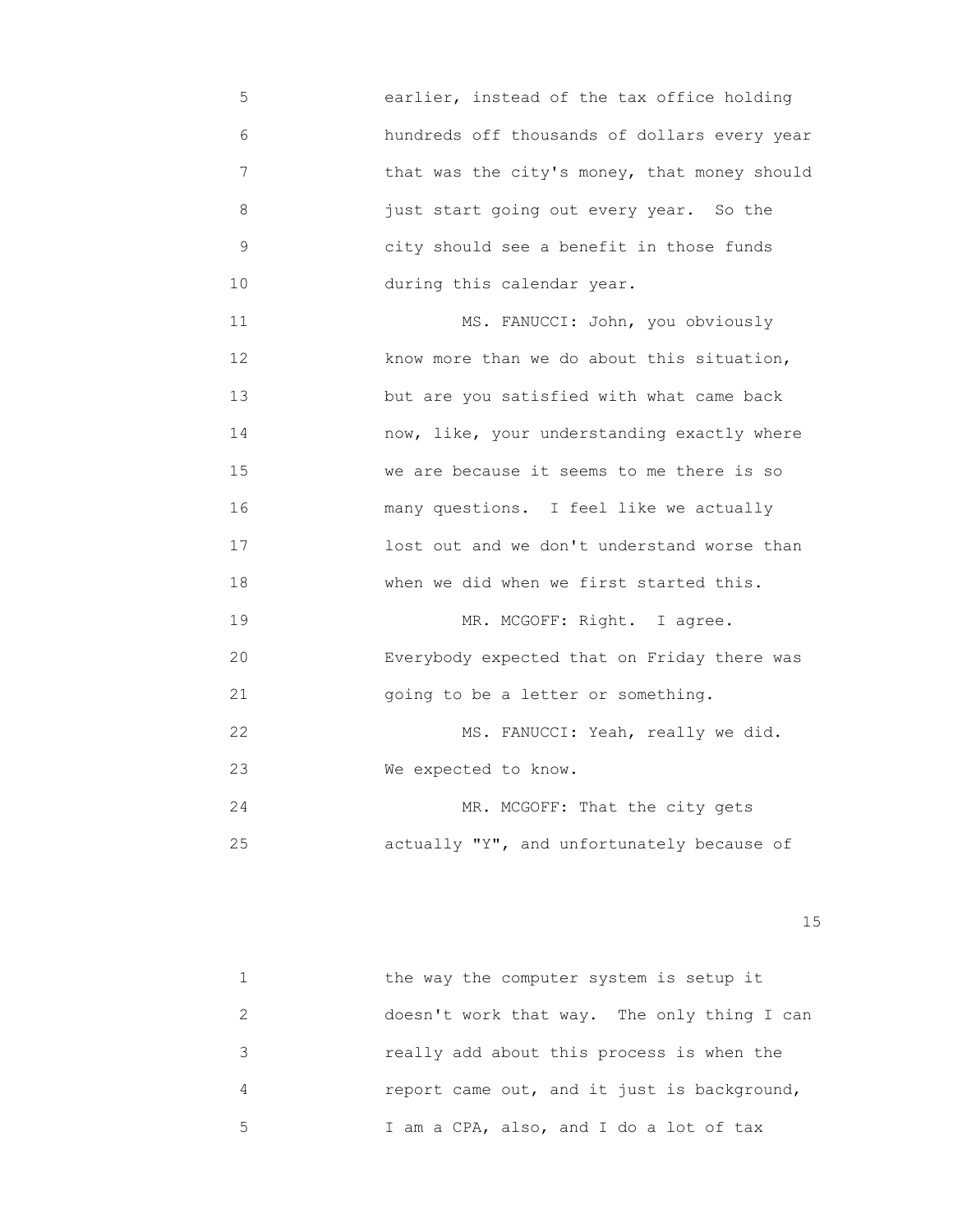6 work, so at least I have a background in 7 this, my concern as I was reading it, which 8 is the next issue that I'll get to, which is 9 when you do the simple math, and this goes 10 **10** to the headline in the newspaper, "City Tax 11 Office missing \$2 million," you don't have 12 to have an accounting background to sit 13 there and do the math and say, "We are 14 missing money, where is that money?"

 15 So I did, as this process went along 16 and this information was slowly being fed to 17 us, you know, we were looking at it and we 18 were asking questions. I was going back to 19 the tax office employees, and I was trying 20 to just think the process through as it was 21 going along and I was able at least from the 22 report and from the information I received 23 to have a comfort level in what I was being 24 told, so I would say I was not -- in the end 25 result I agreed with it in the end.

|   | Now, there is a lot of gray area in         |
|---|---------------------------------------------|
|   | the end result and everything and, no, it's |
| 3 | not, "Here is your share, here is your      |
| 4 | share, here is your share and let's move    |
| 5 | forward," because unfortunately that's not  |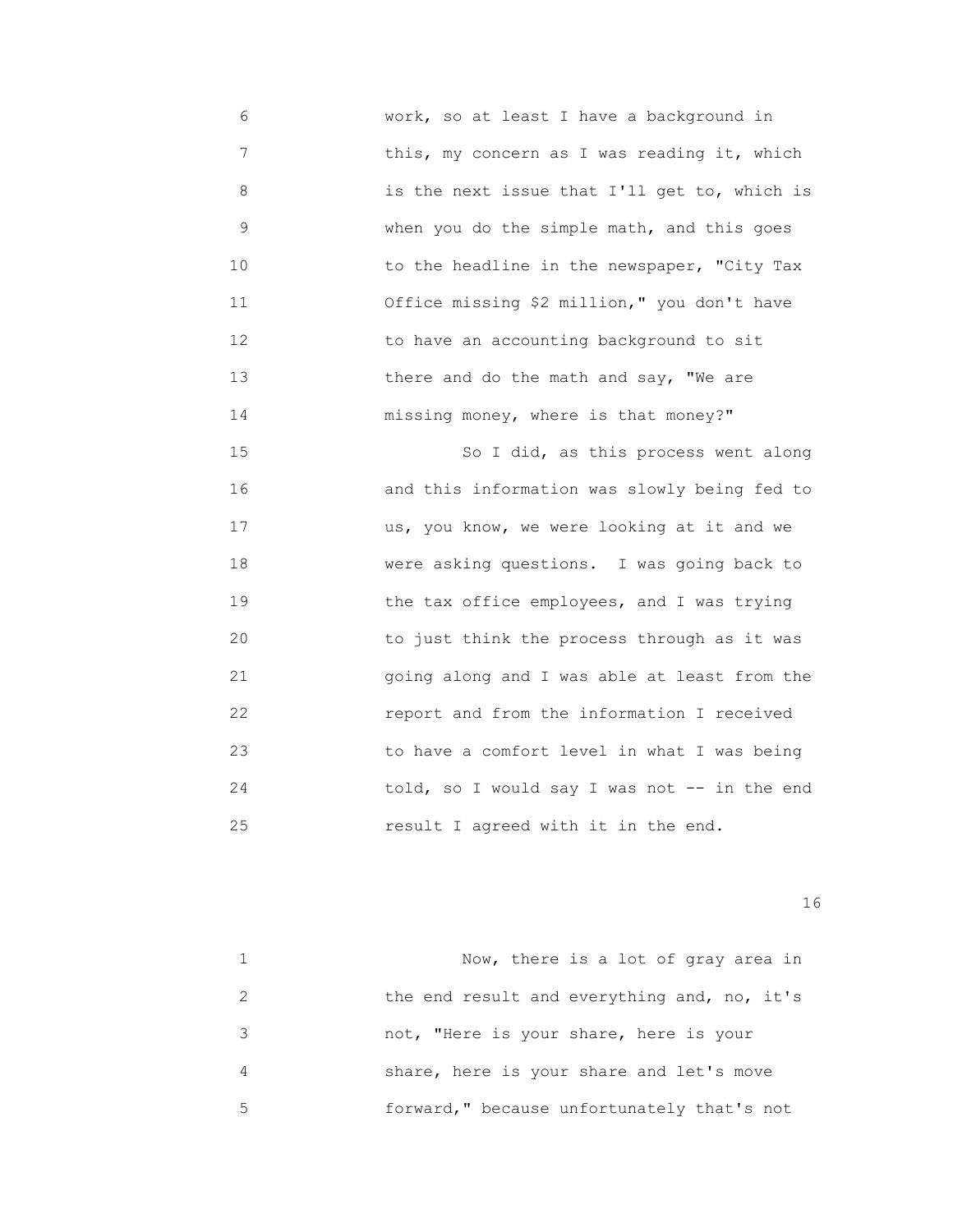6 What's there.

 7 Part of the presentation that the 8 auditors did the other day, Mr. McGoff was 9 there, what everybody misunderstands is that 10 over the past ten years this office 11 collected in excess of a billion dollars, 12 With a "B". You know, think about it. 13 That's a lot of zeroes, and it's collecting 14 that from taxpayers. Me. These people 15 **Subset State Some of these people are** sitting out here. Some of these people are 16 paying \$2, other people are paying thousands 17 of dollars, there is literally thousands and 18 thousands and thousands of records and 19 entries and checks and money is just coming 20 and going. It's just literally to find a 21 small thing it is the proverbial needle in a 22 haystack. It would be almost impossible to 23 go back and say, we are looking for a \$22 24 that was paid to Mr. Smith during the year 25 of 2007. We are looking for one check in a

|   | realm of quite possibly what could be close |
|---|---------------------------------------------|
|   | to 100 checks that year. I mean, that's the |
| 3 | type of activity that goes through here, so |
| 4 | you have to keep that in mind.              |
| 5 | I understand that millions of               |
| 6 | dollars is a lot of money, it's a lot of    |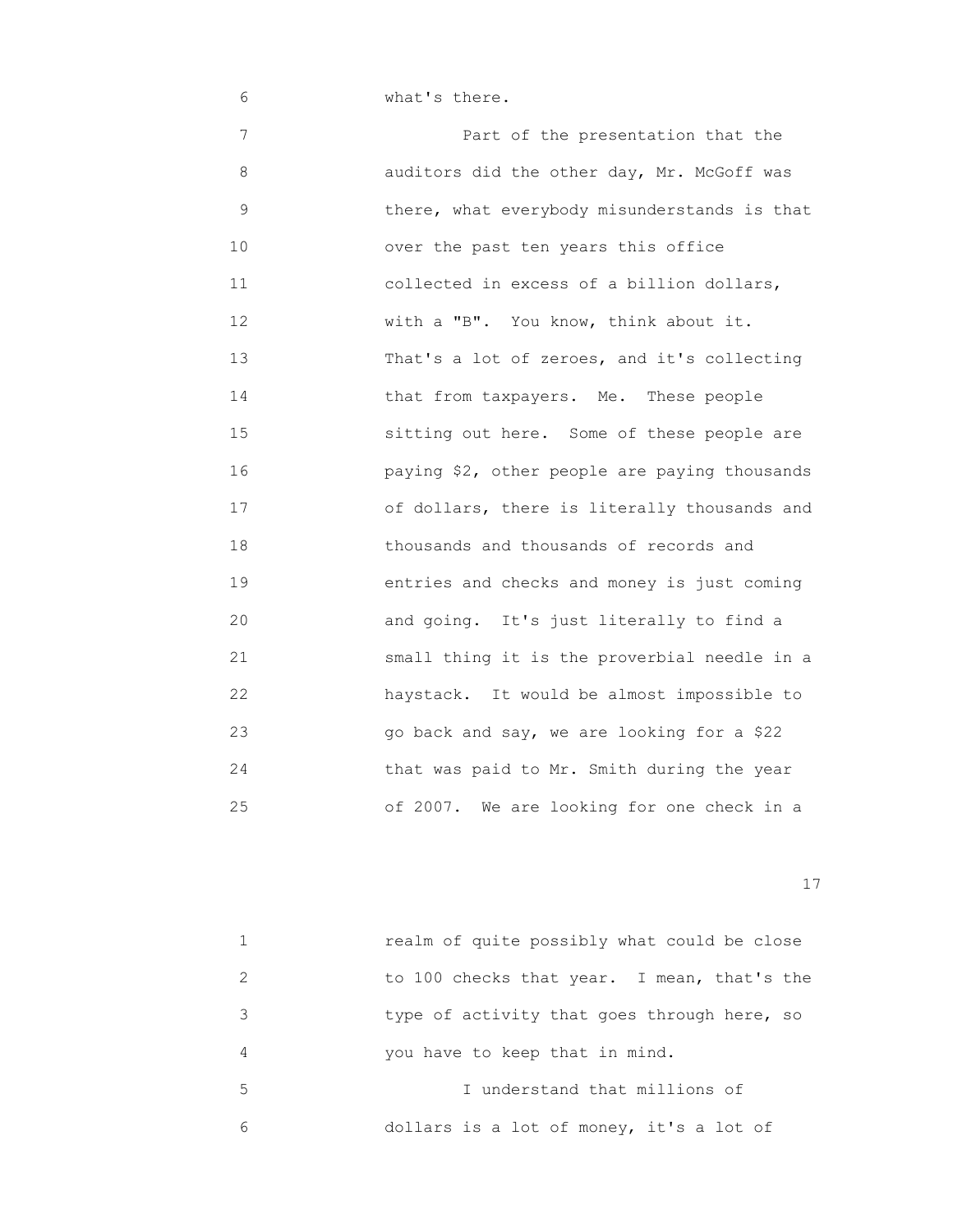7 money to me, but if you look at in a 8 perspective of a billion dollars, you know, 9 a million dollars is less than 1/10th of 1 10 percent or something like that? You know, 11 from an accounting standpoint that could be 12 deemed immaterial. Now, they tried to do 13 everything that they could to document as 14 much as possible and with the idea a million 15 dollars is lot of money especially when a 16 city is distressed like this, I understand 17 that, but from my own standpoint in my 18 opinion, it's just my opinion and my 19 professional background, I was pretty 20 satisfied with what came back. I can't tell 21 you that I'm absolutely happy in the results 22 because as I'm going to discuss next it 23 points out that there is some serious 24 problems. 25 But, yes, I mean, the question the

|               | the newspaper article says "Tax Office       |
|---------------|----------------------------------------------|
| $\mathcal{L}$ | missing two million," now, I may not agree   |
| 3             | that the number was \$2 million, but I can   |
| 4             | confirmatively state that, yes, there is     |
| 5             | money -- that 12.2 million dollars or        |
| 6             | 12.3 million that they identified at the end |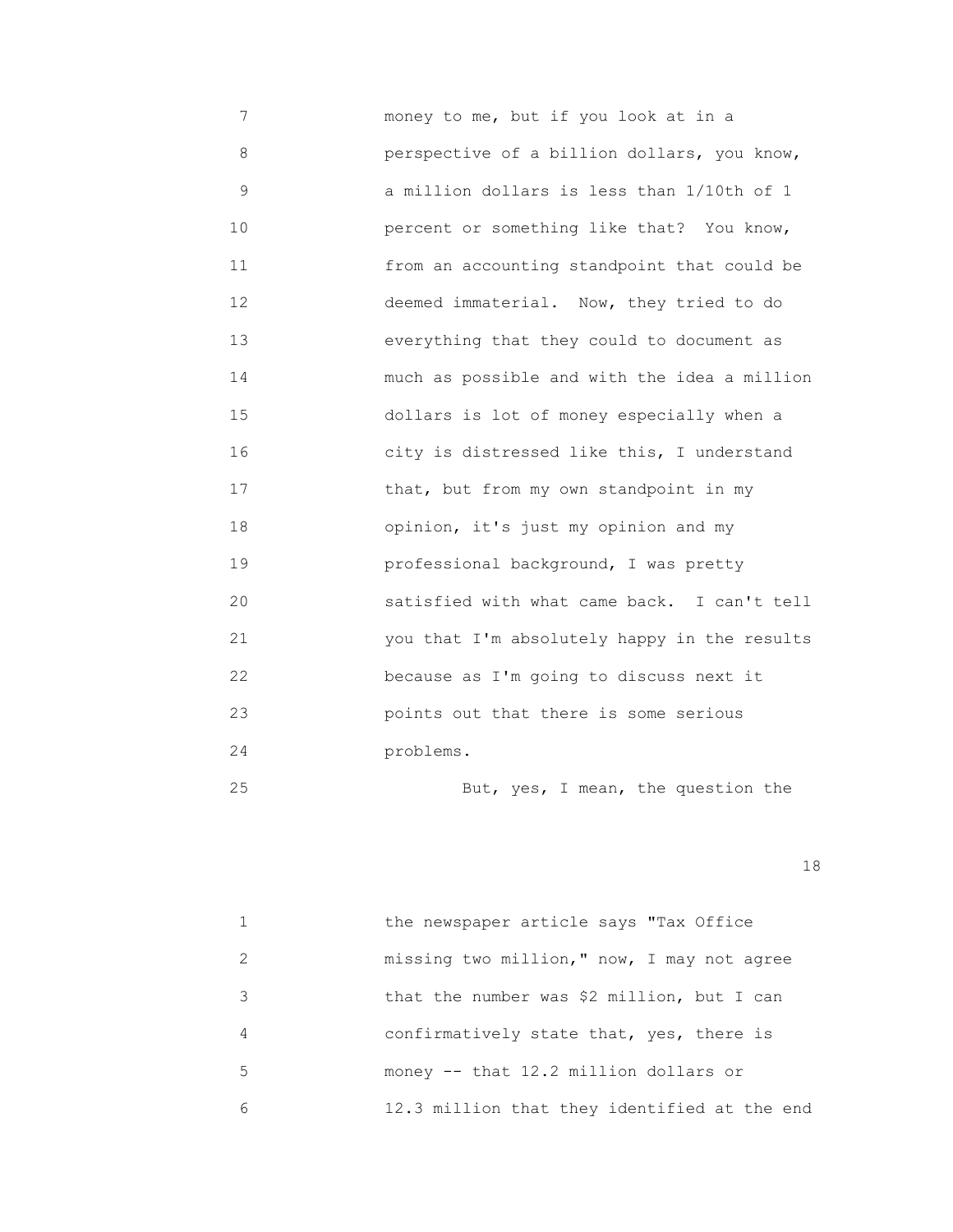7 the \$12.3 million was there. When we talk 8 about money missing, it's not that some of 9 that 12.3 million is missing, it's that the 10 12.3 could have been 13.3 or 14.3 or some 11 number in-between there. 12 MS. FANUCCI: Because there was no 13 record of that at all? 14 MR. MCGOVERN: No. Now, this is --15 **this is the more technical part, or like I**  16 refer to it the dirty little secret. The 17 scenario is that, yes, there is funds that 18 are unaccounted for, unaccounted for not in 19 the sense that somebody took the money and, 20 you know, somebody is alleging that a crime 21 took place, unaccounted for in an accounting 22 standpoint going back to the fact that there 23 was a billion dollars and hundreds of 24 thousands of checks coming and going and 25 back on forth. It gets to a point where

|               | when you start trying to look for something |
|---------------|---------------------------------------------|
| $\mathcal{L}$ | the time and effort yo find it just isn't   |
| 3             | worth it. You wouldn't spend \$100 to go    |
| 4             | find \$5. It just doesn't work.             |
| 5             | Now, the big three issues identified        |
| 6             | on page 23 of the report, and I believe the |
|               | -- or at least to quote the auditors, the   |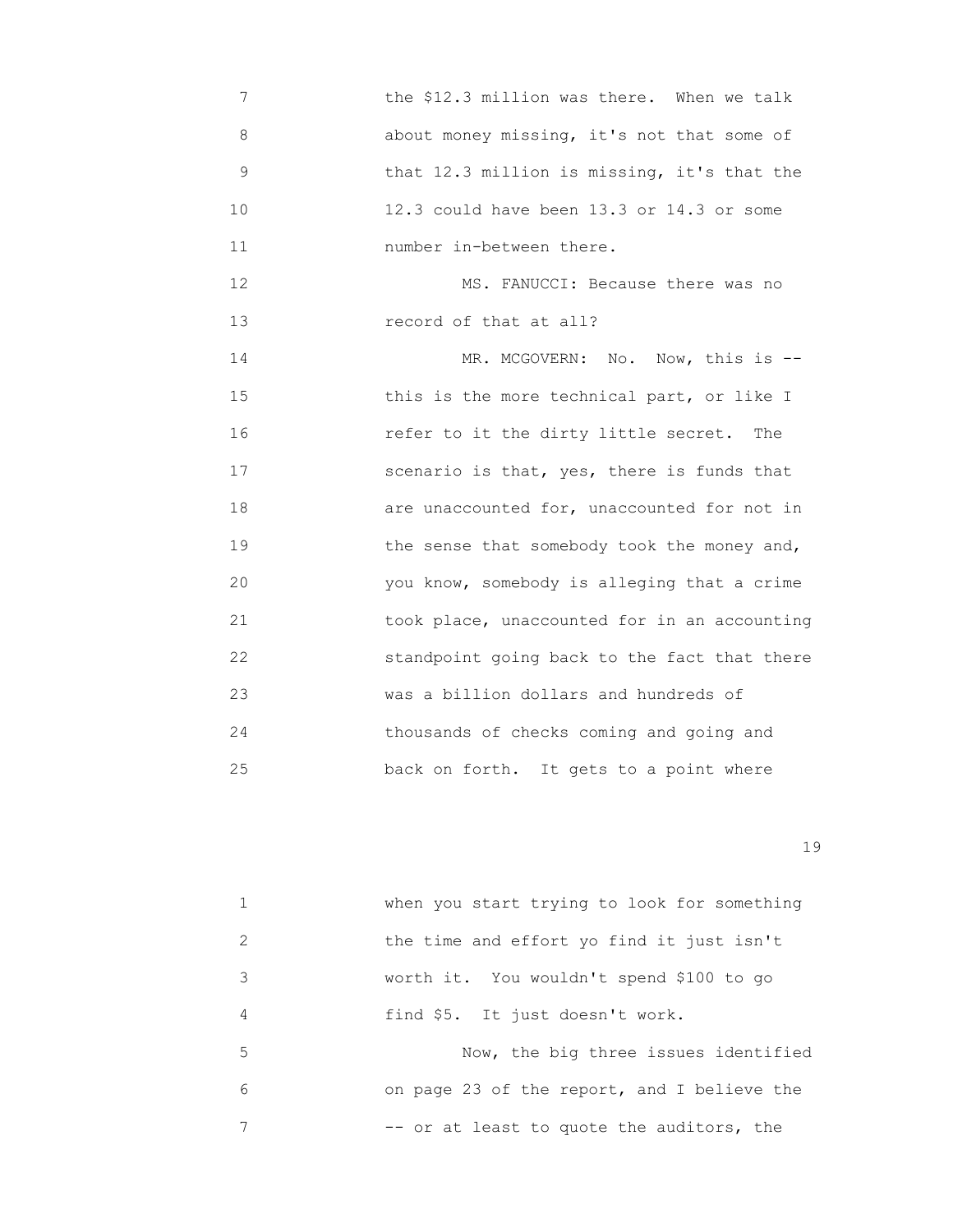8 paragraph that starts, "Not surprisingly, 9 the sum," this goes back to, as I said, 10 anybody doing some simple math. If you read 11 through the report you start keeping track 12 of numbers you are going to realize that 13 when we have 4.9 million dollars available 14 at the end it's not -- it should be more. 15 That's the issue.

 16 Now, the problem with that four 17 point -- or, I'm sorry, with the 4.9 not 18 being enough, that some of the issues that 19 that they have identified -- that the 20 auditors had identified -- excuse me for a 21 second, was a couple of issues, one being 22 what they call double refunds. There were 23 instances over the last so many years where 24 the tax office issued refunds, the same 25 refund on two occasions to multiple

|    | individuals, and in some cases when it took |
|----|---------------------------------------------|
| 2  | place it was many checks. It wasn't just    |
| 3  | one check that accidently went out, it was  |
| 4  | string of checks, you know, 100 checks or   |
| 5. | 200 checks that went out. Now, the problem  |
| 6  | with that is you would have hoped that when |
| 7  | the taxpayers had received it they would    |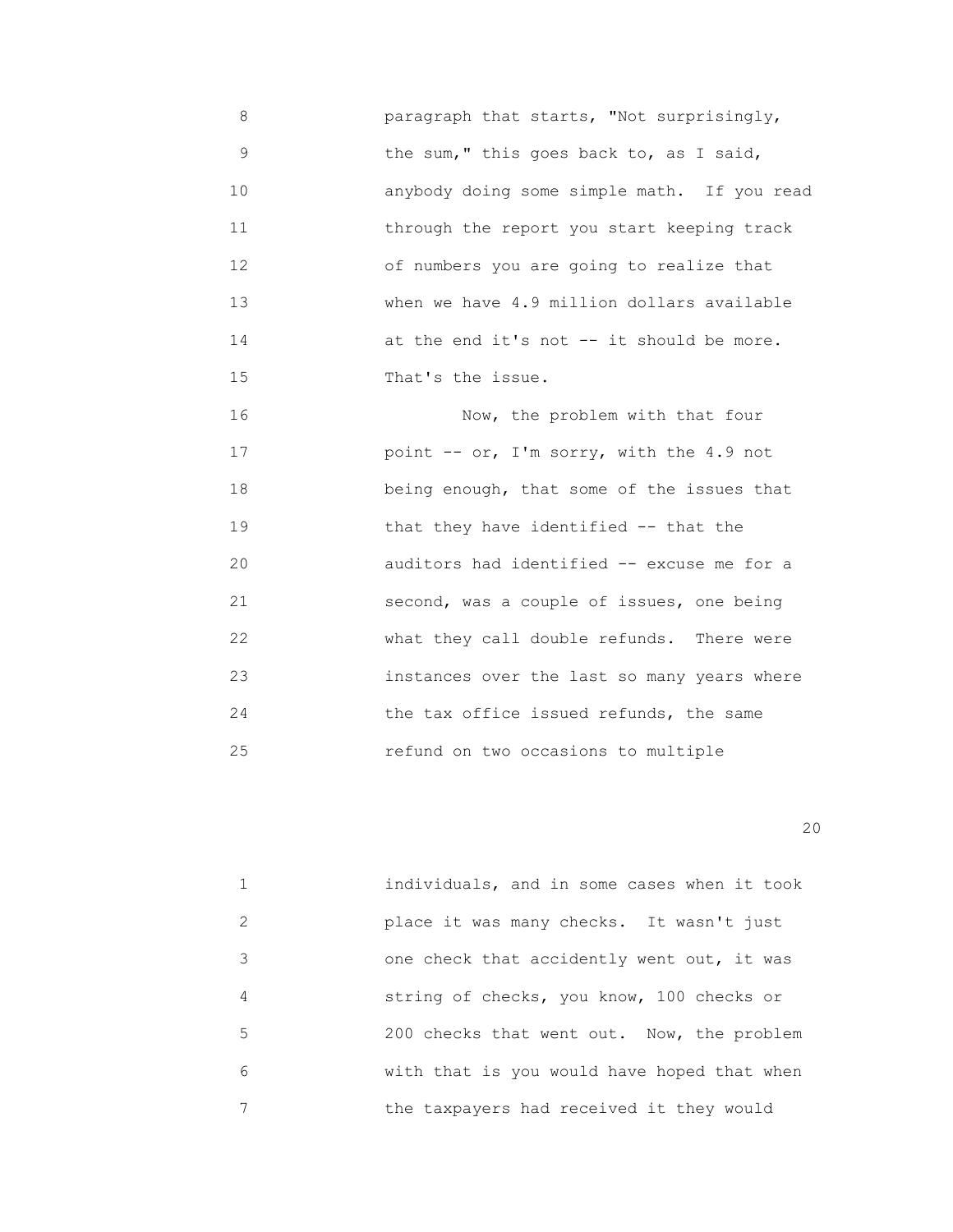8 have said, "I got my --" I already got my 9 \$22, you sent me over another check. " 10 Unfortunately, that didn't happen 11 very often. Now, that happened on numerous 12 occasions, but this is one of the situation 13 where you go back and try to look for it, to 14 start looking for \$22 every time it's just 15 not cost effective.

 16 Now, the way that that happened was 17 that they should have been using prenumbered 18 checks. I mean. It's a standard accounting 19 rule. You get a checkbook. It's got 20 numbers on it, it's that's simple. Not at 21 the tax office over the last so many years. 22 The computer assigned check numbers and, of 23 course, there was no safety check in the 24 computer system that wouldn't let you issue 25 the same check number twice, so what would

21

|   | happen is we go back now and try to start   |
|---|---------------------------------------------|
| 2 | reconciling everything and we realize there |
| 3 | were two checks number 10005, and you say,  |
| 4 | "Well, why?" And then you find out they     |
| 5 | were the same people and they both went and |
| 6 | they were both cashed.                      |
|   | Now, when we found those or if we           |

8 find them, we obviously will now send a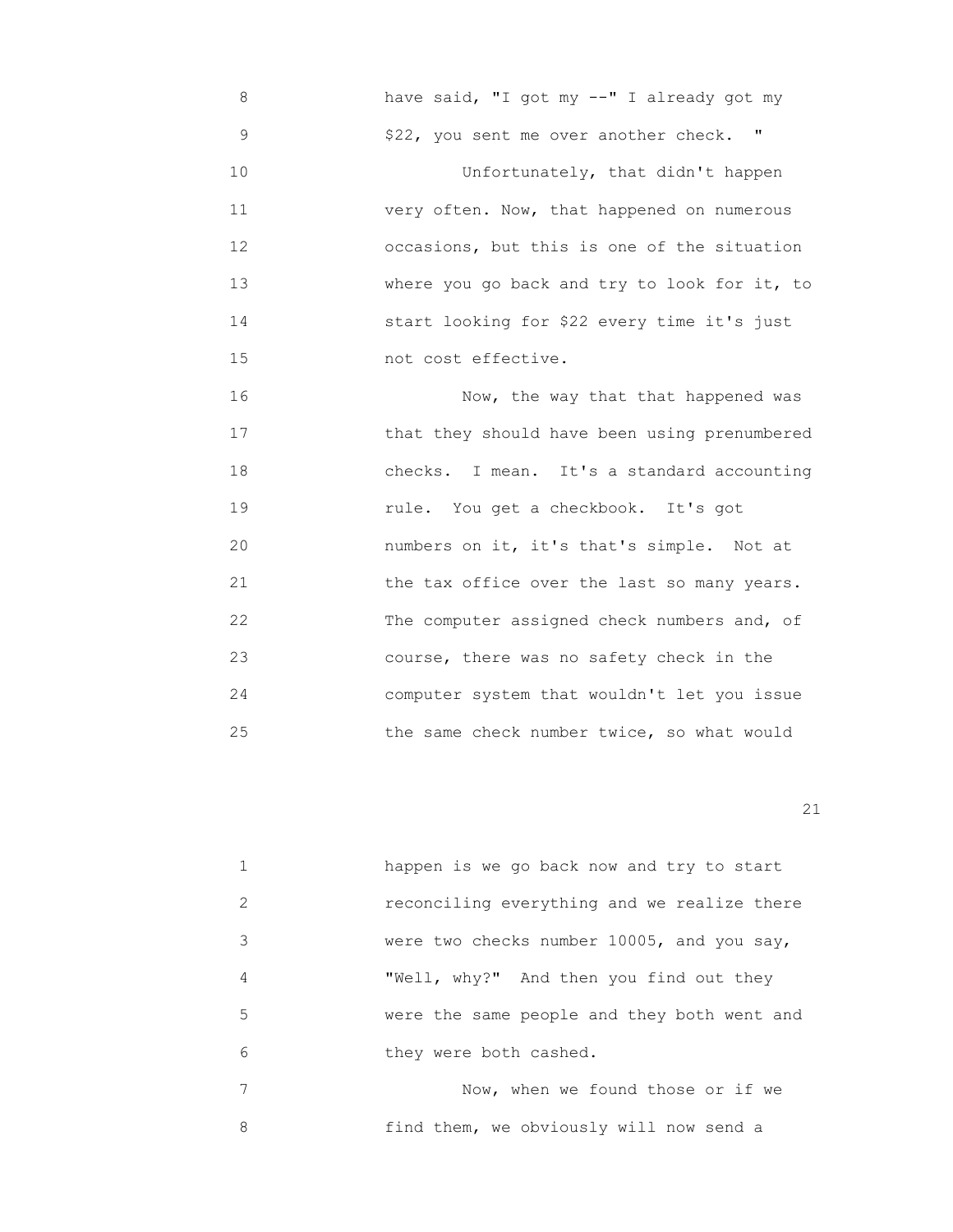9 letter to the taxpayers saying, "You were 10 paid twice, please send us back the money," 11 and we've tried and in some cases the 12 **taxpayers have sent the money in, but it's**  13 not a situation where we can just sit down 14 and find all of these checks. Once again, 15 there is probably hundreds of thousands of 16 checks, so it's only in doing their work 17 where somebody calls in about a problem and 18 then all of a sudden the tax office realized 19 **19** that issue was there and we can try to go 20 about and get that money.

 21 Now, again, that's part of the 22 **missing money.** If we sent two checks out 23 for \$50 we sent out \$50 more than we should 24 have. Well, it wasn't that person's money, 25 it had could come from somewhere, well, it

22 and 22 and 23 and 23 and 23 and 23 and 23 and 23 and 23 and 23 and 23 and 23 and 23 and 23 and 23 and 23 an

|   | came from the city is where it came from.    |
|---|----------------------------------------------|
| 2 | The second issue that they have              |
| 3 | identified was what they call estimated tax  |
| 4 | payments being paid to other municipalities. |
| 5 | There is a practice, as I explained, that we |
| 6 | don't get the W-2's until the end of the     |
| 7 | year, but we are getting the money during    |
| 8 | the year. What would happen is the office    |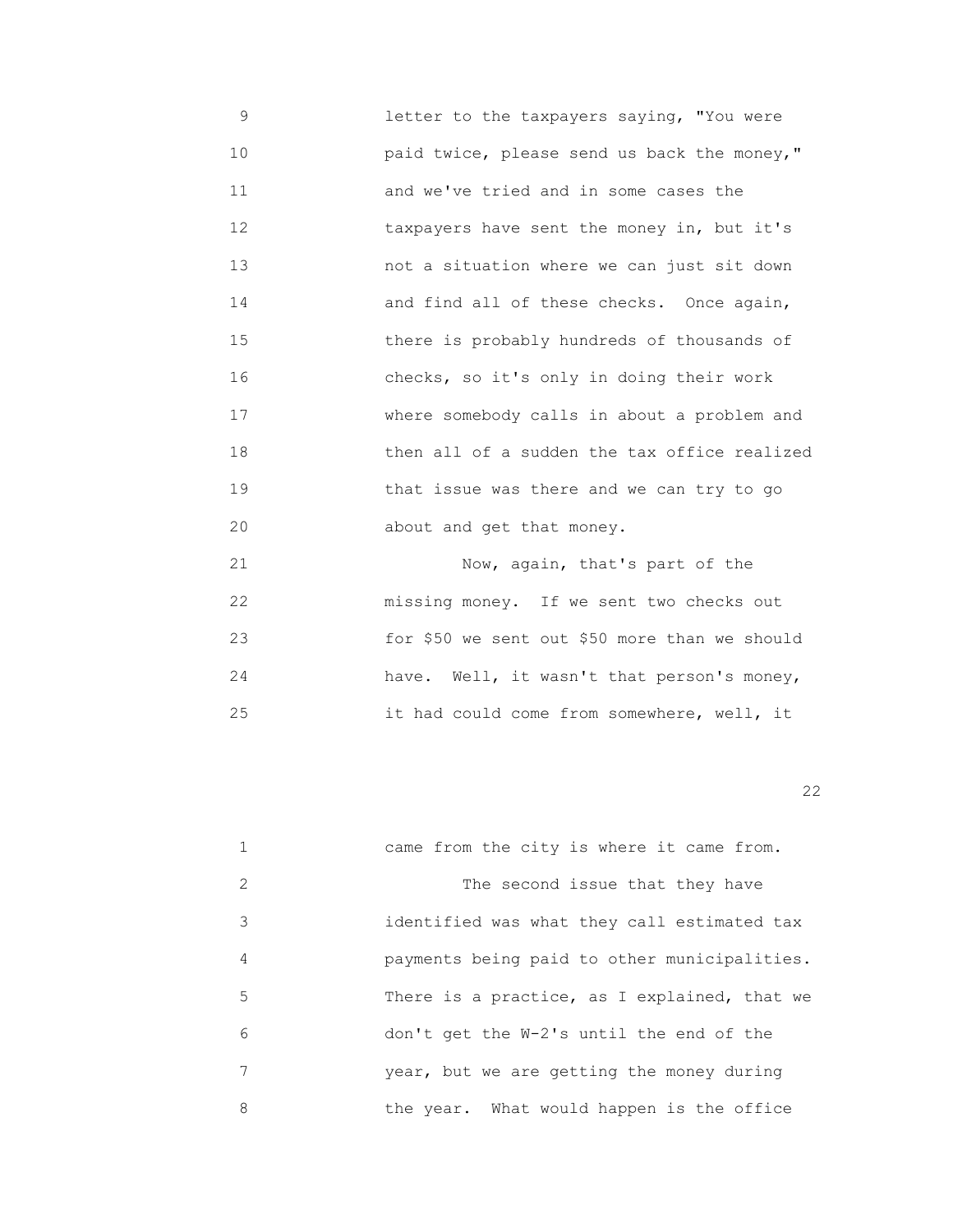9 would send out estimated payments to outline 10 municipalities because technically it's not 11 fair that we hold their money all year and 12 they have to wait until April to get one big 13 check, so we would send out a quarterly 14 payment almost like anybody that makes 15 estimated tax payments. They pay the 16 government.

17 Well, what would happen on some 18 occasions apparently, was the squeaky wheel 19 got the grease. If you called and 20 complained enough you would get a check. 21 The problem being that this check never made 22 it to the people in the office that were 23 supposed to be handling this to account for 24 it, so we have situations where checks were 25 sent out to outlying municipalities and it

|   | was never recorded into the system.          |
|---|----------------------------------------------|
| 2 | Again, the problem now -- since I            |
| 3 | just said that I want to point out something |
| 4 | very important here you have to understand,  |
| 5 | the computer system bank accounts and the    |
| 6 | bank statements were never reconciled. I     |
| 7 | mean, does anybody here not -- somebody in   |
| 8 | your family not reconcile their checking     |
| 9 | account every month? I men, it's standard    |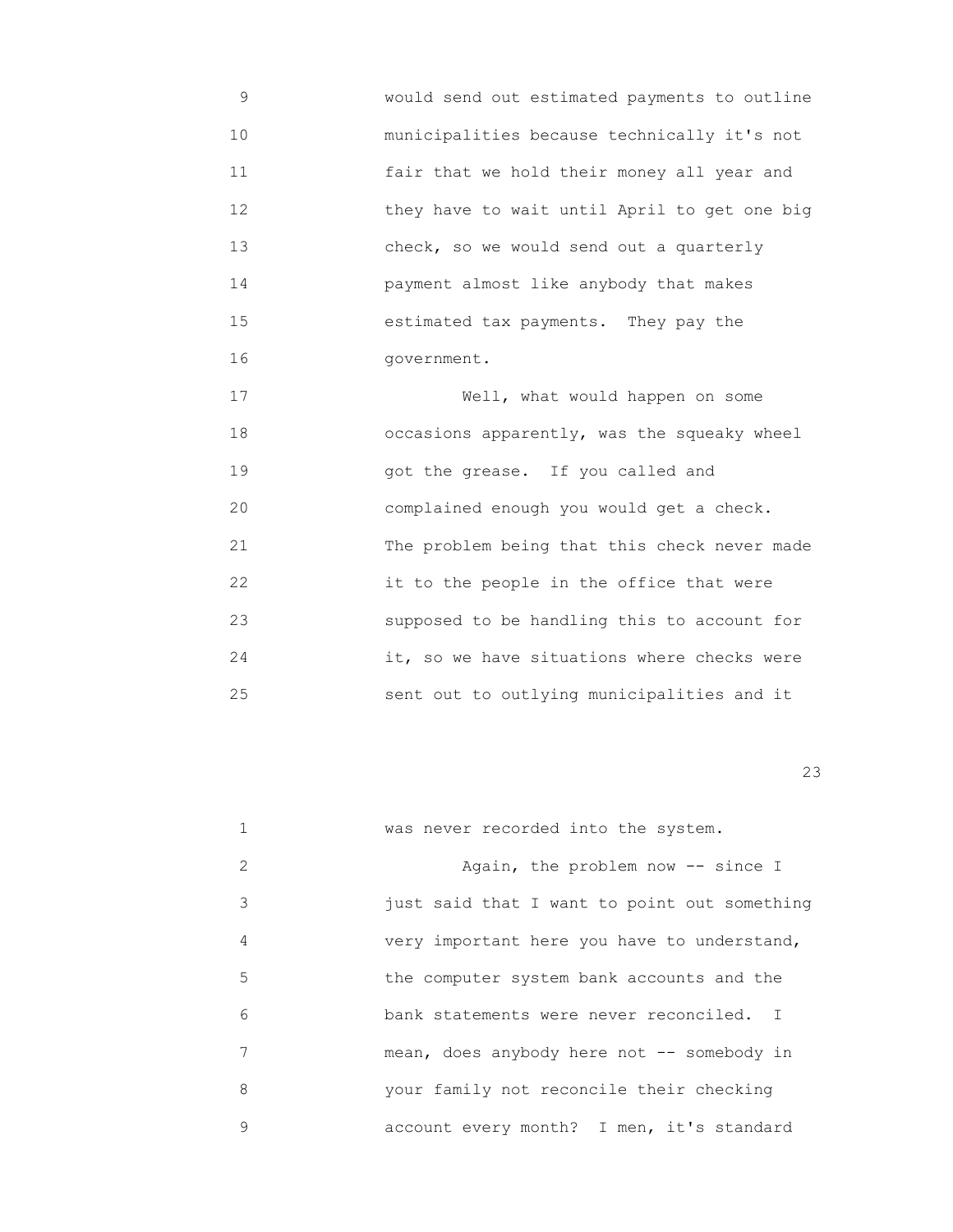10 practice. 11 MS. FANUCCI: So they were keeping 12 two different books and books and plus the 13 computer? 14 MR. MCGOFF: The computer was keeping 15 one set of records and doing one thing and 16 somebody else was keeping the bank 17 statements and keeping another balance, and 18 the auditors refer to that in the report, to 19 the point that when they finally, went to 20 even attempt to make a reconciliation the 21 books were showing about two or three 22 hundred thousands dollars more than what the 23 bank statements were showing at that time. 24 MS. FANUCCI: Well, let's go with the 25 books.

|   | MR. MCGOFF: Yeah. Well,                      |
|---|----------------------------------------------|
| 2 | unfortunately, the money wasn't there.       |
| 3 | Now, the last issue which is                 |
| 4 | probably the most disappointing as a         |
| 5 | taxpayer and resident of Scranton is the     |
| 6 | most offending to me, is the fact that we    |
| 7 | have employers and taxpayers in this city    |
| 8 | that don't think that they have to pay taxes |
| 9 | for some reason. Now, the biggest example    |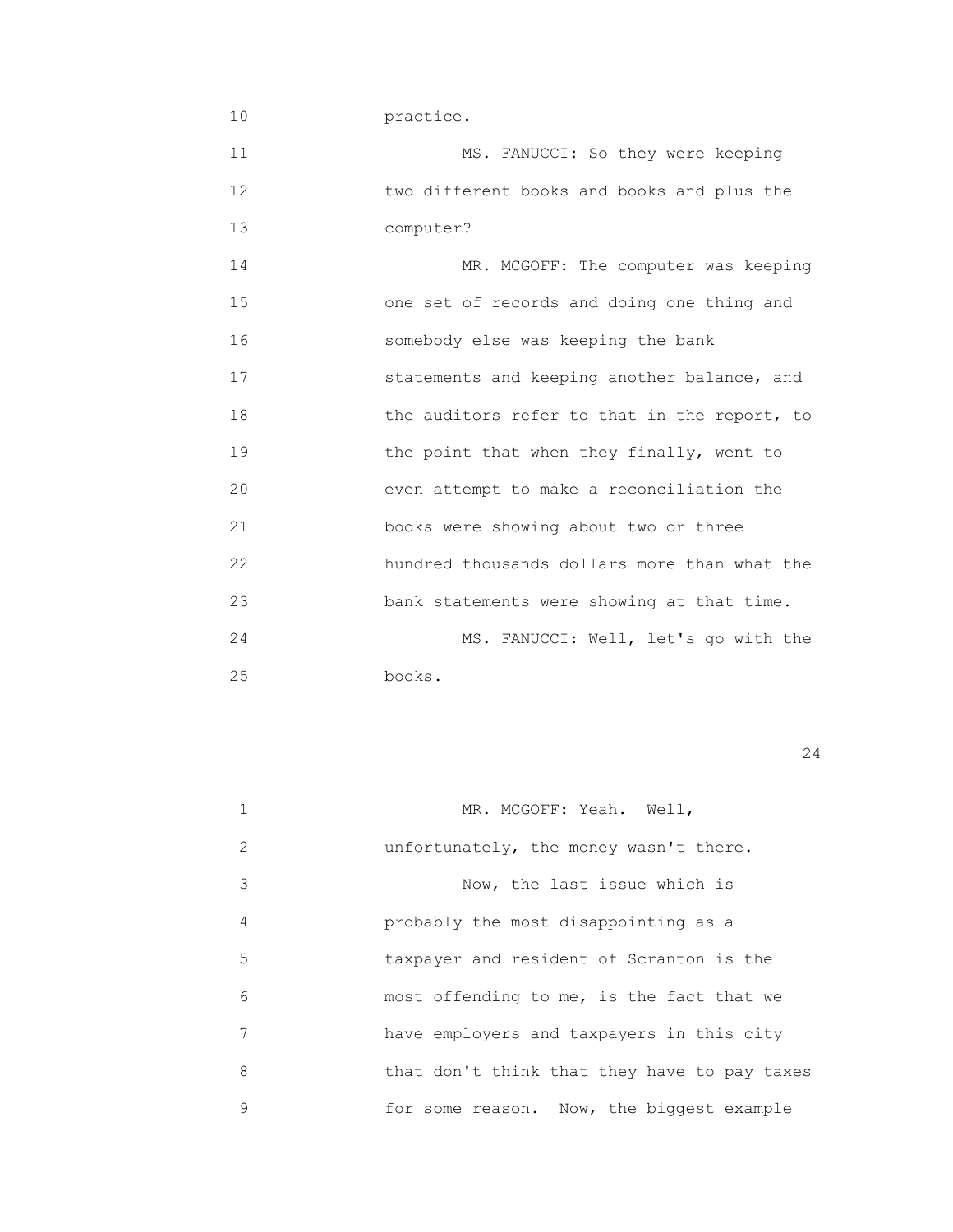10 here is we have employers, some of which for 11 the last ten years, have filed W-2's for 12 **their employees, given us the information,** 13 but just don't send us the money.

 14 Now, the problem with that becomes 15 if those employees work and/or live anywhere 16 else, there was a policy implemented where 17 just, again, to pick on Abington Heights, if 18 the employee lived up there we would get the 19  $W-2$ , we would send money to Abington 20 **Heights, but we never got the money.** We 21 never received it. I mean, it's that simple 22 so we are taking Scranton money and sending 23 it away. So the money I pay in is not going 24 to the city, it's going somewhere else 25 because we have a W-2.

<u>25</u>

|    | The disappointing part, as I said,           |
|----|----------------------------------------------|
| 2  | apparently some people believe they don't    |
| 3  | have to pay taxes and there has been a       |
| 4  | culture around this city by some people over |
| 5  | that time period.                            |
| 6  | Now, since Marilyn has taken over            |
| 7  | and I have been involved we have attempted   |
| 8  | to collect, start to collect this money, so  |
| 9  | this is another one of those issues where I  |
| 10 | can guarantee you there will be money coming |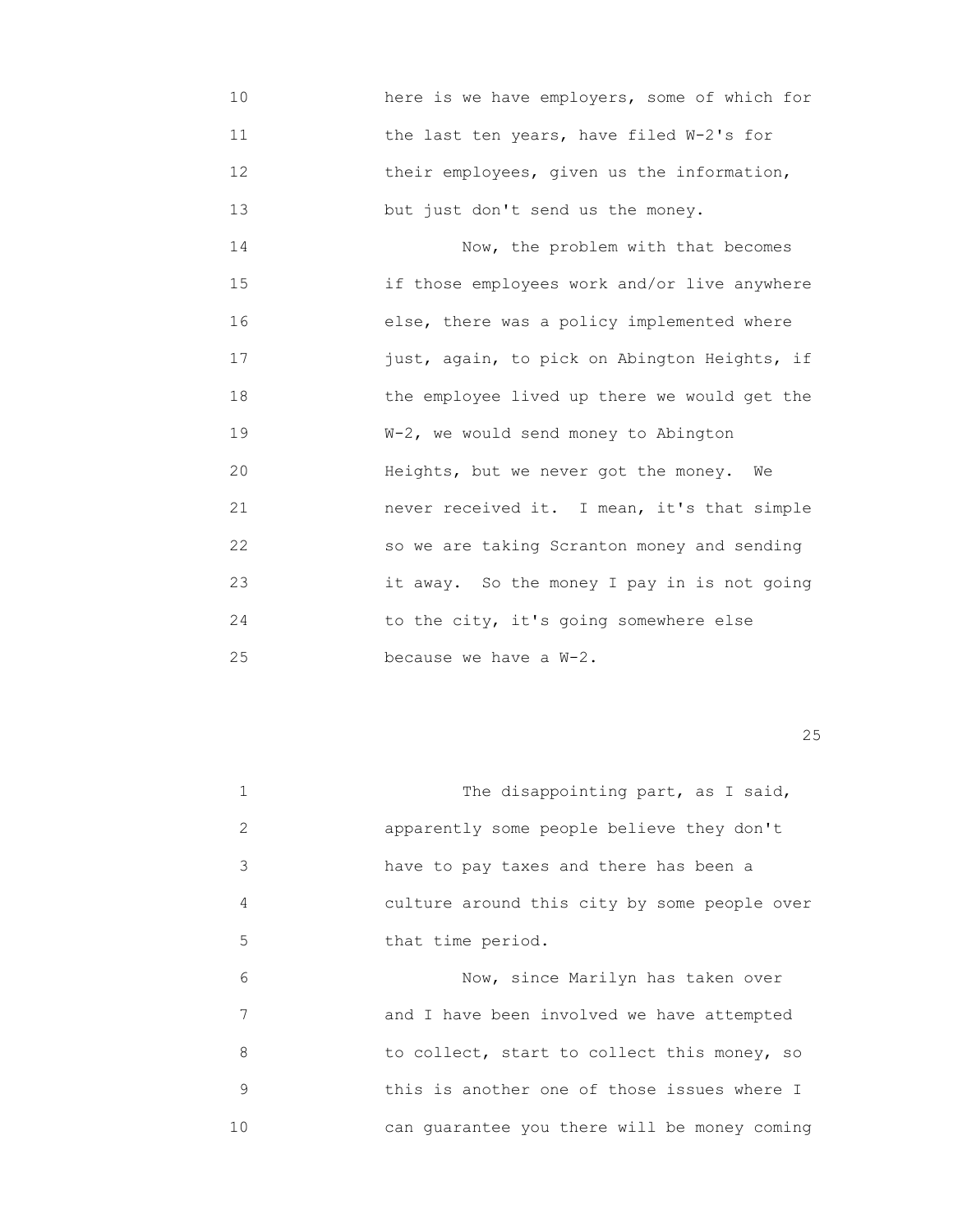11 in. We will get some of this money back and 12 When that money comes in it's only got one 13 place to go, to the city's share, but I can 14 tell you affirmatively I have filed some 15 private criminal complaints against 16 individual over the past few months, we have 17 made referrals to the District Attorney's 18 Office about this, it's my understanding at 19 least right now that there is two arrest 20 warrants out there for individuals that are 21 these type of individuals and we are just 22 **trying to make it clear.** 

 23 Believe me, we have given everybody 24 an opportunity, letters, certified letters, 25 phone calls, I don't take joy in threatening

| $\mathbf{1}$ | to have people arrested but, you know, ten   |
|--------------|----------------------------------------------|
| 2            | years. Ten years you have been taking        |
| 3            | somebody else's money and not turning it     |
| 4            | over to where it was supposed to go. If it   |
| 5            | was the IRS they would have had those people |
| 6            | a long time ago and we would have been       |
| 7            | reading about them. In Scranton it didn't    |
| 8            | work that way. I don't know when the last    |
| 9            | time there was a private criminal complaint  |
| 10           | filed. I don't know when the last time the   |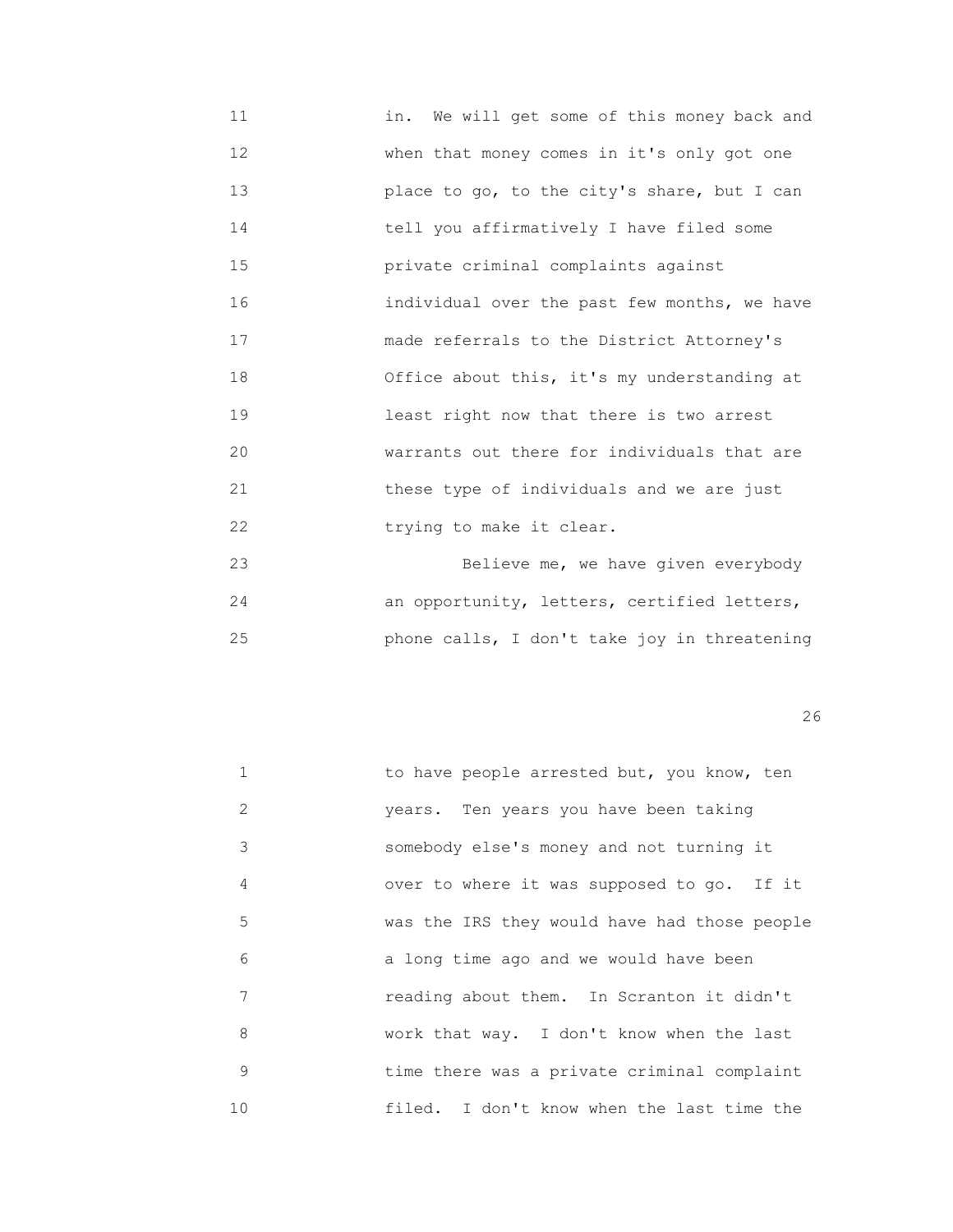11 DA arrested somebody for this. All I know 12 is that we are trying to get the message out 13 there if you are one of these people and you 14 get a letter you better respond because if 15 you don't respond eventually somebody is 16 going to show up at your door.

17 So that is probably the biggest 18 chunk of this so-called missing money. 19 There has to literally be, you know, a 20 million dollars that's floating out there 21 that is just funds that people just didn't 22 pay. Now, just to add one more part to 23 that, just about this Scranton issue, these 24 very same people I can guarantee you they 25 paid the IRS and they paid the Department of

<u>27</u>

| 1  | Revenue, they just didn't pay us, so0.      |
|----|---------------------------------------------|
| 2  | MS. GATELLI: Is that public record          |
| 3  | of who didn't pay? Like I see today in the  |
| 4  | paper there is federal tax liens in it and  |
| 5  | it lists the people and what they owe.      |
| 6  | MR. MCGOVERN: That's our problem.           |
| 7  | In order to put a lien in the paper, I mean |
| 8  | it has -- in order for something to become  |
| 9  | public record there is whole process it has |
| 10 | to go through, so like I can't stand here   |
| 11 | and say, you know, here is list of people   |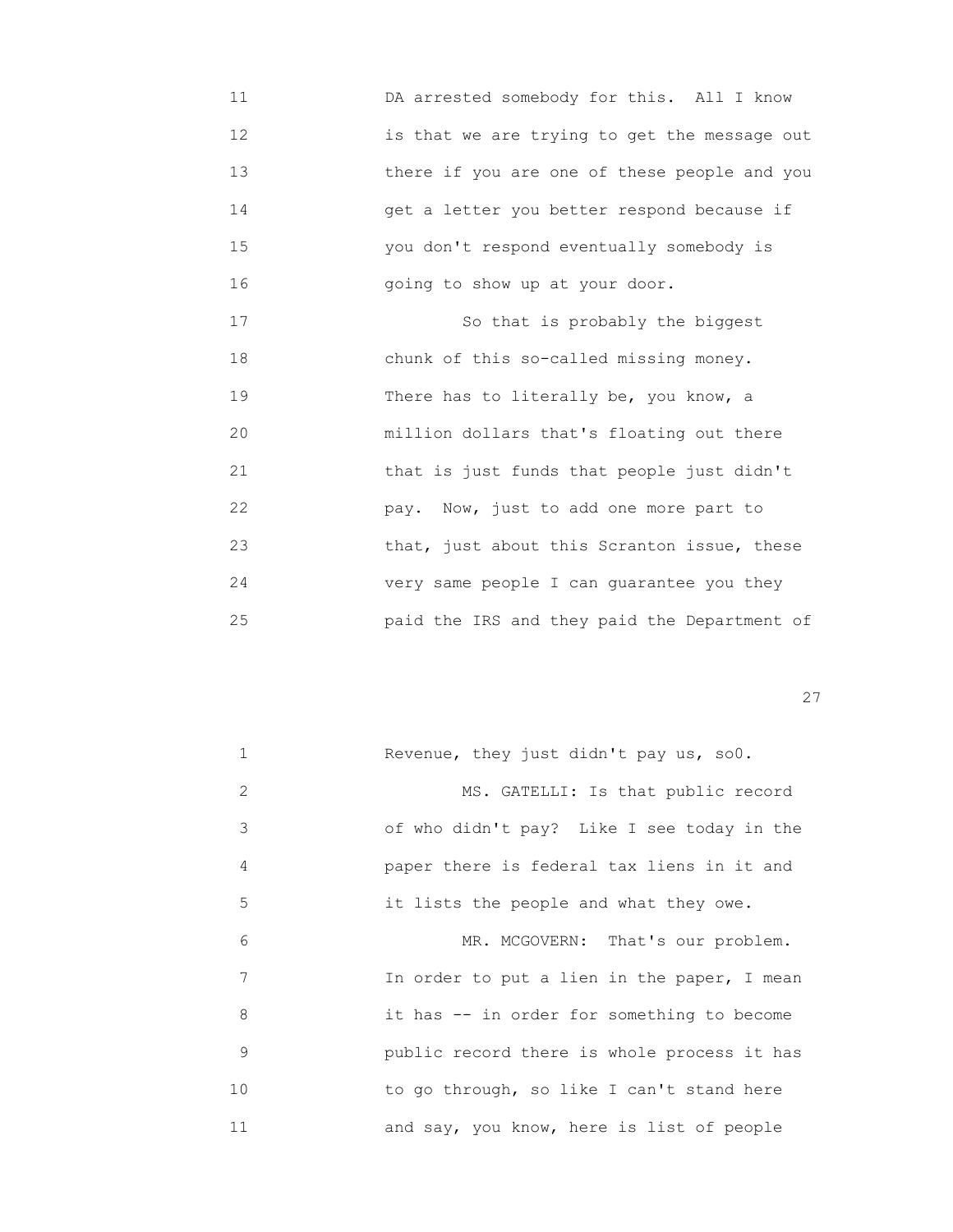12 that just decide they are not going to do 13 it. The only way I can do that is to either 14 go after them civilly or something criminal 15 happened and once there is something 16 criminal you could read the private criminal 17 complaint, you could read the DA arrest 18 warrant, that type of thing, so you can get 19 the information that way, but until it 20 happens -- now, keep in mind we have been 21 there a year. These things take time, so we 22 are still at the beginning of this, 23 unfortunately, there is no carry over from 24 the previous whatever number of years. 25 Again, I'm looking at people that haven't

<u>28</u>

| 1             | paid for ten years and saying how could this |
|---------------|----------------------------------------------|
| $\mathcal{L}$ | go on, how can --                            |
| 3             | MS. EVANS: People who are city               |
| 4             | residents who worked outside of the city?    |
| 5             | MR. MCGOFF: That's a whole -- that's         |
| 6             | a whole another -- that's a whole other      |
| 7             | arqument.                                    |
| 8             | MS. EVANS: Oh, the businesses who            |
| 9             | have had --                                  |
| 10            | MR. MCGOFF: I'm specifically talking         |
| 11            | about businesses within the city who are     |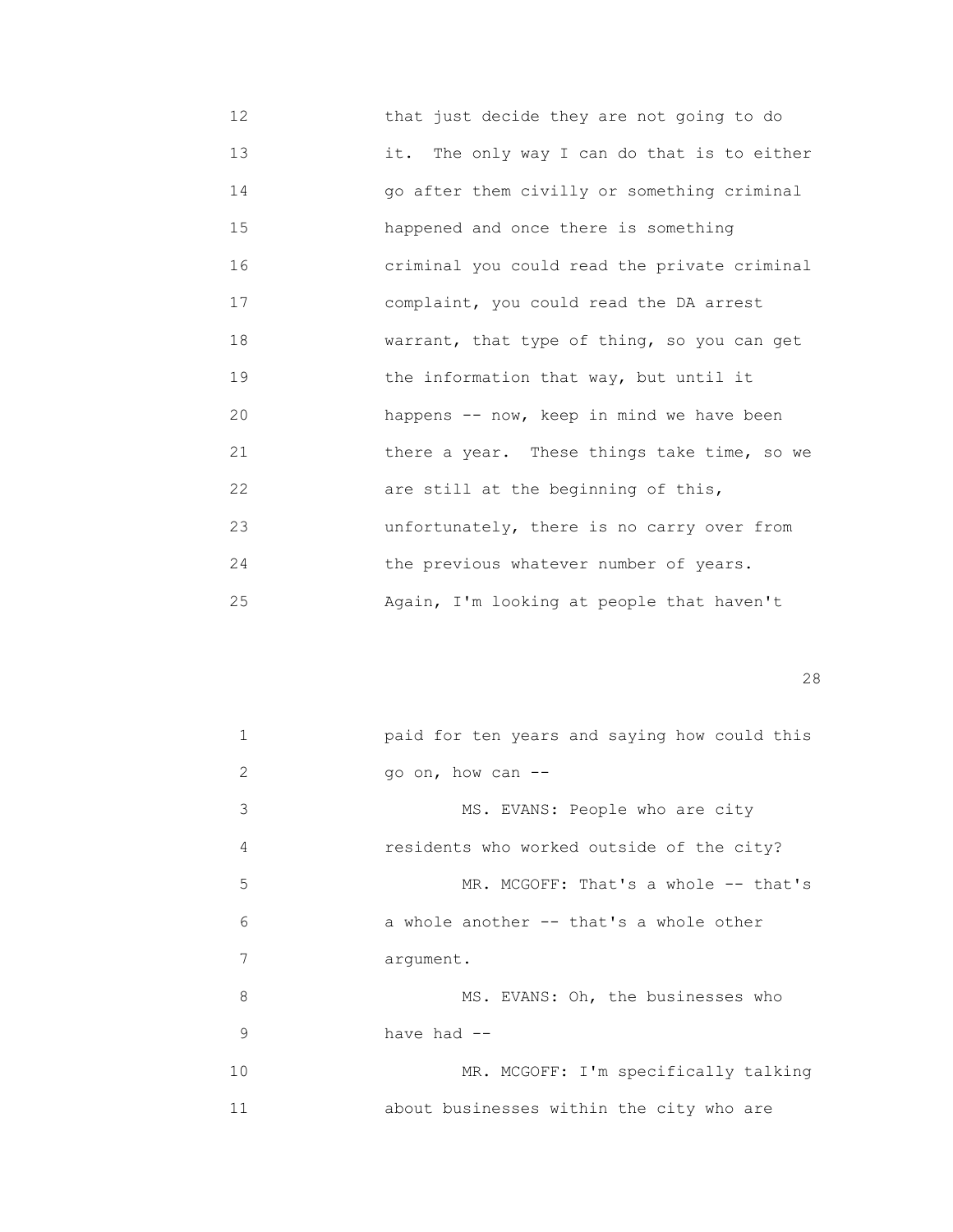| 12 | withholding money from their employees --   |
|----|---------------------------------------------|
| 13 | MS. EVANS: And kept the money.              |
| 14 | MR. MCGOFF: And kept the money, yes.        |
| 15 | MS. EVANS: Rather than turning it           |
| 16 | over.                                       |
| 17 | MR. MCGOFF: Yes.                            |
| 18 | MS. EVANS: Plus we also have, let's         |
| 19 | say, individuals who, as I said, would      |
| 20 | reside within the city, work outside of the |
| 21 | $city --$                                   |
| 22 | MR. MCGOFF: Yes.                            |
| 23 | MS. EVANS: -- and never paid wage           |
| 24 | taxes.                                      |
| 25 | MR. MCGOFF: Correct.                        |

| $\mathbf{1}$      | MS. EVANS: And as --                         |
|-------------------|----------------------------------------------|
| 2                 | MR. MCGOFF: Some of which who have           |
| 3                 | voted in this city, some of which have used  |
| 4                 | a lot of other services of this city --      |
| 5                 | MS. EVANS: Yes.                              |
| 6                 | MR. MCGOFF: -- but which claim they          |
| 7                 | don't live here.                             |
| 8                 | MS. EVANS: Yes.                              |
| 9                 | MR. MCGOFF: And then we are aware of         |
| 10                | some of those people and I have attempted or |
| 11                | are attempting to collect the money from     |
| $12 \overline{ }$ | those people --                              |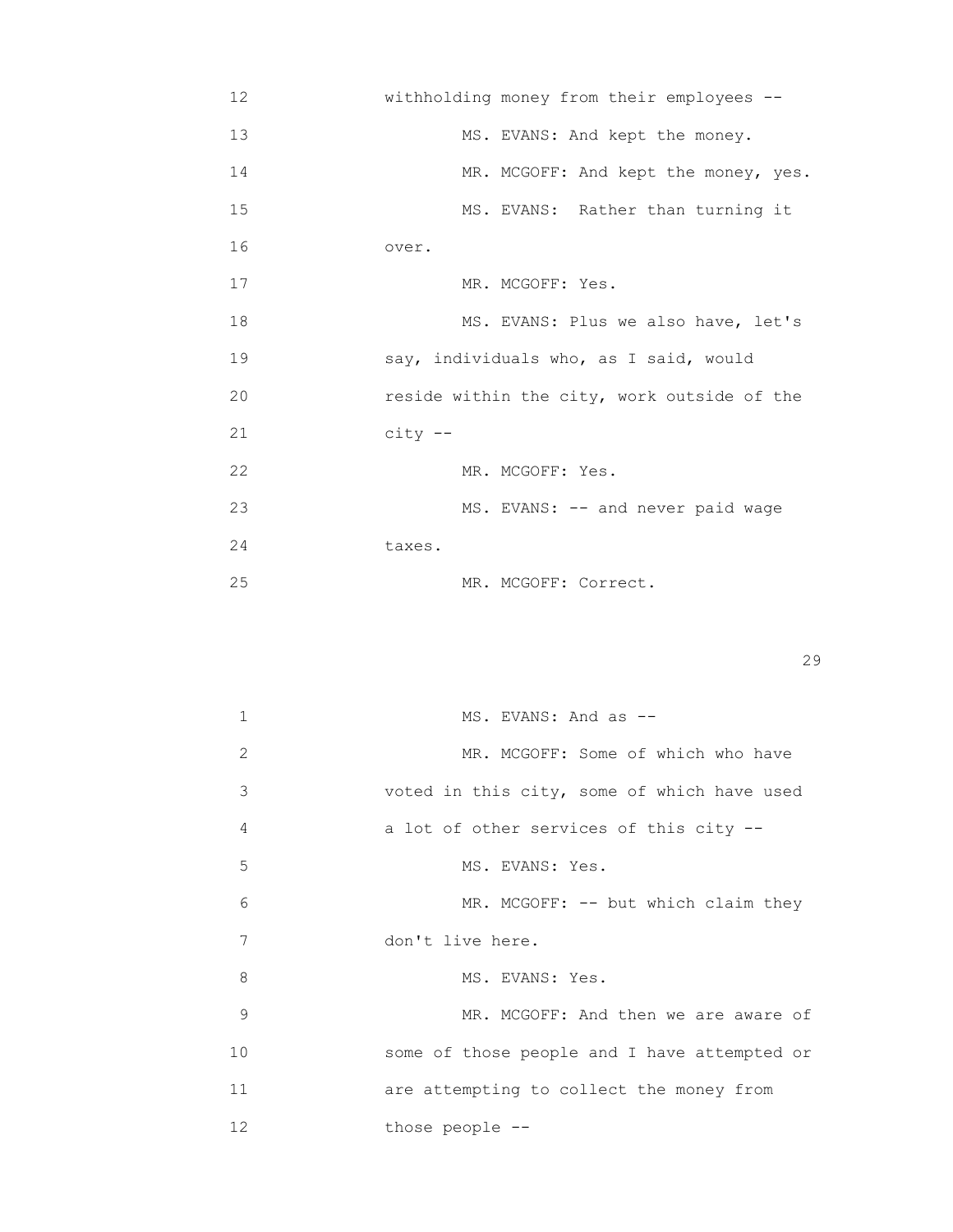13 MS. EVANS: And as for the people who 14 would have received double or triple refunds 15 are they being pursued legally? 16 MR. MCGOFF: If, in fact, we can 17 identify them then, yes, the practice is to 18 send them a letter. Now, of course we have 19 a situation where if it happened six years 20 ago we may not be able to collect it because 21 of statute of limitations issues and things 22 like that. 23 MS. EVANS: Yes. 24 MR. MCGOFF: But if it's identified 25 we are more than willing to try to -- to try

30

1 to recoup that money.

2 MS. EVANS: And then my other 3 concern though, and perhaps you were leading 4 up to it, is the fact that allegedly the tax 5 office was using tax monies, tax dollars, if 6 you will, in their operating budget? In 7 other words, they exceeded their operating 8 budget and were using tax dollars to 9 supplement, let's say, what they needed for 10 **their operations?** 11 MR. MCGOFF: Correct. 12 MS. EVANS: And what will be done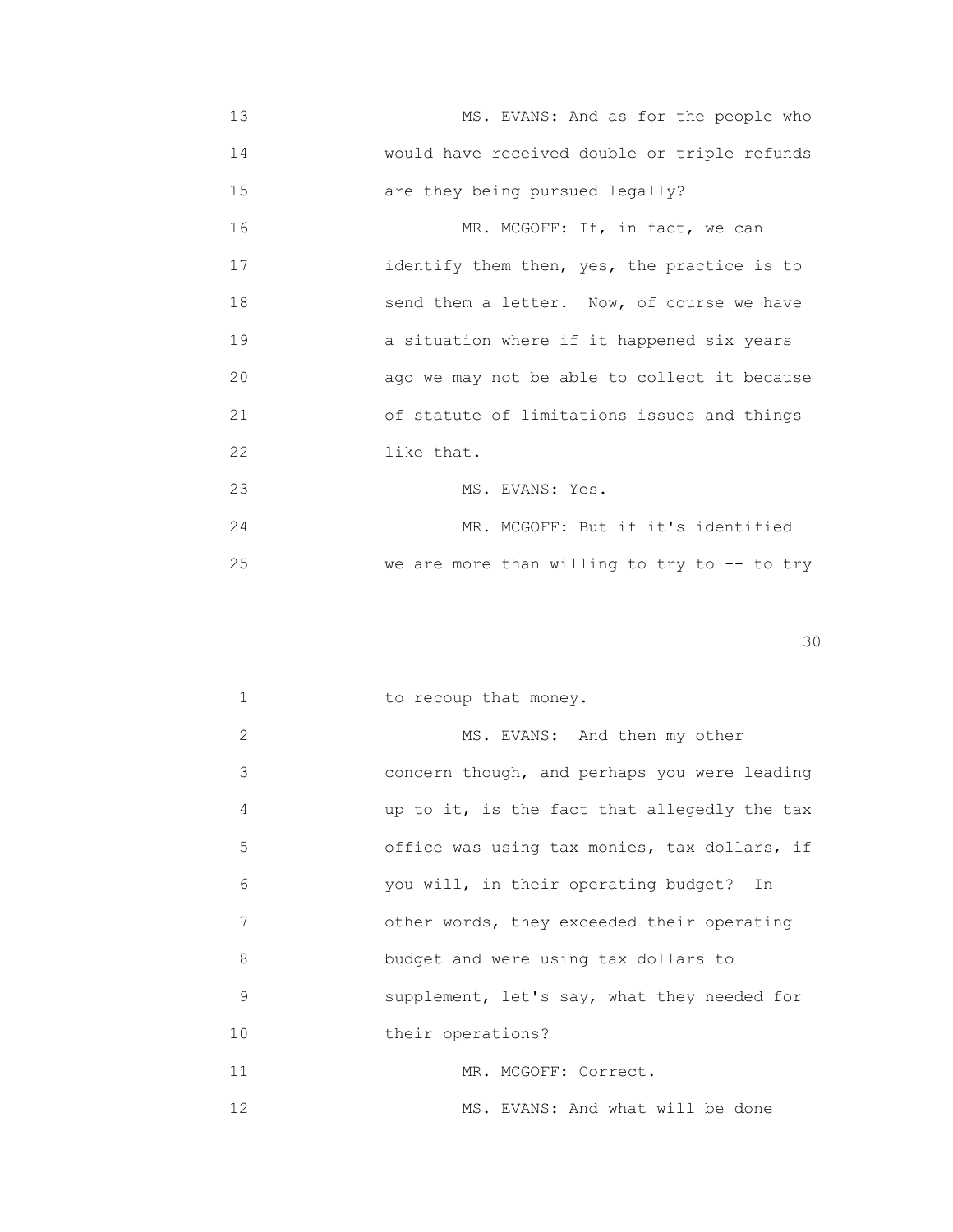## 13 about that? 14 MR. MCGOFF: Well, there is an 15 exhibit in the back -- in the, I believe 16 it's -- not the appendix, but the exhibits 17 in which it shows the thing -- the one thing 18 I would like to point out to that if you 19 look at the years 2008 is of all of the 20 years it just explodes. Now, my position on 21 that is because of transparency. Everything 22 that is being spent is being put into that 23 account. The largest, just so you 24 understand, the largest number one item is 25 that computer system and the computer

| $\mathbf{1}$ | maintenance company. It's in the hundredes   |
|--------------|----------------------------------------------|
| 2            | -- it's thousands upon thousands, and when I |
| 3            | say thousands not one or two thousand it is? |
| 4            | MS. VITALI-FLYNN: \$30,000 a month.          |
| 5            | MR. MCGOFF: \$30,000 here, \$40,000          |
| 6            | there. If we are spending that kind of       |
| 7            | money on the computer system now how is that |
| 8            | it -- where did it come from? You know,      |
| 9            | where was it in the prior year? So there     |
| 10           | was a concern from the auditors that the     |
| 11           | prior years that the funds were put          |
| 12           | somewhere else. In other words, the checks   |
| 13           | were recorded somewhere else so that they    |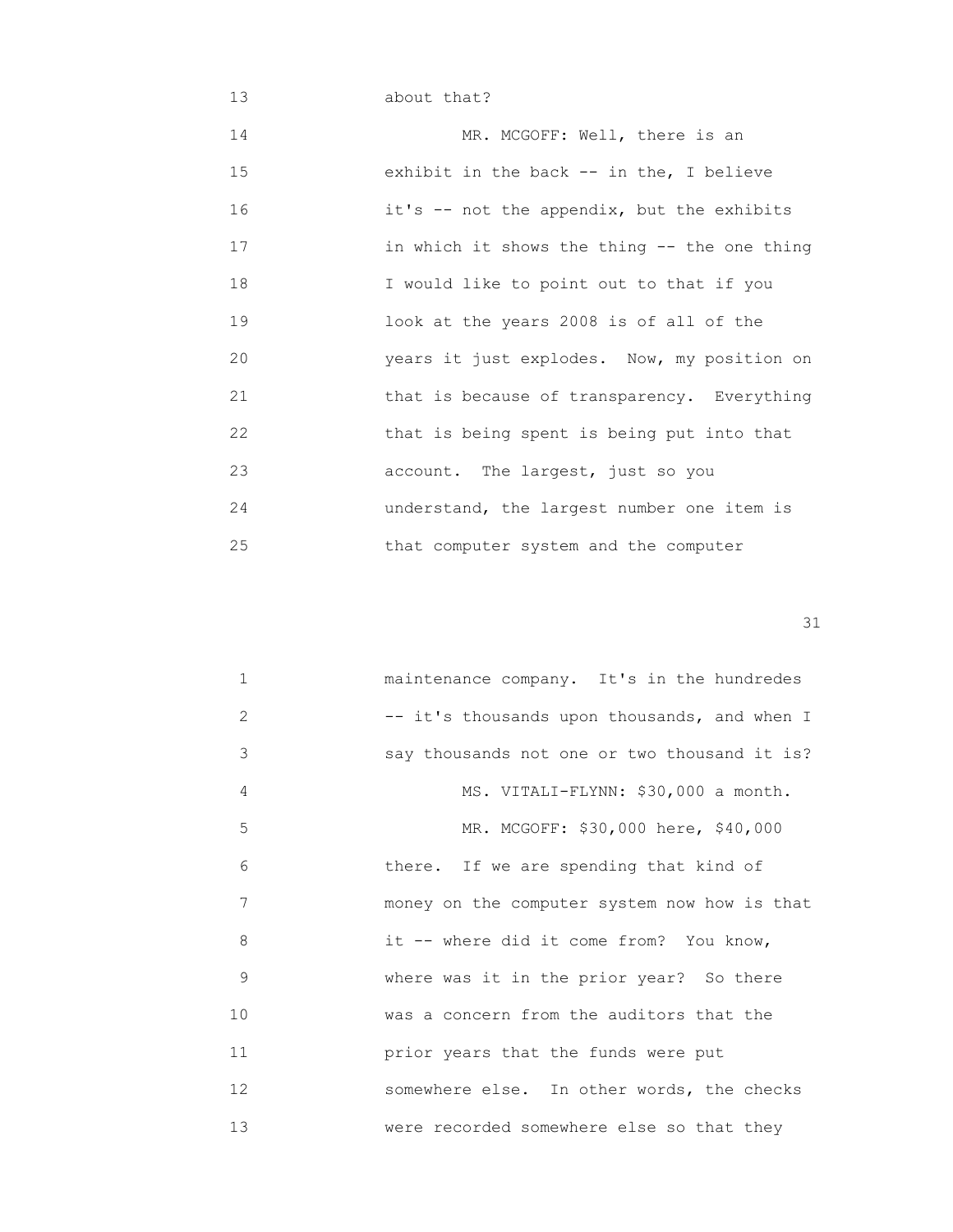14 are not on above the line basically. So I 15 **WAREN WILL SAY, yes, the last year there I think**  16 it was \$180,000 over budget last year is 17 What it was. When you really get into those 18 numbers you are going to find out that the 19 largest majority of that number is the 20 computers. If we had to spend that kind of 21 money on a computer system last year, and my 22 understanding is nothing changed adverse to 23 the prior years then where are those -- 24 where is the line item on those? 25 So one of the other items just to

| $\mathbf{1}$ | keep in mind, too, is we sent out 90,000        |
|--------------|-------------------------------------------------|
| 2            | property tax bills a year, plus the S-1's       |
| 3            | and the $A-1$ 's, they cost money, so I believe |
| 4            | those bills collectively are 60, 70,000         |
| 5            | dollars, so if you look at the universe and     |
| 6            | say, hey, your operating budget is \$280,000,   |
| 7            | if we are spending 80 on sending out bills,     |
| 8            | the property tax bills and all of that kind     |
| 9            | of stuff, and we are spending between 150 to    |
| 10           | 200,000 dollars on the computer system there    |
| 11           | is not much left in budget, so anything         |
| 12           | else, legal fees I think there were 16          |
| 13           | grievances that we had to deal with when we     |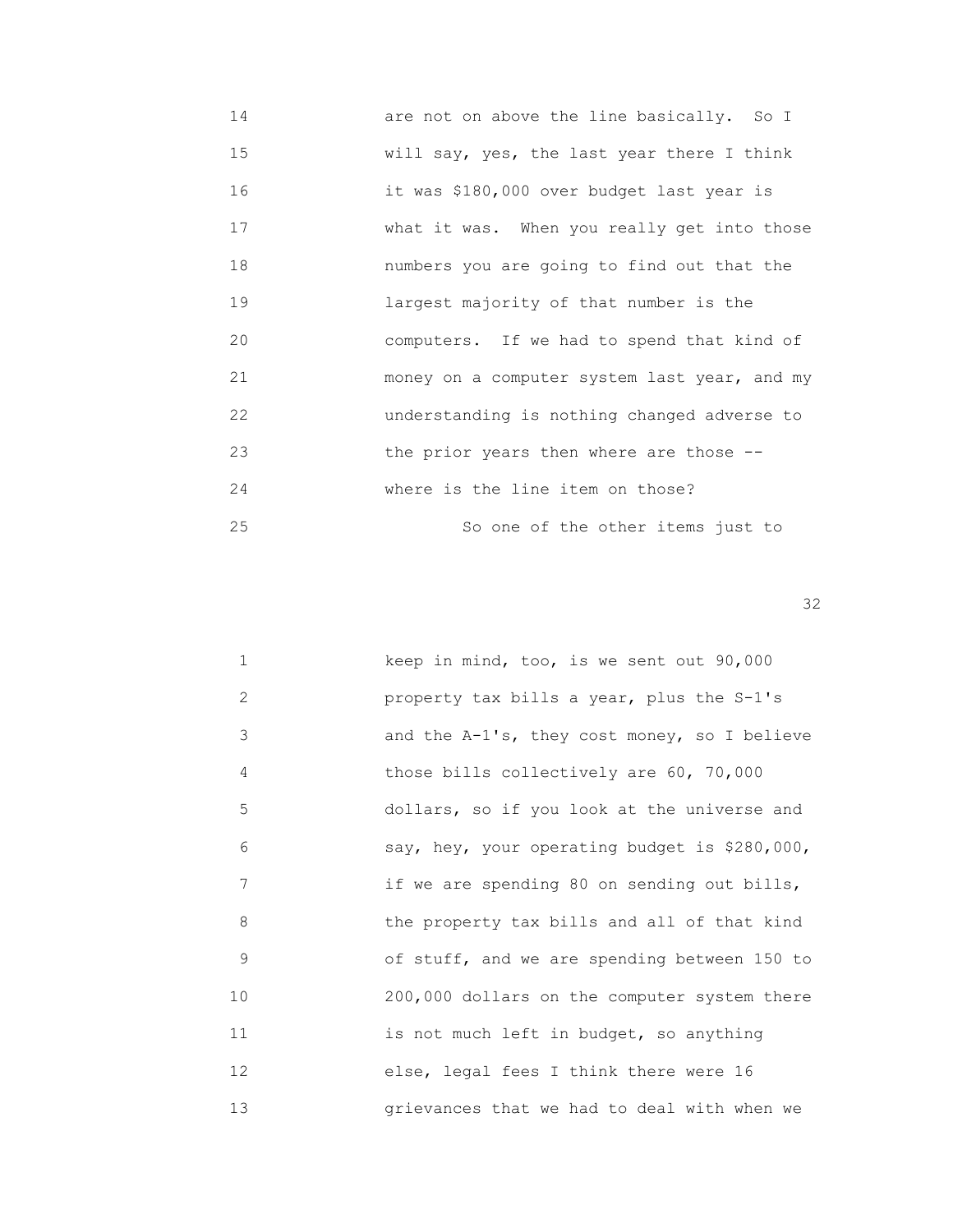| 14 | took over, there were legal bills that kept  |
|----|----------------------------------------------|
| 15 | coming in for those, so if you were to go    |
| 16 | back and start looking, again, this is the   |
| 17 | issue of trying to find it, if you can find  |
| 18 | it and it was recategorized then, yes, we    |
| 19 | believe those numbers would change in the    |
| 20 | prior years, but I can only say look at '08  |
| 21 | and as far as I'm concerned or as far I'm    |
| 22 | aware I believe everything that should have  |
| 23 | been on that line was on that line, and all  |
| 24 | of a sudden we are 100 and some thousand     |
| 25 | dollars over budget, so something took place |

| $\mathbf 1$ | in the early years.                          |
|-------------|----------------------------------------------|
| 2           | Now, to answer your questions is             |
| 3           | there anything we can do with that, I don't  |
| 4           | know where you get the money from. It's,     |
| 5           | you know, the tax office. It's not like      |
| 6           | they're a taxpayer and you can say give us   |
| 7           | back our money. I understand the city can    |
| 8           | attempt to say "give us back our money," but |
| 9           | the way the process works the city pays half |
| 10          | the wages $--$                               |
| 11          | MS. EVANS: The school district.              |
| 12          | MR. MCGOFF: The school district pays         |
| 13          | half, the city pays a good portion of the    |
| 14          | operating budget to 280, the school          |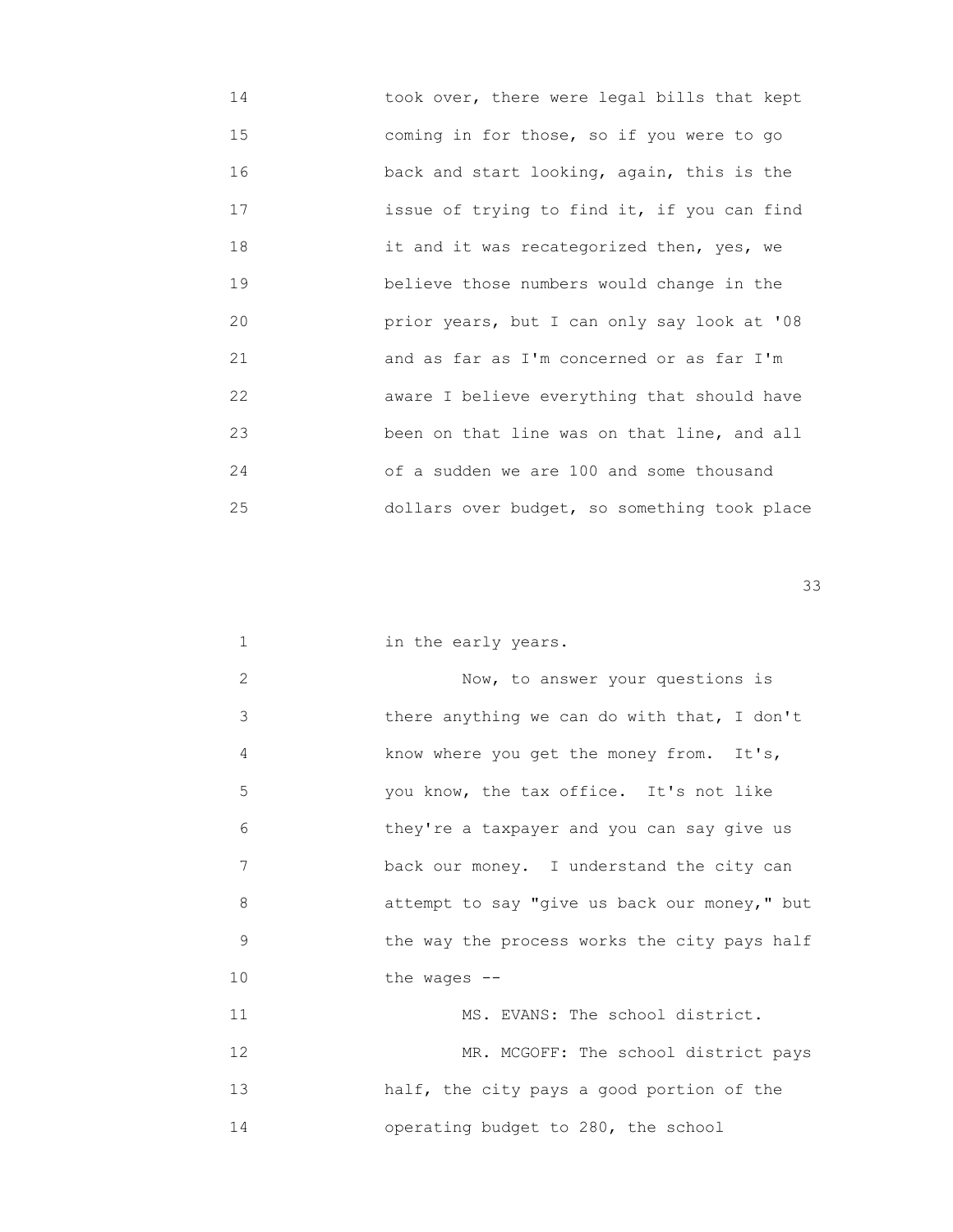| 15 | district, the county pays for the building     |
|----|------------------------------------------------|
| 16 | and stuff like that, so if we're over budget   |
| 17 | the answer should have been we should have     |
| 18 | just came and said, hey, we need another       |
| 19 | \$50,000 from each of you because this is      |
| 20 | where the numbers are, but I would imagine     |
| 21 | that this is probably the first time that      |
| 22 | you are being told that the computer system    |
| 23 | cost \$150, \$200,000 a year to operate alone. |
| 24 | MS. FANUCCI: And then continue the             |
| 25 | problem.                                       |

| 1  | MR. MCGOVERN: Yes.                          |
|----|---------------------------------------------|
| 2  | MS. FANUCCI: After it got there it          |
| 3  | didn't straighten anything out.             |
| 4  | MR. MCGOFF: Two very quick                  |
| 5  | questions, do we continue to use the        |
| 6  | commingled account?                         |
| 7  | MR. MCGOVERN: At this point we have         |
| 8  | absolutely -- that -- just so everybody     |
| 9  | understands, there was 17 bank accounts in  |
| 10 | this office at the end of 2004. The money   |
| 11 | would come in and it would be put into a    |
| 12 | segregated account. In the beginning of '05 |
| 13 | it was all dumped into one account which    |
| 14 | caused this issue of not being able to find |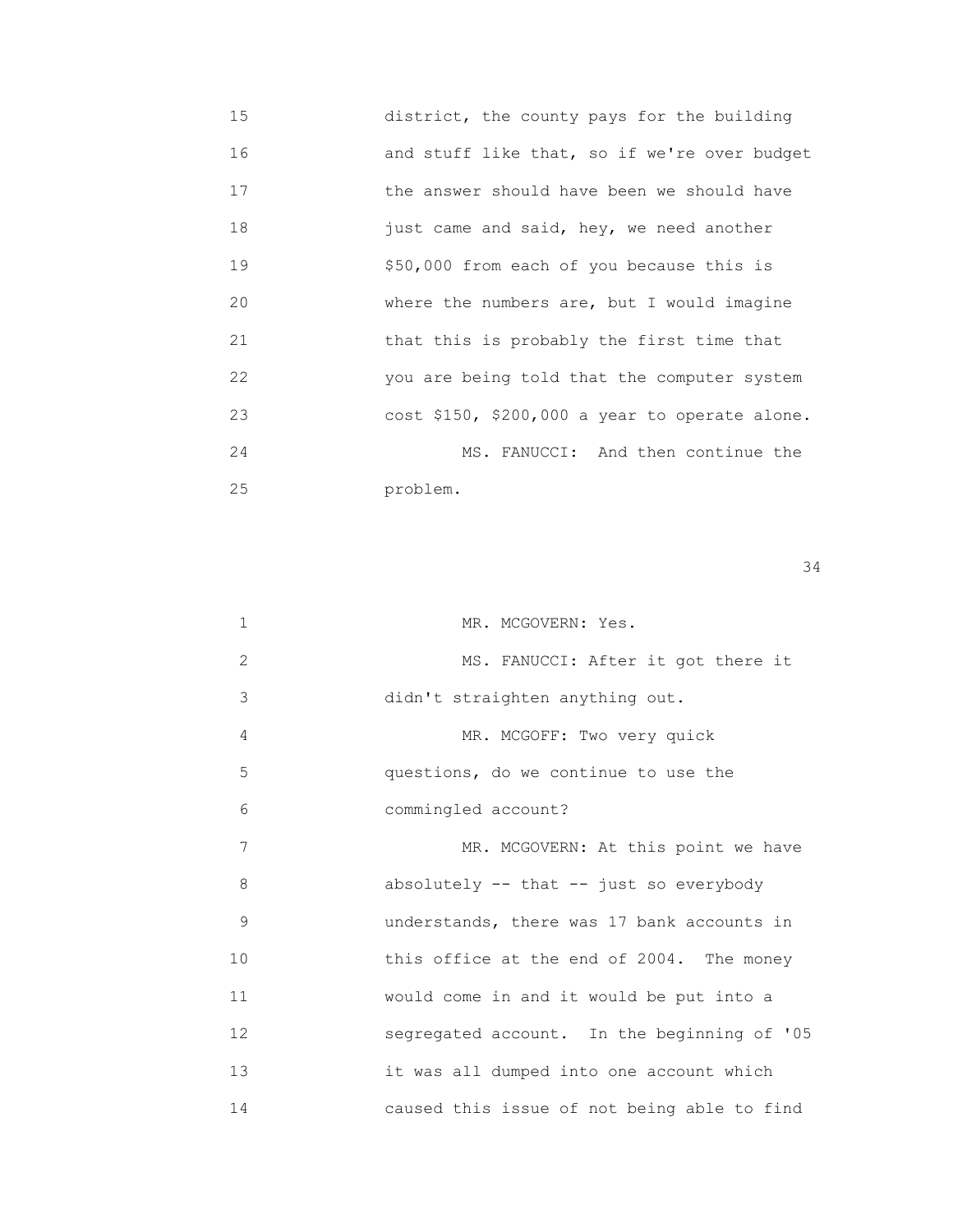15 anything or to identify anything because 16 there was just too much going on in the one 17 account.

| 18 | MS. EVANS: Why did it occur though,          |
|----|----------------------------------------------|
| 19 | was that a human decision, is that something |
| 20 | that was tied into the computer system, how  |
| 21 | does one go from what seems reasonable to    |
| 22 | have 17 accounts to the merger of so many to |
| 23 | a point where nothing is distinguishable?    |
| 24 | MR. MCGOVERN: There was a consultant         |
| 25 | report that was prepared before the computer |

| $\mathbf{1}$ | system that went into effect and I believe   |
|--------------|----------------------------------------------|
| 2            | that's where the proposal came and then it   |
| 3            | was just put into place and the computer     |
| 4            | system was put into place. The problem is    |
| 5            | the auditor said great idea, poor            |
| 6            | implementation is what happened.             |
| 7            | Now, to answer Mr. McGoff's question         |
| 8            | can we get out of this, I think the one      |
| 9            | thing, and Marilyn had talked about we --    |
| 10           | excuse the use of a term we need a           |
| 11           | controller in the office, a tax professional |
| 12           | -- I'm sorry, accounting professional. Once  |
| 13           | that type of person is in place with this    |
| 14           | accounting system once they have a grasp of  |
| 15           | it the one thing at least immediately what   |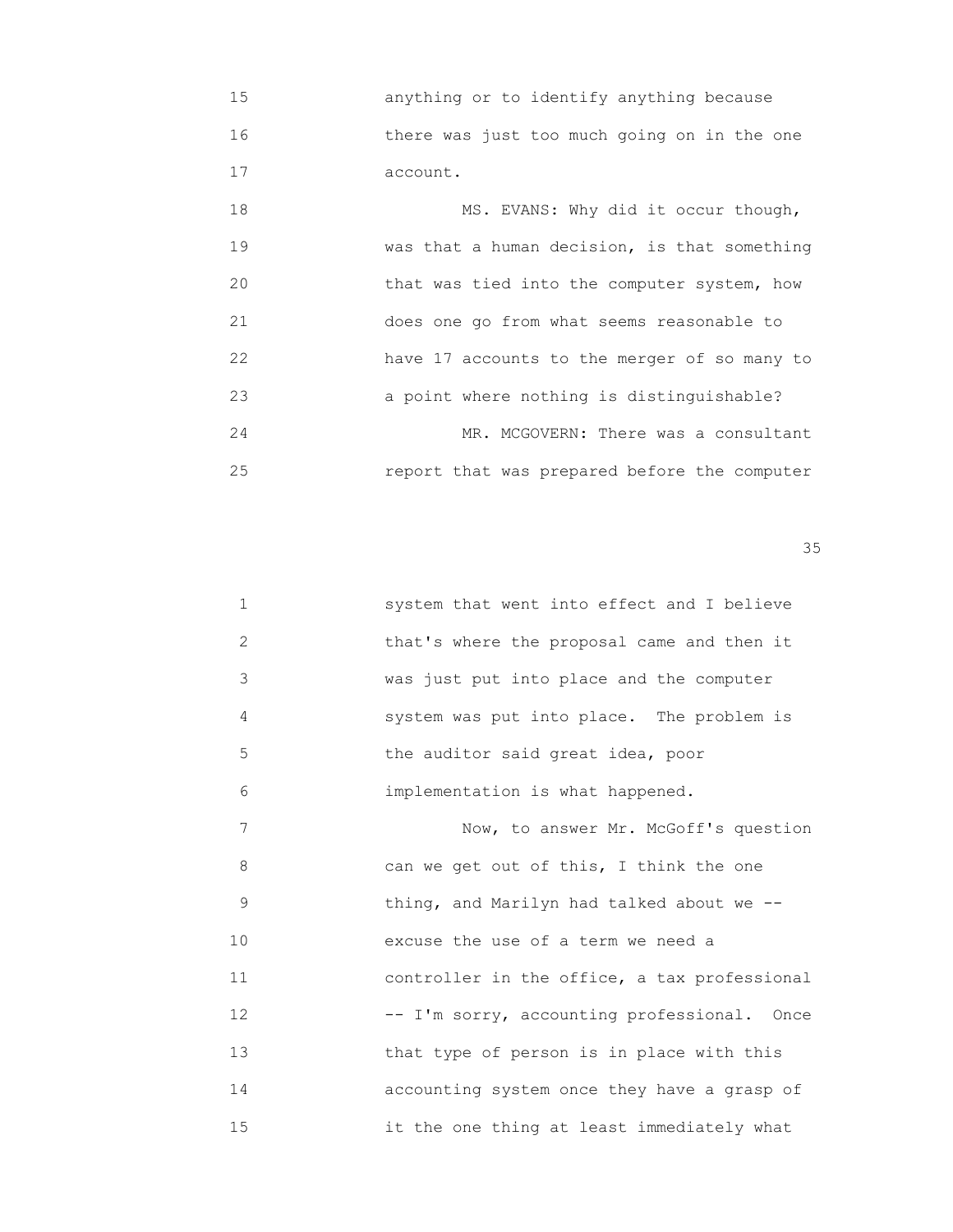16 we can do or should do is segregate the 17 operating budget out of it because that 18 should be -- that should never have been 19 included in there and there should never 20 have been a reason why taxpayer funds are 21 being commingled with the tax office funds. 22 That is something simple and that's 23 relatively an easy thing to do once we have 24 somebody there from an accounting 25 perspective.

| 1            | MR. MCGOFF: Second question, do we          |
|--------------|---------------------------------------------|
| $\mathbf{2}$ | continue to use the same computer program   |
| 3            | and do we intend to continue to use that    |
| 4            | into the future?                            |
| 5            | MR. MCGOVERN: At this point you             |
| 6            | spent a lot of money on it and it's -- to   |
| 7            | throw it away would be would probably be    |
| 8            | ashame. The issue --                        |
| 9            | MR. MCGOFF: But if it doesn't work.         |
| 10           | MR. MCGOVERN: Well, the issue has           |
| 11           | never been that the computer system hasn't  |
| 12           | worked the people aren't trained and one of |
| 13           | the points that they make in that audit     |
| 14           | report is from day one when they accounts   |
| 15           | were set up there should have been two sets |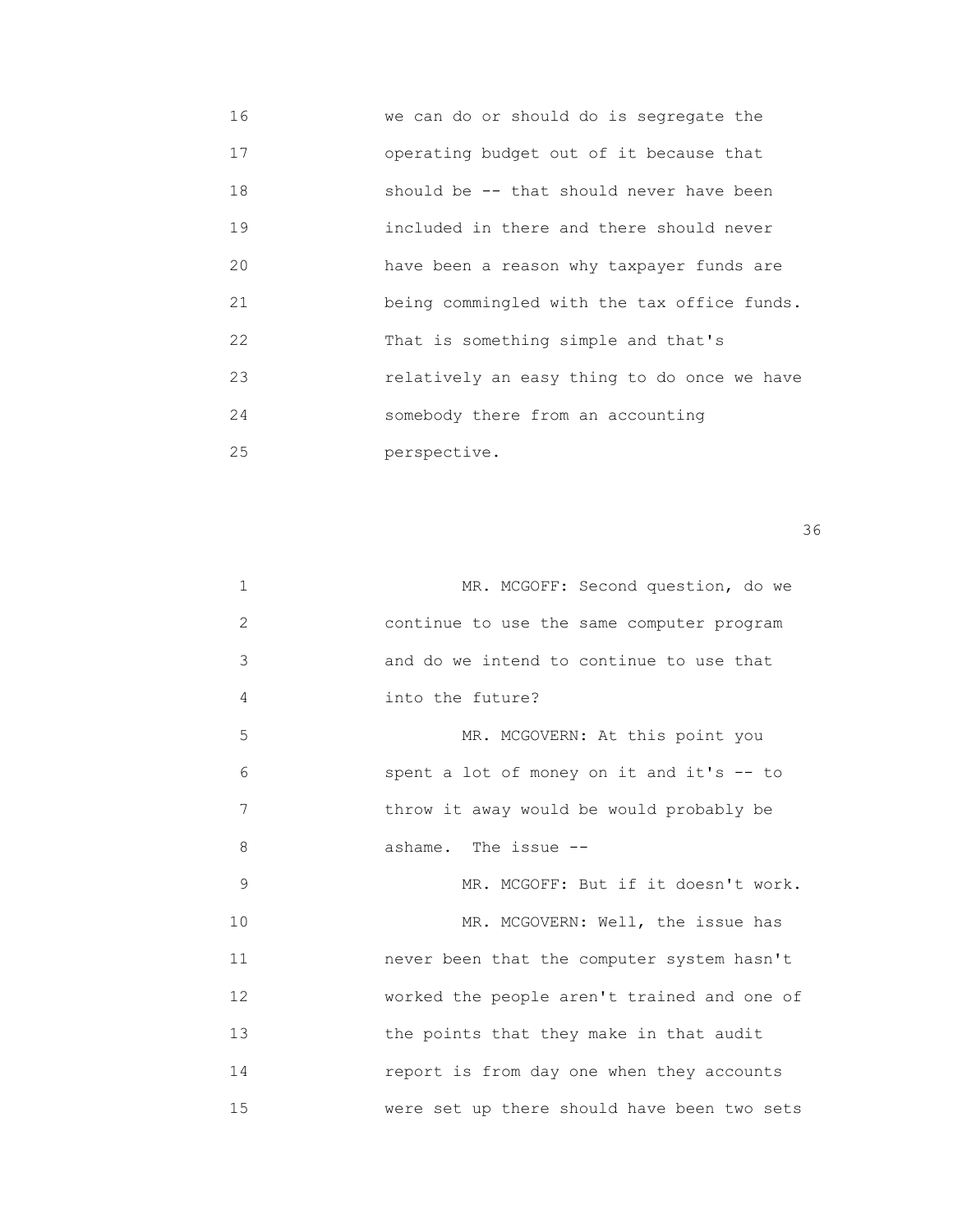16 of entries, a "due to" on one side and "due 17 from" on the other. From day one when they 18 set this thing up they forget to make the 19 second set of entries which threw the books 20 off \$4 million on day one, so there 21 immediately was a problem, and again, it's 22 human error, it wasn't system error. If 23 somebody understood what they were doing 24 then they would have been fine. 25 MR. MCGOFF: Thank you.

<u>37</u>

| 1            | MS. EVANS: But let us say                    |
|--------------|----------------------------------------------|
| $\mathbf{2}$ | hypothetically successful implementation of  |
| 3            | the computer system will you continue to     |
| 4            | keep a hard copy as well or are you going to |
| 5            | be solely reliant upon the computer program? |
| 6            | MR. MCGOVERN: When you say a hard            |
| 7            | copy, a hard copy of what?                   |
| 8            | MS. EVANS: Your records, your                |
| 9            | accounts, etcetera.                          |
| 10           | MR. MCGOVERN: Well, there always             |
| 11           | hard company ice of the bank statements.     |
| 12           | They are always there, again, the problem is |
| 13           | they weren't being reconciled with the       |
| 14           | computer system. There should always be      |
| 15           | hard copies of the W-2's, the tax returns,   |
| 16           | the checks, all of those things. They are    |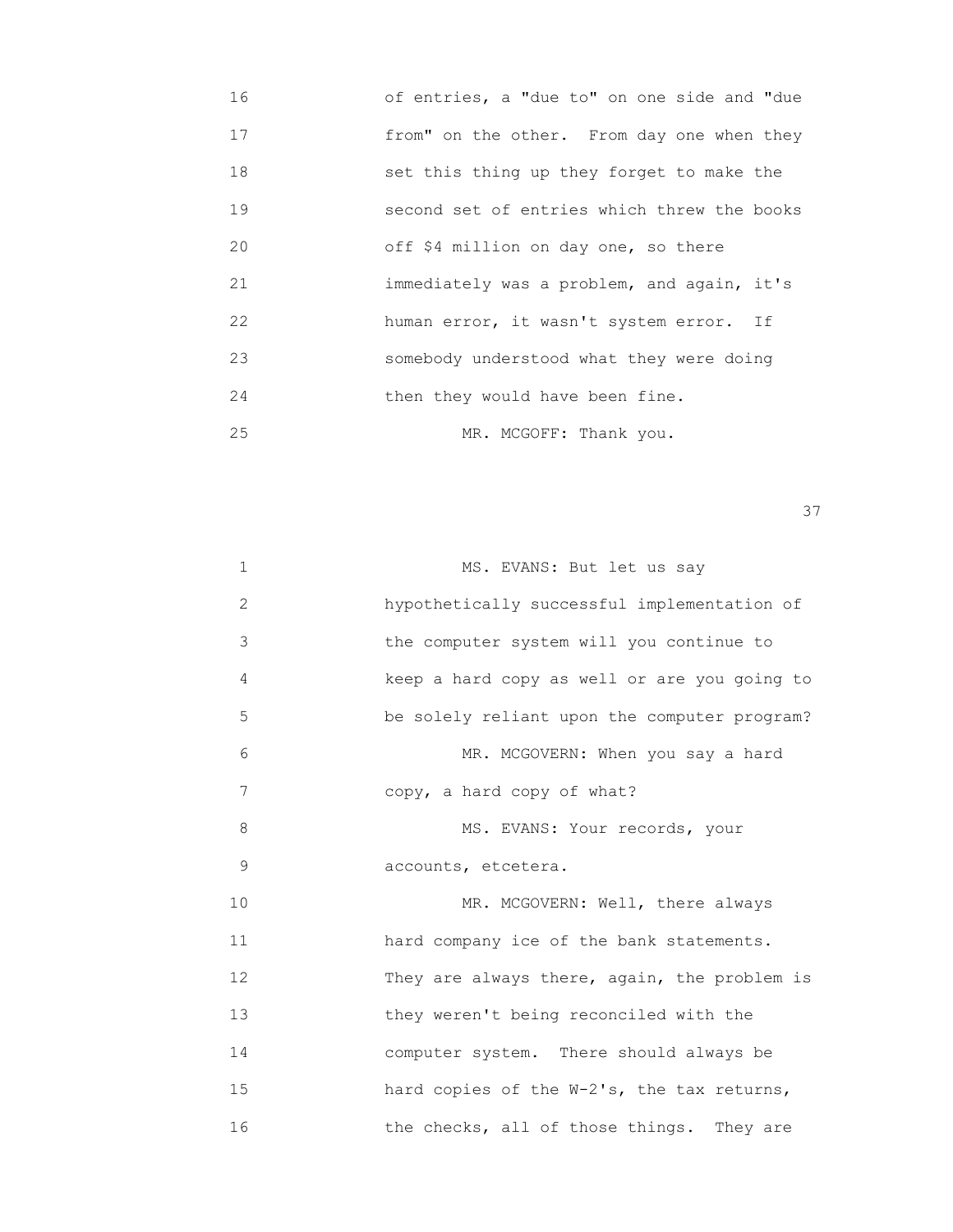17 **there, but again, in referencing the checks**  18 they come back in a box. They don't come 19 **back** in an envelope with a hundred in there, 20 they come back in a box with thousands and 21 thousands. Unless you were really -- unless 22 you knew you were doing you wouldn't have 23 any idea what's there. So those records are 24 always available, the problem becomes trying 25 to find what you are missing.

<u>38 and 2001 and 2002 and 2003 and 2003 and 2003 and 2003 and 2003 and 2003 and 2003 and 2003 and 2003 and 200</u>

| $\mathbf 1$  | It's just, again, we are looking at          |
|--------------|----------------------------------------------|
| $\mathbf{2}$ | three and a half years to four years using   |
| 3            | this computer system now it's not like we    |
| 4            | had 30 days, and that's -- just to be quick, |
| 5            | one of the other things is a lot of these    |
| 6            | problems that were occurring could have been |
| 7            | discovered on a daily basis by running an    |
| 8            | exception report, but it just wasn't done    |
| $\mathsf 9$  | so, instead of having five mistakes made the |
| 10           | previous day that could have been fixed we   |
| 11           | have, you know, 15,000 for four years        |
| 12           | because nobody was ever looking at that      |
| 13           | problem. They knew it was there, but nobody  |
| 14           | ever did anything about it.                  |
| 15           | MS. EVANS: Now, the city has                 |

16 allocated in the 2009 budget additional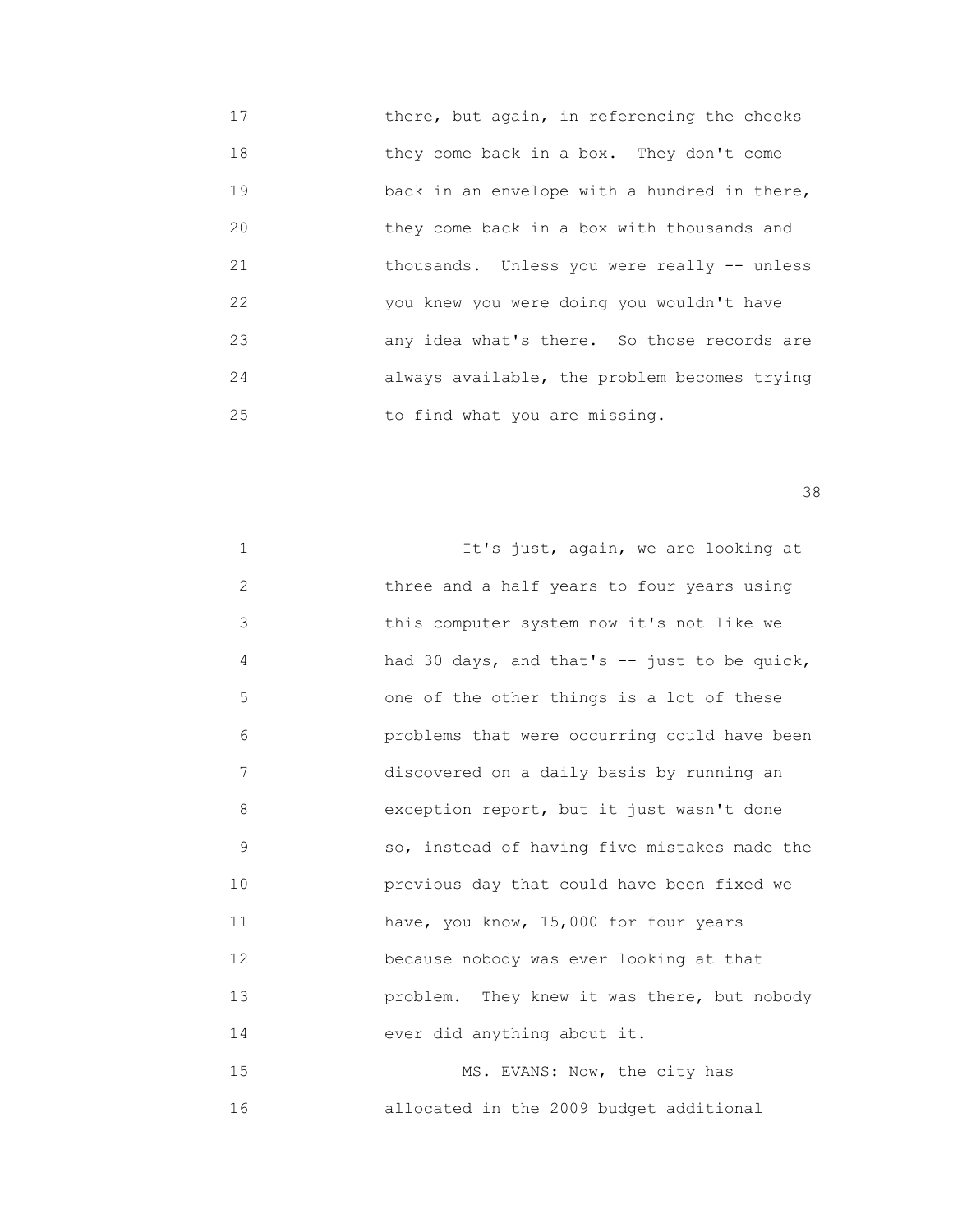17 funds for an audit of the Single Tax Office 18 that, as you know, should have been 19 performed by law annually. 20 MR. MCGOVERN: Yes. 21 MS. EVANS: And, of course, it hasn't 22 occurred, I'm not exactly sure why, but in 23 an effort to resolve that situation council 24 did provide funding for such. Now, my 25 question to you is at the point at which --

| $\mathbf 1$ | at this juncture, in other words, are we     |
|-------------|----------------------------------------------|
| 2           | going to experience difficulty conducting,   |
| 3           | let us say, you know, an audit this year?    |
| 4           | MR. MCGOFF: At this point in time            |
| 5           | any accountant that comes in there will not  |
| 6           | be able to perform a gap or a guess or any   |
| 7           | other kind of audit. It just -- the records  |
| 8           | are still in that much disarray. That's the  |
| 9           | point about an accounting professional.      |
| 10          | Ideally, if we can get somebody in there to  |
| 11          | start cleaning it up it gives them until the |
| 12          | end of the year to get it cleaned up, so     |
| 13          | when an auditor comes in early next year     |
| 14          | they are able to look at the books and       |
| 15          | records, unlike Mr. Marks attempted to do    |
| 16          | for three years and kept saying, "There's a  |
| 17          | problem here, there's a problem here,        |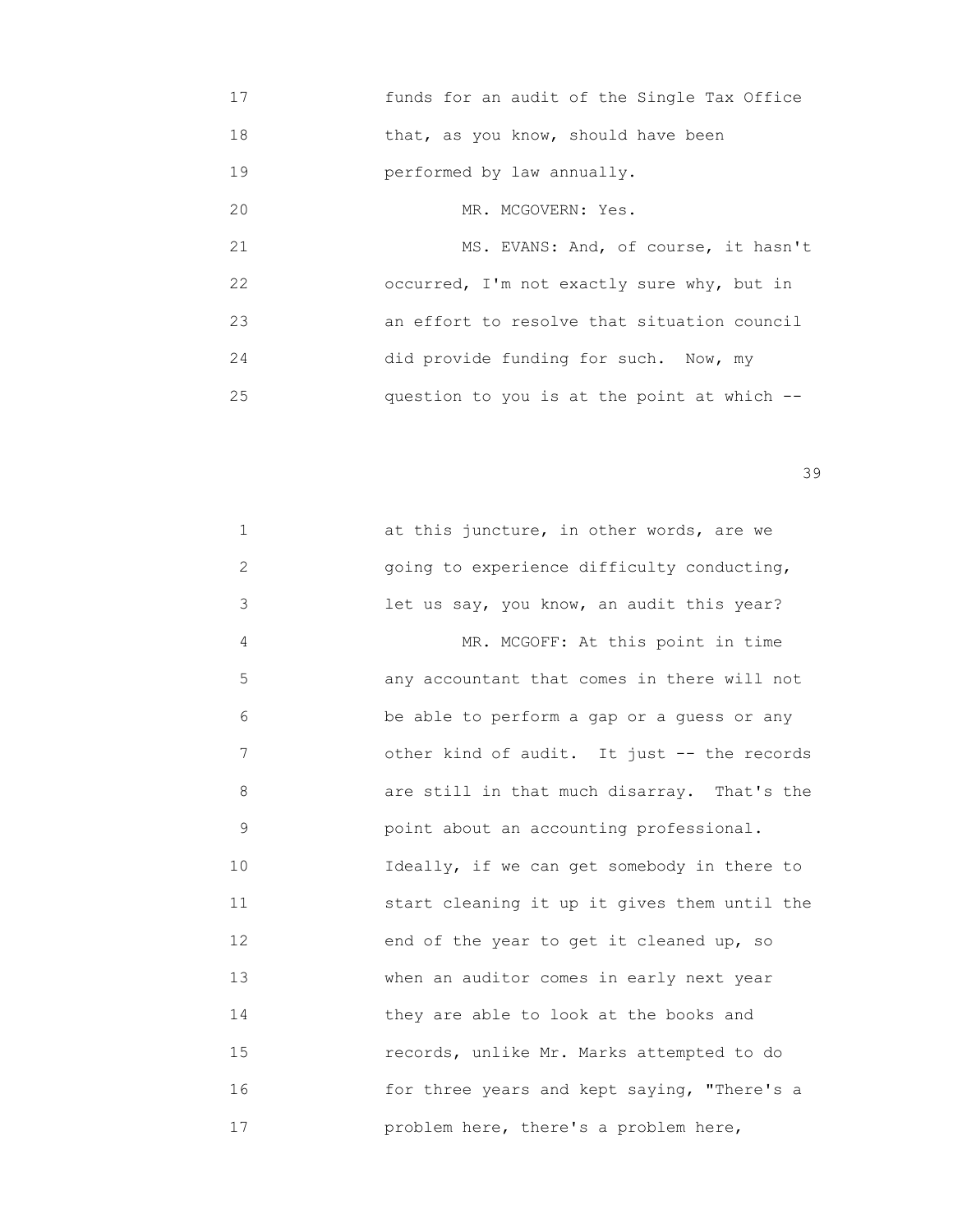18 there's a problem here," and it never 19 changed. If we can get those problems fixed 20 in theory they should be able to come in and 21 there would be something for them to audit 22 **at that point, but at this point there is**  23 nothing there for somebody to audit because 24 **the information on the computer system** 25 doesn't completely reflect what's actually

| $\mathbf 1$  | taking place.                                |
|--------------|----------------------------------------------|
| $\mathbf{2}$ | MS. GATELLI: Are you going to offer          |
| 3            | training for the employees?                  |
| 4            | MS. VITALI-FLYNN: We already started         |
| 5            | that.                                        |
| 6            | MR. MCGOVERN: Yeah. Marilyn has              |
| 7            | just done that. She has had a few of them    |
| 8            | to the computer classes with the computer    |
| 9            | company. Obviously they are aware of some    |
| 10           | of these issues and as they are identified,  |
| 11           | and a lot of them were identified by the     |
| 12           | auditors when they were doing this           |
| 13           | investigation, they were putting fixes in    |
| 14           | place at that point, so they were already    |
| 15           | saying, "Hey, if you just do it this way you |
| 16           | don't have this problem anymore."            |
| 17           | So some of those fixes are in place,         |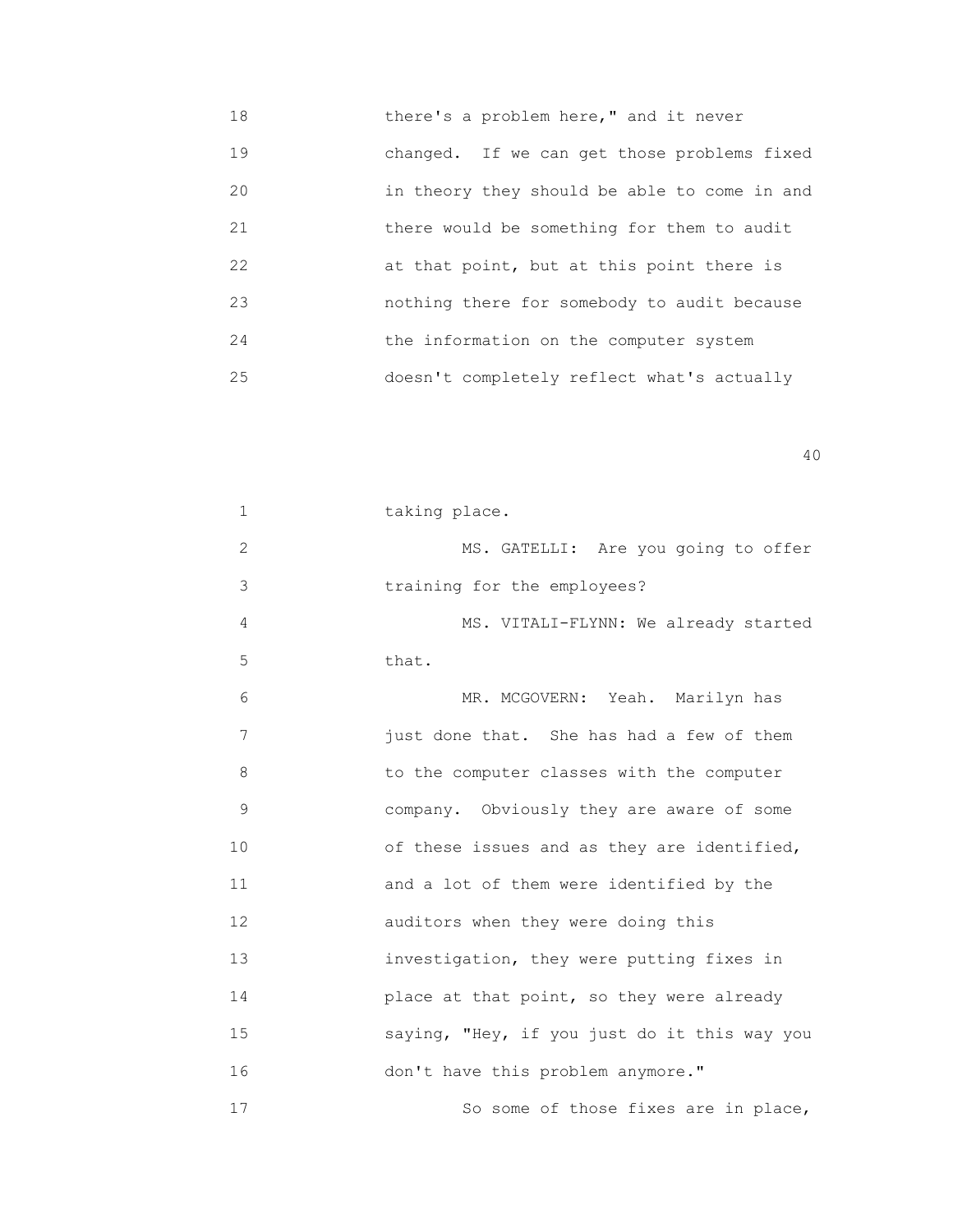| 18 | others will be in place and as we move       |
|----|----------------------------------------------|
| 19 | forward, you know, hopefully at the end of   |
| 20 | this year this thing is in good enough shape |
| 21 | that somebody can come in and render an      |
| 22 | opinion.                                     |
| 23 | MS. EVANS: Was there no training             |
| 24 | offered in 2005?                             |
| 25 | MR. MCGOVERN: My upstanding it was           |

| 1             | very limited.                                |
|---------------|----------------------------------------------|
| $\mathbf{2}$  | MS. VITALI-FLYNN: It was a one-day           |
| 3             | training.                                    |
| 4             | MR. MCGOVERN: That's one of the              |
| 5             | other issues, employees that had worked for  |
| 6             | there for many, many years the new computer  |
| 7             | system comes in they were just absolutely    |
| 8             | frustrated and retired, that was it. So the  |
| $\mathcal{G}$ | people that knew how things were supposed to |
| 10            | be going once the computer system came in    |
| 11            | they just threw up their hands and said      |
| 12            | enough of this and they left.                |
| 13            | MR. MCGOFF: Thank you. Any other             |
| 14            | questions?                                   |
| 15            | MS. GATELLI: No, but I know some of          |
| 16            | us have some more questions. I myself        |
| 17            | wasn't able to pull the report off of my     |
| 18            | computer, so I can only get bits and pieces  |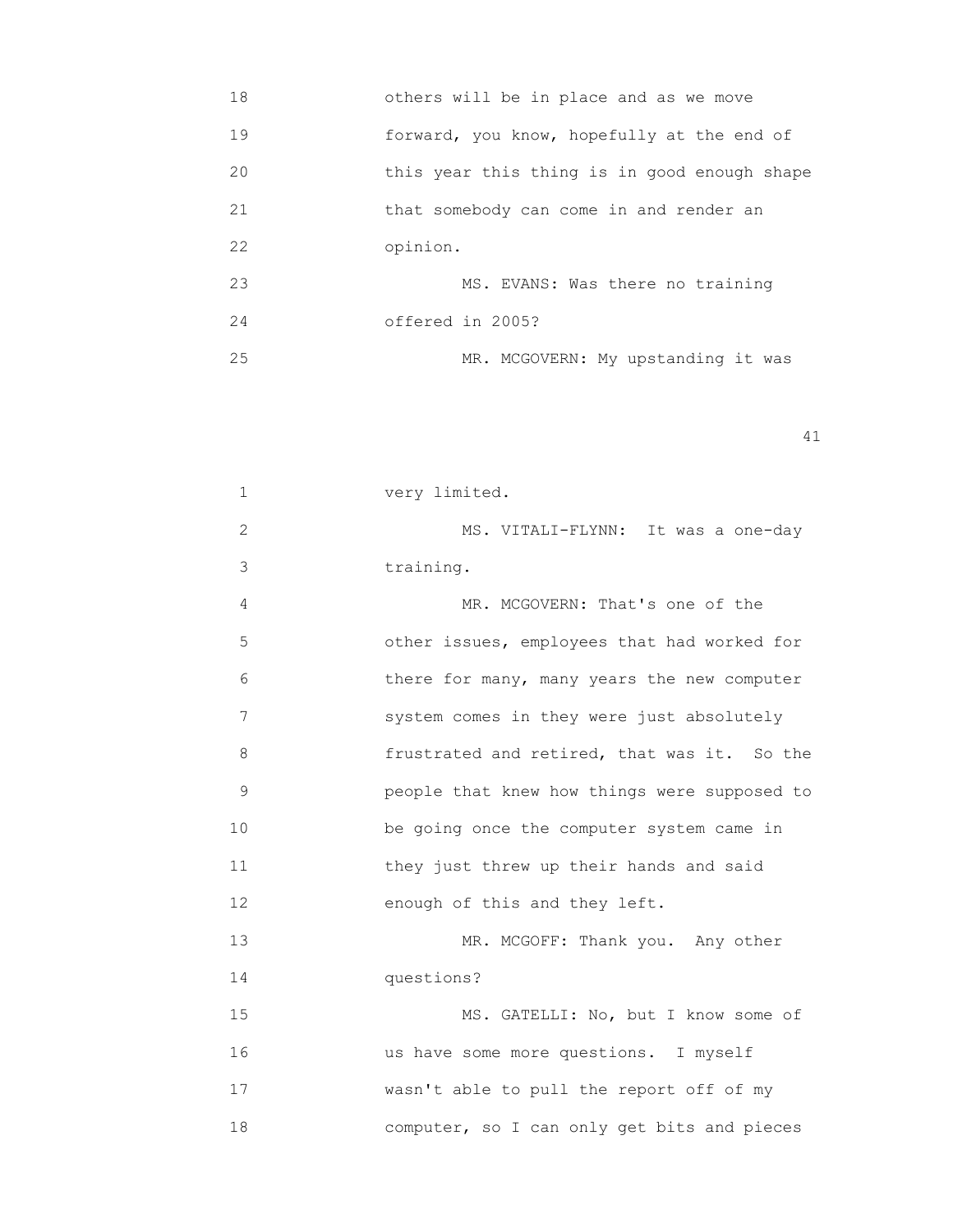19 of report and if we have other questions we 20 may ask you to come back again.

| 21 | MR. MCGOVERN: Okay, and if somebody          |
|----|----------------------------------------------|
| 22 | specifically has a question or a problem     |
| 23 | Marilyn is always available, I won't say I'm |
| 24 | always available, but I will try to make     |
| 25 | myself available and we can hopefully        |

| $\mathbf{1}$ | address some of the issues.                  |
|--------------|----------------------------------------------|
| 2            | MS. EVANS: Will we then not receive          |
| 3            | the entirety of what is due to the city      |
| 4            | during the 2009 budget year? In other        |
| 5            | words, this could be ongoing beyond 2009?    |
| 6            | I'm not talking become now our traditional   |
| 7            | distributions, I'm talking about these areas |
| 8            | of the 888 account, the interest, etcetera.  |
| 9            | MR. MCGOVERN: The goal would be that         |
| 10           | this is resolved during 2009 and then at the |
| 11           | end of 2009 whatever money that would have   |
| 12           | accumulated in an 888 account or 233 account |
| 13           | if it's not distributed at least it's        |
| 14           | identified so the city knows the next month  |
| 15           | that they are getting it, that type of       |
| 16           | thing, so ideally it could be much better    |
| 17           | reporting and ideally this money will be     |
| 18           | distributed sooner than later.<br>Like, the  |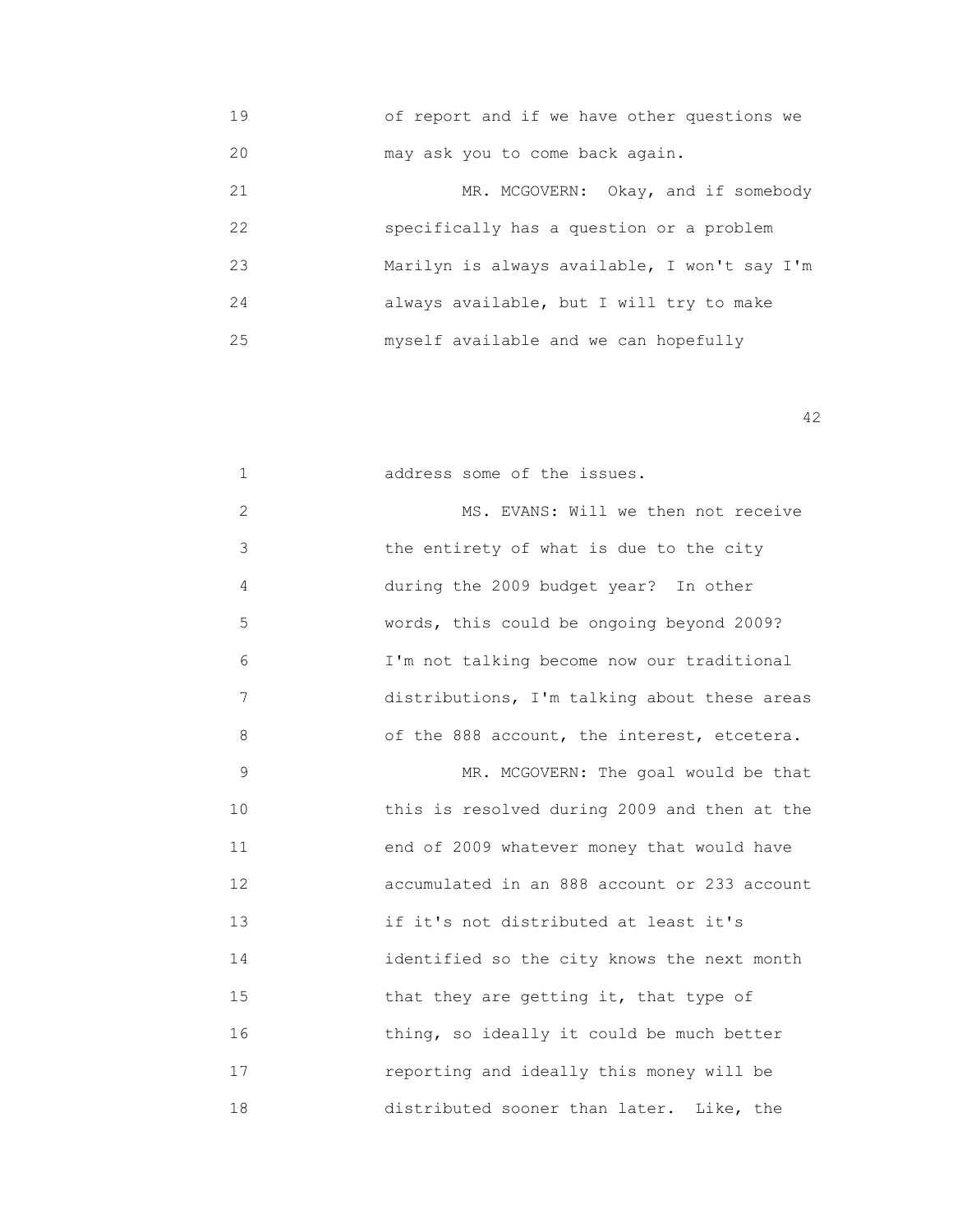19 interest money should be any kind of 20 question. We have the numbers identified, 21 you know, at some point there is going to be 22 **an interest check, so we don't desire to**  23 have this problem occur again. 24 MS. FANUCCI: Thank you. 25 MR. MCGOFF: I want to thank you for

| 1  | coming tonight, Mrs. Vitali-Flynn and Mr.   |
|----|---------------------------------------------|
| 2  | McGovern.<br>I appreciate your presence.    |
| 3  | Mr. Renda, thank you, also, and the         |
| 4  | information provided hopefully will help us |
| 5  | in making decisions into the future, and    |
| 6  | again, if questions do arise they certainly |
| 7  | we will send them to you and thank again.   |
| 8  | Have a good night. Thank you.               |
| 9  | MR. MCGOVERN: Have a good night.            |
| 10 | Thank you.                                  |
| 11 | MS. VITALI-FLYNN: Thank you.                |
| 12 | MR. MCGOFF: Any announcements from          |
| 13 | council?                                    |
| 14 | MS. EVANS: Yes. Please remember in          |
| 15 | your prayers all those who have died this   |
| 16 | past week, particularly Thomas F. Barrett,  |
| 17 | Sr., a retired lieutenant in the Scranton   |
| 18 | fire department whose son, Tom Barrett,     |
| 19 | recently retired from the city controller's |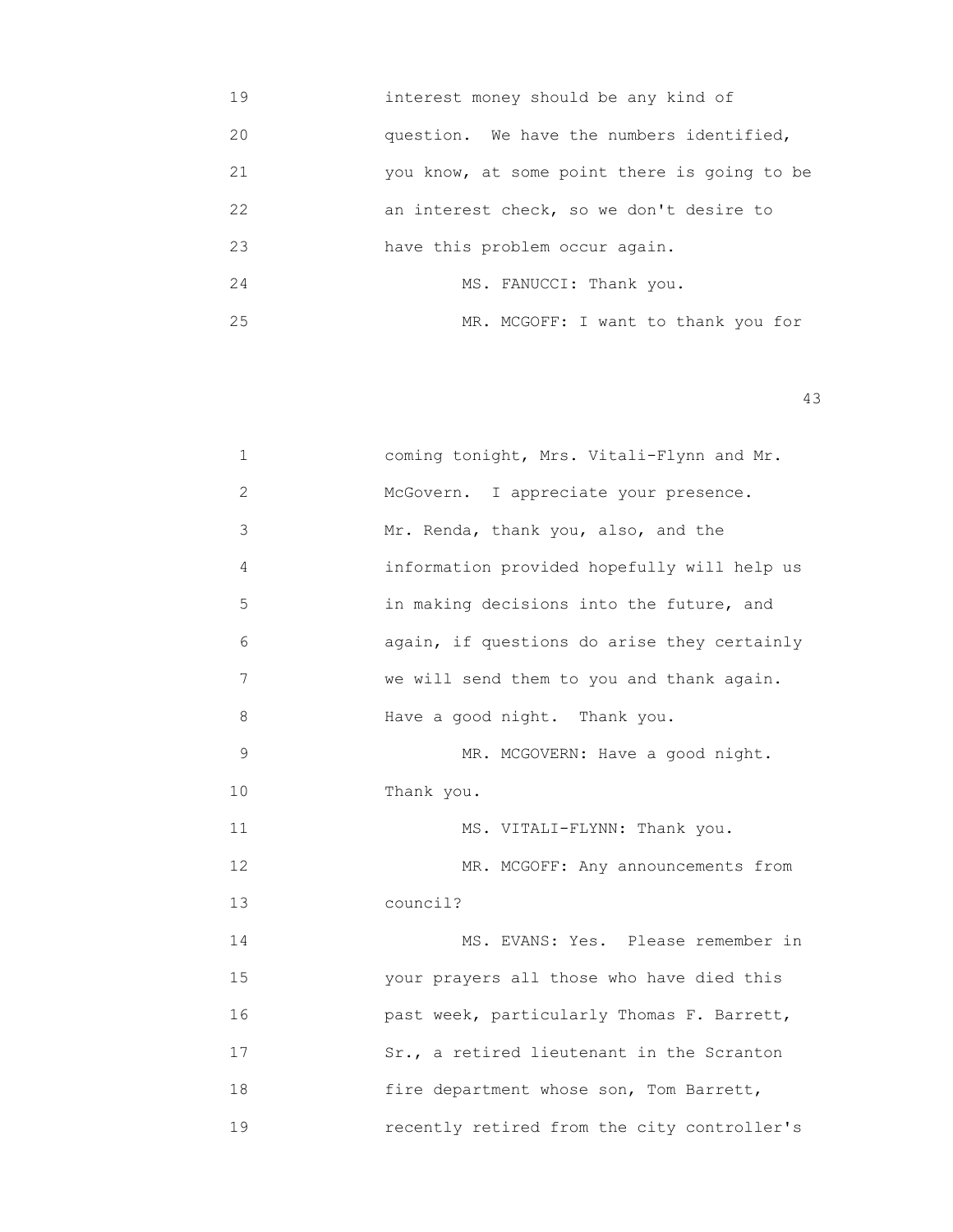20 office and all his dear family members and 21 friends he leaves behind.

| クク | A bake sale and basket raffle will          |
|----|---------------------------------------------|
| 23 | be held on Saturday, April 4, before and    |
| 24 | after the 4:00 mass and on Sunday, April 5, |
| 25 | before and after the 11:00 mass at Saints   |

| $\mathbf 1$   | Peter and Paul Church Hall, 1309 West Locust |
|---------------|----------------------------------------------|
| $\mathbf{2}$  | Street in West Scranton.                     |
| 3             | And Fetching Grooming Salon on               |
| 4             | Boulevard Avenue in Greenridge will be       |
| 5             | offering Easter pet photos on Saturday,      |
| 6             | March 28 and Sunday March 29 from 1 to 4     |
| 7             | p.m. The 5 by 7 photo is \$5 and other sizes |
| 8             | will be available. The photos will also be   |
| $\mathcal{G}$ | taken by request through this week as well   |
| 10            | as the following week. Proceeds will be      |
| 11            | used to purchase canine oxygen masks for     |
| 12            | local fire departments. The masks come in    |
| 13            | three sizes and fit various animals.<br>Each |
| 14            | mask costs \$50 and will be used for dogs    |
| 15            | caught in fires or rescue situations.        |
| 16            | Marilyn Reese, owner of Fetching Grooming    |
| 17            | Salon, hopes to fully equip the Scranton     |
| 18            | Fire Department which she says has only one  |
| 19            | such mask as well as other county fire       |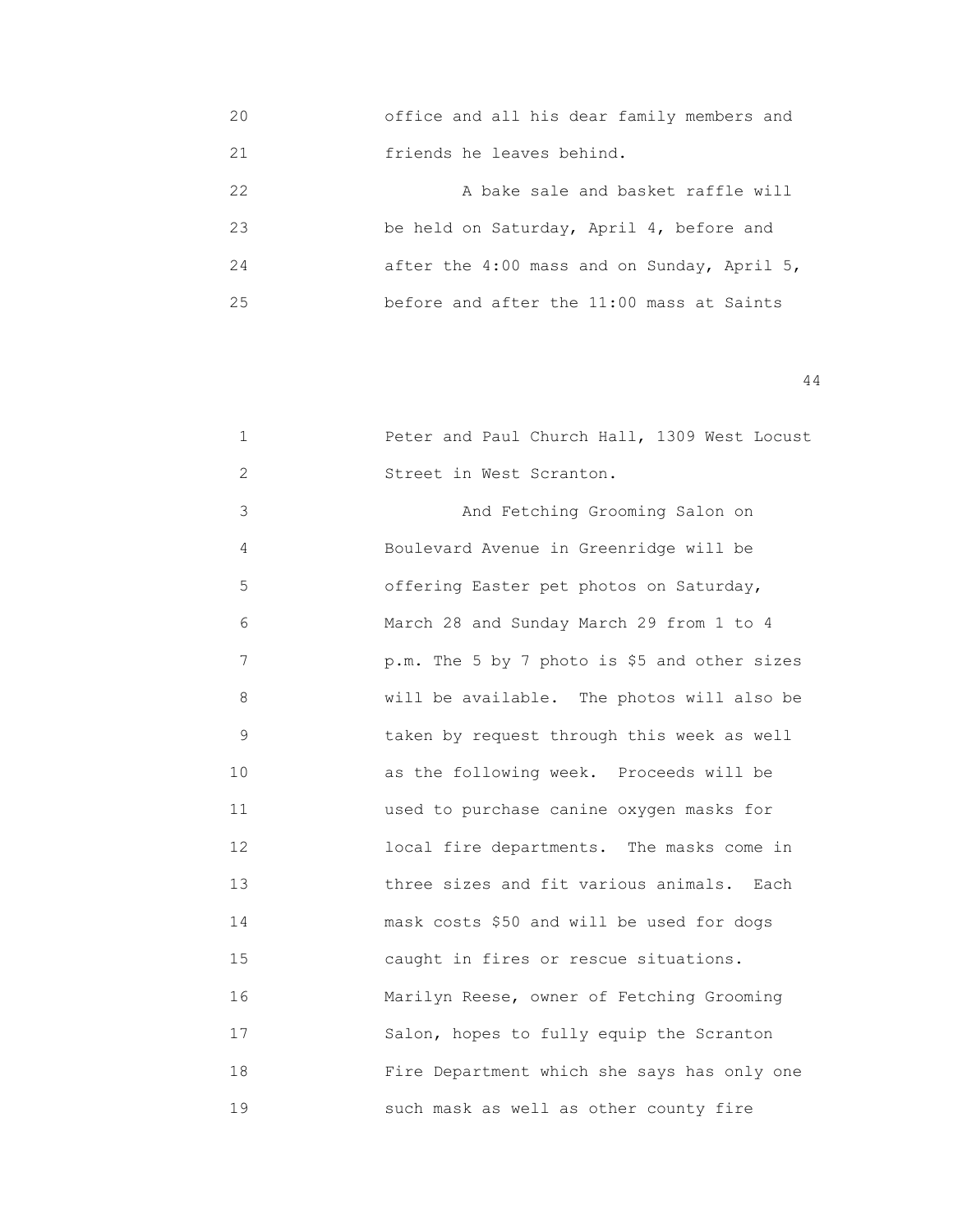## 20 departments.

| 21 | Now, I know I have two dogs and from         |
|----|----------------------------------------------|
| 22 | going to go door throughout the years in our |
| 23 | city I know that countless city residents    |
| 24 | are dog owners and cat owners, and I'm sure  |
| 25 | that none of us wants to see any animal lost |

| 2             | worthy cause to protect all of our pets.     |
|---------------|----------------------------------------------|
| 3             | And that's all.                              |
| 4             | MR. MCGOFF: Mrs. Gatelli?                    |
| 5             | MS. GATELLI: This is the final week          |
| 6             | for the Ryan Mihalchicz memorial pasta       |
| 7             | dinner announcement, it is Sunday the 29th   |
| 8             | from 1 to 8 at Novak's Food and Spirts on    |
| $\mathcal{G}$ | Boulevard Avenue. Also this Sunday at St.    |
| 10            | Francis Church, which is my parish, from     |
| 11            | 11:30 to 4:00 there will be a polenta and    |
| 12            | meatballs or rigatoni and meatballs and      |
| 13            | adults are \$8.50 sponsored by the Altar and |
| 14            | Rosary Society.                              |
| 15            | The West Side Invader Dugout Club is         |
| 16            | having a night at the races on Saturday      |
| 17            | April 18, at 7:00 at Keyser Valley Community |
| 18            | Center. You can purchase a horse and have    |
| 19            | some fun and the proceeds will benefit the   |
| 20            | West Scranton baseball team.                 |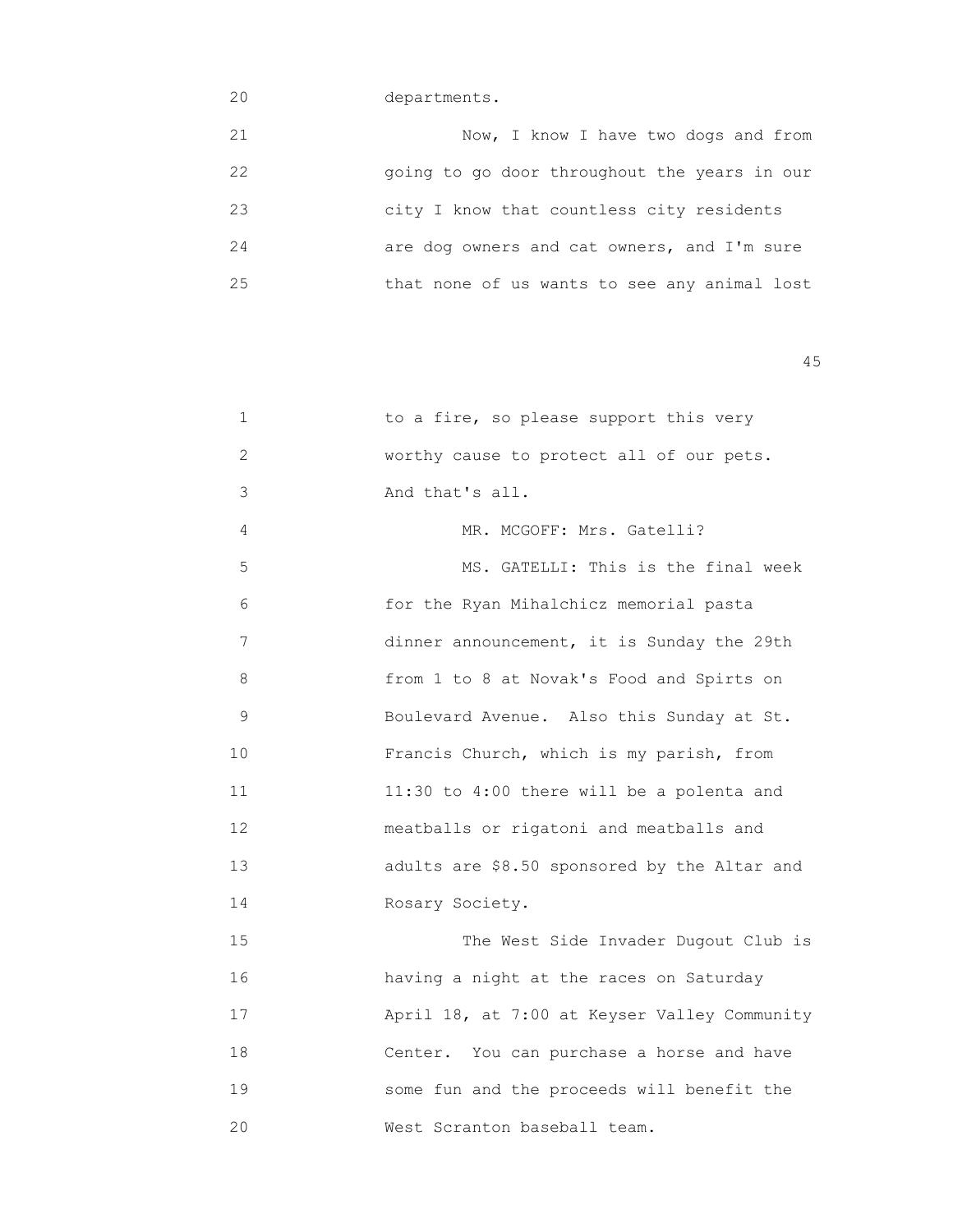| 21 | Also, friends of the Scranton                |
|----|----------------------------------------------|
| 22 | Knight's football team are having a night at |
| 23 | the races on the same night, April 18 at the |
| 24 | Holy Rosary Center from 7 to 11 and theirs   |
| 25 | is for the football team of Scranton High    |

| 1              | School.                                      |
|----------------|----------------------------------------------|
| $\overline{2}$ | Just a few other announcements:<br>The       |
| 3              | lights are fixed at the Spruce Street        |
| 4              | Complex. The sink hole on West Market        |
| 5              | Street was investigated and it is a mine     |
| 6              | subsidence, so it will be fixed by the       |
| 7              | Office of Surface Mines in Wilkes-Barre and  |
| 8              | temporarily there is a metal plate over that |
| 9              | opening.                                     |
| 10             | On the week of April 16 the city             |
| 11             | will be sponsoring a spring clean up. If     |
| 12             | there is any neighborhood associations that  |
| 13             | would like to get involved they can please   |
| 14             | contact me, and the one in South Side will   |
| 15             | be on April 18 and 19 and we are doing it as |
| 16             | a sponsorship of the Earth Diday clean up,   |
| 17             | so anyone else, I believe that the North     |
| 18             | Scranton is doing it up at Rockwell Park on  |
| 19             | that particular week, but anyone else        |
| 20             | interested in doing a clean up with          |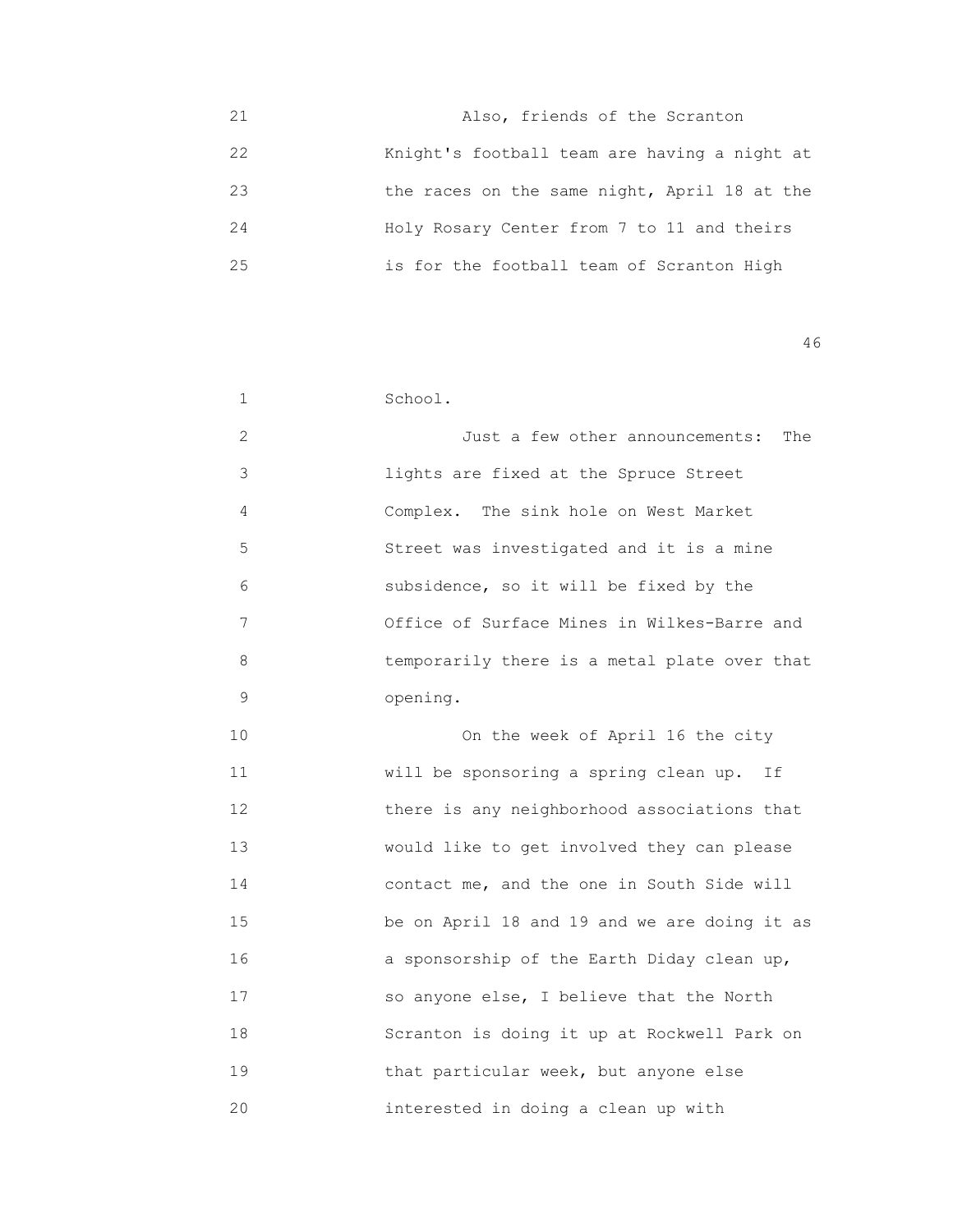| 21  | dumpsters please call me through the Office |
|-----|---------------------------------------------|
| 22  | of City Council and we can make some        |
| 23  | arrangements with the DPW, and that's all I |
| 2.4 | have. Thank you.                            |
| 25  | MR. COURTRIGHT: Mr. McGoff, I ask           |

| 1            | you to just give me a little leeway on this, |
|--------------|----------------------------------------------|
| $\mathbf{2}$ | we have seen in the paper in the last week   |
| 3            | or so and I have been inundated with calls   |
| 4            | and people coming up to me about fire        |
| 5            | stations, whether they will be closed, are   |
| 6            | we going to be moving engine companies, are  |
| 7            | we going to be moving trucks out, and not to |
| 8            | take the side of administration, not to take |
| $\mathsf 9$  | the side of the firefighters, but to take    |
| 10           | the side of the residents, they are the ones |
| 11           | that are going to affected by any changes,   |
| 12           | so I would ask if council would agree to     |
| 13           | this that we would send a letter to Director |
| 14           | Hayes and ask him if he can give us the plan |
| 15           | on what they plan on doing with the fire     |
| 16           | department, who is the architect of this     |
| 17           | plan, who is the designer, who is coming up  |
| 18           | with all of these moves and whoever that is  |
| 19           | what their qualifications are, were there    |
| 20           | any studies done?                            |
|              |                                              |

21 MS. EVANS: Mr. Courtright, last week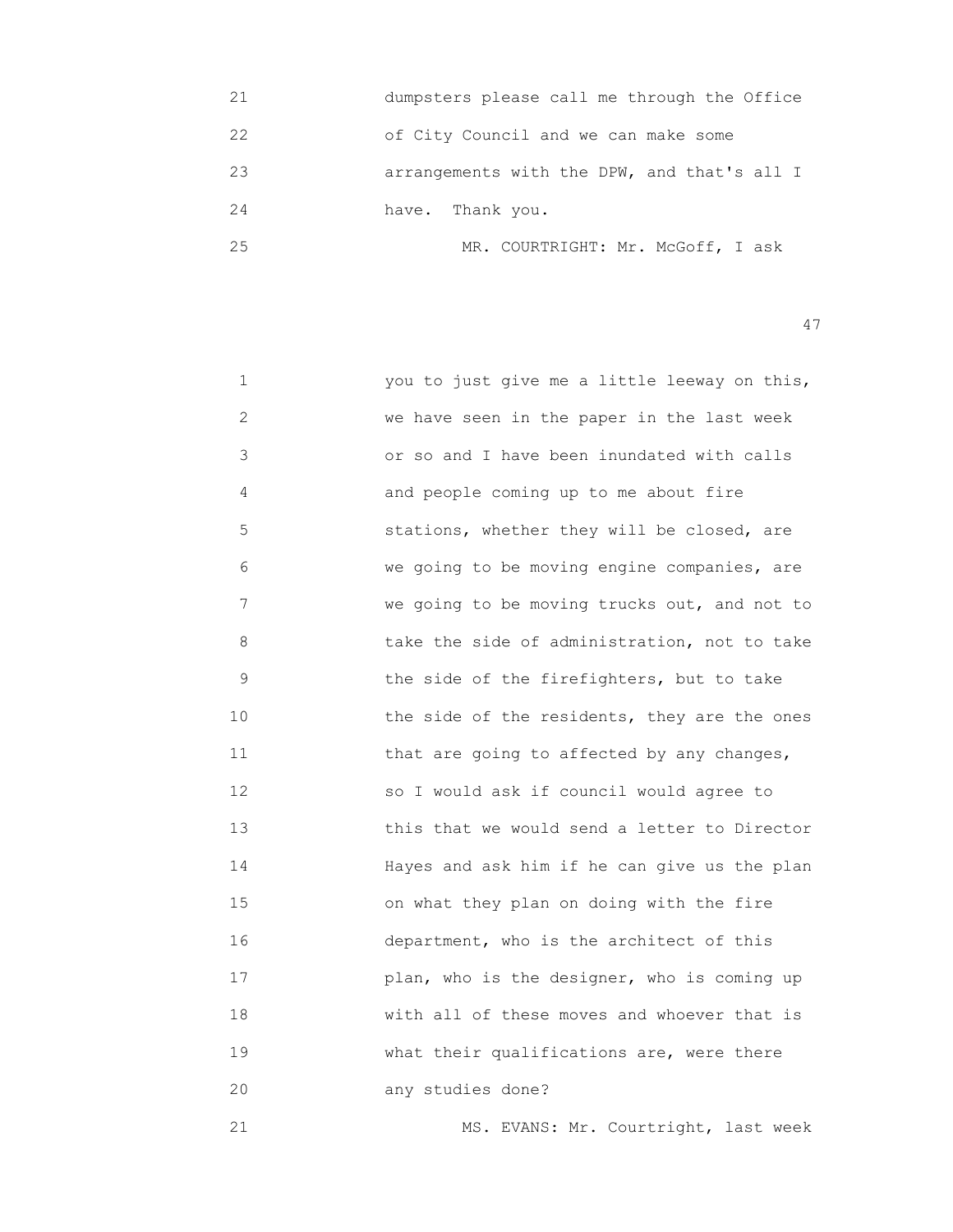| 22 | when you were absent we sent a letter to the |
|----|----------------------------------------------|
| 23 | mayor requesting that information.           |
| 24 | MR. COURTRIGHT: Okay.                        |
| クら | MS. EVANS: But we did not receive a          |

| 1  | response from him. That was sent to him I    |
|----|----------------------------------------------|
| 2  | believe March 17.                            |
| 3  | MR. COURTRIGHT: My thought is this           |
| 4  | if -- certainly if you are going to make any |
| 5  | changes it's got to be closely looked at     |
| 6  | because, you know, one life lost is one too  |
| 7  | many. I'm not saying that there could not    |
| 8  | be improvements, I'm sure there could be     |
| 9  | improvements, but I'm just real concerned    |
| 10 | about how we are taking these decisions, who |
| 11 | is making these decisions and what           |
| 12 | information they we are getting to make      |
| 13 | these decisions, so if you send all of that  |
| 14 | to the mayor and we got no response maybe we |
| 15 | could send it to Director Hayes, but I'd     |
| 16 | like to know who is making these decisions   |
| 17 | and what their qualifications are. I think   |
| 18 | if we going to make big changes like that I  |
| 19 | would be in favor of seeing some kind of     |
| 20 | professional study done to tell us -- no     |
| 21 | one, I don't think there is anyone in the    |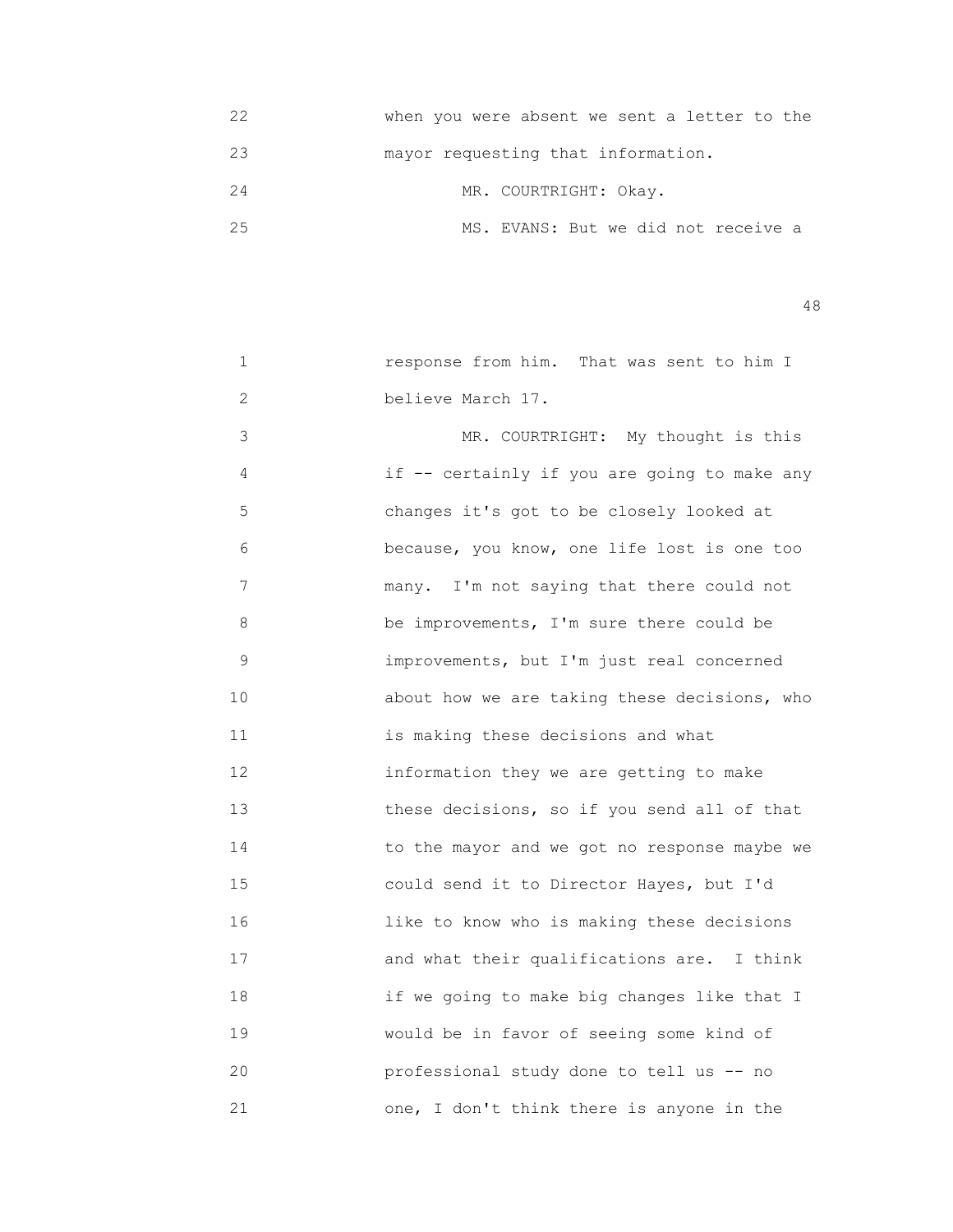| 22 | city that wants the fire house closed that's |
|----|----------------------------------------------|
| 23 | near their house. Nobody wants that; right?  |
| 24 | MS. FANUCCI: But I also want to know         |
| クら | where this even came from. Are though        |

| 1           | closing fire houses?                         |
|-------------|----------------------------------------------|
| 2           | MS. GATELLI: I spoke to the mayor            |
| 3           | because I was concerned about especially my  |
| 4           | fire house.                                  |
| 5           | MS. FANUCCI: Right.                          |
| 6           | MS. GATELLI: You know, it's the              |
| 7           | only one in South Scranton and I know the    |
| 8           | one in North Scranton is the only one over   |
| $\mathsf 9$ | there and we fought a long time for that     |
| 10          | firehouse for many years. Mr. Gervasi knows  |
| 11          | that, we have 10,000 names and I'll bring    |
| 12          | them to the mayor's office if I have to, but |
| 13          | he told me that no firehouses were closing.  |
| 14          | MS. EVANS: Well, engine companies            |
| 15          | apparently --                                |
| 16          | MR. COURTRIGHT: Here's my --                 |
| 17          | Ms. Evans: But first he -- I believe         |
| 18          | what happened was an announcement was made   |
| 19          | at city council last week --                 |
| 20          | MS. FANUCCI: And the day of the              |
| 21          | signs went up so I'm wondering where all of  |
| 22          | this information came from. There's signs    |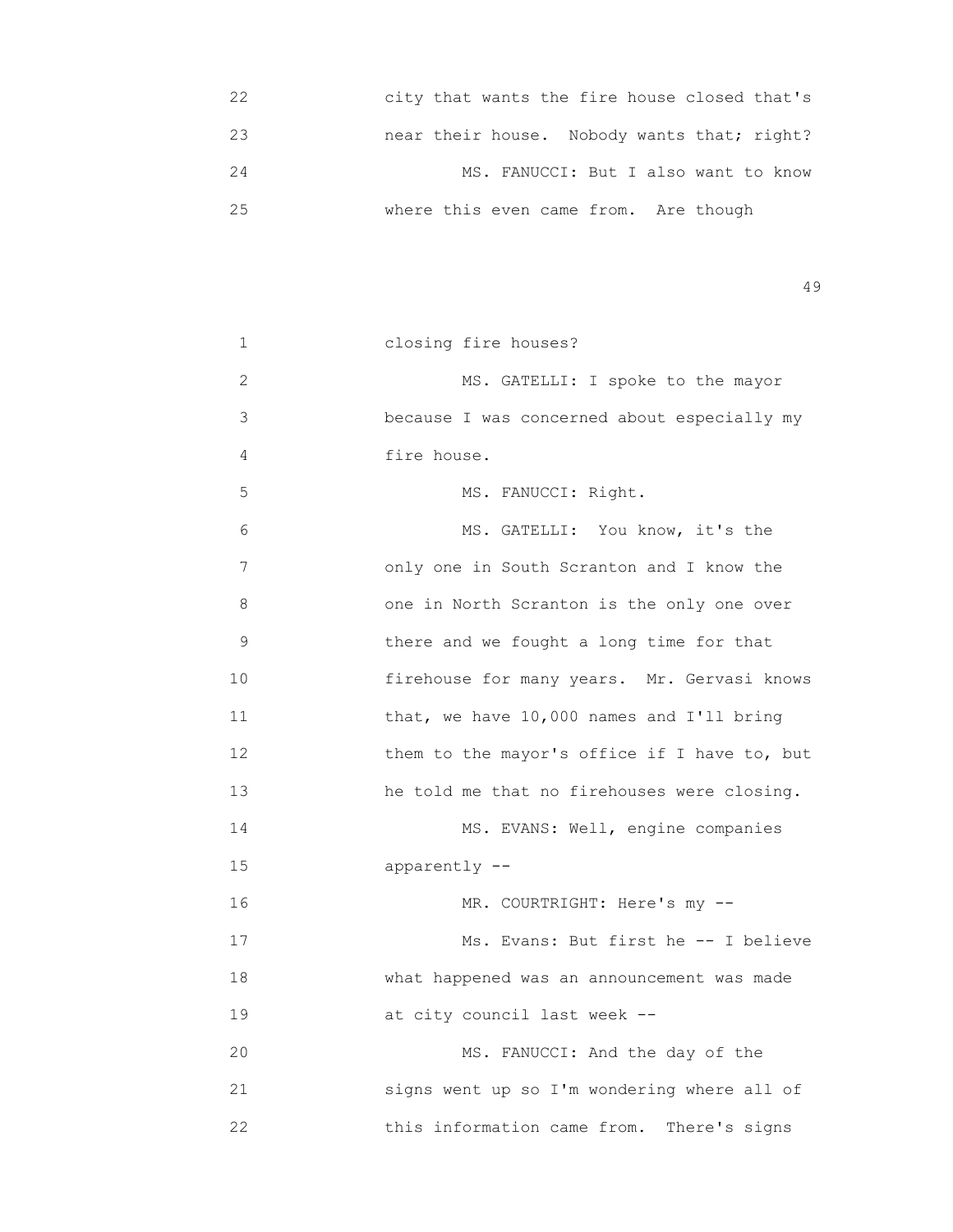23 all over the place. 24 MS. EVANS: -- that they were going 25 to close and then thereafter the mayor was

 $50<sub>50</sub>$ 

| 1              | quoted as saying, "That wasn't true," and    |
|----------------|----------------------------------------------|
| $\overline{2}$ | then another article came out in the         |
| 3              | newspaper I believe the following day        |
| 4              | announcing that engine companies. There      |
| 5              | would be a difference in staffing followed   |
| 6              | by the closing of two engine companies, one  |
| 7              | at headquarters downtown and one on Main     |
| 8              | Avenue --                                    |
| 9              | MS. FANUCCI: Where did that --               |
| 10             | MS. EVANS: -- across from --                 |
| 11             | MR. MCGOFF: Mr. Courtright did have          |
| 12             | the floor opinion.                           |
| 13             | MS. FANUCCI: Oh, I'm sorry. Yeah,            |
| 14             | that always happens to you. Sorry. Sorry,    |
| 15             | Bill.                                        |
| 16             | MR. COURTRIGHT: My mother told me I          |
| 17             | had to be a gentleman to you ladies so --    |
| 18             | here is my concern, okay, and if it's just   |
| 19             | engine companies then it's just trucks, that |
| 20             | might sound fine to some, but these people   |
| 21             | have specific jobs when they get to there.   |
| 22             | Somebody has got to lay the line down and    |
|                |                                              |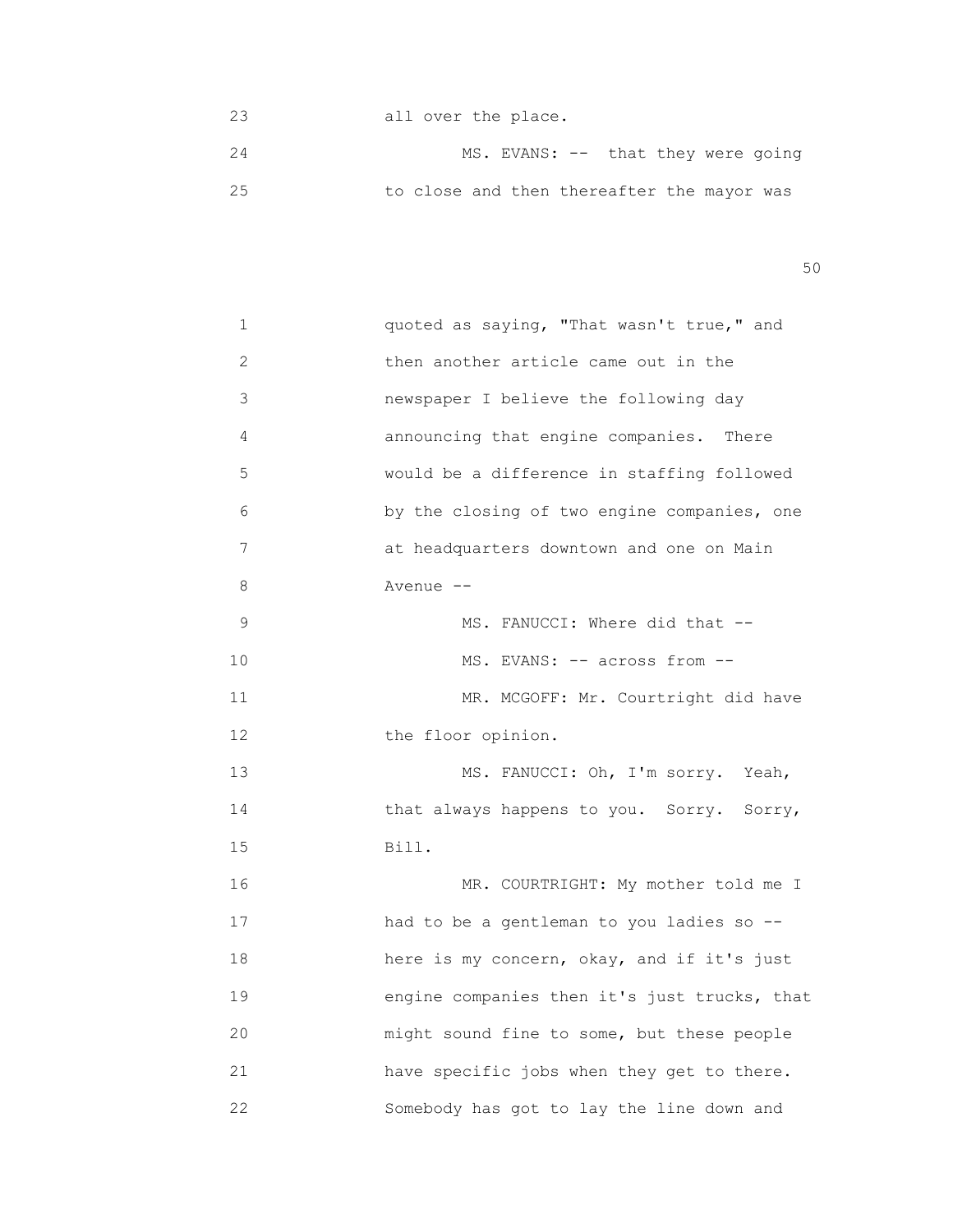23 somebody has got to, you know, hook into the 24 fire hydrant, there is so many different 25 things, and to a lay person, oh, the

51

 1 firehouse is still open. Well, yeah, but 2 who is in that firehouse and what's in that 3 firehouse and who is arriving on scene and 4 who is doing what? And I don't claim to be 5 an expert in that so I'm not going to stand 6 here or sit here and say that, but who is 7 making those decisions? I would hope it's 8 an expert and that's what I would like to 9 see, where that's coming from.

10 I'm not saying you can't make 11 changes, I don't think anybody is saying you 12 can't improve, but let's face it, fires take 13 lives, firefighters save lives, one life 14 would be too many, so I just would really 15 think that this is something that we should 16 be made aware of and if it's not true then 17 none of these engine companies are moving, 18 none of these truck companies are moving and 19 **19** tell us that it's not true, but let's not 20 believe just the newspaper, no offense to 21 the newspaper people, and that's it. I'm 22 done. Thank you.

23 MR. MCGOFF: Thank you,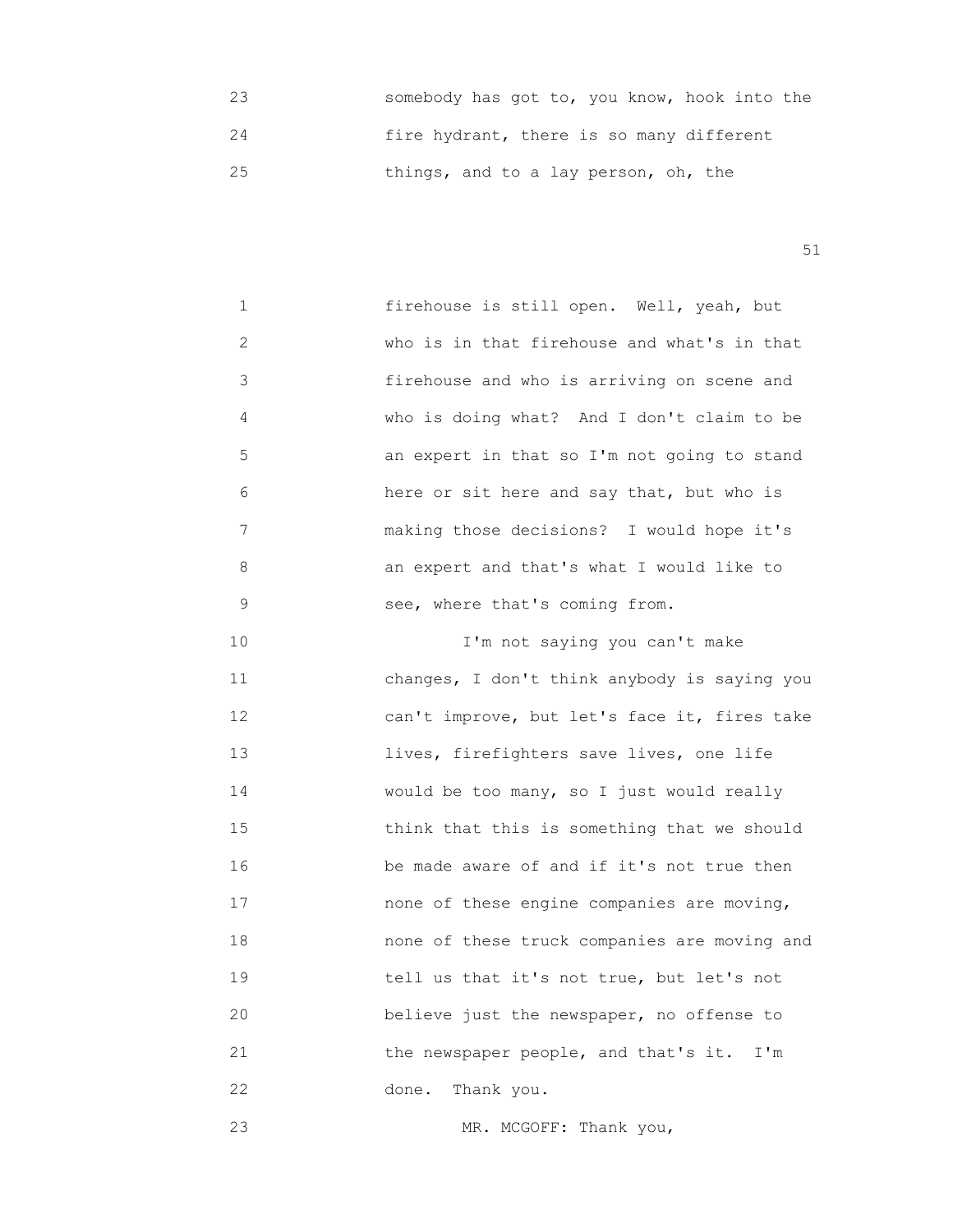24 Mr. Courtright. Prior to citizens' 25 participation I would like to read a letter

| $\mathbf 1$ | that was received this past week. It's,      |
|-------------|----------------------------------------------|
| 2           | "Dear Scranton City Council, I am writing    |
| 3           | this letter in response to the March 16,     |
| 4           | 2009, city council meeting and to provide    |
| 5           | accuracy to the operations of my company,    |
| 6           | Danielle and Company, Incorporated, and my   |
| 7           | credentials both personally and              |
| 8           | professionally.                              |
| 9           | Danielle and Company is a                    |
| 10          | manufacturer of contemporary and natural and |
| 11          | organic beauty care products, namely, soaps, |
| 12          | body washes, lotions, candles and lip balms. |
| 13          | All of our products are made with the purest |
| 14          | ingredients to nourish the skin, enhance the |
| 15          | senses and protect the earth. I started my   |
| 16          | company in my home and create my products    |
| 17          | based on the empirical data that shows the   |
| 18          | effectiveness of scents on our well-being.   |
| 19          | To date, my company has grown to             |
| 20          | occupy a 10,000-square foot factory in       |
| 21          | Scranton. All of our products are handmade   |
| 22          | in our facility and we are a family-owned    |
| 23          | and operated business with all employees     |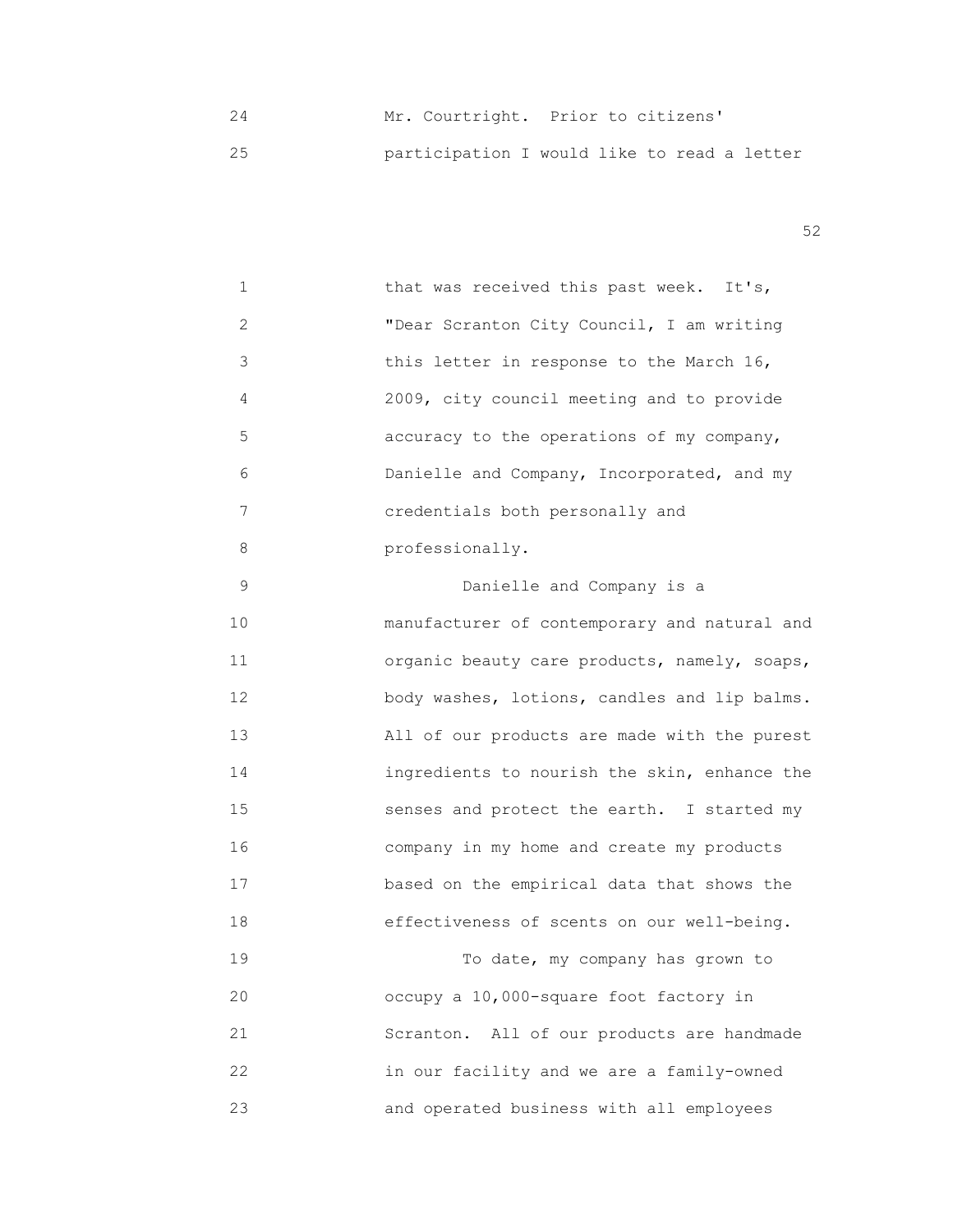24 being born and raised in Northeastern

25 Pennsylvania.

 $53$ 

1 **1 We manufacture over 85 different**  2 products and they are sold to over 100 spas, 3 boutiques and health food stores in the 4 United States, Canada and Japan with premier 5 locations at Marriott Hotel and Spa, The 6 Ritz Carlton Spa in Florida and many 7 **Hallmark stores.** We also sell our products 8 at our showroom on Adams Avenue and on-line 9 at www.danielleandcompany.com. Our products 10 have been sold on QVC for Earth Day, have 11 been featured in over 20 national magazines. 12 We are also sold at drugstore.com and 13 amazon.com, MSN.com and provided to shops 14 globally and were chosen to be included in 15 the coveted gift bags at the Billboard Music 16 Awards.

 17 Over 40 high profile celebrities 18 have also lathered up in our products, some 19 on that list include, Tony Bennett, Janet 20 Jackson, Paula Abdul, Courtney Love, Howie 21 Mandell.

 22 In regards to my personal and 23 professional credentials, I am a recipient 24 of the many academic and professional awards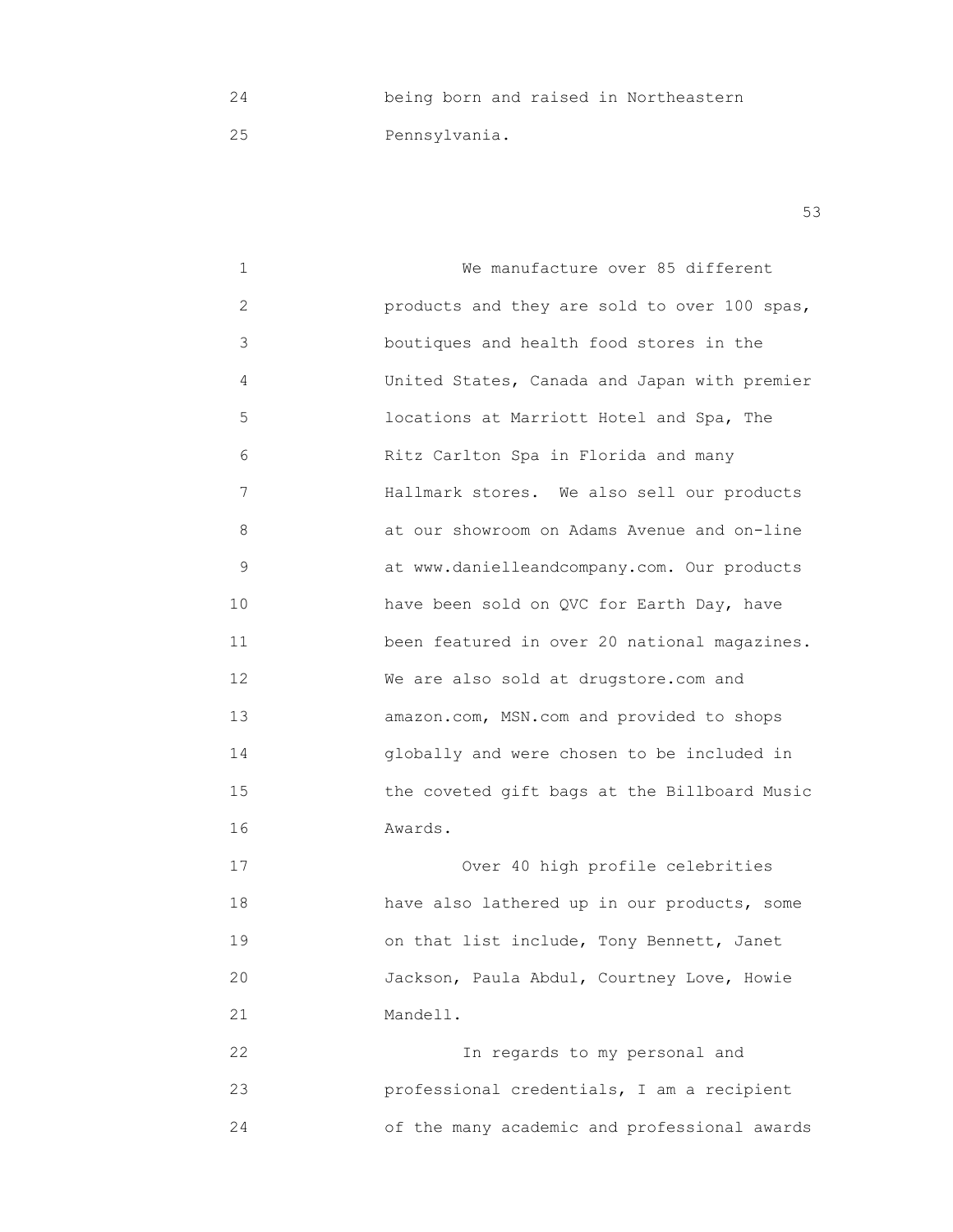| $\mathbf 1$ | the Bank of America, the top 20 under 40     |
|-------------|----------------------------------------------|
| 2           | business leaders in Northeastern,            |
| 3           | Pennsylvania, Small Business Spotlight       |
| 4           | Award, top 40 in the 40 successful           |
| 5           | individuals in Northeast Pennsylvania, two   |
| 6           | time winner of the pride and progress award  |
| 7           | for interior design by the Scranton Chamber, |
| 8           | I have received the United States Senate     |
| 9           | Award from Entrepreneurship from Senator     |
| 10          | Arlen Spector and have been awarded          |
| 11          | nationally for the best organic product and  |
| 12          | best in show of the New York International   |
| 13          | gift show and was named top 20 people to     |
| 14          | know in the global cosmetic industry by GCI  |
| 15          | magazine.                                    |
| 16          | I have presented research at                 |
| 17          | national psychological conventions and I was |
| 18          | an invited panelist in alternative medicine  |
| 19          | I am also certified in herbal<br>magazine.   |
| 20          | techniques from the il Laboratorio dell'     |
| 21          | Erborista in Pitigliano, Tuscany, Italy.     |
| 22          | I have already received a \$30,000           |
| 23          | innovate research grant from the             |
| 24          | Commonwealth of Pennsylvania in partnership  |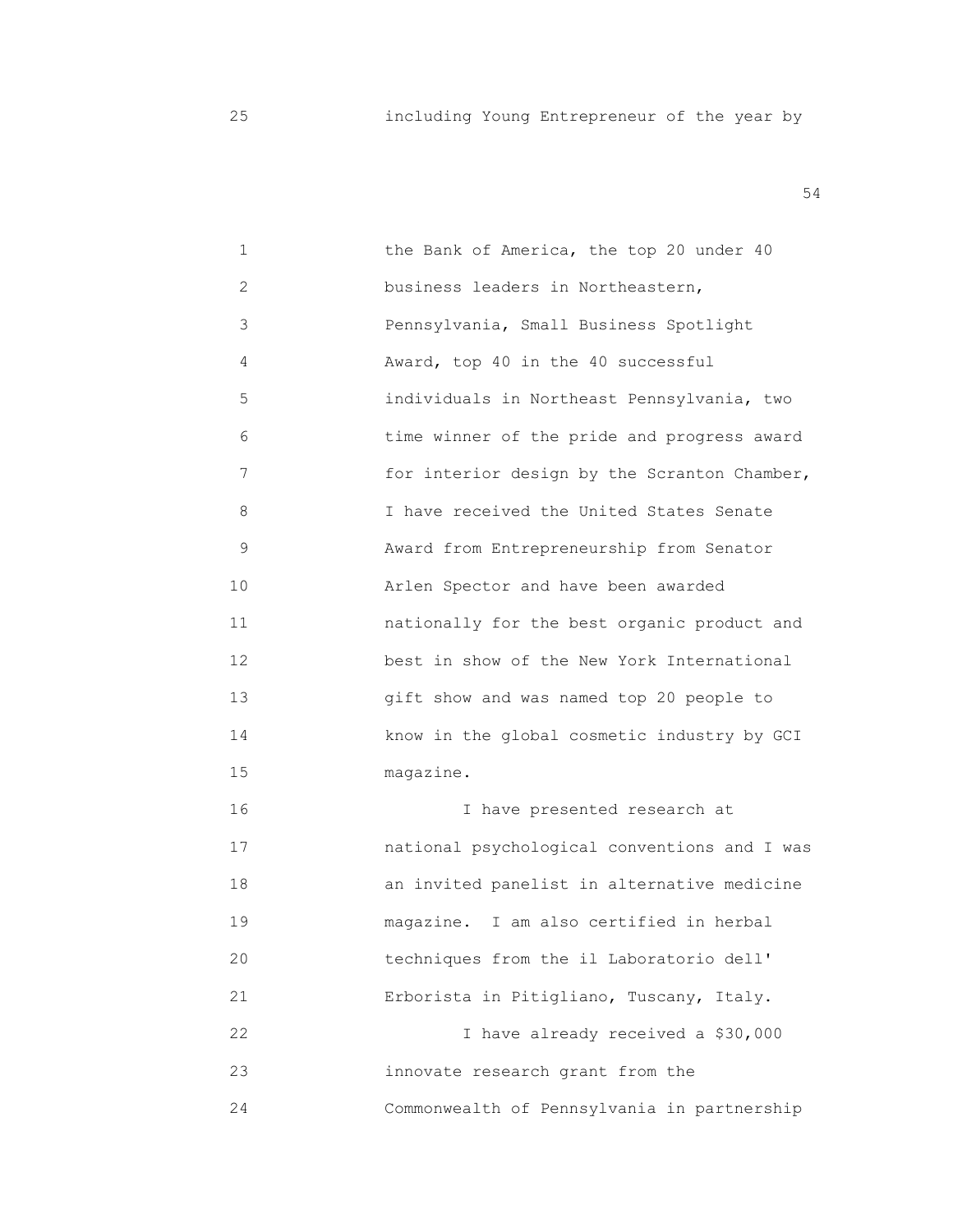| $\mathbf 1$ | and commercialize and customize a scent      |
|-------------|----------------------------------------------|
| 2           | delivery system and I'm working with         |
| 3           | Pennsylvania farmers to provide the raw      |
| 4           | materials we need for our products and to    |
| 5           | sustain Pennsylvania agriculture. We are     |
| 6           | also a PA preferred vendor with the          |
| 7           | Pennsylvania department of ago are culture.  |
| 8           | I have been an invited lecturer at           |
| 9           | Keystone College, Misericordia University,   |
| 10          | the University of Scranton, Wall Street West |
| 11          | and Economics Pennsylvania, the entrepreneur |
| 12          | institute, as well as serving as an adjunct  |
| 13          | faculty member at Marywood University.       |
| 14          | I am involved with a number of               |
| 15          | community organizations including the Great  |
| 16          | Valley Technology Alliance Board, Scranton   |
| 17          | Business Alliance, Marywood University       |
| 18          | Alumni Council, Leadership of Lackawanna     |
| 19          | County, and am an ambassador to the          |
| 20          | Lackawanna Heritage Valley program. I was    |
| 21          | also part of a team to help raise \$20,000   |
| 22          | for the Children's Advocacy Center in        |
| 23          | Scranton.                                    |
| 24          | I am a national board certified              |
| 25          | counselor and have been in the field of      |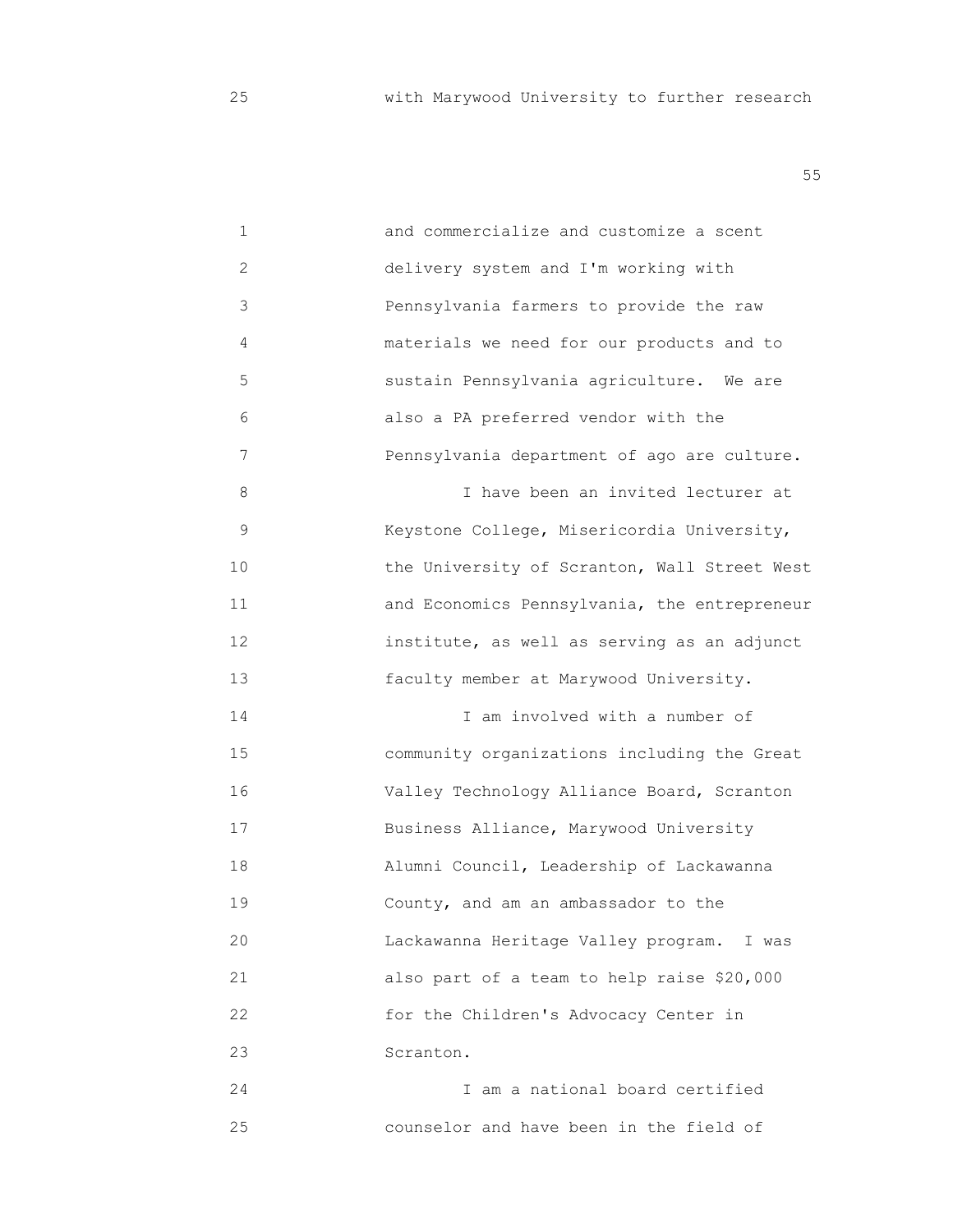1 psychology and human development for eight 2 years. I have obtained a BA in Psychology 3 from Arabian College and a MA in mental 4 health counseling from Marywood University 5 and am currently pursuing a doctoral degree 6 in human development from Marywood. 7 In closing, my company has and will 8 continue to create jobs in the area. We 9 brought life to a blighted plot on Adams 10 **Avenue, we are bringing in revenues to**  11 increase the tax base for Scranton that 12 support the global economy and we are 13 keeping manufacturing alive in Scranton. We 14 are seen as leaders in both the local 15 communities and national and green and eco 16 friendly movement and are educating local 17 citizens weekly classes at our facility. 18 We invite anyone to come by our 19 facility and receive a personal tour and see 20 firsthand how we are an asset to the City of 21 Scranton and it's citizens. I would be 22 happy to show our citizens the value that we 23 bring to Scranton and how as a young female 24 entrepreneur I chose to stay here because I 25 believe in the people and resources of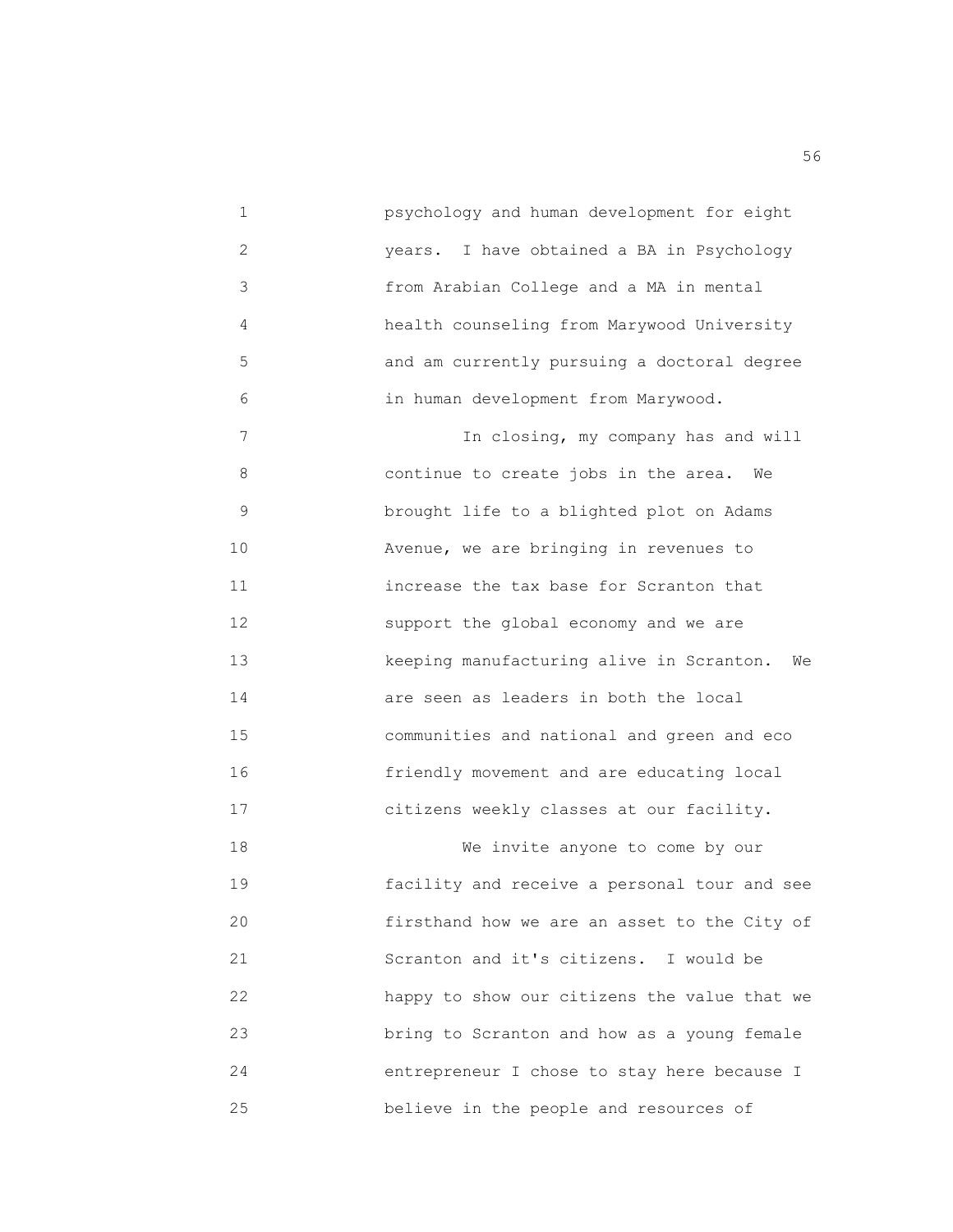1 Northeastern Pennsylvania.

 2 I have also reviewed the comments 3 made by speaker at the council meeting and 4 have responded and have provided a response 5 to his false and untrue accusations. Number 6 one, we are not doing aromatherapy as a 7 practice at Danielle and Company and have 8 never made that claim. We have are a 9 manufacturing of bath and body care 10 products. We make products that have 11 specific scents in them and have shown to 12 have an effect on well-being.

 13 I am not an aromatherapist and never 14 claimed to be. There is no information on 15 my website that substantiates this false 16 accusation. I have never said that I am 17 trained in aromatherapy and will never be 18 trained in aromatherapy therapy because I do 19 not study aromatherapy. I study aromacology 20 and that is the psychology of scent. I have 21 studied the field of psychology since 2000 22 and have received a bachelor and master's 23 degree. I am trained in certified in 24 psychology.

25 I am trained as a cognitive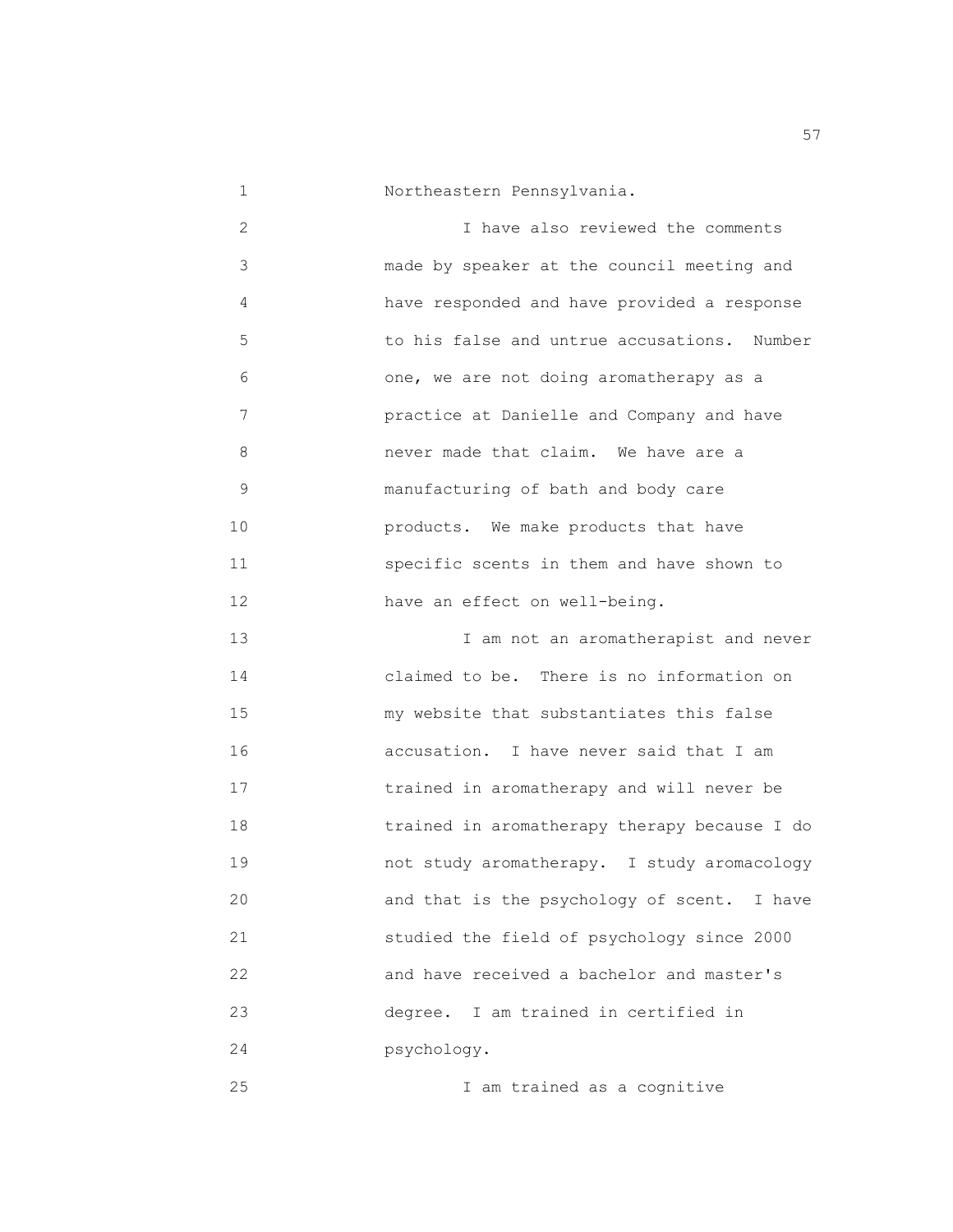1 **behavioral therapist and am a board**  2 certified counselor," she gives the 3 certification number. "Although I am 4 concerned qualified to be able to practice 5 counseling, psychotherapy and deal with 6 people who have emotional problems, I am not 7 practicing as a therapist. I am devoted to 8 my business and my mental program. I am not 9 offering aromatherapy sessions or cognitive 10 behavioral sessions at my factory and this 11 is not a part of my business. 12 Danielle and Company is not a 13 wellness program and never claims to be. My 14 credentials are with the universities I 15 attended and the National Board of Certified 16 Counselors. I am not a psychologist and 17 never claim to be one, you need a doctoral 18 degree to be a psychologist. I do not have 19 a doctoral degree at this time. 20 The American Psychological 21 Association is for psychologists and I am 22 not a psychologist and never claimed to be. 23 I am not going to hurt a person's emotional 24 or physical life. On the contrary, I am

25 trained and certified to counsel people in

the state of the state of the state of the state of the state of the state of the state of the state of the state of the state of the state of the state of the state of the state of the state of the state of the state of t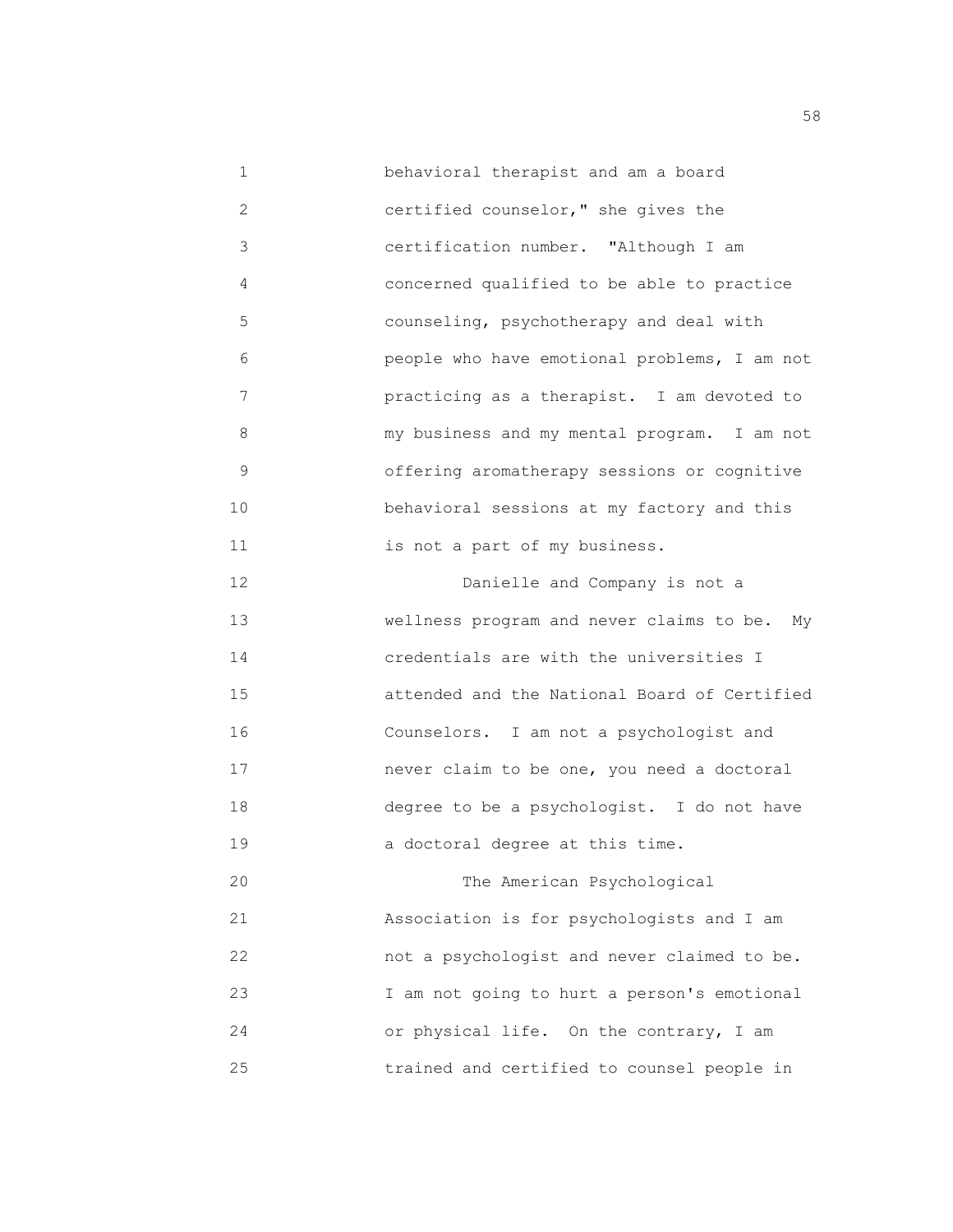1 the time of need. I must make this point 2 clear. Although, I am able to be a 3 therapist, I am not practicing. Myself and 4 my company are greatly shocked and saddened 5 by the untrue and false accusations made by 6 the speaker. I firmly believe he is 7 misinformed. I have now turned the matter 8 over to my attorneys to ensure my good name 9 and legal rights are protected. Sincerely, 10 **Danielle K. Flemming, founder and CEO of** 11 Danielle and Company." 12 Thank you for bearing with me. In a 13 reply to me she said that the speaker had a 14 five minutes to speak and she would like her 15 five minutes as well. 16 (Whereupon there were comments from 17 the audience. 18 MR. MCGOFF: Excuse me. Citizens' 19 participation. Dave Schreiber. 20 MR. SCHREIBER: Good evening, 21 Council. My name is Dave Schreiber, I'm 22 president of the Scranton firefighters' 23 union and also a city resident. Councilman 24 Courtright brought up a point tonight that 25 obviously I wanted to touch upon. There

 $\sim$  60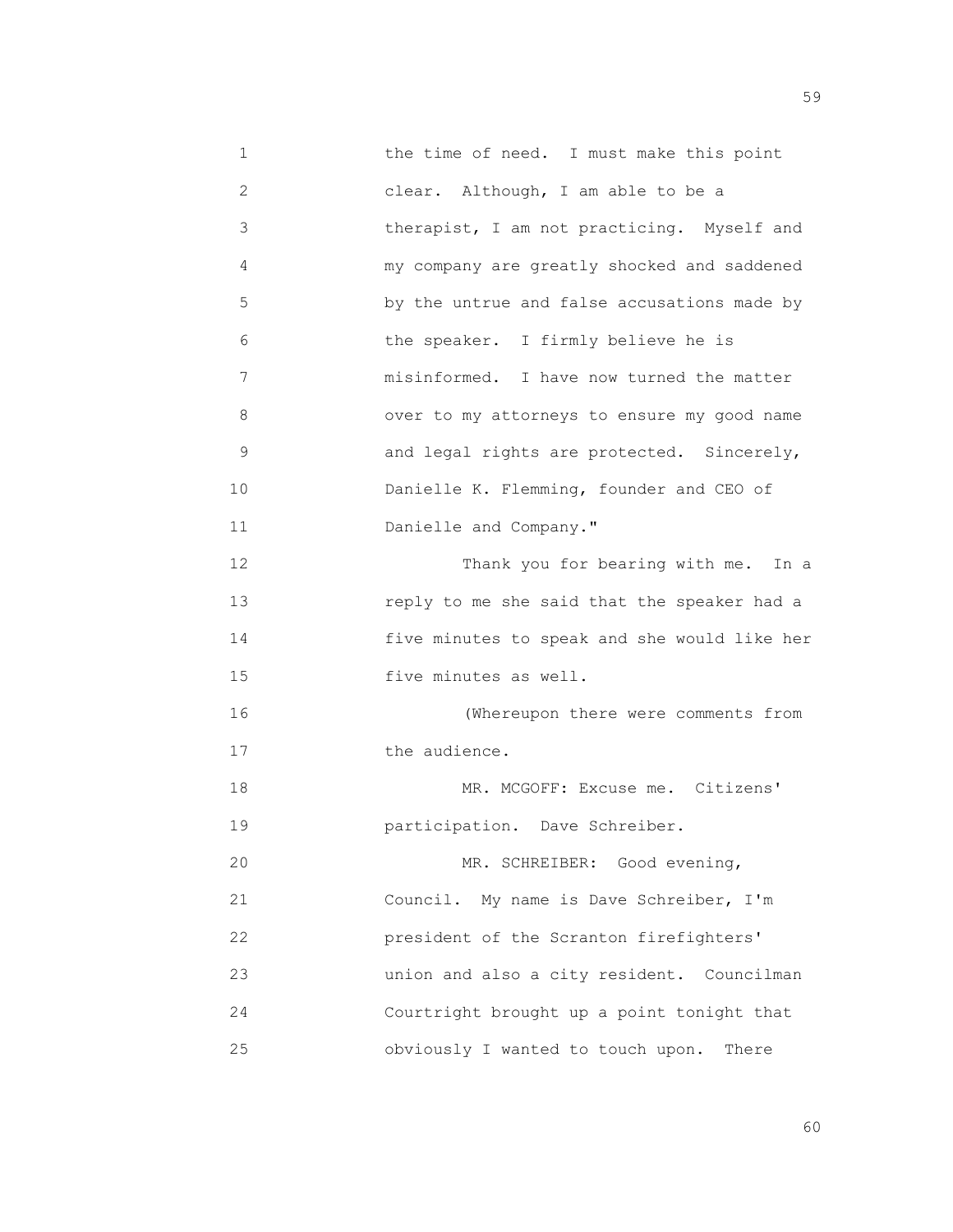1 seems to be some confusion of what's going 2 on. The mayor has been on record several 3 times, 8-31-08 he is on record stating that 4 he wants to close three to four firehouses. 5 He is also on record reductions in the fire 6 department. We understand that, obviously, 7 things are changing for us. That's not why 8 I'm here. I'm here to educate what some of 9 these proposed cuts are going to be.

 10 I was in a meeting two weeks ago 11 when the proposal for Engine 9 and Engine 4 12 were introduced. Director Hayes was there, 13 Chief Davis was there, and Stu Renda. They 14 are looking at closing Engine 4 in this 15 building next door and Engine 9 over in 16 Tripps Park and combining it into a quint 17 unit which is one combined unit. It's a 18 failed experiment from the 70's. It was 19 tried out in several communities, never 20 worked out. That's a vehicle that just you 21 are trying to get too much out of one 22 vehicle, it doesn't work.

 23 In basic terms what we need to 24 understand is it's really semantics to say 25 **I'm not closing the firehouse, you are**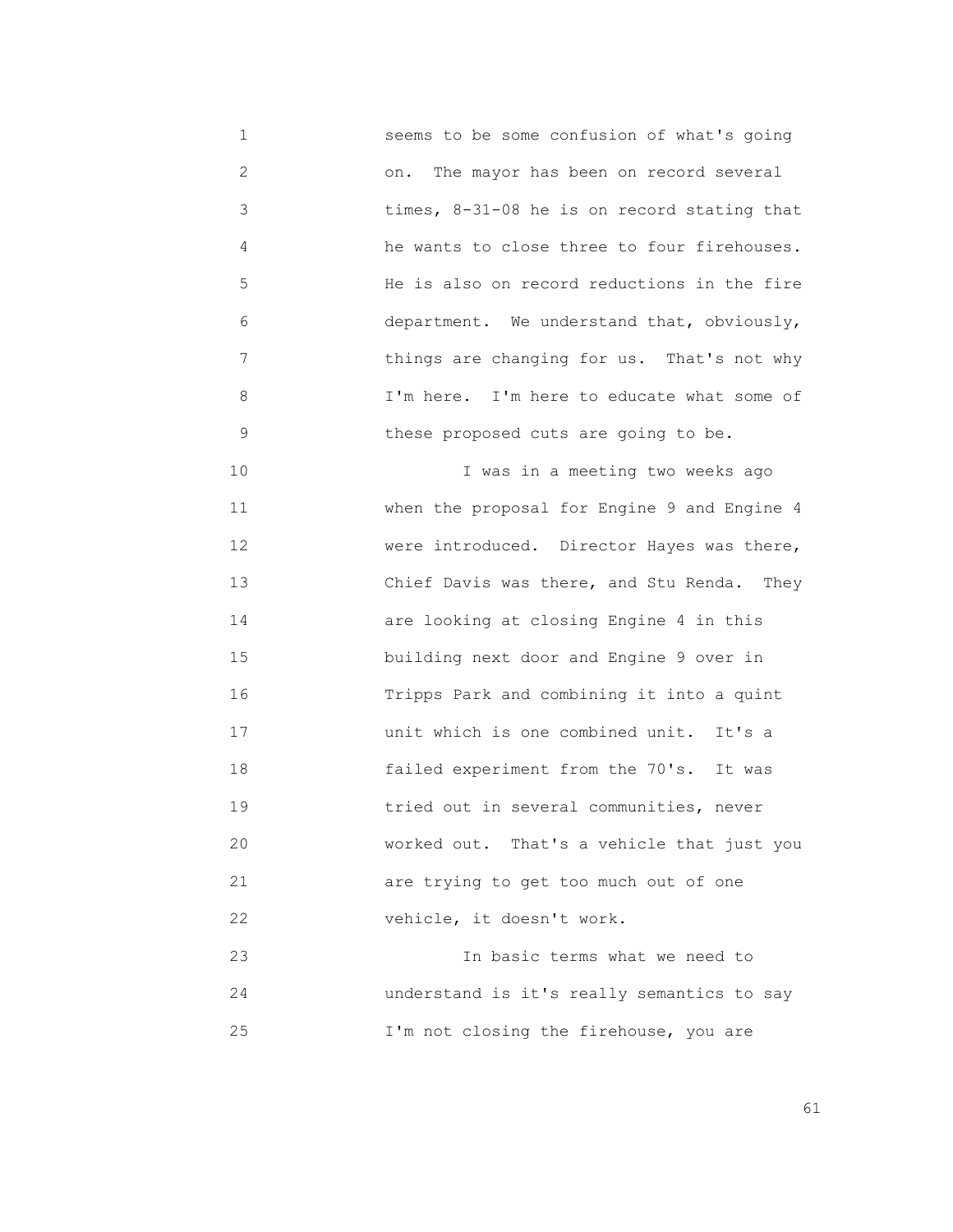1 closing the fire engine. That engine has a 2 specific job just like the fire truck has a 3 specific job. In a nutshell, you could say 4 Army and Navy, the two combined to do an 5 overall task, but each individual unit has a 6 completely different perspective and 7 assignment. The engine company brings water 8 to the fire, pulls the line off, the crew 9 members go in to start extinguishing. The 10 **10** truck company opens up, starts ventilating. 11 Now, just a room and contents fire 12 you are dealing with temperatures of 2000 13 degrees at the ceiling height. Down near 14 the floor possibly up to 200 degrees, that's 15 why when you go in you need to open up a 16 roof, open up windows, the rescue crew and 17 sometimes the truck crews we are trying to 18 find are victims, we are doing the search. 19 We always assume there is a potential victim 20 in the house. 21 All of these tasks, and I'm being

 22 very oversimplified with this, these tasks 23 needs to be done in unison. The second two 24 engine company that's coming in we have one 25 engine company in front of the building

 $\sim$  62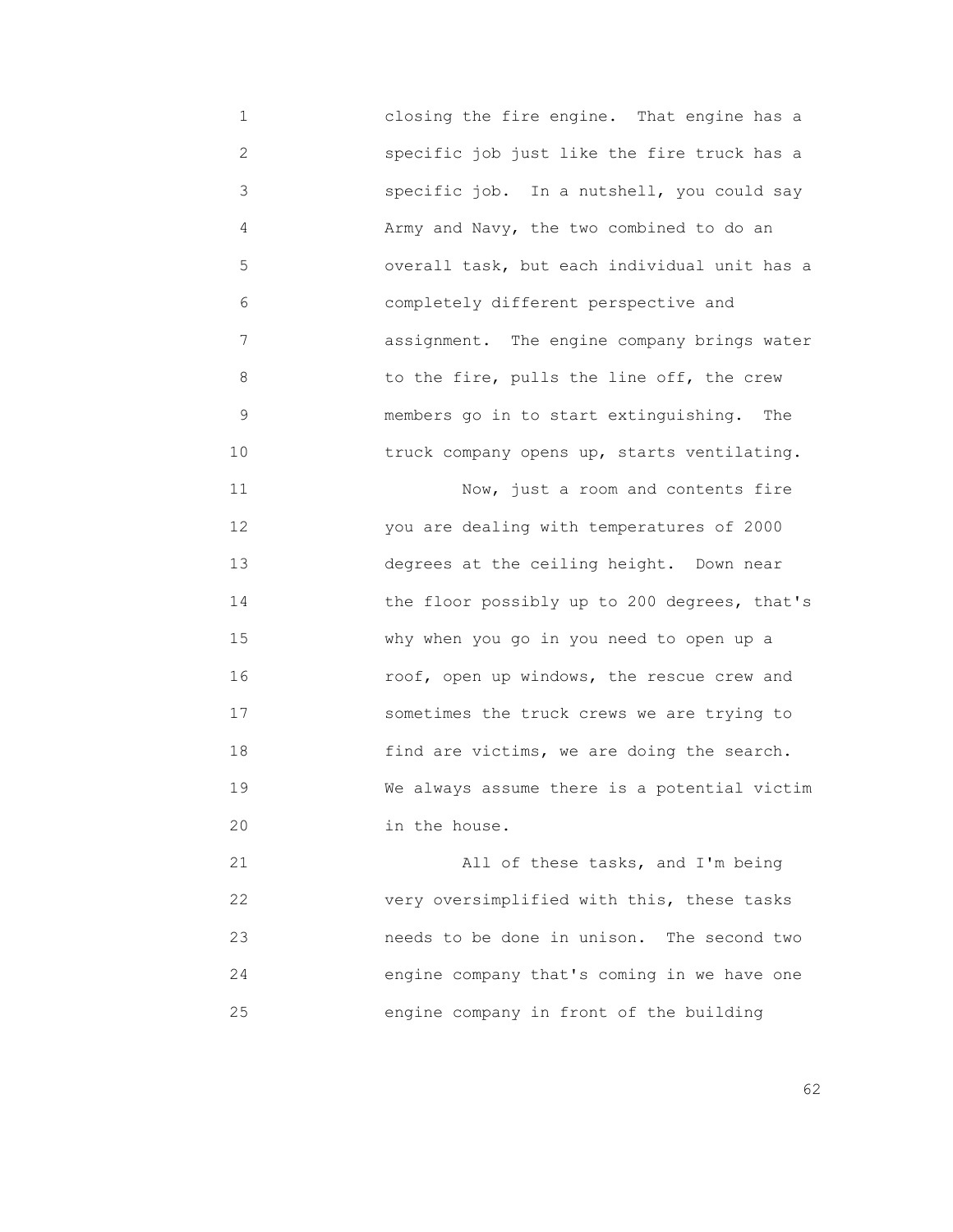1 putting a line on the fire. The second two 2 engine comes in to bring water to that first 3 engine company and to provide back up lines. 4 If we entertain this concept of a quint or 5 eliminate, even if they not calling it a 6 quint, just a truck company at headquarters 7 and a truck company over in West Side at -- 8 over in the 1,000 block of North Main Avenue 9 there is not engine companies there, and 10 it's really folly to go with a concept like 11 that. These companies are the heart of the 12 city, the West Side and in Central City. 13 I myself live on Leggett Street up 14 in North end off of Rockwell Avenue and to 15 put it in perspective from my house, we have 16 a bridge up there that's been a three ton 17 limit for, God, I have no -- I don't 18 remember the last time I have seen something 19 that it's going to be taken care of, it's 20 been ten years or more, fire trucks can't go 21 over that bridge. The route Engine 8, which 22 is on West Market Street, has to go down 23 Providence Square, out North Main Avenue to 24 the Pepsi plant down near Schiff's Foods, 25 come up the back way, down Charles Street,

 $\sim$  63

1 down Rockwell Avenue to my house. Okay,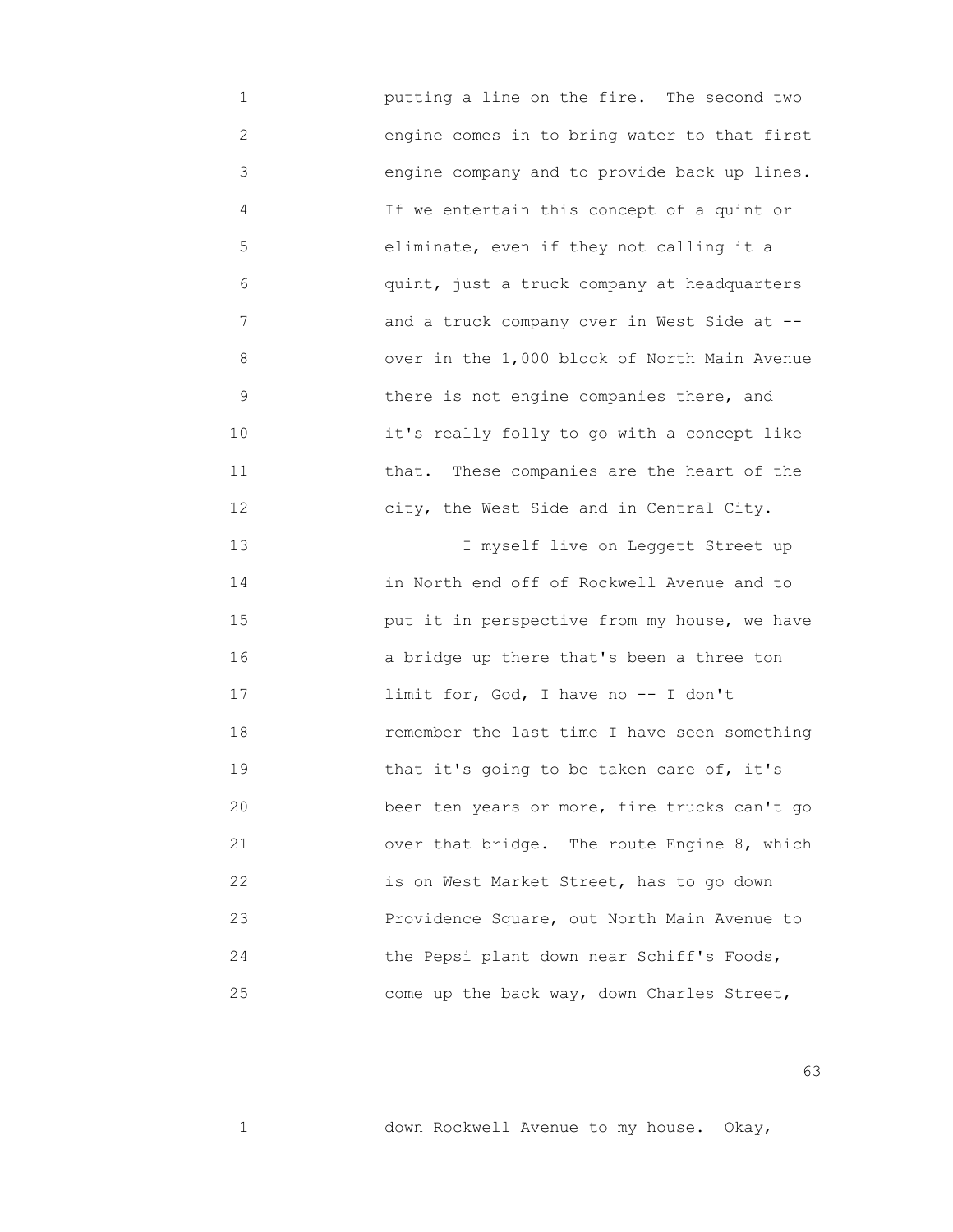2 they show up, my house is on fire, my 3 children are trapped inside or my wife, God 4 forbid, that next engine company that's 5 coming to supply them water now, remember 6 that company has three to four minutes worth 7 of water, that next engine company that's 8 coming in is supposed to take the hydrant to 9 supply that engine and back up those people, 10 you want to guess where that engine is going 11 to come from if you close Engine 9 and 12 Engine 4? It's going to be Luzerne Street 13 in West Side and Petersburg Corners. If you 14 have ever driven through our city in the 15 middle of the day or even that distance it 16 could be two in the morning you are not 17 going to get there in a timely manner. 18 It's absolutely ridiculous to think of a 19 concept like that. 20 And, I mean, the mayor is one day 21 there is an article we are not closing 22 stations, well, we are closing stations.

 23 Well, now we are going to do a quint, we're 24 not doing quints. It's time to put the 25 cards on the table and say where you going

 $64$ 

1 with this and I agree with council.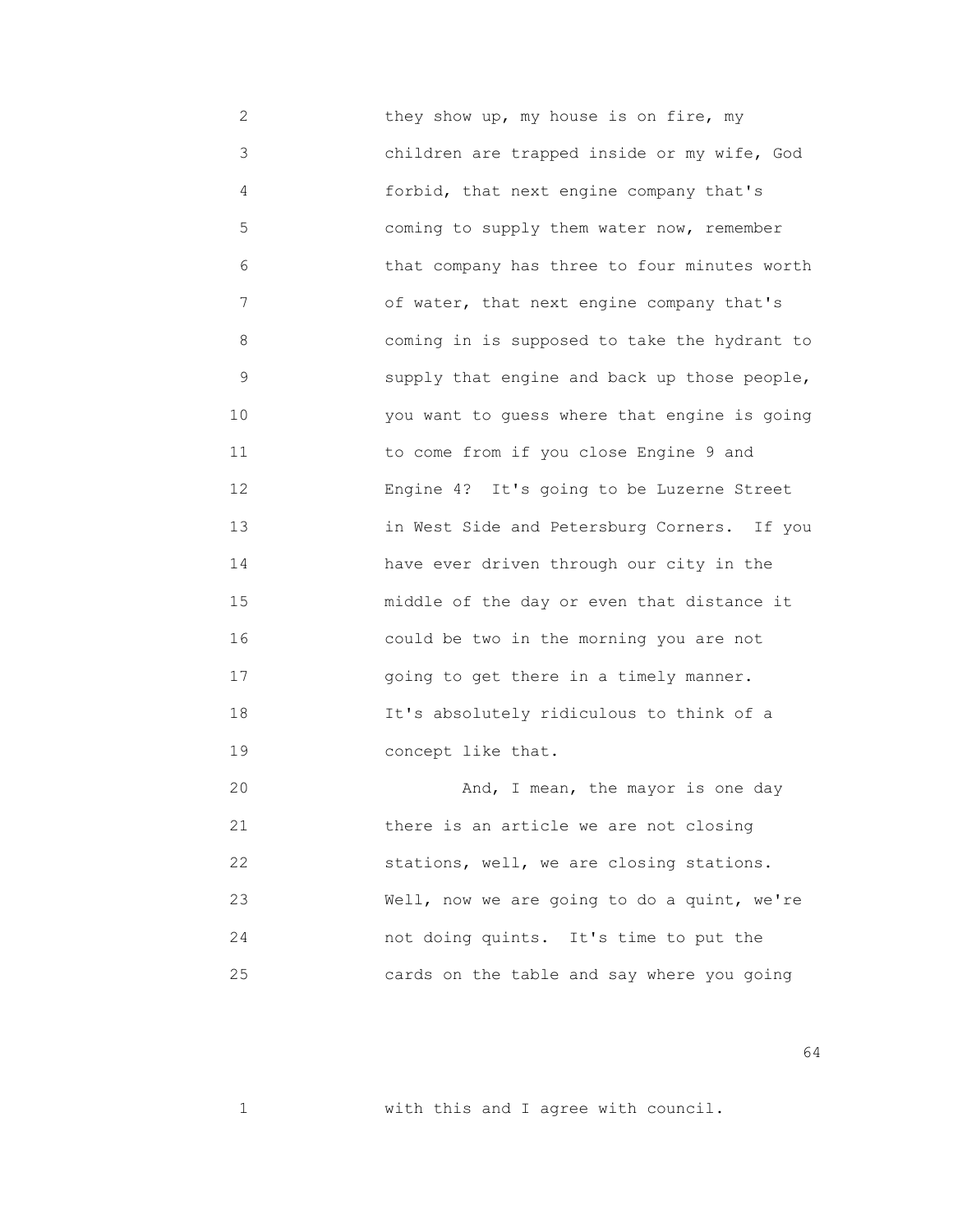- 2 MR. COURTRIGHT: Dave, could I ask 3 you one quick question, who came up with 4 this idea of the quint? Who is the expert 5 telling you this? I'd like to know where 6 this stuff is coming from?
- 7 MR. SCHREIBER: I have no idea. It 8 was presented, like I said, at a meeting. I 9 **WAS WAS THERE, I was present and so was Chief** 10 **Davis, Director Hayes, and Stu Renda.** And 11 who? I mean, obviously, I don't think there 12 is anybody capable of coming up with that 13 type of concept and making those wholesale 14 changes to our whole response system.

15 MR. COURTRIGHT: They had to get it 16 from somewhere; right?

17 MR. SCHREIBER: I really don't -- I 18 think it's just trying to figure a way to 19 **19 reduce the amount of persons, the amount of**  20 personnel. I truly that's in my heart 21 that's what I believe because I have asked 22 that same question, where is this coming 23 from, you know, and nobody has given me an 24 answer. All I'm hearing is bits, parts. It 25 is an absolutely -- absolutely fool-hearted

 $\sim$  65

| to look at it from that point of view to     |  |  |  |  |  |
|----------------------------------------------|--|--|--|--|--|
| close those engine companies down, and don't |  |  |  |  |  |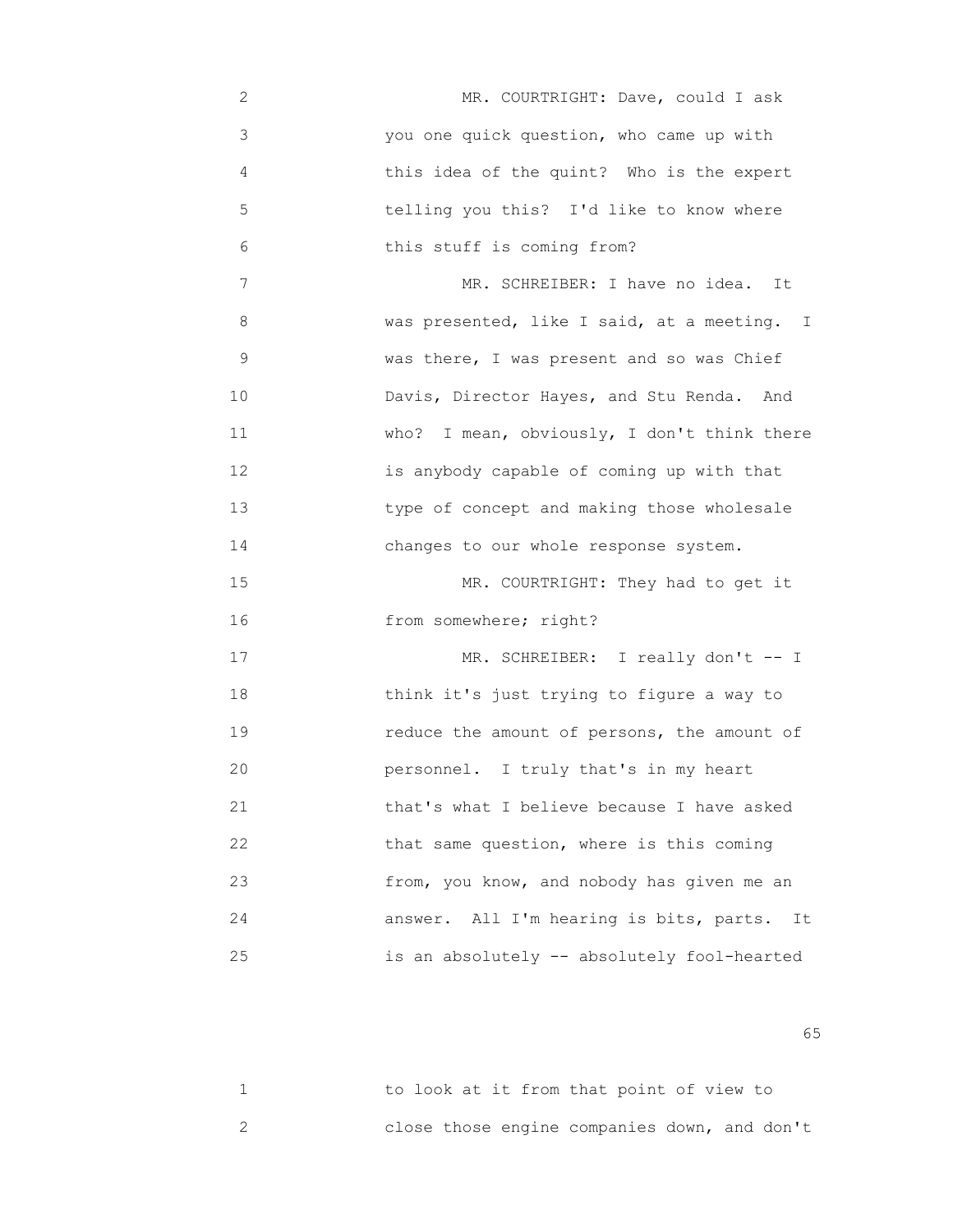3 just take it from my point of view at the 4 north end, if you are in West Side it's 5 going to be the same thing, Engine 7 could 6 have the house right next to their station 7 over on Luzerne Street, the next two water 8 coming in is going to be South Side or 9 Petersburg with those two stations closed. 10 It's just crazy. It's crazy. 11 Now, you need to remember the cuts 12 in engine companies, Councilwoman Gatelli 13 talked about the petition drive, that 14 petition drive was done for Engine 13, which 15 is long gone. 16 MS. GATELLI: I know. 17 MR. SCHREIBER: We are down to Engine 18 2 back in South Side, that's it. South Side 19 is a huge area and in this city -- 20 MS. GATELLI: Too big for just one. 21 MS. SCHREIBER: Pardon? 22 MS. GATELLI: Because we do Montage 23 now, too, with that truck. 24 MR. SCHREIBER: You have to realize, 25 our biggest building area in the city is on

 $\sim$  66

|  | the two mountains. Our footprint as a city  |  |
|--|---------------------------------------------|--|
|  | is getting wider and wider. If now there is |  |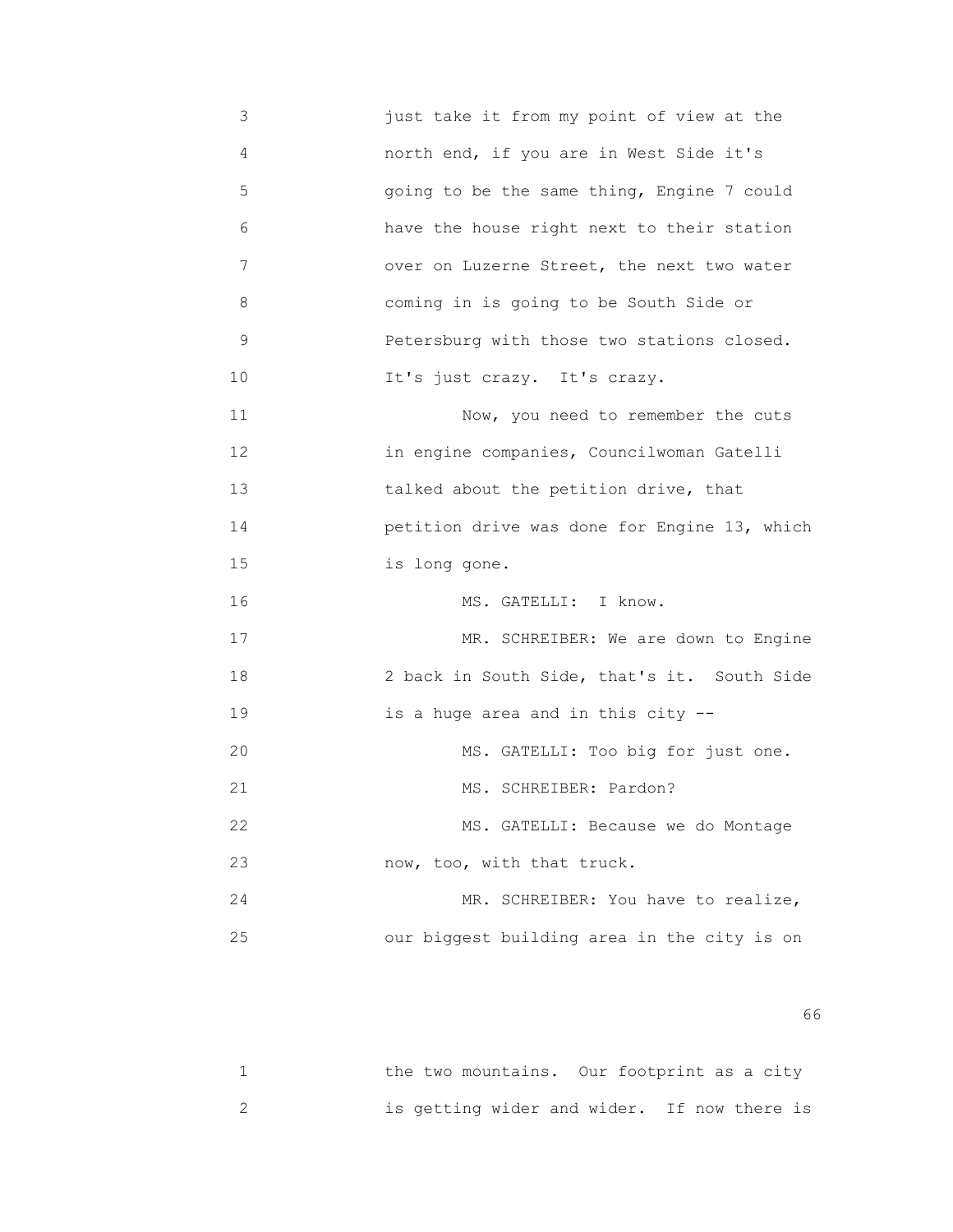3 a need for coverage up in the East Mountain 4 and West Mountain more now than ever and to 5 go in an opposite direction and not take 6 that into consideration is just haphazard. 7 There is just too much at stake, and I'm not 8 trying to be alarmist here, but the last 9 time engine companies were closed we had 10 multiple fatalities. You show up, I mean, 11 they had it up near Strazerri's restaurant 12 With Engine 9 was closed last time, it was 13 about ten years ago. The crew that showed 14 up there you can only do a certain amount of 15 tasks. They had people hanging out of 16 windows, they're trying to put water on a 17 fire, you can only do one task.

 18 It may make sense for a bean counter 19 or for an accountant to look at this and 20 say, "Here is how we can cut a few bodies," 21 but it's absolutely our safety and more 22 importantly the public's safety that's at 23 risk. That's why those signs are out there. 24 That's why people need to educate 25 themselves. This is not an issue that can

experience of the contract of the contract of the contract of the contract of the contract of the contract of the contract of the contract of the contract of the contract of the contract of the contract of the contract of

| be derived from shoot from the hip. It's  |  |  |
|-------------------------------------------|--|--|
| not political. There absolutely is a      |  |  |
| scientific way to approach looking at it, |  |  |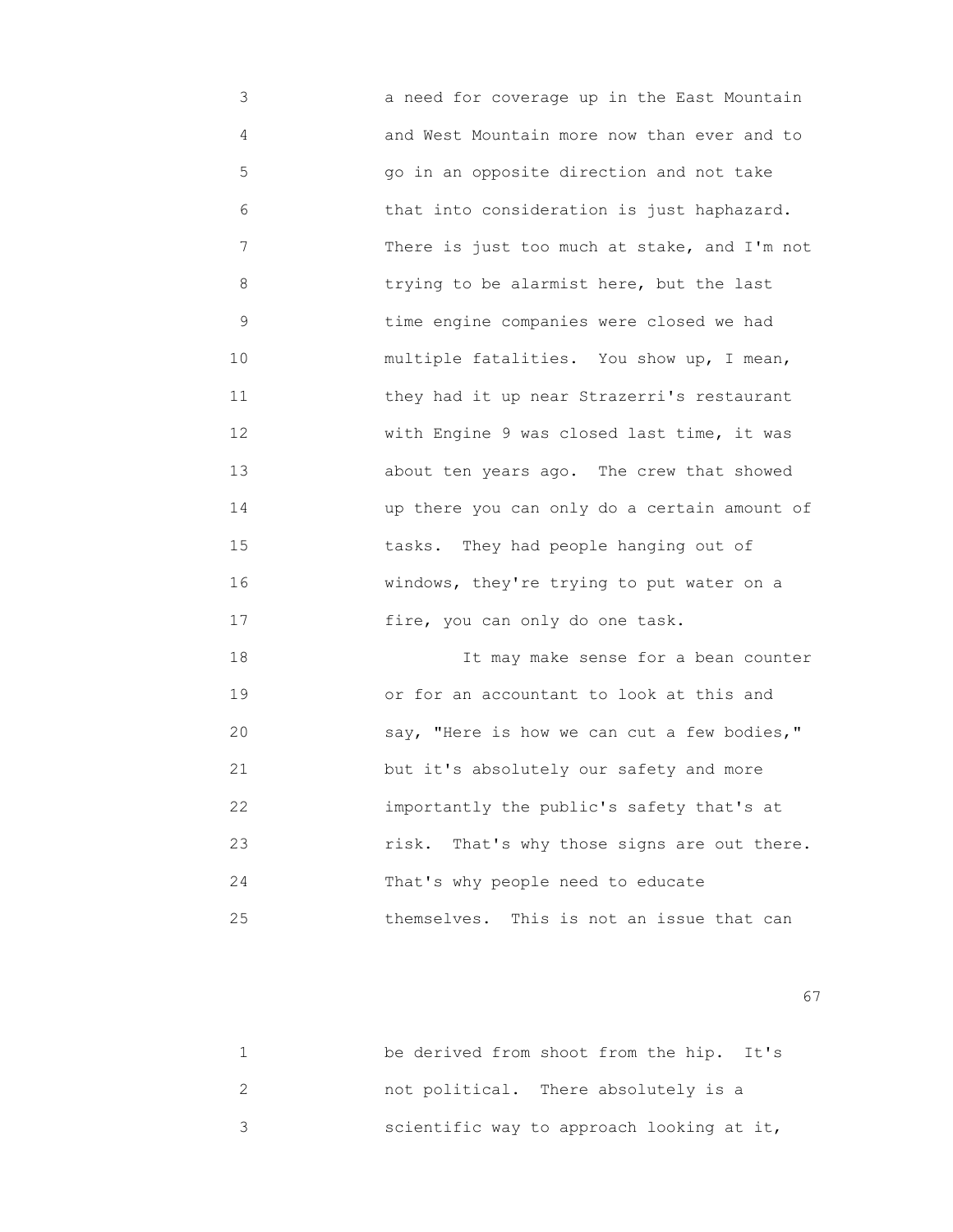4 and I'm telling you this city is only 5 getting smaller. We still have the small 6 25 square miles and actually population is 7 going up. 8 MR. MCGOFF: Thank you, Mr. 9 Schreiber. 10 MS. EVANS: Mr. Schreiber, I just 11 want to ask you, as was stated earlier, we 12 did ask for the mayor's response on what he 13 is basing these decisions, and again, we did 14 not receive a response from him, however, 15 now I understand you met with Mr. Hayes. 16 MR. SCHREIBER: Correct. 17 MS. EVANS: Correct, and so 18 Mr. Courtright wants the letter directed to 19 Mr. Hayes, in the event that there is no 20 current independent study that has been 21 consulted in order to make these types of 22 decisions would you say that it would be 23 **Wise to commission a study then, an**  24 independent study in terms of the fire 25 stations, the manpower in the City of

 $\sim$  68

| Scranton, and then wait for those results-- |  |  |                                     |  |
|---------------------------------------------|--|--|-------------------------------------|--|
|                                             |  |  | MR. SCHREIBER: Absolutely.          |  |
|                                             |  |  | MS. EVANS: -- before anything would |  |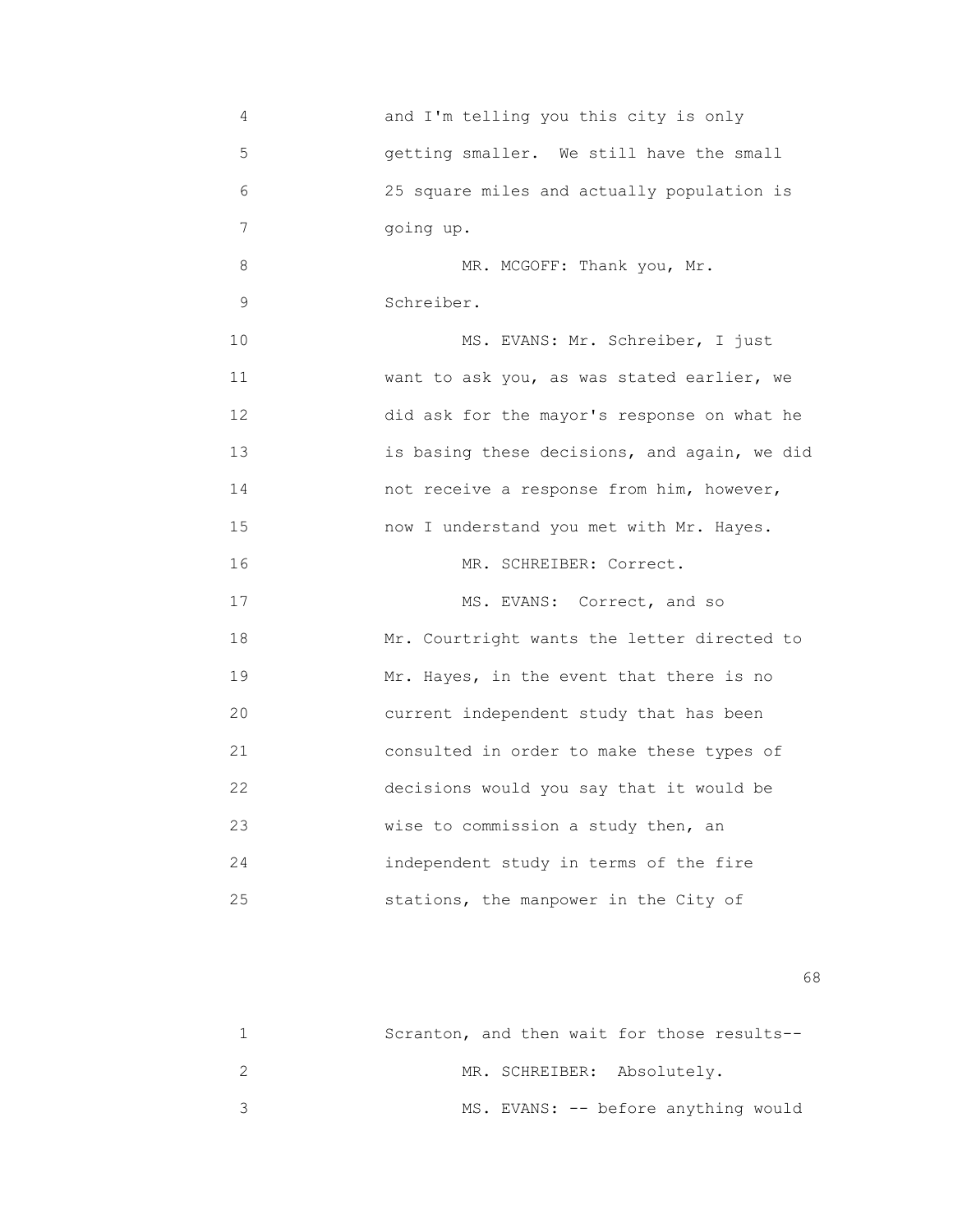4 be touched by people are who are not 5 professionals, trained professionals in 6 firefighting.

7 MR. SCHREIBER: Absolutely. I mean, 8 here we are, there's a statement made, I 9 believe it was yesterday that now they are 10 looking at we are ata 142 person fire 11 department, the mayor made the statement 12 130, which is in his right, that's the 13 Commonwealth order. We have no problems. 14 We know we are along for the ride no matter 15 What happens, but there truly is a safety 16 impact on these type of cuts, 130 people if 17 you go from 142 to 130, obviously, something 18 has to give. You are not going to -- to 19 make a statement nothing is going to close, 20 come on. Let's be honest. That's what we 21 need right now is honesty. 22 MS. EVANS: Thank you. 23 MR. MCGOFF: Thank you. Bill 24 Jackowitz.

25 MR. JACKOWITZ: Good evening,

 $\sim$  69

| Mr. President, Scranton City Council, Bill |
|--------------------------------------------|
| Jackowitz, South Scranton resident and     |
| member of the Taxpayers' Association. All  |
| taxes are paid, two parking tickets were   |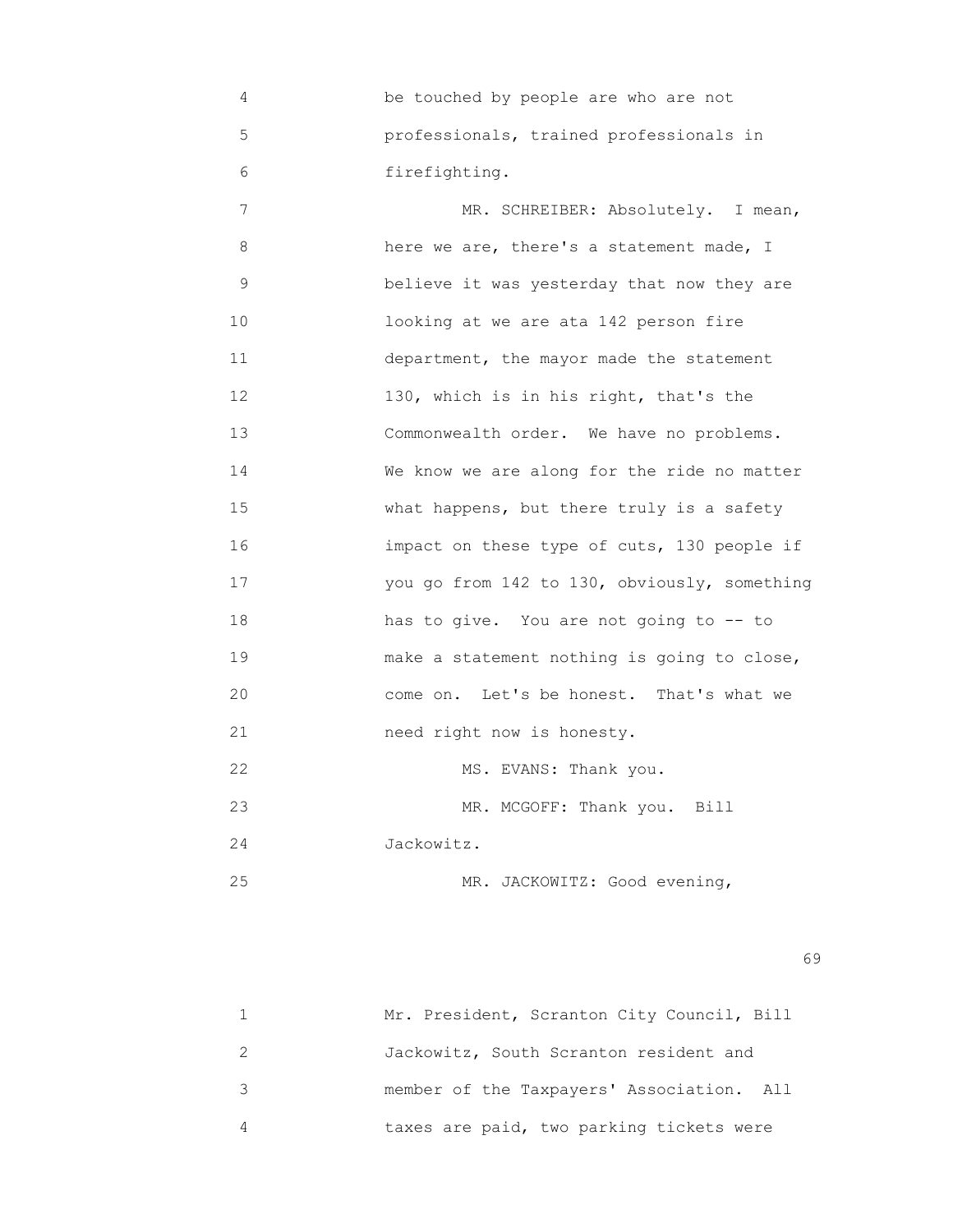5 paid, also.

 6 ECTV you are doing a good job. Keep 7 showing council members at speakers are 8 speaking. Show both sides. Bionic, believe 9 it or not I care. The City of Scranton was 10 founded in 1866, now in 2009, after a 11 firefighter's death we waited for a safety 12 report to implement procedures that possibly 13 could have been prevented this death. This 14 is not the first Scranton firefighter to die 15 from electrocution. I quote Chief Davis, 16 "The department always had standard 17 procedures for around power lines, though 18 some of them were written down and some of 19 **19** them weren't", that's a quote from the fire 20 chief. "Since Captain Robson's death the 21 department has put the procedures in 22 **Writing, "** he said.

 23 What kind of leadership is this? No 24 wonder why 92 percent of the firefighters 25 quoted no confidence in the chief. Where

| have the mayor, safety director and fire  |
|-------------------------------------------|
| chief been for the past seven years? For  |
| that matter, where have they been for the |
| past 103 years? They sure have not been   |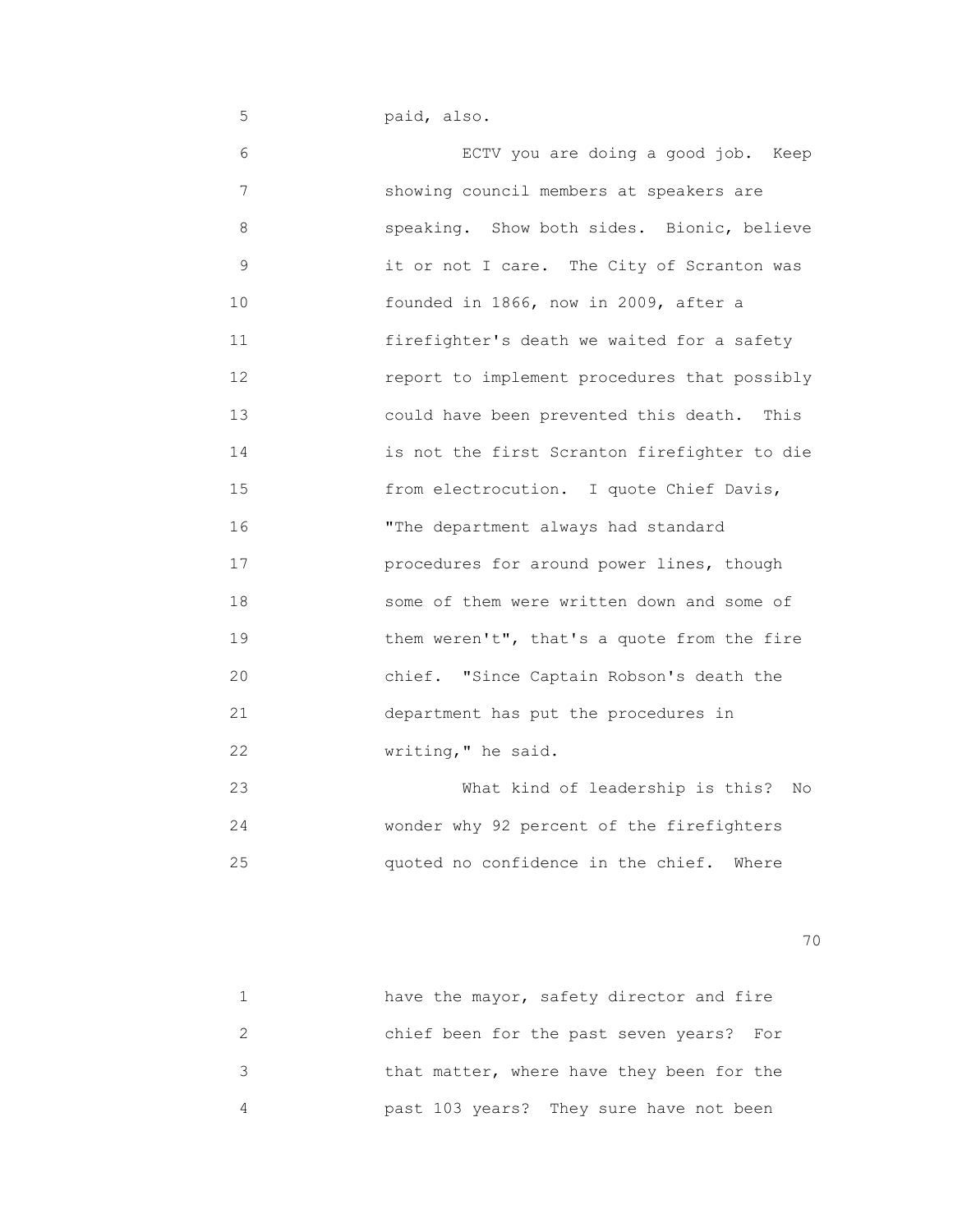- 5 protecting the firefighters and citizens of 6 Scranton. In my opinion this is a disgrace, 7 but more importantly, two Scranton 8 firefighters have lost their life since 9 1906, 103 years. Fourteen firefighters 10 **Example 10** fatalities duty-related. 1 March 1977, 11 Chauffeur Edward Poch, P-O-C-H, 12 electrocuted, aerial ladder, came in contact 13 with power line at the Chamberlin 14 Corporation. It happened before and nothing 15 **WAS EXELL** done to correct it.
- 16 Scranton City Council meetings are a 17 joke. Week after week the same ten people 18 come before council and ask questions. All 19 they ask for are honest, accurate answers. 20 For the most part, the answers never come. 21 Personally, I have asked 37 questions in the 22 last three and a half years. I have 23 received answers to five of these questions. 24 Three of the answers that I received have 25 been misleading and flat out wrong. I am

|   | not rude. I am frustrated with the rudeness |
|---|---------------------------------------------|
|   | of certain council members answering        |
| २ | citizens questions -- not answering         |
| 4 | citizens' questions. I have been told that  |
| 5 | I am sarcastic and rude. I have been called |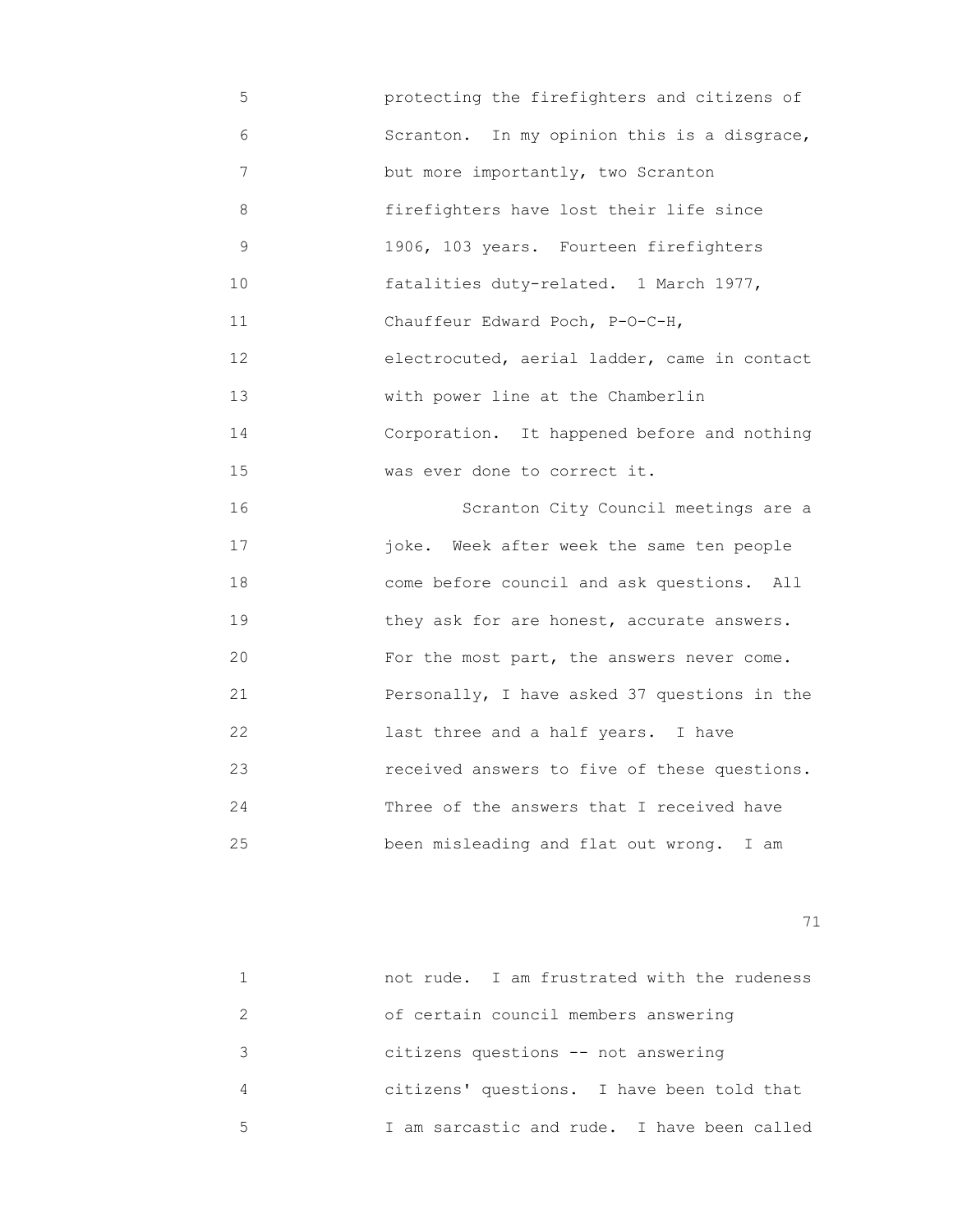6 out by name by council with no opportunity 7 to respond. I have been called names as I 8 walk away from the podium with no 9 opportunity to respond. That takes courage. 10 10 I have been interrupted as I am 11 **11** trying to make a point, like I was last 12 week, trying to make a point. Last week it 13 appeared a council member was asleep. 14 Council members carry on sidebar 15 conversations as speakers are speaking and 16 they seem to be writing their 17 autobiographies. They surely are not 18 writing down the questions that are being 19 asked. 20 I have also been searched and made

 21 to stand out in the cold to attend counsel 22 meetings. You may not agree with the 23 speakers or may not even like the speaker, 24 but as an elected official I feel you have 25 the obligation to at least listen to the

<u>72</u> — Политика и Станиција и Станиција и Станиција и Станиција и Станиција и Станиција и Станиција и Станиција<br>Во селото се постаниција и Станиција и Станиција и Станиција и Станиција и Станиција и Станиција и Станиција

|   | speakers. We are only speaking for five     |
|---|---------------------------------------------|
|   | minutes. If you as elected officials do not |
|   | want to attend weekly council meetings then |
|   | change the Home Rule Charter to monthly     |
| 5 | meetings or just do not show up, you would  |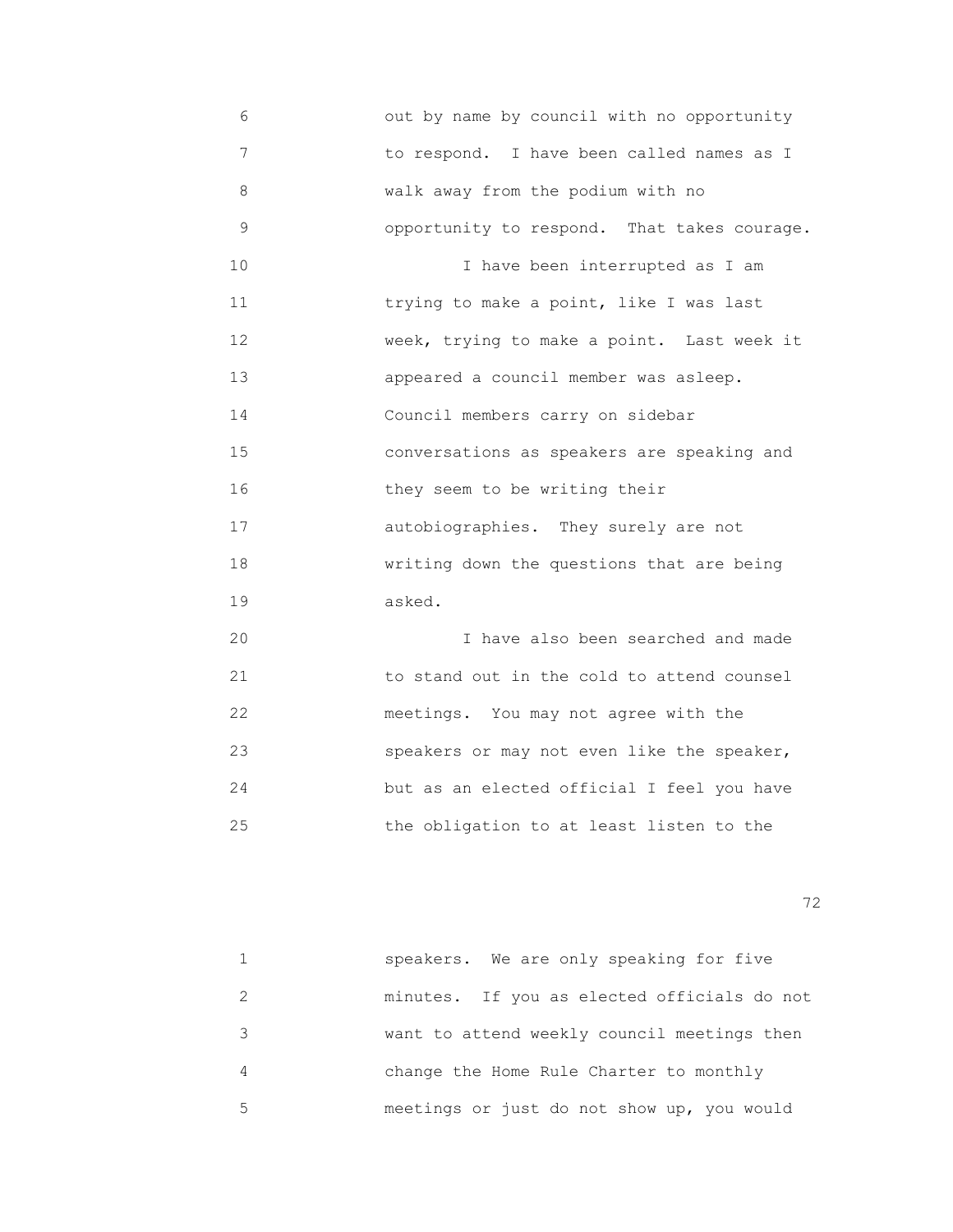6 be paid anyways. Show some respect to the 7 speakers, at least pay attention, not 8 snicker, laugh and make silly faces. Do not 9 announce that citizens will have time to ask 10 questions and then take the vote before the 11 citizens are allowed to speak and talk back 12 to the speaker. Excuses are like blank, 13 everybody has one.

 14 City council meetings are open to 15 the public which means that all citizens 16 have the right to attend these meetings and 17 speak about anything that deals with city 18 government, the state of the city, including 19 the economy, unemployment, the budget and 20 many more topics.

21 Believe it or not, the City of 22 Scranton has been distressed for 17 years. 23 Fire and police have not had a contract in 24 seven years. Taxes have been raised, fines 25 and penalties have been implemented by NCC.

|               | They continue to make mistakes and cause   |
|---------------|--------------------------------------------|
| $\mathcal{P}$ | taxpayers undue hardship. Several people   |
| 3             | have spoken to me about problems they have |
| 4             | occurring in the county. I explain that I  |
| 5             | am not an elected official and I cannot    |
| 6             | assist them they need to contact Council   |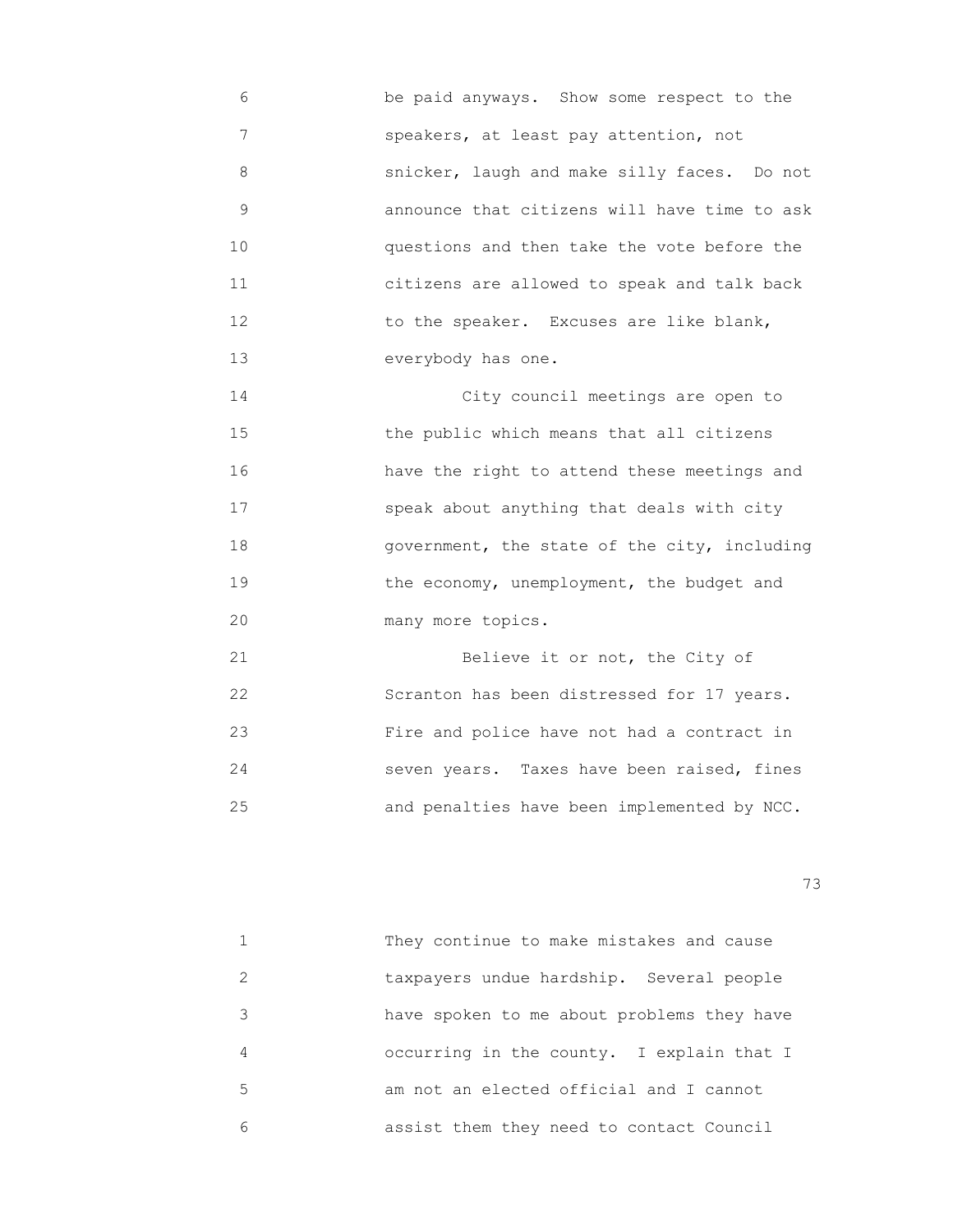7 Members McGoff, Fanucci and Gatelli. After 8 speaking with council members they contact 9 Mayor Doherty.

10 Why do we have a city council 11 anyways? Facts are facts. A firefighter 12 died because of inexperience, unqualified 13 **13 12 1 leadership at the top of city government.**  14 Now he wants to disband two engine 15 companies. The same leaders are making this 16 decision. No wonder why Northeastern 17 Pennsylvania has the problems. We have, 18 again, as I said, we have no leadership. We 19 only have nepotism. If you know somebody 20 you need not to know anything else. 21 Corruption update: Turnpike

 22 commissioners, fired; judge's wife resigned 23 as clerk, \$47,436 a year part-time clerk. 24 Qualifications do not matter, a recent quote 25 from the councilwoman. These signs say do

|    | This<br>not vote, quit stealing DiBileo signs. |
|----|------------------------------------------------|
| 2  | is a sign of desperation.                      |
| 3  | MR. MCGOFF: Andy Sbaraglia.                    |
| 4  | MR. SBARAGLIA: Andy Sbaraglia,                 |
| 5. | Citizen of Scranton. Fellow Scrantonians, I    |
| 6  | wouldn't necessarily say something on 7-A in   |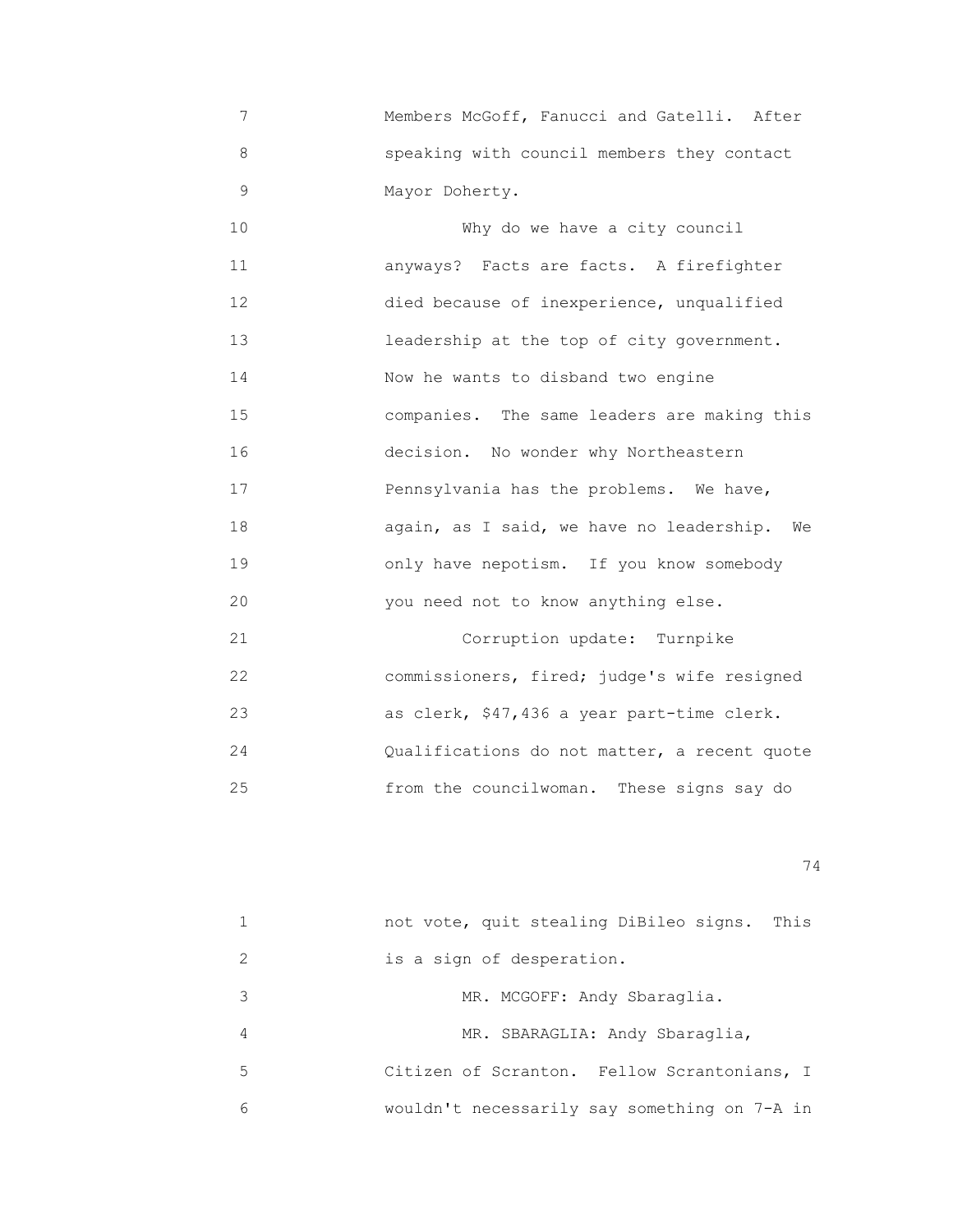7 fact, I wasn't planning to, but you read a 8 very impressive letter. My question is why 9 does she need the money?

10 Okay, let's get on to it, you read 11 with the insurance, did anybody ever realize 12 why we are going back from this way all the 13 way back to January on the insurance? I did 14 ask that question last week, I was hoping we 15 had an answer.

 16 MR. MCGOFF: Do you wish it now? 17 MR. SBARAGLIA: Oh, yeah, sure. Why 18 not?

19 MR. MCGOFF: It's your time. 20 MR. SBARAGLIA: That's okay. 21 MR. MCGOFF: I was told that they met 22 with Mr. Knowles, or with the Knowles 23 Associates whatever in December and went 24 through the needs that they had, the Knowles 25 then searches out vendors for the insurance

na matsay na katalog as na katalog as na katalog as na katalog as na katalog as na katalog as na katalog as na<br>Tagairta

|                         | and that they only recently received back   |
|-------------------------|---------------------------------------------|
| $\mathcal{D}_{1}^{(1)}$ | the information from Knowles and that the   |
| 3                       | legislation was put together when the       |
| 4                       | information from Knowles and Associates was |
| 5                       | given to them.                              |
| 6                       | MR. SBARAGLIA: Can I assume we had          |
|                         | insurance coverage from January?            |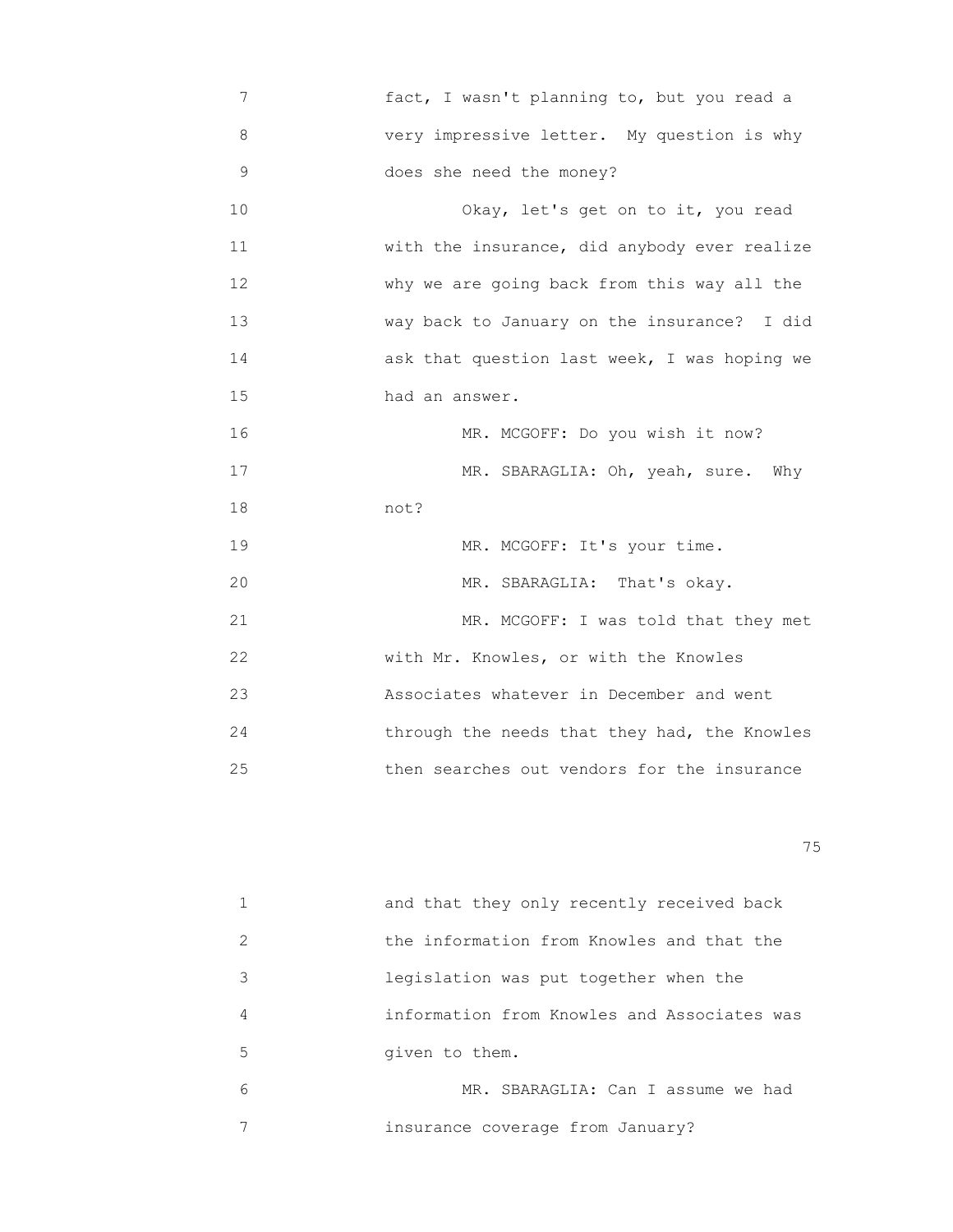8 MR. MCGOFF: Yes, it was a carry over 9 from the prior year and/or subsequent to. 10 MR. SBARAGLIA: Leeway. Okay. It 11 sounds like a dumb way of doing, but I guess 12 that's the way they do it. Okay, now what I 13 want to talk about mainly is crime. I had 14 **two signs stolen from my property, removed.**  15 Now, as we all know freedom of expression is 16 very, very important to democracy. When you 17 got thugs running around doing things like 18 that it makes you wonder, are you going to 19 be safe to express yourself or is a rock 20 going to come through your window? 21 This is very important. It's the 22 heart of democracy. When your freedom of 23 expression is taken away from you by anyone 24 whether it's children, this, that or

25 whatever, but this is important because it

<u>76 and 2001 and 2002 and 2003 and 2003 and 2003 and 2003 and 2003 and 2003 and 2003 and 2003 and 2003 and 200</u>

|                                                                                                                                                                 | was concerted. I don't like concerted       |
|-----------------------------------------------------------------------------------------------------------------------------------------------------------------|---------------------------------------------|
| $\mathcal{D}_{\mathcal{L}}^{\mathcal{L}}(\mathcal{L})=\mathcal{D}_{\mathcal{L}}^{\mathcal{L}}(\mathcal{L})\mathcal{D}_{\mathcal{L}}^{\mathcal{L}}(\mathcal{L})$ | efforts to take away rights from people to  |
| 3                                                                                                                                                               | express themselves, and this is the         |
| 4                                                                                                                                                               | important thing of democracy, when you lose |
| 5                                                                                                                                                               | that you lose everything. When you go to    |
| 6                                                                                                                                                               | the poles are there going to be a group of  |
|                                                                                                                                                                 | people out there saying you can't vote      |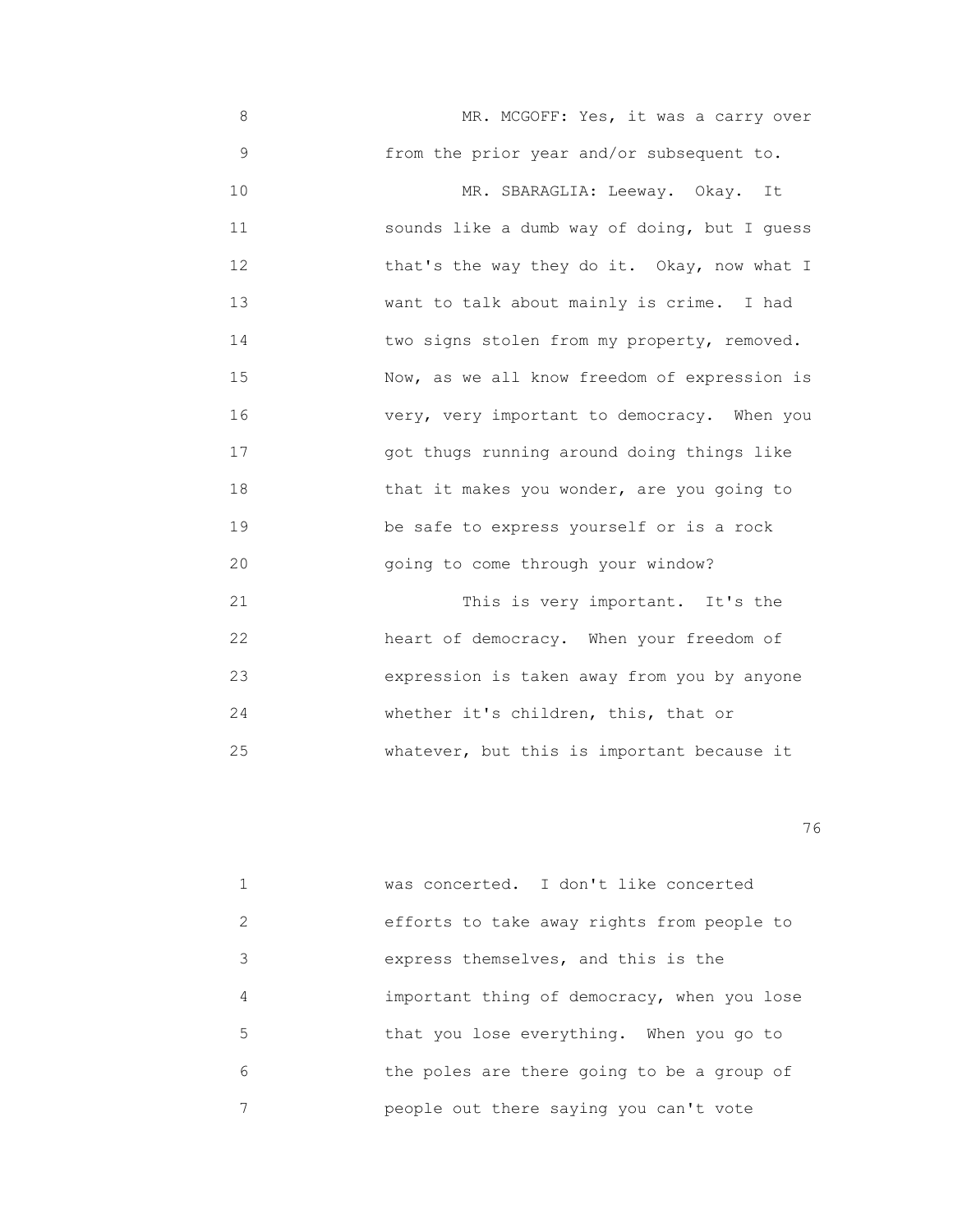8 because you don't -- I don't like how you 9 voted or how your sign was in front of your 10 house?

11 This is important. We must get 12 somebody to get these culprits. They must 13 be arrested and the maximum penalty should 14 be imposed on them because this is the 15 basics of all liberties. It's like freedom 16 of speech. When you take them away from 17 people you might as well be in a 18 dictatorship. When you start you start 19 small. If you were ever -- well, Mr. McGoff 20 was a history teacher, I'm sure you realize 21 how the Nazi's took control of Germany, I 22 lived through it and read about it and this 23 is one of the ways he did it, they took away 24 the people's right to speak and they took 25 away their right of expression.

|               | These are basics and, like I say, I          |
|---------------|----------------------------------------------|
| $\mathcal{L}$ | would like to see you send a letter or all   |
| 3             | of you really sit up there and condemn it.   |
| 4             | Sit up there and say, "This is wrong. It     |
| 5             | shouldn't be to know," and really that's it. |
| 6             | Show where you are when it comes to things   |
| 7             | like this because you are all in the same    |
| 8             | boat, what affects one person affects all of |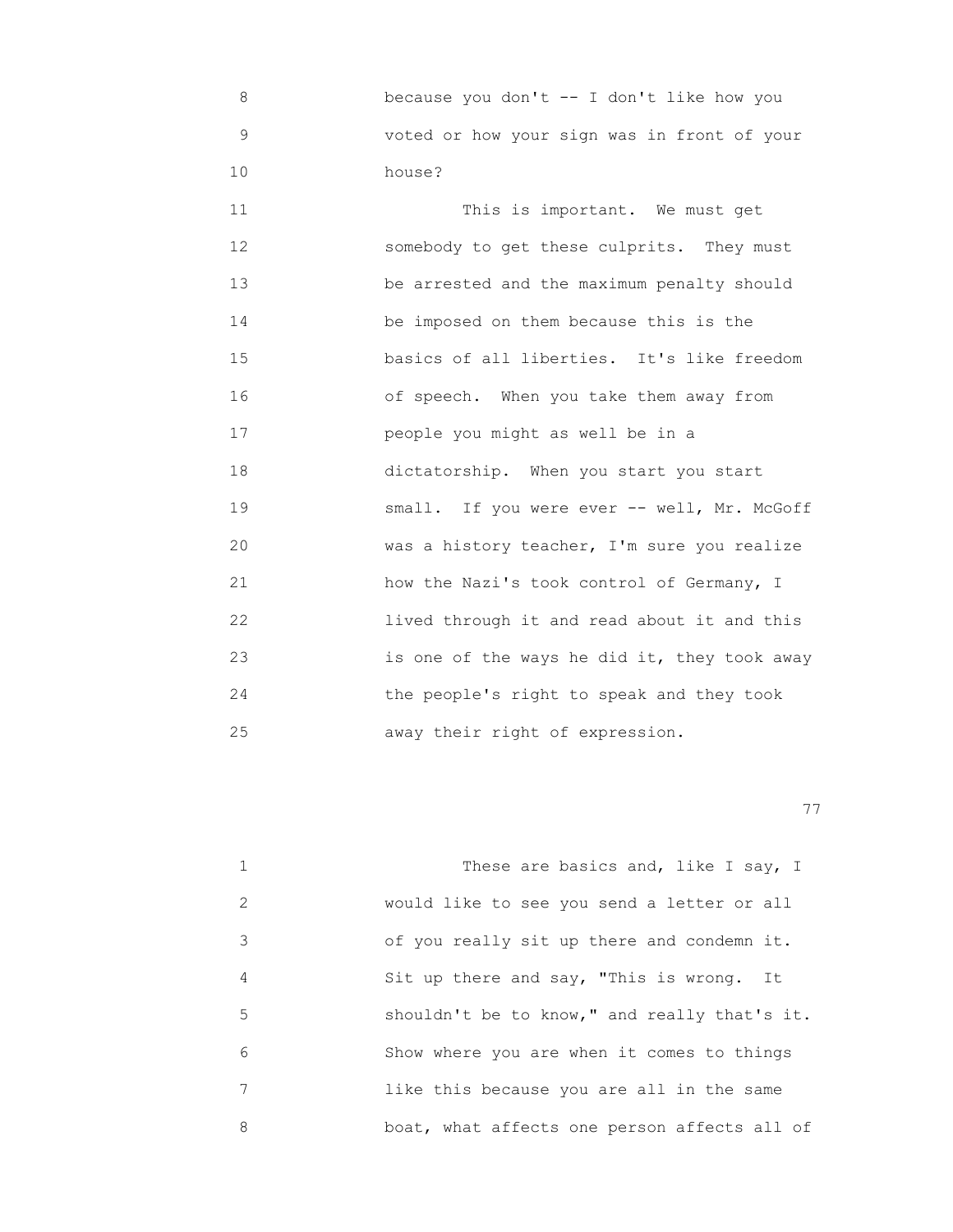| 9  | us. I thank you.                             |
|----|----------------------------------------------|
| 10 | MR. MCGOFF: Ozzie Quinn.                     |
| 11 | MR. QUINN: Ozzie Quinn, President            |
| 12 | of the Scranton and Lackawanna County        |
| 13 | Taxpayers' Association, Incorporated. Would  |
| 14 | you hand these outs, please, to council and  |
| 15 | to the solicitor? I just want to point out,  |
| 16 | and I'm not going to dwell this, you can     |
| 17 | vote on this, whatever you want to do, but   |
| 18 | in the applicant's website she says that she |
| 19 | is she is an aromacologist, okay, and to be  |
| 20 | an aromacologist you first have to become an |
| 21 | aromatherapist, and there are the            |
| 22 | regulations, that's all I have to do with -- |
| 23 | to say with it, okay? Now, we are going to   |
| 24 | spend \$25,000 we are going to give to this  |
| 25 | woman and taxpayers' money?                  |

|               | MS. FANUCCI: It's a loan.                   |
|---------------|---------------------------------------------|
| $\mathcal{L}$ | MR. QUINN: I see many loans turn            |
| 3             | into grants here. You know, taxpayers'      |
| 4             | money, people who have to pay, we saw       |
| 5             | tonight that there are people not paying    |
| 6             | their taxes in the City of Scranton. We are |
| 7             | paying our taxes, I'm paying my taxes, and  |
| 8             | the mayor wants to cut out fire engines.    |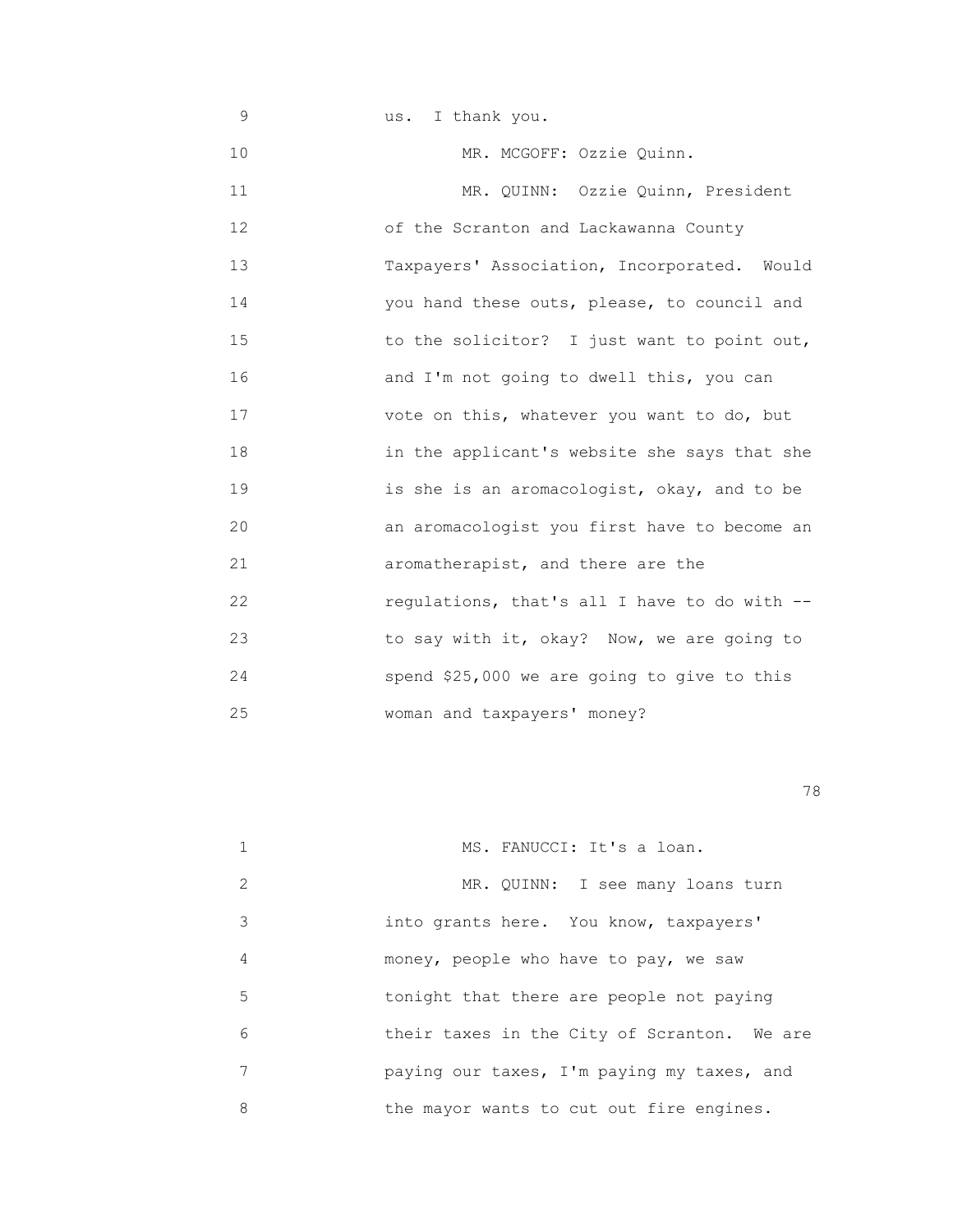9 What are we going to be doing pretty soon to 10 pay our taxes? What are we going to get 11 from it? We have to pay for use of 12 ballfields, taking the garbage out, you 13 know, I just don't -- I don't understand it. 14 This is getting ridiculous. We have a debt 15 of \$150 or \$160 million, where are we going 16 and you want to pay \$25 million for this 17 **time of a program?** 

 18 You know what, drive over on Third, 19 Fourth Avenue, Pierce, Lloyd, Faar, Dorothy 20 Street, see how nice those neighborhoods 21 are. You know why they are nice? They all 22 have nice sidewalks and curbs put in to 23 prior administrations to the Doherty 24 administration. The neighborhoods are 25 beautiful. Go to the other neighborhoods

na matsay na matsay na matsay na matsay na matsay na matsay na matsay na matsay na matsay na matsay na matsay<br>Matsay na matsay na matsay na matsay na matsay na matsay na matsay na matsay na matsay na matsay na matsay na

|               | that were not touched. It's ashame that we   |
|---------------|----------------------------------------------|
| $\mathcal{L}$ | are not getting what we are paying for in    |
| 3             | taxes, and it's got to be stopped and,       |
| 4             | please, I go don't want a fire engine trying |
| 5             | to find my home where I live, and they know  |
| 6             | where I live, there is no doubt about it,    |
| 7             | but if there is one fire engine and if that  |
| 8             | driver got sick or something I'm not going   |
| 9             | to wait 15 minutes for the other guy to      |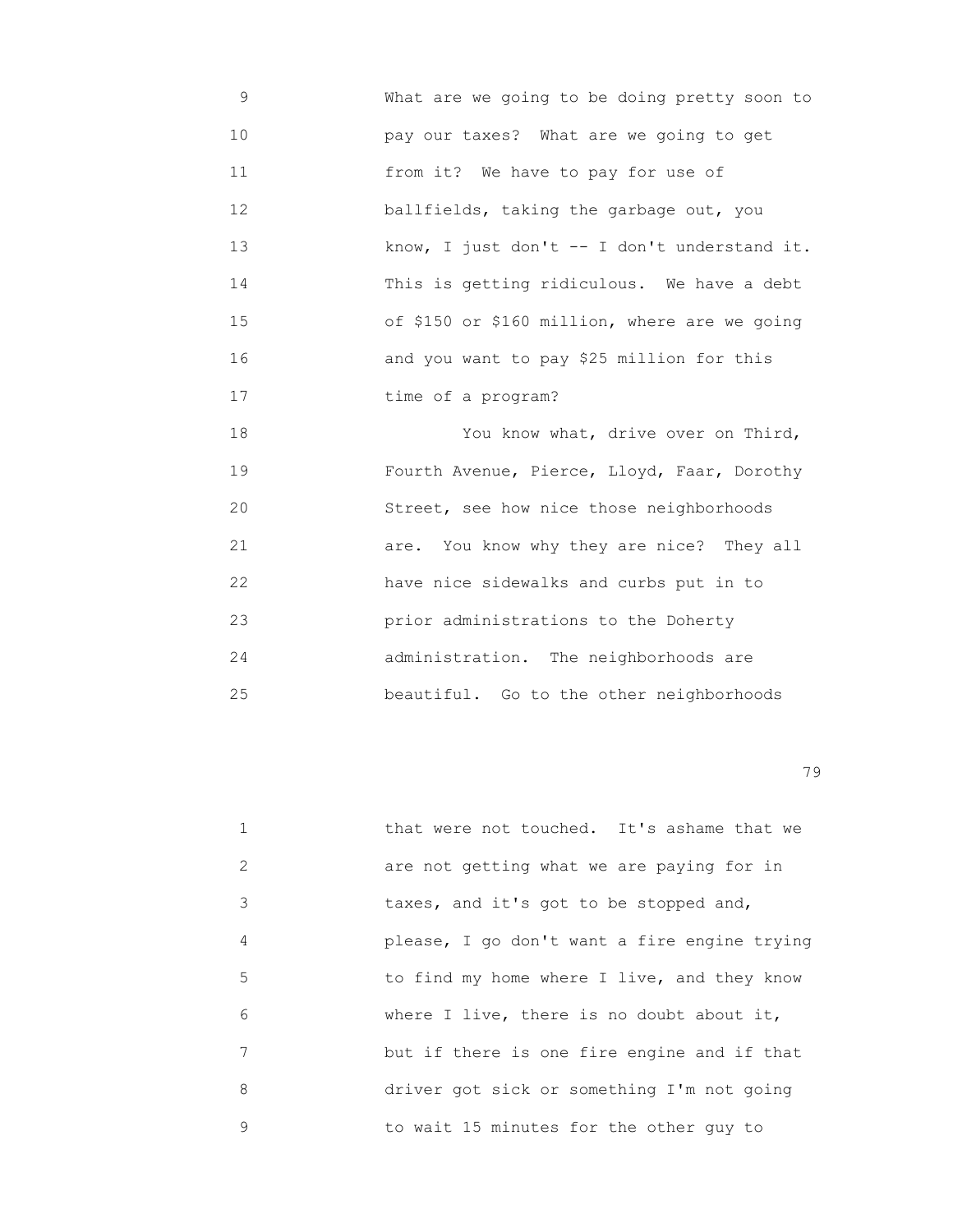10 come. Please, get rid of that. 11 Mr. Courtright, you are in the right 12 direction. Thank you very much. 13 MR. MCGOFF: Bob Bolus. 14 MR. BOLUS: Good evening, Council. 15 Bob Bolus, Scranton. On 7-A, you know, 16 listening to what I heard here tonight long 17 resume and everything else I believe she 18 should be loaning the city money than the 19 other way around. I mean, you know, in all 20 honesty with that kind of a background and 21 that kind of an expansive program, you know, 22 I think it's shameful to come here and ask 23 taxpayers to pay your way at this point, and 24 I think she should have came here and spent 25 her five minutes just like each and every

experience of the state of the state of the state of the state of the state of the state of the state of the s

|               | one of us had to do. I think we should send |
|---------------|---------------------------------------------|
| $\mathcal{L}$ | our letters to you, Mr. McGoff, and you     |
| 3             | could read them and we could stay home and  |
| 4             | watch.                                      |
| 5             | On this here -- there is so much in         |
| 6             | this city going on it's just utterly        |
| 7             | ridiculous. Last night I was up at the      |
| 8             | Dunmore council and, you know, the issue    |
| 9             | came up about the fire department and about |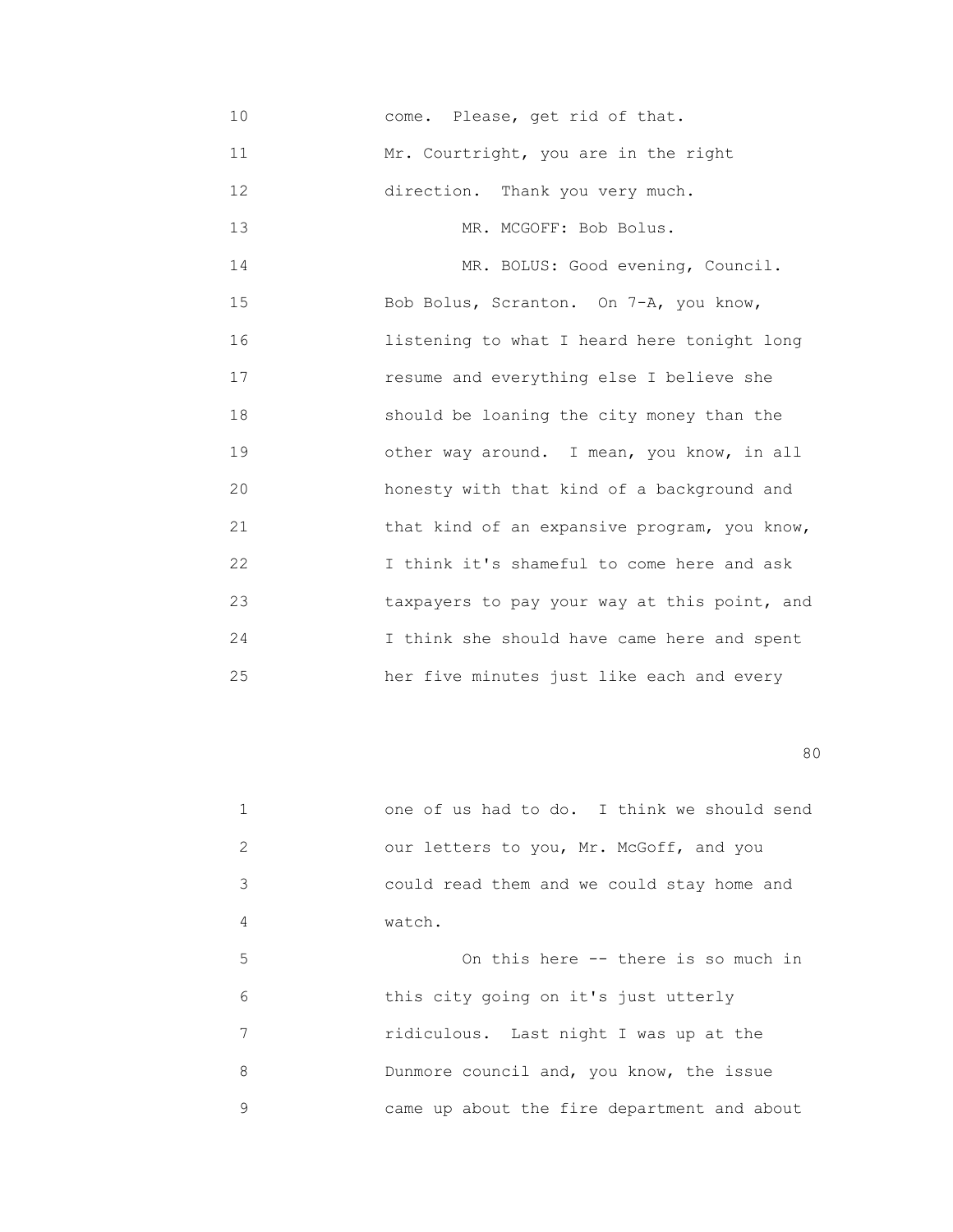10 volunteers, fire trucks getting to a fire. 11 **Well, let me tell you, I'm a firefighter, a**  12 volunteer firefighter in Throop, and I drive 13 the fire engine in Throop when I'm available 14 up in the town during the day along with 15 6 10 115 15 The other have volunteers, and to see what this 16 city is trying to do in the size of this 17 city to stop and cut back engines to get -- 18 that's your primary and they want to slack 19 off on it. You need water. That's what 20 puts out fires. That's what saves lives.

 21 Go down Lackawanna Avenue, you have 22 one-way practically down there. You have 23 the road closing, it used to be two lanes, 24 try to get through the traffic. You know, 25 driving an engine and getting there or any

81

 1 fire apparatus is not an easy task. People 2 are very ignorant today, they don't pay 3 attention to sirens, lights or anything else 4 that goes on. Now, we want to cut service 5 to the City of Scranton. 6 As Ozzie said, we have to pay a

 7 garbage fee to take out our garbage. That 8 should have been in our taxes from day one, 9 which brings up a fee. That's a fee we are 10 paying. When I said put fees on KOZ's,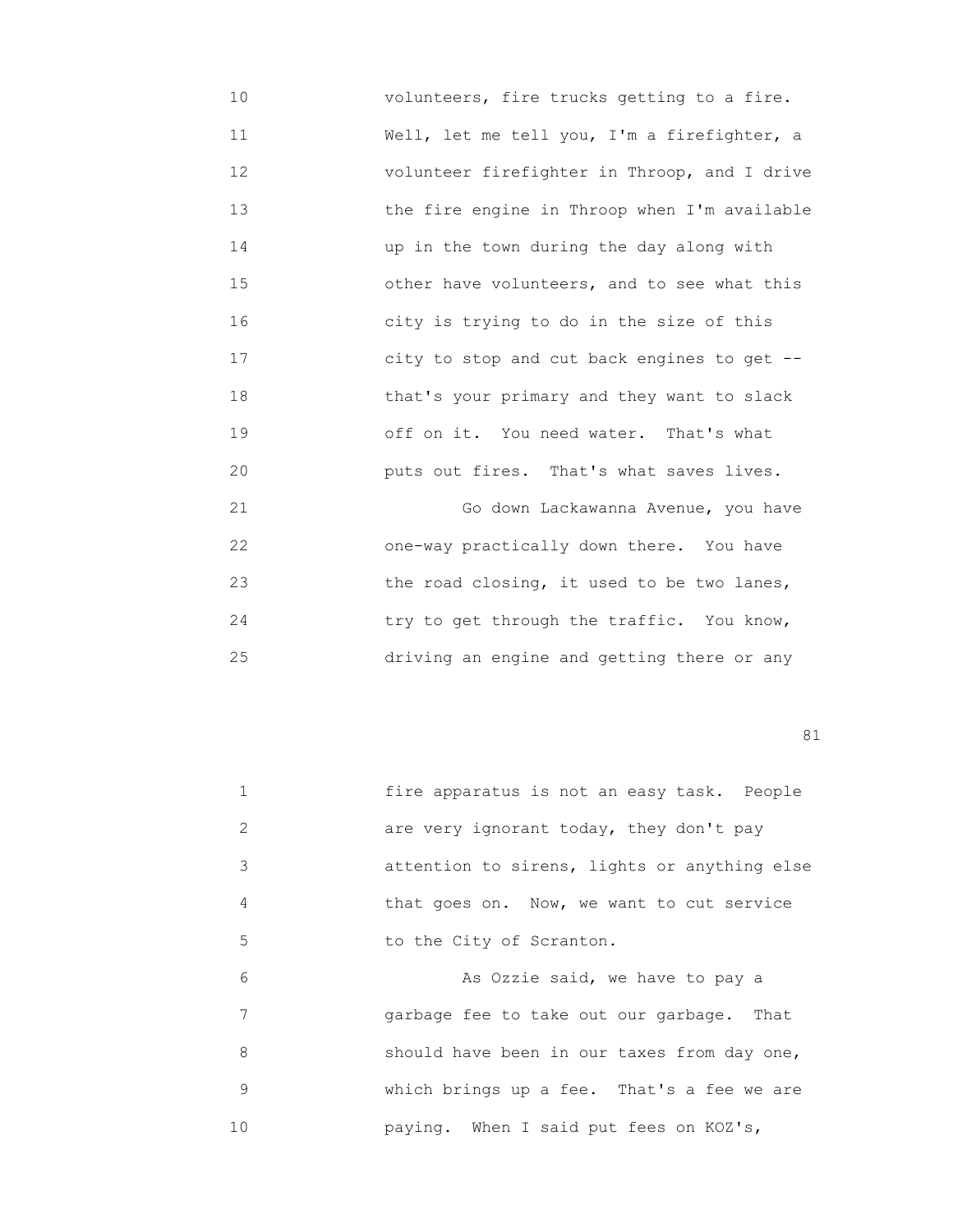11 nonprofits, make them pay. That was 12 implemented, why aren't you implementing 13 something else and I have been asking for 14 years to do this. You know, it's time to 15 stop talking and start acting.

 16 We have the sewer line, and I 17 mentioned this to Dunmore because they are 18 partnered with Scranton. We have had this 19 leachate line that I have talked about from 20 day one that the landfill runs their flow 21 through. Sure it's treated by the city's 22 sewer authority, however, the line comes 23 through Dunmore and Scranton, go after a 24 host community fee, get four or five bucks a 25 gallon for it. Start taking our debt down

experience of the state of the state of the state of the state of the state of the state of the state of the s

|               | by increasing this tax base and you ignoring |
|---------------|----------------------------------------------|
| $\mathcal{L}$ | it. It's there. Only you could do it.        |
| 3             | You know, whether the landfill               |
| 4             | charges or gets charged they pass it on.     |
| 5             | You go to the gas pump and the gas pumps     |
| 6             | raise their price five cents, you don't      |
| 7             | arque, you pay five cents a gallon, so what  |
| 8             | are you waiting for? You are the people      |
| 9             | that could do this. You know, this           |
| 10            | administration has been negligent in a lot   |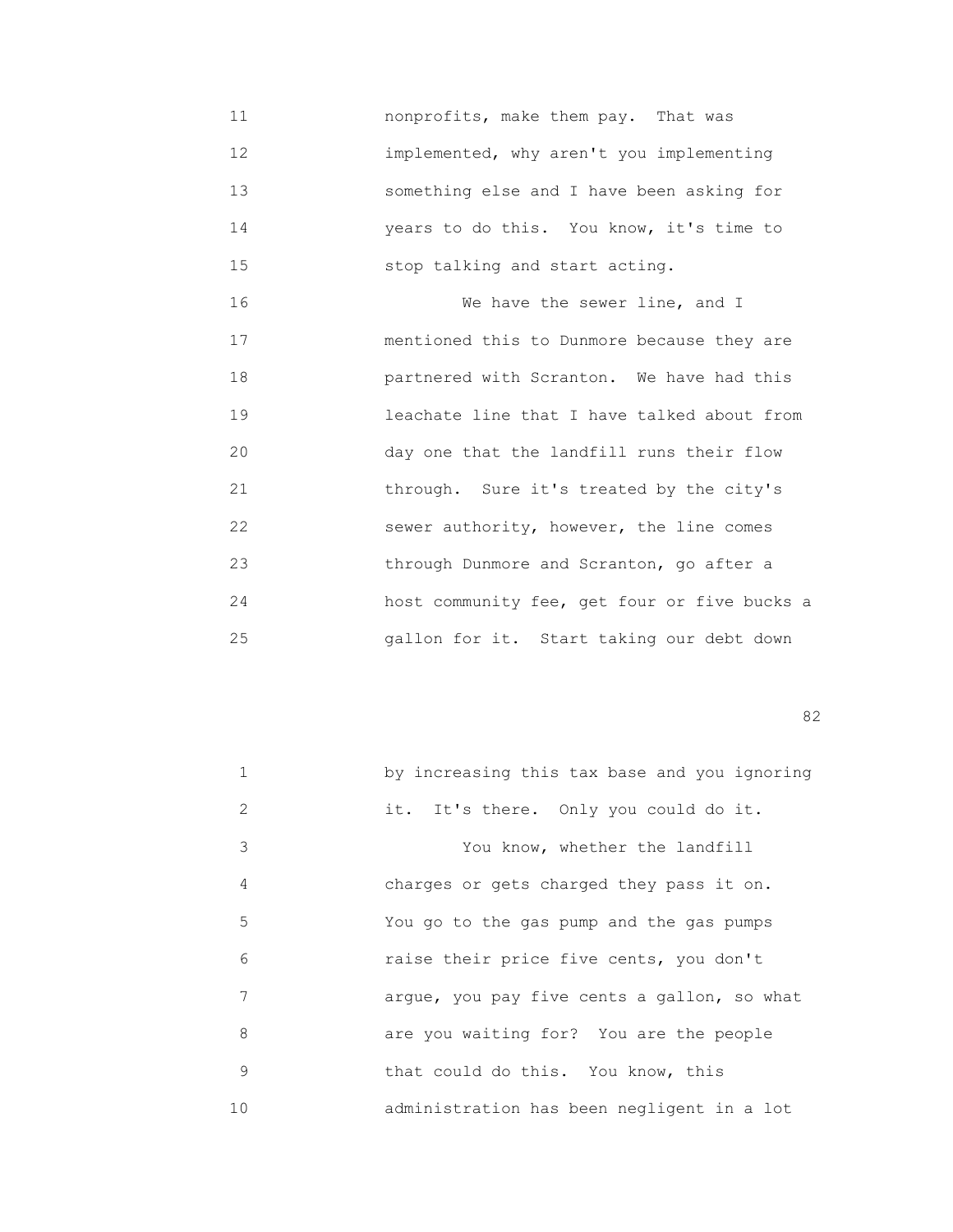11 of areas and, you know, you keep patronizing 12 them. If you stop and put your foot down on 13 them the mayor won't get away with half the 14 stuff he is doing because you, too, control 15 his money and as long as you give him cart 16 blanch out here we are never going to go out 17 of this mess, we are going to keep getting 18 deeper and deeper.

 19 And it was not to see Marilyn here. 20 I have known her for many, many years, and 21 it's nice to see they actually trying to 22 find a solution to the problem, but where 23 was the administration, where were the prior 24 councils? This didn't happen overnight and, 25 you know, we always turn a blind eye in the

en 1982 en 1982 en 1983 en 1983 en 1983 en 1983 en 1983 en 1984 en 1983 en 1984 en 1983 en 1984 en 1984 en 19

| $\mathbf{1}$ | City of Scranton and who does it go back to  |
|--------------|----------------------------------------------|
| 2            | the senior citizens, the taxpayers in the    |
| 3            | city that are ultimately paying this price.  |
| 4            | You know, take the businesses.<br>We         |
| 5            | cut fire protection, we cut services,        |
| 6            | everybody is paying to be in the City of     |
| 7            | Scranton but who are they paying? What are   |
| 8            | we getting into return for it? Look at our   |
| 9            | roads, look at the condition in the city and |
| 10           | we are in the spotlight of the nation, and   |
| 11           | it just makes you sit here and really,       |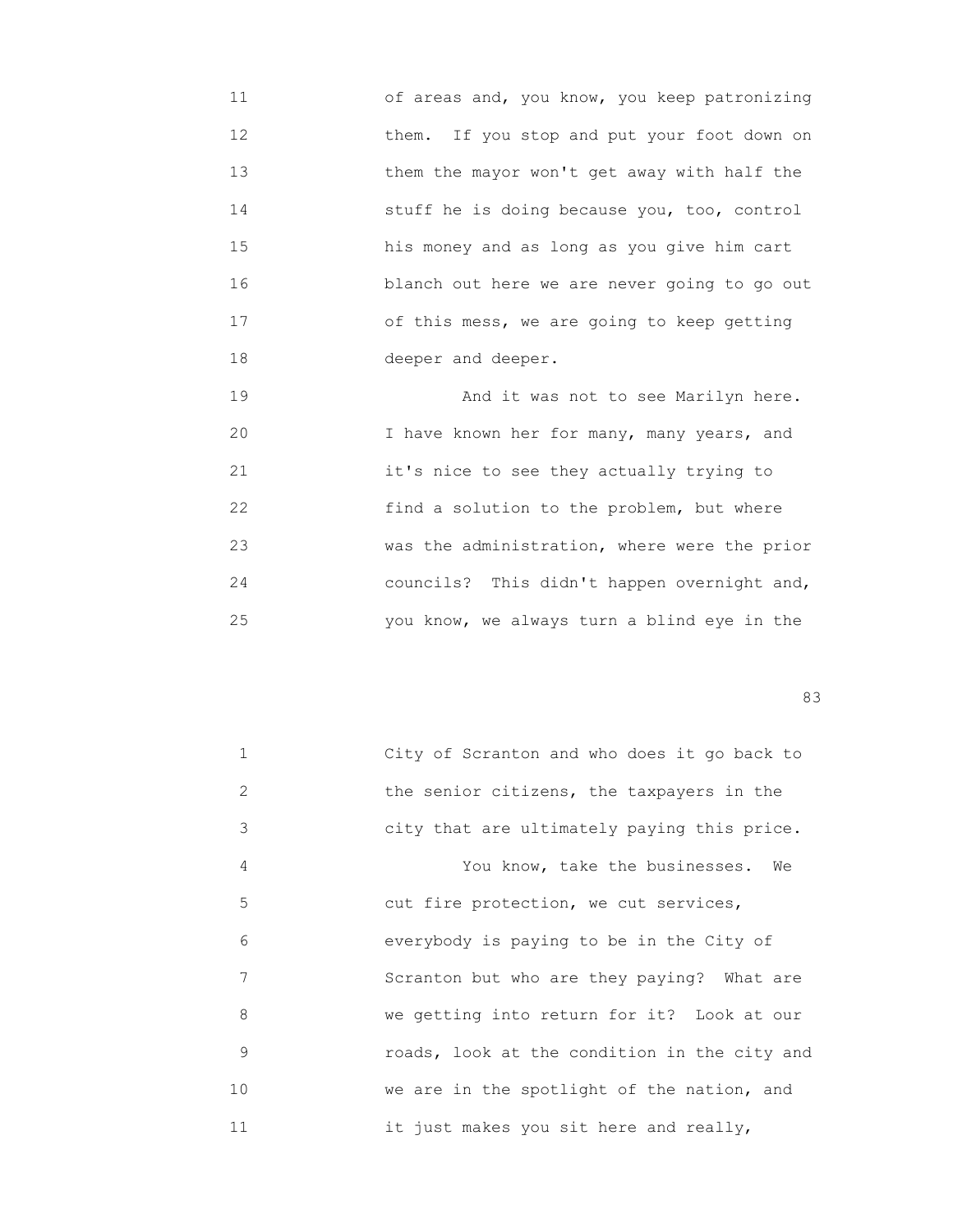12 really wonder like what's really been going 13 on here.

| 14 | You know, we can sit and talk and as        |
|----|---------------------------------------------|
| 15 | they've said we come here before council, I |
| 16 | have been coming here for many years, and I |
| 17 | don't see any changes happening. I see a    |
| 18 | lot of talk, we want to build a library in  |
| 19 | South Side, buy a bank building that's      |
| 20 | falling down and pay millions and millions  |
| 21 | of dollars. What are we going to do with    |
| 22 | the library we have here in Scranton, who   |
| 23 | gets that for free?                         |
| 24 | You know, these are assets. They            |
|    |                                             |

25 are not council's, they are not the

84

|    | administration, past, present or future.     |
|----|----------------------------------------------|
| 2  | You need to sit here and pay attention to    |
| 3  | the future of this city, and we are not      |
| 4  | doing that. We are ignoring it all for all   |
| 5  | the egos out there. For all the reasons      |
| 6  | that people want to take advantage of the    |
| 7  | people in this city.                         |
| 8  | You know, they say there is a                |
| 9  | recession, Scranton stays the same, but look |
| 10 | at all of the houses being bought up in the  |

11 city. They are not being bought by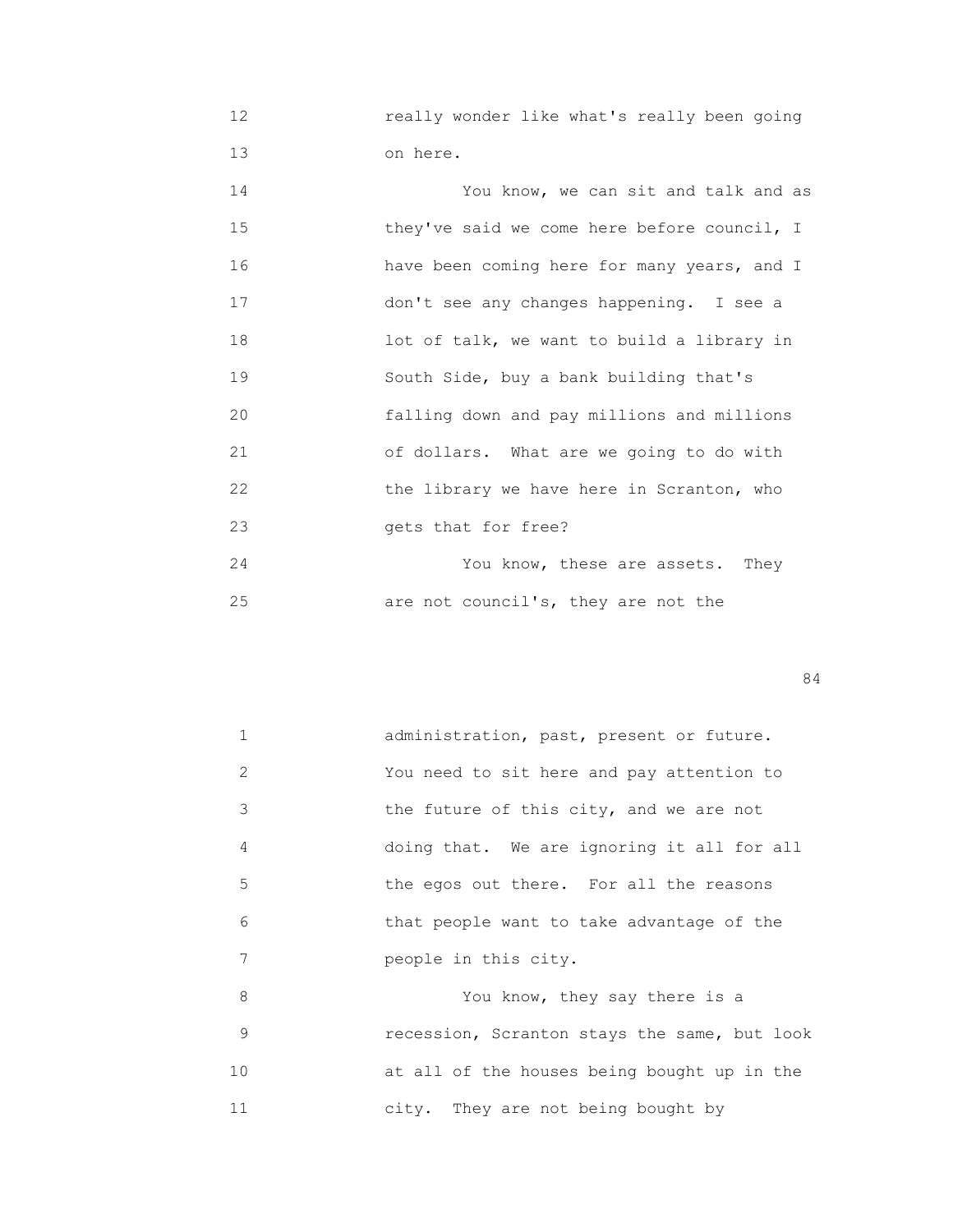12 Scrantonians, they are being bought from 13 people all over the country. We are the 14 laughing stock of the nation because we are 15 giving our city away and it's all because of 16 what's happening this city from elected 17 officials who are ignoring the taxpayers in 18 the city. I think we got to stop and draw 19 the line in the sand now. Thank you. 20 MR. MCGOFF: David Dwyer. 21 MR. MURPHY: I'm Mike Murphy, too. 22 MR. DWYER: Good evening, members of 23 council, council staff and citizens. I'm 24 here to share with you, the Community 25 Vegetable Gardens program that we are

<u>85 September 2006 September 2006 September 2006 September 2006 September 2006 September 2006 September 2006 S</u>

| $\mathbf{1}$ | implementing through the county. Now, we     |
|--------------|----------------------------------------------|
| 2            | have 20 sites that we have selected to grow  |
| 3            | fresh fruits and vegetables to donate the    |
| 4            | harvest to the local food pantries and to    |
| 5            | the soup kitchen. You know, the purposes of  |
| 6            | the community garden is not necessarily just |
| 7            | to grow the produce, but it's to raise the   |
| 8            | public's consciousness of what's actually    |
| 9            | happening in our community. The number of    |
| 10           | people working -- the number of the working  |
| 11           | poor is growing by leaps and bounds today    |
| 12           | like we have never experienced before and    |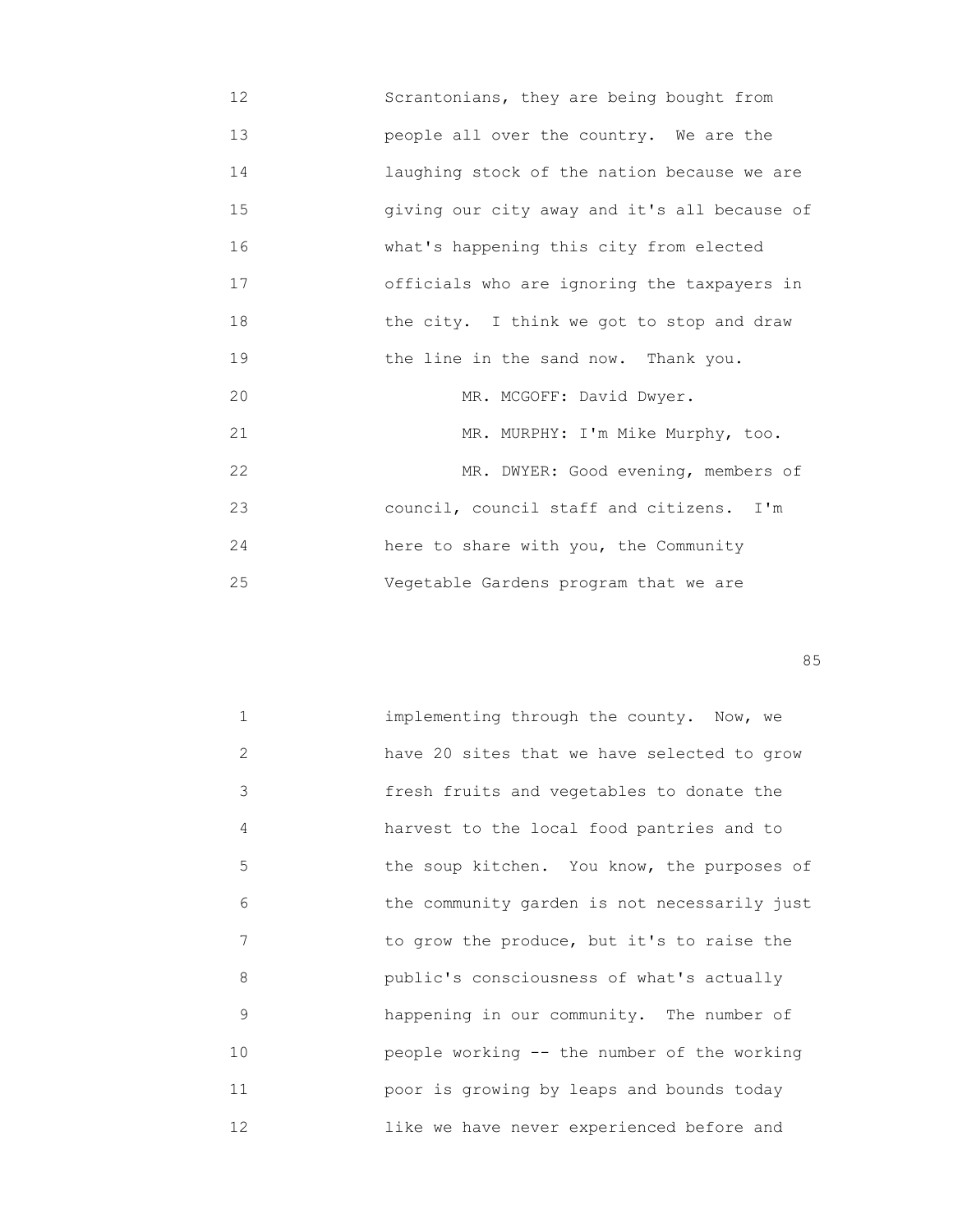13 our homeless population is growing 14 tremendously as well and we need to know -- 15 really we need to gather together to help 16 raise our brother up instead of pushing them 17 aside and holding a blind eye to them. 18 This past week or two weeks ago I 19 saw a gentleman tossing some things out the 20 door and I said, "Good, we could use these 21 things for our homeless ministry." 22 We have a homeless ministry for 23 girls, and then I saw this girl coming out 24 of the house crying and I went and I 25 approached her and I asked her what was

en de la construction de la construction de la construction de la construction de la construction de la construction de la construction de la construction de la construction de la construction de la construction de la cons

| $\mathbf{1}$  | going on and she had told me that her hours  |
|---------------|----------------------------------------------|
| $\mathcal{L}$ | were cut back and that she no longer had     |
| 3             | enough money to make ends meet, and she had  |
| 4             | to make a decision could -- she had to make  |
| 5             | a decision of whether to feed her kids or to |
| 6             | pay the rent, so as a compassionate mother   |
| 7             | she opted and made the wisest choice and the |
| 8             | most practical was to buy the food for her   |
| 9             | kids. But not only did she do that she went  |
| 10            | to her landlord and she said, please, just   |
| 11            | accept this and let me work on a way to get  |
| 12            | the rest of the money. He wouldn't receive   |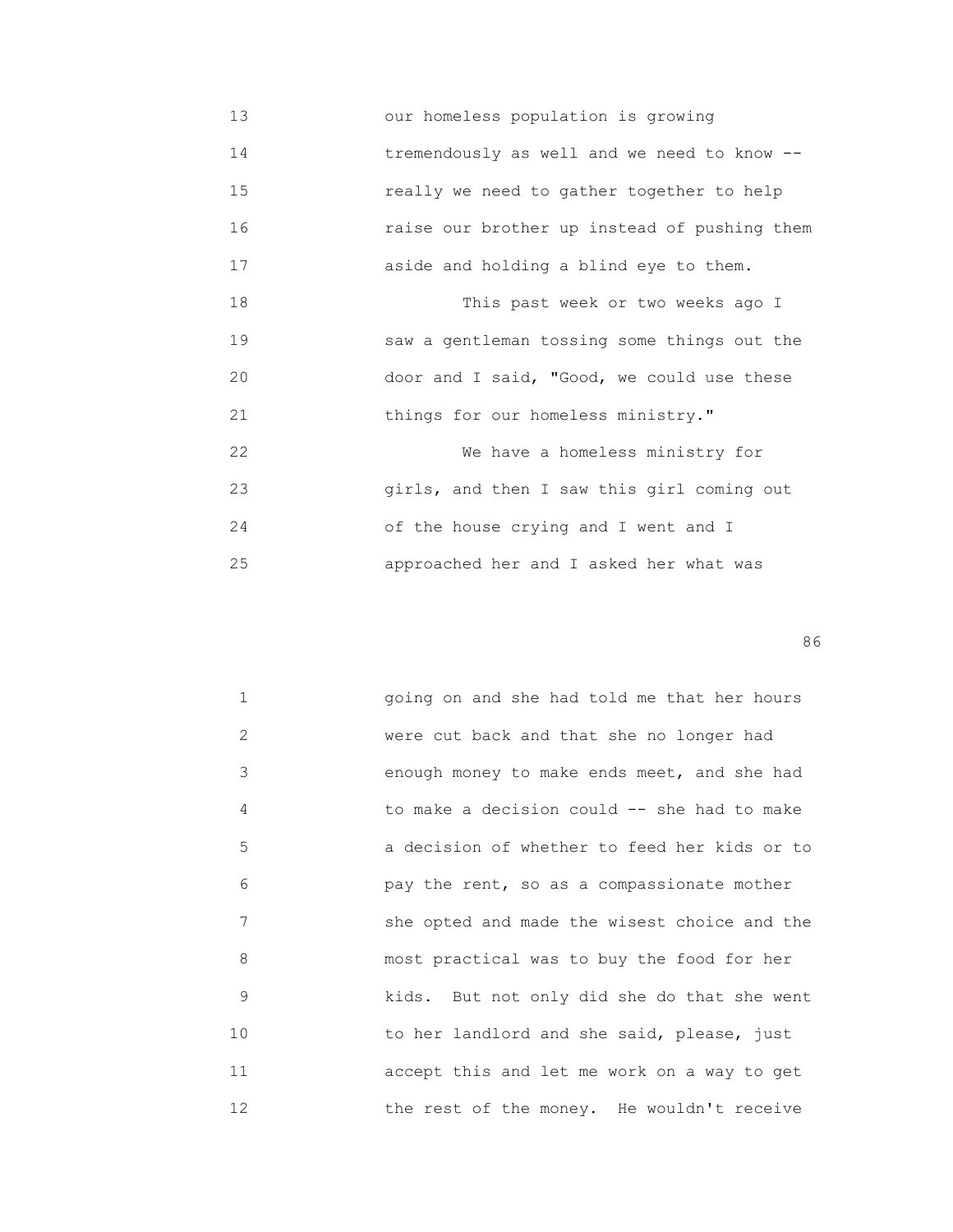13 it. He kicked her out. He just threw her 14 out and the street. And I approached him 15 and he explained things to him and he wanted 16 to have no part of he just said sue.

17 There is another gentleman who is 18 well-renowned in Glenmaura Country Club, he 19 was the favorite caddy. He served the elite 20 of the community, tragedy hit his household 21 and he ended up in the street and living in 22 a van. This past week he had half of his 23 foot cut off because of frostbite and took 24 -- ravaged his foot and gangrene set in and 25 so they had to take half of his foot. He is

experience of the state of the state of the state of the state of the state of the state of the state of the state of the state of the state of the state of the state of the state of the state of the state of the state of

|  |  | still living in a van. |  |  |  |
|--|--|------------------------|--|--|--|
|--|--|------------------------|--|--|--|

| 2  | This is happening all over. When              |
|----|-----------------------------------------------|
| 3  | you see a car in your neighborhood that you   |
| 4  | look like somebody is just collecting stuff   |
| 5  | in there car, that's their home. There are    |
| 6  | people in abandoned buildings. There are      |
| 7  | people down the river, you know, last year    |
| 8  | 200 families were displaced that lived on     |
| 9  | the river all their personal belongings were  |
| 10 | tossed in the river and had no chance to      |
| 11 | recover their stuff or no warning that        |
| 12 | people were coming to throw stuff away.<br>We |
| 13 | need to help these people and that's the      |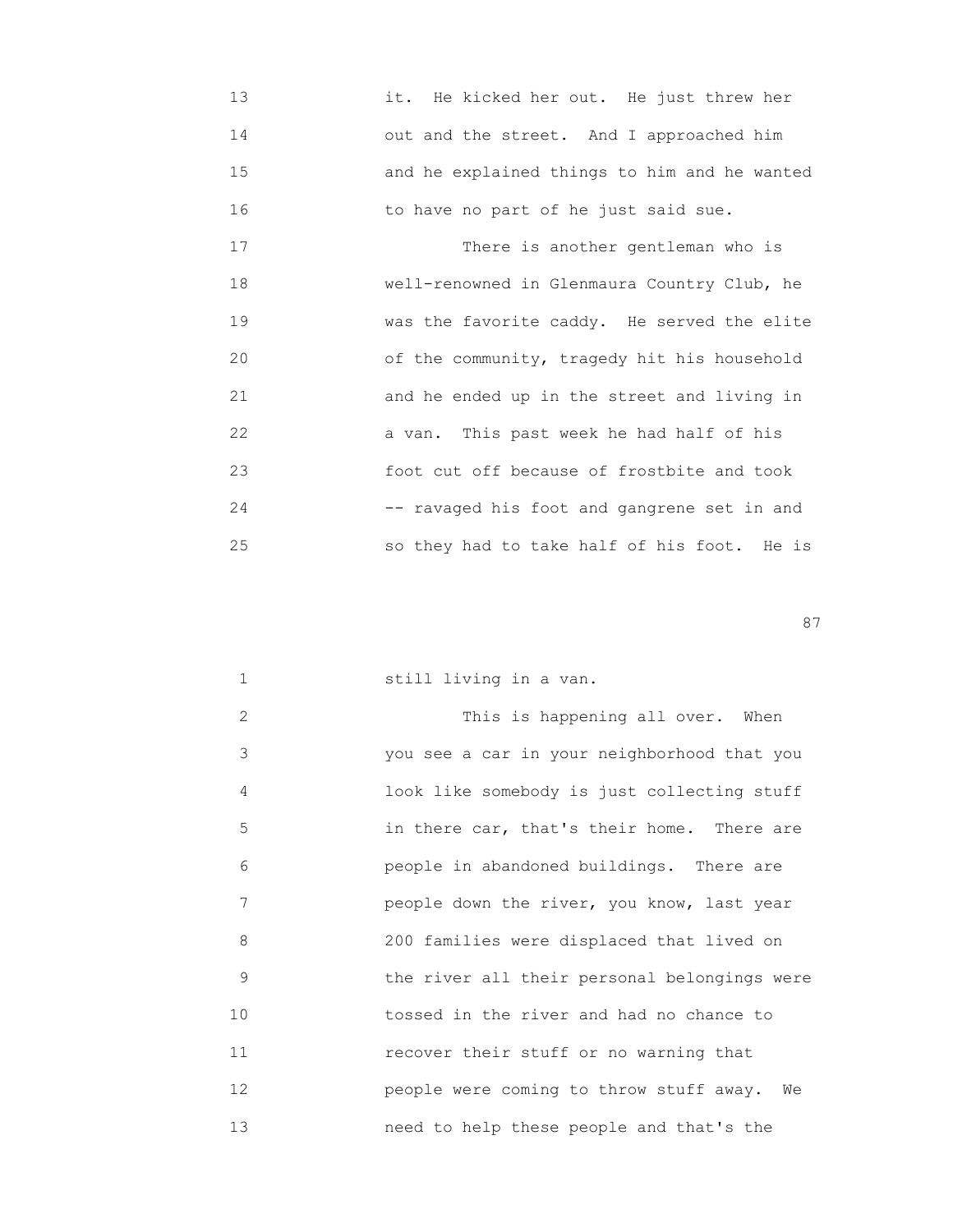|  |  | purpose of a community garden. |  |
|--|--|--------------------------------|--|
|--|--|--------------------------------|--|

 15 And Mike Murphy is here, he is a 16 talented gardener and he is going to help 17 this weekend, he is helping us all along, 18 but this weekend we are going to have a 19 training session for volunteers and so we 20 are putting a call out asking for the 21 community to rise up and come out to 22 volunteer and help us with the gardens, but 23 not help us with the gardens, but plant a 24 garden in their own yard and share the 25 produce that comes from those gardens with

en de la construction de la construction de la construction de la construction de la construction de la constr<br>1888 : le construction de la construction de la construction de la construction de la construction de la const

| $\mathbf{1}$      | their neighbors.                            |
|-------------------|---------------------------------------------|
| 2                 | We are in communication now with            |
| 3                 | retailers who are going to do -- an Italian |
| 4                 | promotional market where a consumer can go  |
| 5                 | into a grocery store and by a head of       |
| 6                 | lettuce and share one with a food pantry or |
| 7                 | with a soup kitchen or they can take it and |
| 8                 | donate it to a charity of their own choice. |
| 9                 | These are things that are happening in the  |
| 10                | community and as we as a community if we    |
| 11                | continue to work together we can build a    |
| $12 \overline{ }$ | community and through unity we will be a    |
| 13                | stronger community. Thank you very much for |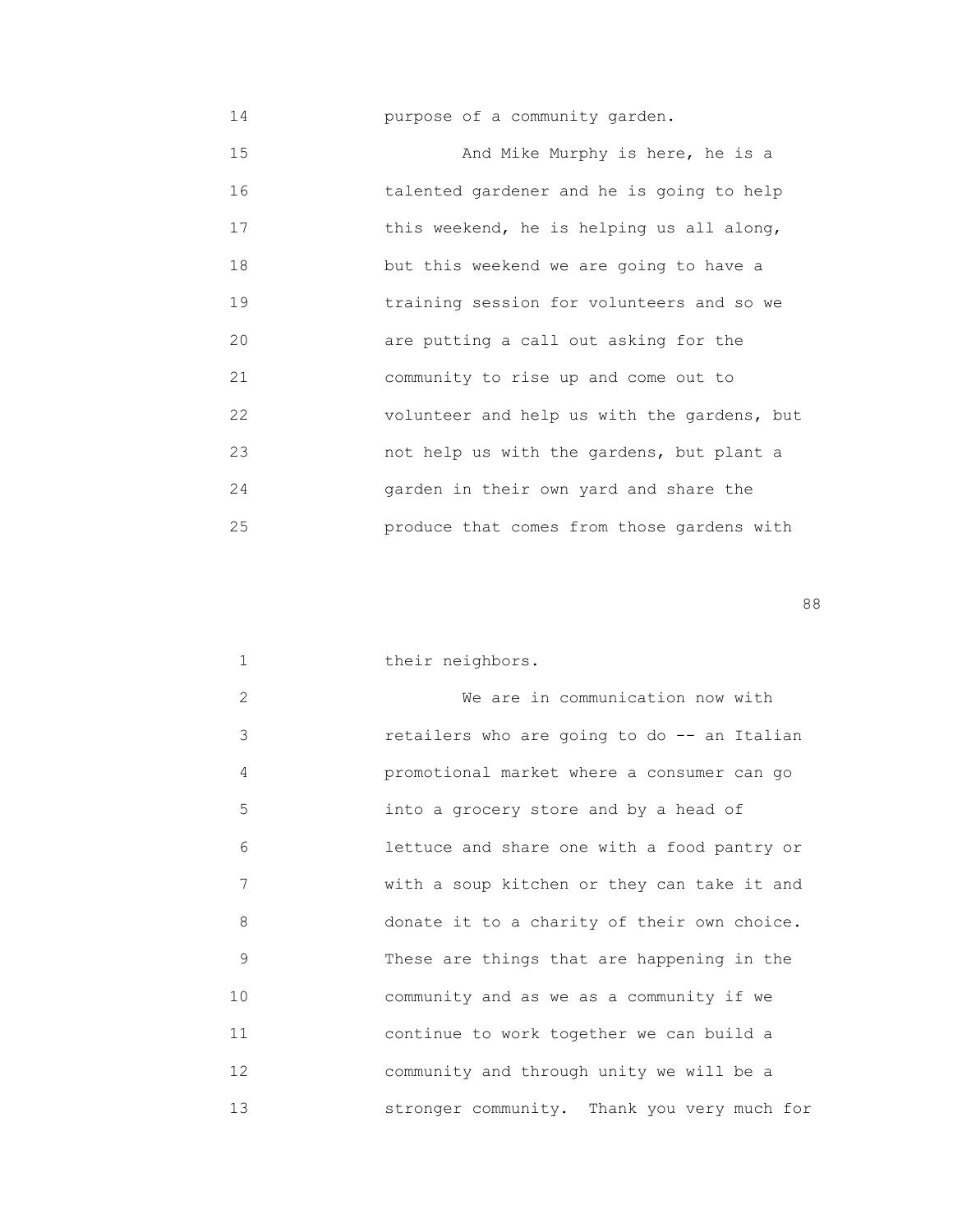14 your time. 15 MS. FANUCCI: You had spoken to me 16 earlier about where people could send 17 donations or help you in trying to achieve 18 more, you know -- be able to plant one. 19 Where could they do that? Where can they 20 go? 21 MR. DWYER: Right now they can send 22 -- well, we are going to have a meeting this 23 Saturday, and Mike will talk about that, we 24 are going to have a meeting every Saturday 25 from now on at the Greenridge Assembly of

en de la construction de la construction de la construction de la construction de la construction de la constr<br>1990 : la construction de la construction de la construction de la construction de la construction de la const

| $\mathbf{1}$   | God Church, Penn State University Urban     |
|----------------|---------------------------------------------|
| $\overline{2}$ | Farming Community Garden program under      |
| 3              | Dr. Essinger is instructing us and showing  |
| 4              | us how to raise gardens and so through      |
| 5              | Abington Gardens and Mike we will have the  |
| 6              | training there for people who have brown    |
| 7              | items to turn them into green thumbs and so |
| 8              | it will be an ongoing community effort. The |
| 9              | news media and other people are behind it   |
| 10             | and we just want to share the word and get  |
| 11             | it out.                                     |
| 12             | MS. FANUCCI: Thank you so much.             |
| 13             | MR. DWYER: Thank you.                       |
| 14             | MR. MCGOFF: Mr. Murphy.                     |
|                |                                             |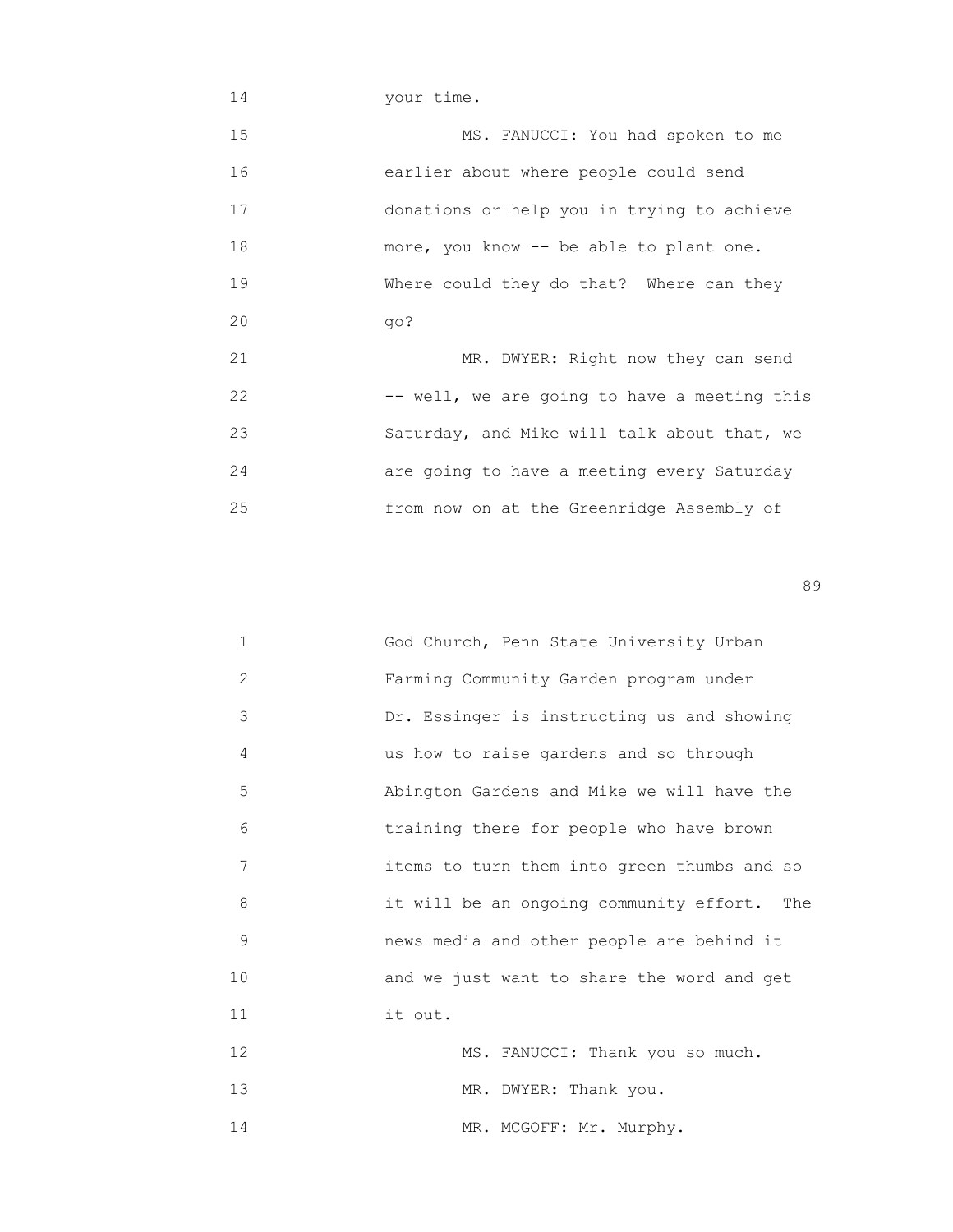15 MR. MURPHY: Good evening. My name 16 is Mike Murphy, I'm a resident of Scranton. 17 I just want to thank you for the opportunity 18 to present and promote this community garden 19 concept and basically I want to try to make 20 a broad general appeal to council, to the 21 City of Scranton, to the residents for their 22 cooperation and support and participation 23 hopefully of what I consider and I think a 24 lot of people are coming to the realization 25 of a worthwhile endeavor and to provide any

en de la construction de la construction de la construction de la construction de la construction de la constr<br>1900 : la construction de la construction de la construction de la construction de la construction de la const

| $\mathbf{1}$   | information I can as far as where our --     |
|----------------|----------------------------------------------|
| $\overline{2}$ | planning our implementation and hopefully    |
| 3              | our future vision will be, and as of right   |
| 4              | now we have a taken three vacant parcels in  |
| 5              | the city, one on the 1300 of Capouse and one |
| 6              | on the 1300 of Penn and one on the 700 of    |
| 7              | Myrtle and also some property that's up at   |
| 8              | the Valley View Terrace Coop and Sister      |
| 9              | Carlene up there, so what we hope to do is   |
| 10             | with each of these plots is kind of partner  |
| 11             | with either school or organizations to       |
| 12             | develop seedling programs for anything       |
| 13             | that's within a range of that particular     |
| 14             | parcel. So what we will hopefully do is let  |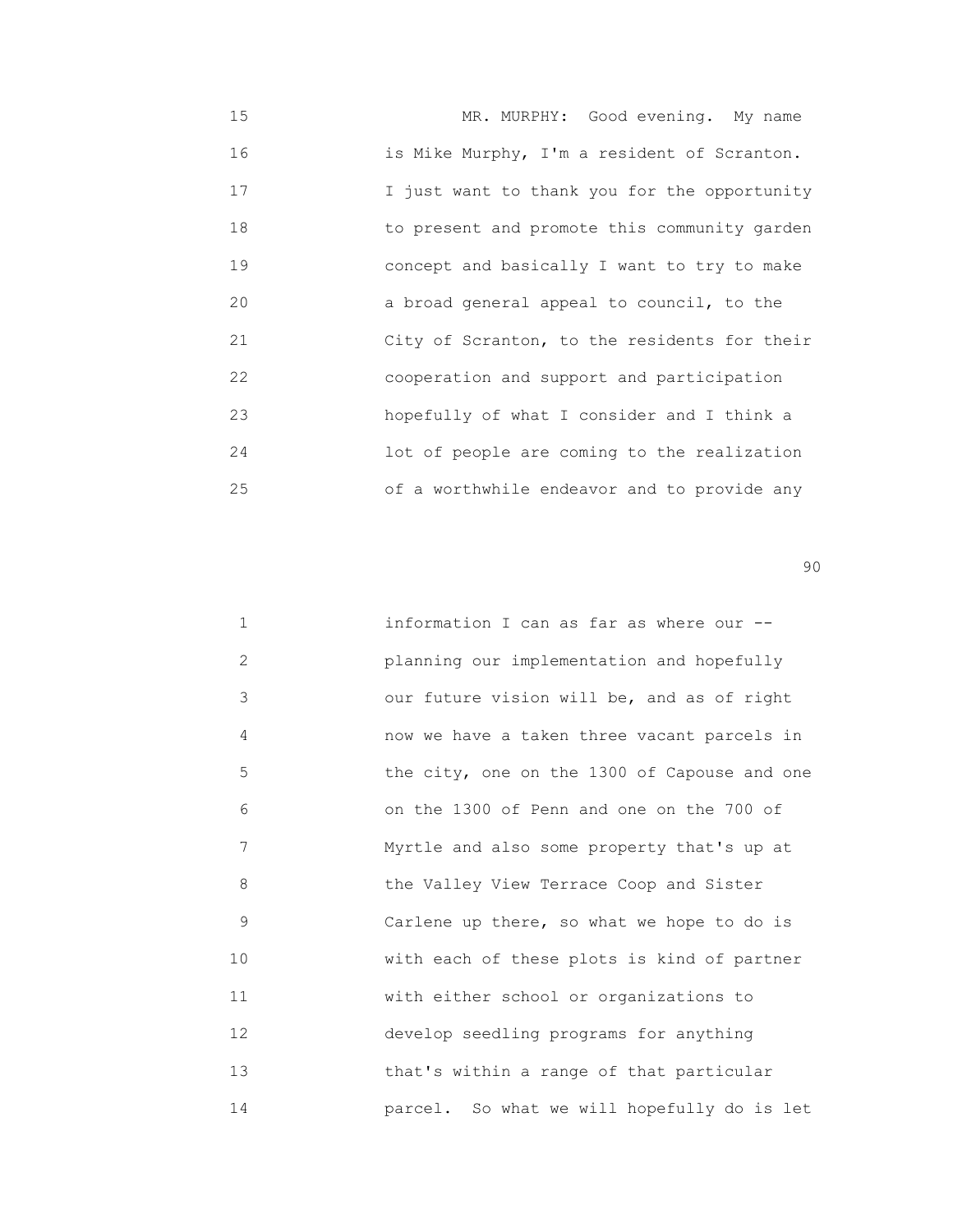15 them incorporate that into the curriculum 16 and provide the seedlings for the plots that 17 we have done soil testing on those four that 18 I have mentioned, we have turned earth and 19 hopefully we will have some sort of 20 rototiller, is that my bell? 21 MS. GATELLI: It's Phyllis' bell. 22 MR. MURPHY: Basically we are here to 23 hit up people for help, for resources. I am 24 willing to do a lot things, but we need some 25 equipment. We need maybe the use of some

| $\mathbf 1$ | trucks if we had a place that we could store |
|-------------|----------------------------------------------|
| 2           | hay, mulch, compost, that kind of thing. We  |
| 3           | plan on putting compost areas in each one of |
| 4           | these and as and if hopefully if they are    |
| 5           | successful we would like to incorporate more |
| 6           | and more of the city where now some usually  |
| 7           | vacant and unsightly lots and turn them into |
| 8           | something we can all be proud of and that    |
| 9           | helps us all what we are doing, so I would   |
| 10          | just need to see that you guys are           |
| 11          | supportive of that idea and maybe a contact  |
| 12          | and, like I said, any resources that you may |
| 13          | have available, and if you could find money  |
| 14          | all over the place we would $-$ but I'm more |
| 15          | concerned with just equipment we can use and |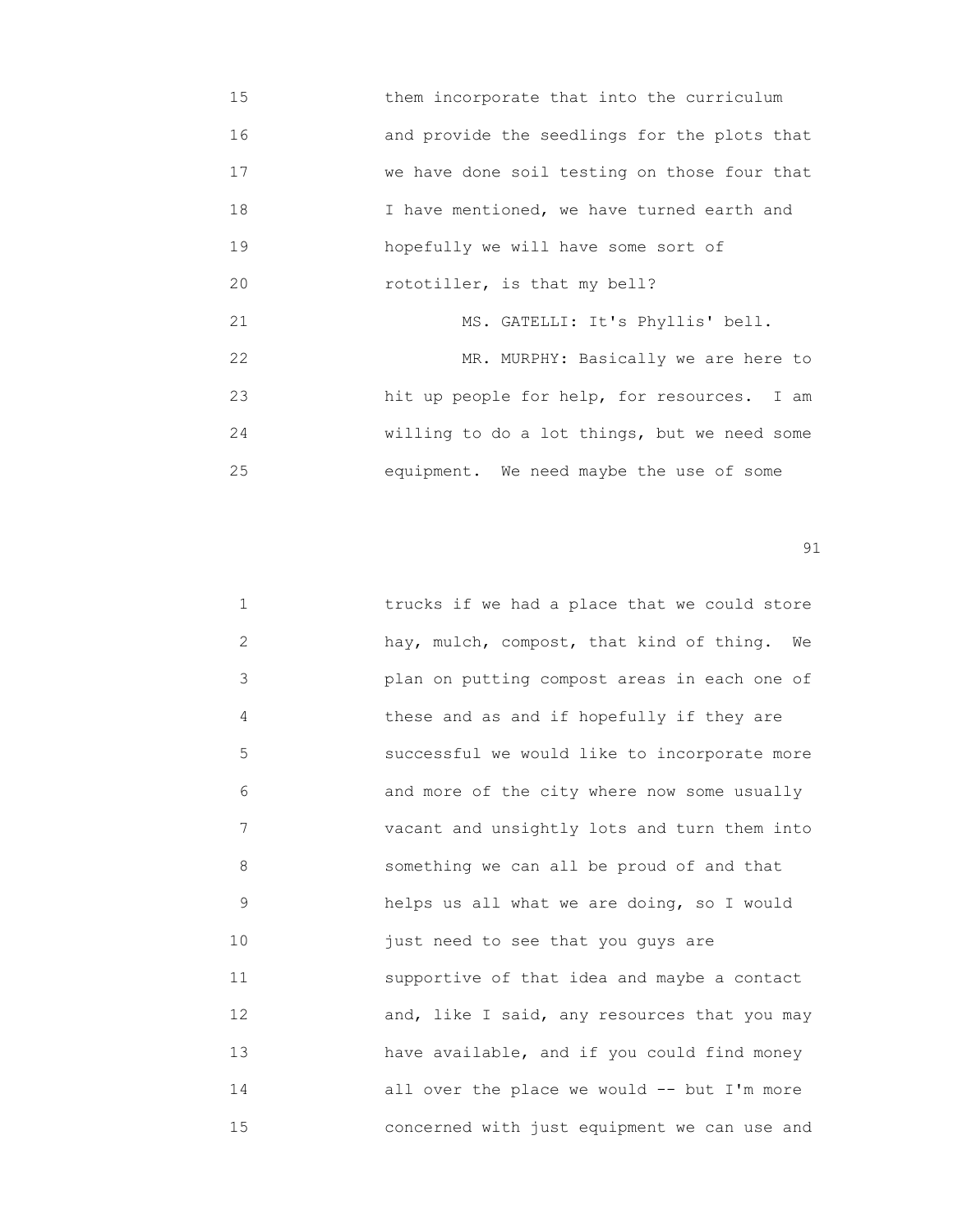16 manpower, seeds and really support. That's 17 it. Thank you. 18 MR. MCGOFF: Joe Talimini. 19 MR. TALIMINI: First of all, I would 20 like to comment on Mr. McGoff's reading of 21 that commercial. If that had been Superbowl 22 time it probably would have cost ab out 23 \$300 million for that commercial, but my 24 compliments on your presentation. 25 I would like to clarify one matter

 $\sim$  92

| $\mathbf{1}$ | that's been brought up here on several       |
|--------------|----------------------------------------------|
| 2            | occasions, and in fairness and justice I did |
| 3            | investigate the question about Scartelli's   |
| 4            | equipment being on DPW property, Scartelli   |
| 5            | contractor was legitimately awarded and      |
| 6            | submitted contract -- legitimately awarded   |
| 7            | and I believe the same bidding process went  |
| 8            | through and Scartelli for whatever reason,   |
| 9            | one way or another, was the low bidder and   |
| 10           | got the contract again this year, so that's  |
| 11           | clarified, I don't want to hear anymore      |
| 12           | about that.                                  |
|              |                                              |

 13 Comments about the citizens were 14 made last week again by council members, and 15 I think we should just saw a prime example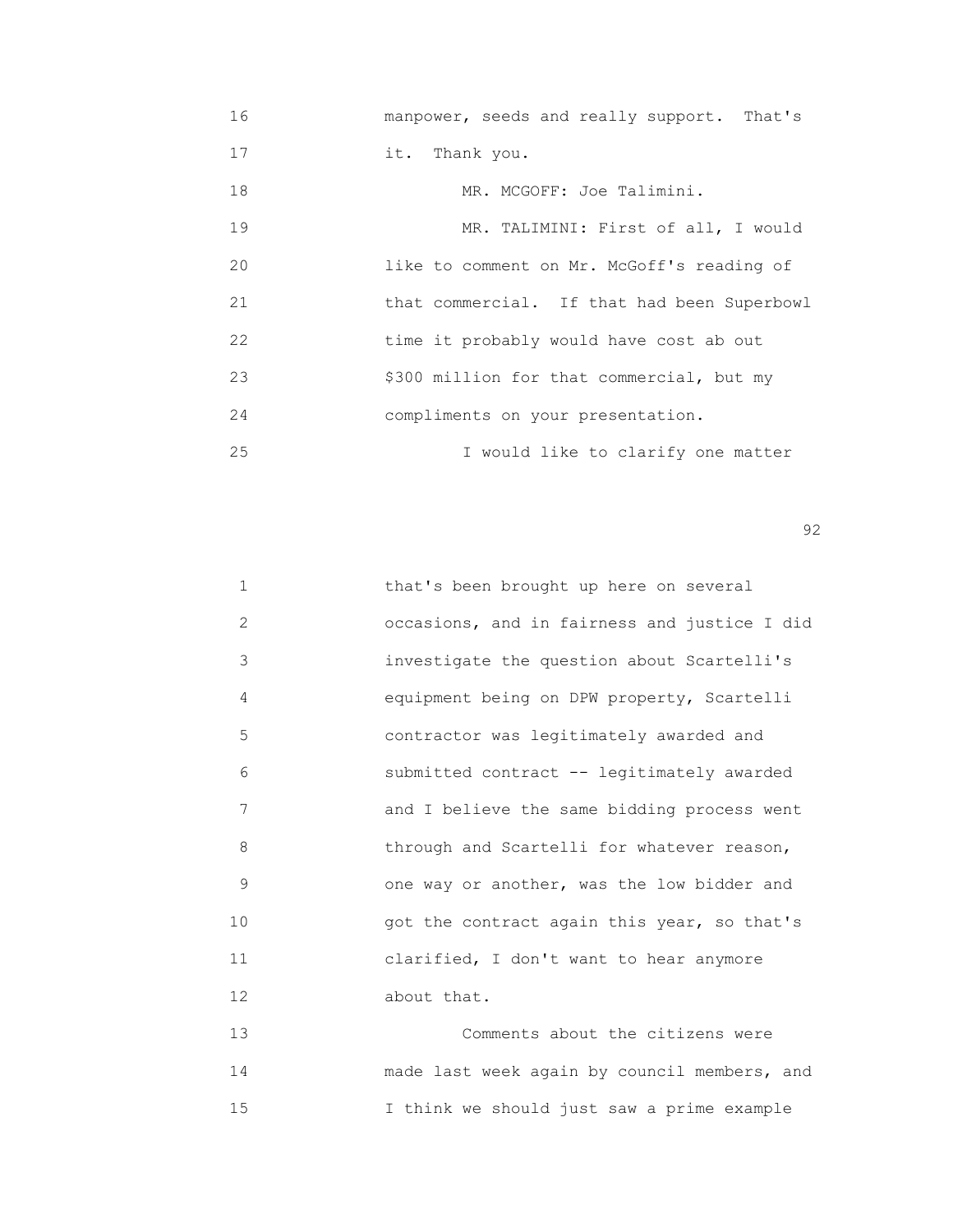- 16 of the contempt in which certain council 17 members hold this audience. I, for one, 18 take offense. Whether or not I agree with 19 Mr. Quinn, I think Mr. Quinn has his right 20 to present his case and to just discard the 21 paper, I don't want to hear that garbage, 22 that's a prime example of what we have right 23 in this city. 24 Now, you know, we have an issue
- 25 here, we will call it if come money, and I

experience of the contract of the contract of the contract of the contract of the contract of the contract of the contract of the contract of the contract of the contract of the contract of the contract of the contract of

1 **WARK** want you people all to be aware you voted 2 for this 5.5 million dollars that the mayor 3 proposed in his budget. You voted for it. 4 Remember that. It's your responsibility. 5 That's \$5.5 million that nobody knew where 6 the hell it was coming from. Where did he 7 get the idea when he presented his budget 8 that that 5.5 million was coming in when you 9 heard a good presentation tonight. Nobody 10 **10 EXECUTE:** knew where the money was. We finally got an 11 audit and yet the budget was approved with 12 his if come money which nobody knew where it 13 was coming from.

 14 Again, if come money. You know what 15 if come money means? It's there if it comes 16 in, but nobody knew it was coming in except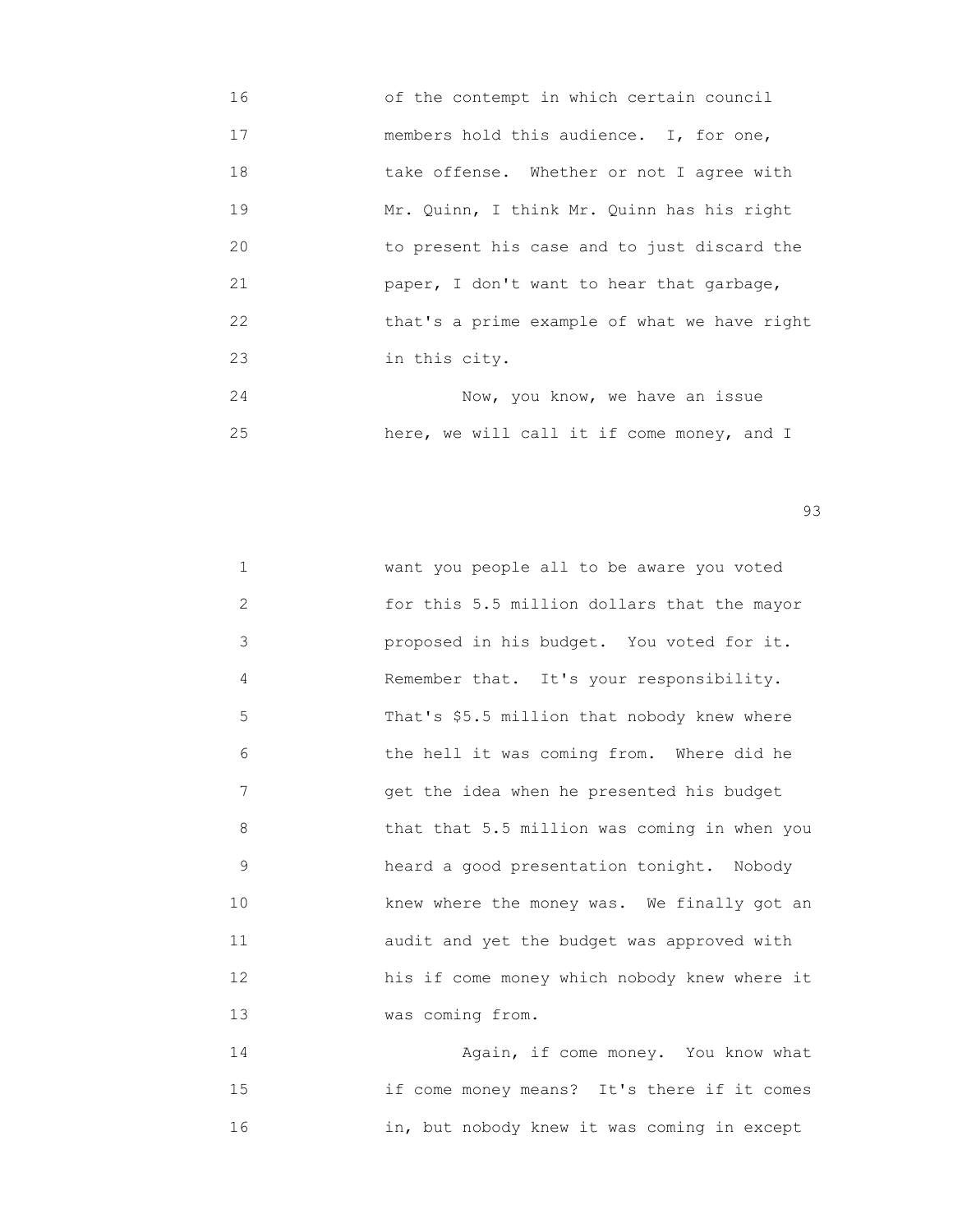17 **the mayor apparently.** And what a surprise, 18 there was no 5.5 million coming. I think 19 it's amazing. And the thing that gets me 20 more than anything else is you are an astute 21 group of people. You are supposed to be 22 elected officials representing our 23 interests. Well, where the hell were our 24 interest when you voted 5.5 million into a 25 budget to be spent not knowing where the 5.5

| $\mathbf{1}$ | million was coming from?                     |
|--------------|----------------------------------------------|
| 2            | Now, I have an answer for this whole         |
| 3            | situation, I listened to this and it was a   |
| 4            | very fine presentation appropriately timed.  |
| 5            | You know, if we turn in this whole mess,     |
| 6            | this city administration and this tax office |
| 7            | situation into an videogame I quarantee you  |
| 8            | if you put it in Wal-Mart within a week you  |
| 9            | would find a half a dozen intermediate       |
| 10           | school kids who could solve these problems.  |
| 11           | I don't know why we even pay you people.     |
| 12           | Thank you very much.                         |
| 13           | MR. MCGOFF: Jim Stucker.                     |
| 14           | MR. STUCKER: How you doing,                  |
| 15           | Courtright?                                  |
| 16           | MR. COURTRIGHT: Hi, Jim.                     |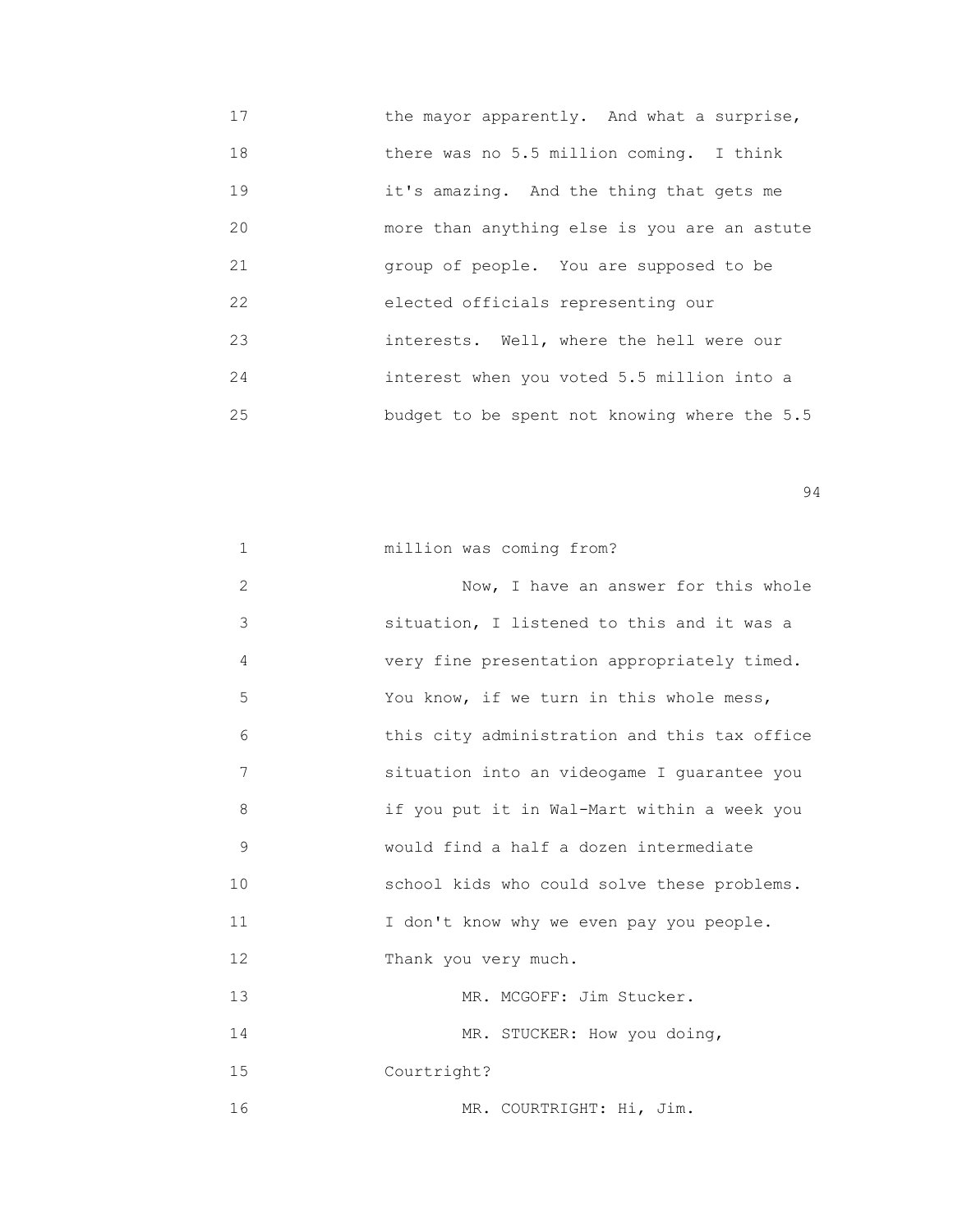17 MR. STUCKER: I see they are doing 18 the house over there on the flats, I seen 19 they ripped it down. 20 MR. COURTRIGHT: Good. 21 MR. STUCKER: A guy named Sammy he 22 **was one of the people I fixed it for.** Yeah, 23 I fixed the fence. I was down there for 24 three days raking his leaves and all the 25 twigs and stuff, got swept up for him.

en 1995 en 1996 en 1996 en 1997 en 1998 en 1998 en 1999 en 1999 en 1999 en 1999 en 1999 en 1999 en 1999 en 19<br>De grote en 1999 en 1999 en 1999 en 1999 en 1999 en 1999 en 1999 en 1999 en 1999 en 1999 en 1999 en 1999 en 19

| 1           | MR. COURTRIGHT: That's good, Jim.            |
|-------------|----------------------------------------------|
| 2           | MR. STUCKER: So are they working on          |
| 3           | the house on Greenridge? Are they working    |
| 4           | on it?                                       |
| 5           | MR. COURTRIGHT: Not yet, Jim. They           |
| 6           | boarded it up though. It's boarded up.       |
| 7           | They haven't torn it down yet, but we will   |
| 8           | ask them about it for you. Yep, you are      |
| $\mathsf 9$ | right there, Buddy.                          |
| 10          | MR. STUCKER: The light on Mulberry           |
| 11          | and Capouse on top of the hill there, right, |
| 12          | where Mulberry is going this way? Right      |
| 13          | next to it we have that printing shop on the |
| 14          | corner, went there the other day there was a |
| 15          | light and that light is not fixed.           |
| 16          | MR. COURTRIGHT: They did fix it,             |
| 17          | It must have broke again. It was<br>Jim.     |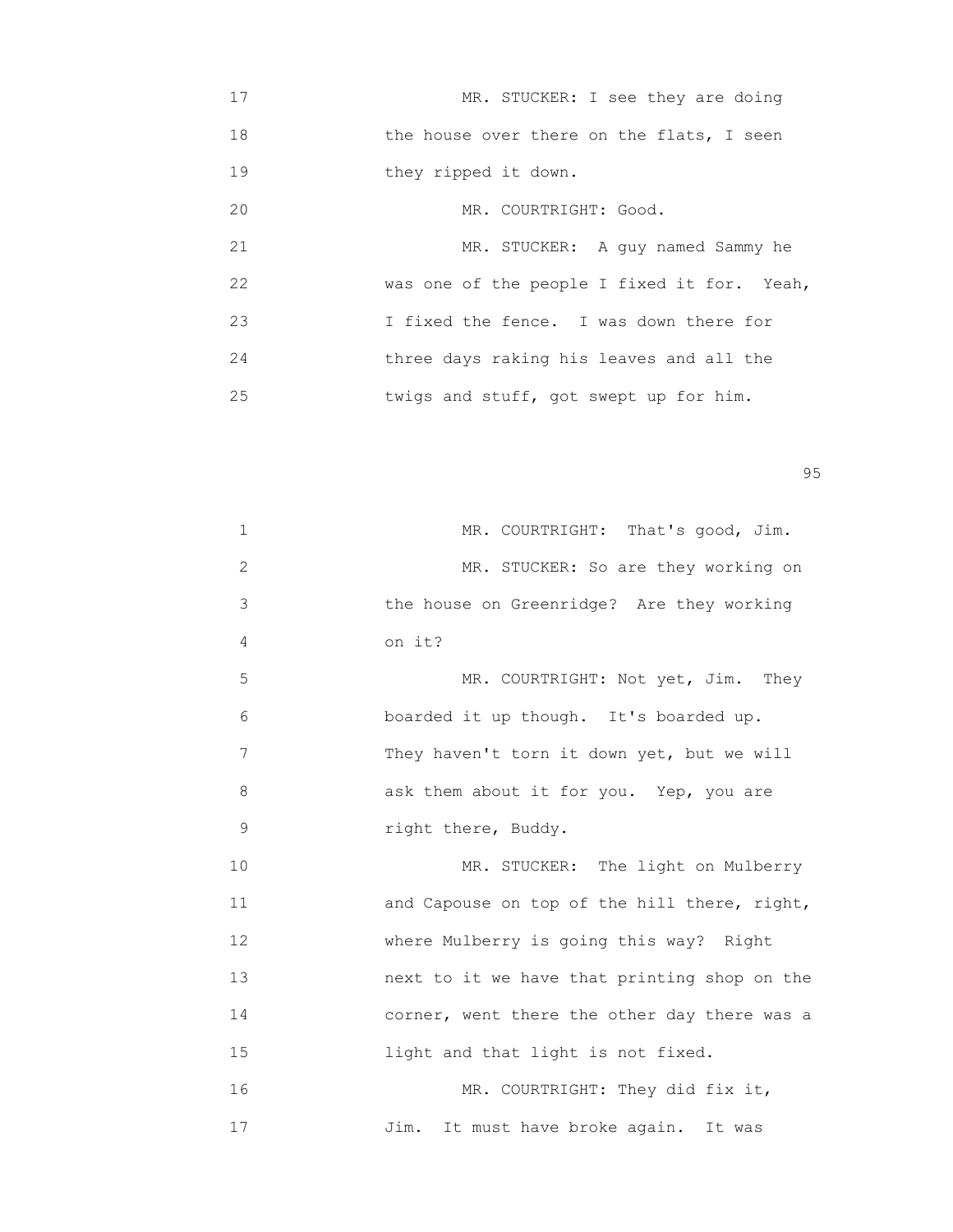18 fixed. 19 MR. STUCKER: Yeah, it broke again. 20 MR. COURTRIGHT: Okay, I'll tell 21 them about it. 22 MR. STUCKER: Yeah. I just noticed 23 it. 24 MR. COURTRIGHT: All right. 25 MR. STUCKER: So I'm supposed to be

en 1996 en 1996 en 1996 en 1996 en 1996 en 1996 en 1996 en 1996 en 1996 en 1996 en 1996 en 1996 en 1996 en 19<br>De grote en 1996 en 1996 en 1999 en 1999 en 1999 en 1999 en 1999 en 1999 en 1999 en 1999 en 1999 en 1999 en 19

| $\mathbf 1$ | getting another scooter. I think I'm going |
|-------------|--------------------------------------------|
| 2           | to buy one. Looking for another one.       |
| 3           | MR. COURTRIGHT: Jim, Jim, you can't        |
| 4           | ride the scooter on the street that's why  |
| 5           | you had to get rid of the last one.        |
| 6           | MR. STUCKER: They let me do it. She        |
| 7           | is the one that stole off me.              |
| 8           | MR. COURTRIGHT: I know she stole it        |
| 9           | off you, I understand.                     |
| 10          | MR. STUCKER: That's the same one and       |
| 11          | the cops didn't stop me. The cops didn't   |
| 12          | stop me from riding down the treat.        |
| 13          | MR. COURTRIGHT: Jim, we been down          |
| 14          | this road for about three years, Buddy. I  |
| 15          | don't know what to tell you.               |
| 16          | MR. STUCKER: I was riding right back       |
| 17          | on the street there.                       |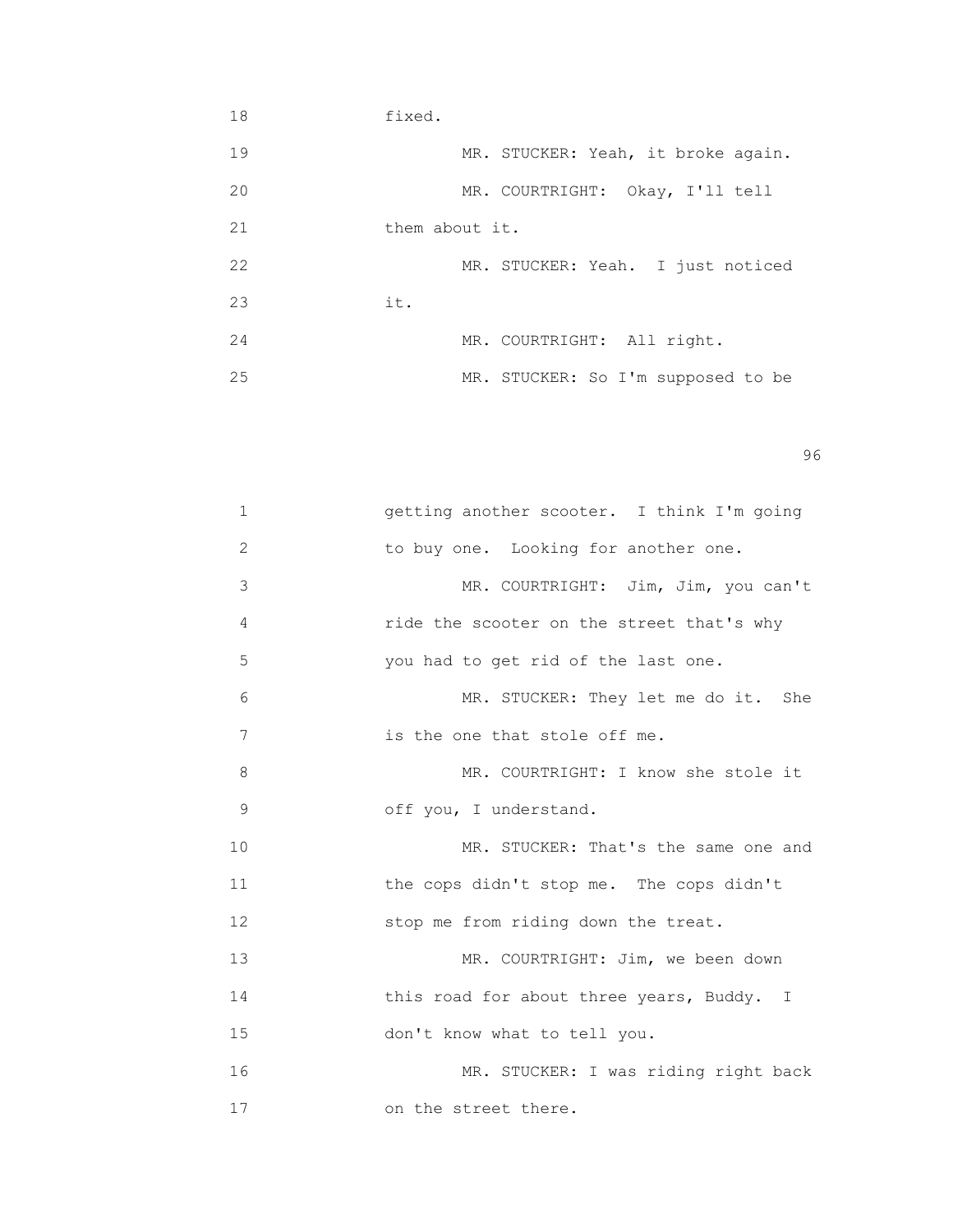| 18 | MR. COURTRIGHT: If you get the               |
|----|----------------------------------------------|
| 19 | scooter try to ride it on the sidewalk,      |
| 20 | okay?                                        |
| 21 | MR. STUCKER: The sidewalks are bad.          |
| 22 | MR. COURTRIGHT: I know.                      |
| 23 | MR. STUCKER: Very, very bad.<br>Some         |
| 24 | of the places are bad, going towards         |
| 25 | Capouse, the sidewalks are bad, they are all |

experience of the contract of the contract of the contract of the contract of the contract of the contract of the contract of the contract of the contract of the contract of the contract of the contract of the contract of

| 1  | tore up, the cement.                        |
|----|---------------------------------------------|
| 2  | MR. COURTRIGHT: I know, Jim.                |
| 3  | MR. STUCKER: Right by that building         |
| 4  | a couple of time where George Joyce worked  |
| 5  | on that house on Capouse and Ash, Ash and   |
| 6  | Capouse, well, they have people living in   |
| 7  | that house and their yard is all full of    |
| 8  | junk and garbage. In the backyard and the   |
| 9  | front yard they are not doing nothing with  |
| 10 | the houses up there. When the cops up there |
| 11 | they had a knife. They put the garbage out  |
| 12 | in the day and put the garbage out in the   |
| 13 | street and they picked it up. Well, by the  |
| 14 | end of day there is garbage all over the    |
| 15 | yard in the back.                           |
| 16 | MR. COURTRIGHT: Okay, Jim. Capouse          |
| 17 | and Ash, right?                             |
| 18 | MR. STUCKER: Yeah. Yeah.                    |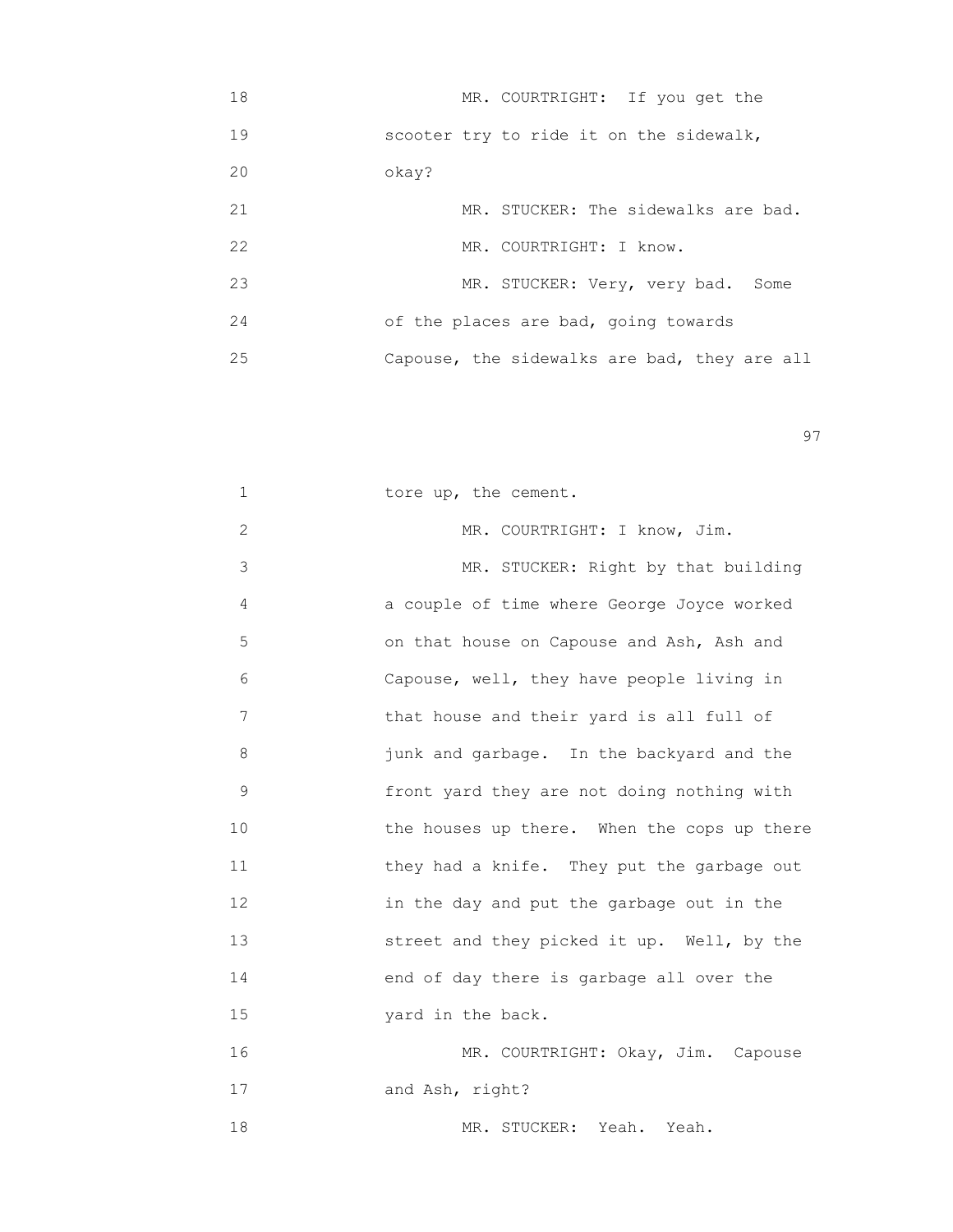19 MR. COURTRIGHT: Thank you, Jim. 20 MR. MCGOFF: Les Spindler. 21 MR. SPINDLER: I never thought this 22 moment would come. Les Spindler, city 23 resident and taxpayer and homeowner. 24 Mr. McGoff, did you check into why Carol 25 Seitzinger has a free parking card in her

en 1980 en 1980 en 1980 en 1980 en 1980 en 1980 en 1980 en 1980 en 1980 en 1980 en 1980 en 1980 en 1980 en 19<br>De grote en 1980 en 1980 en 1980 en 1980 en 1980 en 1980 en 1980 en 1980 en 1980 en 1980 en 1980 en 1980 en 19

| 1  | own personal vehicle.                        |
|----|----------------------------------------------|
| 2  | MR. MCGOFF: I did not.                       |
| 3  | MR. SPINDLER: Are you going to?              |
| 4  | MS. GATELLI: I did.                          |
| 5  | MR. SPINDLER: Do have you an                 |
| 6  | answer?                                      |
| 7  | MS. GATELLI: I checked into that,            |
| 8  | Mark's city vehicle was not running and he   |
| 9  | used his wife's car.                         |
| 10 | MR. SPINDLER: Okay. Mrs. Fanucci,            |
| 11 | three more unpaid parking tickets from 2006. |
| 12 | MS. FANUCCI: What are you talking            |
| 13 | about?                                       |
| 14 | MR. SPINDLER: When is it going to            |
| 15 | end? Here they are.                          |
| 16 | MS. FANUCCI: I am paid in full               |
| 17 | up-to-date, paid, couldn't pay anymore. I    |
| 18 | don't know what you are doing.               |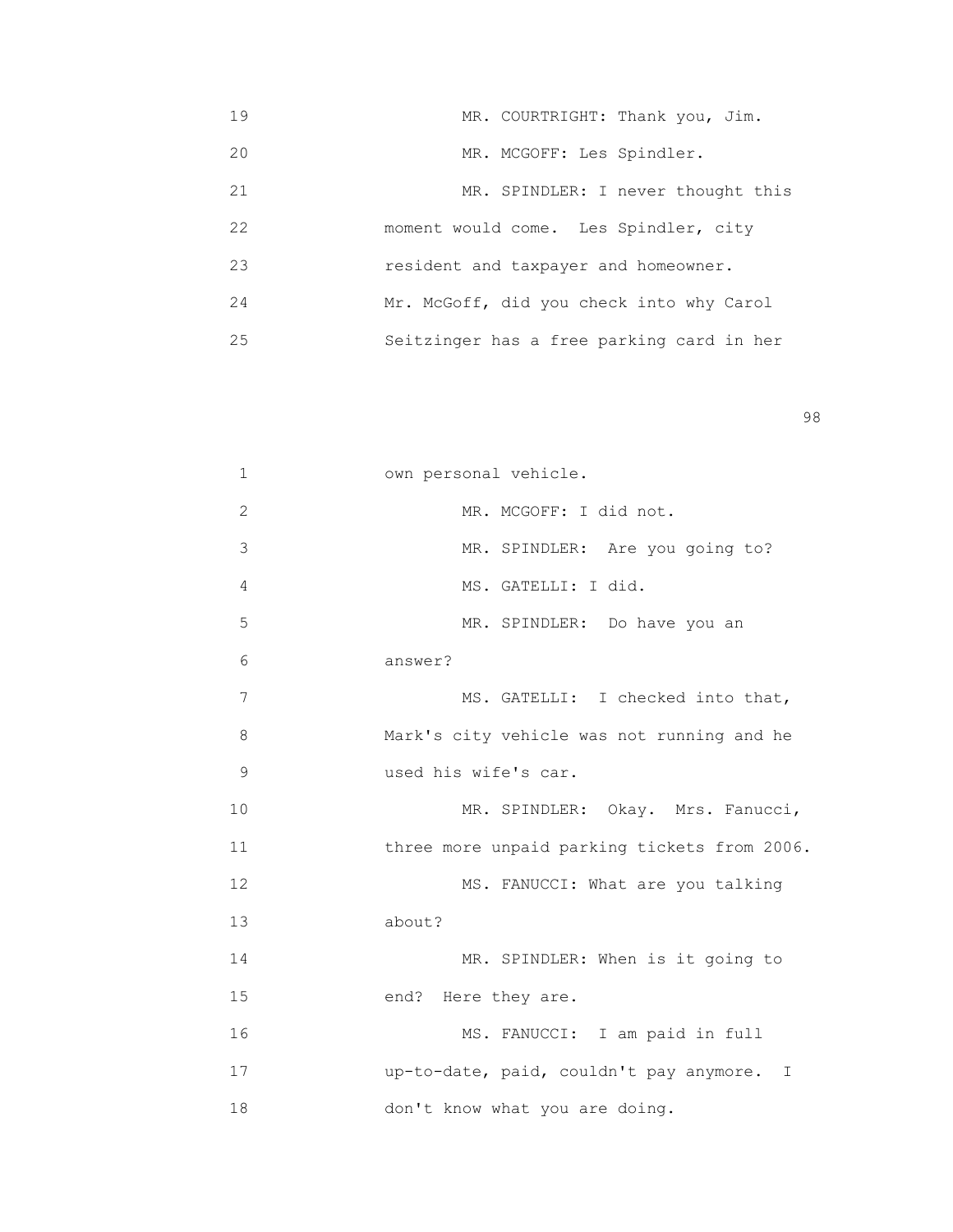| 19 | MR. SPINDLER: These are copies, you        |
|----|--------------------------------------------|
| 20 | can keep them.                             |
| 21 | MS. FANUCCI: Well, thank you. I            |
| 22 | don't know how it's possible. I was there, |
| 23 | I paid everything. I don't know what you   |
| 24 | are talking about.                         |
| 25 | MR. SPINDLER: Next thing, I want to        |

| $\mathbf{1}$  | comment about the recommendations the       |
|---------------|---------------------------------------------|
| $\mathcal{L}$ | federal report made to the fire department  |
| 3             | and that's a quote from Dave Schreiber.     |
| 4             | This is Dave Schreiber, president of the    |
| 5             | city's firefighters' union said, "Many of   |
| 6             | the recommendations in the report have long |
| 7             | been standard practice of other fire        |
| 8             | departments across the United States.<br>We |
| 9             | have been preaching these recommendations   |
| 10            | for years, he said. We pushed this issue    |
| 11            | long before Jimmy's accidents."             |

 12 Now, the city has known about these 13 recommendations for years and years and has 14 done nothing. If Mayor Doherty had hired an 15 incident safety officer, that incident 16 safety officer would have known if those 17 lines were live or not, instead he hires his 18 crony friends. Ray Hayes was a police 19 officer and knows nothing about fire safety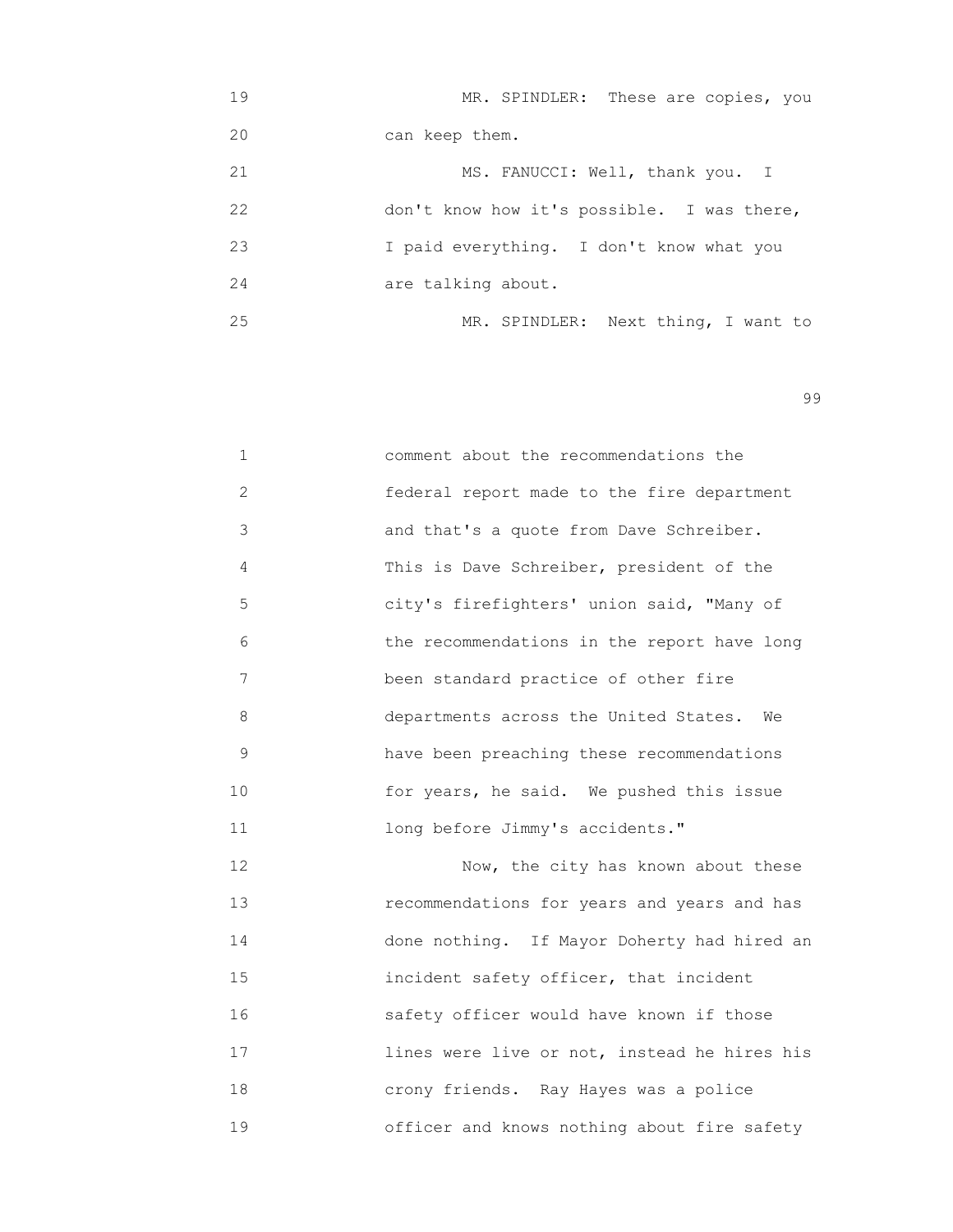20 and he hires a fire chief that doesn't care 21 about the safety of his firefighters.

 22 Now, moving on about this subject 23 about engine companies. Mrs. Gatelli, you 24 keep saying how you fight to keep your South 25 Side station open, but you don't just work

| 1             | for the people of South Side, you represent |
|---------------|---------------------------------------------|
| 2             | the people of the whole city.               |
| 3             | MS. GATELLI: Well, at the time,             |
| 4             | Mr. Spindler, I wasn't here. I was just in  |
| 5             | the South Side neighborhood.                |
| 6             | MR. SPINDLER: I mean --                     |
| 7             | MS. GATELLI: That's why I did that          |
| 8             | then.                                       |
| $\mathcal{G}$ | MR. SPINDLER: They are talking about        |
| 10            | closing engine companies --                 |
| 11            | MS. GATELLI: With Jimmy Connors. I          |
| 12            | did it with Connors.                        |
| 13            | MR. SPINDLER: Can I speak, please?          |
| 14            | They're talking about closing Engine 9,     |
| 15            | which could be in my house in probably 30   |
| 16            | seconds.                                    |
| 17            | MS. GATELLI: Well, I'll do a                |
| 18            | petition for that one, too.                 |
| 19            | MR. SPINDLER: Then the next one             |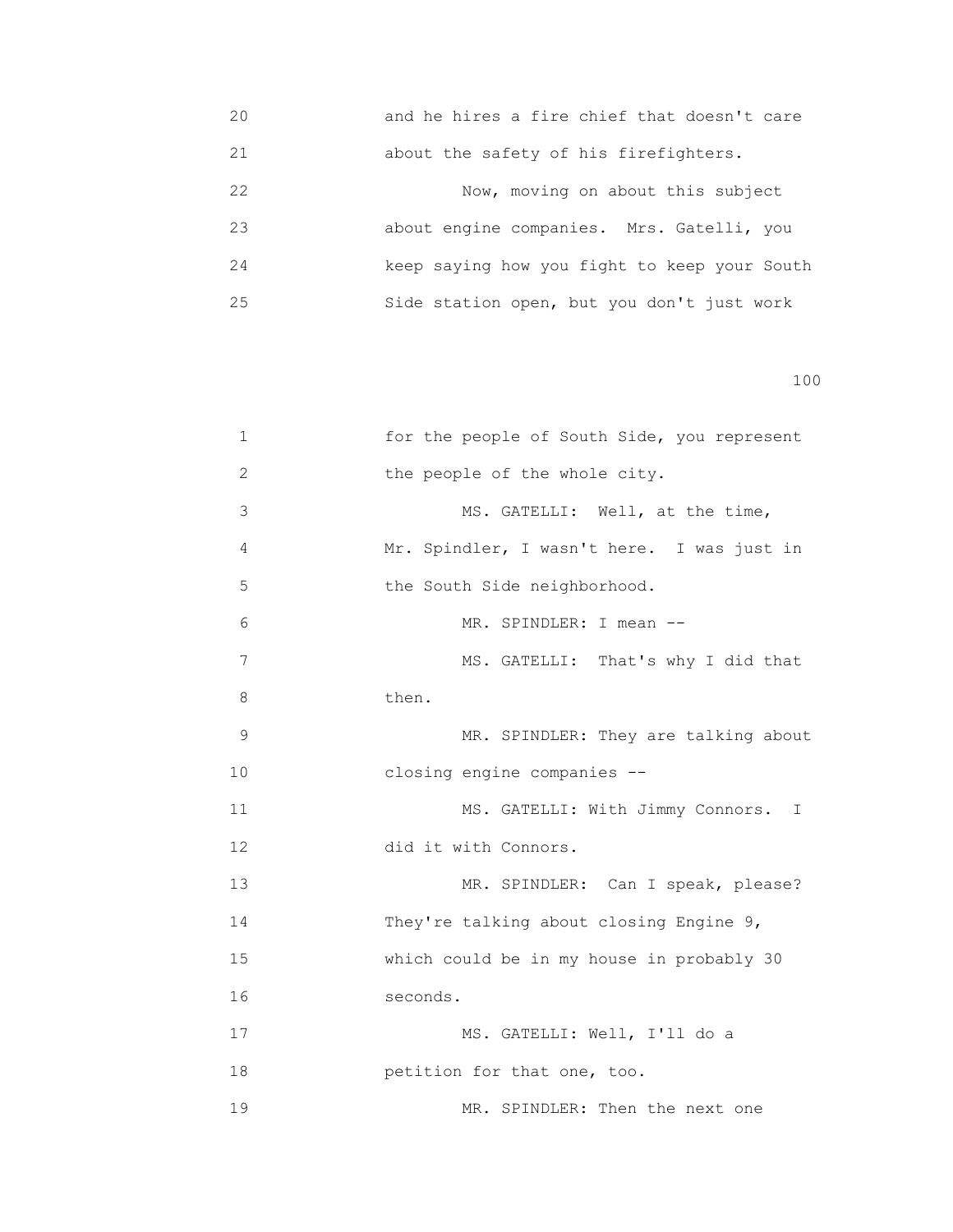| 20 | would be Engine 4 which is right here, so if |
|----|----------------------------------------------|
| 21 | the two of them I don't know $-$ -           |
| 22 | MS. GATELLI: We are not in favor of          |
| 23 | closing firehouses.                          |
| 24 | MR. SPINDLER: -- where this                  |
| 25 | firetruck is going to come from if my house  |

| 1            | is on fire.                                 |
|--------------|---------------------------------------------|
| $\mathbf{2}$ | MS. GATELLI: Please don't speak for         |
| 3            | me. I'm not in favor of closing firehouses. |
| 4            | MR. SPINDLER: Well, I hope you are          |
| 5            | telling your friend, the mayor, this.       |
| 6            | MS. GATELLI: Well, I did tell my            |
| 7            | friend, the mayor, that. Yes, I did, so     |
| 8            | don't put words in my mouth.                |
| 9            | MR. SPINDLER: I'm not putting words         |
| 10           | in your mouth.                              |
| 11           | MS. GATELLI: I am not in favor of           |
| 12           | closing firehouses.                         |
| 13           | MR. SPINDLER: I hope you are not.           |
| 14           | MS. GATELLI: Read my lips.                  |
| 15           | MR. SPINDLER: Not fire houses, fire         |
| 16           | companies.                                  |
| 17           | MS. GATELLI: Fire companies.                |
| 18           | MR. SPINDLER: They are different.           |
| 19           | MS. GATELLI: No, I'm not.                   |
| 20           | MS. SPINDLER: Okay. Well, we'll             |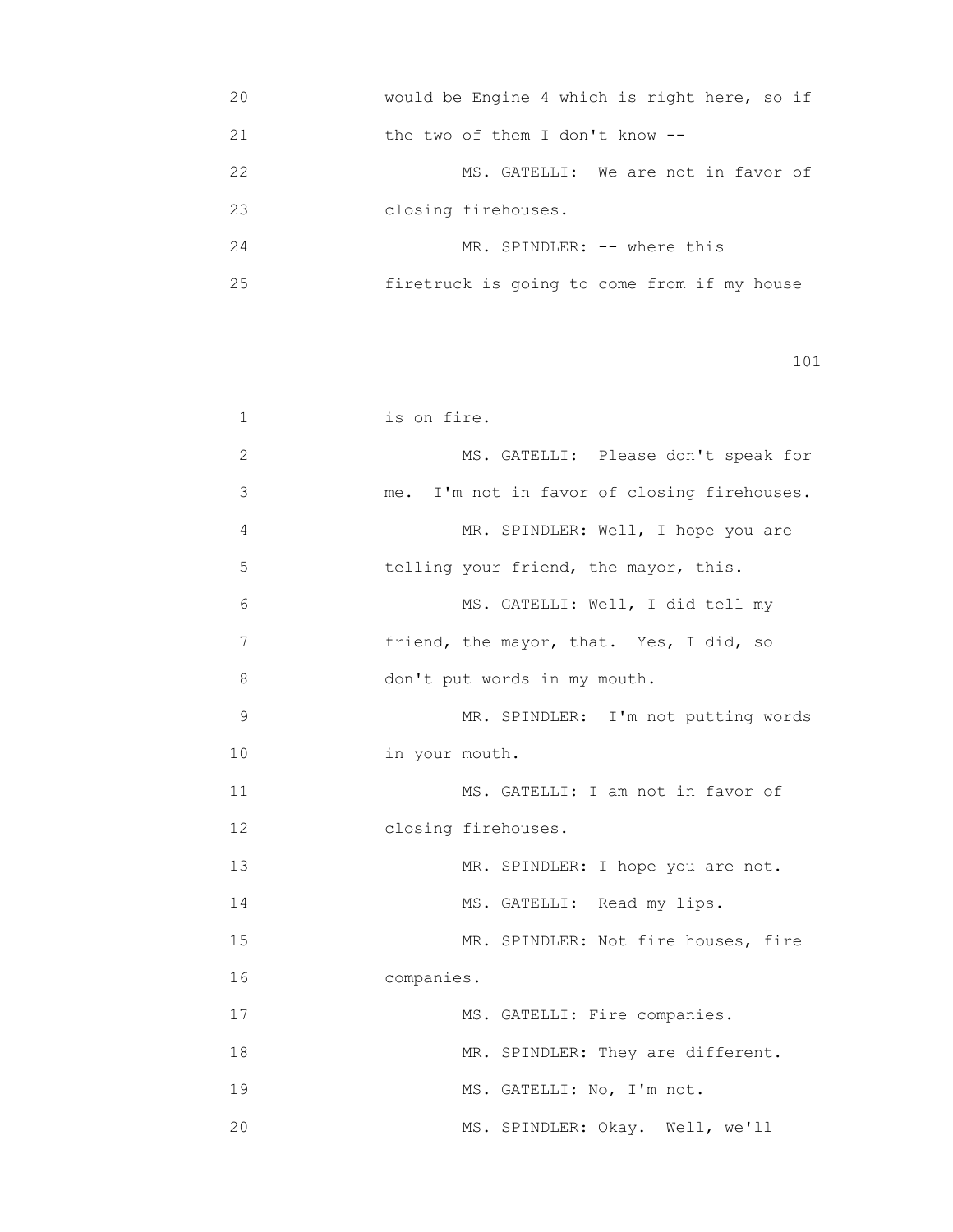| 21 | hold you to that promise.                |  |                                     |  |  |
|----|------------------------------------------|--|-------------------------------------|--|--|
| 22 |                                          |  | MS. GATELLI: You can hold me to it. |  |  |
| 23 |                                          |  | MR. SPINDLER: The next thing, the   |  |  |
| 24 | mayor keeps saying no crime in the city. |  |                                     |  |  |
| 25 | Well, last night Channel 16 ran a story  |  |                                     |  |  |

| $\mathbf 1$ | about political signs being stolen and       |
|-------------|----------------------------------------------|
| 2           | dumped in the Lackawanna river. And it's     |
| 3           | funny not one of them had Chris Doherty's    |
| 4           | name on it, I wonder who can be behind that? |
| 5           | And Chris Doherty's comment on the news was, |
| 6           | "It's a political distraction."              |
| 7           | Well, a good mayor would say                 |
| 8           | something like, "I don't condone that        |
| 9           | action. It's wrong. Whoever did it           |
| 10          | shouldn't have done it," but he just uses it |
| 11          | as another political ploy and that's the way |
| 12          | he has been for eight years now.             |
| 13          | Next thing, last weekend in the              |
| 14          | Doherty newsletter, Chris Doherty's said     |
| 15          | picking CDTV to run Channel 61 wasn't a      |
| 16          | political issue. Does he think we are born   |
| 17          | yesterday or what? He hand picked his own    |
| 18          | committee, and I guess Tom Welby did the     |
| 19          | speaking for the committee, Tom Welby is     |
| 20          | just another Doherty puppet, and the         |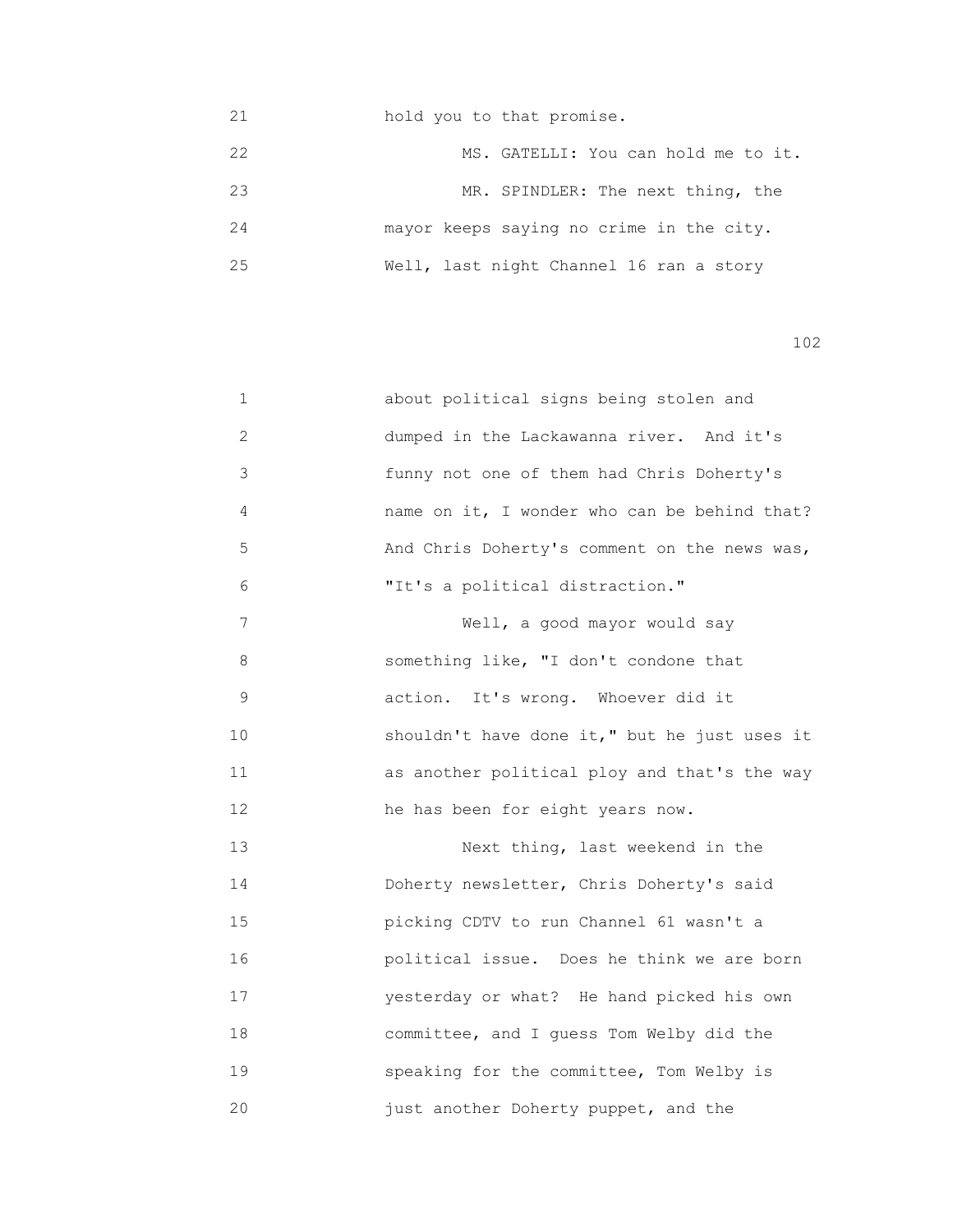| 21 | programming under Scranton Today was         |
|----|----------------------------------------------|
| 22 | 100 percent better than this programming is. |
| 23 | Every time I put Channel 61 up there is      |
| 24 | shows repeated, repeated from six months ago |
| 25 | and will they show an extra council meeting  |

| 1  | on Wednesday or Thursday night when most     |
|----|----------------------------------------------|
| 2  | people can watch? No, they won't. They are   |
| 3  | arrogant. They don't want to do what the     |
| 4  | people of this city want to do and I think   |
| 5  | we should get Scranton Today back. These     |
| 6  | people are a bunch of bums. Thank you.       |
| 7  | MR. MCGOFF: Stephanie Gawel.                 |
| 8  | MS. GAWEL: Hi, Council, how are you          |
| 9  | tonight? I know it's getting long. Well,     |
| 10 | it's election season, we all know that, so I |
| 11 | thought I would go over a few of the things  |
| 12 | that I thought should have been worked on    |
| 13 | that we ended up losing and hopefully make   |
| 14 | people sit and think.                        |
| 15 | I want to talk about things that we          |
| 16 | ended up missing in the last eight years, so |
| 17 | I'm going to start like with one thing at a  |
| 18 | time. This week it's going to be the South   |
| 19 | Side complex. Let's just take a look of one  |
| 20 | take away for now. There is going to be      |
| 21 | more to follow in another time. The South    |
|    |                                              |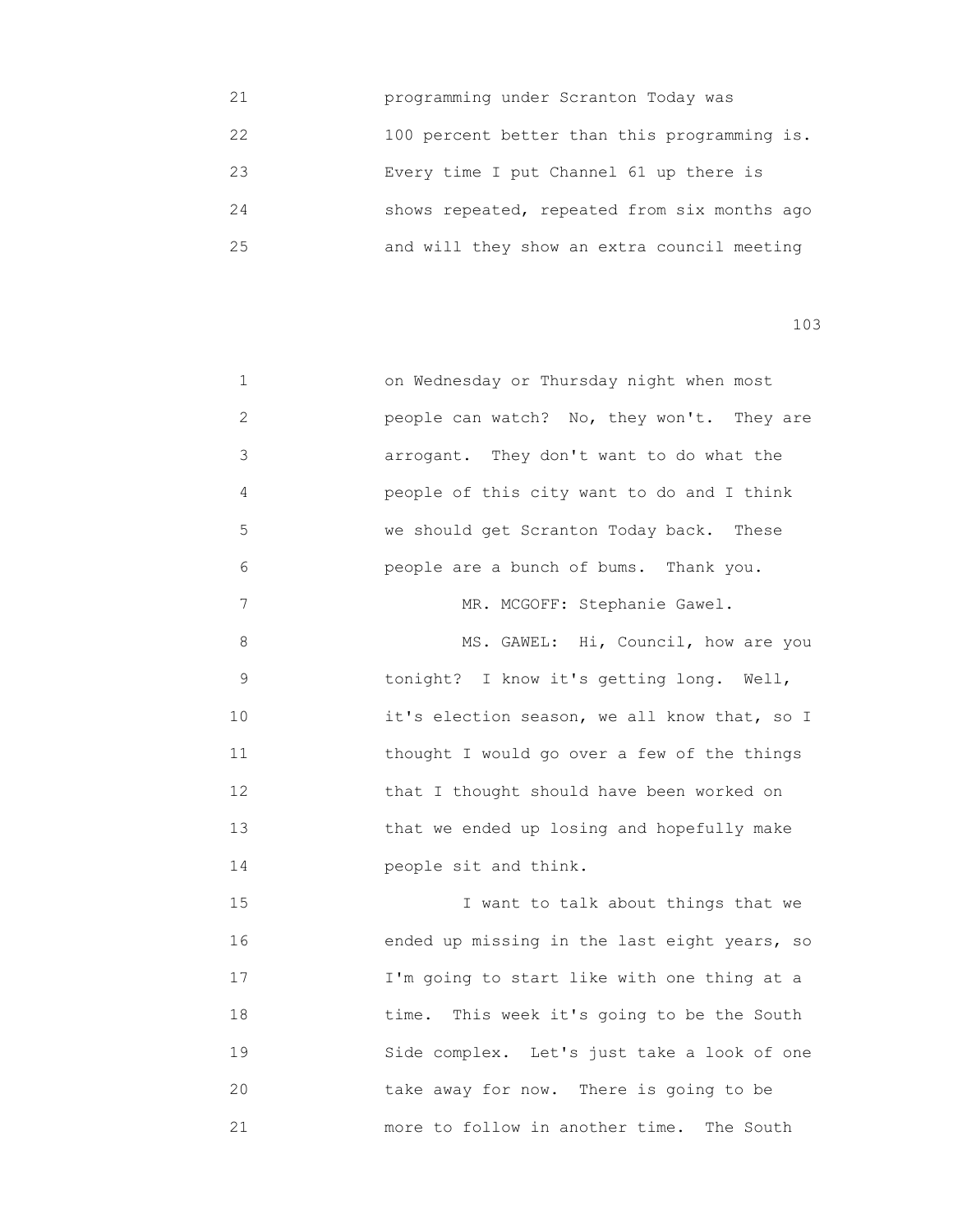| フフ | Side Sports Complex was a jewel. It was     |
|----|---------------------------------------------|
| 23 | used $-$ I used to just love go by and just |
| 24 | look at the pretty green grass. It's such a |
| 25 | mess now it's not even funny. The first and |

 1 only complex in the city with lights, 2 baseball fields, softball field, basketball 3 Court, tennis and volleyball court, along 4 with the concession. I don't know whether 5 most people know this or not, but the 6 facility was built in the lower flat area to 7 serve the youth of the south and west side 8 area along with adult activities. This 9 administration made a choice to sell our 10 facility to the University of Scranton in 11 spite of the public outcry and dismay. He 12 **arrogantly thumbed his nose at the people of** 13 **these neighborhoods when it was -- and went**  14 so far as to take it to Court. He won and 15 **thee University got what they wanted.**  16 The sad part about the saying is 17 **that the people don't know that the South**  18 Side Sports Complex was dedicated in honor 19 and in the memory of William T. Schmidt. 20 The bronze plaque displayed has been missing

21 and has never been found, no attempt has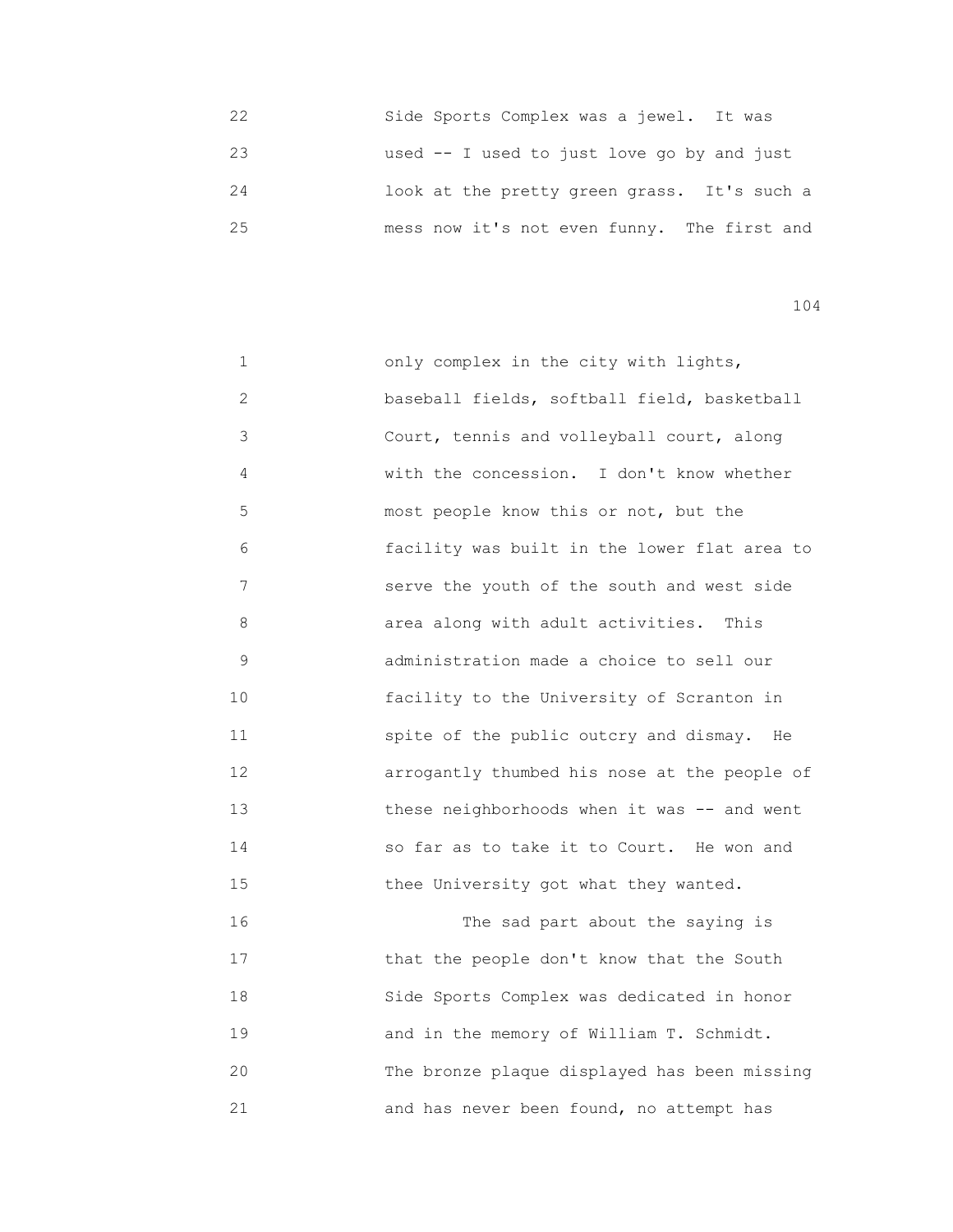| 22 | ever been made to replace it. It's sad      |
|----|---------------------------------------------|
| 23 | enough that the thought enough about this   |
| 24 | good, well-liked, well-respected mayor that |
| 25 | they would honor him with a bronze plaque,  |

| 1              | and it was a nice marker, it really was.     |
|----------------|----------------------------------------------|
| $\overline{2}$ | The give away of the William T.              |
| 3              | Schmidt complex has been forgotten, lied for |
| 4              | four years that would be replaced and is     |
| 5              | just that, a lie. We are still waiting for   |
| 6              | the replacement park and the replacement     |
| 7              | lights and we have no idea where it's going. |
| 8              | You know, like we are always worried about   |
| 9              | the youth and yet we keep taking everything  |
| 10             | away from them where they have no place to   |
| 11             | go. I don't understand this man's thinking.  |
| 12             | To be replaced is a lie.                     |
| 13             | What this administration should and          |
| 14             | does understand is that the location of the  |
| 15             | neighborhoods it served. The mayor and the   |
| 16             | University it serves smells like conflict of |
| 17             | interest to me. This is a real, real shame   |
| 18             | and dishonor to the Scranton Mayor William   |
| 19             | T. Schmidt and his family. It's election     |
| 20             | time.                                        |
| 21             | I was going to ask again but, of             |
| 22             | course, Mr. Minora isn't here because I was  |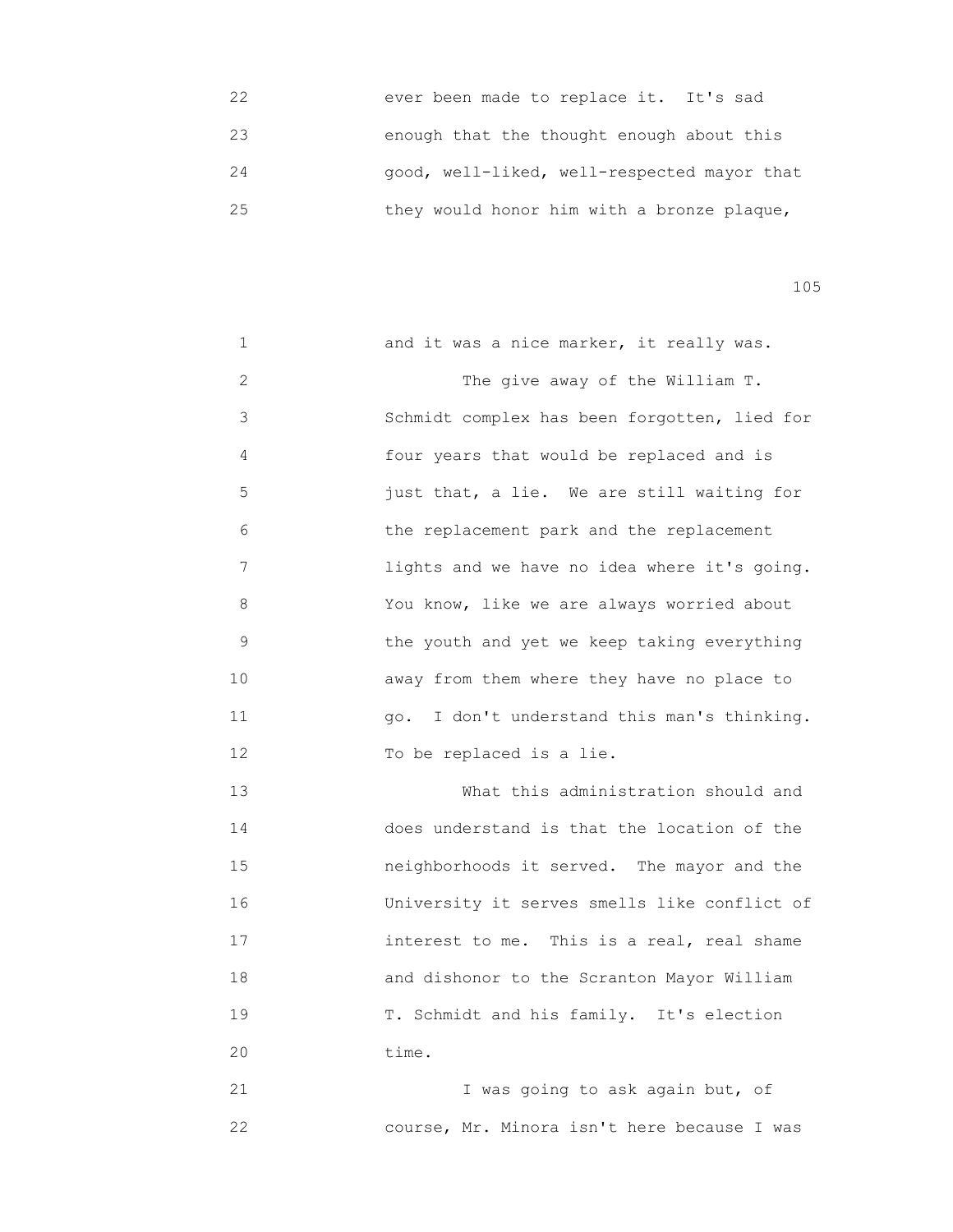23 wondering about my buddy Mr. McDowell that 24 we seem to be having fun, so I'll check on 25 that again and I also be back about more

106

 1 with more public safety police and firemen 2 and another issues that I think need to be 3 put out there. Thank you very much for your 4 **time.** Have a nice night. 5 MR. MCGOFF: Phyllis Humphries. 6 MS. HUMPHRIES: Pacha, Freta, salaam 7 aleikum, shalom, (unintelligible) to 8 everybody in the world and here in the City 9 of Scranton. Greetings to the city council, 10 before I start I would like to ask did all 11 of the city council members take their oath 12 to protect and defend the constitution of 13 the Commonwealth of Pennsylvania and the 14 constitution of the United States. Could 15 you answer that, please? 16 MS. EVANS: Have we taken that? Yes, 17 We have taken the oath. 18 MS. HUMPHRIES: Having said that, I 19 would like to give each member of the city 20 council these documents which I feel will be 21 upheld to each member of the council and the 22 City of Scranton. Thank you very much. I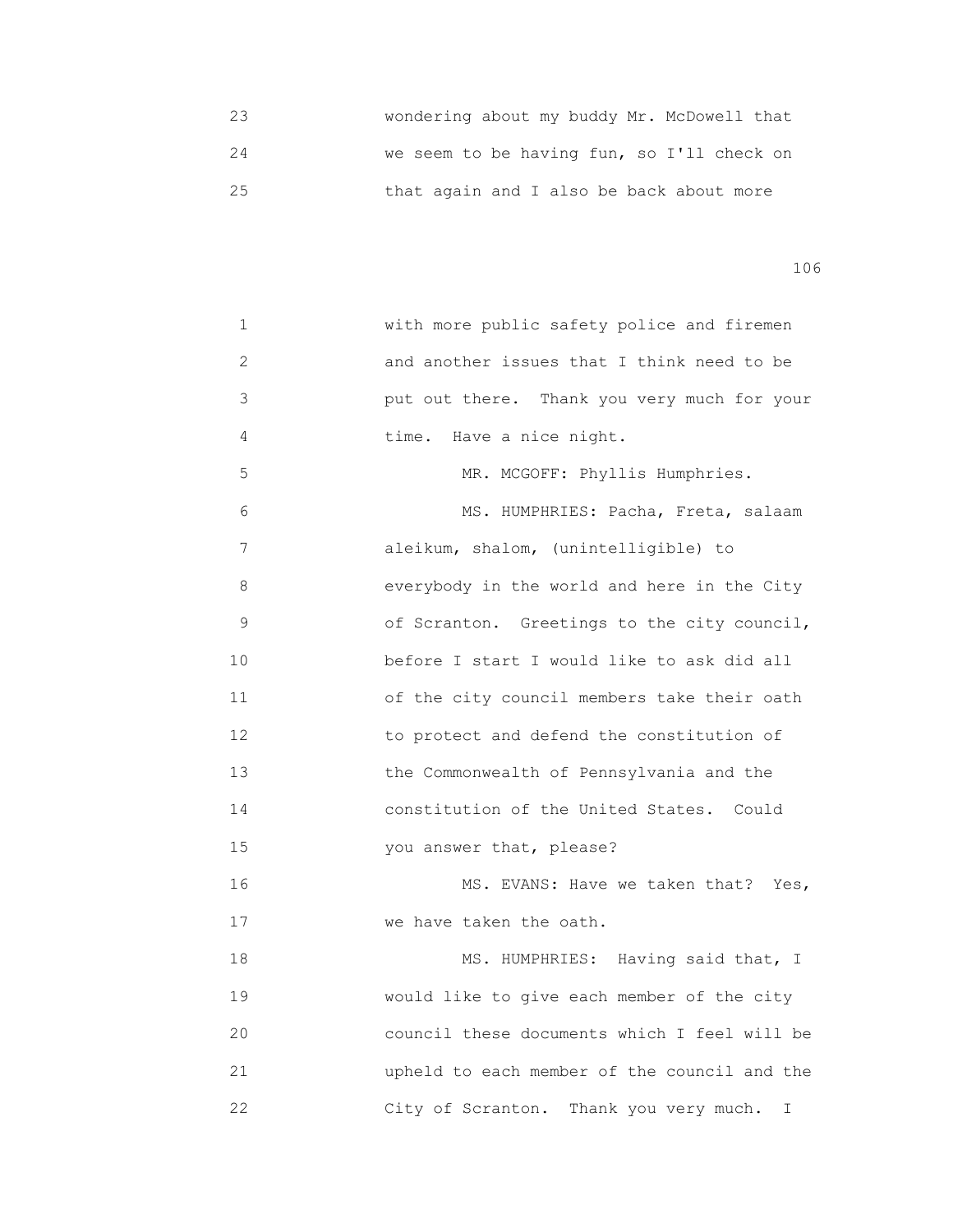|     | hope you take them home and read them very |
|-----|--------------------------------------------|
|     | carefully and ponder the words in your     |
| 2.5 | hearts and in your mind, conscience and    |

| 1            | soul. Thank you very much everybody and God |
|--------------|---------------------------------------------|
| $\mathbf{2}$ | bless you.                                  |
| 3            | MR. MCGOFF: Jean Suetta.                    |
| 4            | MS. SUETTA: My name is Jean Suetta.         |
| 5            | Bill, why do you laugh? You heard what's    |
| 6            | his name, you are not supposed to laugh or  |
| 7            | snicker.                                    |
| 8            | MR. COURTRIGHT: I'm trying not to,          |
| 9            | Jean, but I can't help it.                  |
| 10           | MS. SUETTA: Because you don't know          |
| 11           | what's going to come out of my mouth.       |
| 12           | MR. COURTRIGHT: Absolutely.                 |
| 13           | MS. SUETTA: Did we get recyclable           |
| 14           | bins up at Nay Aug.                         |
| 15           | MR. COURTRIGHT: I do not think so.          |
| 16           | MS. FANUCCI: Not yet we did not.            |
| 17           | MS. SUETTA: What would be the hold          |
| 18           | up?                                         |
| 19           | MS. EVANS: You know, Jeannie, I             |
| 20           | really don't know what the hold up is       |
| 21           | because, for example, someone told me that  |
| 22           | they needed a new recycling bin for their   |
| 23           | home and they called the DPW recently, and  |
|              |                                             |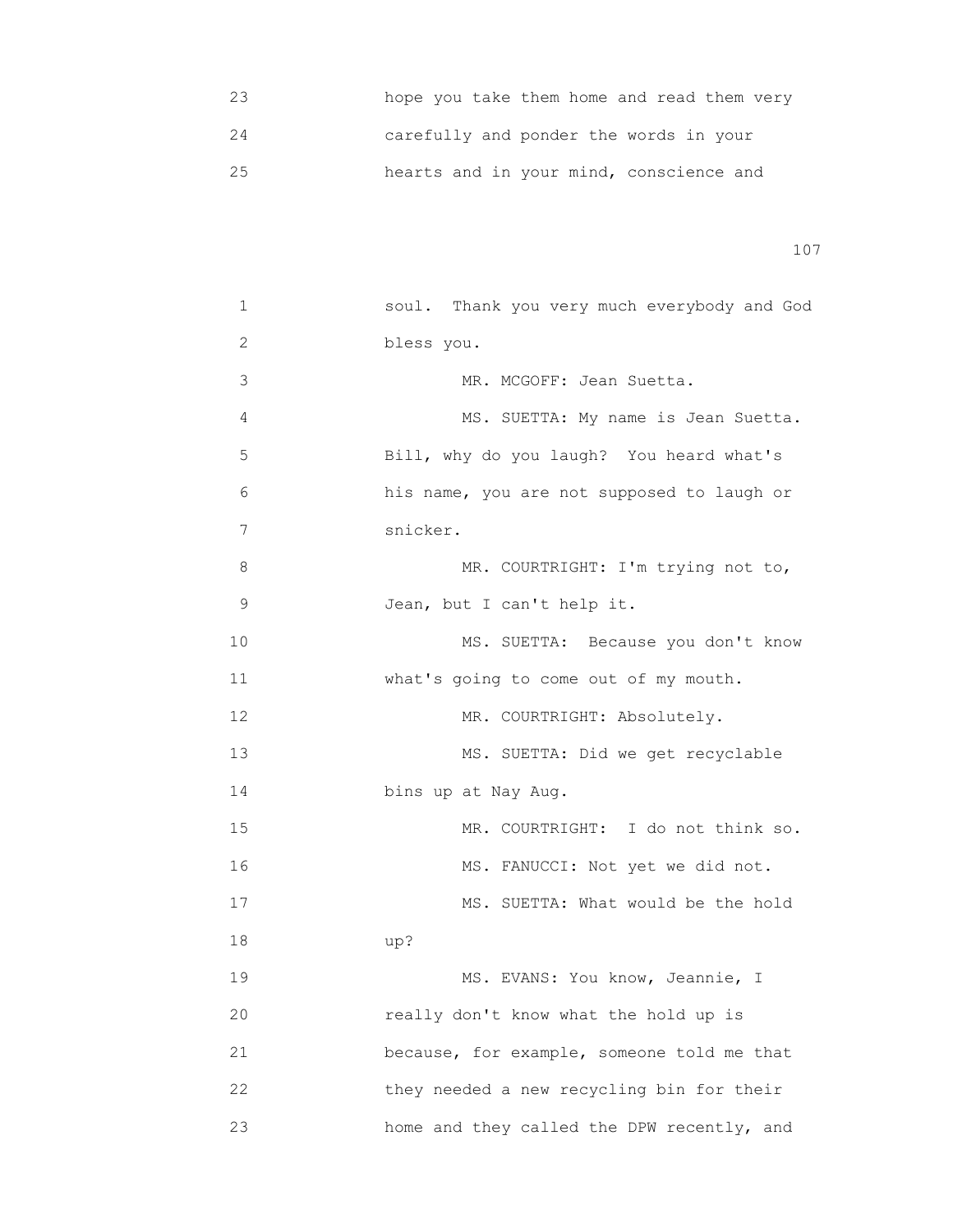24 they actually got an answer and someone was 25 very, very polite to them and guess what

| 1           | that recycling bin was delivered right to  |
|-------------|--------------------------------------------|
| 2           | their house the very next day, so I think  |
| 3           | right now we have a chance to get an awful |
| 4           | lot of things done and I think we can get  |
| 5           | those recycling bins up he park.           |
| 6           | MS. SUETTA: You think we are going         |
| 7           | to get them?                               |
| 8           | MS. EVANS: I think so, it's an             |
| $\mathsf 9$ | election year.                             |
| 10          | MS. SUETTA: You got that right, but        |
| 11          | what about Planet Aid. Those dumpsters all |
| 12          | over the God damn city.                    |
| 13          | MR. COURTRIGHT: Oh, Jean.                  |
| 14          | MS. SUETTA: Sorry. Sorry. Planet           |
| 15          | Aid. There was a big write up in some of   |
| 16          | these papers? Are they paying fees?        |
| 17          | MR. COURTRIGHT: I don't know.              |
| 18          | MS. SUETTA: Now that's three weeks I       |
| 19          | gave you. You know, now we got a new one   |
| 20          | they're putting -- they're white dumpsters |
| 21          | and it just says "clothes and shoes" and   |
| 22          | they are not Planet Aid because Planet Aid |
| 23          | are yellow according to their --           |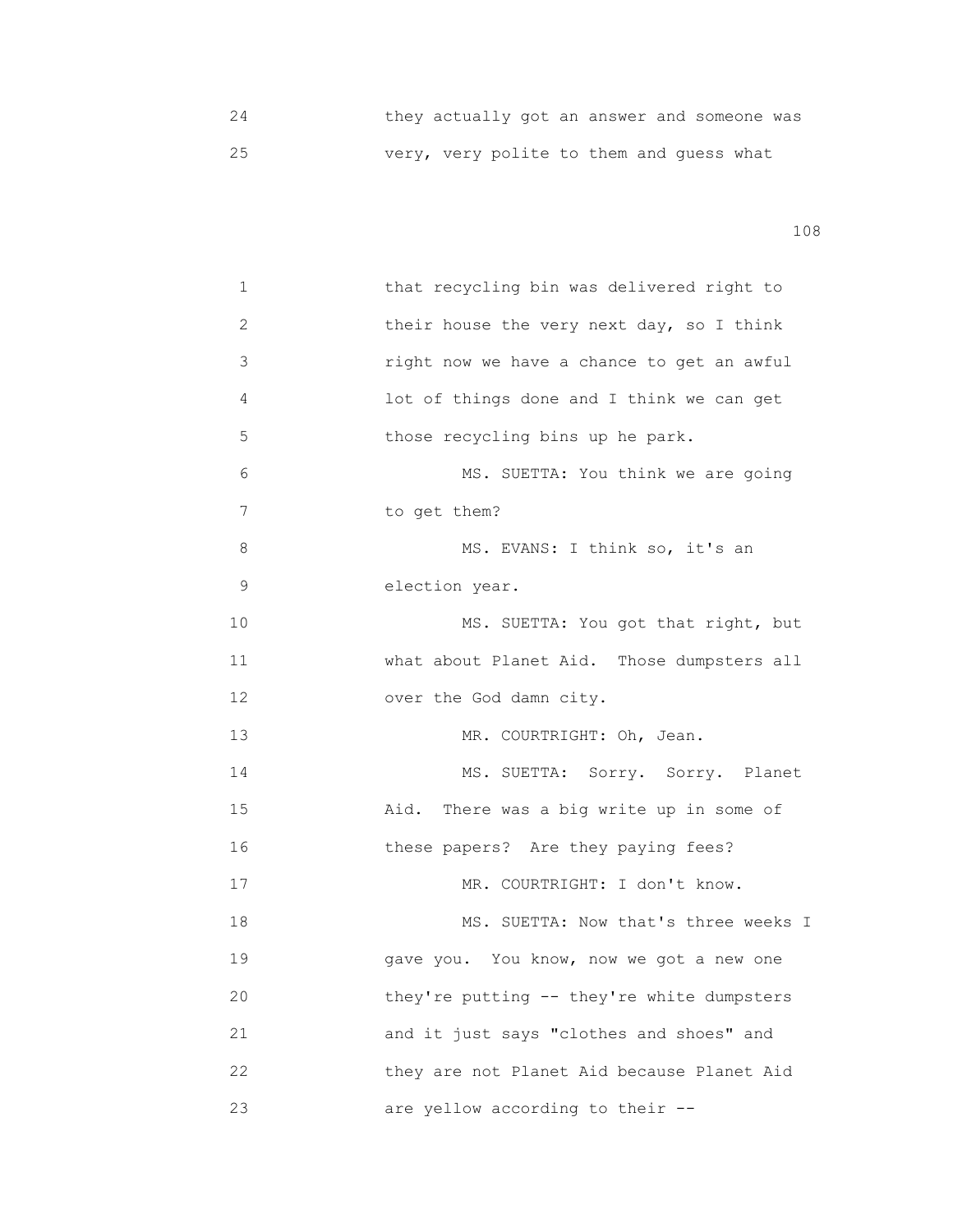|  | MS. FANUCCI: Wait, what's the next |  |  |
|--|------------------------------------|--|--|
|  | one? What's the other one?         |  |  |

| 1           | MS. SUETTA: A white one.                    |
|-------------|---------------------------------------------|
| 2           | MS. FANUCCI: Do know the name on it?        |
| 3           | MS. SUETTA: There is no name on it,         |
| 4           | there is no number on it, it just says,     |
| 5           | "Clothes and shoes." You know, they are     |
| 6           | sending all of these clothes to that third  |
| 7           | world country and South Side.               |
| 8           | And this Danielle place, the one we         |
| $\mathsf 9$ | are going to give the loan to, 7-A or four, |
| 10          | whatever it is, do they make sex toys?      |
| 11          | MR. COURTRIGHT: Oh, Jeannie.                |
| 12          | MR. MCGOFF: No, Jean, they do not.          |
| 13          | MS. SUETTA: Because I would be a            |
| 14          | customer.                                   |
| 15          | MR. COURTRIGHT: Jeannie, please.            |
| 16          | MS. SUETTA: No? What about Jerry --         |
| 17          | shut up. What about Jerry Langan. You are   |
| 18          | supposed to shut that off.                  |
| 19          | MR. COURTRIGHT: It's off, but.              |
| 20          | MS. SUETTA: Why do you keep on              |
| 21          | pulling it out?                             |
| 22          | MR. COURTRIGHT: I'm trying to turn          |
| 23          | off -- we sent the letter.                  |
| 24          | MS. SUETTA: And?                            |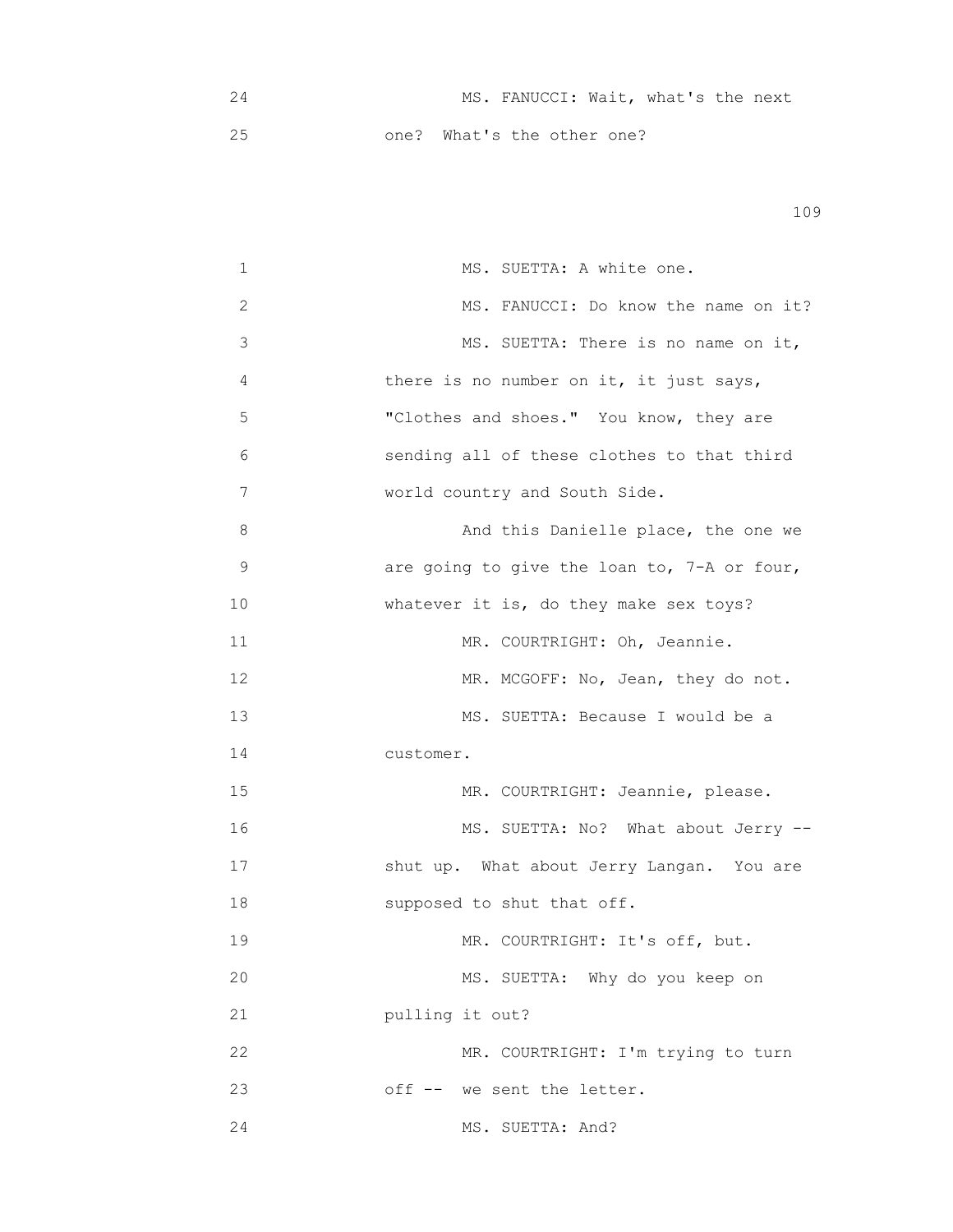| 1  | response yet. I don't know what to tell      |
|----|----------------------------------------------|
| 2  | you.                                         |
| 3  | MS. FANUCCI: Jean, that wasn't fair.         |
| 4  | MS. SUETTA: Sherry.                          |
| 5  | MS. FANUCCI: That's not fair, you            |
| 6  | are going to get me in trouble.              |
| 7  | MS. SUETTA: I know, it's good. So            |
| 8  | we are going to find about the recycling, we |
| 9  | are going to find out about the fees for     |
| 10 | Planet Aid, because if they got money to pay |
| 11 | the people to put them on their property     |
| 12 | Scranton should get some money, too.<br>And  |
| 13 | now you got to -- shut up, Sherry -- and now |
| 14 | you got clothes and shoes and, Bill, they    |
| 15 | don't even pick the stuff up.                |
| 16 | MR. COURTRIGHT: Jean, how am I going         |
| 17 | to answer you after all of this that just    |
| 18 | went on.                                     |
| 19 | MS. SUETTA: You don't know. What?            |
| 20 | MR. COURTRIGHT: Forget it.                   |
| 21 | MS. SUETTA: Give me an answer. I             |
| 22 | got over minutes.                            |
| 23 | MR. COURTRIGHT: Did we send that             |
| 24 | to -- letters?                               |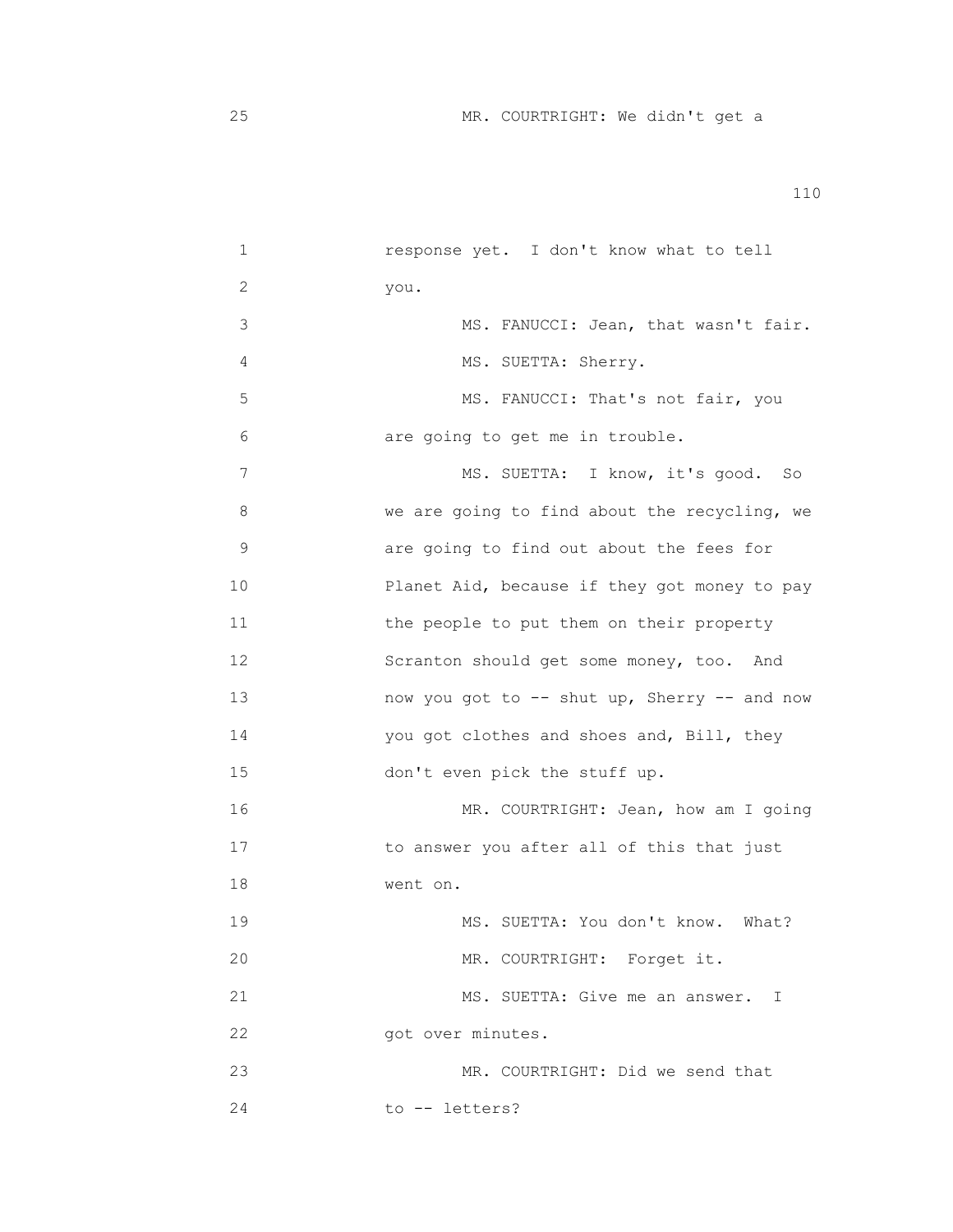|    | you promise to behave I will call            |
|----|----------------------------------------------|
| 2  | Mr. Langan.                                  |
| 3  | MS. SUETTA: No. No. No.                      |
| 4  | MR. MCGOFF: It's not worth it.               |
| 5  | MS. SUETTA: It's not worth it. I'm           |
| 6  | not going to change for a phone call,        |
| 7  | uh-huh.                                      |
| 8  | MR. MCGOFF: I tried.                         |
| 9  | MS. SUETTA: You have to do more than         |
| 10 | that.                                        |
| 11 | MR. COURTRIGHT: Did we send a                |
| 12 | letter about the Planet Fitness ones or no?  |
| 13 | Planet Fitness. Planet Aid.                  |
| 14 | MS. SUETTA: Planet Aid, Bill.                |
| 15 | Planet Aid.                                  |
| 16 | MR. COURTRIGHT: Could we ask license         |
| 17 | and inspection if they have to have permits? |
| 18 | Could we do that?                            |
| 19 | MS. SUETTA: Because, you know, they          |
| 20 | are taking away from the Salvation Army.     |
| 21 | MS. GATELLI: They are like those             |
| 22 | newspaper things that are tied to the polls. |
| 23 | MS. SUETTA: You know, they are               |
| 24 | taking away from the Salvation Army because  |
| 25 | the Salvation Army can't afford to put out   |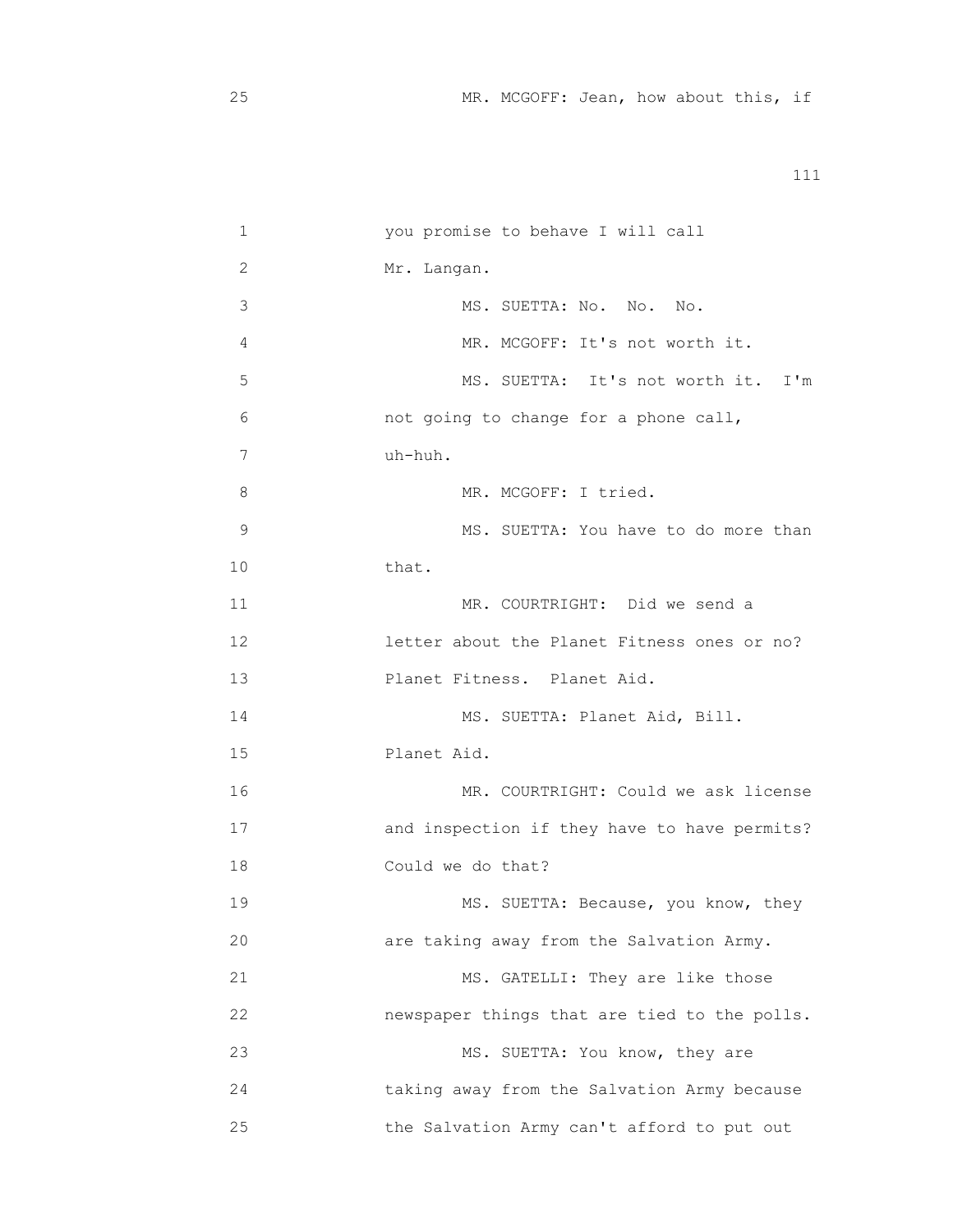1 their dumpsters because of the fees and now 2 these people are doing it. 3 MR. COURTRIGHT: We will ask. 4 MS. SUETTA: When we were flooded 5 the Salvation Army helped us, Planet Aid 6 didn't. You are getting all the help, Judy. 7 MS. GATELLI: There is one over by 8 me, Jeannie, it's overflowing and there is 9 **bags all around the bottom.** 10 MS. SUETTA: That's right and you 11 are getting rodents and everything, yeah. 12 Well, they know it's a third world country 13 over there. 14 MR. MCGOFF: Okay. 15 MS. SUETTA: All right I'm done. I 16 have roll over minutes. You weren't here, I 17 have roll over minutes. 18 MR. MCGOFF: David Dobson. 19 MR. DOBSON: Good evening, Council, 20 Dave Dobson, resident of the Scranton. I 21 was wondering if any response was received 22 on the proposed spray in the East Mountain? 23 MS. GATELLI: We did get a response. 24 MS. FANUCCI: They got it. 25 MS. GATELLI: He is going to notify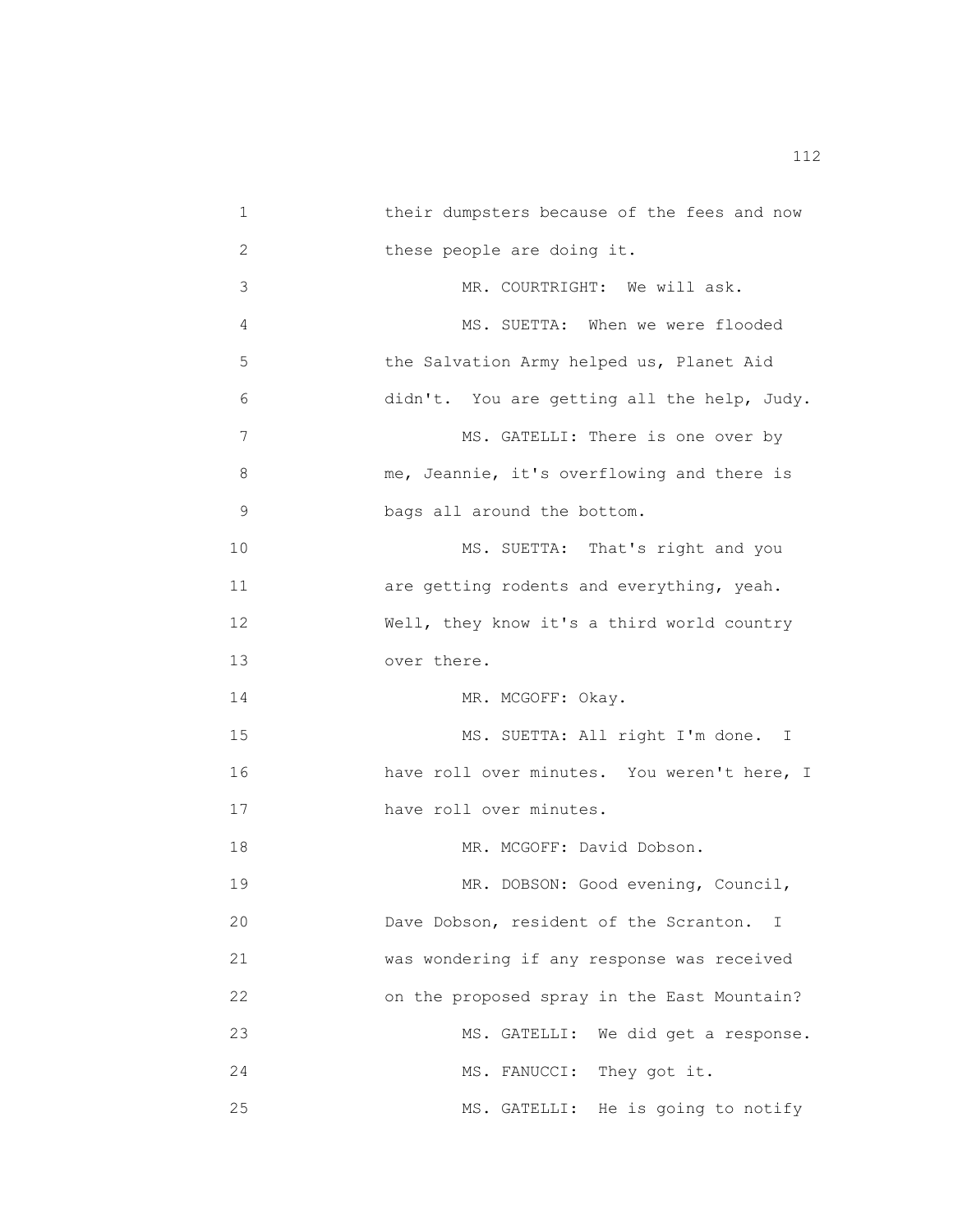1 us what they are using and what they are 2 going to spray. He is missing with Phyllis 3 Mish at Matthew Avenue.

4 MR. DOBSON: I would like to ask 5 council at this time to entertain a motion, 6 if possible, to request that they hire 7 people to go through there and cut those 8 trees and so forth instead of the poison 9 that they want to spray on us.

 10 Now, if I were to go out tonight and 11 say I want to get high on some dope and see 12 if I find a dope peddler he was selling me 13 the poison I was asking for hopefully. He 14 wouldn't tell me he is going to inject me 15 with a poison that decides I'm going to have 16 to put up with. So my request is that we 17 just simply have council condemn the whole 18 issue of spraying in populated areas and we 19 don't need their poison. It's poison. 20 That's why they are spraying it. It's 21 outright it's just simply poison.

22 MS. GATELLI: I'm not sure that we 23 would have that jurisdiction, but we will 24 ask Attorney Minora. They wouldn't be able 25 to use anything that was toxic because --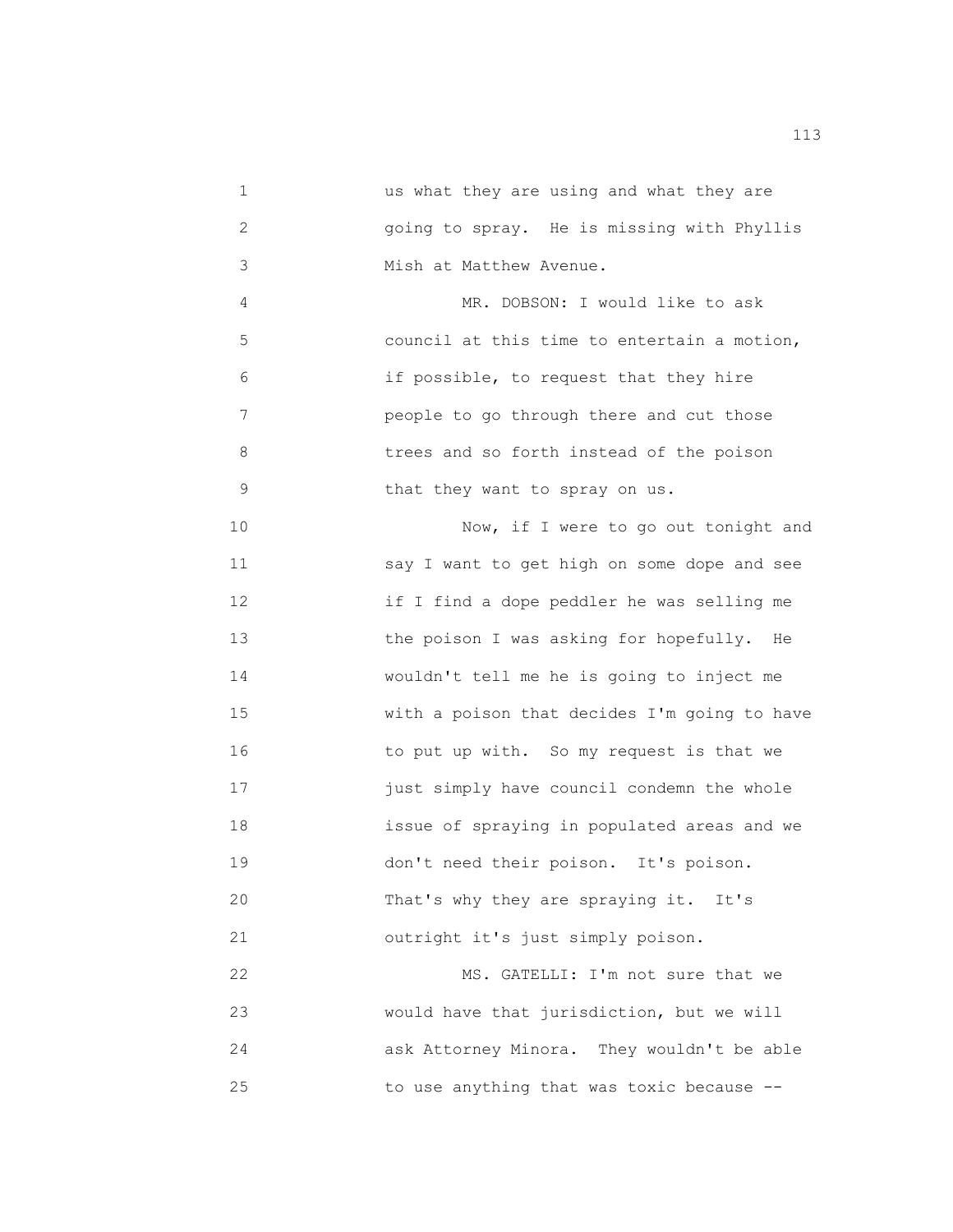1 MR. DOBSON: Oh, it's toxic. 2 MS. GATELLI: But the herbicides 3 that are toxic are off the market and nobody 4 can use them. 5 MR. DOBSON: Well, I have a little 6 background in chemistry and I venture to 7 said that they wouldn't bother to drink it. 8 MS. GATELLI: The what? 9 MR. DOBSON: They wouldn't bother to 10 drink some of it. It's toxic. Period. And 11 there is no reason why they should be 12 spraying it in any neighborhood; and, 13 furthermore, we don't need any more 14 defoliated strips up and down our landscape. 15 What next, are they going to spray it on 16 West Mountain when they put their power line 17 and ship all out all their power out to New 18 York City? 19 Did you see the letter from Governor 20 Scranton in the paper Sunday? I mean, 21 that's just the ploy to say, well, oh, well, 22 you know, we need to put a big power line 23 in, they have the right-of-way to run 24 through there, so what are we going to have 25 next the big -- a big strip cut out of West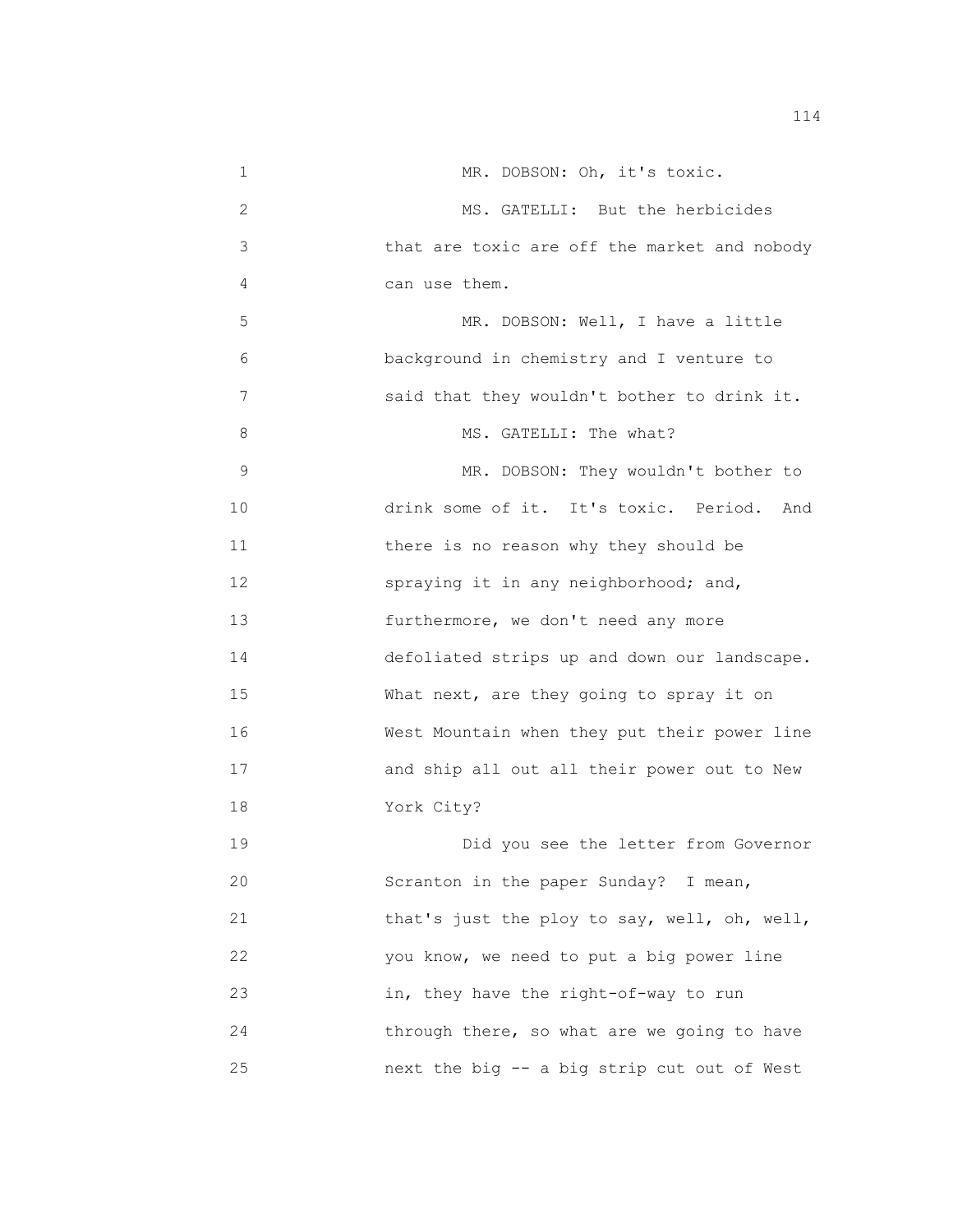1 Mountain and we are going to use herbicides 2 and we have landslides and everything else 3 from the -- I don't agree with these major 4 corporations just telling us what they're 5 going to do. 6 MS. GATELLI: I agree with you. 7 MR. DOBSON: And there is nothing you 8 people have to be ashamed of except if you 9 don't act on it, you know. 10 MS. EVANS: Mr. Dobson I was, which 11 **I'm talk about later, I was actually present** 12 **at the meeting that was held last night**  13 between the residents of Matthew Avenue and 14 representative of PPL, so I'll try to update 15 everyone as best I can and it's still an 16 ongoing issue, nothing has been written in 17 stone at this point and to be -- well, even 18 if it was not nonbinding I would really love 19 to see a letter of disapproval from council. 20 It's like I said, if I went out and bought 21 dope off a dope peddler, I mean, hopefully 22 he would be selling me the poison I asked 23 for, not the poison I was getting told I was 24 getting sprayed with, you know. 25 It's totally ridiculous.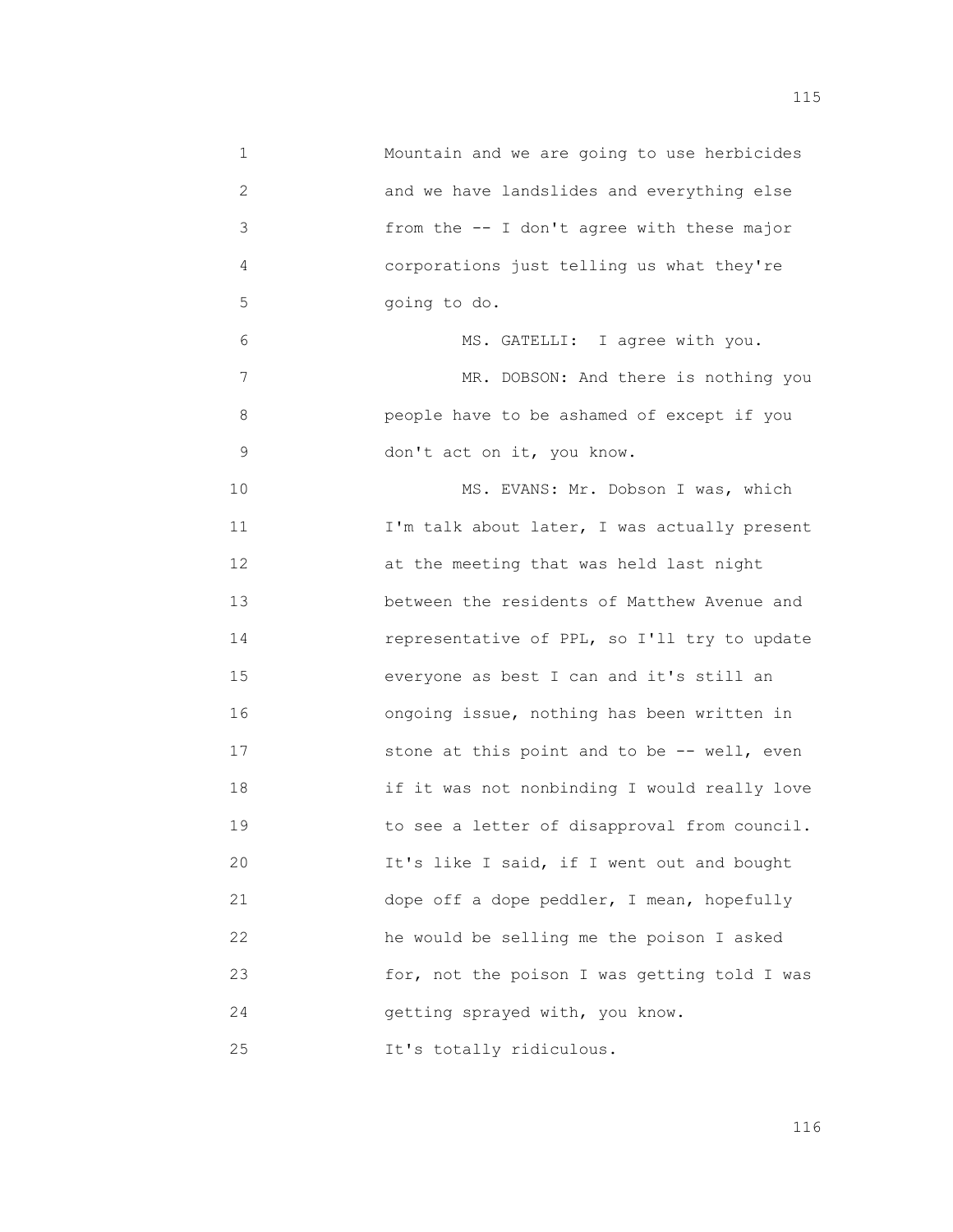1 And I would like to say last week 2 there were a lot of things, changing the 3 issue, on the parade. Well, in 1972 I met a 4 girl at the parade, four years later I 5 married her, and a couple of years back we 6 used to whoop it up maybe more than what we 7 should have, but I always appreciated the 8 parade and my wife looks forward to it more 9 so than our anniversary. We still are 10 confused, we have to dig up our marriage 11 license whether it's the 3rd or 5th, so in 12 spite of, you know, a few negative things 13 happening and it's sad that somebody gets 14 too intoxicated, but, you know, the last 15 thing we need is an area -- a whole big city 16 full of nothing to do. 17 11 Iived up the country for 25 years, 18 it's boring. By the time you get home you 19 have a whole countryside full of nothing to 20 do, and people fighting over 400 acres

 21 instead of a quarter of an acre of lawn, you 22 know, so thank you and have a good night. 23 MR. MCGOFF: Thank you. 24 MR. DOBSON: Thumbs up, Mr. McGoff,

25 for defending the parade last week. I think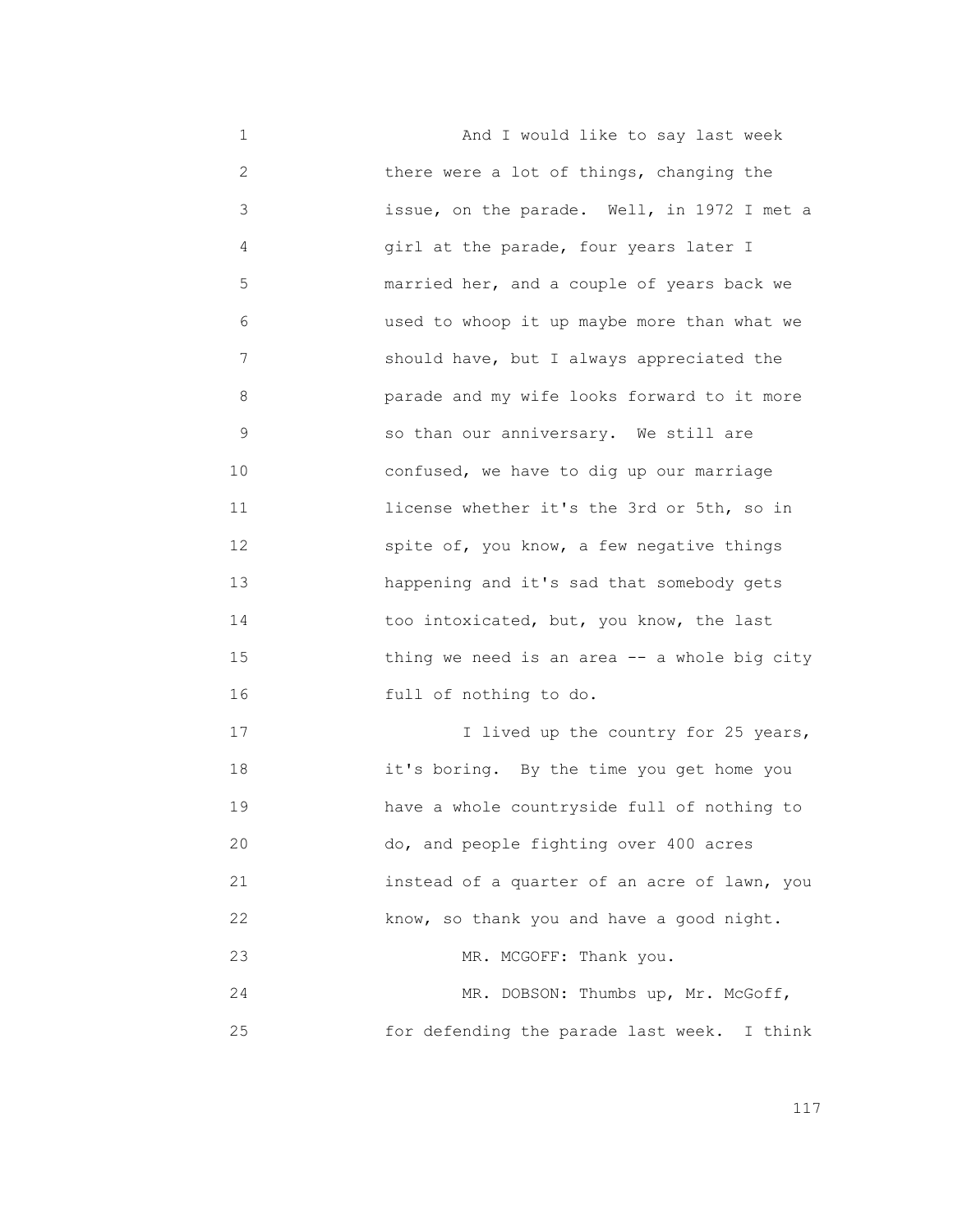| $\mathbf 1$ | we need to let off some steam in this town   |
|-------------|----------------------------------------------|
| 2           | instead of after a long winter. Have a good  |
| 3           | night.                                       |
| 4           | MR. MCGOFF: Lee Morgan.                      |
| 5           | MR. MORGAN: Good evening, Council.           |
| 6           | I have a question for Mrs. Gatelli and for   |
| 7           | Mrs. Fanucci, and that question is I am just |
| 8           | curious, are you going to show up at the     |
| 9           | Scranton/Lackawanna Taxpayers' on Thursday   |
| 10          | for the discussion with the candidates?      |
| 11          | MS. GATELLI: No, I will not be               |
| 12          | present.                                     |
| 13          | MR. MORGAN: Will you, Mrs. Fanucci?          |
| 14          | MS. FANUCCI: No, I'm actually,               |
| 15          | having my party that night, so I already had |
| 16          | plans, but thank you.                        |
| 17          | MR. MORGAN: I just thought I'd ask           |
| 18          | so maybe in the people in the community      |
| 19          | would know whether you were or not since     |
| 20          | everybody else has replied at this point.    |
| 21          | MS. FANUCCI: My computer was down,           |
| 22          | too, and I'm sorry about that. I actually    |
| 23          | received it today. Thank you.                |
| 24          | MR. MORGAN: Okay. Thank you. Well,           |
| 25          | you know, I just want to briefly touch on    |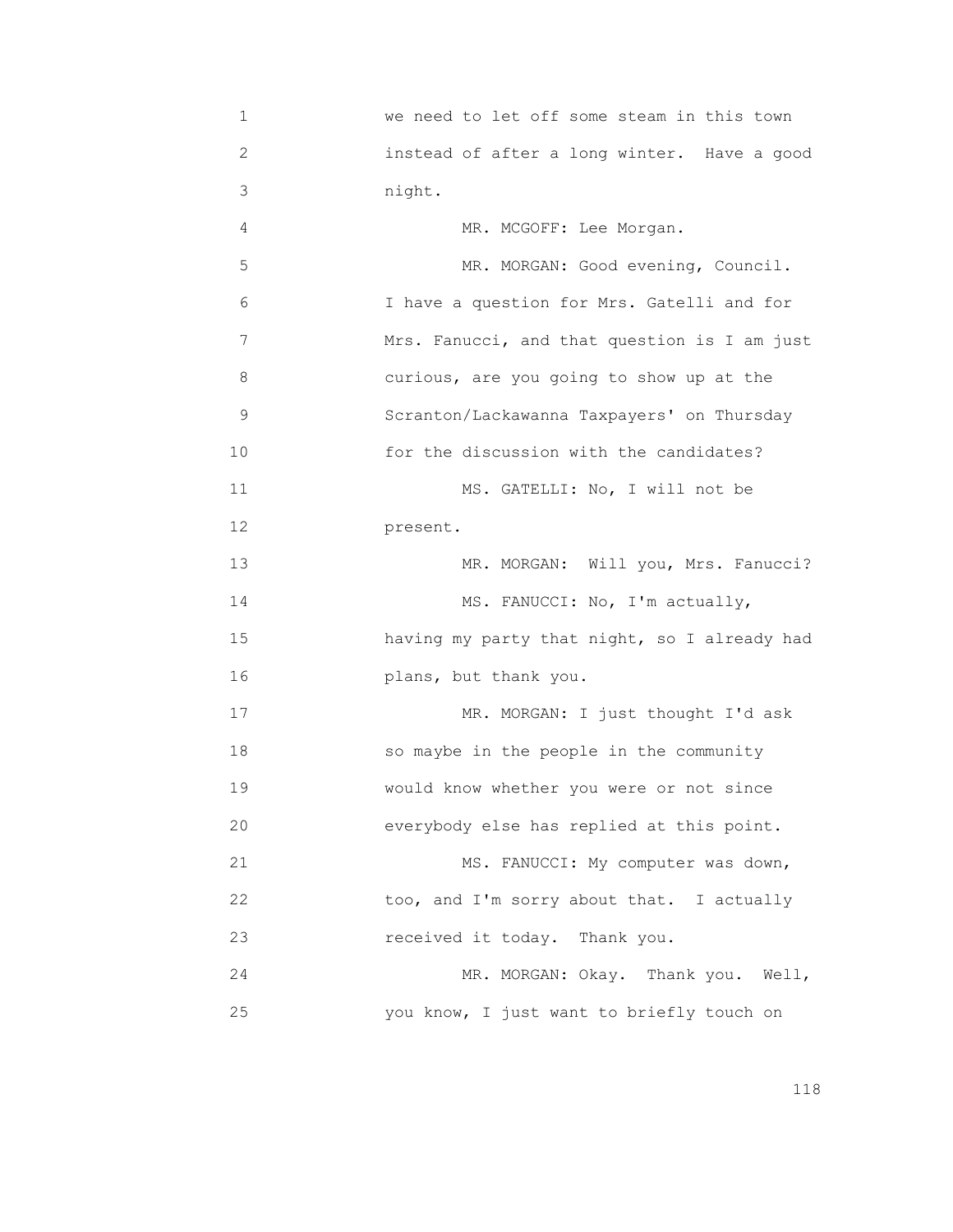1 very briefly on the situation with the 2 Scranton Fire Department, and that is that 3 there seems to have been an awful lot of 4 money for all of the special interests over 5 the courses of this administration, and I 6 don't want to pick on this administration 7 only because this is an election year, but I 8 don't think that any resident in this city 9 should be denied adequate fire protection or 10 police protection and I just think that 11 maybe this council should stand firm and 12 just refuse to have anything done, nothing 13 against what you said, Mrs. Evans, about an 14 independent study, I don't think me 15 personally speaking I'm not interested in an 16 independent study, okay? I want -- I'm not 17 interested in somebody coming here or trying 18 to surmise what we need because evidently we 19 have taken a lot of cuts to the fire 20 department and my own opinion, I'm not a 21 firemen, and I really don't -- I can't 22 really say for sure what we need in the way 23 of fire protection, but the one thing I do 24 know is that we don't need anymore cuts and 25 if there is money for all of these jobs to

119

1 be created for everybody else than there is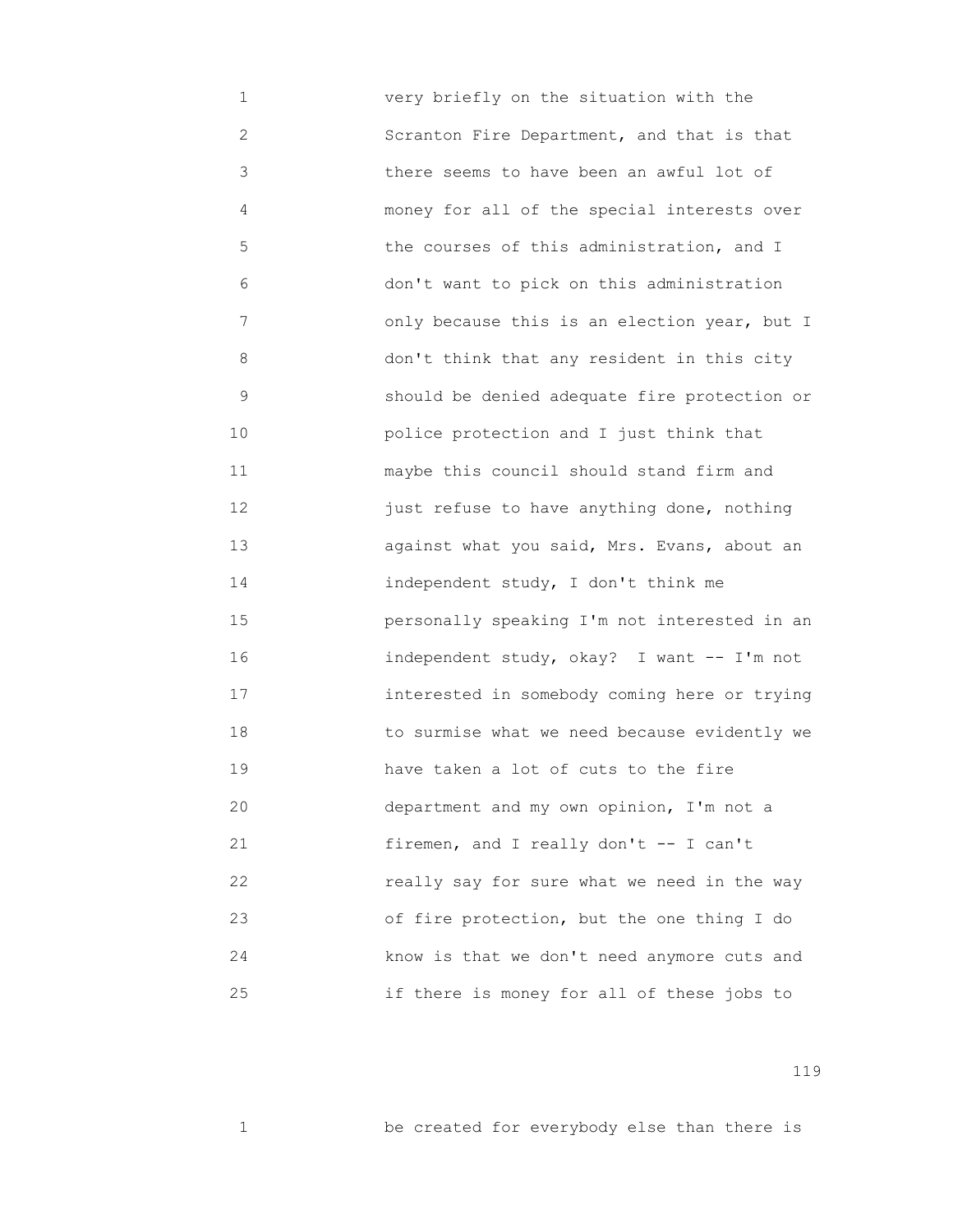2 absolutely no way we should cut any fire 3 personal irregardless of politics in any 4 **manner** whatsoever.

 5 And to go over off that subject, I 6 would like to say something on, well, on the 7 Comcast franchise fee because sooner or 8 later council is probably going to interact 9 hopefully with the mayor and try to come up 10 With a plan on how to proceed and, you know, 11 I stopped and I looked in council's budget 12 and I pulled a number of \$780,000 for the 13 franchise fee. Now, that's the figure I 14 took out of your budget, and what I would 15 like to see done with this money even though 16 I think that the next franchise fee should 17 raise much more revenue than that, probably 18 **18 18** *twice this much, okay, and there is a reason*  19 for that, and it may not be just with the 20 franchise fee, it may be a one-time gift to 21 our public access channel, plus the 22 franchise fee because when those individuals 23 came in from Comcast they said that they 24 would be give a grant, a one-time grant in 25 the negotiations that they had to plus the

120

1 franchise fee, but what I would like to see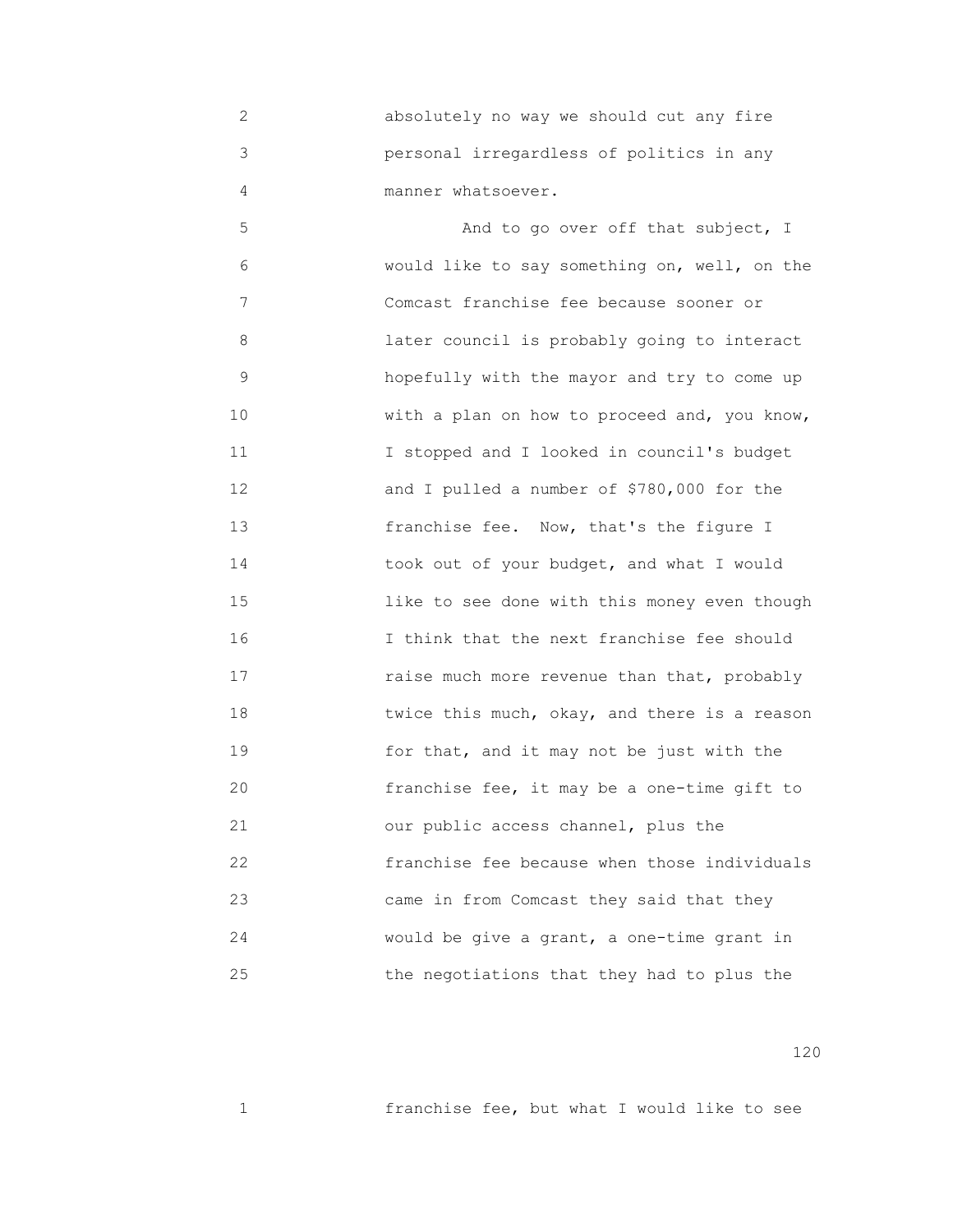- 2 happen to this franchise fee is I would like 3 see a three-way split on that. I would like 4 to see the public access channel get a 5 third, I would also like to see a youth 6 program get a third and I'd also like to see 7 senior citizens' centers located inside of 8 the City of Scranton get a third, and that 9 way we what do is we take a franchise fee, 10 Which the community is paying for, and we 11 disburse it amongst the individuals in the 12 community. 13 The other thing I would like to see
- 14 as part of this negotiation is a low cost 15 package, an entry package with -- I'm not 16 saying enhanced channels, but maybe 17 educational channels for children, some -- 18 the public service Channel 61, maybe a 19 couple of other channels which aren't 20 broadcast channels here in a low cost 21 package for the residents of the city, so 22 that everybody is going to get a benefit 23 from this franchise agreement and not just 24 as a revenue enhancement for the city but as 25 a, I don't know, some kind of benefit to the

| general public in the city instead of just |  |  |  |  |
|--------------------------------------------|--|--|--|--|
| worrying about are we going to raise more  |  |  |  |  |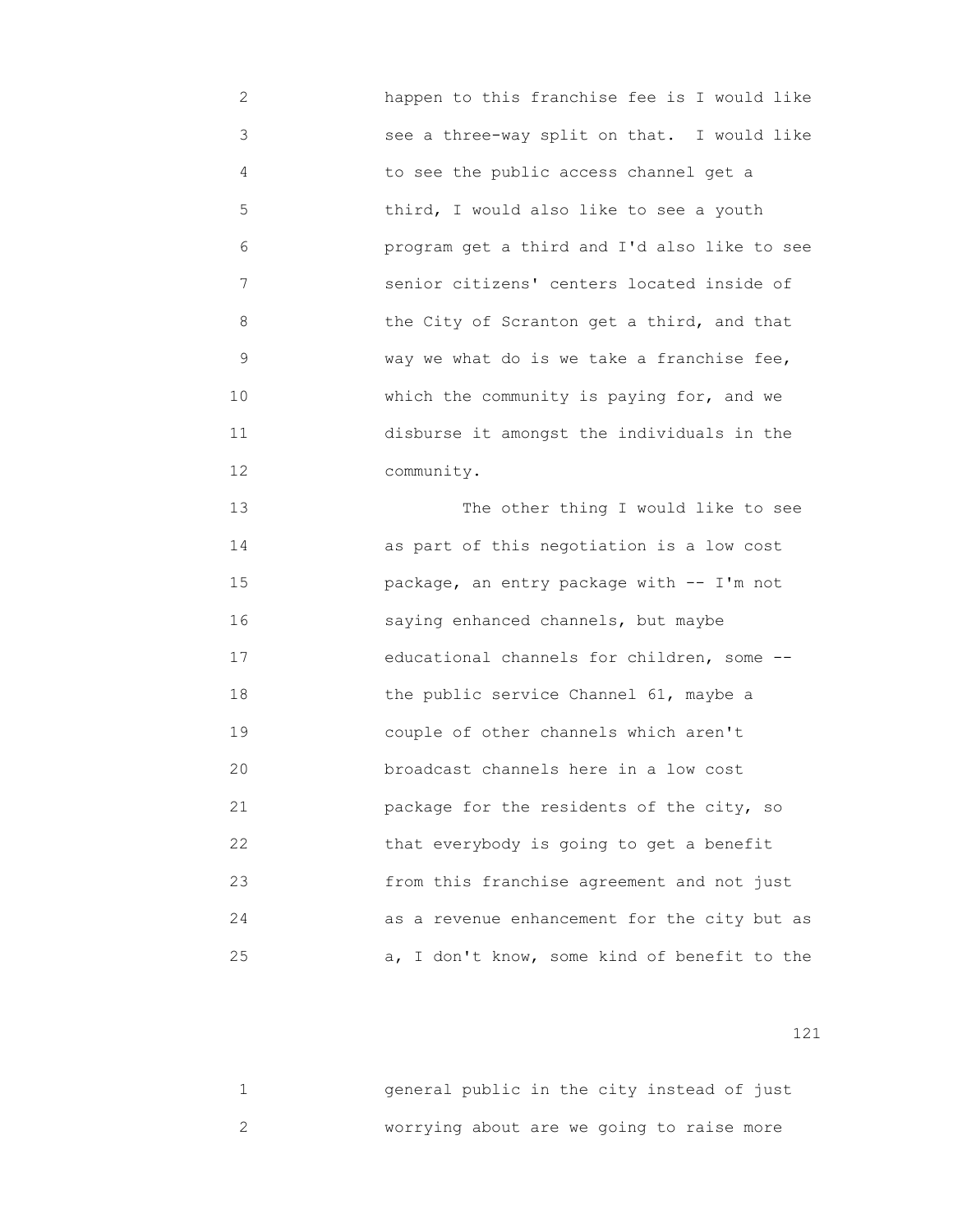3 money can we raise revenue through a 4 franchise fee. I think the money needs to 5 either be spread out amongst the community 6 and for the people who view 61 I think they 7 should get a benefit.

 8 Now, I think we have to realize that 9 there's a lot more tied to this franchise 10 fee than most people may realize because you 11 can get phone service through that and you 12 can get Internet service, so they are 13 raising an awful lot more money than they 14 would probably like to admit, and then they 15 are saying we can only get a percentage of 16 the cable revenue, and I just think that we 17 need to structure this so that we realize 18 the amount of profit and business they are 19 doing inside of the city parameters 20 boundaries by having that franchise, and I 21 think it's important for this council to 22 interact with the mayor and get a good deal 23 for all of the residents. Thank you. 24 MS. SCHUMACHER: Marie Schumacher. 25 MS. GATELLI: Mr. Morgan, just for

| the record, we did check that out about    |  |  |  |  |
|--------------------------------------------|--|--|--|--|
| getting the fees for the Internet and it's |  |  |  |  |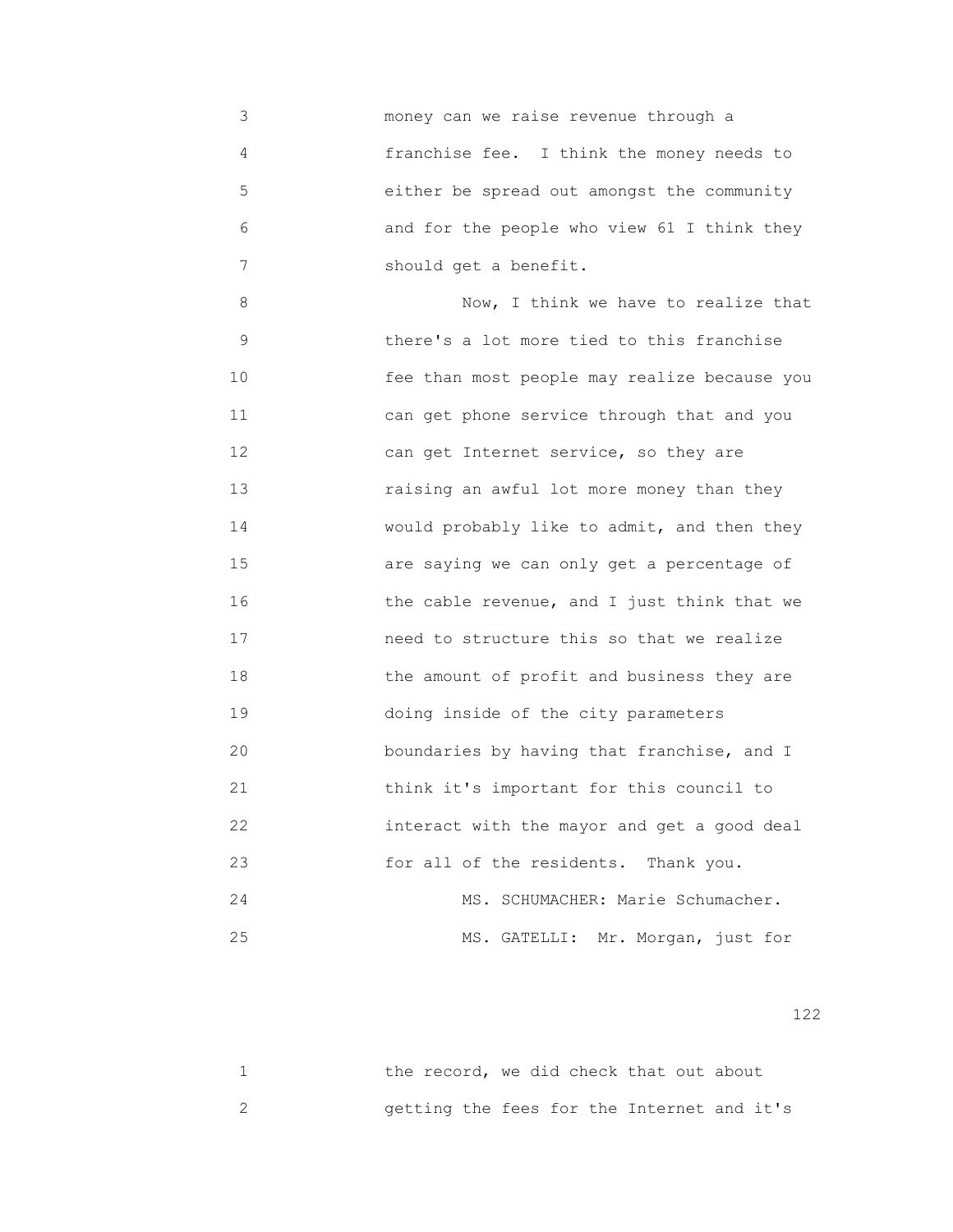3 against the FCC laws.

4 MR. MORGAN: No, I'm aware of that. 5 MS. SCHUMACHER: Good evening. Marie 6 Schumacher, city resident and member of the 7 Taxpayers' Association. Last year the 8 Pennsylvania House passed legislation 9 HB-2018 that would provide financial 10 **assistant to municipalities for the tax**  11 exempt properties located within the 12 municipality. The Bill would distribute -- 13 would have distributed the revenue of the 14 Johnstown flood tax to municipalities with 15 high levels of tax exempt property. To 16 qualify, a municipality that assessed value 17 of tax exempt properties must equal-- would 18 have had to equal or exceed 15 percent of 19 the total. Today's Court notes note that 20 the University of Scranton has gobbled up 21 several more properties: 3006, 3008, 3013 22 and 3016 Mulberry Street and 1409 and 1411 23 Linden Street.

 24 A recent compilation I did on the 25 past month's worth of obituaries showed that

|                                           | the Scranton hospital deaths numbered 78 and |
|-------------------------------------------|----------------------------------------------|
| 51 or 65 percent were from municipalities |                                              |
| other than Scranton. If this ratio holds  |                                              |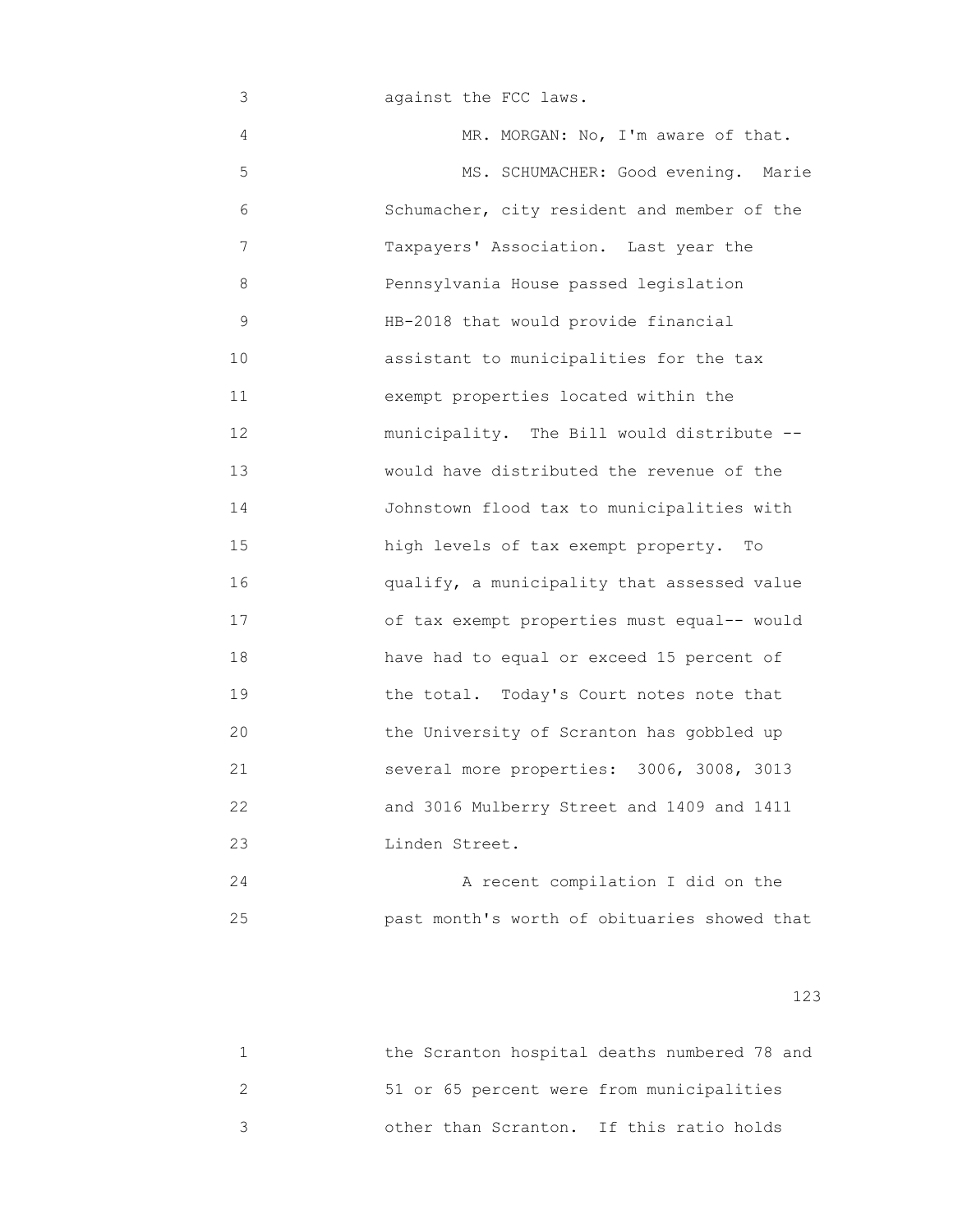4 true for the entire hospital population 5 Scranton city taxpayers backs are breaking 6 to offset the property tax free hospitals 7 and other nonprofit institutions while the 8 outlining residents benefit both by having 9 the access to our city services and by 10 having lower property taxes in their own 11 communities. 12 Therefore, I urge you to petition 13 our state representative to renew the 14 legislation that was proposed by HB-2018 and 15 to provide the Johnstown flood funds as we 16 are significantly over the 15 percent 17 threshold. 18 Number two: On the wildlife center, 19 there was an article in Sundays 20 Times-Tribune that described an enrichment 21 program to keep animals in the Providence, 22 Rhode Island zoo mentally and physically 23 healthy. As this animal enrichment is 24 relatively new, I'm proud to say our Genesis 25 Wildlife Center has been conducting these

| enrichment programs for their animals since |
|---------------------------------------------|
| their inception.                            |
| I was also happy to read into               |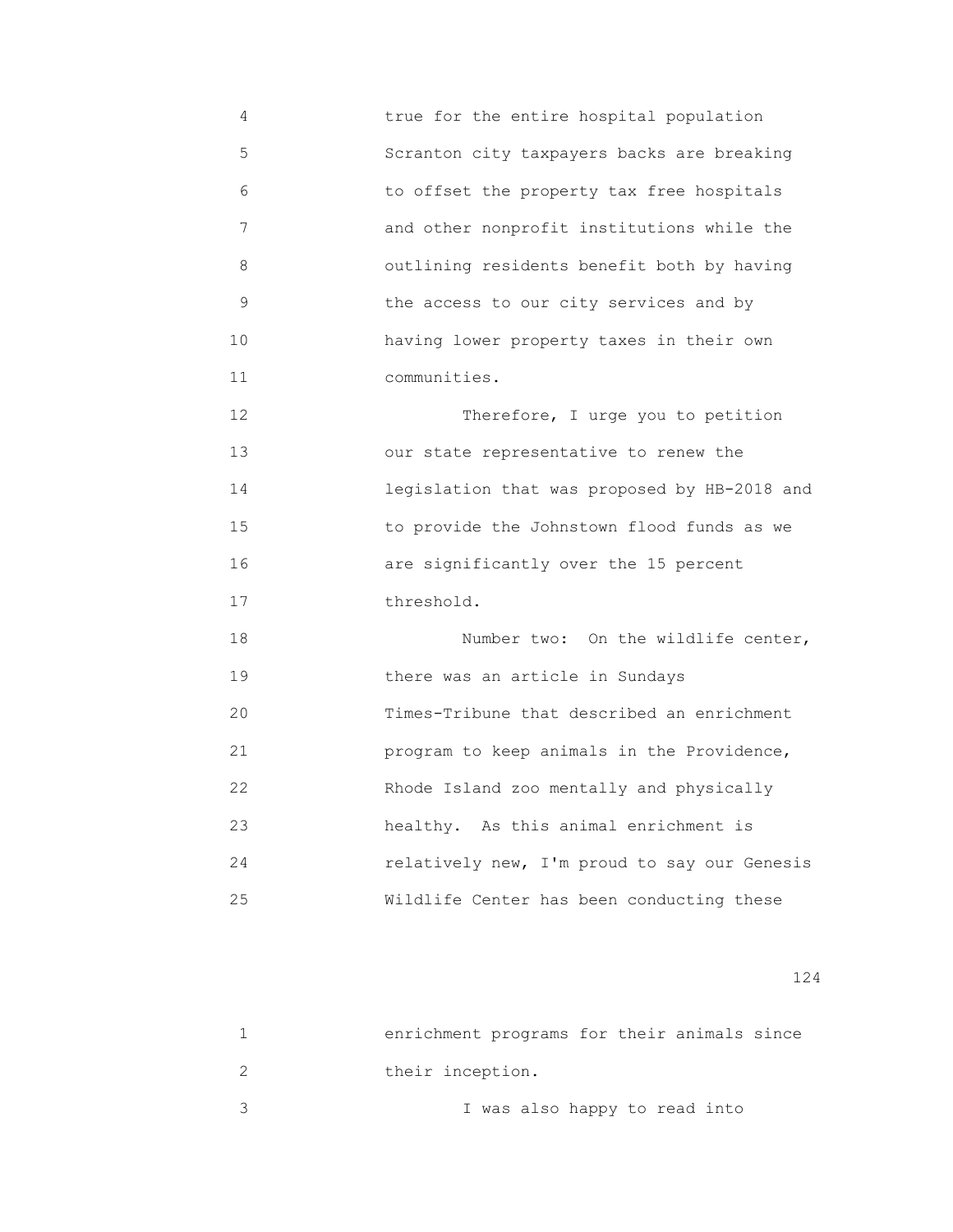| 4  | today's letter to the editor in the         |
|----|---------------------------------------------|
| 5  | Times-Tribune that federal and state        |
| 6  | inspectors have certified the Genesis       |
| 7  | Wildlife Center center and they have passed |
| 8  | inspection.                                 |
| 9  | Now, the mayor spent the \$175,000          |
| 10 | that the state allocated for the Genesis    |
| 11 | Wildlife Center and spent the entire amount |
| 12 | on architectural renderings and studies for |
| 13 | a new Genesis Wildlife Center. I would like |
| 14 | to ask you all when that facility is going  |
| 15 | to be constructed?                          |
| 16 | Next, the forensic audit of the             |
| 17 | Single Tax Office. I am disappointed with   |
| 18 | the audit report, but happy see it was      |
| 19 | available on-line for all to read. If       |
| 20 | exceeding a department's budget and taking  |
| 21 | money from other entity's revenue to cover  |
| 22 | the losses isn't theft I'd like to know     |
| 23 | exactly what it is.                         |
| 24 | The other area unmentioned, except          |
| 25 | tonight it was touched upon, deals with the |

| \$2 million loss. I cannot believe          |
|---------------------------------------------|
| \$2 million disappeared due to accounting   |
| errors. Is it not just as likely that some  |
| accounts were marked paid but were actually |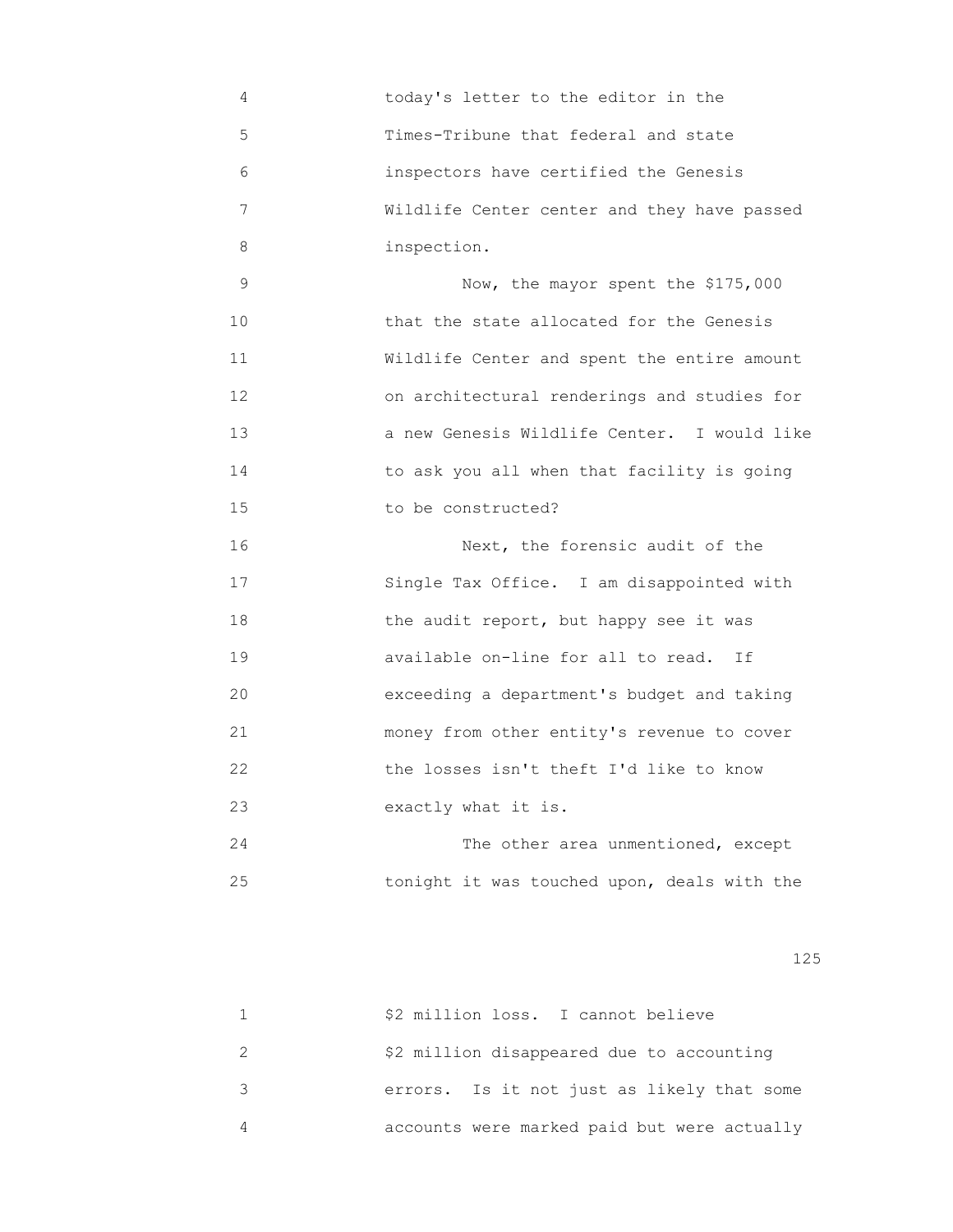5 unpaid for almost a decade? That seems more 6 plausible to me than accounting errors if 7 some accounts were marked paid and, in fact, 8 were not paid and we learned tonight that 9 **that, in fact, is the case.** 

10 Next, the Ice Box, on April 27, 11 2006, the city council tabled a resolution 12 to approve the contract that was drawn up by 13 the Redevelopment Authority. Section 20 of 14 the attached agreement to that resolution 15 stated that time is of the essence in the 16 performance of this agreement, so I would 17 like to know since you all tabled that for 18 some reason if council has requested a 19 revised contract be drawn up by the 20 Redevelopment Authority so that can be 21 executed and we can start receiving the 22 \$600,00 that BRT Ice owes the city and that 23 would go along way to helping balance our 24 2009 budget. Will something be done in that 25 regard?

| MS. GATELLI: I did request that           |
|-------------------------------------------|
| from Mrs. Garvey, and I was going to have |
| Mr. Minora review it, but he is not here  |
| this evening, so --                       |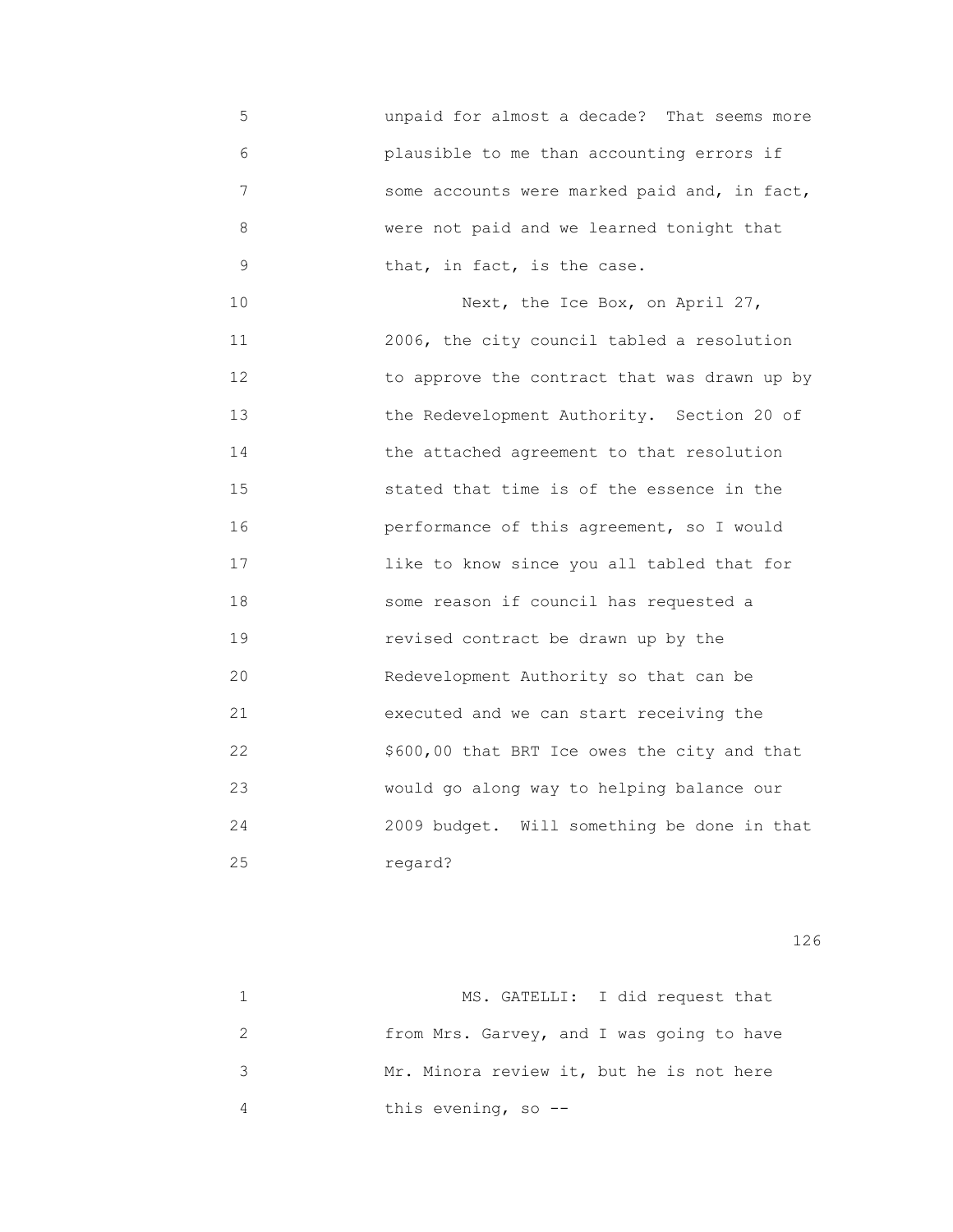5 MS. SCHUMACHER: No, but back in 2006 6 did anybody -- when you tabled that motion 7 and never brought it back did you send it 8 back to -- for whatever reason it was 9 tabled? Did you ask the Redevelopment 10 Authority to come up with another agreement 11 that would be acceptable to council? 12 MS. FANUCCI: Actually --13 MS. GATELLI: You can't. An 14 agreement was signed by council. 15 MS. FANUCCI: The agreement was 16 signed, yeah. 17 MS. GATELLI: We can't ask them to do 18 another agreement. They signed it for that 19 agreement. 20 MS. SCHUMACHER: I believe that -- 21 MS. GATELLI: The developer signed it 22 and city council signed it. We can't do 23 another one. 24 MS. SCHUMACHER: I believe you can 25 ask them to revise that if it's not

|   | acceptable to you.                     |
|---|----------------------------------------|
|   | MS. FANUCCI: They actually were        |
| 3 | doing more than they had to do at that |
| 4 | point.                                 |
| 5 | MS. SCHUMACHER: No, but they weren't   |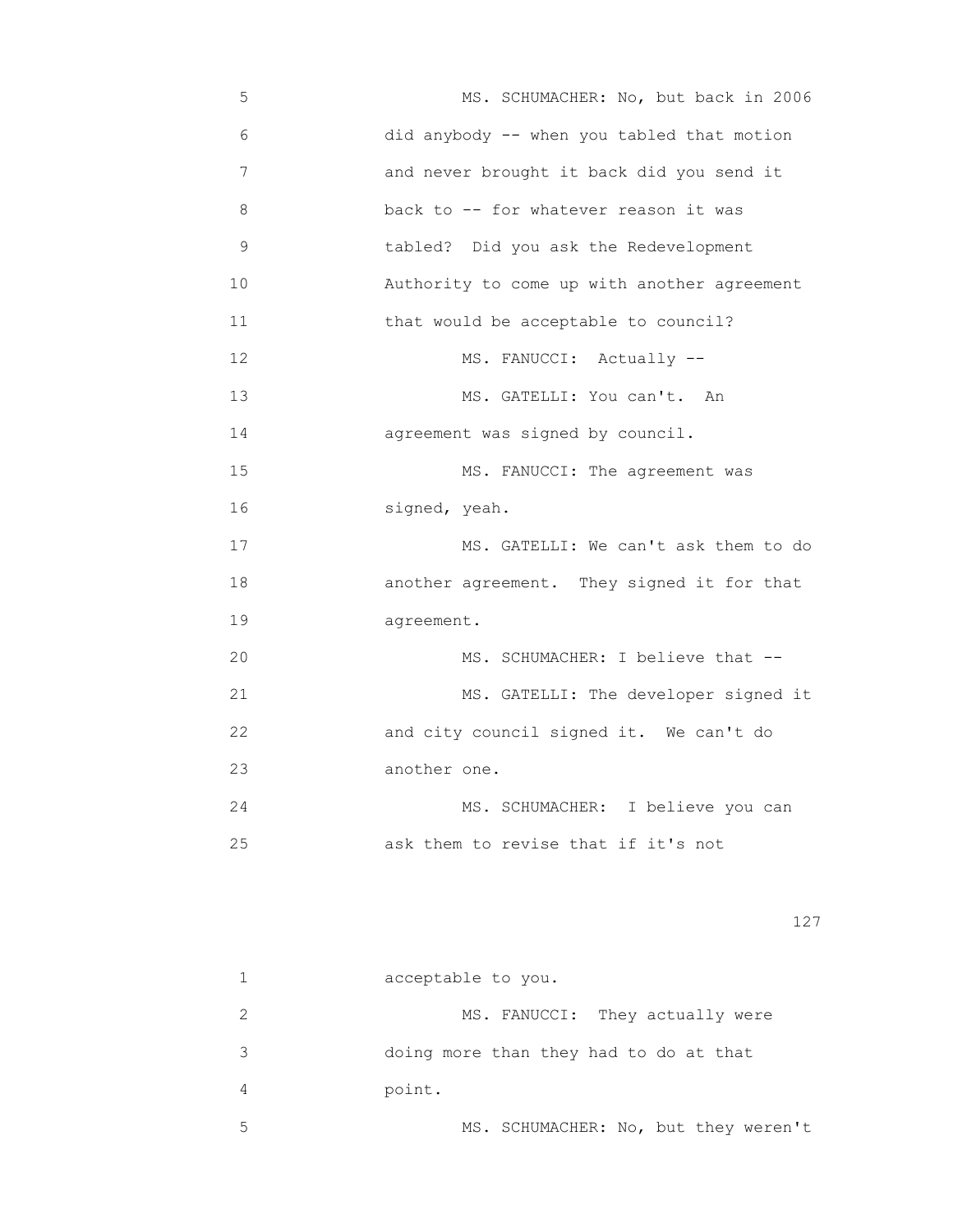6 paying. They weren't paying. The original 7 -- what was publicized to the public in the 8 beginning, and then I'll finish up, was they 9 were to pay a dollar a year lease until -- 10 MS. GATELLI: For 99 years. 11 MS. SCHUMACHER: No, but until that 12 DPW moved out, and then the 100 -- the 13 original \$600,000 was to and paid. That's 14 What the public was told back then. Now we 15 are being told, no, it's only \$20,000, no 16 interest over 30 years. 17 MS. GATELLI: That's what he had 18 offered us. 19 MS. FANUCCI: He had offered us. 20 MS. GATELLI: I'm sorry I didn't 21 bring it with me. 22 MS. SCHUMACHER: Well, something 23 needs to be done and I look forward to 24 hearing about that next week and thank you. 25 MS. GATELLI: I'll bring it with me.

|   | MS. SCHUMACHER: Thank you.                 |
|---|--------------------------------------------|
|   | MR. MCGOFF: Brett McCloe.                  |
|   | MR. MCCLOE: Good evening. My name          |
| 4 | is Brett McCloe, Scranton taxpayer. With   |
| 5 | elections just around the corner I suspect |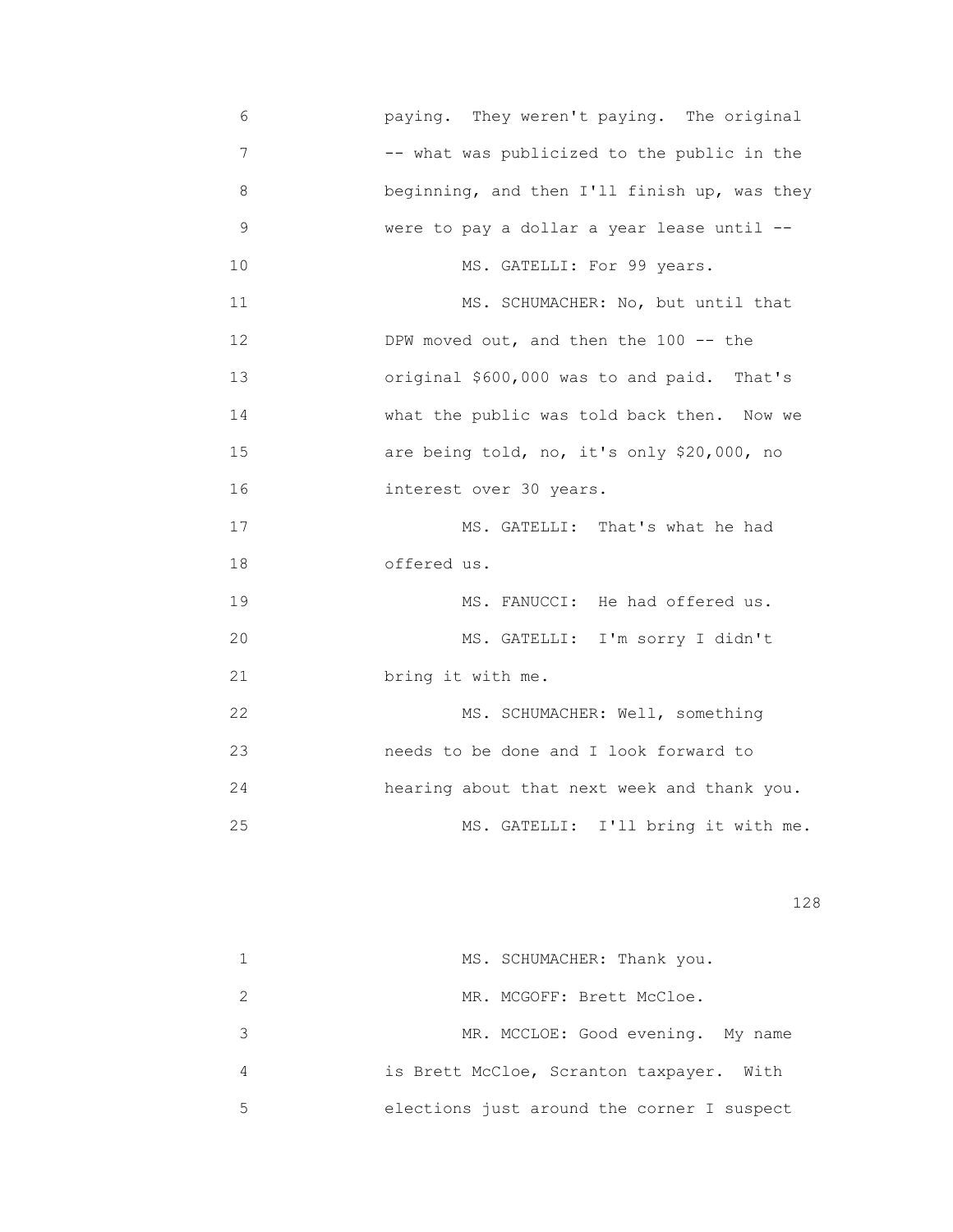6 the vast majority will be intimidated by the 7 complexities of the issues that face our 8 city. Some will vote for the simplicity of 9 sameness and the promise of shiny things 10 that tend to warp one's perception of 11 progress. Others, will vote for kitchen 12 table logic, fiscal responsibility and the 13 abandonment of the thinking that we could 14 leverage our way out of Scranton's economic 15 difficulties. And most will be too confused 16 and apathetic to vote at all.

 17 As citizens of this city, we all 18 have a stake in the outcome of these 19 elections. I could only speak for myself as 20 someone who grew up in Scranton I would not 21 consider myself politically correct, a role 22 model, an altar boy or someone more learned 23 than anyone else, just a citizen who wants 24 to make a difference no matter how small 25 that difference is, so I vote. I won't tell

|               | you who I will vote for, but I will tell you |
|---------------|----------------------------------------------|
| $\mathcal{L}$ | what and why. I vote for extreme fiscal      |
| 3             | discipline on the part of our city           |
| 4             | government to ensure that our future is      |
| 5             | based on our ability to stand competent and  |
| 6             | unwavering without the crutch of PEL and     |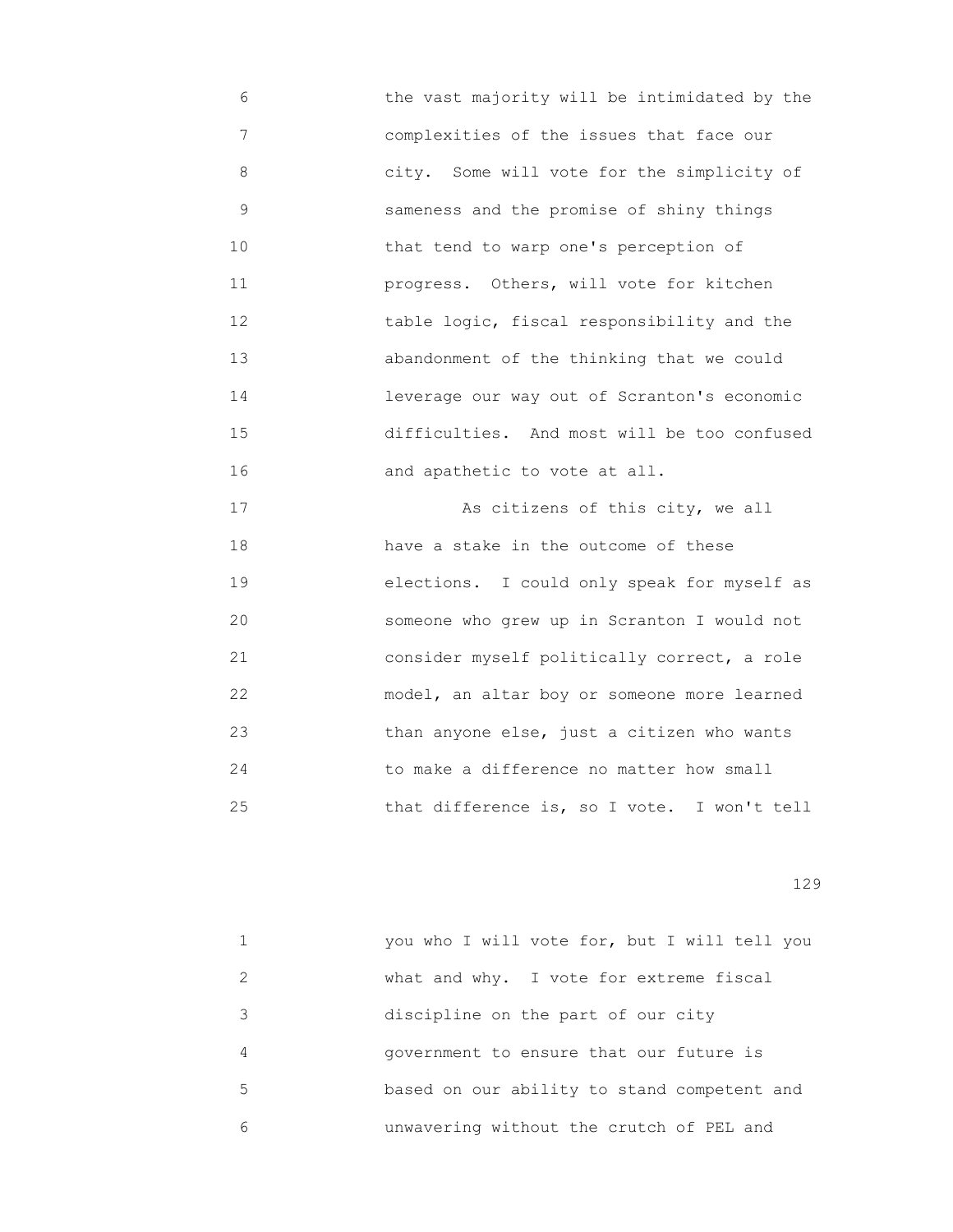7 municipal welfare. I will not vote for an 8 AIG-style mindset that believes city 9 management deserves a raise as Scranton, the 10 company, gets bailed out by state and 11 federal tax dollars.

 12 I also have a hard time with the if 13 we don't take it someone else will kind of 14 thinking. It makes us sound like we are the 15 fat kid at the buffet gobbling up all the 16 tax desserts. It's not hard to conceive 17 that what we take for someone's political 18 gain today will hurt us when we need it 19 tomorrow. By then it will be too much too 20 late. We have gladly taken more than our 21 share of the pie and have nothing but empty 22 buildings, "For sale" signs, self-indulgent 23 pork projects and a massive debt to show for 24 it. Have we become the pork capital of 25 Pennsylvania, the AIG of the northeast. I

|   | don't know, but I think it's time we unravel |
|---|----------------------------------------------|
|   | some of this mess that we can't see and that |
| 3 | we can't touch.                              |
| 4 | The nature of the state and federal          |
| 5 | government is changing and at some point     |
|   | there will be consequences for the amount of |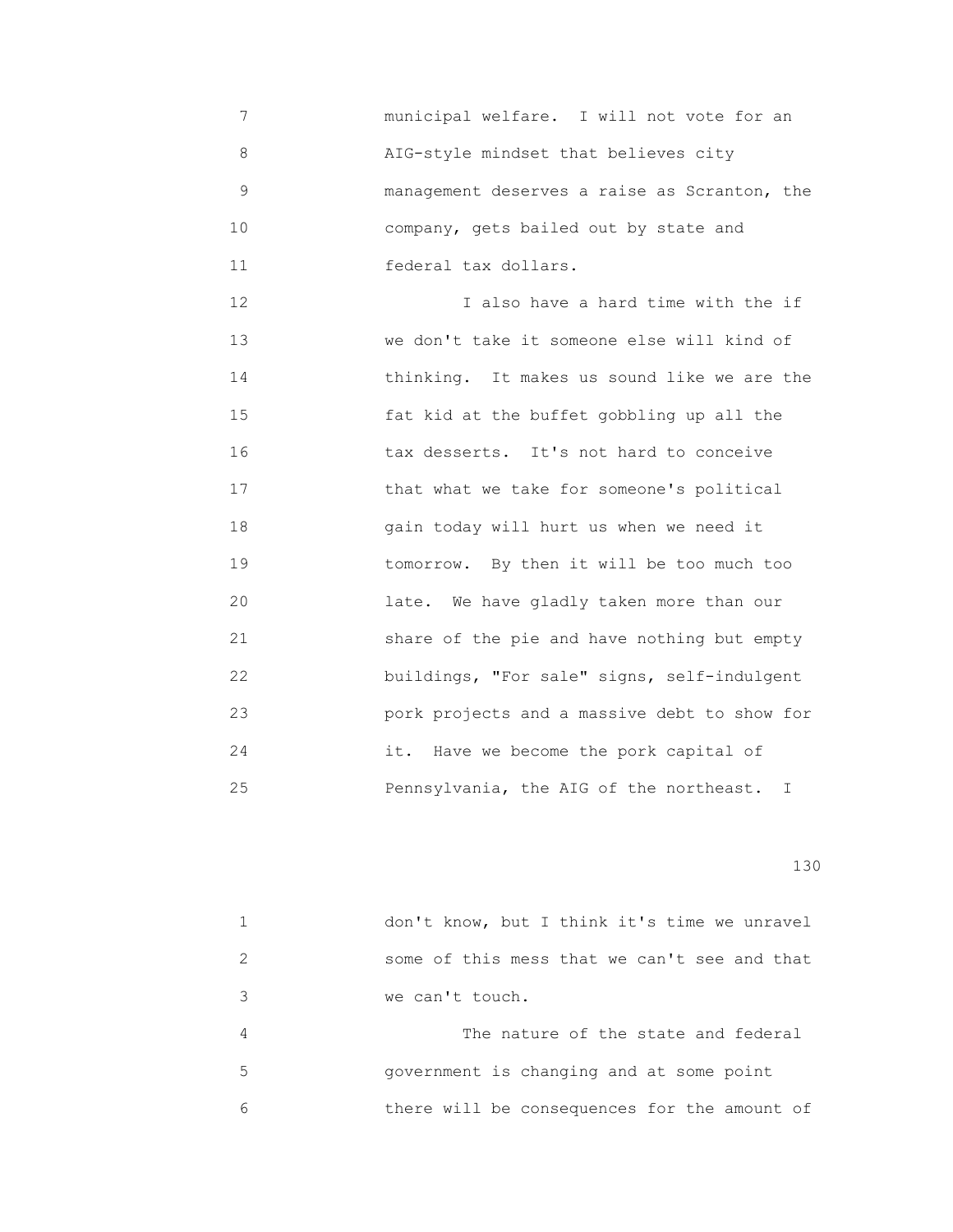7 pork received and lack of fiscal 8 responsibility on the part of our current 9 administration. Scranton cannot afford to 10 wait for a distant train to pay for today's 11 **bills.** The train, the medical school, and 12 the parks are supposed to be wonderful 13 additions to our city, not the saviors of 14 it. Thank you. 15 MR. MCGOFF: John Judd. 16 MR. JUDGE: Good evening, Council. 17 My name is John Judge, and I'm the secretary 18 for IFF Local 60, the Scranton Firefighters. 19 I think this is probably only about the 20 third time I have been here. Excuse me, I'm 21 just getting over a cold. I just wanted to 22 clear up a couple of misconceptions and some 23 things that President Schreiber hit on 24 today. First one I wanted to clear up, 25 watched on the news yesterday and watched

|   | Mr. -- Mayor Doherty state how he believes  |
|---|---------------------------------------------|
| 2 | that the firefighters dislike him. I'd like |
| 3 | everybody in this room, especially council, |
| 4 | to not confuse our community activism as a  |
| 5 | sign of hate, but more of, you know, it's a |
| 6 | love of our profession and our community is |
|   | why we do this. We want to keep ourself     |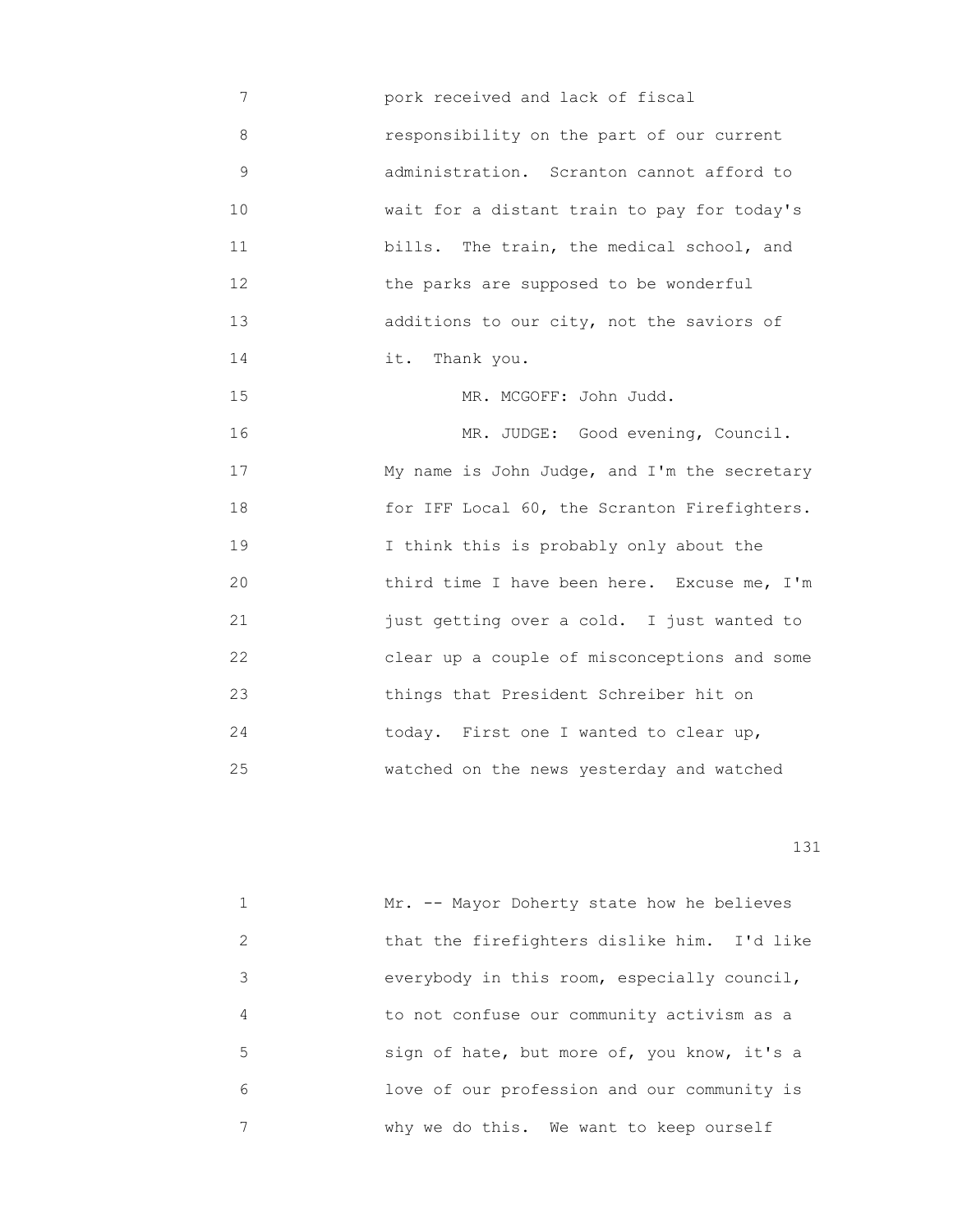8 safe and we want to, you know, ensure that 9 the safety of the public is first and 10 foremost as well, and you kind of got to 11 look at it from our perspective. Over the 12 past I believe it's seven years I have been 13 on the department I have heard numbers range 14 from where the mayor wants to go with our 15 fire department anywhere from 38 layoffs, 16 which he had said recently shortly after the 17 Commonwealth Court decision came out, and 18 then yesterday I believe on Channel 22 the 19 mayor told him no layoffs, that he was going 20 to go to 130 through attrition.

21 The other things that everybody -- 22 and I heard some of the speakers tonight 23 talk about, you know, they don't want to see 24 any fire department layoffs or reductions in 25 numbers, just so everybody is aware this

|               | fire department has already seen eight       |
|---------------|----------------------------------------------|
| $\mathcal{L}$ | numbers dwindle. We were at 150 a year ago,  |
| 3             | we are now at 142 and the mayor has no plans |
| 4             | to replace those eight people, so we are     |
| 5             | actually working below staffing levels that  |
| 6             | we were working a year ago. So, yes, we are  |
|               | working, you know, less now.                 |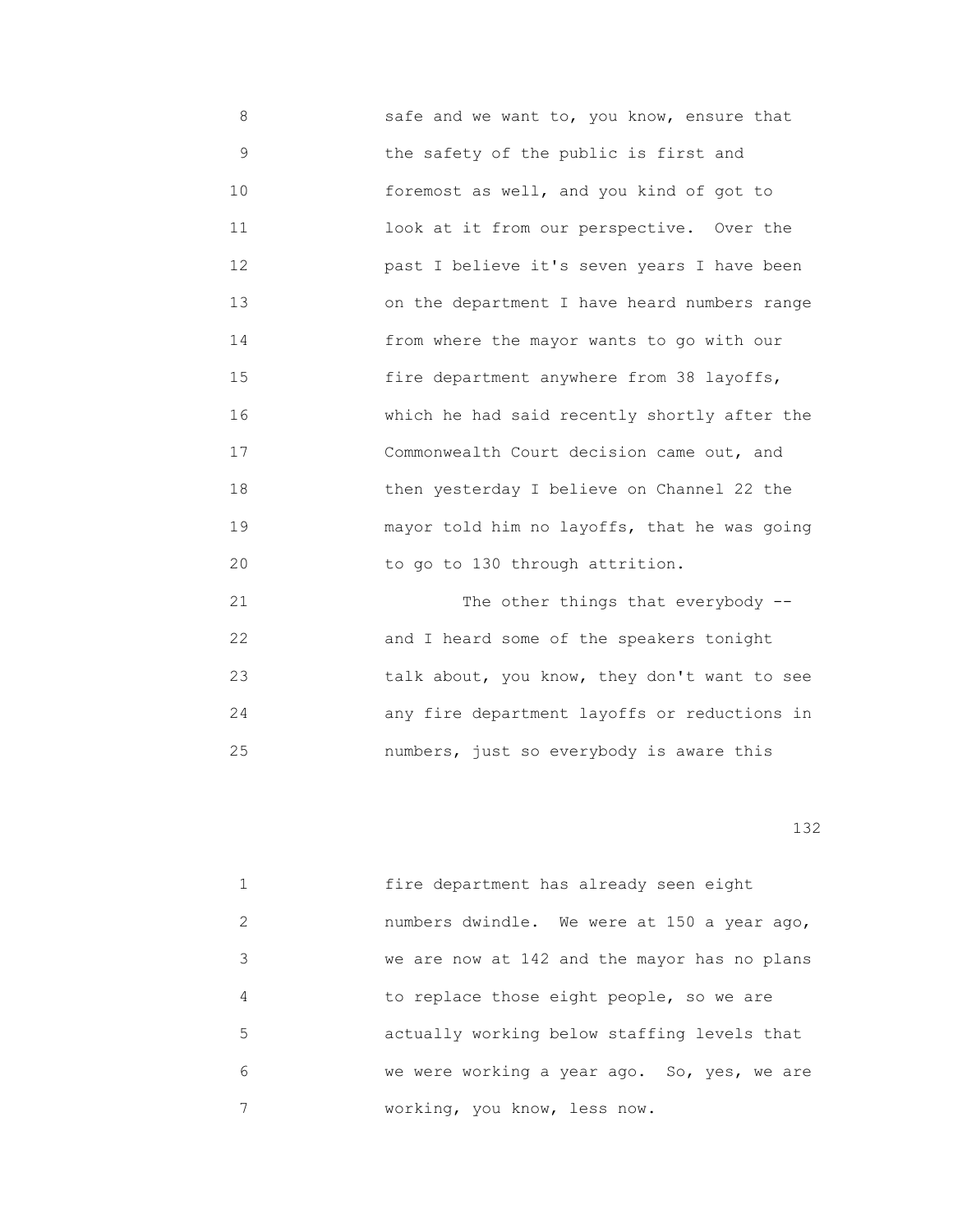8 The big thing with all of the signs 9 and the company closures, Engine 4, which is 10 **10** the engine here at fire headquarters, and 11 Engine 9 which is the other one that 12 Mr. Renda and also I believe Director Hayes 13 and Chief Davis stated they would like to 14 combine or close, I find it very, I don't 15 want to say funny, but I find it hard to 16 understand how the mayor has invested so 17 much money in the downtown area, but yet is 18 he willing to close the two companies that 19 cover the downtown area. Any box alarm 20 right where we are sitting right now the two 21 engines that are assigned to that initial 22 box alarm are Engine 4 and Engine 9 and now 23 we are talking about closing them and as we 24 continue to sink millions of dollars into 25 this downtown area to revitalize it, in the

|               | same breath we are going to go ahead and     |
|---------------|----------------------------------------------|
| $\mathcal{L}$ | shut down these two engine companies. It     |
| 3             | makes no sense to me whatsoever.             |
| 4             | I understand the fiscal constraints          |
| 5             | and concerns that the mayor has to deal      |
| 6             | with, but we need to be logical about how we |
| 7             | do this. If you want to go and open up a     |
| 8             | new business what do they ask for, the bank? |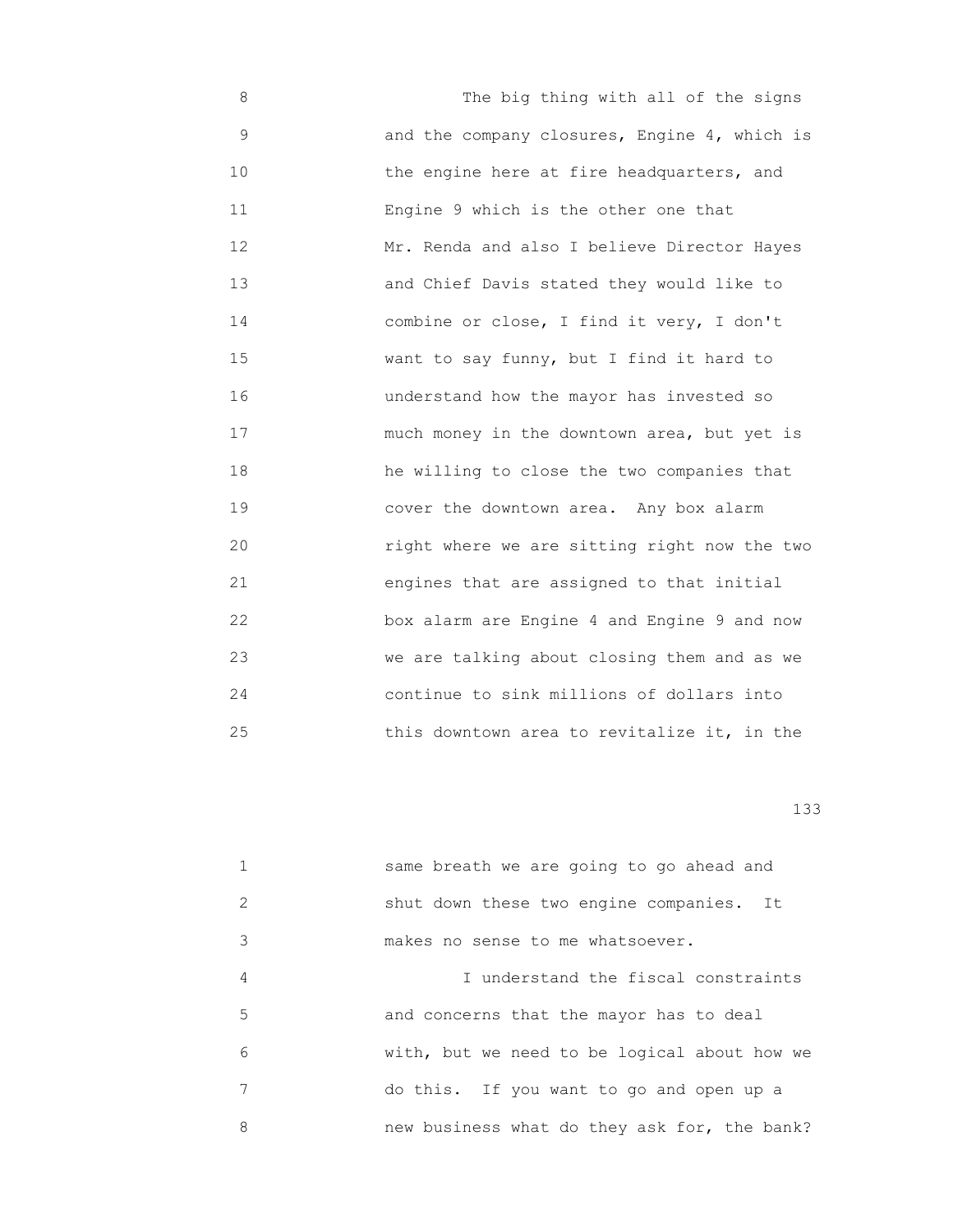- 9 They ask for a business plan. Once you have 10 put that business plan down you go ahead and 11 implement it. You don't implement first and 12 they do the plan, which is what they are 13 trying to do. They are trying to go, all 14 right, we want to have 130 firefighters, 15 now, how do we accomplish it, which 16 companies do we have to close? 17 Anybody who can't understand it at 18 an election time that the mayor is kind of,
- 19 you know, he is in a difficult position 20 where he doesn't want to tell people he is 21 going to close the engine companies or 22 doesn't want to say he is going to close 23 firehouses, you need to know that. Not on 24 May 20 or whatever the day after the 25 election, we need to know that as a

|               | community now, and how we are going to make |
|---------------|---------------------------------------------|
| $\mathcal{L}$ | that work if he is going to do that.        |
| 3             | You know, for him to outright say,          |
| 4             | "I'm not going to close companies, I'm not  |
| 5             | going to close stations," this close to an  |
| 6             | election where he is on record on           |
| 7             | August 31st of 2008 saying, "I'm going to   |
| 8             | close three to four of the fire stations in |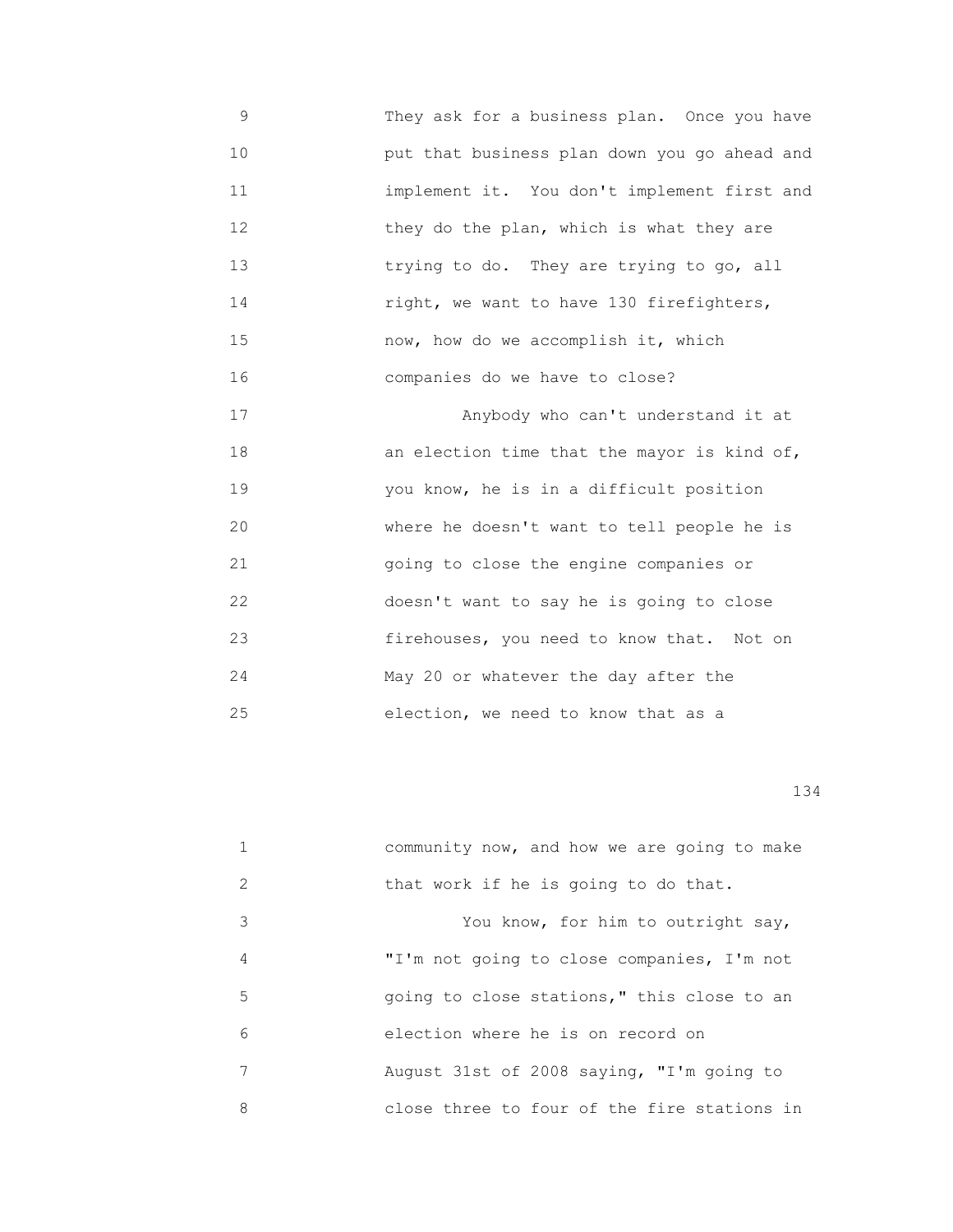9 **this community."** 10 **It is just very baffling to us to**  11 not know what direction this department is 12 heading in. We need to be able to be 13 prepared for what's going to happen so that 14 We can continue to protect and serve this 15 community. I would ask council if you have 16 questions or concerns or want to speak, you 17 **Example 17** know, the firefighters we can come in and 18 make it, you know, kind of spell it out a 19 little bit better to you, President 20 Schreiber only had five minutes to kind of 21 explain to you the difference between an 22 engine company and a ladder company, he had 23 to make it very simplistic though, it's not 24 that simplistic. It's a tried and true 25 tested technique that's employed through the

|   | fire service all over the nation.            |
|---|----------------------------------------------|
| 2 | They have talked about quints, you           |
| 3 | know, we have people talking about entities  |
| 4 | and different types of pieces of apparatus   |
| 5 | that really don't have a full understanding  |
| 6 | that if you look at some of the communities  |
| 7 | in the Commonwealth of Pennsylvania that     |
| 8 | have tried that, Philadelphia, for instance, |
| 9 | Philadelphia attempted to use a quint-type   |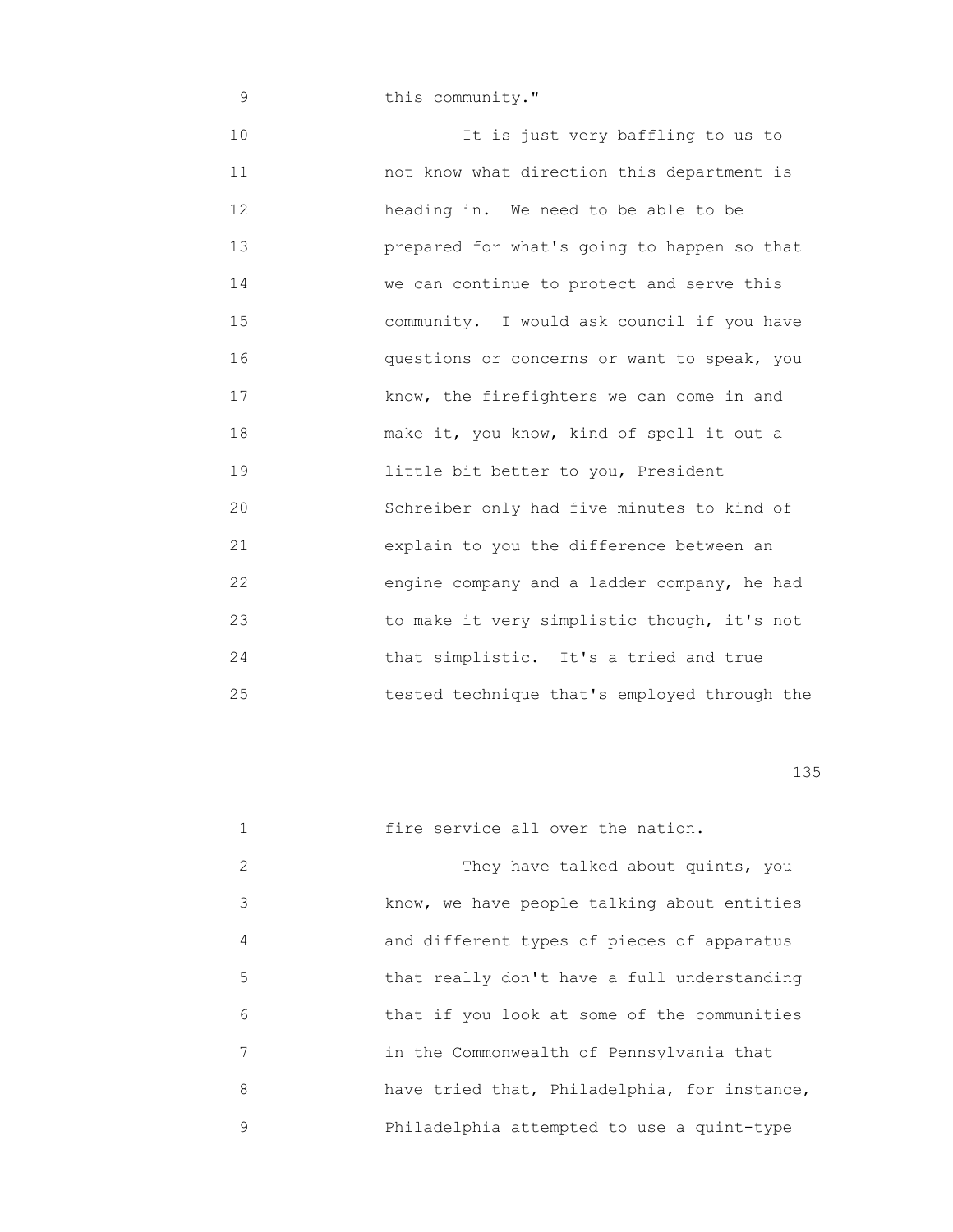10 of system, abandoned it because it doesn't 11 work. So we are, you know, if you guys need 12 **12** to know or want to know or be better 13 educated I'm sure that anybody on our 14 executive board would feel, you know, 15 obliged to come in in a caucus, you know, 16 even at your office, anytime. I would be 17 willing to come in and speak to you on the 18 matter. Thank you.

19 MR. MCGOFF: Thank you, Mr. Judge. 20 Other speakers?

21 MR. GERVASI: Good evening, City 22 Council. My name is Dave Gervasi, I'm also 23 **a** firefighter in the City of Scranton. Just 24 to add what my two colleagues have said 25 earlier, this has been a story that's been

|               | unfolding for seven years. There has been    |
|---------------|----------------------------------------------|
| $\mathcal{L}$ | millions of dollars spent on both sides      |
| 3             | fighting it and being in Court and I just    |
| 4             | need to let you know our perspective about   |
| 5             | this. I have been coming to this council     |
| 6             | meetings probably longer than anybody on the |
| 7             | fire department, and we told you a long time |
| 8             | ago, prior councils a long time ago, the     |
| 9             | mayor's intention was always to reduce the   |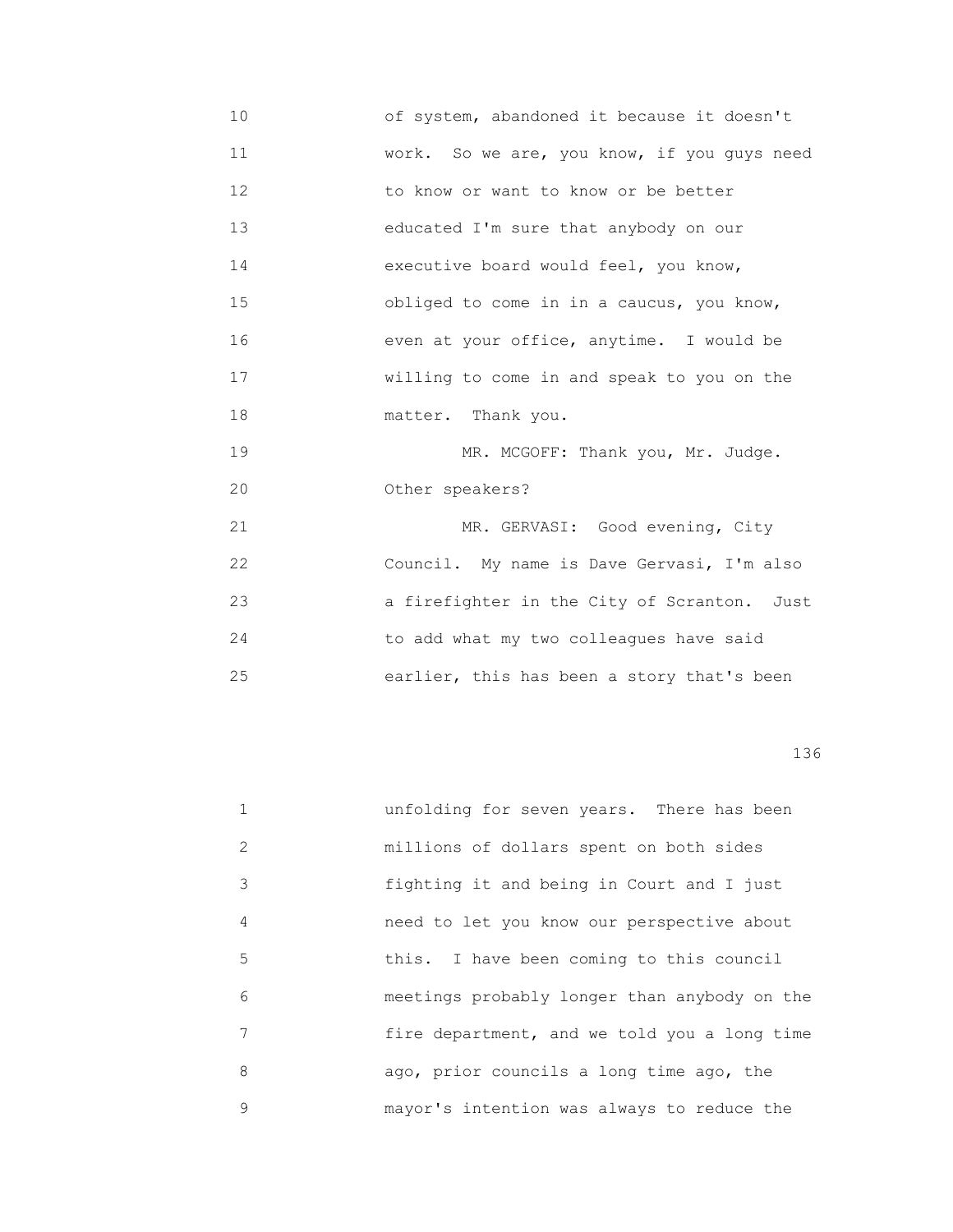10 amount of firefighters and to close 11 firehouses and more companies. He said it 12 in the Recovery Plan. Why would we have 13 language in the Recovery Plan that says he 14 wants the sole discretion to make any cuts 15 and restructuring of the department. If he 16 had no intention of closing anything why 17 would that be in the Recovery Plan?

 18 Back in 2002 he said he is going to 19 reduce the fire department, size of the fire 20 department. In 2004 he said he is going to 21 reduce the size of the fire department. In 22 2005 he actually started talking about 23 layoffs. In 2006 he was talking about 24 layoffs and reducing the size of the fire 25 department.

| $\mathbf{1}$ | We weren't coming here because we            |
|--------------|----------------------------------------------|
| 2            | enjoy it every week, we were telling you     |
| 3            | this is going to happen. We fought him off   |
| 4            | for seven years. Now is reality time. They   |
| 5            | won a portion of the battle he took us on,   |
| 6            | the war we have been at for seven years. He  |
| 7            | won a portion of it. And we weren't lying    |
| 8            | when we said he was going to reduce the fire |
| 9            | department. The other night on $--$ I'm      |
| 10           | sorry, it was January 9, he finally said it: |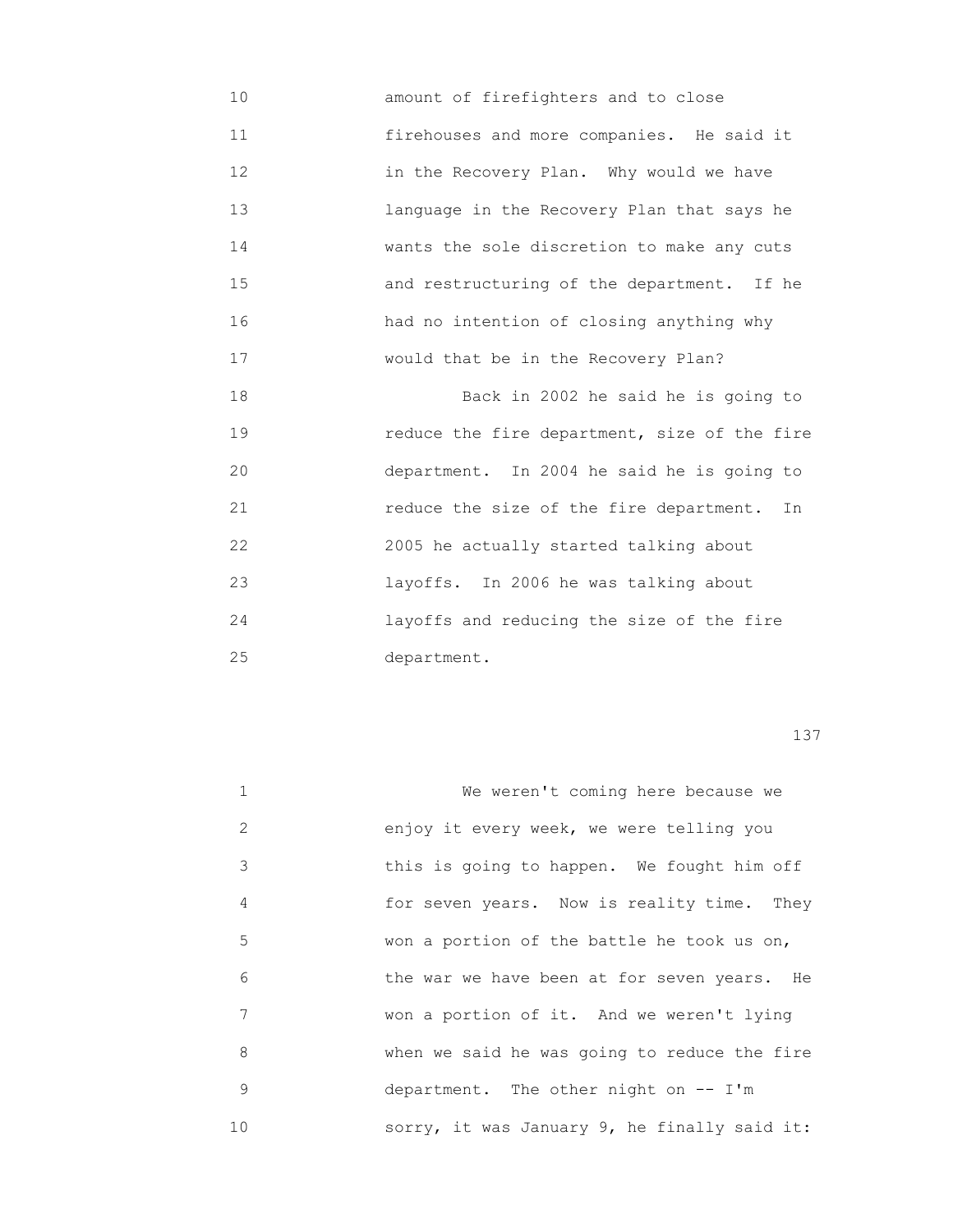11 **T'm** going to build superstations." 12 Do you know what that means? You 13 have any understanding what that means? A 14 superstation is going to build a big 15 building on this side of the river and a big 16 building on that side of the river and all 17 of your neighborhood fire stations are going 18 to close. That's his plan. That's always 19 been his plan, and then a week later he says 20 we are going to reduce not to 112 now, now 21 it's 130 because apparently they don't have 22 a plan.

 23 The first thing that the city did 24 was we said nobody has the qualifications to 25 make these decisions that he has in the

| $\mathbf{1}$ | leadership and it's obvious to everybody,    |
|--------------|----------------------------------------------|
| 2            | the first thing he said was we need the      |
| 3            | unions cooperation. He spent nearly          |
| 4            | \$2 million to get complete utter control    |
| 5            | with no input whatsoever from the            |
| 6            | firefighters' union and the first thing they |
| 7            | do when they win and they have control is    |
| 8            | they say, "Can you come and help us?"        |
| 9            | And we basically told the mayor and          |
| 10           | the public safety director that would be     |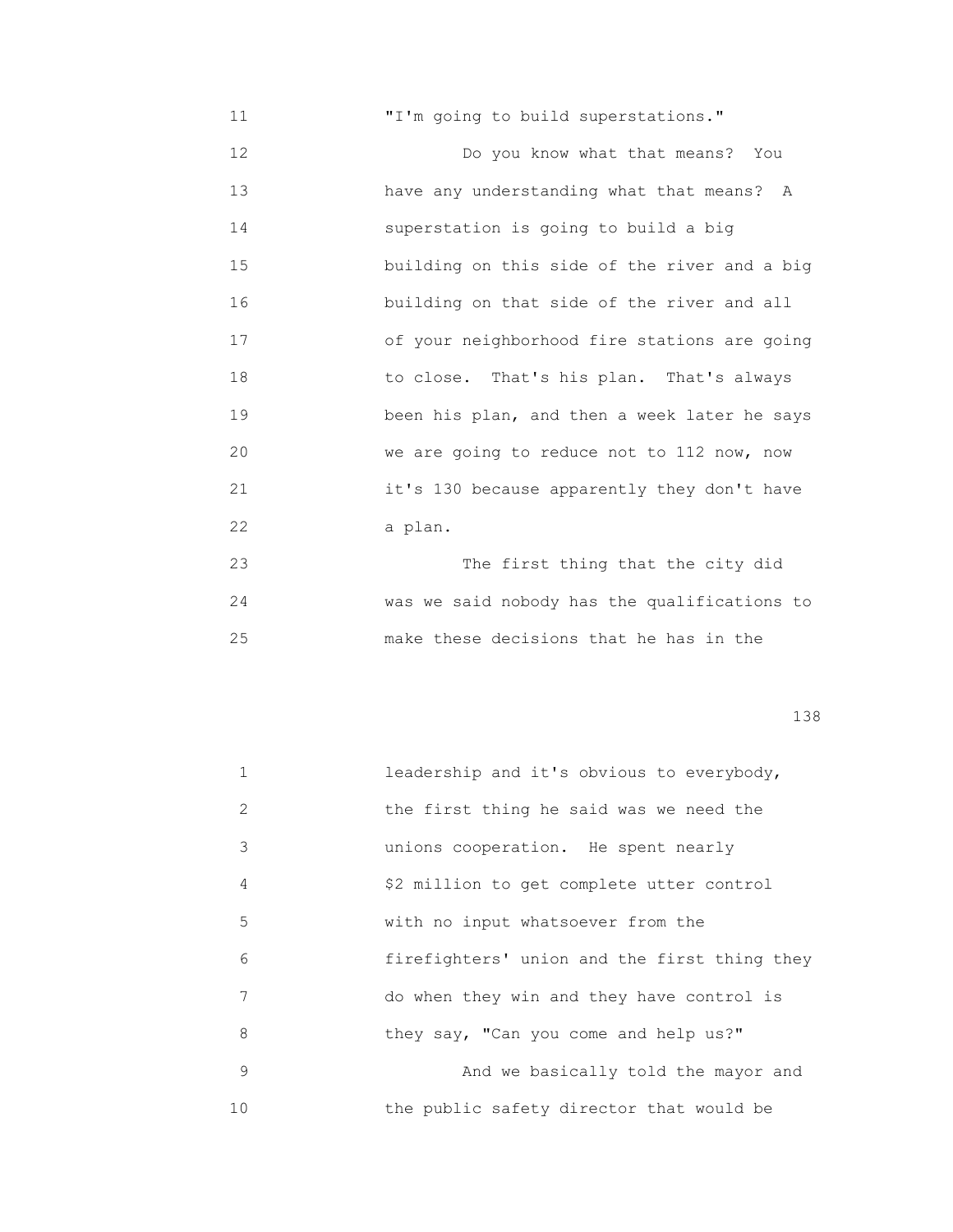11 like us building the gallows that are going 12 to hang our guys and hang the public. They 13 are in charge now, let them be in charge. 14 The other sad part about the whole thing was 15 in the beginning, if you read the Recovery 16 Plan, the mayor said there will be no 17 studies, safety impact studies. He said, 18 "I'm the mayor, I will decide what the fire 19 departments are going to look like." 20 And we said that's probably foolish 21 and that's probably negligent, that's 22 another reason why we fought the Recovery 23 Plan. Now, all of a sudden he wins in 24 court. He is going to do a study. If he 25 told us that seven years ago we wouldn't

|    | have had this labor unrest for the last      |
|----|----------------------------------------------|
| 2  | seven years, but now he is in trouble        |
| 3  | because now, hey, we are the dummies. Now,   |
| 4  | he beat us, he wins, take control of the     |
| 5  | fire department. Frankly, he has nobody to   |
| 6  | control the fire department, just like we    |
| 7  | have been saying for seven years.            |
| 8  | The other sad part, Mrs. Gatelli,            |
| 9  | I'm sorry, I'm not going to let you off the  |
| 10 | hook tonight, I understand and I appreciate  |
| 11 | when you fought for Engine 13 and I know you |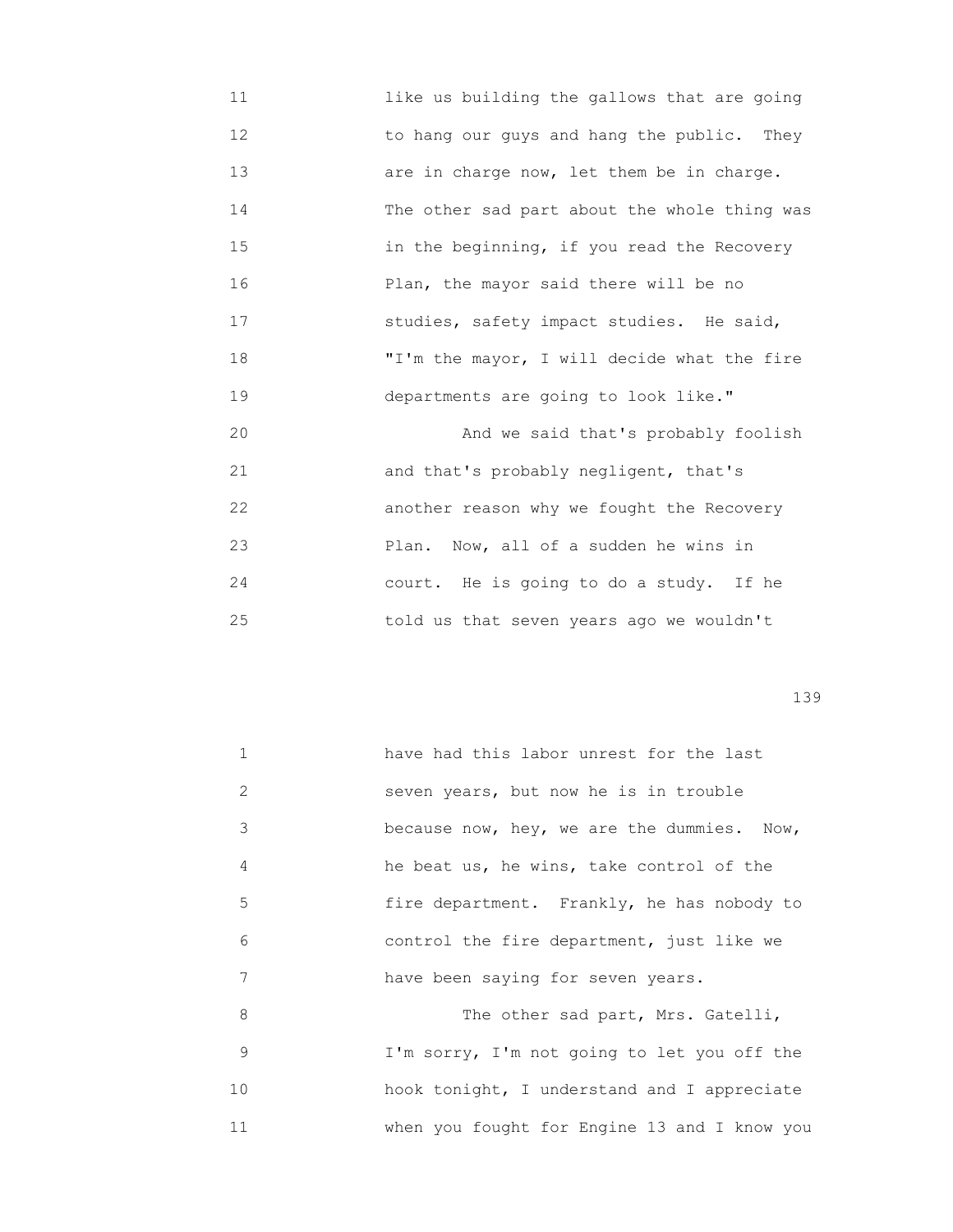12 probably will do for it now if he tries to 13 close the engine company, but I told you for 14 years, I told you at your house when we had 15 meetings at your house, as long as you keep 16 giving Chris Doherty all of the money that 17 railed our budgets for 46 million to 18 approximately \$80 million now, there is not 19 going to be any money for the fire 20 department, and week after week every time 21 he sends legislation up the three of you 22 say, "We got to pay this for the mayor." 23 Now is crying poverty. 24 MS. GATELLI: Excuse me, but I don't 25 pass it for the mayor, I pass because I

|  | 1.10 |
|--|------|
|--|------|

| 1  | believe in what I'm passing.                |
|----|---------------------------------------------|
| 2  | MR. GERVASI: Okay.                          |
| 3  | MS. GATELLI: I'm not doing it for           |
| 4  | the mayor.                                  |
| 5  | MR. GERVASI: So a 17 million dollar         |
| 6  | loan, a point 5.5 million dollar loan, a    |
| 7  | 70 million dollar loan, I'm not sure if you |
| 8  | were on council at that one.                |
| 9  | MS. GATELLI: No, I wasn't.                  |
| 10 | Mr. DiBileo voted for loans. Mr. Courtright |
| 11 | voted for loans.                            |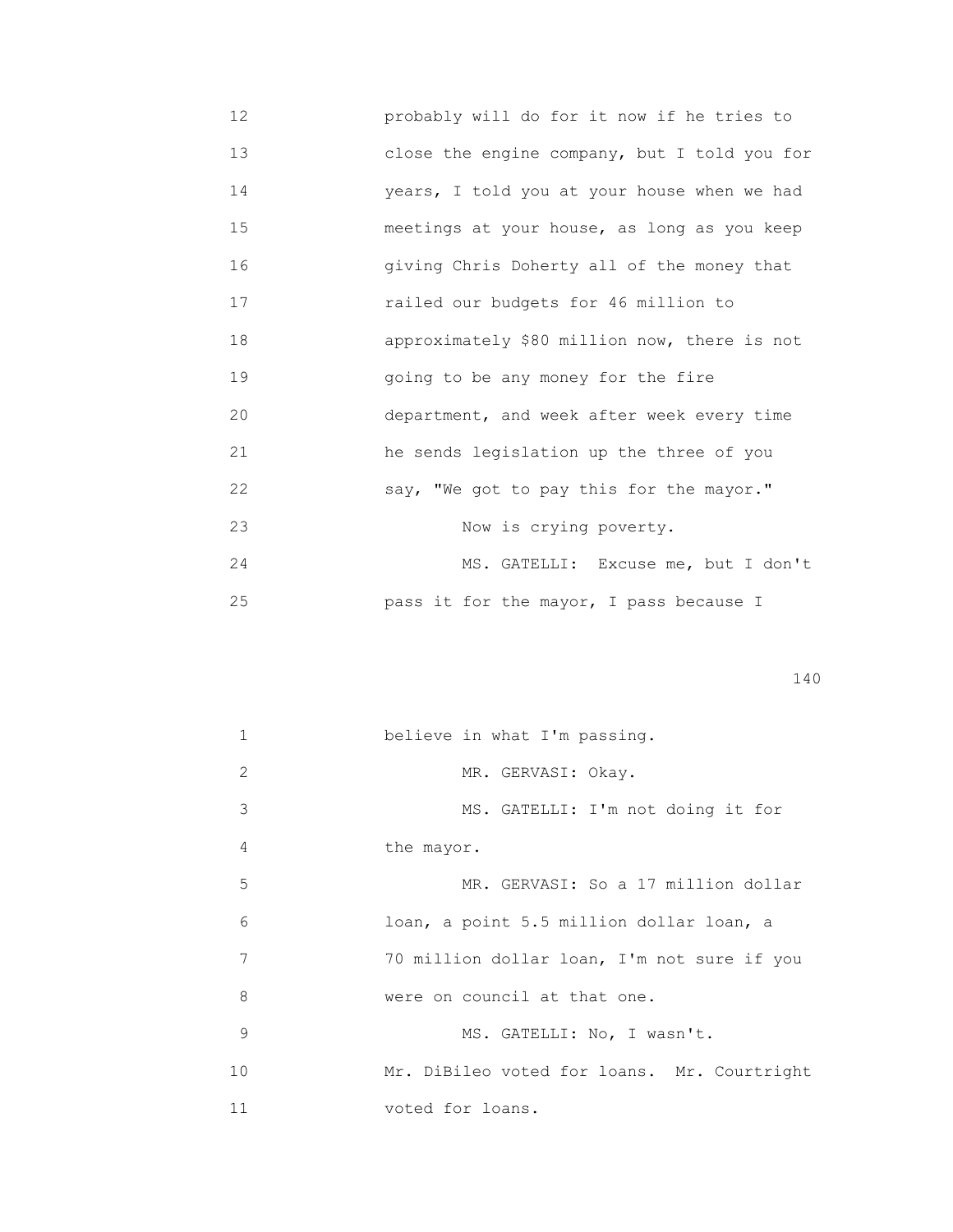12 MR. GERVASI: I'm not talking 13 about -- 14 MS. GATELLI: You know, I'm not the 15 only one that voted for loans. 16 MR. GERVASI: But you are the one who 17 says you are for the fire department and you 18 want -- 19 MS. GATELLI: I am. 20 MR. GERVASI: -- and you're not for 21 closures. 22 MS. GATELLI: And I am. 23 MR. GERVASI: What do you think is 24 causing these closures? It was a rubber 25 stamp of his legislation --

| 1  | MS. GATELLI: No, I don't believe             |
|----|----------------------------------------------|
| 2  | that.                                        |
| 3  | MR. GERVASI: -- that kept giving             |
| 4  | him money.                                   |
| 5  | MS. GATELLI: I don't agree with              |
| 6  | that.                                        |
| 7  | MR. GERVASI: There is only so much           |
| 8  | money comes in and only so much money can go |
| 9  | out. His priority is not the fire            |
| 10 | department. His priority was bridges to      |
| 11 | nowhere and treehouses and paying five times |
| 12 | more than he should have for a dog park.     |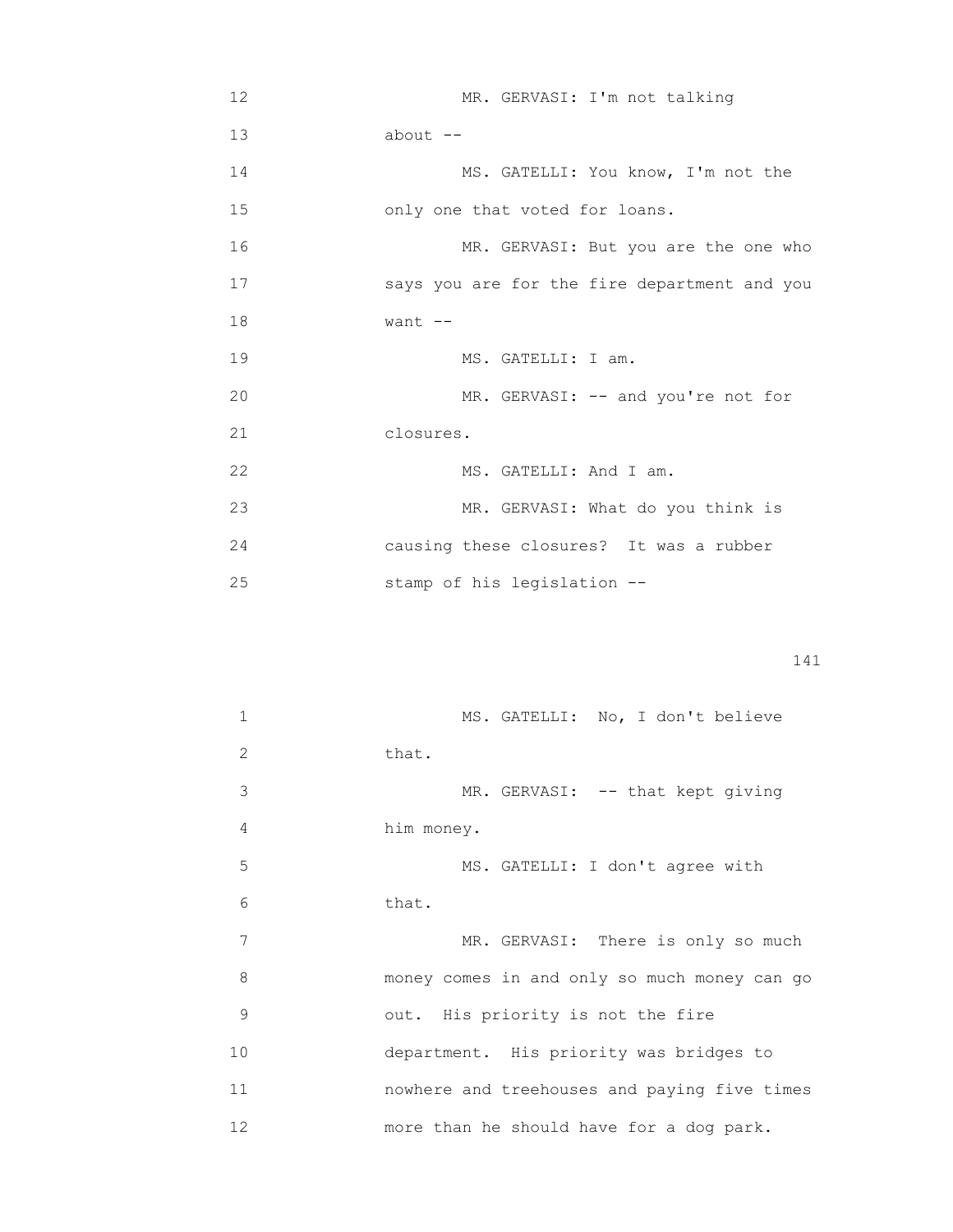13 That's where the money went. No big 14 contracts and an army of lawyers. 15 MS. GATELLI: Since I'm here 16 everything has been bid, Dave, I insisted on 17 **that.** Everything went out to bid. 18 MR. GERVASI: Our debt payments -- 19 MS. GATELLI: I'm sorry, you feel 20 that way, but I don't feel that way. 21 MR. GERVASI: -- went from --22 MS. GATELLI: I will never fight the 23 firemen. 24 MS. GERVASI: -- 3.45 million dollars 25 a year when he took office to \$16 million a

| $\mathbf{1}$ | year today and he has traced --              |
|--------------|----------------------------------------------|
| 2            | MS. GATELLI: And the school district         |
| 3            | is the same and the county is the same and   |
| 4            | the whole country is the same.               |
| 5            | MR. GERVASI: I'm finished right now.         |
| 6            | MS. GATELLI: It doesn't mean I'm not         |
| 7            | for firehouses, and I'm not going to let you |
| 8            | say it.                                      |
| 9            | MR. GERVASI: But you can't have it           |
| 10           | both ways.                                   |
| 11           | MS. GATELLI: Yes, you can.                   |
| 12           | MR. GERVASI: And what he is doing            |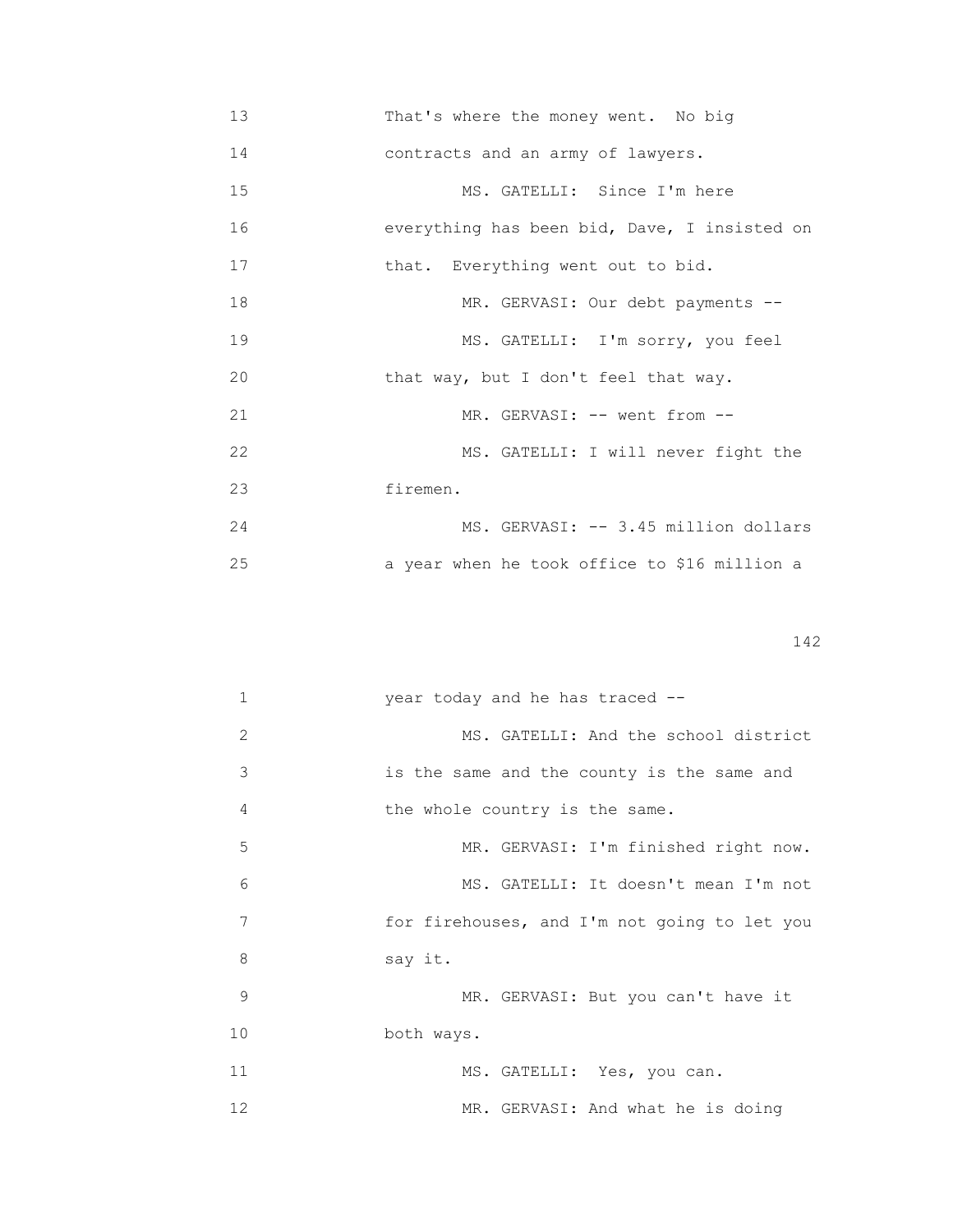13 now, now our debt payments are so high with 14 **the debt he created to over \$270 million in**  15 debt and now he is crying poverty that he 16 has to save money. So instead of getting 17 rid of your Rolls Royce or your swimming 18 pool he is going to cancel his fire 19 insurance on the people of the city. 20 MR. MCGOFF: Thank you. 21 MR. GERVASI: It's ashame. Thank 22 you. 23 MR. MCGOFF: Any other speakers? 24 MR. HUBBARD: At this point in the 25 night we are just going to nail it down to

| $\mathbf{1}$ | one question and one comment, ECTV           |
|--------------|----------------------------------------------|
| 2            | programming, I do appreciate the Scranton    |
| 3            | traffic report at 11:30 at night. Big help.  |
| 4            | Now, council, and especially Judy            |
| 5            | since you are the finance chair, what do you |
| 6            | guys do to plan -- do you plan to do to plug |
| 7            | the hole in the budget?                      |
| 8            | MS. GATELLI: There is not a hole in          |
| 9            | the budget until December 31. Stu Renda is   |
| 10           | very confident that we are going to get the  |
| 11           | money.                                       |
| 12           | MR. HUBBARD: He was been confident           |
| 13           | before the audit that you are going to get   |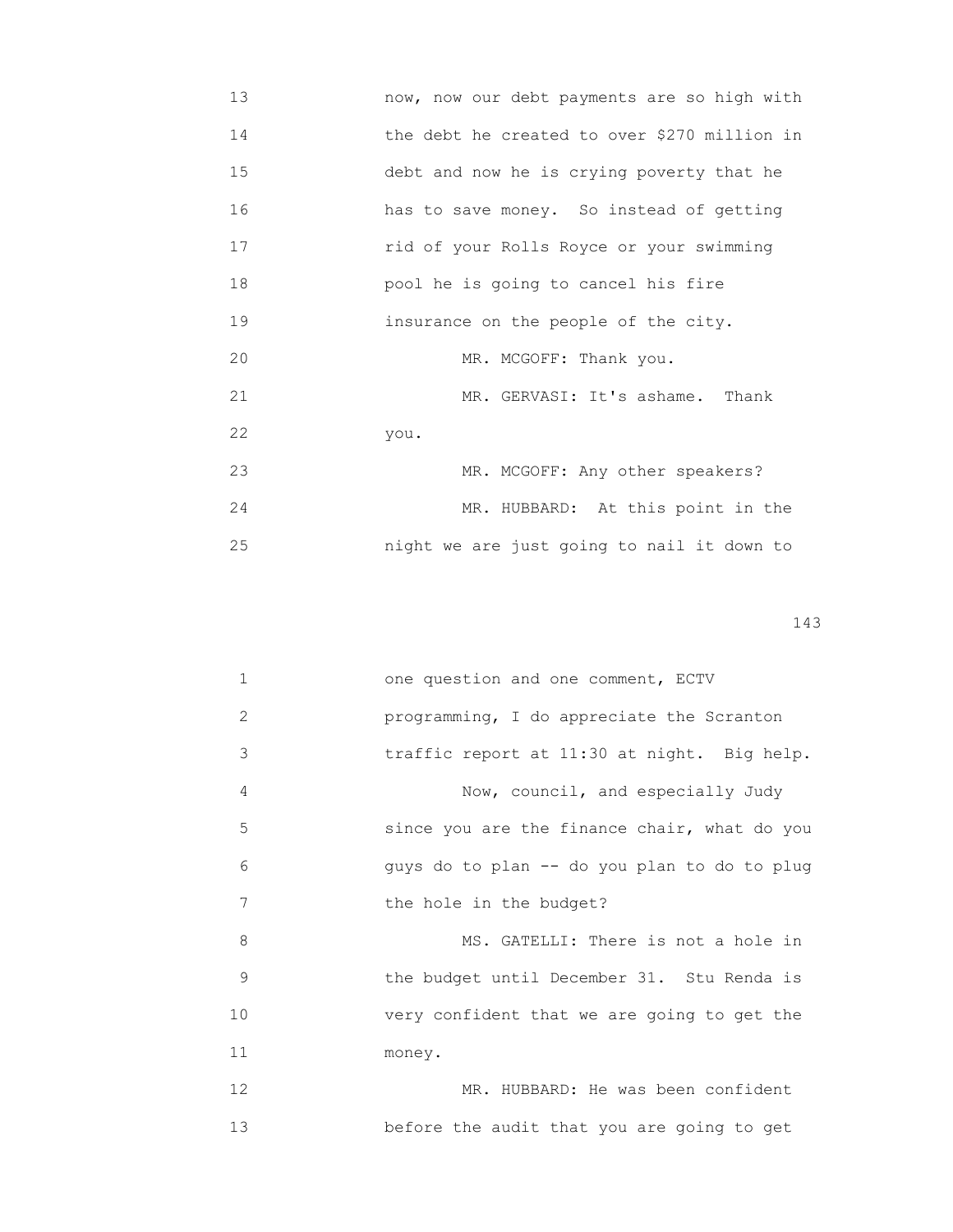| 14 | it even though the audit said --           |
|----|--------------------------------------------|
| 15 | MS. GATELLI: Right. The money is           |
| 16 | there. The money is there.                 |
| 17 | MR. HUBBARD: Even the audit said           |
| 18 | differently and Mr. McGovern said that you |
| 19 | are probably not going to see any of the   |
| 20 | money until 2010 and --                    |
| 21 | MS. GATELLI: No, he didn't say that.       |
| 22 | MR. FANUCCI: He said 2009 actually         |
| 23 | if you --                                  |
| 24 | MR. HUBBARD: He said the end of            |
| 25 | 2000.                                      |

| 1  | MS. FANUCCI: He said by the year end        |
|----|---------------------------------------------|
| 2  | we will.                                    |
| 3  | MR. HUBBARD: By the year end so in          |
| 4  | my mind there is actually five million in   |
| 5  | the budget that's not there.                |
| 6  | MS. FANUCCI: No.                            |
| 7  | MR. HUBBARD: Well, have you received        |
| 8  | any of it yet?                              |
| 9  | MS. FANUCCI: Well, we just got the          |
| 10 | audit like two days ago. He said it will    |
| 11 | come increments, it will come in our normal |
| 12 | tax, you know.                              |
| 13 | MR. HUBBARD: He said it will be --          |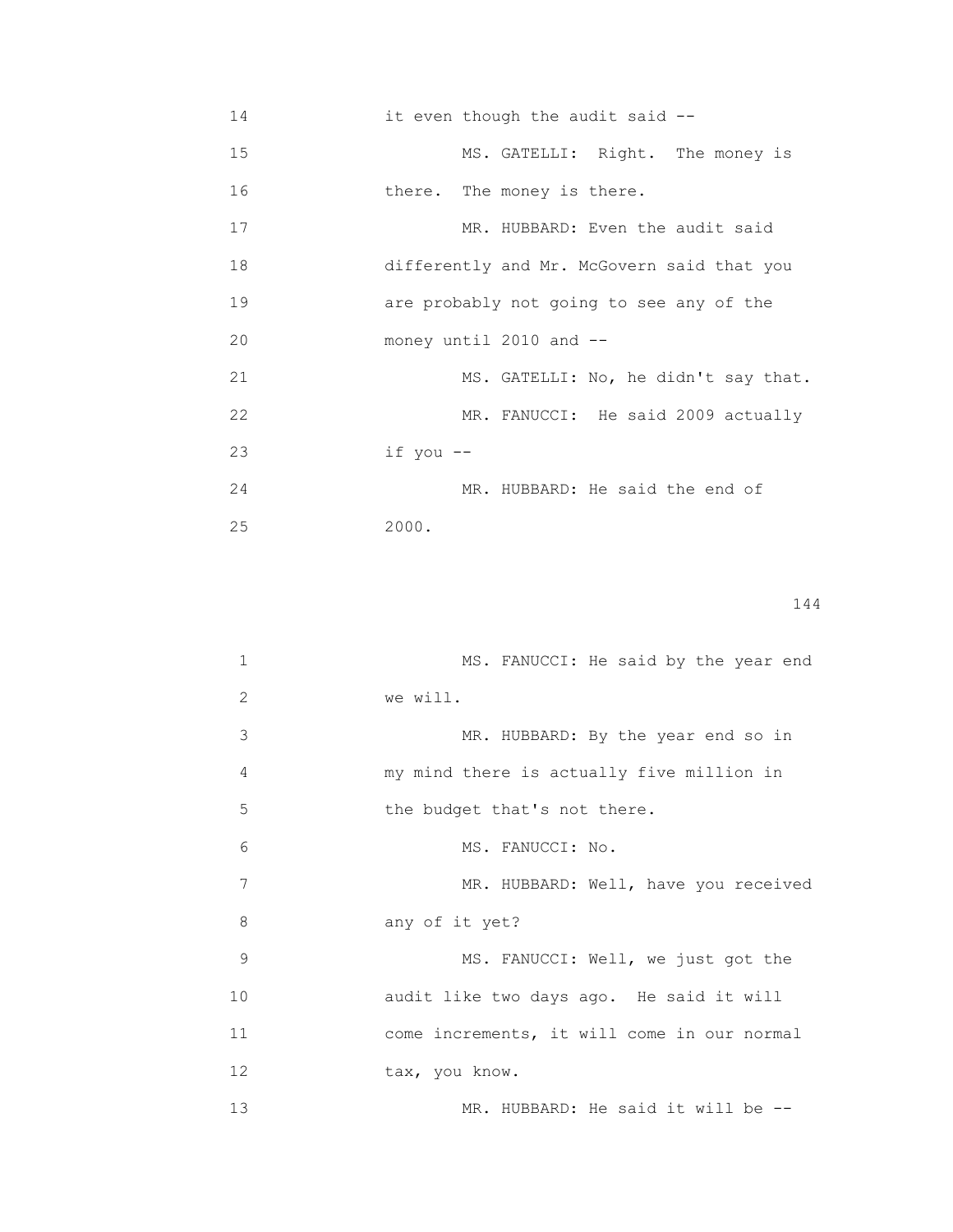| 14 | MS. FANUCCI: It's not going to com          |
|----|---------------------------------------------|
| 15 | in one lump sum, it's not going to pay us   |
| 16 | off.                                        |
| 17 | MR. HUBBARD: And he said it will            |
| 18 | come in the regular disbursements.          |
| 19 | MS. FANUCCI: Yes, every two weeks.          |
| 20 | MR. HUBBARD: But not this year.             |
| 21 | That's what I'm here.                       |
| 22 | MS. GATELLI: You are wrong.                 |
| 23 | MS. FANUCCI: You're wrong.                  |
| 24 | MR. HUBBARD: I wasn't coming                |
| 25 | tonight, guys. I was actually watching this |

| 1  |                                            |
|----|--------------------------------------------|
| 2  | MS. FANUCCI: You heard wrong. Dan,         |
| 3  | you heard wrong so you have should have    |
| 4  | stayed home. You heard wrong.              |
| 5  | MR. HUBBARD: Excuse me?                    |
| 6  | MS. FANUCCI: You should have stayed        |
| 7  | home if that was the only reason you came. |
| 8  | MR. MCGOFF: Please.                        |
| 9  | MR. HUBBARD: Mrs. Fanucci, I am not        |
| 10 | showing you any disrespect.                |
| 11 | MR. MCGOFF: Please.                        |
| 12 | MS. FANUCCI: And I'm telling you if        |
| 13 | that was the only reason you were wrong.   |
| 14 | MR. HUBBARD: I'm not showing you any       |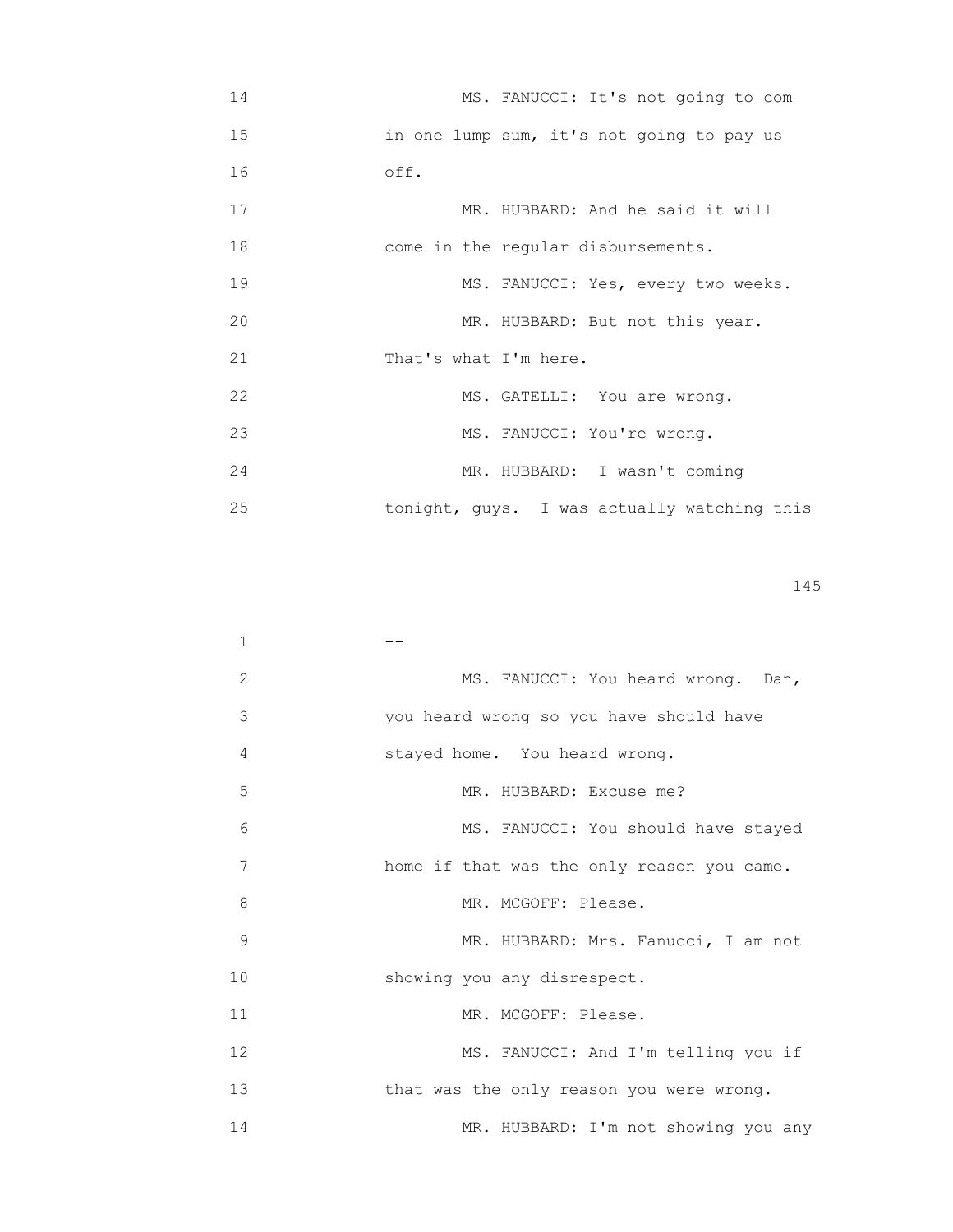| 15 | disrespect. I'm not showing you disrespect. |
|----|---------------------------------------------|
| 16 | MS. FANUCCI: You are wrong is all           |
| 17 | I'm telling you.                            |
| 18 | MR. MCGOFF: Please.                         |
| 19 | MR. HUBBARD: That's right. Don't            |
| 20 | tell me I should have stayed home. I'm not  |
| 21 | showing you disrespect.                     |
| 22 | MS. FANUCCI: You said you only              |
| 23 | came $--$                                   |
| 24 | MR. HUBBARD: Your biggest problem is        |
| 25 | you don't know how to give people respect.  |

| 1  | You should sit there and let me finish, it's |
|----|----------------------------------------------|
| 2  | my time to speak, not yours.                 |
| 3  | MS. FANUCCI: Then don't ask for              |
| 4  | questions that you don't want answers fro.   |
| 5  | MR. HUBBARD: I was asking Mrs.               |
| 6  | Gatelli who is the finance chair, not --     |
| 7  | MS. FANUCCI: Daniel, you never come          |
| 8  | here and keep your cool.                     |
| 9  | MR. HUBBARD: Mrs. Fanucci, what are          |
| 10 | you doing?                                   |
| 11 | MR. MCGOFF: Please.                          |
| 12 | MR. HUBBARD: What are you doing              |
| 13 | right now?                                   |
| 14 | MS. FANUCCI: Talking to you, Daniel.         |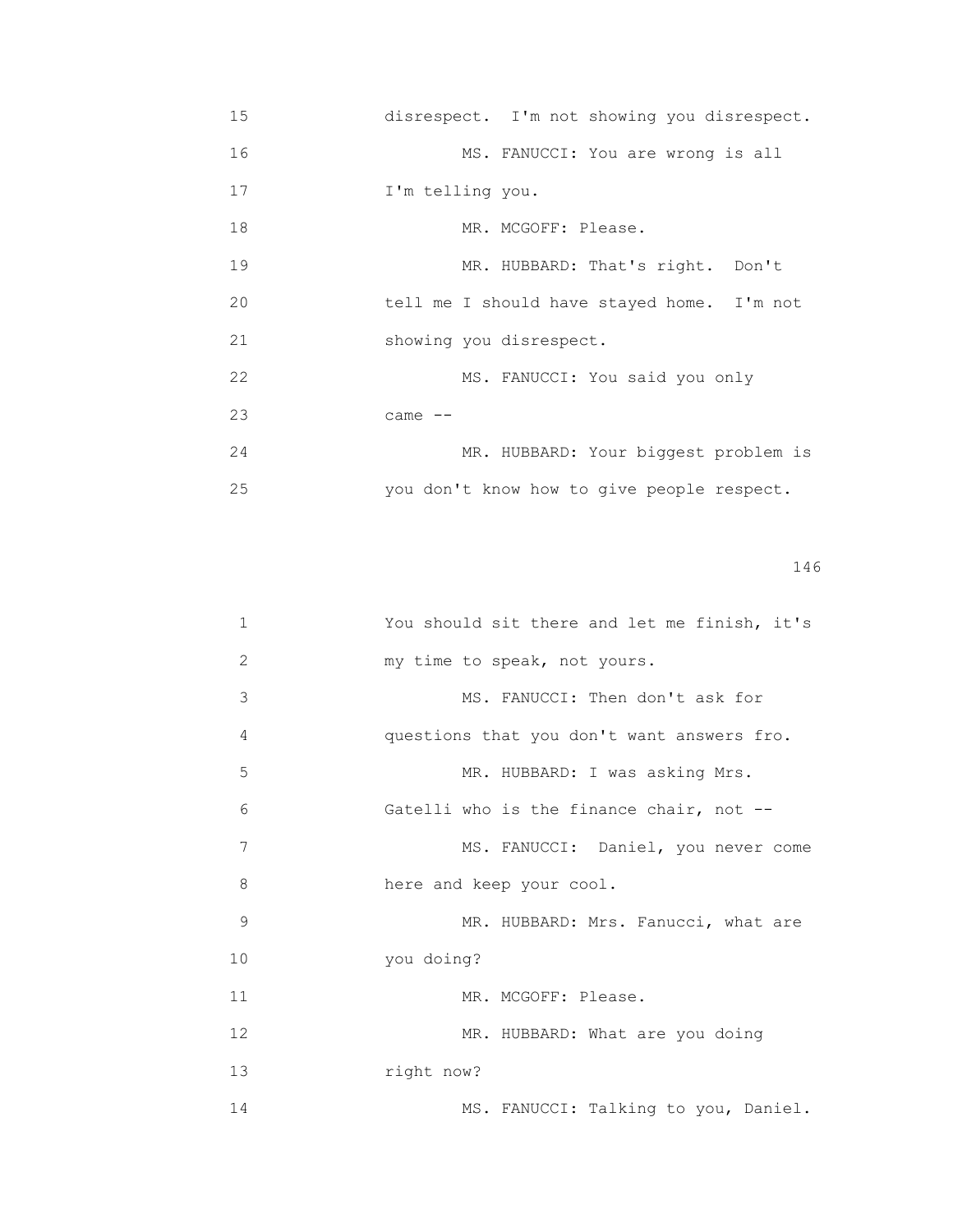| 15 | MR. HUBBARD: I didn't ask you. I            |
|----|---------------------------------------------|
| 16 | asked Judy. You are not the finance chair.  |
| 17 | If you are there then maybe Judy should let |
| 18 | you have the job.                           |
| 19 | MS. GATELLI: I would gladly give it         |
| 20 | up.                                         |
| 21 | MR. HUBBARD: If I'm wrong then I            |
| 22 | stand corrected, but that's not your        |
| 23 | position --                                 |
| 24 | MS. GATELLI: Mrs. Evans was smart           |
| 25 | though, she gave it up for the election.    |

| $\mathbf{1}$ | MR. MCGOFF: Could we --                        |
|--------------|------------------------------------------------|
| $\mathbf{2}$ | MR. HUBBARD: That's not your                   |
| 3            | position to tell me. That's the finance        |
| 4            | chair.                                         |
| 5            | MR. MCGOFF: -- let Mr. Hubbard                 |
| 6            | finish. Please let Mr. Hubbard finish.         |
| 7            | MS. GATELLI: I will find out.                  |
| 8            | MR. HUBBARD: There are several whys            |
| 9            | to the questions --                            |
| 10           | MS. GATELLI: -- exactly what we are            |
| 11           |                                                |
| 12           | MR. HUBBARD: There are several large           |
| 13           | questions revolving large sum of money that    |
| 14           | put into the budget even though there was no   |
| 15           | audit when the budget was put together.<br>The |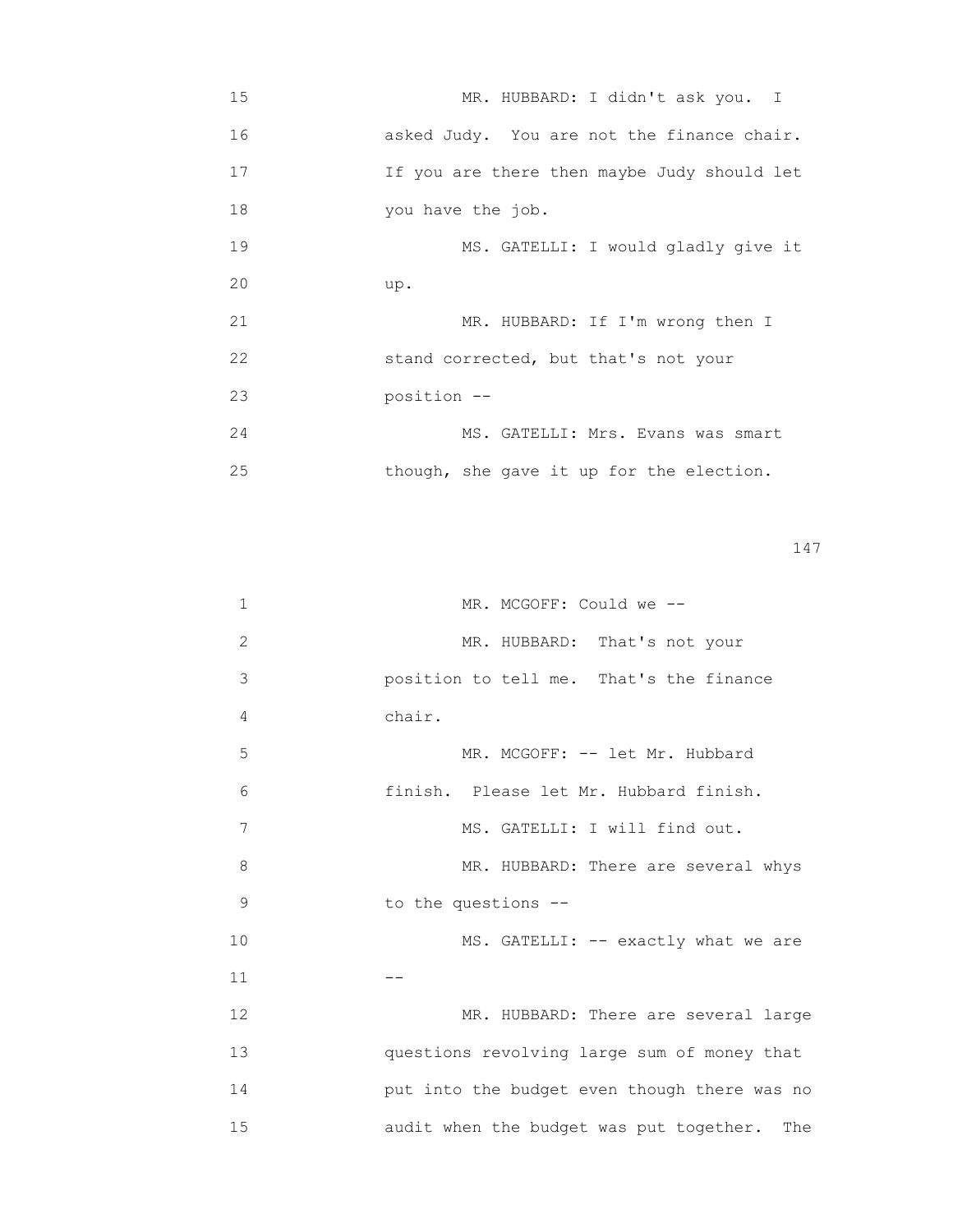16 money in my mind should never been 17 incorporated into the budget until you had 18 an audit telling you whether or not you had 19 **the full five million, 1.7, 1.2 or 2.2.** You 20 had no idea. 21 MS. GATELLI: There is money in the 22 contingency in this case there isn't, 23 Daniel. 24 MR. HUBBARD: The point is --25 MS. GATELLI: And I'm confident that

| 1  | we are going to get it.                      |
|----|----------------------------------------------|
| 2  | MR. HUBBARD: The point is that what          |
| 3  | I'm is saying that the money should not have |
| 4  | been put in the budget, you could refigured  |
| 5  | the budge, the budget could have been done   |
| 6  | without plugging money in you that did not   |
| 7  | necessarily know you had.                    |
| 8  | MS. GATELLI: Well, we'll see on              |
| 9  | December 31.                                 |
| 10 | MR. HUBBARD: Right or wrong, when            |
| 11 | the budget was drafted and it came before    |
| 12 | council --                                   |
| 13 | MS. GATELLI: No, I was confident we          |
| 14 | were going to get seven million.             |
| 15 | MR. HUBBARD: Well, I'm confident             |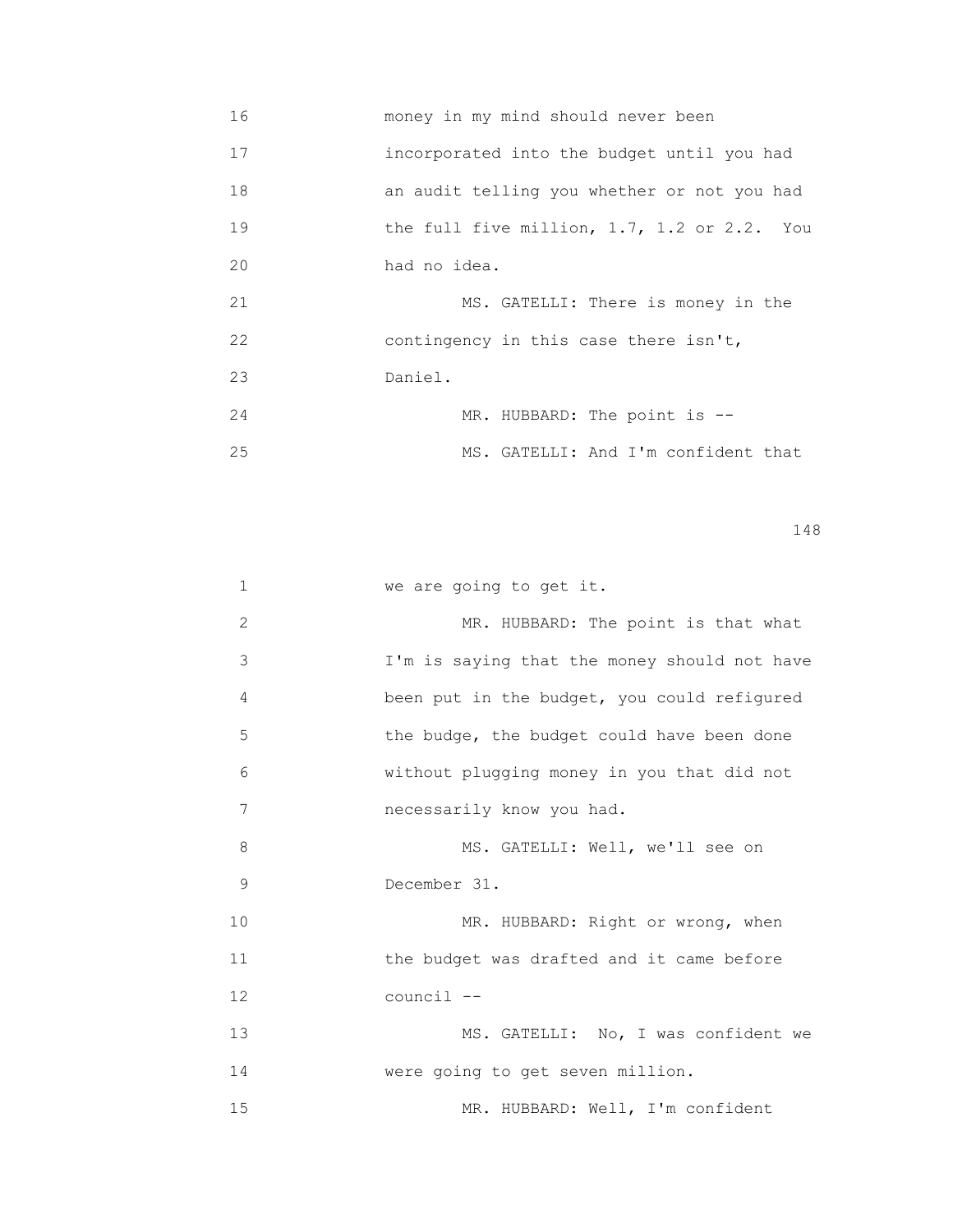16 about a lot of things. 17 MS. GATELLI: That's what we were 18 told. 19 MR. HUBBARD: I was confident I was 20 getting a flood siren. I was also confident 21 that the animal control officer were 22 sanctioned by the state to go after wild 23 animals and they are not. I was also 24 confident that when my neighborhood got 25 flooded Mr. Parker and the DPW would repair

| $\mathbf 1$ | the riverbank and they never did. I was      |
|-------------|----------------------------------------------|
| 2           | confident about a lot of things in my city   |
| 3           | government after the 2004 flood.             |
| 4           | MS. GATELLI: Well, all I can --              |
| 5           | MR. HUBBARD: And unfortunately none          |
| 6           | of these things I had confidence in happened |
| 7           | so, obviously, I started coming to meetings. |
| 8           | We all have confidence in things that don't  |
| 9           | happen. The point is, is that money wasn't   |
| 10          | there when the budget was put together, you  |
| 11          | did not actually have an accurate figure of  |
| 12          | what you had. You were told that, you still  |
| 13          | passed it and you now, regardless, please, I |
| 14          | don't care what Mr. Renda says because Stu   |
| 15          | has not been right yet, so when he is right  |
| 16          | at the end of the year then maybe I'll eat   |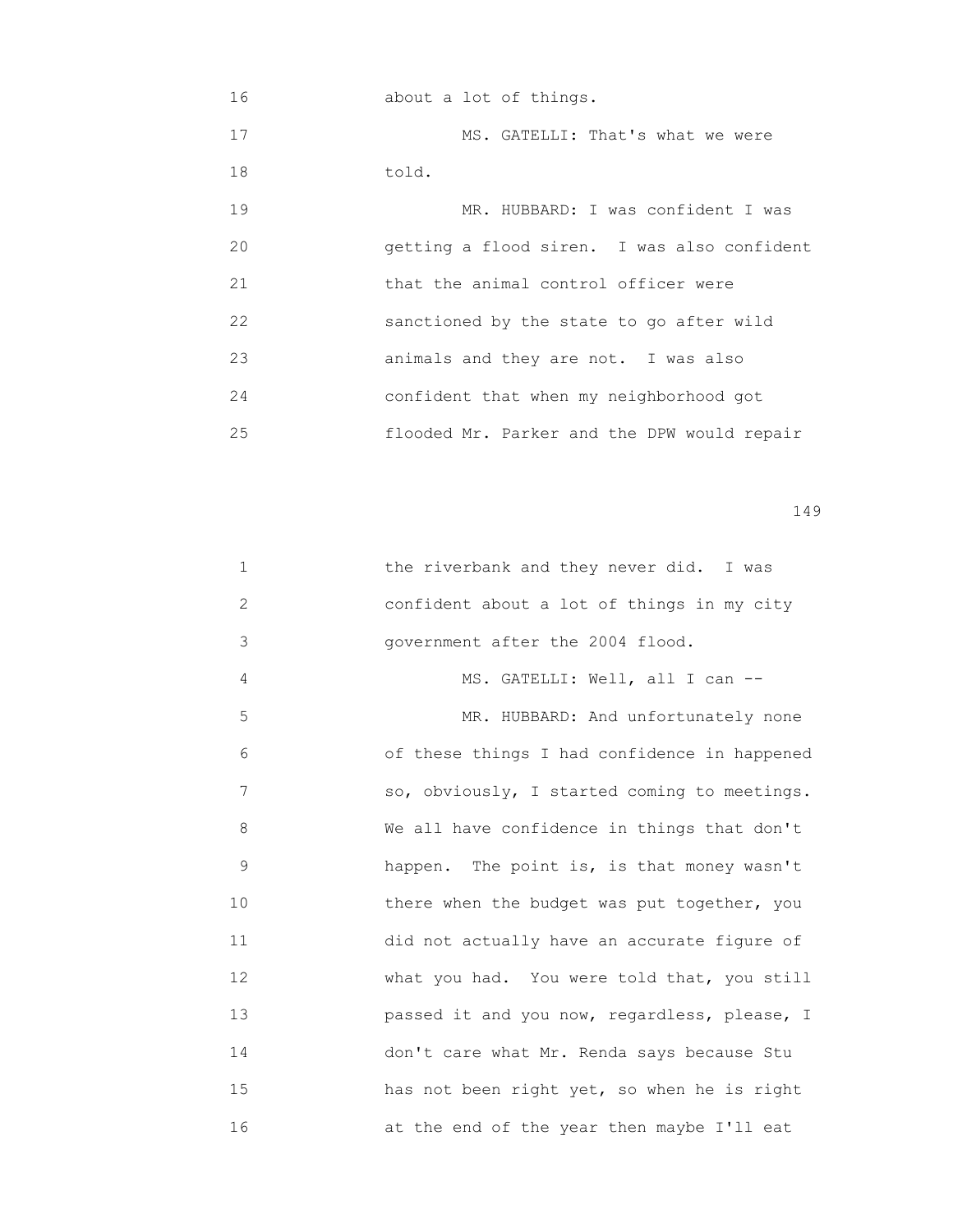17 crow on that one, but right now the audit 18 says you are not getting five million. 19 MS. GATELLI: Okay. 20 MR. HUBBARD: There is a hole in the 21 budget. 22 MS. GATELLI: Okay. 23 MR. HUBBARD: Right or wrong? Was  $24$  the audit  $-$ 25 MS. GATELLI: No, I disagree with

```
                                                                    150
```

| $\mathbf 1$ | you.                                          |
|-------------|-----------------------------------------------|
| 2           | MS. HUBBARD: You disagree with the            |
| 3           | audit?                                        |
| 4           | MS. GATELLI: He just gave us the              |
| 5           | report. We are getting \$1,052,000 from       |
| 6           | interest, and we are getting \$2,446,000 from |
| 7           | the 888 funds.                                |
| 8           | MR. HUBBARD: The 888 funds, that's            |
| 9           | not yet, they still have to go through those  |
| 10          | to see which ones are going to actually come  |
| 11          | to fruition.                                  |
| 12          | MS. GATELLI: All right, Daniel.               |
| 13          | Okay, Daniel. You are right.                  |
| 14          | MR. HUBBARD: So the money is not              |
| 15          | actually there yet. You are counting on the   |
| 16          | 888 funds and yet you have no idea how much   |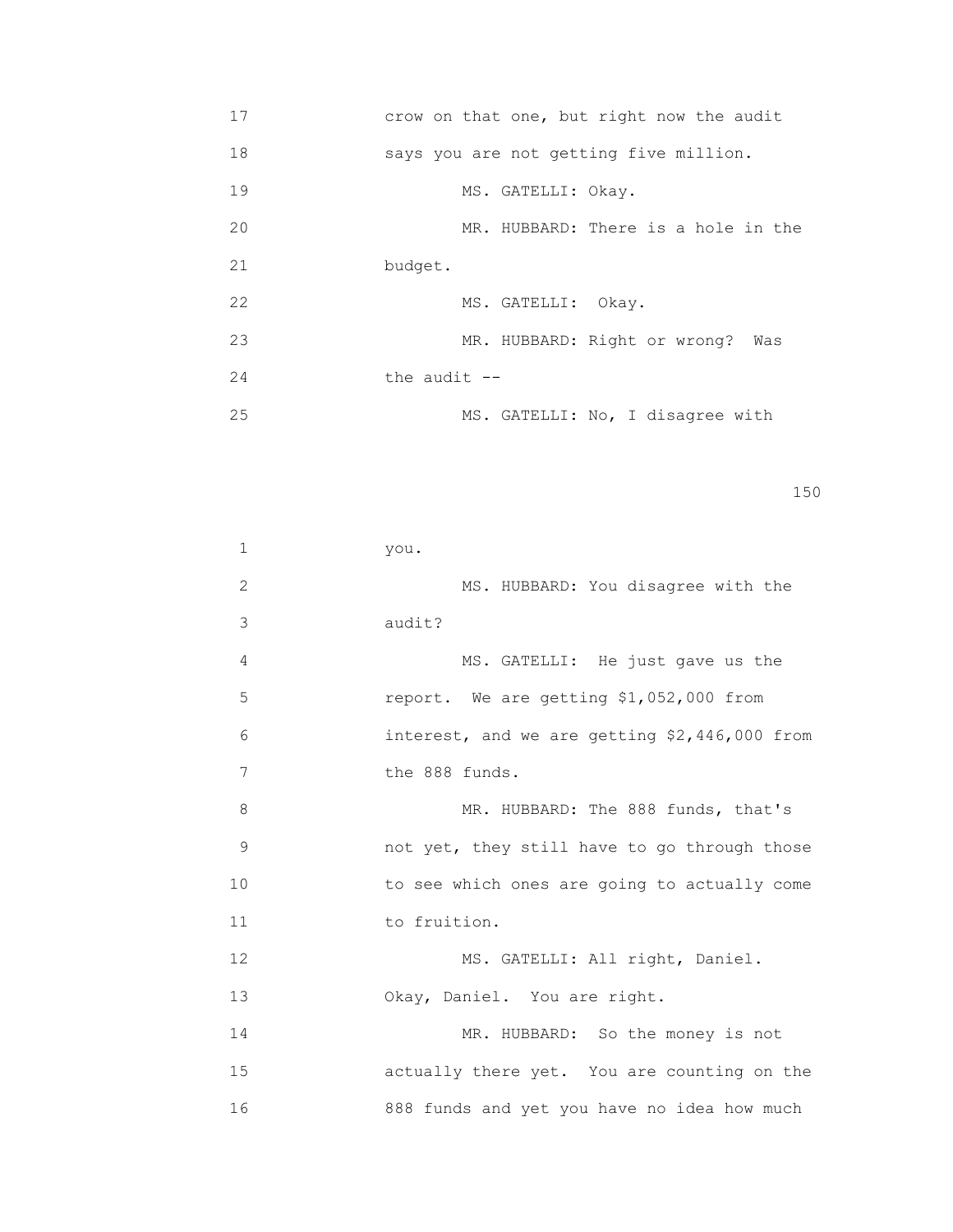17 of that money you are going to get and he 18 was very clear on that one. He was very 19 clear that the 888 funds still have to be 20 gone through on an individual basis to see 21 what money is there and what isn't there. 22 MS. GATELLI: Okay. 23 MR. HUBBARD: So there is a hole in 24 the budget and it needs to be plugged 25 somehow, so I'm just curious as to whether

| $\mathbf 1$    | we are going to get a tax increase to fill  |
|----------------|---------------------------------------------|
| $\overline{c}$ | the hole.                                   |
| 3              | MS. GATELLI: No, we are not going to        |
| 4              | get a tax increase.                         |
| 5              | MR. HUBBARD: Hope not. Thank you.           |
| 6              | MR. MCGOFF: Anyone else?                    |
| 7              | MS. ROYCE: Hi. Good evening.                |
| 8              | Bernadette Royce, West Scranton. I have a   |
| $\mathsf 9$    | quote I would like to share with you, this  |
| 10             | was from a speech to the International      |
| 11             | Association of Firefighters on March 16,    |
| 12             | 2009. "I have read the studies conducted by |
| 13             | the US Fire Administration that found most  |
| 14             | fire departments, most fire department are  |
| 15             | unable to respond to many of the common     |
| 16             | emergencies with the existing staff they    |
| 17             | have. I have read another study, the        |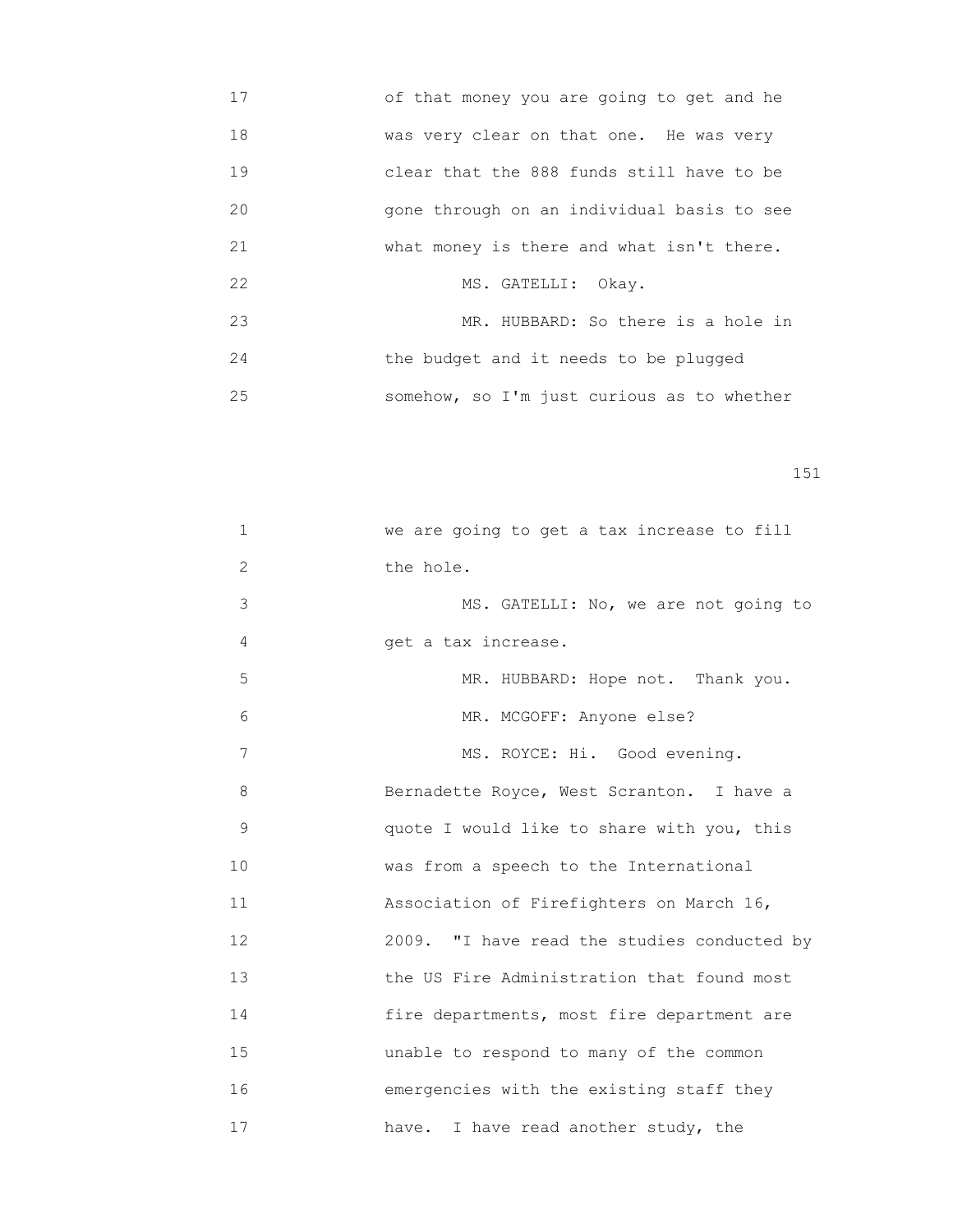18 National Institute of Occupational Safety 19 and Health, which I referenced to you the 20 **120** last time I spoke to you that identified, 21 and I want the public to hear this, the lack 22 of staffing is the key cause of firefighter 23 fatality. Lack of staffing." 24 The speak was a Scranton native, Joe 25 Biden, the current vice president of the

152

|               | United States. So here is my rhetorical                  |
|---------------|----------------------------------------------------------|
| $\mathcal{L}$ | question for the evening, if our vice                    |
| 3             | president things adequate staffing of fire               |
| 4             | departments is crucial enough that he has                |
| 5             | read these studies, why hasn't Chris                     |
| 6             | Doherty?                                                 |
| 7             | Mayor Doherty's plans to close the                       |
| $\circ$       | $f_{\text{max}}$ companies and propose the living of the |

 8 fire companies endangers the lives of the 9 citizens of Scranton and our firefighters. 10 On the news the mayor stated that he along 11 would decide the fate of the fire 12 department. He sounded like a spoiled 13 petulant child would not share a toy. As a 14 citizen, I was embarrassed.

 15 It is time that council intervenes 16 and tells the mayor that Scranton cannot and 17 will not stand idly by putting the lives of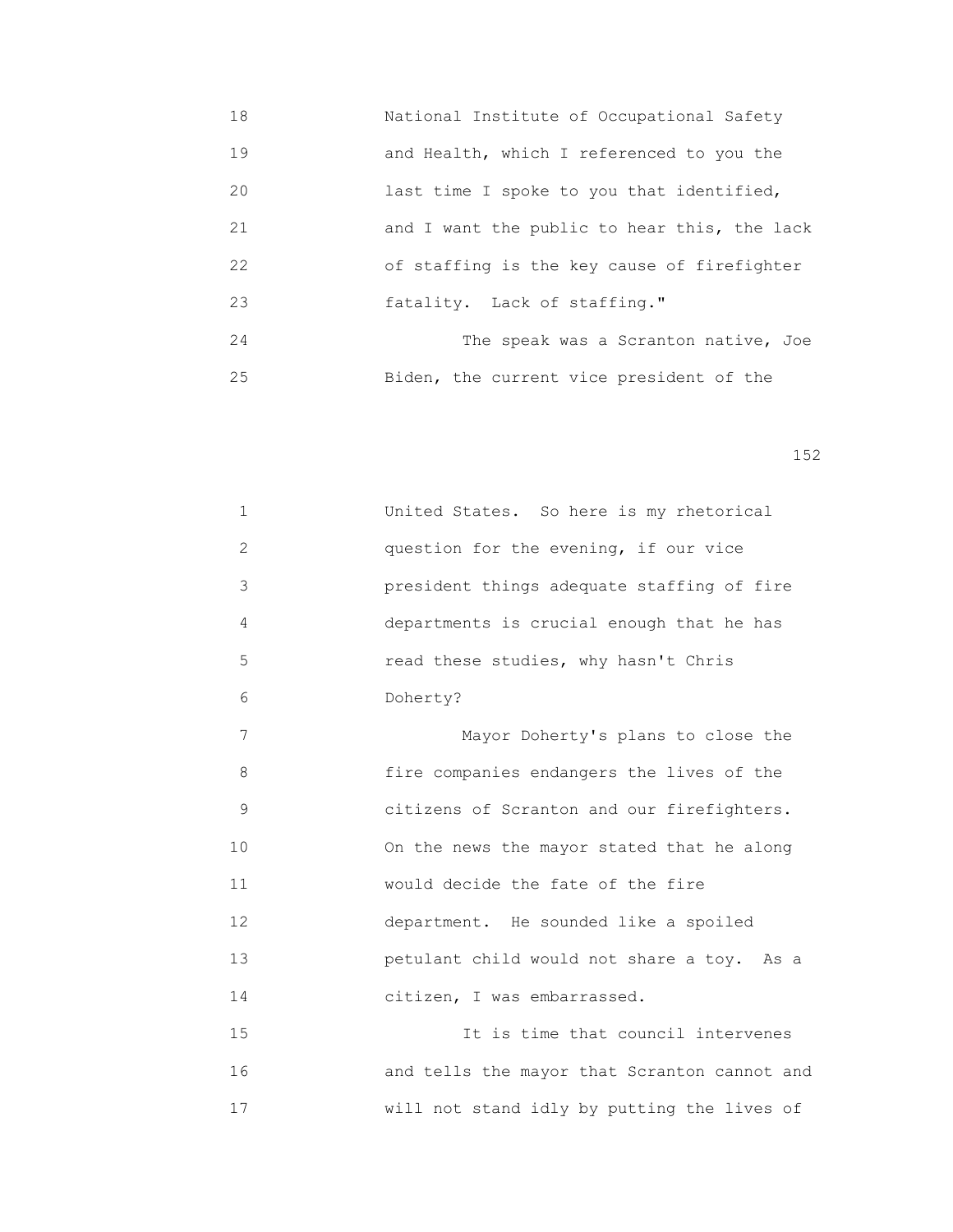18 her citizens and firefighters at risk due to 19 his animosity and continued irrational 20 crusade against the firefighters. I was 21 pleased to hear that the council is going to 22 ask for what reports and studies he wants 23 and has ordered which to date I don't think 24 he has ordered any, so I'm pleased that you 25 are intervening there. As our council, you

153

 1 need to ensure that we do not lose our 2 current level of fire protection. Thank 3 you.

 4 MR. ANCHERANI: Good evening. Nelson 5 Ancherani, First Amendment Rights. Last 6 week I spoke about the pie chart and the 7 2009 Scranton city budget and how all of the 8 percentages of the pie slices for the 9 individual departments are all inflated and 10 how the differences total approximately 64 11  $-- I'm$  sorry, 24 million.

12 The amount of money budgeted for 13 expenditures in the individual departments 14 do not reflect the percentage listed on the 15 chart. The budgeted amount is less in each 16 of the departments making the percentage 17 lower. I wonder why. As I said, the 18 difference is approximately 24 million. It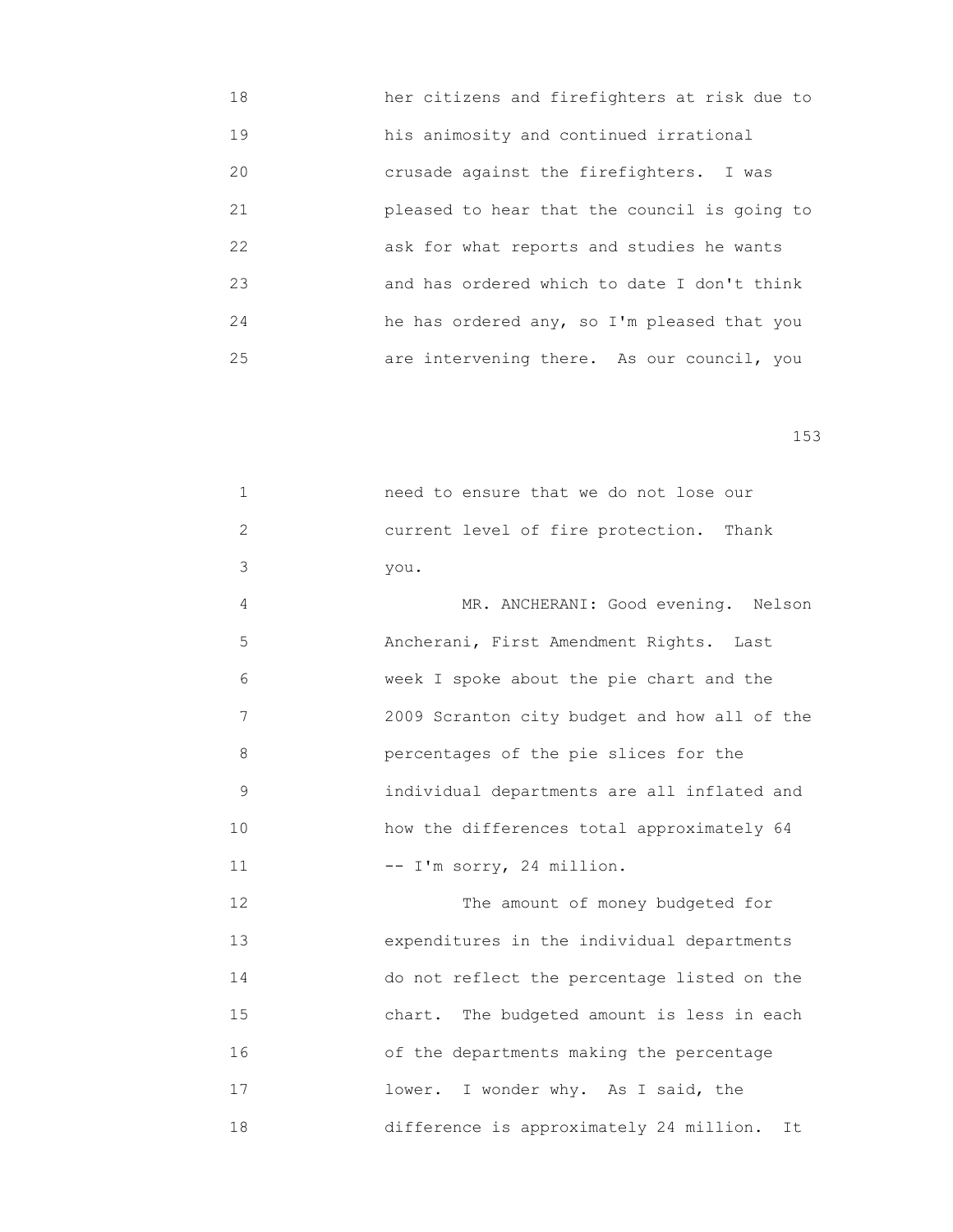19 just happens to be the approximate amount 20 that is listed in the budget as

21 nondepartmental expenditures.

 22 Quite the coincidence. In previous 23 years, the difference of the percentages 24 quite coincidentally equal the TANS, tax 25 anticipation notes. Was anyone able to come

154

| $\mathbf 1$   | up with an explanation as to why that is?   |
|---------------|---------------------------------------------|
| $\mathbf{2}$  | The single tax audit and it's fact.         |
| 3             | Supposedly there is 2 million missing, lost |
| 4             | through what is categorized as accounting   |
| 5             | errors from the 12.2 million that was found |
| 6             | in the Single Tax Office. Two million is a  |
| 7             | lot of money and unaccounted for. The two   |
| 8             | million was discovered missing by forensic  |
| $\mathcal{G}$ | auditing and may never be recovered. That   |
| 10            | two million was money paid into the tax     |
| 11            | office by us, all of the taxpayers. We      |
| 12            | demand an accounting. Can you imagine two   |
| 13            | million not being recoverable because of    |
| 14            | sloppy bookkeeping practices?               |
| 15            | As I said before, because of this           |
| 16            | money missing and found Scranton money not  |
| 17            | being dispersed like it should have been    |

18 taxpayers in the city were raised -- taxes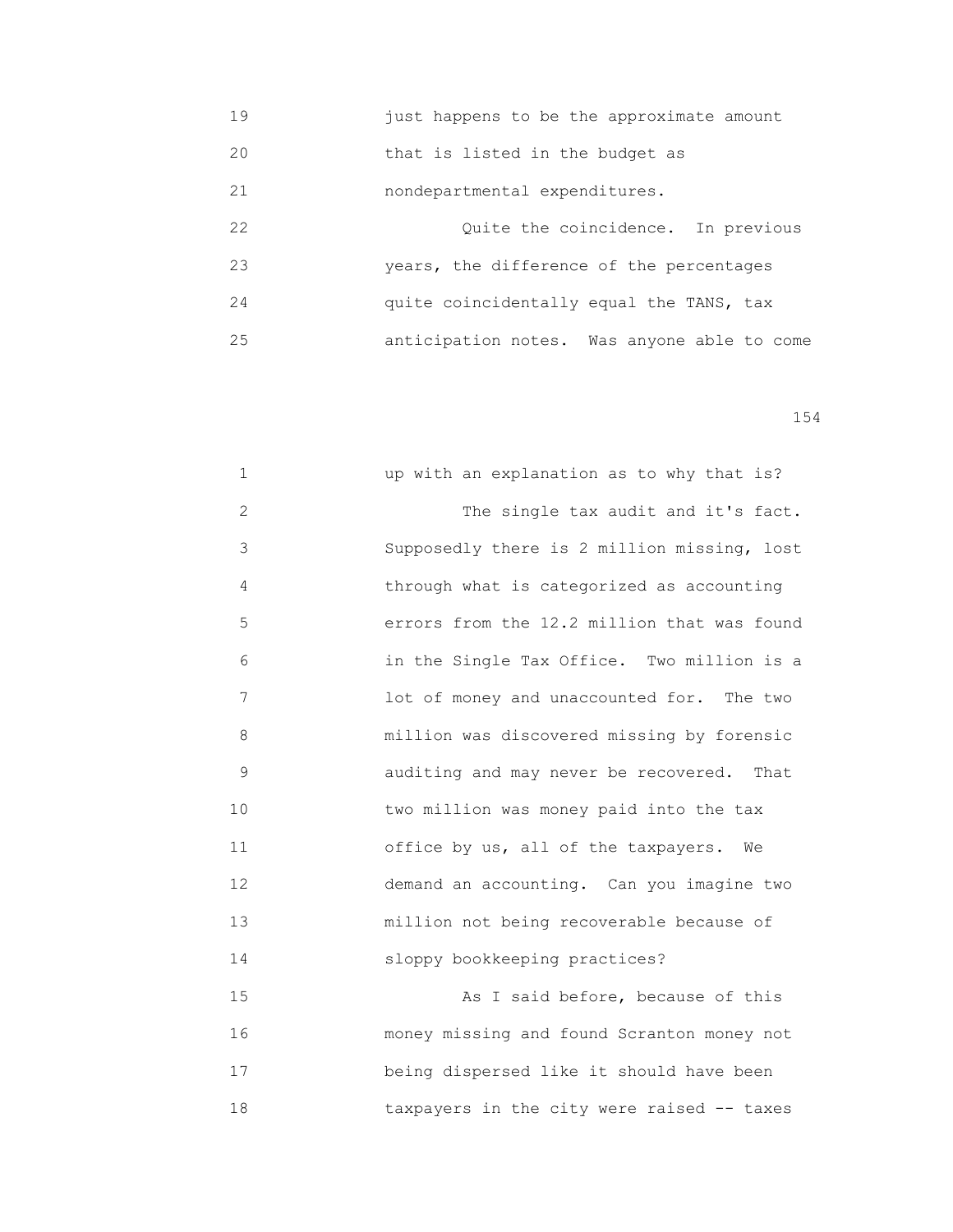19 in the city were raised 25 percent and we 20 continue to this day to continue paying 21 25 percent. 22 I never agree with any of the slimes 23 editorialist, but this one time I do, and 24 this is from the Times. Editorial: 25 Investigative city tax office, portrait of

| $\mathbf 1$    | nonchalant incompetence by former office     |
|----------------|----------------------------------------------|
| $\overline{2}$ | administrator's. Findings that should not    |
| 3              | be the last word. Taxpayers deserve answers  |
| 4              | to the questions that have been raised about |
| 5              | the collection and disposition of their      |
| 6              | money. The two million didn't evaporate.     |
| 7              | Local government leaders should demand an    |
| 8              | accounting."                                 |
| $\mathcal{G}$  | And the irony of this situation is           |
| 10             | when \$200 was missing in, and I believe it  |
| 11             | was one of the licensing departments, a city |
| 12             | hall employee faced termination and that was |
| 13             | \$200,000, this is \$2 million. It's not     |
| 14             | chump change.                                |
| 15             | Different note, the police got a             |
| 16             | raise in pay this last payday. It was not,   |
| 17             | and I stress, not from the mayor. It was     |
| 18             | from the courts. Some people in our          |
| 19             | department had their copays raise. Also      |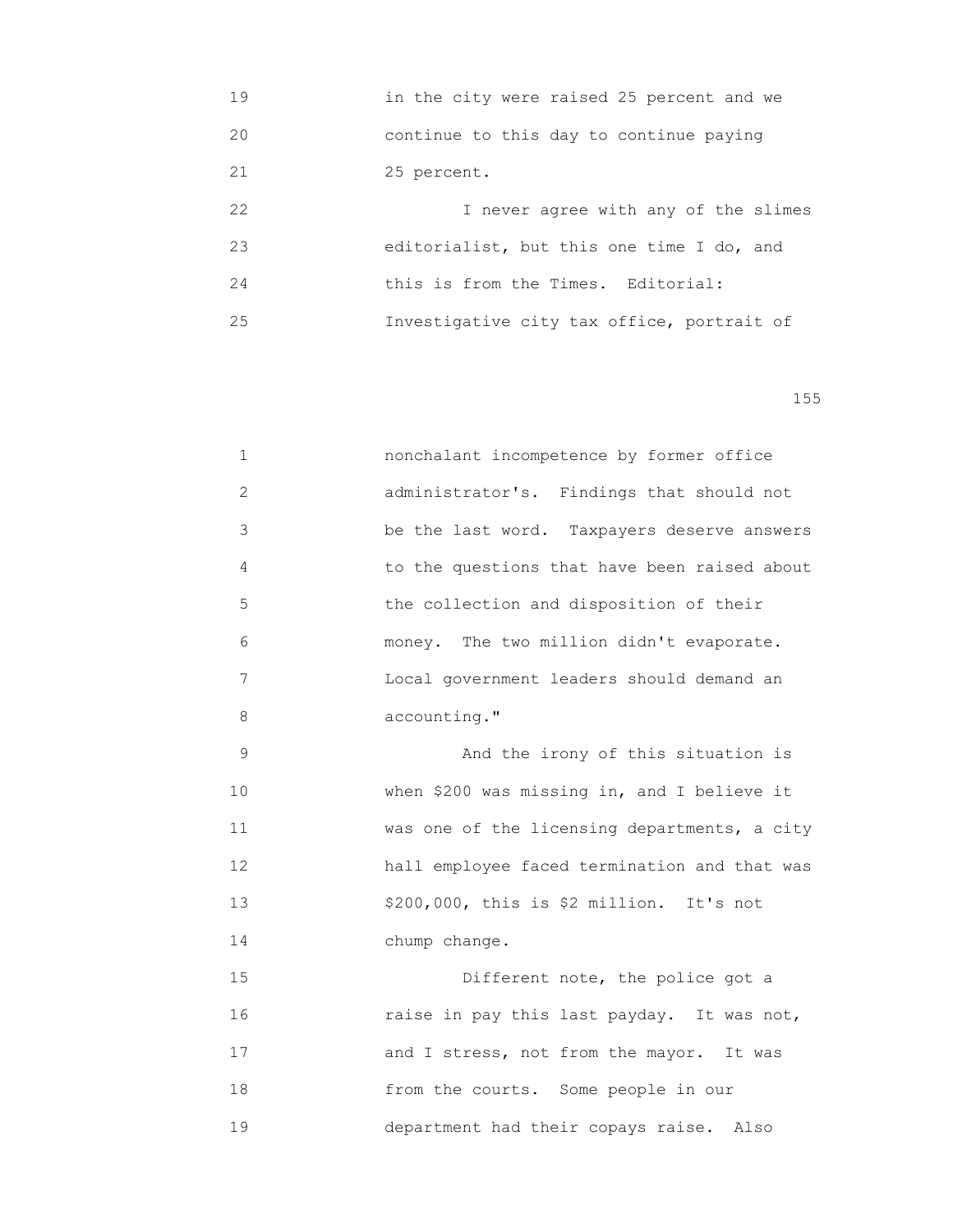20 without the health care committee meeting 21 and verifying the rates that should be 22 charged for copays. That's a violation of 23 the Court award. One of the categories 24 listed, husband and wife, went up 1,100 25 percent. 1,100 percent. Family went up

| $\mathbf 1$    | 200 percent. Single went up 300 percent. I    |
|----------------|-----------------------------------------------|
| $\overline{c}$ | don't mind paying my fair share, but when     |
| 3              | the city won't supply the figures there is    |
| 4              | no way that I believe the figures that we     |
| 5              | are being charged or that were given.         |
| 6              | Just a little note, some of our               |
| 7              | members since getting the payraise and the    |
| 8              | raise in the healthcare copays are now        |
| 9              | taking home less than they did when they got  |
| 10             | their raise and they have families.<br>Thank  |
| 11             | you.                                          |
| 12             | MR. MARTIN: My name is Bob Martin             |
| 13             | and I'm a former resident of the City of      |
| 14             | Scranton and I live in Peckville now.<br>I'll |
| 15             | tell you, it's been a long time since I have  |
| 16             | been down here, I remember the town they      |
| 17             | used to run the cameras, the old Scranton     |
| 18             | Today and what I'm concerned about is, and I  |
| 19             | wasn't going to speak, but I'm concerned      |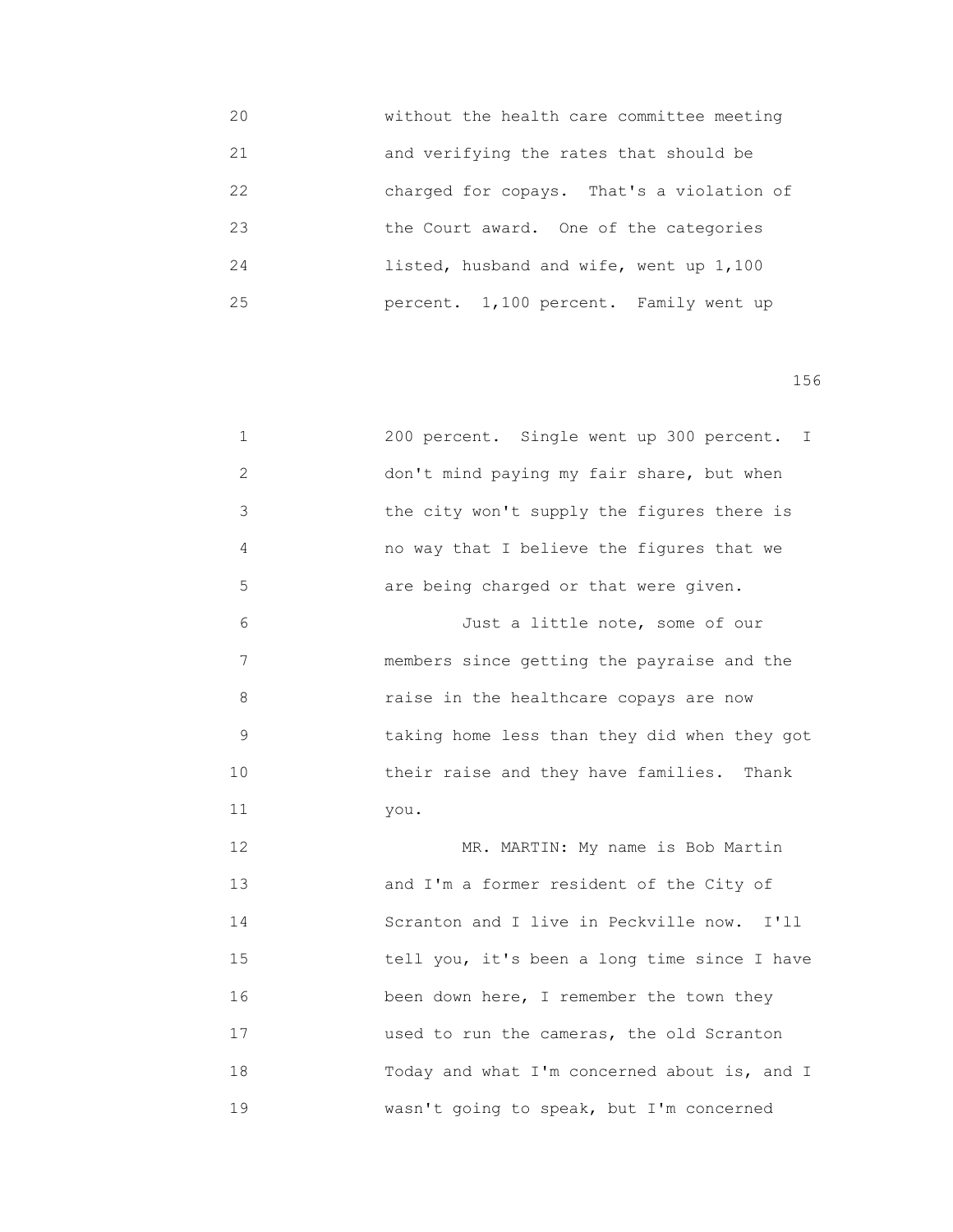| 20 | about I wanted to bring up a safety of the   |
|----|----------------------------------------------|
| 21 | police officers, and I'm honoring my         |
| 22 | standard and I'm concerned there is times    |
| 23 | when the officers stop a car and they will   |
| 24 | say around a traffic stop and sometimes they |
| 25 | don't get the license plate number and they  |

| 1           | step out of the car to check a person out,   |
|-------------|----------------------------------------------|
| 2           | I'm concerned about that because of the fact |
| 3           | that, number one, if you don't check your    |
| 4           | license plate number out first you don't     |
| 5           | know whether or not that's a stolen car and  |
| 6           | you don't know whether or not that person    |
| 7           | could be a problem. I truly believe, and I   |
| 8           | don't know what the procedures are and I     |
| $\mathsf 9$ | might be wrong in what I'm saying, but I     |
| 10          | know I do hear at times when they do know    |
| 11          | that call back the license plate number      |
| 12          | because vital information is on that license |
| 13          | plate number whether or not it's a stolen    |
| 14          | car or whether or not there might be a       |
| 15          | situation where something might be with the  |
| 16          | person. I know they need to get out and      |
| 17          | check their license, you know, their -- you  |
| 18          | get information from that for criminal       |
| 19          | background or whatever, but I'm concerned    |
| 20          | about that, and so I was just wondering if   |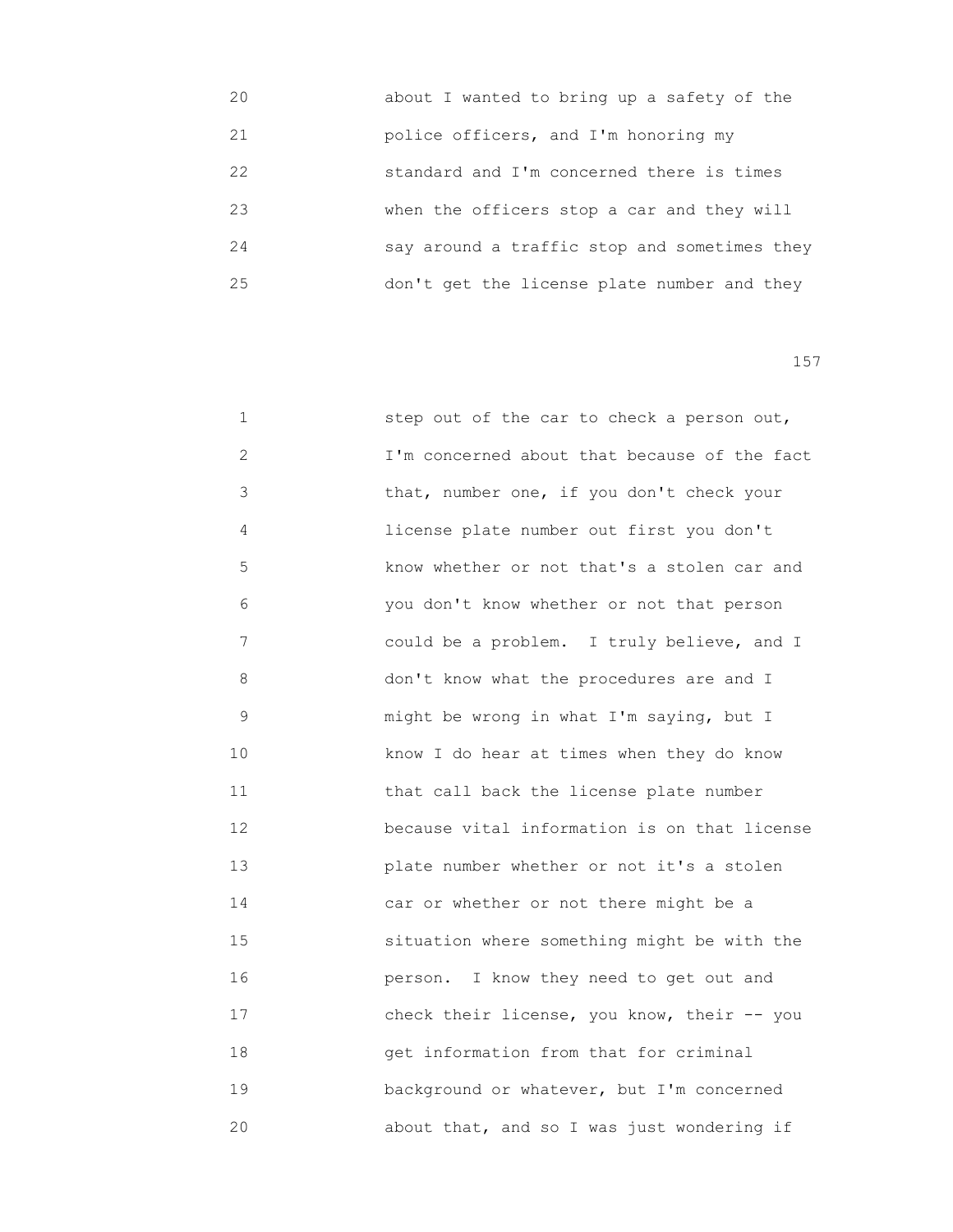21 somebody could check that out with the 22 public safety.

|    | MR. COURTRIGHT: Mr. Martin, what            |
|----|---------------------------------------------|
| 24 | they are supposed to do is when they pull a |
| 25 | car over tell them, the COM Center they are |

158

| $\mathbf 1$  | pulling them over, the location they are     |
|--------------|----------------------------------------------|
| $\mathbf{2}$ | pulling them over at, run the plate and      |
| 3            | usually how many occupants are in the car.   |
| 4            | MR. MARTIN: Yeah, I hear them do             |
| 5            | that, but like I said there is times when I  |
| 6            | used to hear them I'm just concerned that    |
| 7            | they should wait until they get information  |
| 8            | back on that license plate number before     |
| 9            | they step out. Sometimes they are stepping   |
| 10           | out too quick to check something out and I'm |
| 11           | just concerned of the safety of the police   |
| 12           | officers, you know, and that's why I brought |
| 13           | that up.                                     |
| 14           | And another thing I wanted to bring          |
| 15           | up, I want to bring praise. I heard Judy at  |
| 16           | the meeting for the zoning, I'm very happy   |
| 17           | that Mr. Gallo did not get that tavern       |
|              |                                              |

 18 because I used to drive for Posten Taxi here 19 in the city and there is one place that I 20 never wanted to go to was Charlie's Bar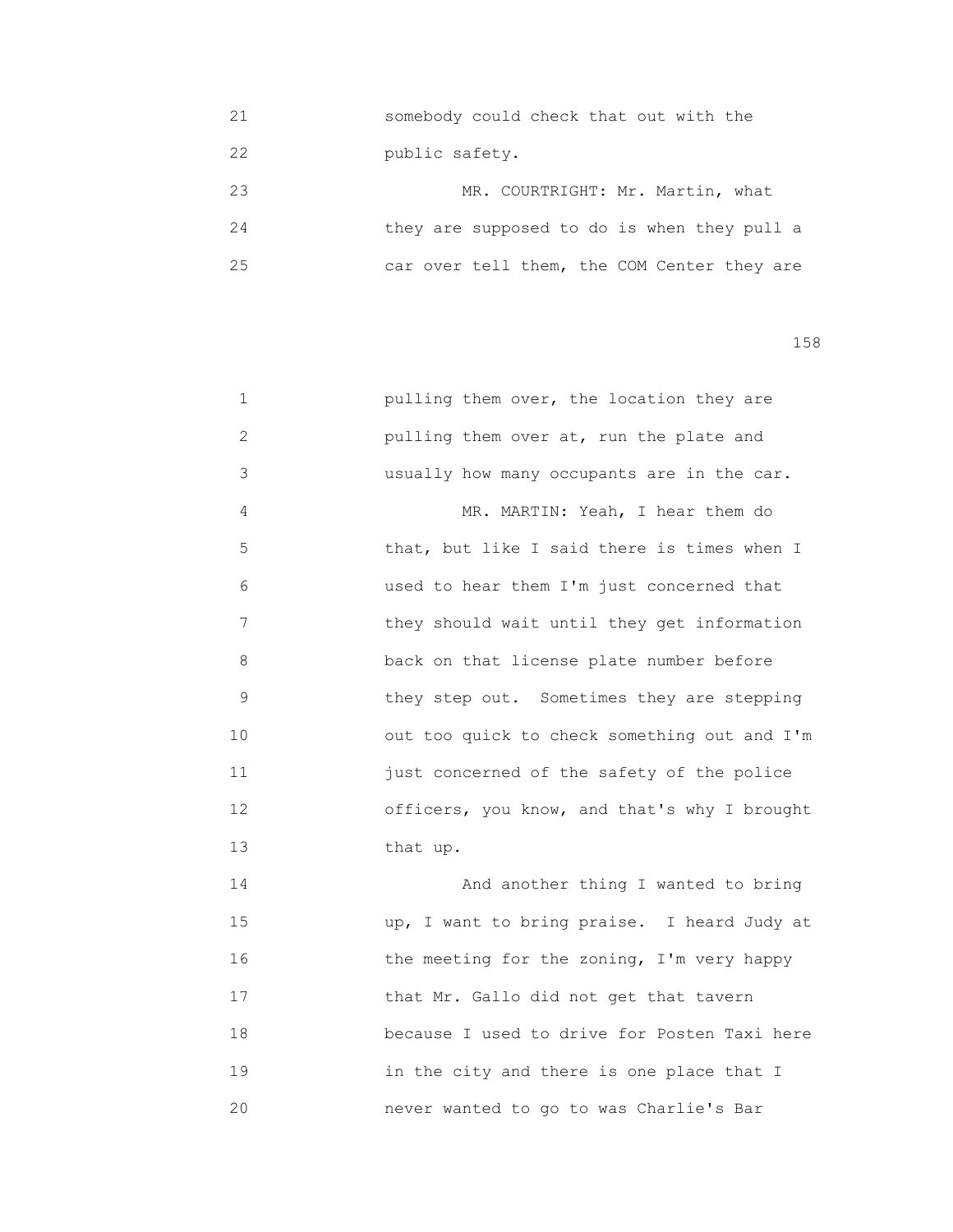| 21 | because it was dangerous. I just felt like    |  |  |
|----|-----------------------------------------------|--|--|
| 22 | there was a $-$ you never know what was going |  |  |
| 23 | on with the drug activity and everything      |  |  |
| 24 | that was going on and like they were saying   |  |  |
| 25 | if he got the bar he was only going to be     |  |  |

| 1  | have a restaurant, but he could have just as |
|----|----------------------------------------------|
| 2  | well opened up a bar in that situation.      |
| 3  | Another thing I wanted to bring up,          |
| 4  | it's very minor, but there is a property,    |
| 5  | Judy, you might be familiar with it, there   |
| 6  | is a property up at the corner of where the  |
| 7  | old Gulf station used to be up there, you    |
| 8  | know what I'm saying? It seems like it's     |
| 9  | like an eyesore. I was just wondering why    |
| 10 | nobody has really done anything with that    |
| 11 | property, you know what I mean? Do you       |
| 12 | know?                                        |
| 13 | MS. GATELLI: I know it's condemned,          |
| 14 | but I don't know --                          |
| 15 | MR. MARTIN: Oh, it's condemned?              |
| 16 | MS. GATELLI: Yeah, it's condemned.           |
| 17 | MR. MARTIN: Finally, what I wanted           |
| 18 | to bring up, Bill, back many months ago they |
| 19 | had a zoning hearing, I think it was         |
| 20 | approved, the information, the old liberty   |
| 21 | restaurant, I think that building was        |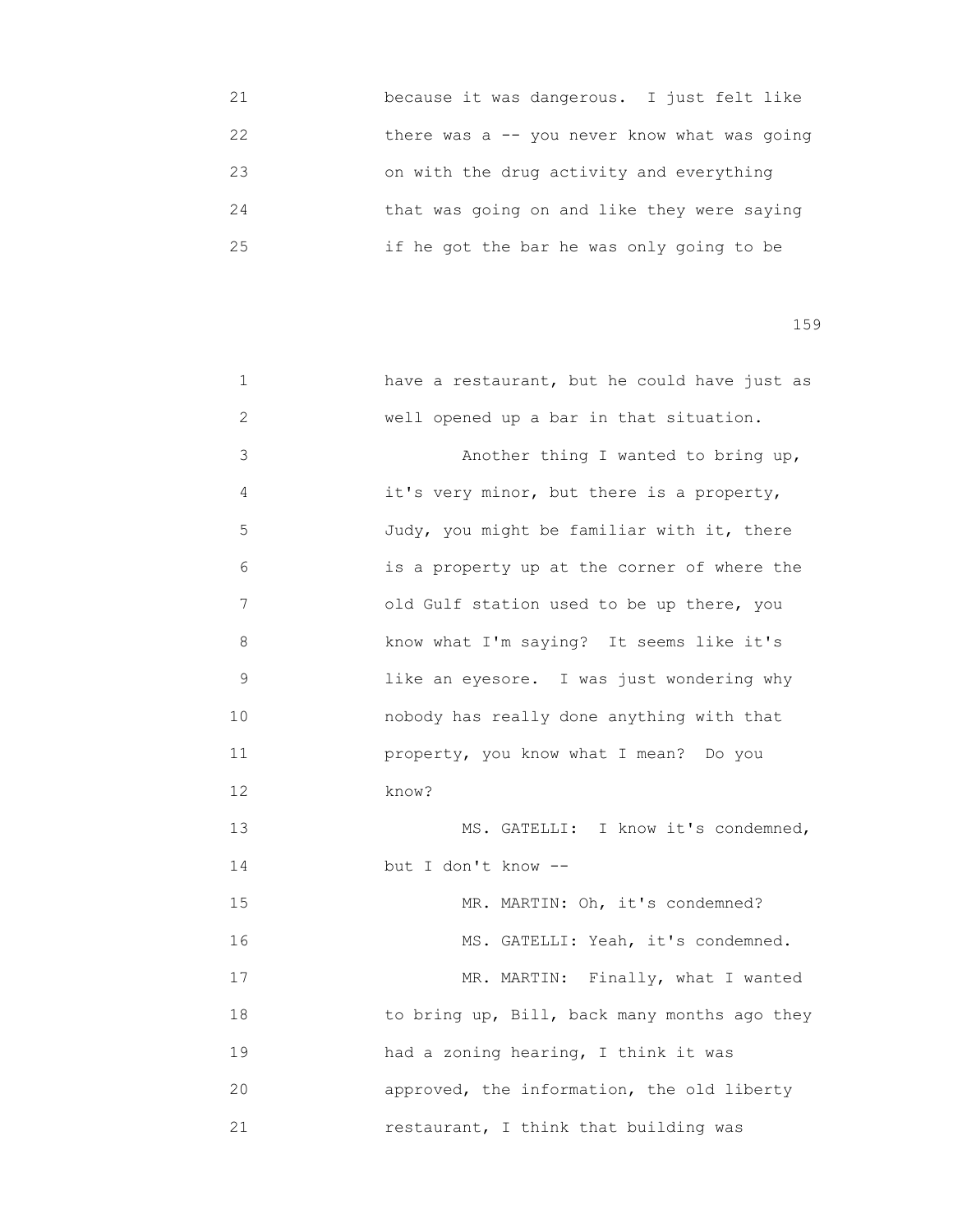22 condemned. I remember, I lived in Tennessee 23 for three years and came back and found out 24 that building was -- and somebody told me 25 they were going to open a clothing store or

| 1           | a coffee shop, do you know? I know there is  |
|-------------|----------------------------------------------|
| 2           | "For Rent" signs up there, but --            |
| 3           | MR. COURTRIGHT: Well, they                   |
| 4           | renovated it to two upper floors and two big |
| 5           | apartments and the first floor is going to   |
| 6           | be I believe a chicken fry place, take out.  |
| 7           | MR. MARTIN: Oh, okay. Okay.                  |
| 8           | MR. COURTRIGHT: But I don't believe          |
| $\mathsf 9$ | there is going to be sitting inside because  |
| 10          | there is relatively no parking there.        |
| 11          | MR. MARTIN: Finally, what I wanted           |
| 12          | to say is I talked to Sherry and I'm glad to |
| 13          | meet Sherry and Judy, and I'll tell you,     |
| 14          | there is one thing I will never come to      |
| 15          | these council meetings unless I have         |
| 16          | something good to say. I respect every       |
| 17          | single one of you up there. It think each    |
| 18          | one of you is very intelligent and there is  |
| 19          | another thing, I wish we had a female mayor, |
| 20          | you know, somebody that would run the city,  |
| 21          | but anyhow I talked to Sherry and I want to  |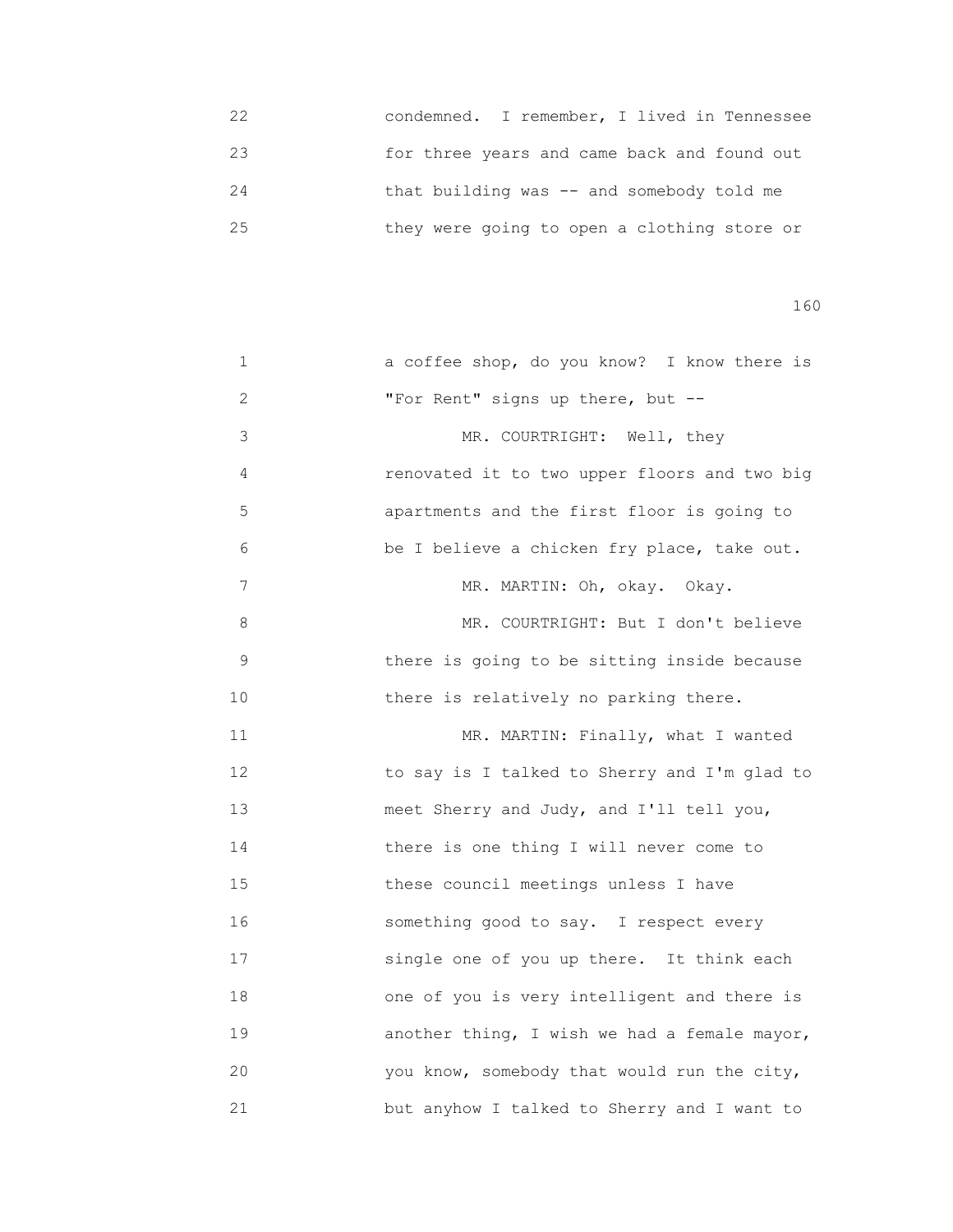| フフ | mention one thing about that I brother, I    |
|----|----------------------------------------------|
| 23 | got some bad news about my brother, he's got |
| 24 | early stages of Alzheimer's disease and I'm  |
| クら | having a situation with my apartment and I   |

| 1            | might be out on the street, and I won't      |
|--------------|----------------------------------------------|
| $\mathbf{2}$ | mention names about somebody who said they   |
| 3            | might help me, but I respect that person     |
| 4            | that said you will not -- they would try to  |
| 5            | get an apartment for me, but I'm glad to be  |
| 6            | here and hopefully I'll be back again.       |
| 7            | MR. MCGOFF: Anyone else?                     |
| 8            | MR. ELLMAN: Ronnie Ellman,                   |
| 9            | homeowner and member of the Taxpayers'       |
| 10           | Association. Hello, Sherry.                  |
| 11           | MS. FANUCCI: Hi.                             |
| 12           | MR. ELLMAN: We have to quit meeting          |
| 13           | this way. I have notes, I wasn't going to    |
| 14           | come tonight to talk, I was just sitting     |
| 15           | there, but the firemen got me interested.    |
| 16           | If you needed them like I did that night you |
| 17           | wouldn't close any firehouses or take any    |
| 18           | trucks out of service. I have said it        |
| 19           | before, they were just so professional and   |
| 20           | they were there in minutes, it's just ashame |
| 21           | that they are treated like second class      |
| 22           | citizens in this city by the administration. |
|              |                                              |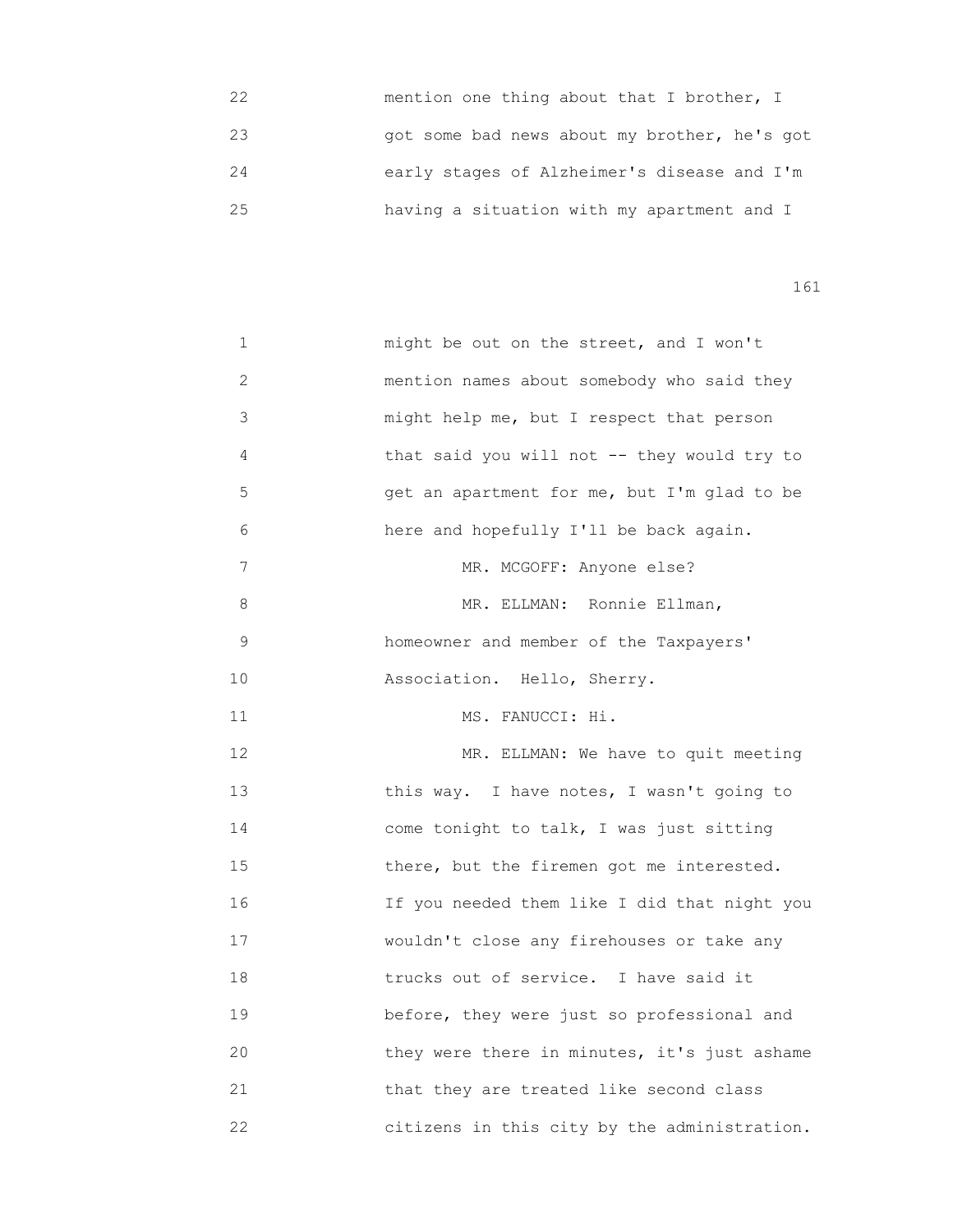23 I was at the Giant market before to 24 get Miss Rosie some chicken for her cat, and 25 a lady was talking to me for a minute and

162

 1 she wanted to know why I come up here and 2 talk with these people and have so much 3 interest in the city. It's by choice. I 4 could have thrown my Bassett hound in the 5 car ears ago and Miss Rosie and went 6 anywhere in the country. I don't have any 7 obligations. I know people, you know, like 8 Los Angles and Denver or San Francisco or 9 Atlanta, I could have went anywhere, I chose 10 **10** to be here because I love this town, you 11 know, and I have interests in it, and it's 12 just ashame sometimes you can see things 13 better when you are not close, like you 14 people are all too close to the city I guess 15 sometimes and I see from a different 16 perspective, and that's why I get up here 17 sometimes and make a fool of myself probably 18 because I'm not a good speaker or nothing, 19 but I have a sincere interest in this city. 20 I had a \$1,500 funeral or 750 cash 21 in Memphis which I sold years ago because I 22 wanted to stay here, be buried around here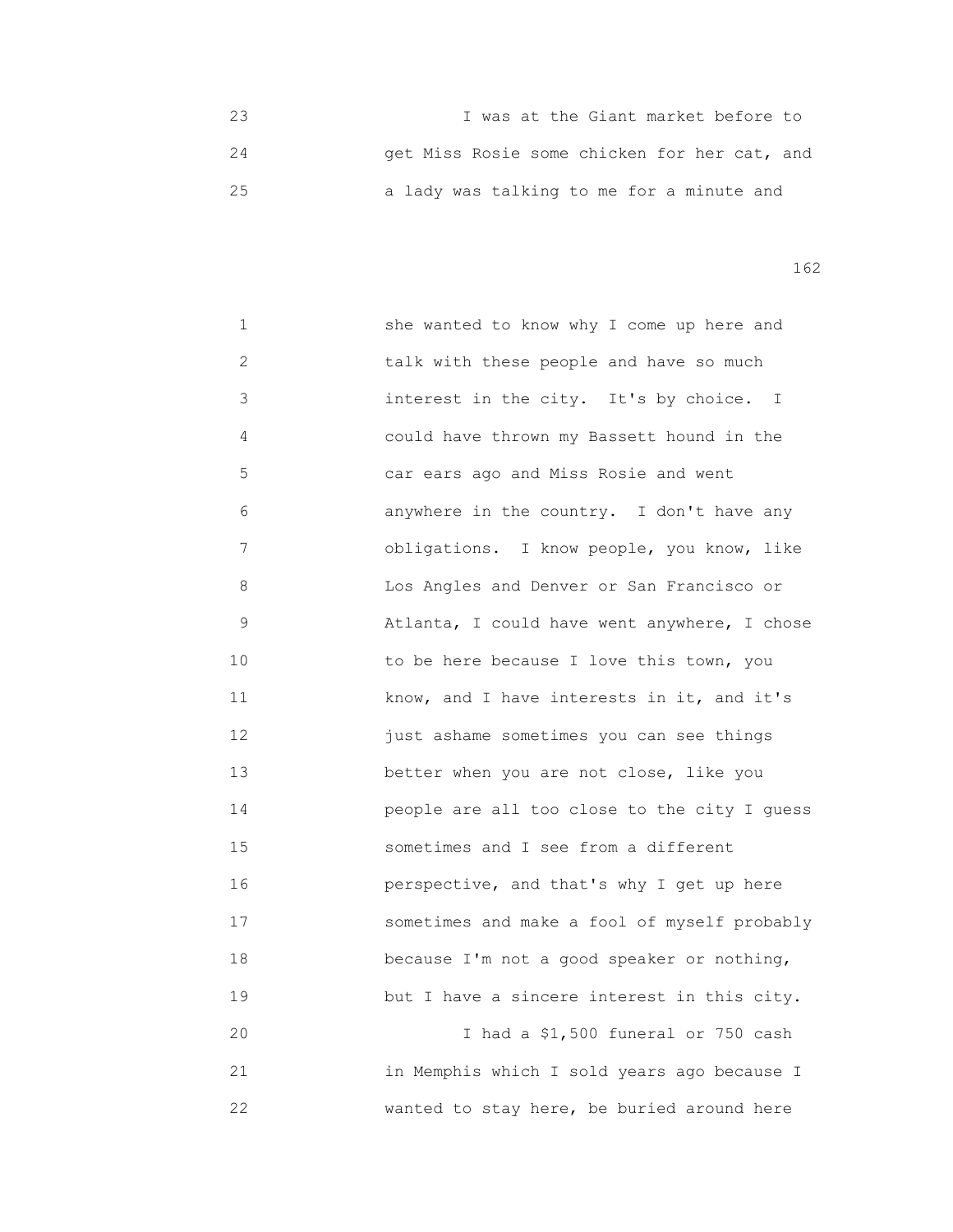|    | someplace, I don't know where right now, but |
|----|----------------------------------------------|
| 24 | it's -- it's just so -- just the waste that  |
| 25 | goes on and then the firemen and the police  |

| 1  | just seem to take the brunt of these things. |
|----|----------------------------------------------|
| 2  | It's just -- I talked to more people every   |
| 3  | week since I quit working a few years ago    |
| 4  | than all five of you put together I know,    |
| 5  | and I know the feeling of the city. I have   |
| 6  | people tell me things that just don't come   |
| 7  | out in the newspaper and that you people     |
| 8  | don't seem to be concerned with. Every       |
| 9  | decision you guys make has got a tremendous  |
| 10 | effect on the city and the people don't just |
| 11 | say the vote was 3 to 1 or 4 to 1 or         |
| 12 | whatever, they say council. Council needs    |
| 13 | to get together more than they have been     |
| 14 | doing the past few years because it has a    |
| 15 | such an effect on the city and so far it's   |
| 16 | just been adverse, and the city is not in    |
| 17 | the shape that the administration says it    |
| 18 | Was that my bell? Thank you.<br>is.          |
| 19 | MR. SLEDENZSKI: Hello, Bill.                 |
| 20 | MR. COURTRIGHT: Bring it up, Chris.          |
| 21 | MR. SLEDENZSKI: Hey, Judy, the new           |
| 22 | football coach position I heard, huh?        |
| 23 | Yeah.<br>MR. GATELLI:                        |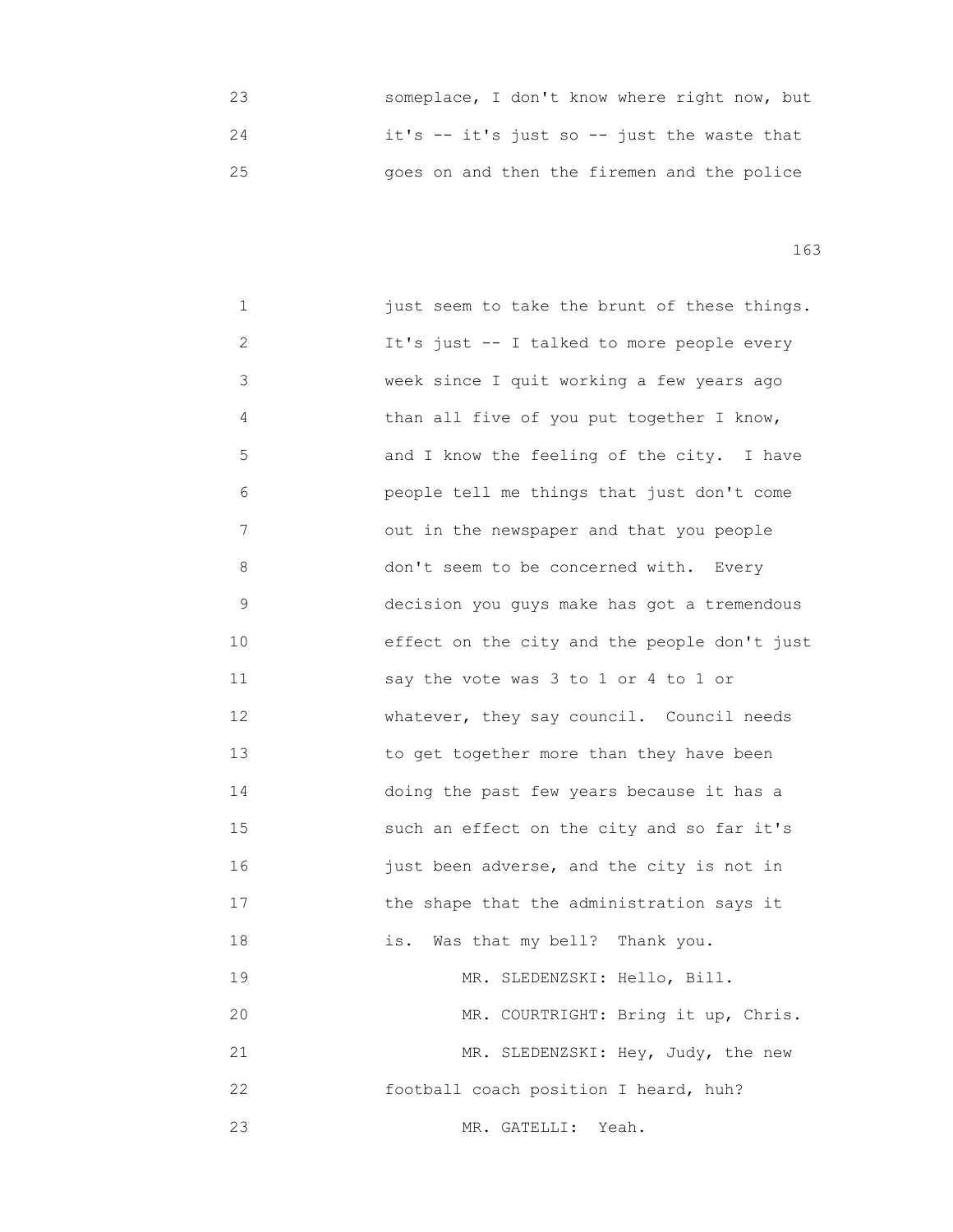| MR. SLEDENZSKI: I'm proud of Joe        |  |
|-----------------------------------------|--|
| Garrick, I really am. He is a good guy. |  |

| 1  | MS. GATELLI: He is going to do a             |
|----|----------------------------------------------|
| 2  | good job.                                    |
| 3  | MR. SLEDENZSKI: I hope he does.              |
| 4  | Well, Bill $--$                              |
| 5  | MR. COURTRIGHT: Where did you get            |
| 6  | the hat?                                     |
| 7  | MR. SLEDENZSKI: McGoyne.                     |
| 8  | MR. COURTRIGHT: McGoyne gave you             |
| 9  | that?                                        |
| 10 | MR. SLEDENZSKI: Yep. Thank you.              |
| 11 | MR. MCGOFF: Anyone else? Mrs.                |
| 12 | Evans.                                       |
| 13 | MS. EVANS: Good evening. Just two            |
| 14 | comments before I begin what I had prepared. |
| 15 | First, Mr. Murphy, Mr. Mike Murphy, who      |
| 16 | addressed council earlier this evening       |
| 17 | regarding the community garden program that  |
| 18 | he is hoping to institute throughout the     |
| 19 | city has asked me to announce that the       |
| 20 | meetings will be held this Friday,           |
| 21 | March 27th at 8:00; Saturday, March 28th at  |
| 22 | 9:30 a.m., and Saturday April 4th at 9:30    |
| 23 | a.m. at Greenridge Assembly of God Church    |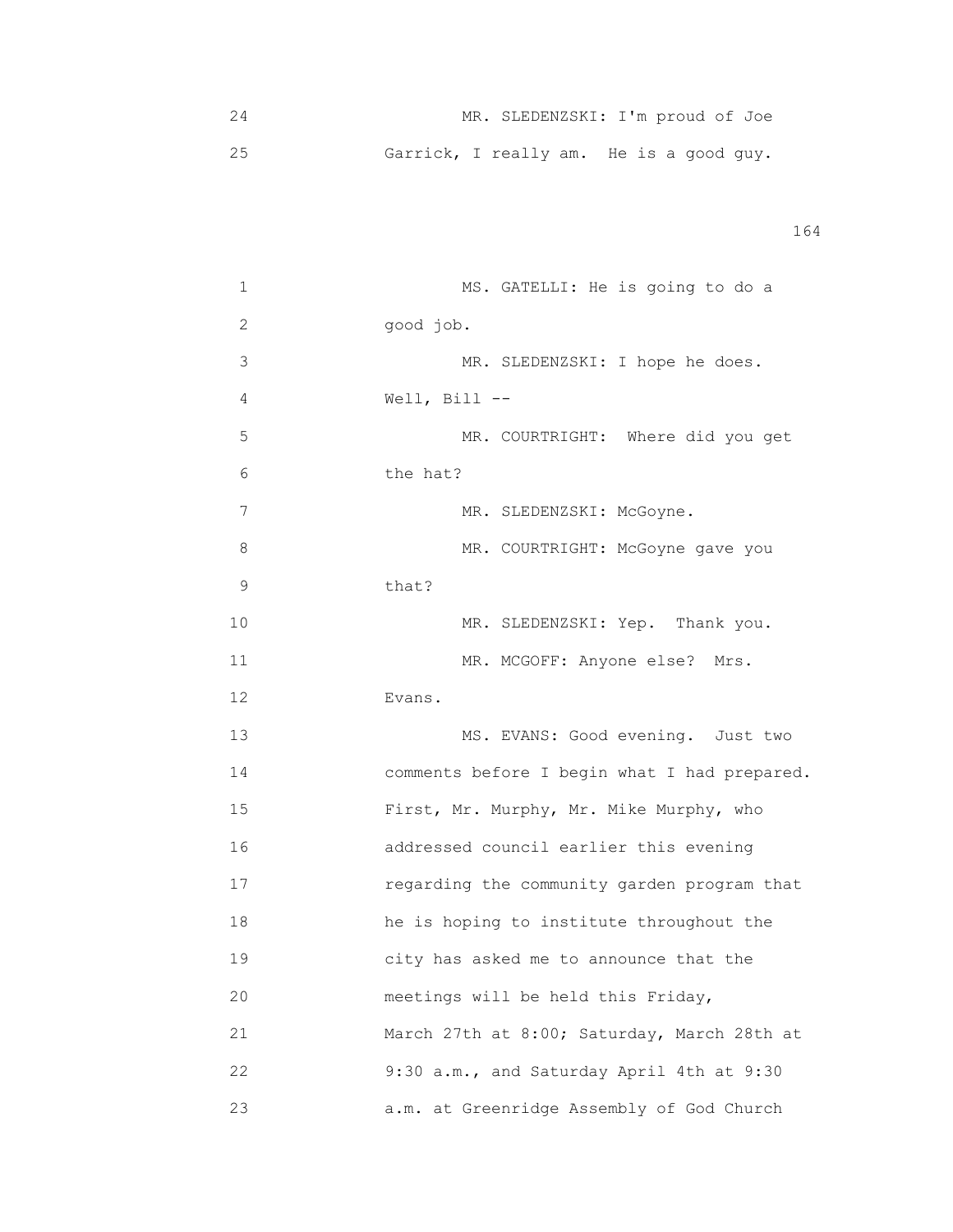24 which is located at 825 Greenridge Street in 25 Scranton.

165

 1 One other thing, I think, well, let 2 me ask you this, does anyone know the 3 definition of insanity? I see a couple of 4 hands. What a good class. Well, three of 5 you do. Excellent. Well, according to I 6 believe it was Einstein to continue to do 7 **1 1** the same action over and over and over again 8 and expect a different result is the 9 definition of insanity and therein lies the 10 reason why I declined the chairmanship of 11 the Finance Committee. I had lead that 12 committee for four years and all of my 13 recommendations, warnings, suggestions fell 14 on deaf ears and I must be a slow learner 15 because it took me four years to figure out 16 nothing was going to change, and so in 2008, 17 January 2008, which incidentally was not an 18 election year, I declined the chairmanship 19 of that committee. 20 Now, yesterday, I met with a group

 21 of Matthew Avenue residents and Mr. Beasley 22 of PPL regarding the PPL plan to spray 23 foliage with herbicides in the right-of-way 24 where electric towers are located parallel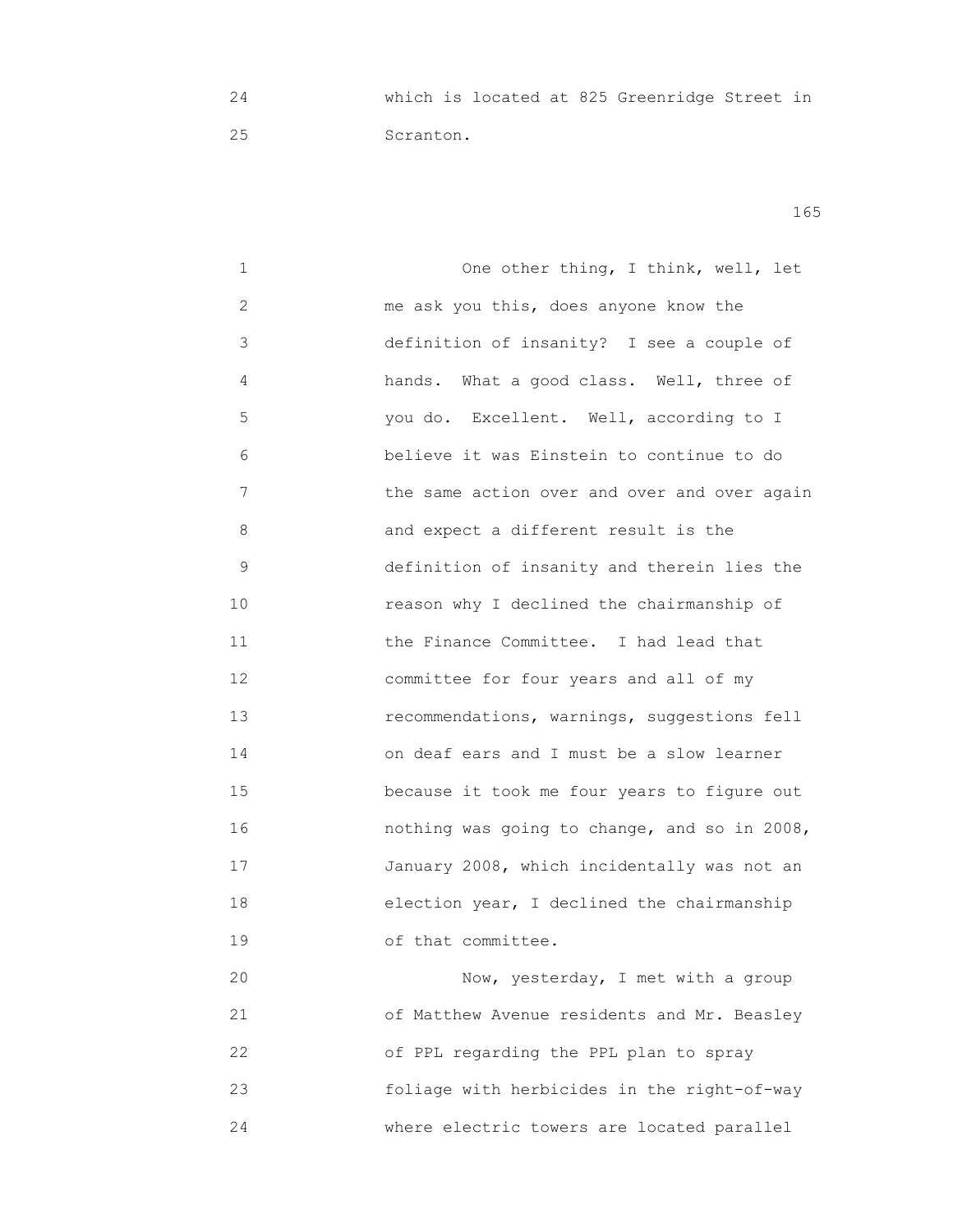25 to Matthew Avenue. Since spraying will not

| 1  | occur until summer, PPL representatives will |
|----|----------------------------------------------|
| 2  | deliberate on the numerous concerns voiced   |
| 3  | by city residents and PPL ratepayers and a   |
| 4  | future meeting will be scheduled after a     |
| 5  | walk through of the right-of-way by the      |
| 6  | residents, and we do hope for a decision     |
| 7  | that will be satisfactory and beneficial to  |
| 8  | the residents of Matthew Avenue.             |
| 9  | On the financial front, council              |
| 10 | received a copy of the 2008 independent      |
| 11 | audit status from Rossi & Company.<br>The    |
| 12 | auditor states that he has not received a    |
| 13 | revised proposed timetable for Mr. Renda who |
| 14 | had earlier indicated that the March 15,     |
| 15 | 2009, deadline for select information set by |
| 16 | the auditor was not feasible for him.        |
| 17 | Further, responses to 11 memos had not been  |
| 18 | received from Mr. Renda and a response to    |
| 19 | audit confirmation had not been received     |
| 20 | from the Single Tax Office.                  |
| 21 | Although, Rossi & Company intended           |
| 22 | to issue 2008 audited financial statements   |
| 23 | by May 31, 2009, the date contained in the   |
| 24 | Home Rule Charter, it appears very likely    |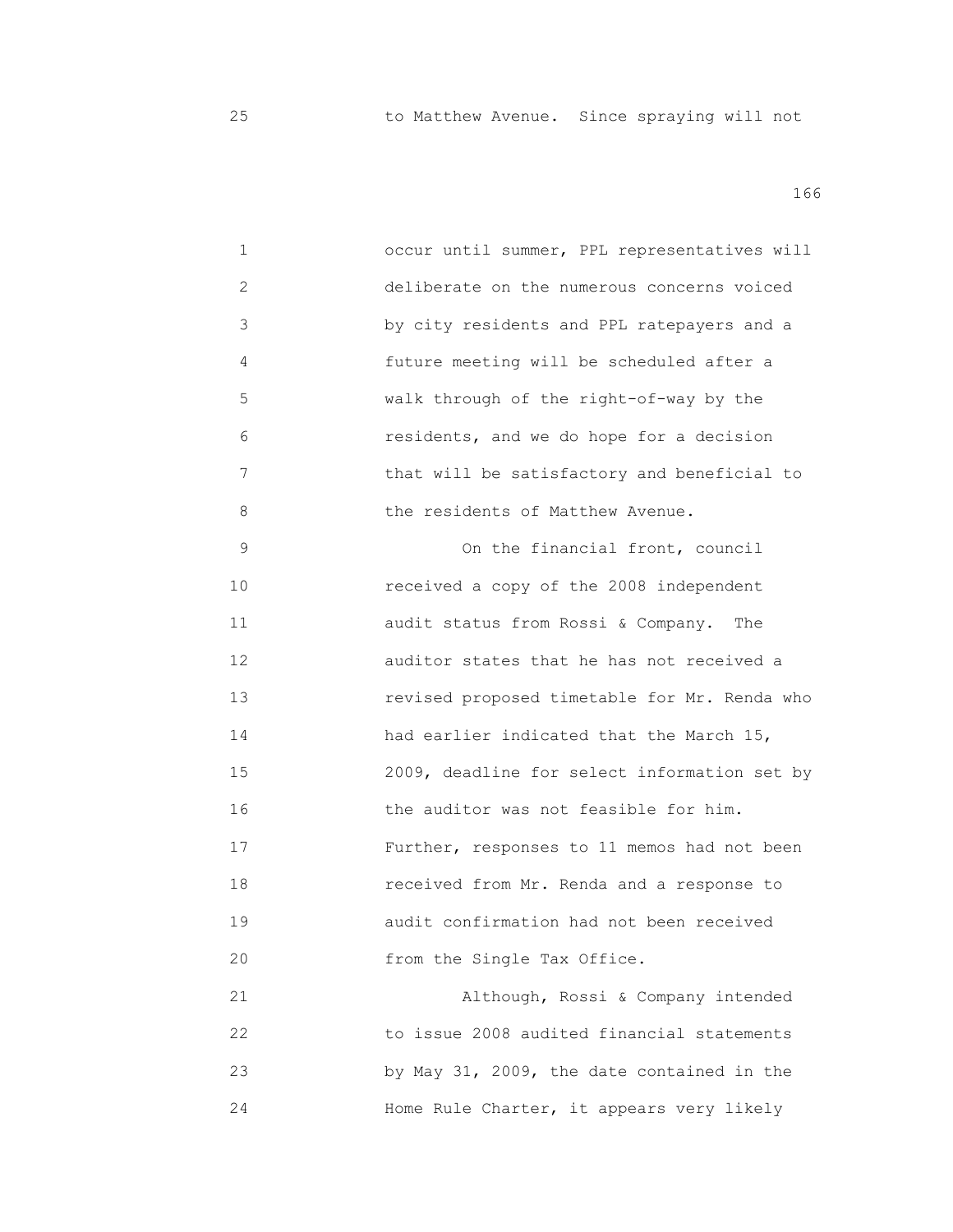| 1  | due to the aforementioned delays. I do,       |
|----|-----------------------------------------------|
| 2  | however, appreciate the determination and     |
| 3  | efforts of Rossi & Company, but once again,   |
| 4  | their progress is delayed by sources beyond   |
| 5  | their control.                                |
| 6  | And as we all know, a forensic audit          |
| 7  | report of the Scranton Tax Office was         |
| 8  | released on Friday, March 20. I was not       |
| 9  | present at the meeting at the stakeholders    |
| 10 | at which time the results were released       |
| 11 | because I was at work, and like Mrs. Gatelli  |
| 12 | my computer could not open the files          |
| 13 | available on-line from the tax office's       |
| 14 | website, thus, I received the hard copy of    |
| 15 | the report yesterday and I am in the process  |
| 16 | of reviewing it.                              |
| 17 | I am concerned, however, that after           |
| 18 | one year's time, which included an            |
| 19 | eight-month forensic audit, we still do not   |
| 20 | have concrete numbers or the total amount of  |
| 21 | tax dollars owed to the City of Scranton.     |
| 22 | Even more troubling is the approximate        |
| 23 | \$2 million which was lost or missing through |
| 24 | accounting errors, and the lack of            |
| 25 | accountability for those monies.              |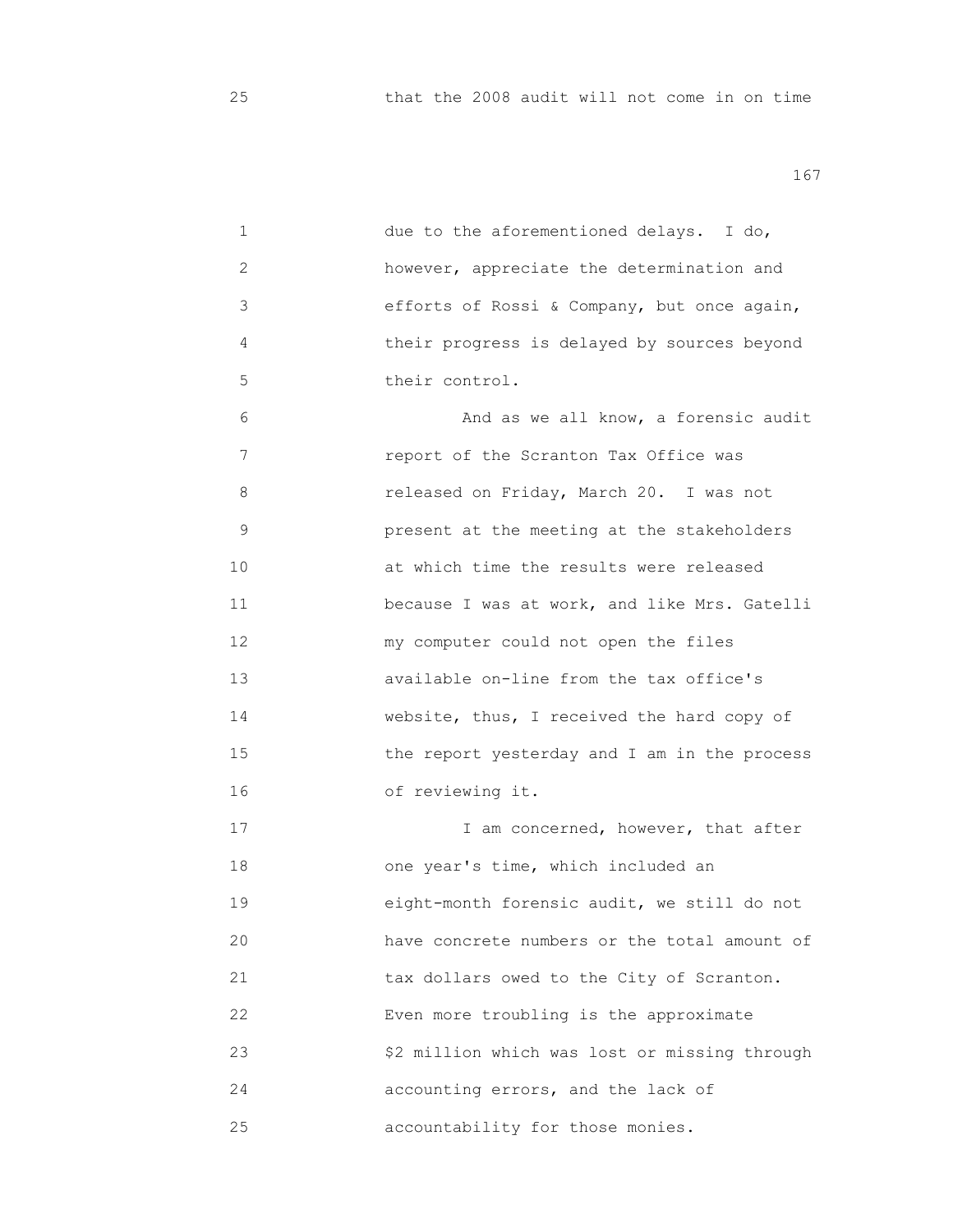1 Both of these findings must be 2 further investigated, therefore, I would 3 like to send letters to the county 4 commissioners, the superintendent and board 5 of directors of the Scranton School District 6 and the mayor proposing that the three 7 taxing bodies jointly request a state and/or 8 federal investigation into the lost or 9 missing, whatever the terminology may be, 10 \$2 million, and the lack of accountability 11 **1** for these lost monies. 12 Now, that's only half of the actions 13 though that I think need to occur. As we 14 know, Mr. McDowell never appeared publically

 15 to provide explanations or to answer 16 questions, although, city council subpoenaed 17 his appearance nearly one year ago. It 18 seems clear that at best he will provide 19 select written statements to the newspaper. 20 Possibility the best answers we may receive 21 can come from the current tax collector and 22 her solicitor. This is the people's money 23 and they have the right to information and 24 answers and accountability.

25 Consequently, we as a council may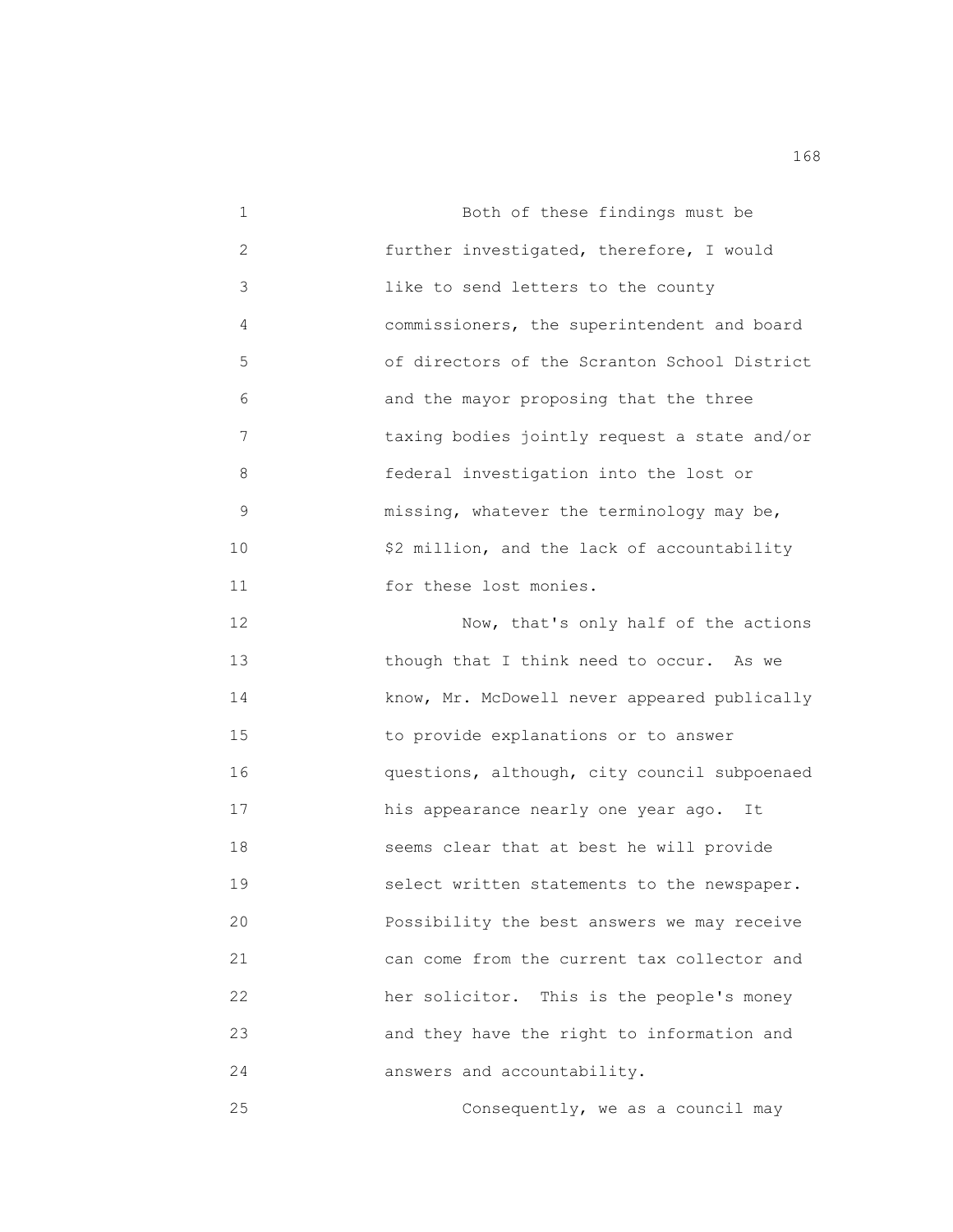1 request that Mr. Vitali and Mr. McGovern 2 attend a public caucus in the coming weeks 3 to answer additional questions related to 4 the audit findings and recommendations, and 5 this audit is of unique and critical 6 importance to the city since the mayor 7 plugged 5.5 million dollars of tax office 8 money in his 2009 budget which I did not 9 vote for. I know that a speaker earlier 10 tonight made a blanket statement about 11 council approving that budget. Well, it did 12 not receive my vote, but at this moment it 13 appears there may or may not be a shortfall. 14 As elected officials, however, we 15 need hard numbers. We need them in terms of 16 the 2008 work in process tax payments and 17 the 888 monies both pre and post 2005 which 18 are owed to the City of Scranton and then in 19 the event of any possible shortfall city 20 officials can work toward a solution. 21 This is a not a matter that should 22 be allowed to languish until budget time in 23 November. Our city suffers from an 24 albatross of financial debt and we need to

25 meet financial problems head-on. Now, I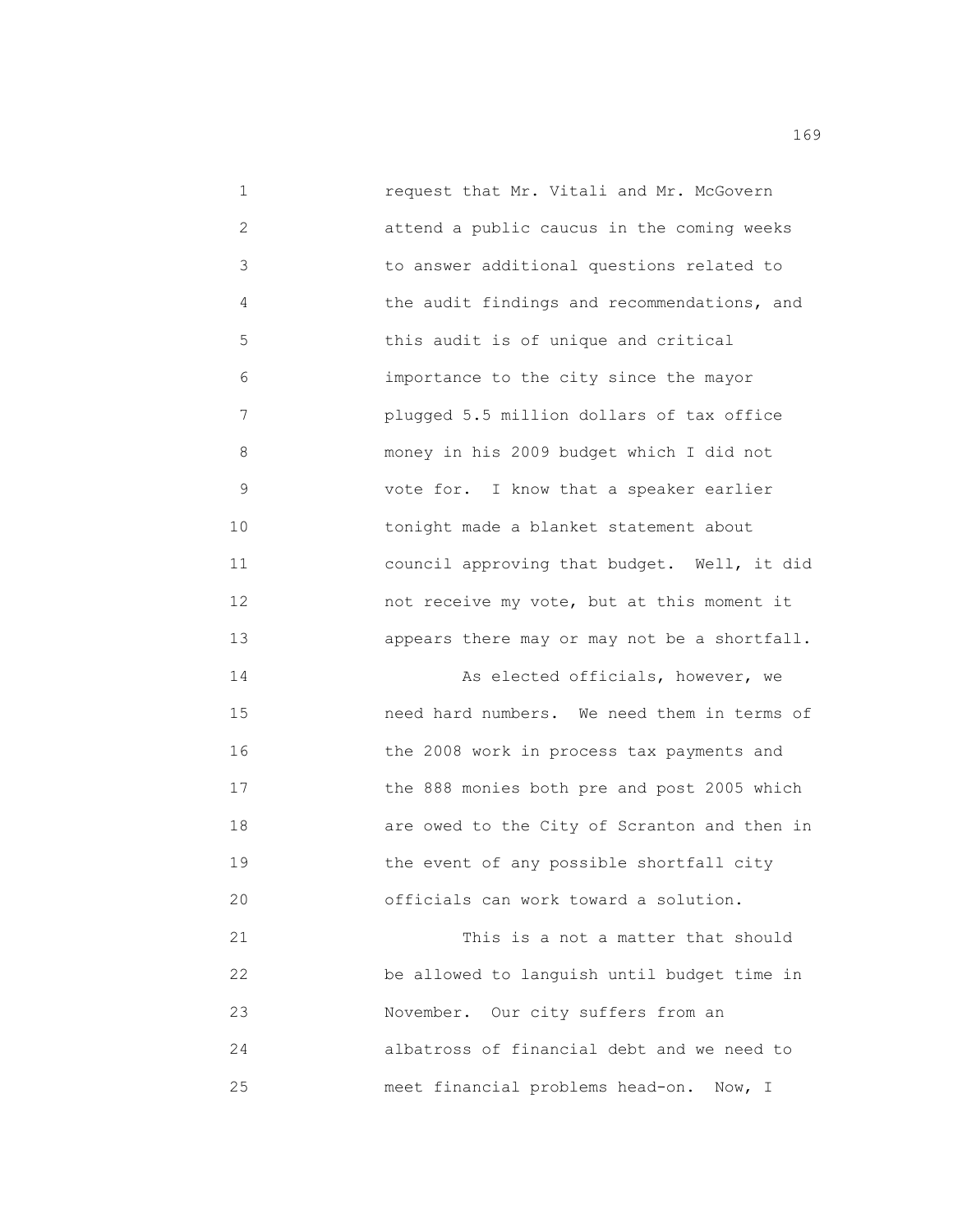1 was, as many of you were, I'm sure, 2 disappointed that Mr. Scheller, CEO of 3 Northeast Ethanol cancelled his appearance 4 in South Side last week. Apparently, this 5 Ethanol affects more than the residents of 6 Taylor. It is an even bigger issue for 7 Scranton residents since it seems that 8 80 percent of this project will be located 9 in Scranton nearby our river and railways 10 and close, to close for comfort, to our 11 *residential areas.*  12 It behooves Mr. Scheller to address 13 all of the people of Scranton since we all 14 share the costs of water cleanup, road and 15 infrastructure maintenance and repair, fire 16 and police response, and protection, and we 17 all value our health, safety, and 18 environment. If Mr. Scheller intends to 19 present proposal to Scranton planning and/or 20 zoning I would help that council would 21 invite him to attend a televised public 22 caucus to present his plans to the entire 23 Scranton area for it's consideration. This 24 issue impacts all of us. 25 And, finally, I have some citizens'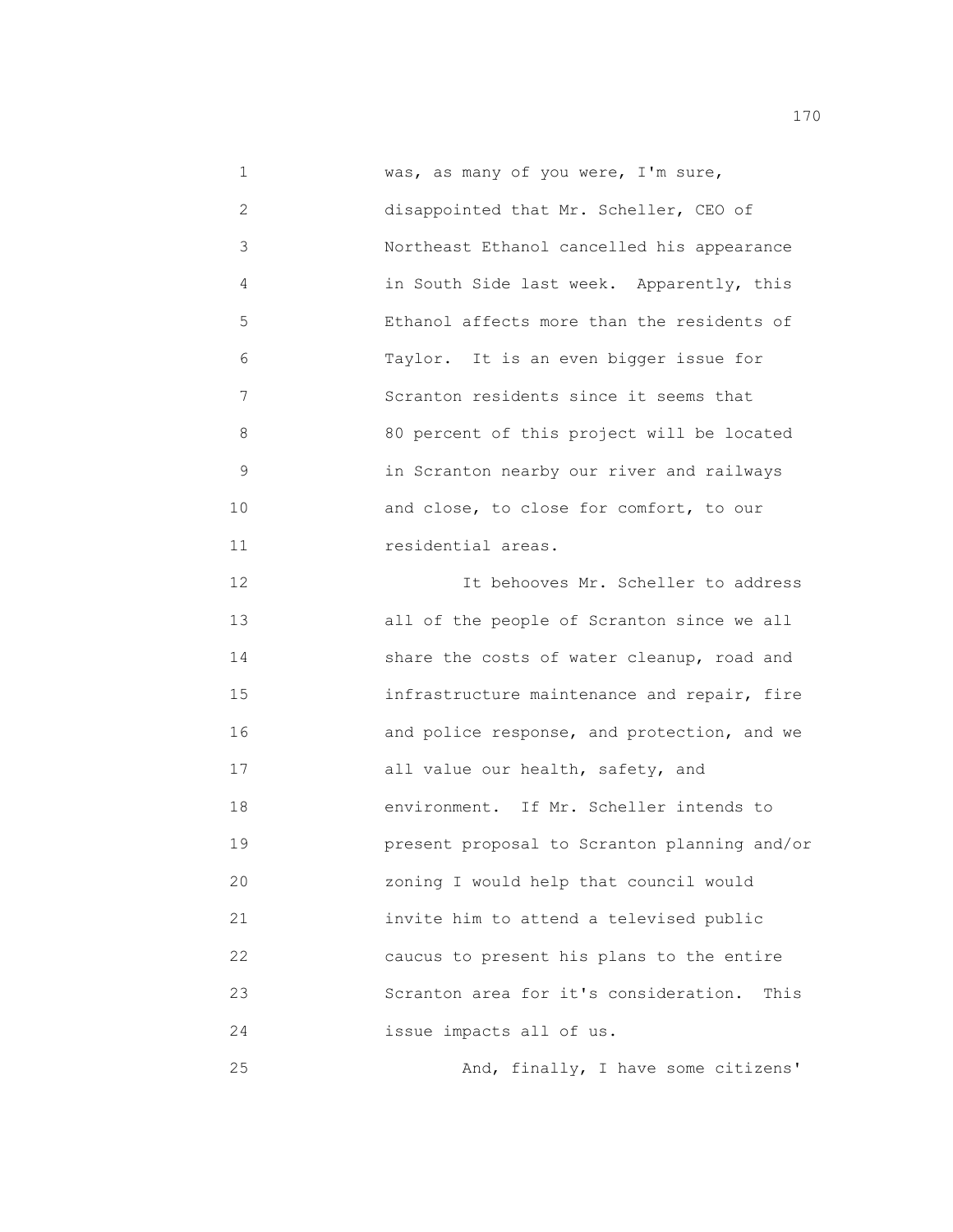1 requests for the night -- or the week, I 2 should say. Fill a large pothole in 3 Donnelly Court near it's intersection with 4 Hickory Street. Clear the tires and litter 5 from Mountain Lake Road is East Mountain, 6 and this is a third request. Residents of 7 Greenridge report that the windows of the 8 long vacant Greenridge Presbyterian Church 9 are being broken. They did contact the 10 city, but nothing has been done. Neighbor 11 report that a six-family apartment house 12 uses the DPW regular garbage collection 13 pickup rather than a dumpster and if, 14 indeed, a dumpster is necessary, please send 15 the appropriate inspector to address this 16 problem.

 17 Also, as was noted earlier tonight, 18 and this is a second request, please place 19 recycling bins throughout Nay Aug Park; and 20 over the weekend city residents reported 21 that numerous parade goers, particularly 22 children, lined the concrete island in the 23 500 block of Lackawanna Avenue during the 24 St. Patrick's Day parade creating hazardous 25 conditions. The parade was restricted by a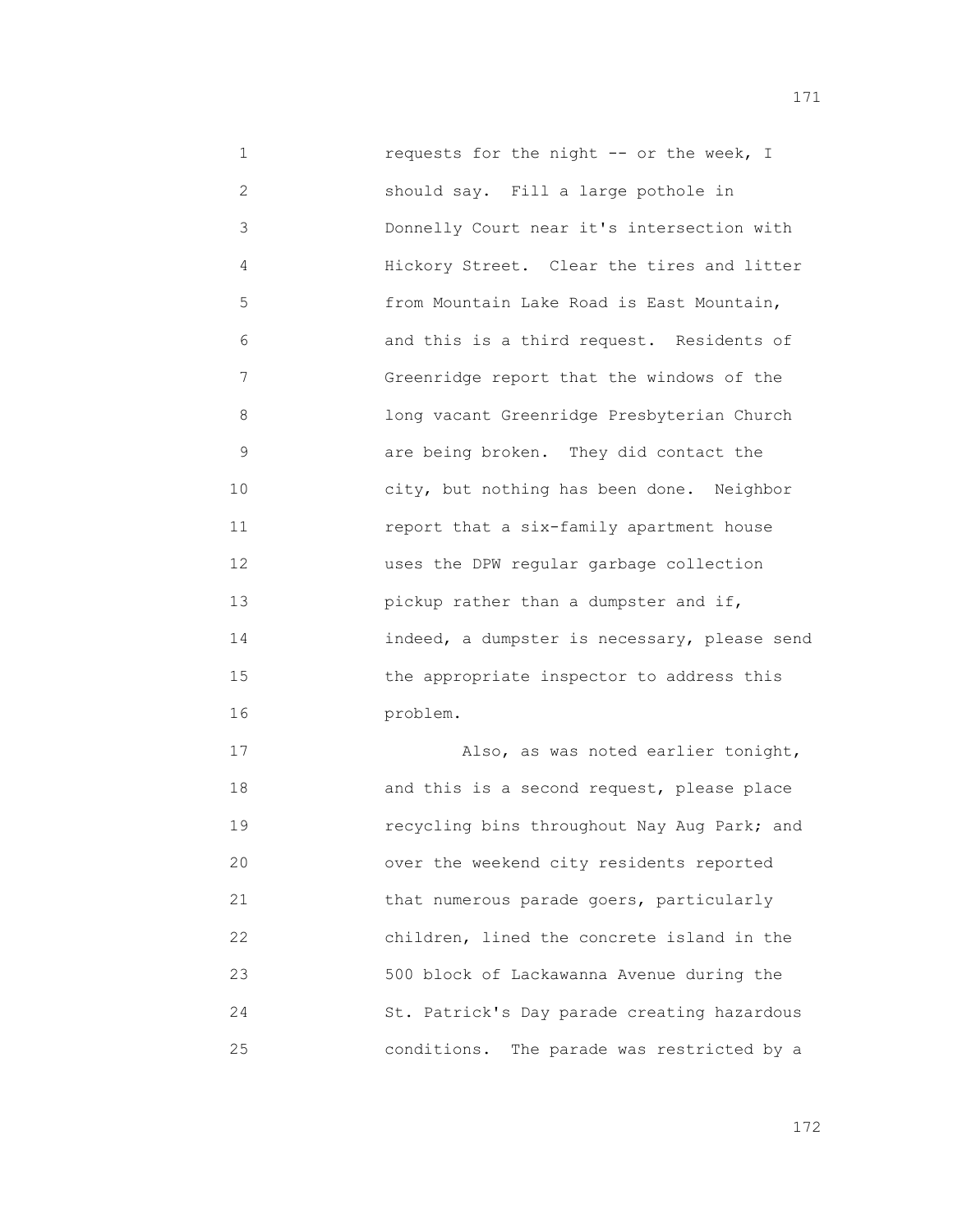1 smaller lane, thus coming very close to 2 onlookers who were sitting and standing on 3 this island in the middle of the street, so 4 the parade committee together with city 5 officials should address this issue for next 6 year's parade, and if we could please send a 7 letter to the parade committee which 8 addressed this potential safety hazard, and 9 that's it. 10 MS. GATELLI: I just have a few 11 items. First of all, I would like to make a 12 comment about Danielle and Company. I went 13 to the woman's place of business and saw her 14 operation. It is a manufacturing. She has 15 a very reputable business. I invite 16 everyone to go there. Her loan is to expand 17 her business and have another employee, so 18 it is for job creation that we are loaning 19 her \$25,000. The last time I checked, which 20 was I believe several months ago, every one 21 that has taken out a loan with the city has 22 been up-to-date in their payments. 23 There is a letter that both 24 Mrs. Evans and Mr. Courtright sent out about 25 the light on South Washington Avenue and Elm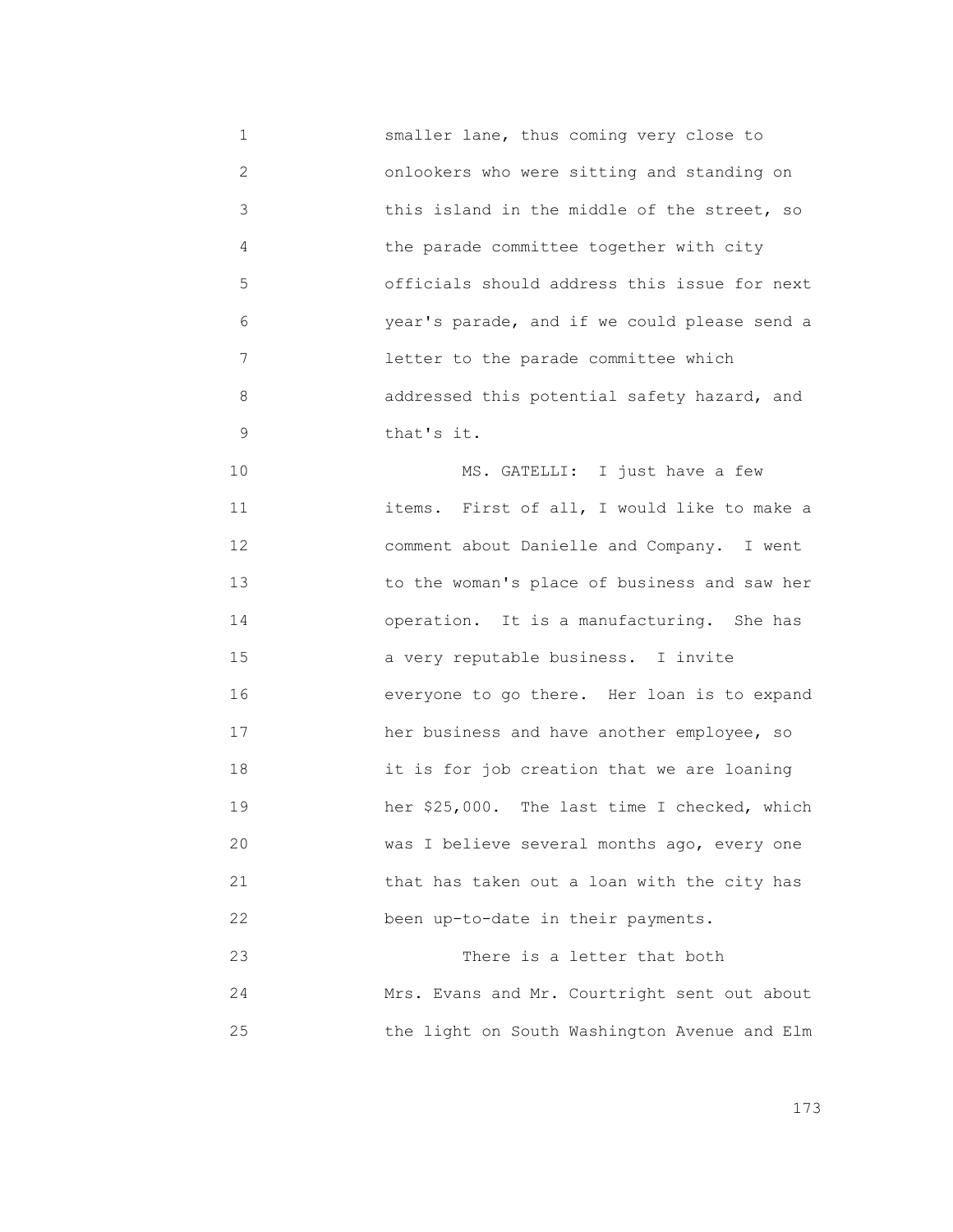1 Street. When I talked to Mr. Courtright 2 about it he said they wanted the green arrow 3 to be on the Elm Street side going west 4 making being a left onto South Washington. 5 I go that way every day and if anyone else 6 goes that way I would like them to please 7 **19 Islams** let us know because I think the arrow 8 belongs on South Washington going left onto 9 Elm. There is. 10 MS. EVANS: That's what I meant. 11 MS. GATELLI: Oh, well, Bill said it 12 **was the other way from the person he got it** 13 from. 14 MR. COURTRIGHT: Yeah, I got it the 15 other way and I also got it in the mean time 16 -- I'm sorry. I got the other way and I 17 also got in the mean time, after I had said 18 it people wanted heading east so they could 19 make a left up Washington, so maybe when 20 they do their study they will just -- 21 MS. EVANS: Do the whole thing. 22 MR. COURTRIGHT: Do the whole thing 23 and let us know. 24 MS. GATELLI: And then also I saw 25 that Mr. Swanson was going there to check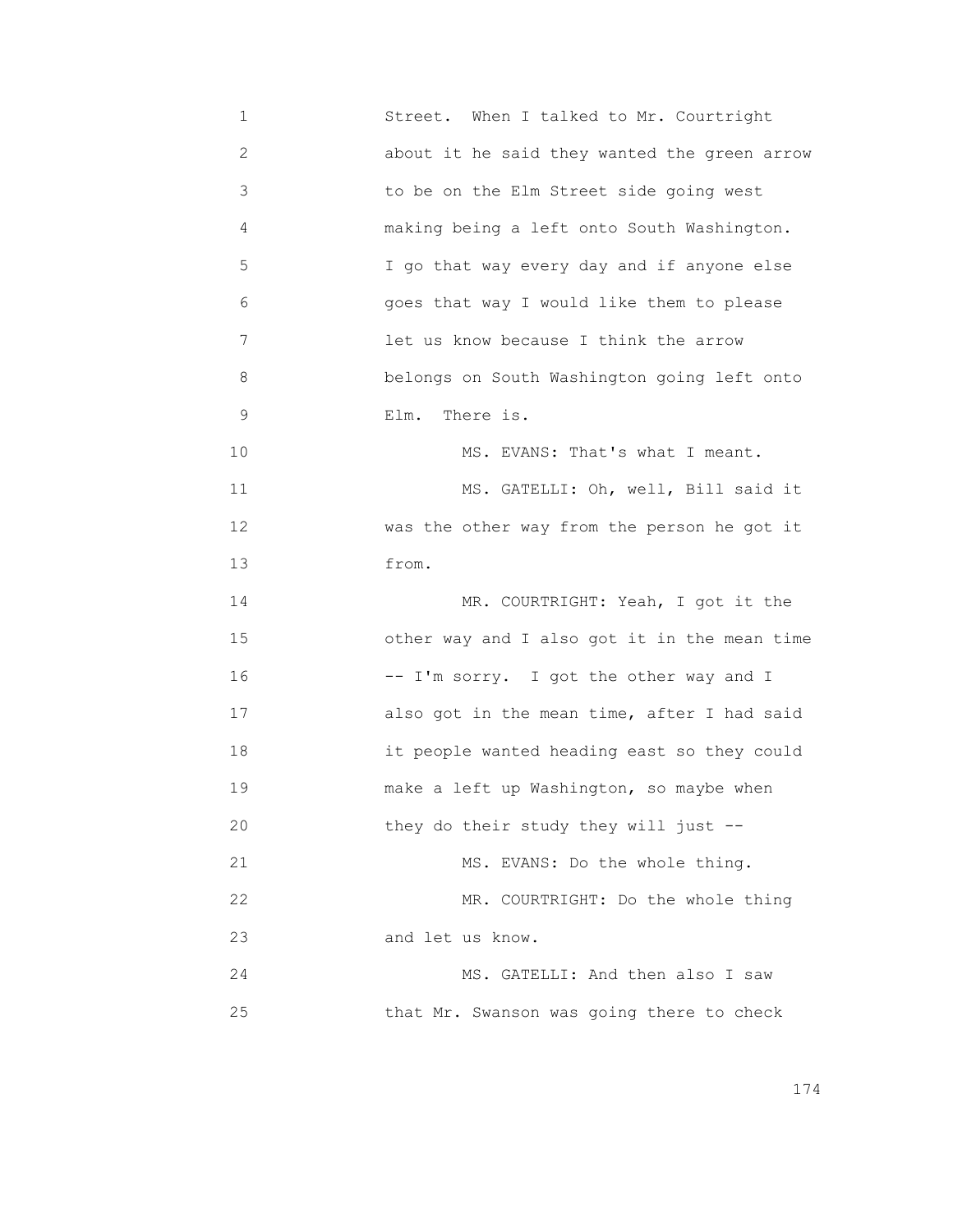1 and I'm wondering why he never went to 2 Moosic Street. I brought that up on 3 numerous occasions going up Moosic and 4 making a left onto Harrison it's impossible 5 to make that left-hand turn, much more 6 difficult than South Washington Avenue is, 7 although, I do agree with that one too. So, 8 if we can also ask him, Kay, if we can 9 please check out the Harrison Avenue one 10 While he checking the lights.

11 11 T got a letter from OECD, I had some 12 questions about the KOZ's, and I got a 13 response that the state will not approve an 14 application submitted for the extension of 15 the benefits without the approval of city 16 council because the package would be 17 considered incomplete. There are 80 18 properties that were designated in the past 19 ten years and 80 still exist. The number of 20 jobs created within the KOEZ is 21 approximately 1,143. City council can 22 approve or disapprove any property which has 23 met the state's requirements and seeks to 24 have their KOZ extended. So, yes, we do 25 have some authority there.

175

1 Also, there was a letter sent to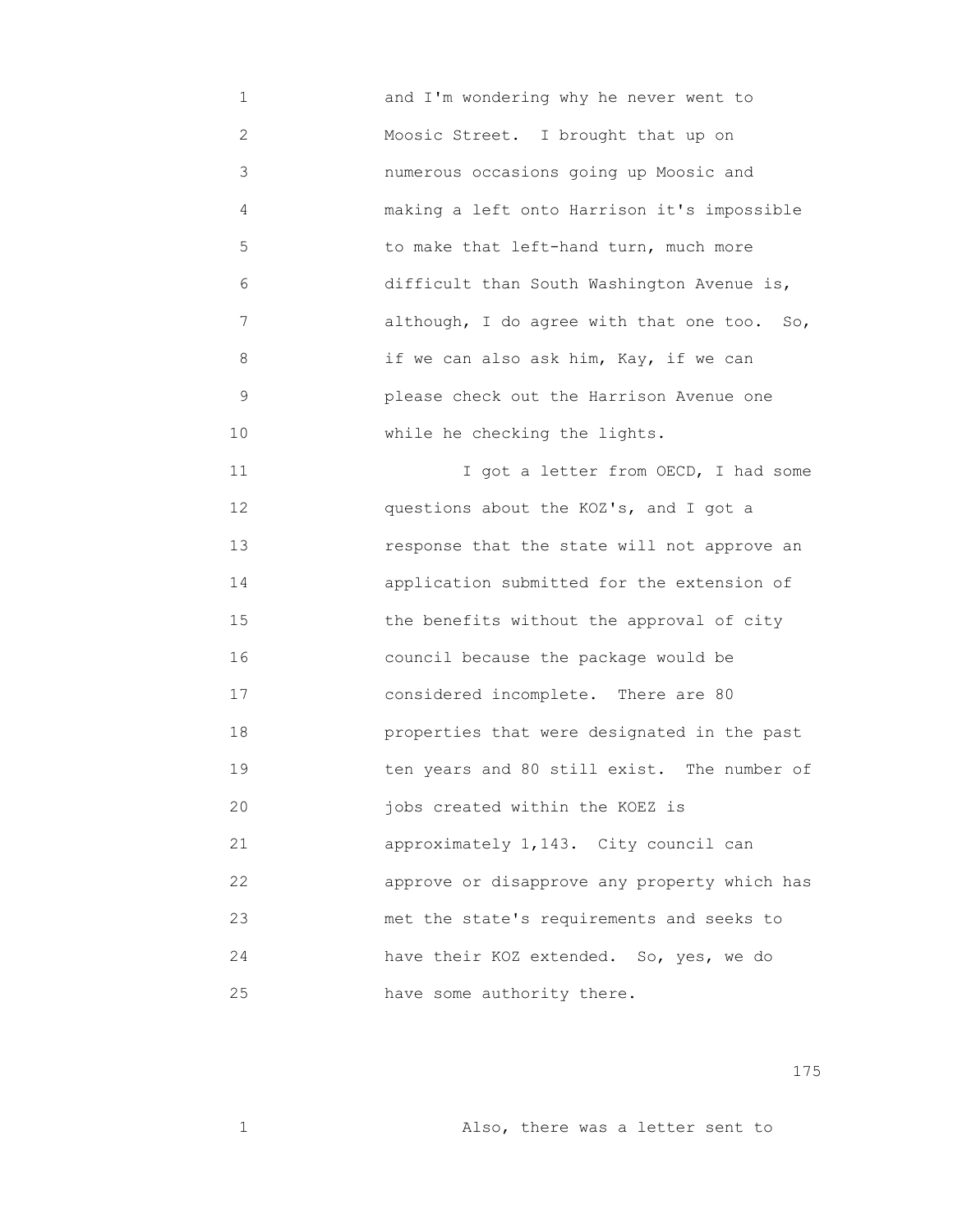2 Mr. Brazil last week concerning the 3 intersection of Division Street and the 200 4 block of South Main Avenue and where they 5 have church services at Trinity Church. It 6 is a very bad intersection and I have 7 ordered pedestrians walkways things like I 8 got for St. Joe's and Scranton High and West 9 and they are ready and I will be picking -- 10 my husband will be picking them up tomorrow 11 and I will be bring them to the church where 12 they will put them out for every day into 13 the intersection, and anyone else that needs 14 them please call city council. They do slow 15 down the traffic.

 16 No one made a comment about the 17 signs being stolen from Mr. DiBileo. I, for 18 one, would like to condemn that action. I 19 don't think that's right. It was done to me 20 when I ran the last time and we paid a lot 21 of money for those signs, and it's just not 22 fair. If someone wants to put our sign in 23 their yard I'm very proud of that when 24 someone has my sign or anyone's sign in 25 their yard. It is their freedom of

176

1 **1** expression, and I don't think it's right.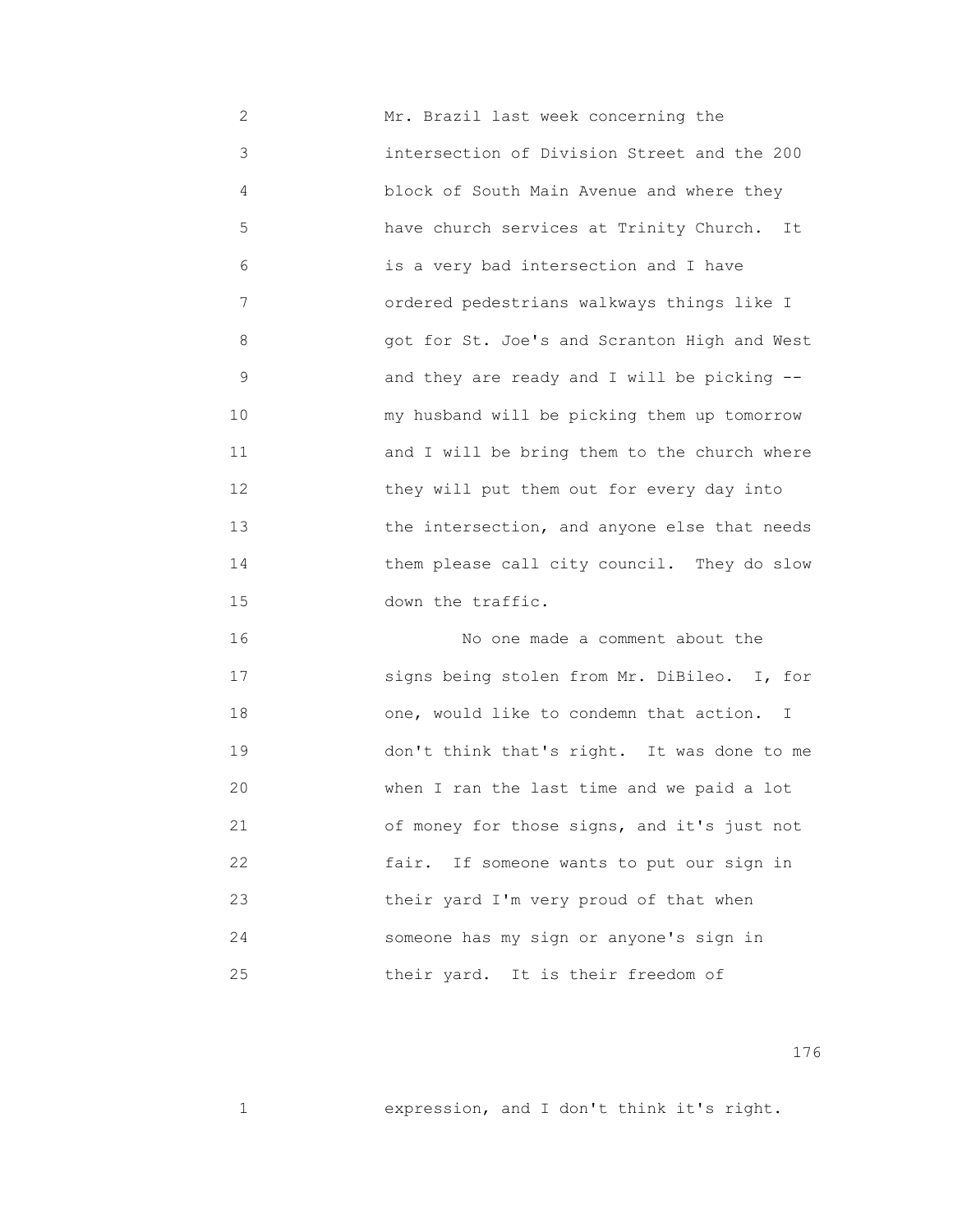2 Someone did say that someone got caught 3 stealing a sign down in Old Forge, so I hope 4 that they can catch -- certainly catch the 5 people that have done this. We do have a 6 right to freedom of expression. We do have 7 a right to do as we see fit. It's very sad 8 though that when I was intimidated on a 9 website last year and we had to cancel 10 meetings and people had to be frisked 11 because I was afraid no one condemned that 12 action and that makes me very sad because I 13 too have a right to sit up here and I have a 14 right to vote the way I feel fit and because 15 a certain group of people don't agree with 16 me and wanted to bully me and intimidate me 17 they put me on a website with a gun and a 18 head blowing off, so I really hope that 19 people would condemn those kind of actions, 20 too, because it's not right, the way it's 21 not right to steal Gary DiBileo's signs, 22 that's not right either. 23 As far as the taxpayer interviews, I

 24 will not be attending the Taxpayers' 25 Association interviews. I will participate

|  |  |  |  |  | in anything with the League of Women voters. |
|--|--|--|--|--|----------------------------------------------|
|  |  |  |  |  | I have seen Mr. Quinn, who is the president, |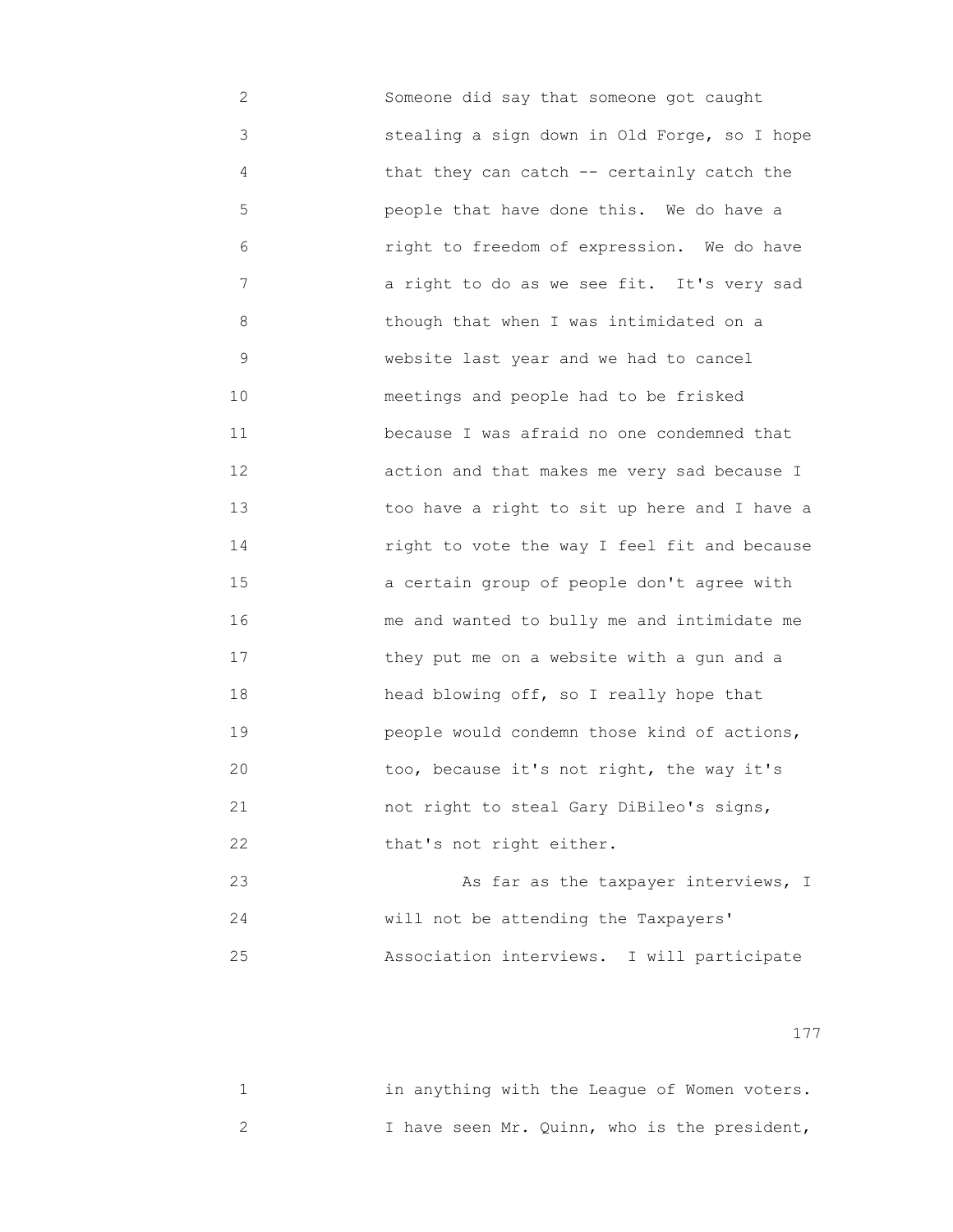3 hanging political signs in people's yards 4 for some of my opponents and I don't think 5 that I would be treated fairly being that he 6 has already made his choice, and that is the 7 reason I will not be attending. If the 8 League of Women Voters wish to have anything 9 I would be more than happy to go to those 10 events. Thank you very much.

11 MS. FANUCCI: I actually don't have a 12 lot to say tonight. I would like to make a 13 motion, Kay, that we send a letter to Stu 14 Renda and also to Lisa Moran on the health 15 care costs again, but what I'm going to ask 16 for again is individually. I want to see 17 the difference. I want to see before the 18 order, before the change now, and what was 19 being paid per individual, what their buying 20 was, how they were contributing and what our 21 city contribution was and then now what the 22 difference is now after I think March 9 is 23 when it became effective, so what the 24 difference is per single, per family, and 25 the entire thing, and I want to also want to

|  |            |  |  | include dental and all of the options that |  |
|--|------------|--|--|--------------------------------------------|--|
|  | they have. |  |  |                                            |  |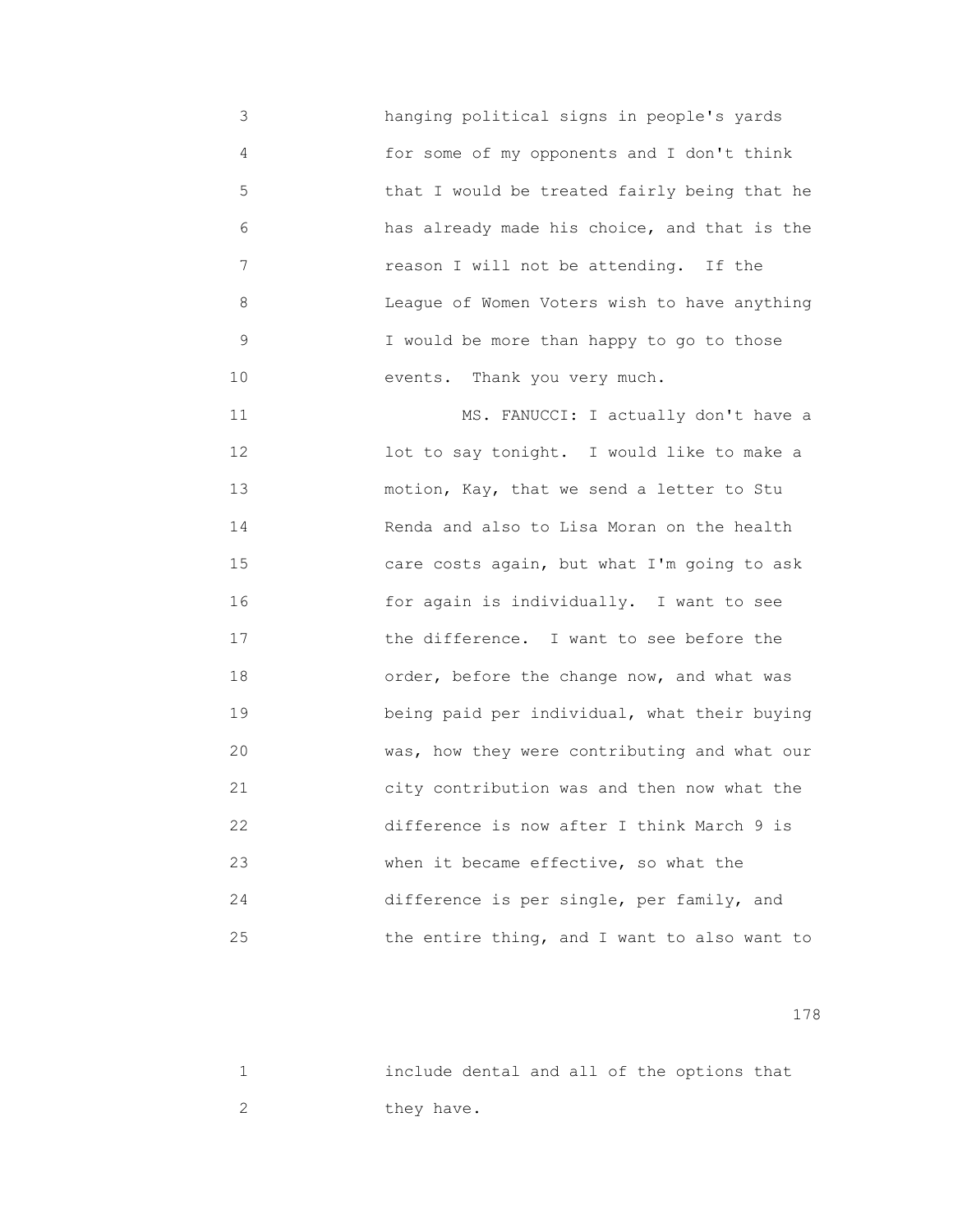3 I also would like to send another 4 letter requesting all of the regular pay, 5 again, for all of the employees, I have done 6 this before, regular pay for all of the 7 employees in the city and what their final 8 payout was, so if you had overtime how much 9 that would be. I also would like to know 10 about the longevity pay, how much that is, 11 and how much you make for that, and any of 12 the arbitration awards that Mr. Ancherani 13 was speaking of tonight, so if you did 14 receive that how much was it, when was it 15 received, are they receiving it timely in 16 that order.

17 **17** As far as Danielle and Company, I 18 can't even believe I have to speak about 19 **19** this again, but I certainly will. After her 20 sending a wonderful letter explaining 21 herself in a forum where she should not have 22 to defend herself, this is not their forum 23 to make you have to defend yourself as a 24 citizen, as someone who is putting money 25 into our city. You know, I don't understand

| when someone is saying to you, I'm willing  |
|---------------------------------------------|
| to take a risk for you, I have a passion,   |
| I'm going to settle in your city, I'm going |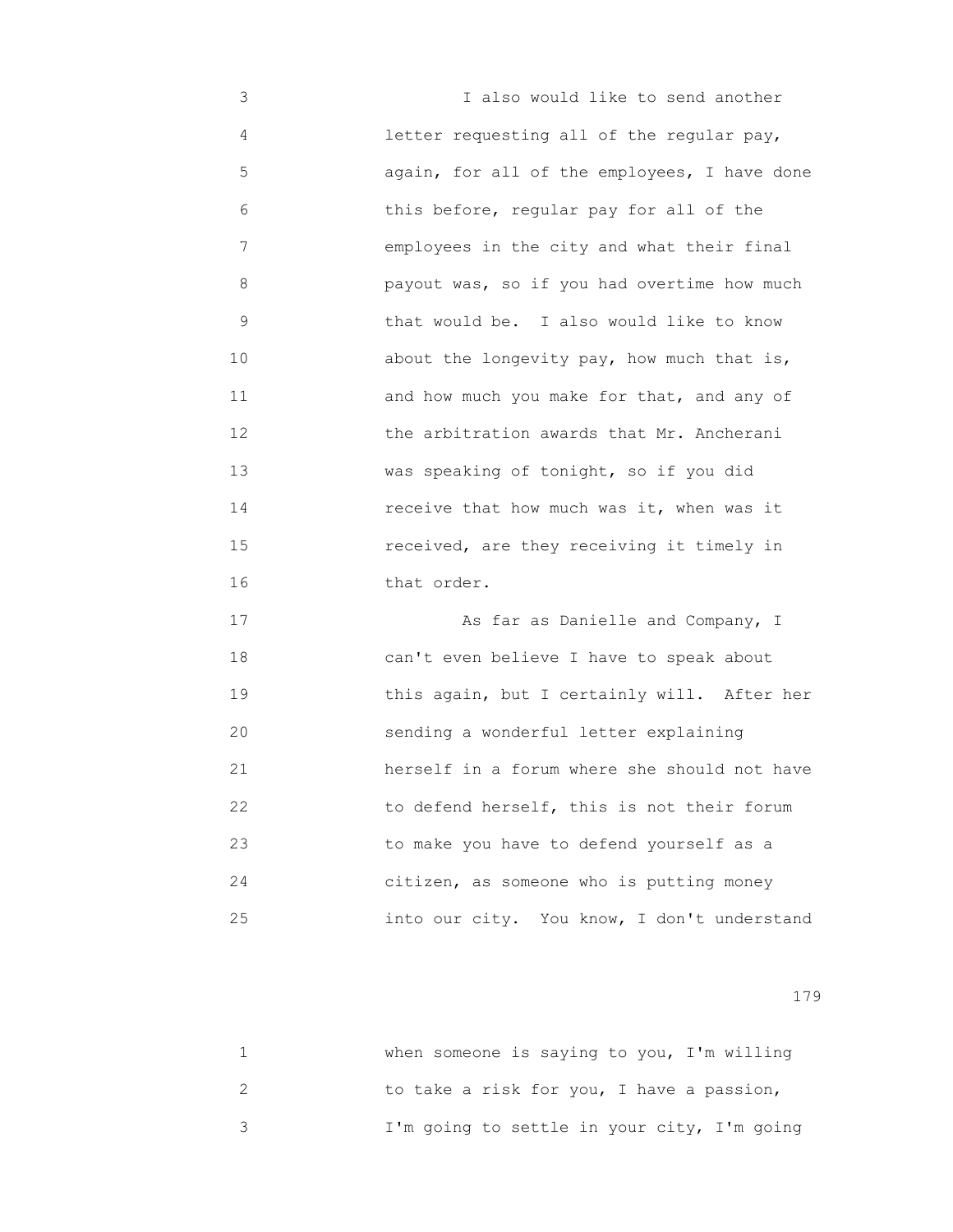4 to open a business, I'm going to employ the 5 people who live here, and all that I have to 6 take all of you're beatings the whole entire 7 time to try to act like, you know, you have 8 like some authority? This woman is doing 9 what we are offering. It's a loan. It's a 10 loan so that she can better herself and her 11 company and guess what, and the city. Isn't 12 it nice? Small business. Isn't that a good 13 thing? Shouldn't we be happy for this? But 14 yet she has to defend herself and she did 15 it, wonderfully I may add, then four 16 speakers get up and abuse her for doing 17 that.

 18 I don't get it. I don't get this 19 forum and the way it's being used on a daily 20 basis and every week we go through this. I 21 will vote for every loan approval. I will 22 vote for every business to open. I will 23 vote for every job creation. Why? Did you 24 look around? Have you been in our economy? 25 This is what we need, and you could put all

|  | the new sidewalks in you want, new streets,  |  |
|--|----------------------------------------------|--|
|  | new curbs, but quess what, at the end of the |  |
|  | day nobody is paying more taxes and then     |  |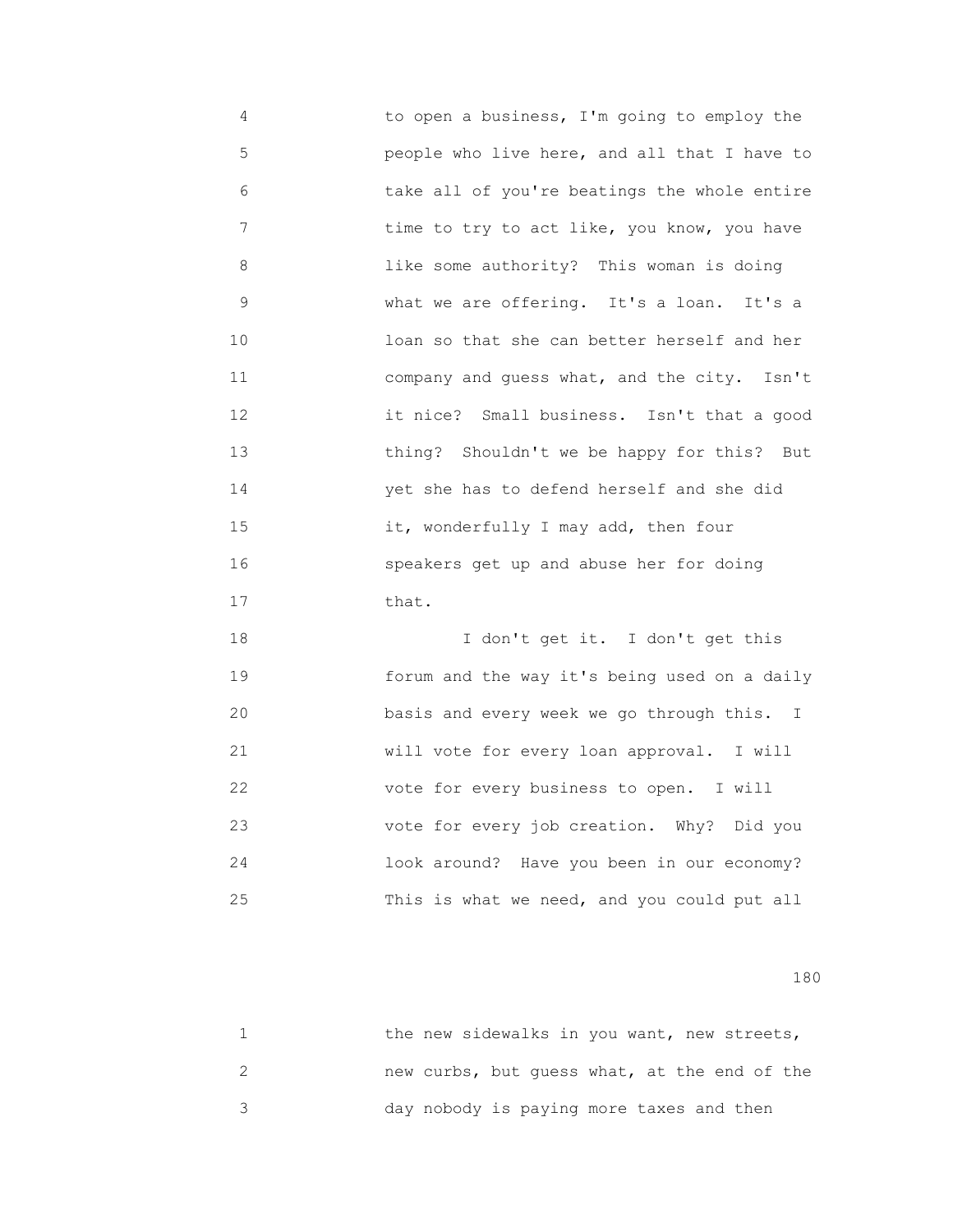4 they just deteriorate again! You need to 5 increase your tax base. This is the only 6 way we can do it and it makes me sad that 7 normal citizens who want to invest when 8 people are coming up here and are they 9 investing? Are they giving you more money? 10 **Are they deciding that they are going to**  11 open businesses? You have to investigate 12 your life into this. You have to go to the 13 banks and also put up your own money. It's 14 not a freebie just like all of these rates 15 we get. They are not freebies. The people 16 still have to put up matches and loans and 17 millions and millions of dollars. Millions 18 of investments in your city, and that's 19 wrong?

 20 All right, let them do it in 21 Allentown. Call them up. See how they are 22 doing. Maybe that will help you somewhere. 23 I don't think so. You want to here. You 24 want everything we can get and, you know, 25 people say, oh, well, we are greedy, we are

| taking what we can get, you are absolutely |
|--------------------------------------------|
| right. You are absolutely right. I want    |
| you to be able to stay here and live here  |
| and I want citizens to be able to go       |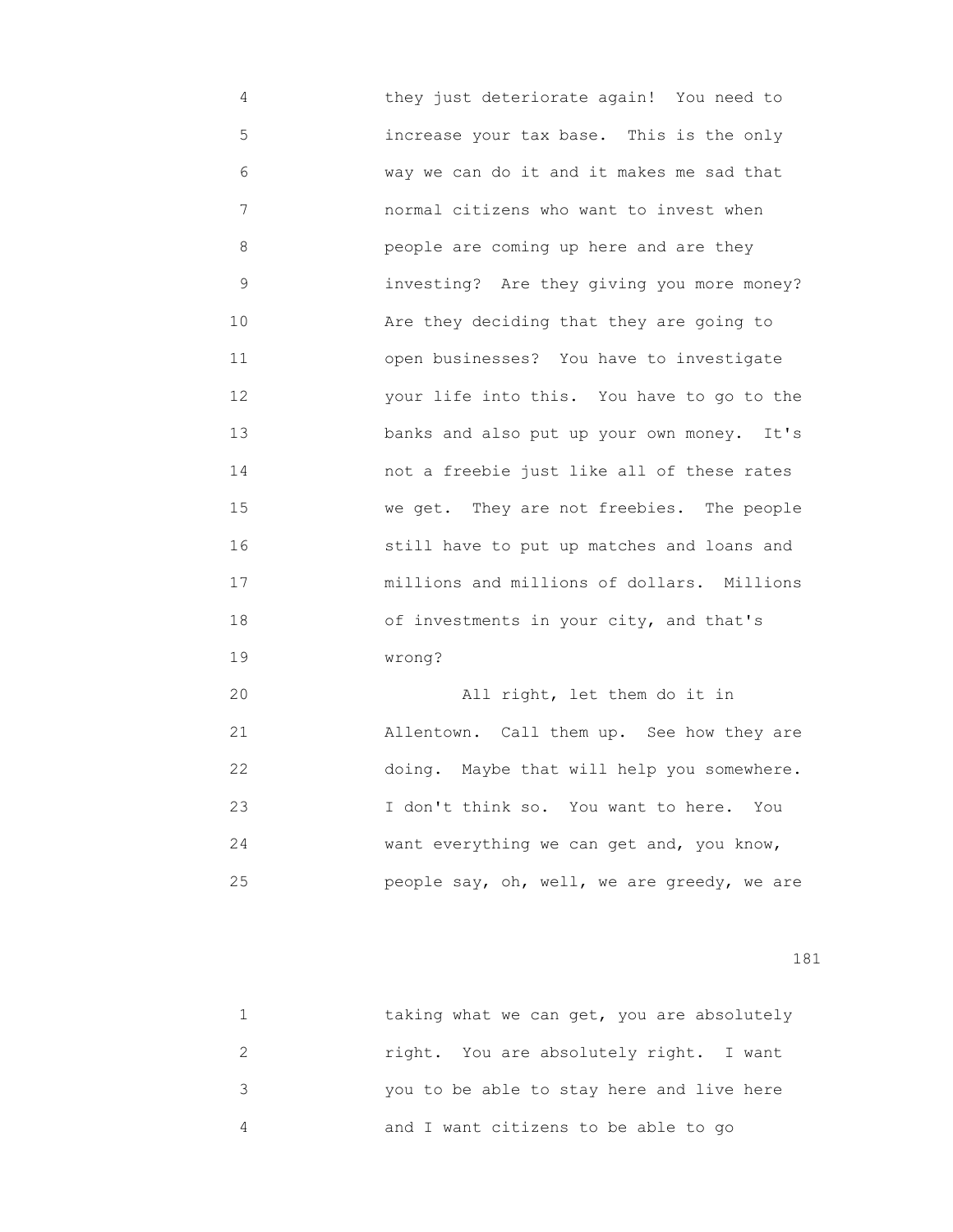5 downtown and go into their neighborhoods and 6 be happy because there is so much more than 7 there was four years ago, eight years ago, 8 10 years ago. That's doing our job, so to 9 be bashed for it is just amazing to me. 10 I don't expect everyone to 11 understand or to agree with it, but I do 12 expect you to get up here and to be 13 respectful to the people who are taking a 14 chance on you. That's all. Just 15 respectful. You don't have to agree, you 16 don't have to like it, you can get mad about 17 a coffee shop or mad about a beauty salon, 18 but respect them because they are living the 19 dream. They are doing what we are supposed 20 to do in America, create their jobs, create 21 their livelihood just like all of us.

 22 So it gets so frustrating sitting up 23 here sometimes to see what's going on, and 24 to be honest with you, it is only going to 25 get worse for the next six weeks. It is

| only going to get worse, and we all know it, |
|----------------------------------------------|
| but I'm hoping that at some point someone    |
| says enough is enough and let's move         |
| forward, let's do what's right, let's try to |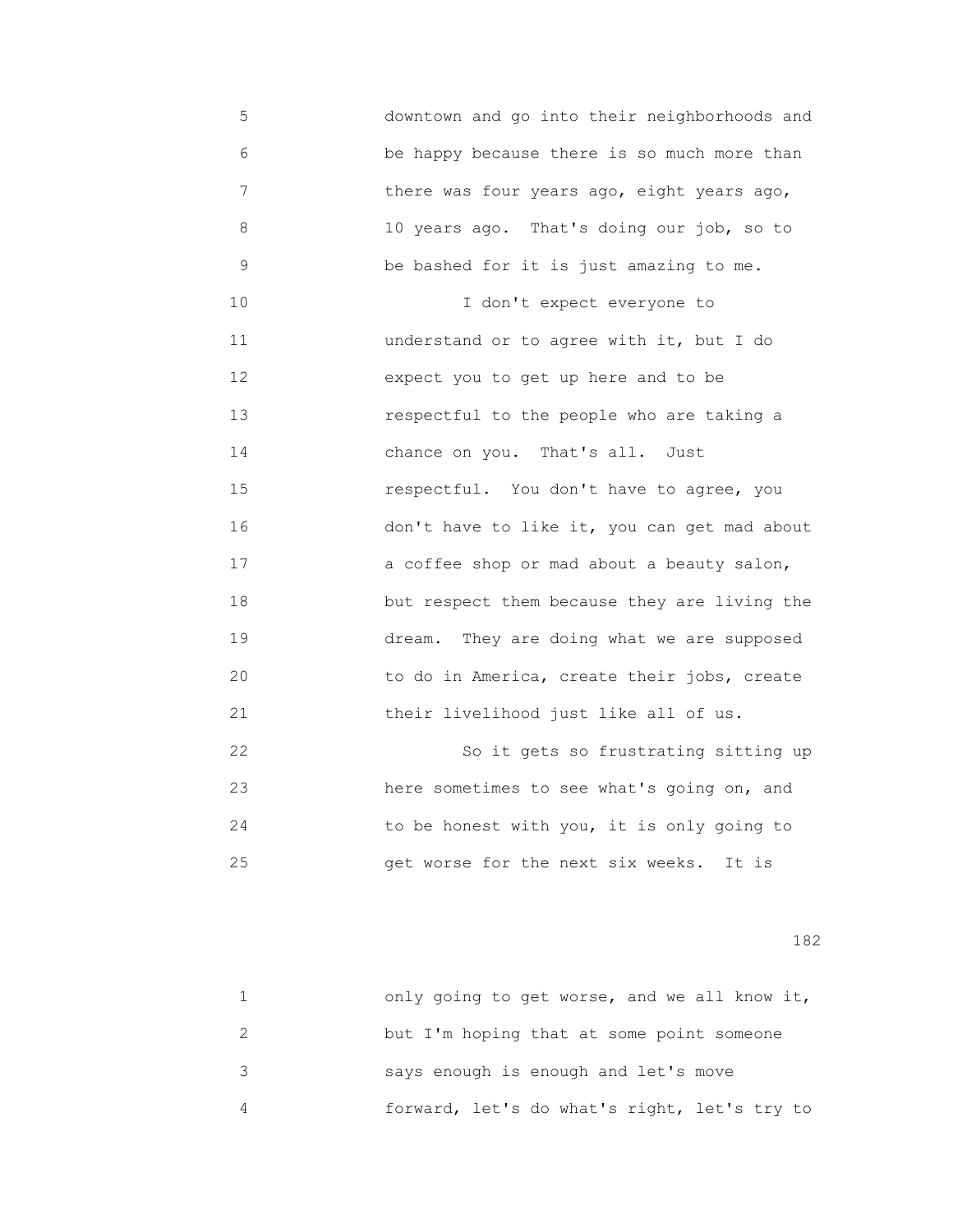5 actually do some business and enough of the 6 badgering, enough of the pitting against 7 person against person, against group against 8 group. Let's just move on and try to do 9 what's right, and that's all I have.

10 MR. COURTRIGHT: If I were to go down 11 the list of everybody that has problems with 12 potholes we would be here a whole lot 13 longer, so let see me just say this that I 14 am looking into everyone, of your 15 complaints. I just think that there are so 16 many that we've got a monumental task ahead 17 of us here, so I will do my best. I did 18 speak to the pavecut inspector about 19 Washington Street. I had a couple of 20 complaints the utilities paved many of the 21 roads last year in the City of Scranton at 22 no charge to the city because they dug out a 23 certain percentage of the street. When they 24 paved the length of Washburn Street I 25 believe this guy must have some knowledge of

|               | paving that I don't. He claims that it was |
|---------------|--------------------------------------------|
| $\mathcal{P}$ | too cold out so if you ride the entire     |
| $\mathcal{S}$ | length of Washburn Street from Main Avenue |
| 4             | to probably VanBuren, I believe, maybe a   |
| 5             | little bit further where they -- where the |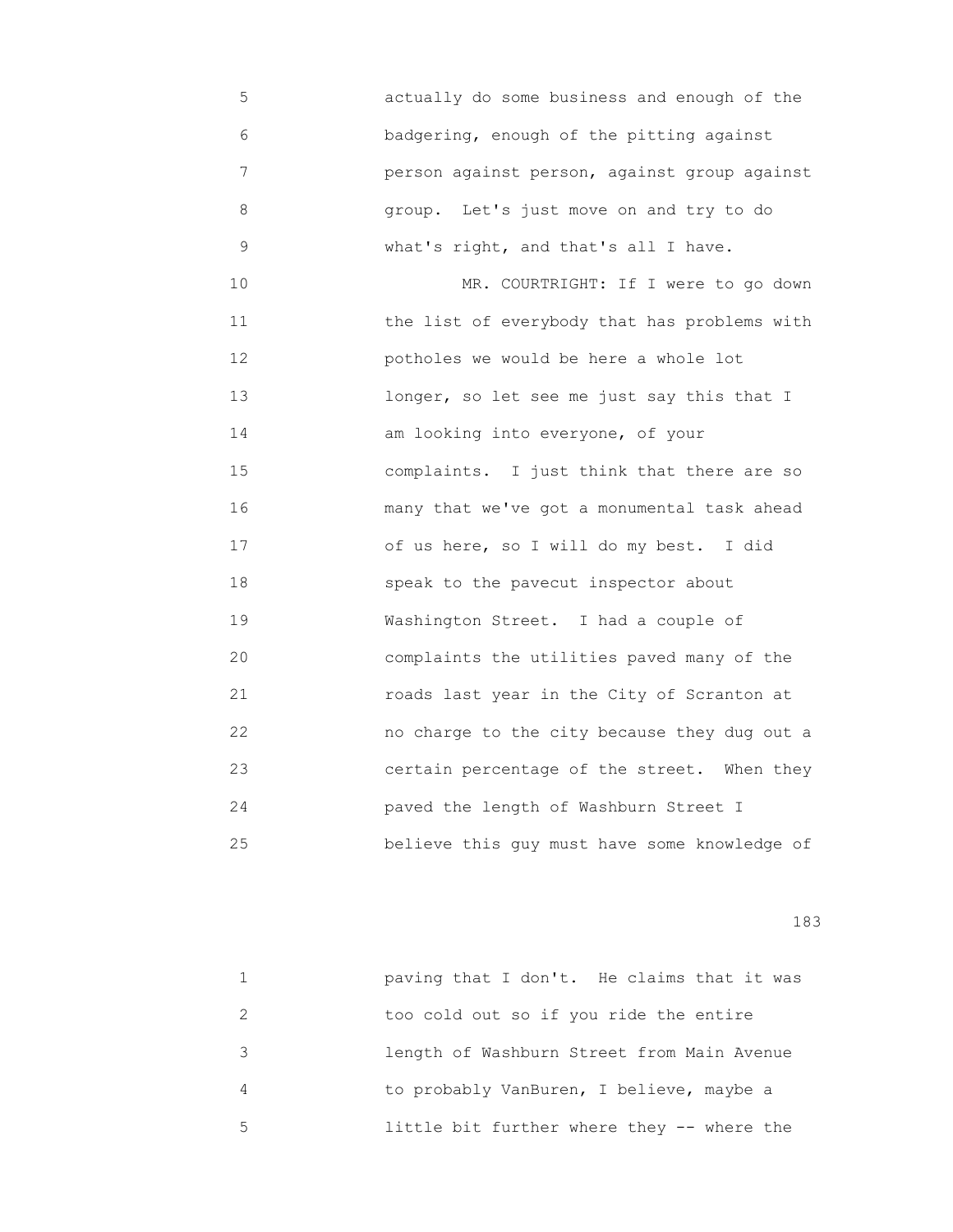6 road meets in the center, because they only 7 do one strip at a time over there, it's 8 starting to separate already, so I think we 9 are probably going to have a rut down the 10 entire length there, so he said he would 11 check with the company that did the paving 12 **and see if that can be corrected.** 

 13 You know, I have stayed away from 14 anything to do with the tax office in light 15 of the fact that we got an election coming 16 up and I didn't want to misinterpret 17 anything I was saying, but I believe now 18 that I have an obligation to say something 19 to the taxpayers and to the citizens of the 20 City of Scranton. A few months back when we 21 had the tax office here they lead us to 22 believe that they found \$12 million, and I 23 think whether it was intentional or not 24 intentional, we were mislead to a certain 25 degree because I believe everybody -- or

|   | many people felt, you know, it was like      |
|---|----------------------------------------------|
|   | reaching in your pocket thinking there was   |
| 3 | nothing there and we came out with 12        |
|   | million, and so many people believed there   |
| 5 | was an extra \$12 million floating around. I |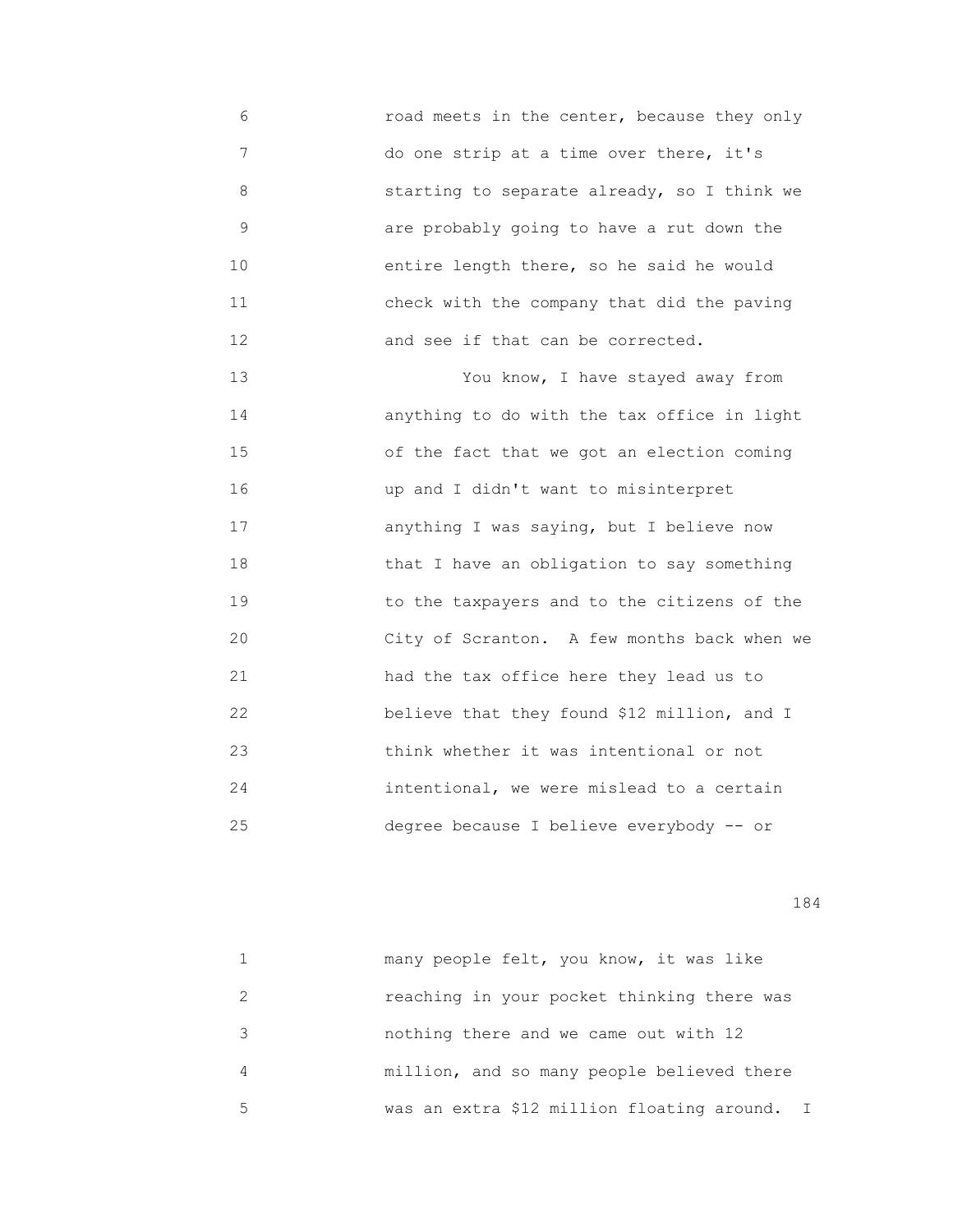6 am assuming the administration believed 7 there was because they did plug 5.5 in their 8 budget and I'm assuming the council members 9 here that voted for the budget believed that 10 there was \$12 million because they would 11 vote for the budget if 5.5 is in there. And 12 **6 Tan When we see the report, I actually went over**  13 it with a gentleman that's a CPA and he has 14 an MBA to try to explain it to me and in 15 laymen's term and when we look at the \$12 16 million now we see that seven million three 17 hundred and some thousand is WIP money, work 18 in progress money, and that leaves us with 19 4.9 million, of the 4.9 million we got 20 \$377,000 -- or, I'm sorry, \$206,000 in real 21 estate overpayments. We have \$654,000 22 representing real estate overpayments, so I 23 don't think anybody really knows exactly 24 what we are going to get and when we are 25 going to get it.

n 185<sup>1</sup> and 185<sup>1</sup>

 1 So, again, whether it's intentional 2 or not intentional, and hopefully it wasn't 3 intentional, we have people sitting here 4 saying there is 12 million, all right, and 5 now we are looking at possibly we are 6 mistaken by eight million dollars or more.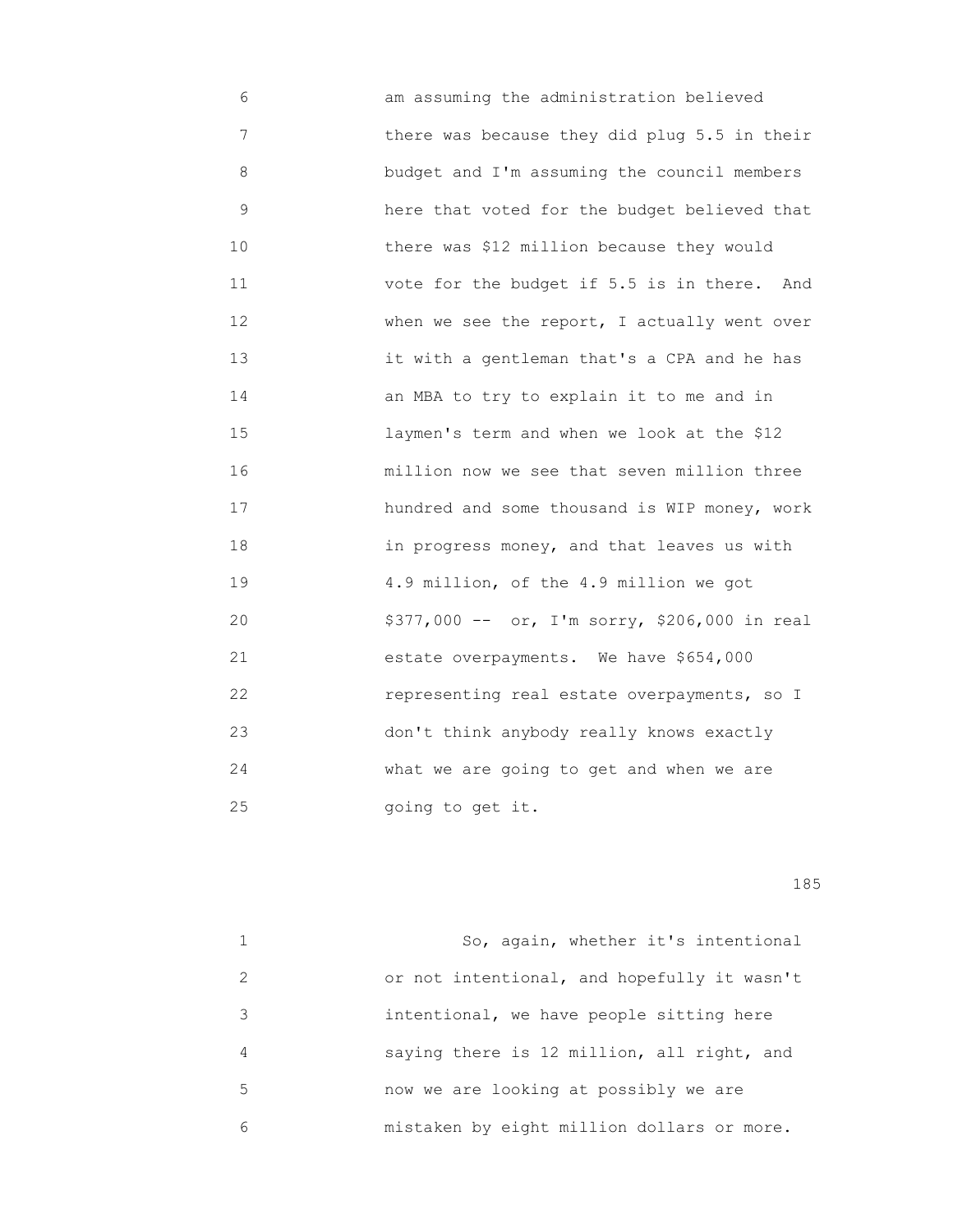7 So I don't know where we are going 8 to come up with money we need. I hope, you 9 know, I know Mr. Renda is optimistic, and I 10 hope his optimism pays off, but I think we 11 are going to have a shortfall and I just 12 **think, again, whether it was intentional or**  13 not that we were mislead and hopefully 14 that's all I say on it between now and 15 election time. Thank you. 16 MR. MCGOFF: Mrs. Garvey? 17 MS. GARVEY: FIFTH ORDER. 5-B. FOR 18 INTRODUCTION - A RESOLUTION - AUTHORIZING 19 THE MAYOR AND OTHER APPROPRIATE CITY 20 OFFICIALS TO EXECUTE AND ENTER INTO A 21 CONTRACT FOR PROFESSIONAL SERVICES WITH 22 THOMAS J. MCLANE AND ASSOCIATES INC. FOR 23 PRELIMINARY PLANNING, DESIGN, PREPARATION OF 24 CONSTRUCTION DOCUMENTS AND CONSTRUCTION 25 SUPPORT SERVICES FOR BILLY BARRETT

|               | PLAYGROUND.                            |
|---------------|----------------------------------------|
| $\mathcal{L}$ | MR. MCGOFF: At this time I'll          |
| 3             | entertain a motion that Item 5-B be    |
| 4             | introduced into it's proper committee. |
| .5            | MR. COURTRIGHT: So moved.              |
| 6             | MS. FANUCCI: Second.                   |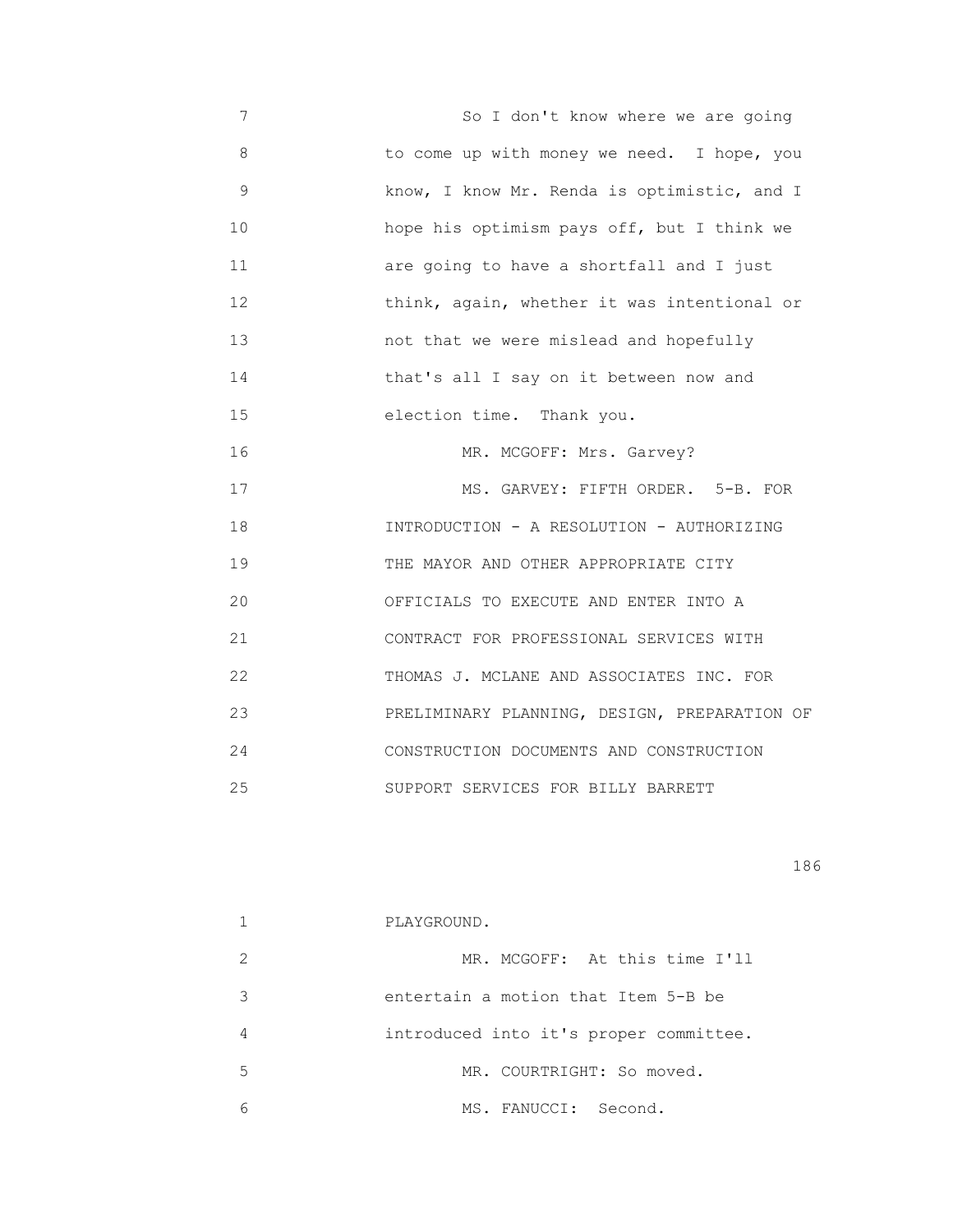7 MR. MCGOFF: On the question? 8 MS. EVANS: Yes. I'm thrilled, 9 absolutely thrilled about this piece of 10 legislation because it's something I know we 11 have waited for since 2004, I think, 12 Mr. Courtright, that's when I know you asked 13 about Billy Barrett playground, I asked 14 about it, and here we are five years later 15 and finally something is getting done and 16 like I said earlier, God Bless election 17 season and get all you can. 18 MR. COURTRIGHT: I think we have to 19 give some of the credit to the neighborhood 20 association back there and Chris Phillips. 21 MS. EVANS: Oh, yes. 22 MR. COURTRIGHT: He kind of pushed it 23 and that association did and, once again, I

24 think because it was election year.

25 MR. MCGOFF: All those in favor of

<u>187</u>

|               | introduction signify by saying aye. |
|---------------|-------------------------------------|
| $\mathcal{L}$ | MS. EVANS: Aye.                     |
| 3             | MS. FANUCCI: Aye.                   |
| 4             | MS. GATELLI:<br>Aye.                |
| 5             | MR. COURTRIGHT: Aye.                |
| 6             | MR. MCGOFF: Aye. Opposed?<br>The    |
|               | ayes have it and so moved.          |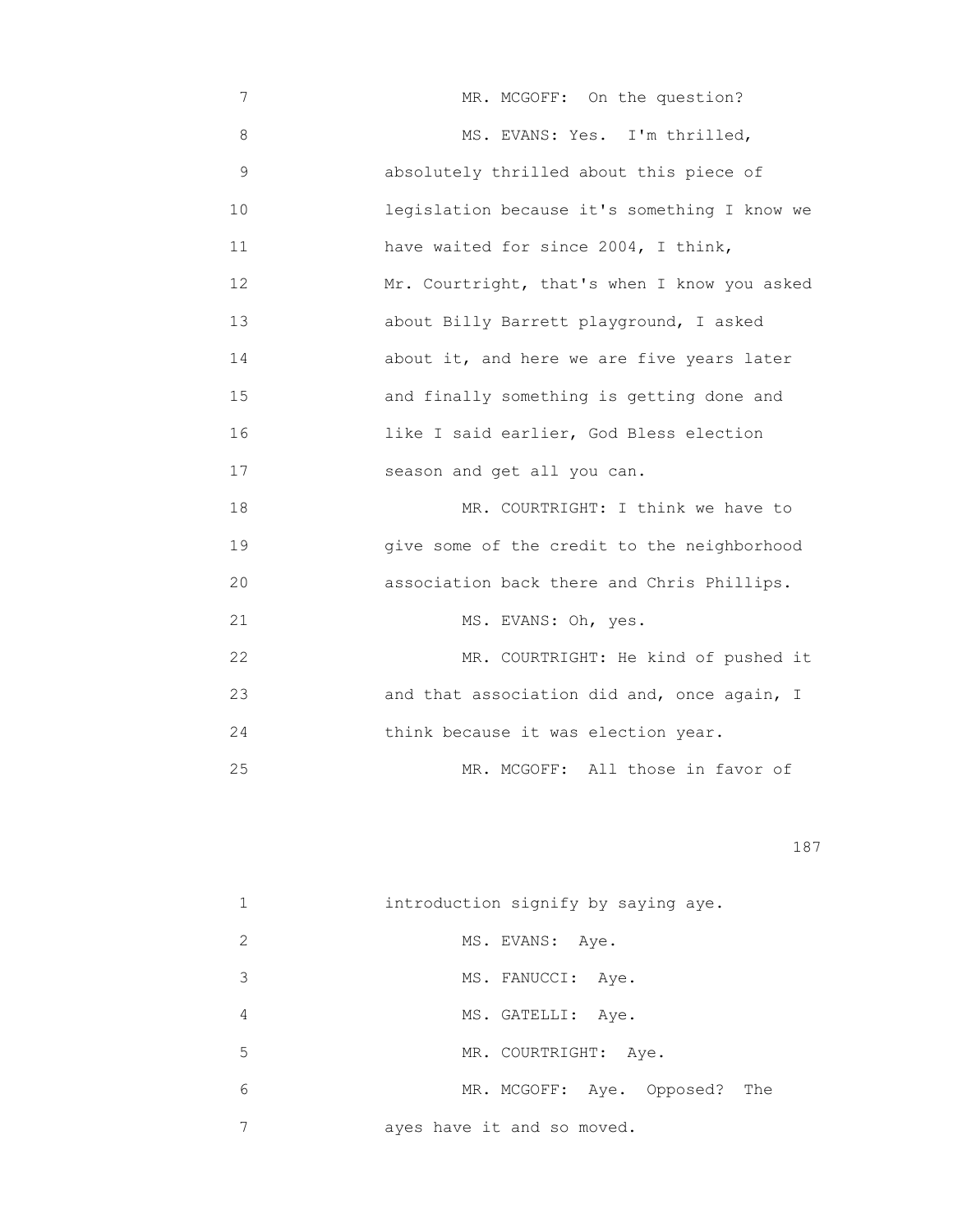8 MS. GARVEY: SIXTH ORDER. NO 9 BUSINESS AT THIS TIME. SEVENTH ORDER. 7-A. 10 FOR CONSIDERATION BY THE COMMITTEE ON 11 COMMUNITY DEVELOPMENT - FOR ADOPTION - 12 RESOLUTION NO. 113, 2009 - AUTHORIZING THE 13 MAYOR AND OTHER APPROPRIATE CITY OFFICIALS 14 FOR THE CITY OF SCRANTON TO ENTER INTO A 15 LOAN AGREEMENT AND MAKE A LOAN FROM THE 16 COMMERCIAL INDUSTRIAL REVOLVING LOAN 17 PROGRAM, PROJECT NO. 150.21 IN AN AMOUNT NOT 18 TO EXCEED \$25,000.00 TO DANIELLE AND 19 COMPANY, INC. TO ASSIST AN ELIGIBLE PROJECT. 20 MR. MCGOFF: What is the 21 recommendation of the Chairperson for the 22 Committee on Community Development. 23 MS. FANUCCI: As Chairperson for the 24 Committee on Community Development, I 25 recommend final passage of Item 7-A.

|   | MR. COURTRIGHT: Second.           |
|---|-----------------------------------|
| 2 | MR. MCGOFF: On the question? Roll |
| 3 | call, please?                     |
| 4 | MR. COOLICAN: Mrs. Evans.         |
| 5 | MS. EVANS: Yes.                   |
| 6 | MR. COOLICAN: Mrs. Gatelli.       |
|   | MS. GATELLI: Yes.                 |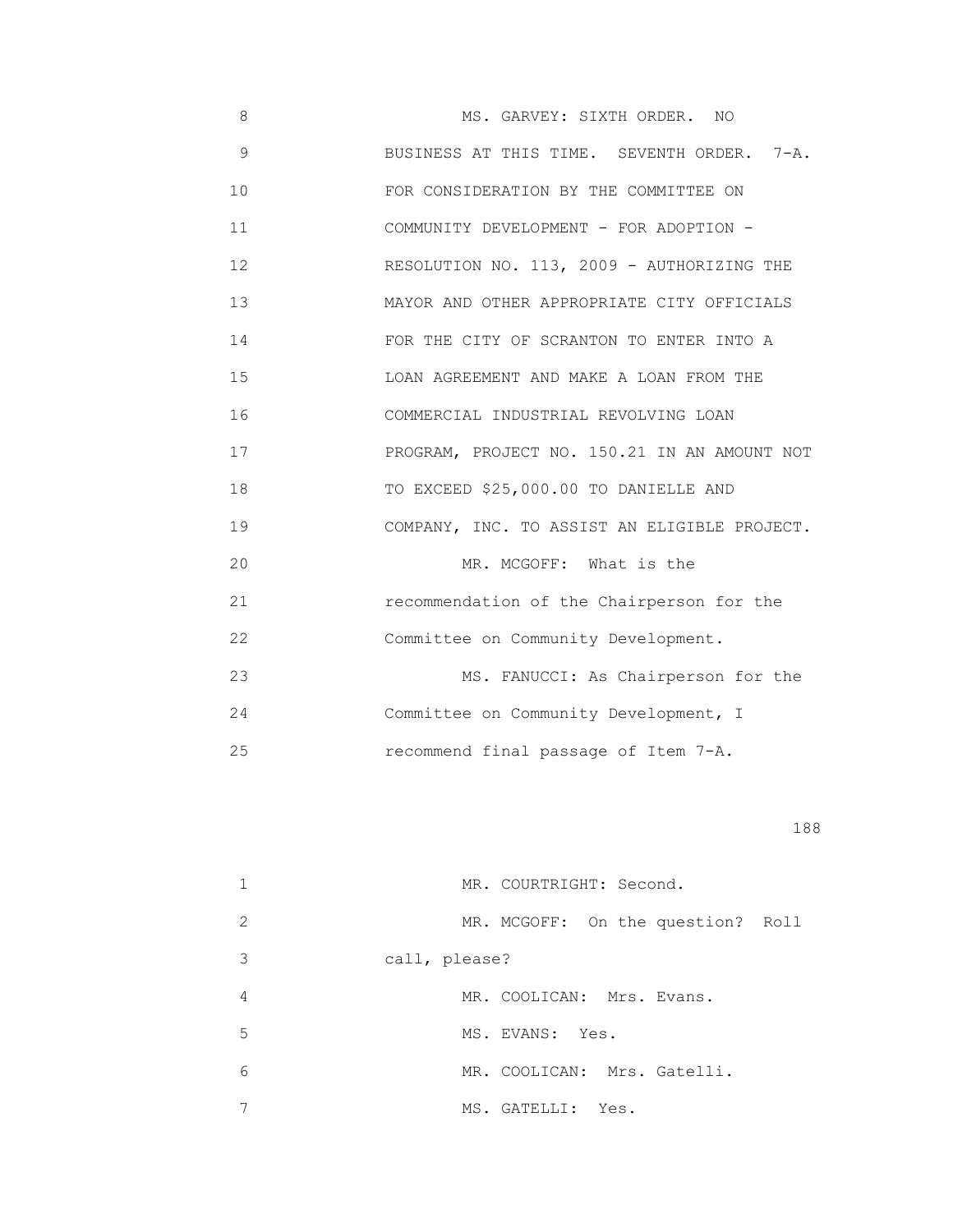8 MR. COOLICAN: Ms. Fanucci. 9 MS. FANUCCI: Yes. 10 MR. COOLICAN: Mr. Courtright. 11 MR. COURTRIGHT: Yes. 12 MR. COOLICAN: Mr. McGoff. 13 MR. MCGOFF: Yes. I hereby declare 14 Item 7-A legally and lawfully adopted. 15 MS. GARVEY: 7-B. FOR CONSIDERATION 16 BY THE COMMITTEE ON RULES - FOR ADOPTION -17 RESOLUTION NO. 114, 2009 - AUTHORIZING THE 18 MAYOR AND OTHER APPROPRIATE CITY OFFICIALS 19 TO EXECUTE AND ENTER INTO A CONTRACT WITH 20 KNOWLES ASSOCIATES, L.L.C., FOR INSURANCE 21 WITH HOUSING AND REDEVELOPMENT INSURANCE 22 EXCHANGE (HARIE), INDIAN HARBOR INSURANCE 23 EXCHANGE, PHILADELPHIA INDEMNITY INSURANCE 24 COMPANY AND ARCH INSURANCE COMPANY FOR CITY 25 INSURANCE COVERAGES FOR THE PERIOD JANUARY

|               | 1, 2009 THROUGH JANUARY 1, 2010 AND TO      |
|---------------|---------------------------------------------|
| $\mathcal{L}$ | RATIFY ANY AND ALL ACTIONS AND SERVICES     |
| 3             | PERFORMED SINCE THE EXPIRATION OF THE PRIOR |
| 4             | INSURANCE CONTRACT.                         |
| 5             | MR. MCGOFF: As Chair for the                |
| 6             | Committee on Rules, I recommend final       |
| 7             | passage of Item 7-B.                        |
| 8             | MR. COURTRIGHT: Second.                     |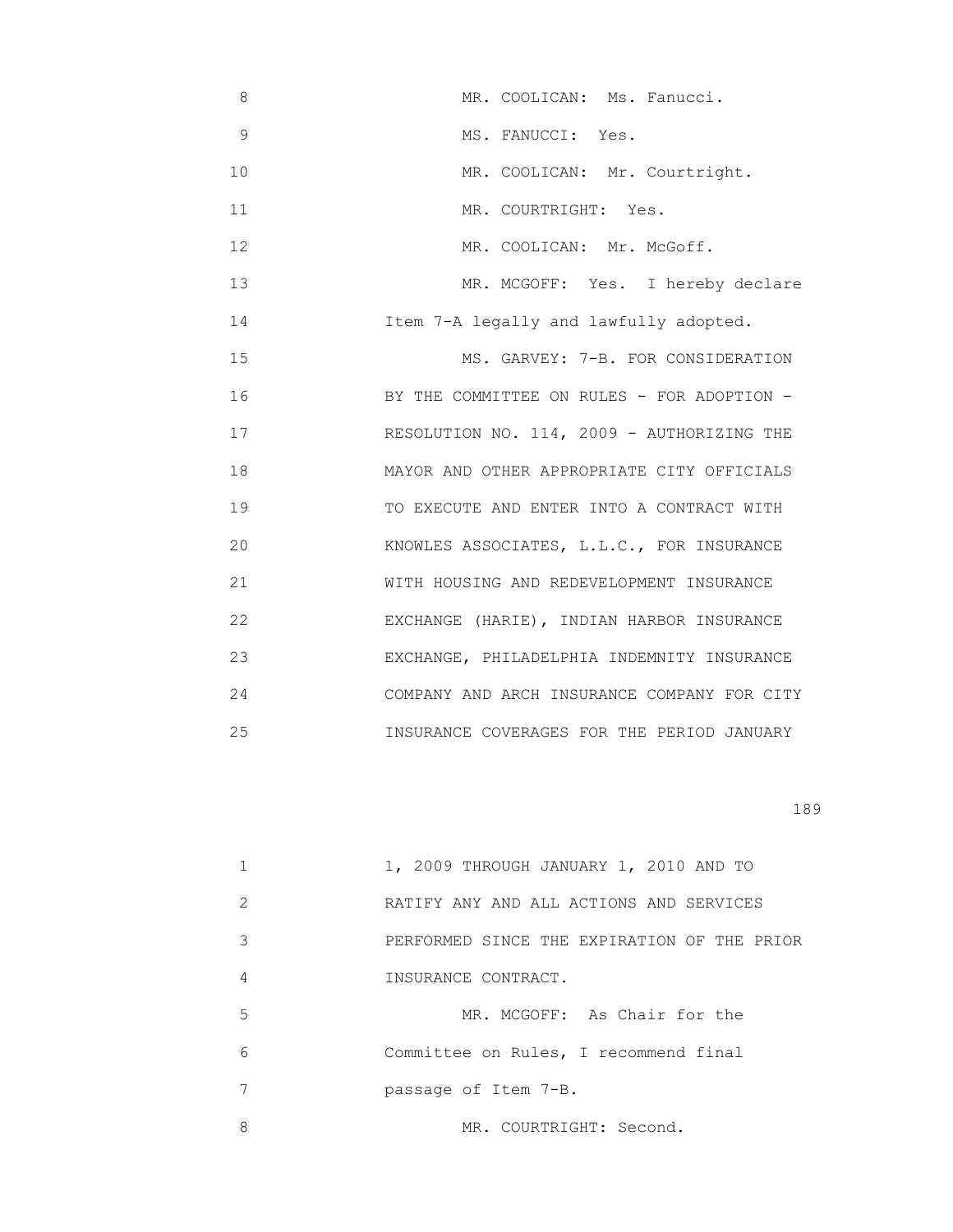| 9  | MR. MCGOFF: On the question? Roll      |
|----|----------------------------------------|
| 10 | call, please?                          |
| 11 | MR. COOLICAN: Mrs. Evans.              |
| 12 | MS. EVANS: Yes.                        |
| 13 | MR. COOLICAN: Mrs. Gatelli.            |
| 14 | MS. GATELLI: Yes.                      |
| 15 | MR. COOLICAN: Ms. Fanucci.             |
| 16 | MS. FANUCCI: Yes.                      |
| 17 | MR. COOLICAN: Mr. Courtright.          |
| 18 | MR. COURTRIGHT: Yes.                   |
| 19 | MR. COOLICAN: Mr. McGoff.              |
| 20 | MR. MCGOFF: Yes. I hereby declare      |
| 21 | Item 7-B legally and lawfully adopted. |
| 22 | Motion to adjourn?                     |
| 23 | MR. COURTRIGHT: So moved.              |
| 24 | MR. MCGOFF: Good night. Thank you      |
| 25 | for your participation.                |